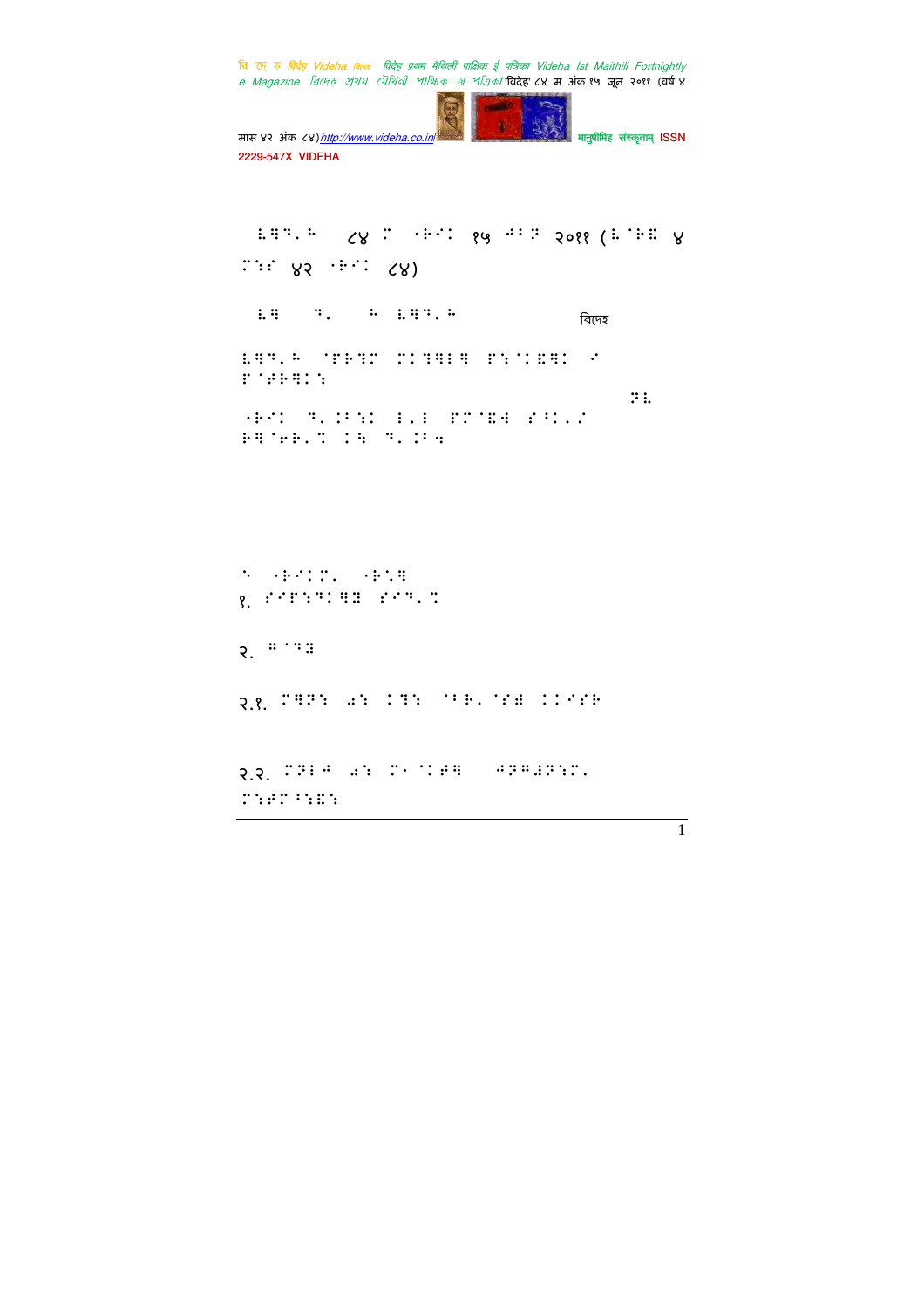| दि एन रु विदेह Videha विलरु विदेह प्रथम मैथिली पाक्षिक ई पत्रिका Videha Ist Maithili Fortnightly<br>e Magazine রিদেহ প্রথম মৌথিনী পাক্ষিক প্র পত্রিকা 'विदेह' ८४ म अंकश्५ जून २०११ (वर्ष ४ |
|--------------------------------------------------------------------------------------------------------------------------------------------------------------------------------------------|
| मास ४२ अंक ८४) http://www.videha.co.in<br>ं मानुषीमिह संस्कृताम् <b>ISSN</b><br>2229-547X VIDEHA                                                                                           |
| 2.3. THEORYTH WAS BRITER ON FACHER                                                                                                                                                         |
| 2.8. 48387 (PEPART DIARE) (PRED                                                                                                                                                            |
| 2.9. FAPAR GG - ACBG - TERTIR CARAGG<br>$\mathcal{L}(\mathcal{L})$                                                                                                                         |
| RIEL (FRANCIS DE PARTIE DE LA PIER                                                                                                                                                         |
| RIG. SA CONTRACTO E TECNOLOGICALE<br>3.444333333                                                                                                                                           |
| aist war is laat as the control databate                                                                                                                                                   |
| $3.$ : $1.3$                                                                                                                                                                               |
| 3.8. PORTLOW THE CHOINE CAN CONNECT HEA<br>FR: 16983                                                                                                                                       |
| 3.2. PACT.E. TERRAT CIARE (2018) 709<br>"WH" #!# ###                                                                                                                                       |
| 3.3. (972) (399996) (2.57285                                                                                                                                                               |
| $\overline{c}$                                                                                                                                                                             |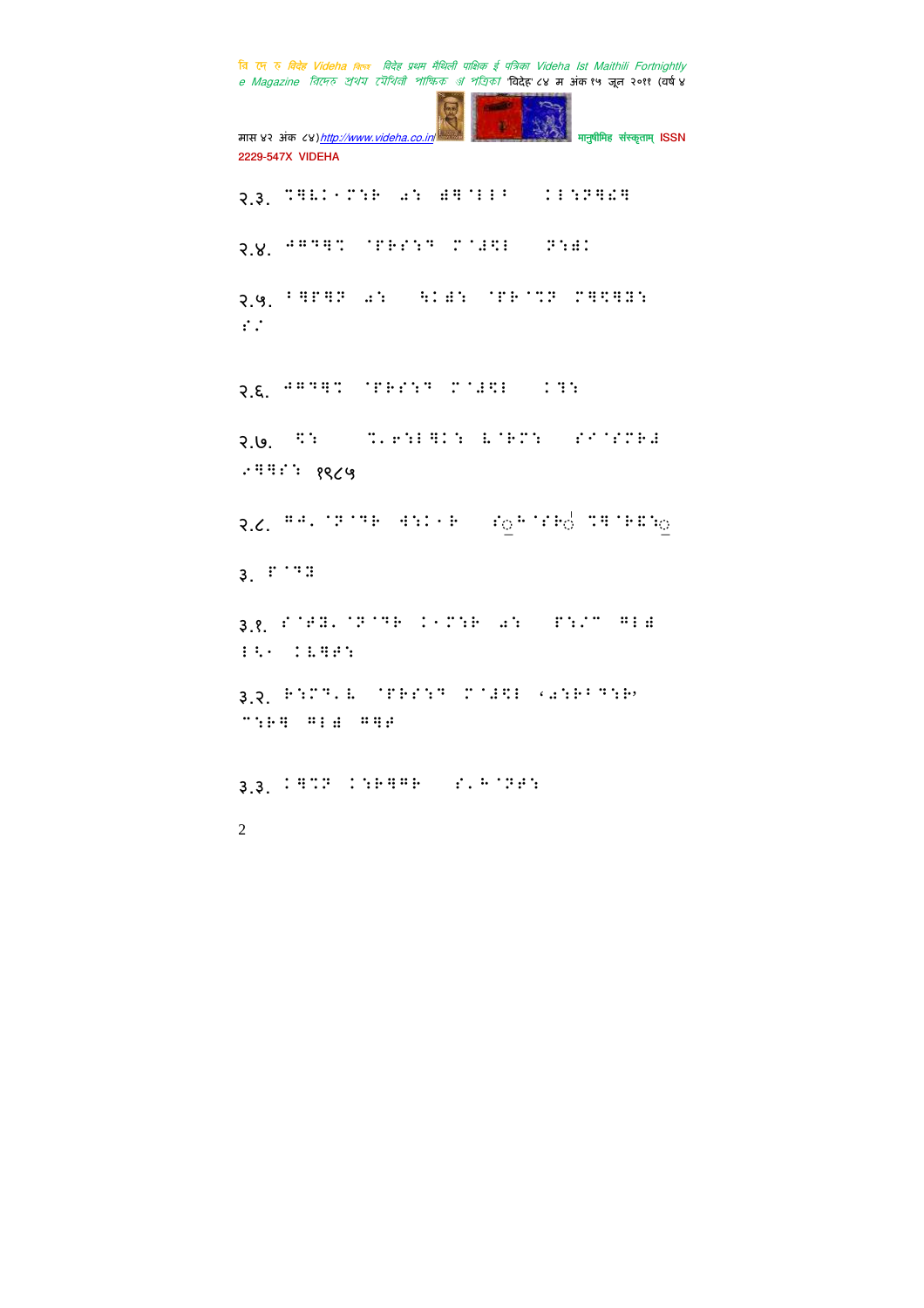ৱি দে হ *विदेह Videha बिल्ब विदेह प्रथम मैथिली पाक्षिक ई पत्रिका Videha Ist Maithili Fortnightly* e Magazine विरमह 'क्षेत्र' रूपैशिवी शोष्क्रिक श्रं शक्तिरं **विदेह' ८४ म अंक १५ जून २०११ (वर्ष ४** 

मास ४२ अंक ८४)http://www.videha.co.in/ मानुसे संस्कृतम् ISSN 2229-547X VIDEHA

# ३.४. ⢷⣑⣇⣛⣑ ⣑⢳\$*.!*⣑)⣞⣑ ⣞⢽ ⣑

३.७. १६९१ - २०१६ - २०१

३.६. ९१० चे १९९७ चे ४१ देवे देवे देवे देवे देवे ⣑⣟⣛ ⢽⢹⢷⢸*\*!*

४. ⣛⣙⣛⣑ ⣑ ⢻⣛⢾*.!*१.. ⢺⣝⢾⣛ \$⢽⣛⢾ ))⣎⢷⣛ २. ⣉⣇⢾⣑ ⣔⣑*!)*⣛ ⢻⣑\$⢷*\*!* ३.<sup>⊞ |</sup> ४. <sup>1</sup> № 3. │ ९. │ 1868. 1968. 1979  $432 + 5$ 

*/!*⢸⣑⣏⣑⣑ ⢷)⢽⣑ ⣈⢽*!.\*⣑⢽ ⣙⣛⣛*^-!\*⣇⣛⢹⢳ ⣙⣛⣛ ⢷ ⢻⢷⢺⣛  $713919$ \$ ⢷ ⢻⢷⢺⣛ ⣙⣛⣛ ⣏*!)*⢼ ⣞⢷⢽⣞⢷ ⢳⣛ ⢷ ⢷) ⣋⣛ ⣉⢽⢷⣛*\*!*⣓ ⣓*/!*  $\frac{1}{2}$  **A**  $\frac{1}{2}$   $\frac{1}{2}$   $\frac{1}{2}$   $\frac{1}{2}$   $\frac{1}{2}$   $\frac{1}{2}$   $\frac{1}{2}$   $\frac{1}{2}$   $\frac{1}{2}$   $\frac{1}{2}$   $\frac{1}{2}$   $\frac{1}{2}$   $\frac{1}{2}$   $\frac{1}{2}$   $\frac{1}{2}$   $\frac{1}{2}$   $\frac{1}{2}$   $\frac{1}{2}$   $\frac{1}{2}$   $\frac{1}{2}$   $\frac{1}{2}$ 

⣇⣛⢹⢳ ⢾⢷⣛ ⣑ ⢸⣞⣑ \$⢷⣑⢽ ⢷ ⢷*-!*⢾⣛⢷⢳\$⢾⣑ \$ ⢹⣇⢽⣑⢻⢷⣛ *!\*!*  $T$ <sup>H</sup>/<sup>2</sup>  $T$ <sup>1</sup>/<sup>2</sup>  $T$ <sup>1</sup>/<sup>2</sup>  $T$ <sup>1</sup>/<sup>2</sup>  $T$ <sup>1</sup>/<sup>2</sup>  $T$ <sup>1</sup>/<sup>2</sup>  $T$ <sup>1</sup>/<sup>2</sup>  $T$ 

 $\pm$  HPI FE  $\pm$  FE  $\pm$  B  $\pm$  HPI He  $\pm$  HPI  $\pm$  HPI  $\pm$  HPI  $\pm$  HPI  $\pm$  HPI  $\pm$  HPI  $\pm$  HPI  $\pm$  HPI  $\pm$  HPI  $\pm$  HPI  $\pm$  HPI  $\pm$  HPI  $\pm$  HPI  $\pm$  HPI  $\pm$  HPI  $\pm$  HPI  $\pm$  HPI  $\pm$  HPI  $\pm$  HPI  $\pm$  HPI  $\pm$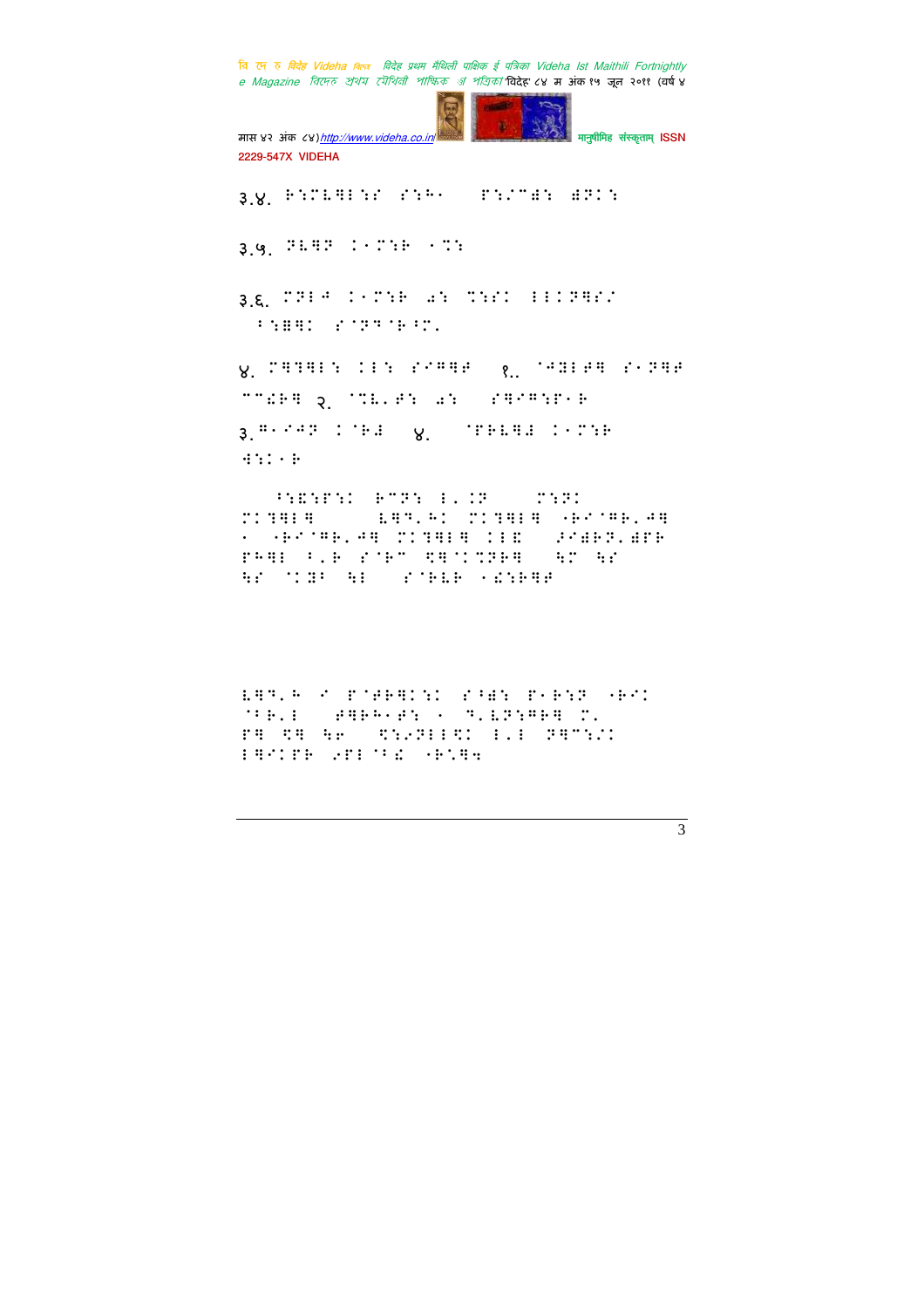ৱি দে হ *विदेह Videha बिल्ब विदेह प्रथम मैथिली पाक्षिक ई पत्रिका Videha Ist Maithili Fortnightly* e Magazine विद्युत्त सेथेंग ट्रॉशिनी शक्तिक अ शंक्रिकां **'विदेह' ८४ म अंक १५ जून २०११ (वर्ष ४** 

मास ४२ अंक ८४)http://www.videha.co.in/ मानुबी के सानुबन्धिक संस्कृताम् ISSN 2229-547X VIDEHA

⣇⣛⢹⢳ ⢾⢷⣛ ⣑ ⢸⣞⣑ \$⢷⣑⢽ ⢷ ⢷*-!*⢾⣛⢷⢳\$⢾⣑ \$ ⢹⣇⢽⣑⢻⢷⣛ ⢷

£97.5 ⁄ PJPRIGI PRRF go (P/I

€§°, € √ \$∫\$€\$;\$; go? \$2 → \$\$2; →6<?

⣇⣛⢹⢳ \$⢷ ⣓ ⣓ ⢶⣛⣋⣒  $\mathcal{F} = \mathbb{E}[\mathbb{H}^T \mathbb{P}, \mathbb{H}^T] = \mathcal{F} = \mathbb{E}[\mathbb{H}^T \mathbb{P}, \mathbb{H}^T \mathbb{P}, \mathbb{H}^T \mathbb{P}, \mathbb{H}^T \mathbb{P}, \mathbb{H}^T \mathbb{P}, \mathbb{H}^T \mathbb{P}, \mathbb{H}^T \mathbb{P}, \mathbb{H}^T \mathbb{P}, \mathbb{H}^T \mathbb{P}, \mathbb{H}^T \mathbb{P}, \mathbb{H}^T \mathbb{P}, \mathbb{H}^T \mathbb{P}, \mathbb$ ⢷⣑⢾ ⢷⣒  $\rightarrow$ PTP (PRIVE) 1997. PD 199101. (25 MBP ⢷⣒ ↑ LAND, POR PROPERT \$PROVING ⢷⢽ ⣑⢼⣞*0!*⣍⢻⢷ ⢻⣑⣅⣒*!!* ⣍⢻*!#*\$⢴⣞*#!*⢷*!#*⣓⣋ ⢻⣑⣋⢺⣞*#!* ⢶⣛⣋*#!* ⣞ ⣓*!#*⢶⣛⣋ ⣝ \$⢷ ⣓*/#!*  $\dddot{\mathbf{r}}$ .

*y/ynm!*⣞⣑⢼ ⣑ ⢳ ⣇⣛⢹⢳ ⢶⣛⣋ ⢷⣑⢾ ⣓ ⢾ ⣁⣛⣒ ⢻⢻ ⢷⣛⣋⢷ FBP 5 (F.F. *iuuq;00sfbefs/hpphmf/dpn0!*⢷

⢺⣑ /*!Bee!b!!Tvctdsjqujpo!*⣞⢽  $\overline{C}$  (1903)  $\overline{C}$   $\overline{C}$   $\overline{C}$   $\overline{C}$   $\overline{C}$   $\overline{C}$   $\overline{C}$   $\overline{C}$   $\overline{C}$   $\overline{C}$   $\overline{C}$   $\overline{C}$   $\overline{C}$   $\overline{C}$   $\overline{C}$   $\overline{C}$   $\overline{C}$   $\overline{C}$   $\overline{C}$   $\overline{C}$   $\overline{C}$   $\overline{C}$   $\overline{C}$ 

*y/ynm!*⣞ ⢷ \$*!Bee!!*⣞⢽ ⢹⣑⢴⣒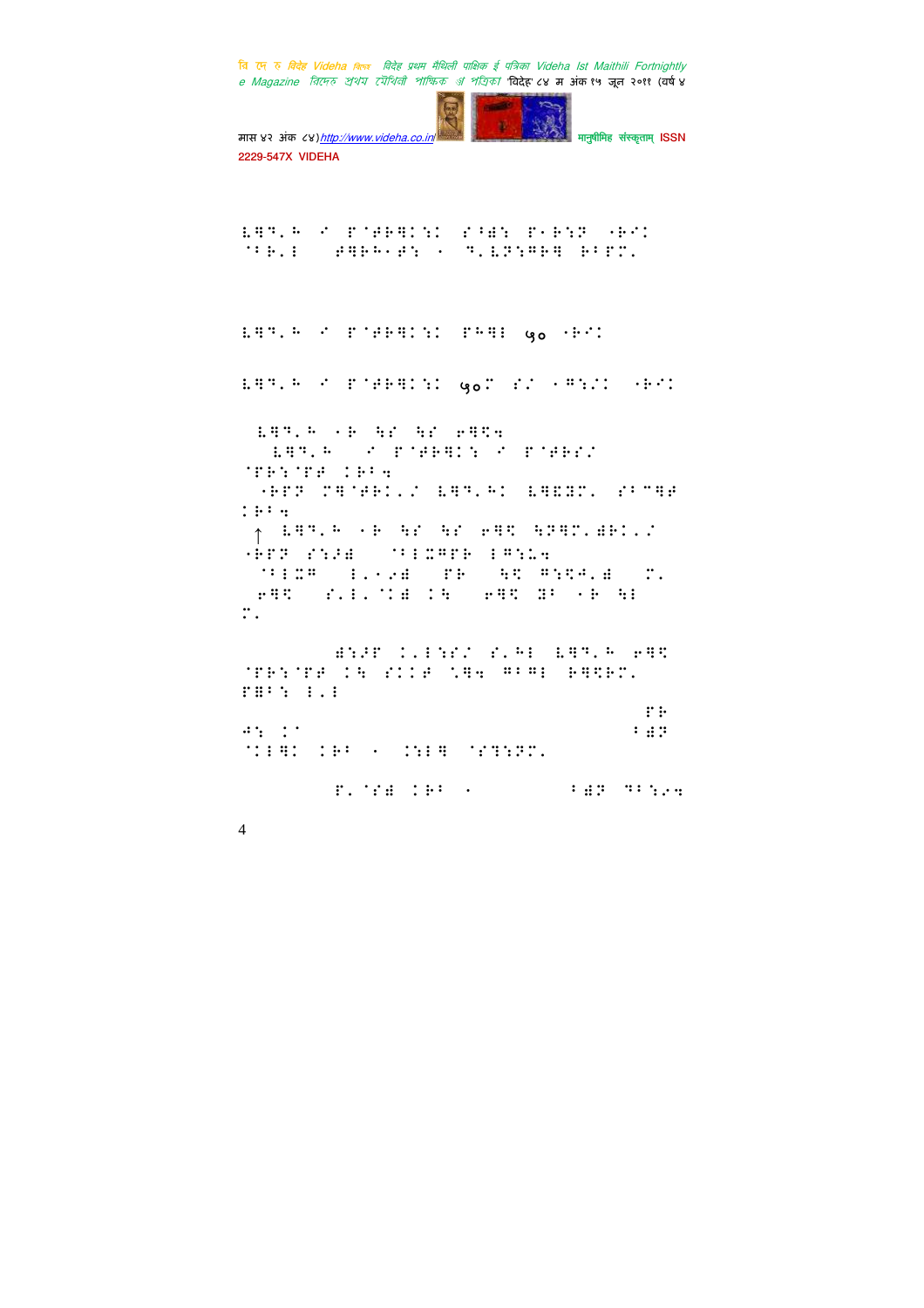ৱি দে হ *विदेह Videha बिल्ब विदेह प्रथम मैथिली पाक्षिक ई पत्रिका Videha Ist Maithili Fortnightly* e Magazine विरमह 'क्षेत्र' रूपैशिवी शोष्क्रिक श्रं शक्तिरं **विदेह' ८४ म अंक १५ जून २०११ (वर्ष ४** 

मास ४२ अंक ८४)http://www.videha.co.in/ मानुबोरी मानुषीमिह संस्कृताम् ISSN 2229-547X VIDEHA

 ⣙⣛⣛ ⢹⣇⢽⣑⢻⢷⣛ ⣇⣑ ⣛⣙⣛⣑ ⣏⢷ ⢽⢳⣛ ⢹⣈⣛*0!*⣛⣈⣛ ⣑⣛ ⢷⢳ ⣁⣛*-!*

*hhbkfoesbAwjefib/dpn\*!*⢾ ⣓⢳⣛  $\overline{b}$  ,  $\overline{d}$  ,  $\overline{d}$  ,  $\overline{d}$  ,  $\overline{d}$  ,  $\overline{d}$  ,  $\overline{d}$  ,  $\overline{d}$  ,  $\overline{d}$  ,  $\overline{d}$  ,  $\overline{d}$  ,  $\overline{d}$  ,  $\overline{d}$  ,  $\overline{d}$  ,  $\overline{d}$  ,  $\overline{d}$  ,  $\overline{d}$  ,  $\overline{d}$  ,  $\overline{d}$  ,  $\overline{d}$  ,  $\$ LAN, M. MERCH, M. MERCH, *0!*⢷)⢽⣑ ⣈⢽ ⢽⣇ \$⢷⣑⢽ ⢷ ⣛⣒*!!*

 $\mathcal{H}$  be a second for  $\mathcal{H}$  and  $\mathcal{H}$ 

⢹⣇⢽⣑⢻⢷⣛ ⣞⣑⢼ ⢷*-!*⣍ ⣑⣛  $\mathtt{Q} \mathtt{B} \mathtt{E} = \mathtt{A} \mathtt{A} \mathtt{A} \mathtt{B} + \mathtt{B} \mathtt{A} \mathtt{A} \mathtt{B} + \mathtt{B} \mathtt{A} \mathtt{A} \mathtt{B} + \mathtt{B} \mathtt{A} \mathtt{B} \mathtt{B} + \mathtt{B} \mathtt{B} \mathtt{B} + \mathtt{B} \mathtt{B} \mathtt{B} + \mathtt{B} \mathtt{B} \mathtt{B} + \mathtt{B} \mathtt{B} \mathtt{B} + \mathtt{B} \mathtt{B} \mathtt{B} + \mathtt{B} \$ L'ES (FR) ESSENCE ⢺⣑⢽ ⣑⢷⣛

*hhbkfoesbAwjefib/dpn!*⢷

 $\mathcal{L}$  (The state of the state of the state of the state of the state of the state of the state of the state of the state of the state of the state of the state of the state of the state of the state of the state of the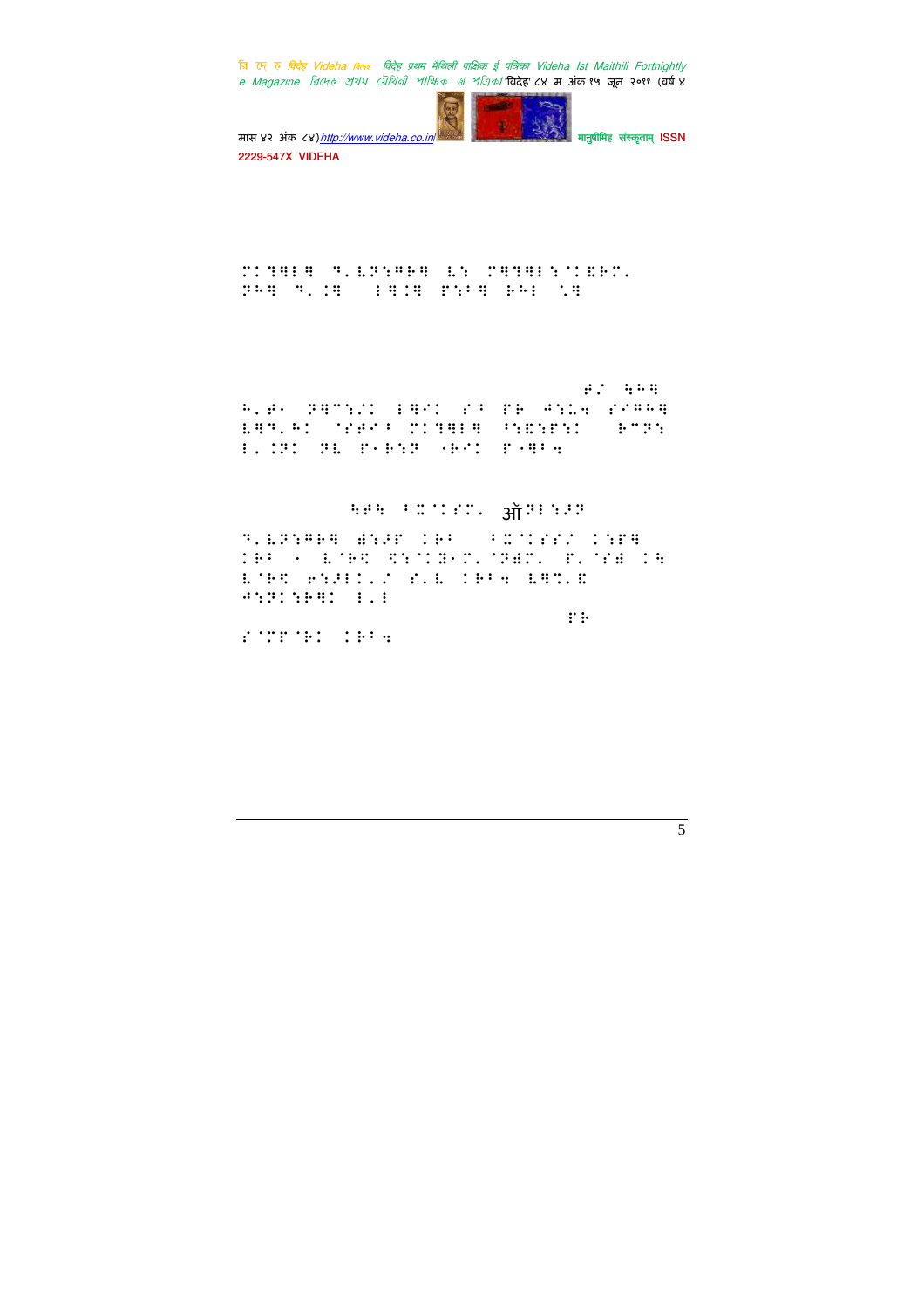ৱি দে হ *विदेह Videha बिल्ब विदेह प्रथम मैथिली पाक्षिक ई पत्रिका Videha Ist Maithili Fortnightly* e Magazine विद्युत्त सेथेंग ट्रॉशिनी शक्तिक अ शंक्रिकां **'विदेह' ८४ म अंक १५ जून २०११ (वर्ष ४** 

मास ४२ अंक ८४)http://www.videha.co.in/ मानुष्यामह संस्कृतम् ISSN 2229-547X VIDEHA

 $\frac{1}{2}$  **5**  $\frac{1}{2}$   $\frac{1}{2}$   $\frac{1}{2}$   $\frac{1}{2}$   $\frac{1}{2}$   $\frac{1}{2}$   $\frac{1}{2}$   $\frac{1}{2}$   $\frac{1}{2}$   $\frac{1}{2}$   $\frac{1}{2}$   $\frac{1}{2}$   $\frac{1}{2}$   $\frac{1}{2}$   $\frac{1}{2}$   $\frac{1}{2}$   $\frac{1}{2}$   $\frac{1}{2}$   $\frac{1}{2}$   $\frac{1}{2}$   $\frac{1}{2}$ ⣇⣛⣋⣛⣝*0!*⣙⣛*0!*)⣛⢾⢷ ⣑*0!*⢶⣞ ⢸ ⢶⣑⢼ ⢸*!)*⢴))⣑⢷⣜*-!*ड़ \$⣈ ⣑⢷ \$ ⢹⢷⣇⣑ ⣏⢾ ⢾⢷ ⢳⣛⢾*\*!*⣋⣑⢴⢽⣋  $\{+\}$   $\{+\}$   $\{+\}$   $\{+\}$   $\{+\}$   $\{+\}$   $\{+\}$   $\{+\}$   $\{+\}$   $\{+\}$   $\{+\}$   $\{+\}$   $\{+\}$   $\{+\}$   $\{+\}$   $\{+\}$   $\{+\}$   $\{+\}$   $\{+\}$   $\{+\}$   $\{+\}$   $\{+\}$   $\{+\}$   $\{+\}$   $\{+\}$   $\{+\}$   $\{+\}$   $\{+\}$   $\{+\}$   $\{+\}$   $\{+\}$   $\{+\}$ *!WJEFIB!BSDIJWF!*⣇⣛⢹⢳ \$⢷ ⣑⢼⣇

⢸⣑⢷⢾⣛⣝ ⣋⣑ ⣇⣛⢸⣑⢻ ⢹⣇⣑⢷⣑ ⢺⣑⢷⣛ ⣇⣛*-!* ⢽⣑⣞ ⣑⢷ \$ ⣎⢷⣉⣑⢾⢷⣛ ⣇⣛⢹⣝⣑⢾⣛ ⣞⣑⣒ ⢸⣑⢷⢾ \$ ⢽⣑ ⣑⣞⣛ ⢷  $\mathcal{L}$  4996  $\mathcal{L}$   $\mathcal{L}$   $\mathcal{L}$   $\mathcal{L}$   $\mathcal{L}$   $\mathcal{L}$   $\mathcal{L}$   $\mathcal{L}$   $\mathcal{L}$   $\mathcal{L}$   $\mathcal{L}$   $\mathcal{L}$   $\mathcal{L}$   $\mathcal{L}$   $\mathcal{L}$   $\mathcal{L}$   $\mathcal{L}$   $\mathcal{L}$   $\mathcal{L}$   $\mathcal{L}$   $\mathcal{L}$   $\mathcal{L}$   $\mathcal{L}$   $F \cdot F \cdot E \cdot T$  ,  $T \cdot F \cdot E \cdot Y$  ,  $T \cdot F \cdot E \cdot T$  ,  $T \cdot F \cdot E \cdot T$  ,  $F \cdot F \cdot E \cdot T$ ⢷⣁⣛⣒ ⣛⣙⣛⣑ ⢳⣑⢽ \$⢷\$⣏ ⢳⣛⣑ ⢽⣛ )⣛⢾⢷*!(*⣛⣙⣛⣑ ⢷⢾⢽*(!* ⢹⣈⣒*!!*

⢻)⢷⣛ ⣉ ⢷ ⣑⣇ ⣉ ⣑ ⢷⢾⢾⣛*-!* ⣓⢳⣛ ⣛⣙⣛⣑ ⣏⢷*!)*१२०० ⣇⢷⣏ ⢷⣇ *\*!*⢷⢸⣛⣈ ⢷ ⣛⢾ ⢷⣁⣛⣒ ⣛⣙⣛⣑ ⢸⣑⢷⢾ \$ ⢽⣑ ⣑⣞⣛ ⢷ ⣓⢳⣛ ⢾⢷⢳ ⢷⢽⣝⣑⢽⣝ ⢷⣑)⣛⢽ \$ ⢽⣇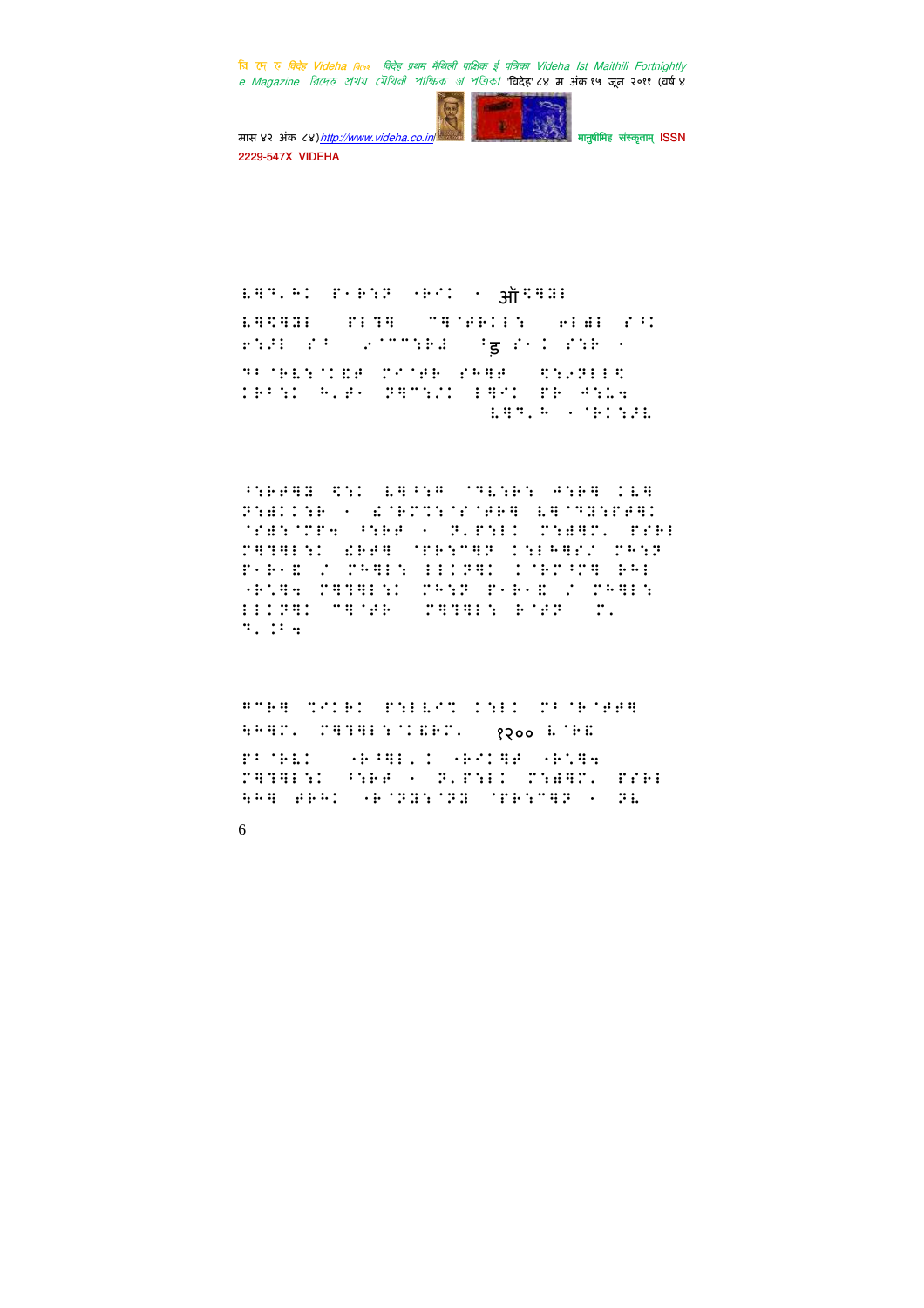$\mathcal{L} \mathcal{L} \mathbf{H} = \mathcal{L} \mathcal{L} \mathcal{L} \mathcal{L} = \mathcal{L} \mathcal{L} \mathcal{L} \mathcal{L} \mathcal{L} \mathcal{L} + \mathcal{L} \mathcal{L} \mathcal{L} \mathcal{L} \mathcal{L} \mathcal{L} \mathcal{L} \mathcal{L} + \mathcal{L} \mathcal{L} \mathcal{L} \mathcal{L} \mathcal{L} \mathcal{L} \mathcal{L} \mathcal{L} \mathcal{L} \mathcal{L} \mathcal{L} \mathcal{L} \mathcal{L} \mathcal{L} \mathcal{L} \$ ⢳⣑⢷ ⣑⣉*!3/83&!!)55!wpuft\*!!!!* ⢸⣑⢻ ⢷) ) ⢹⣑*!)*⢹ ⢽⣑⣞ *\*.*⣇⣛⢸⣑⢷⣑⢽⣛ ⢽ ⢾ ⣛⢻⣛ ⢾*!)* ⣙⣑ ⢻⢷⢳*\*.*\$⢸⣑⣏ )⢽⢹⢷ ⣝⣑⢹⣇*!26/77&!!)364!* ⣙⣛⣛ ⢽⣑⣞⣝ ⣇⣛⢾⢾ ⢷⣎⣝⣝⢽ ⣓⣇ ⣇⣛⣉⣏⣜*!)*⣉⣑⢾⢷*\*!.*⢳⢽⢹⢷ ⢻⣛⣝⣑*!3/34&!!)47!wpuft\*!!!!*

 $\mathcal{L}$  **Here**  $\mathcal{L}$  $\mathcal{L}$  $\mathcal{L}$  $\mathcal{L}$   $\mathcal{L}$   $\mathcal{L}$   $\mathcal{L}$   $\mathcal{L}$   $\mathcal{L}$   $\mathcal{L}$   $\mathcal{L}$   $\mathcal{L}$   $\mathcal{L}$   $\mathcal{L}$   $\mathcal{L}$   $\mathcal{L}$   $\mathcal{L}$   $\mathcal{L}$   $\mathcal{L}$   $\mathcal{L}$   $\mathcal{L}$   $\mathcal{L}$   $\mathcal{L}$ )⢽⣑*-!*⢷ *-!*⢷⢽⣇⣏⣜ ⢻⢳⣛ ⣇⣛⢹⢳ ⢷) ⢼ ⢺⢽ \$ ⢽⣝⢺ ⢷⣇⣛ \$ ⣛⣙⣛⣑*-!* **GREE & CONTREPSIES** LURING AN ADMENTION OF BUT ANY  $\texttt{H} = \texttt{H} \cdot \texttt{H} \cdot \texttt{H} \cdot \texttt{H} \cdot \texttt{H} \cdot \texttt{H} \cdot \texttt{H} \cdot \texttt{H} \cdot \texttt{H} \cdot \texttt{H} \cdot \texttt{H} \cdot \texttt{H} \cdot \texttt{H} \cdot \texttt{H} \cdot \texttt{H} \cdot \texttt{H} \cdot \texttt{H} \cdot \texttt{H} \cdot \texttt{H} \cdot \texttt{H} \cdot \texttt{H} \cdot \texttt{H} \cdot \texttt{H} \cdot \texttt{H} \cdot \texttt{H} \cdot \texttt{H} \cdot \texttt{H}$ ⣇⣛⢹⢳ ⢺⣑⣇⢾⢾ ⣋⣛ ⢽ ⢶⢷⢷ ⢺⣑⣅⣒ ⣙⣛ \$⢷ ⣛⣙⣛⣑*#!)* ⣙⣛⣛ ⢸ ⢷⣛⣝ ⢺⣑⣇⢾⢾*\*!*⢷ ⢺⣑⣅⣒

2229-547X VIDEHA ⣙⣑⢾⣝*-!*)⣛⢾⢷*-!*⢷⢸⣛⣈ \$  $\mathbb{P}^{\mathsf{L}}$  (The Market Eugenberg Burden Burden Burden Burden Burden Burden Burden Burden Burden Burden Burden Burden Burden Burden Burden Burden Burden Burden Burden Burden Burden Burden Burden Burden Burden Burden Bu ⣈⢺*(!!*

ৱি দে হ *विदेह Videha बिल्ब विदेह प्रथम मैथिली पाक्षिक ई पत्रिका Videha Ist Maithili Fortnightly* e Magazine विरमह 'क्षेत्र' रूपैशिवी शोष्क्रिक श्रं शक्तिरं **विदेह' ८४ म अंक १५ जून २०११ (वर्ष ४** 

मास ४२ अंक ८४)http://www.videha.co.in/ मानुसी मानुषीमिह संस्कृताम् ISSN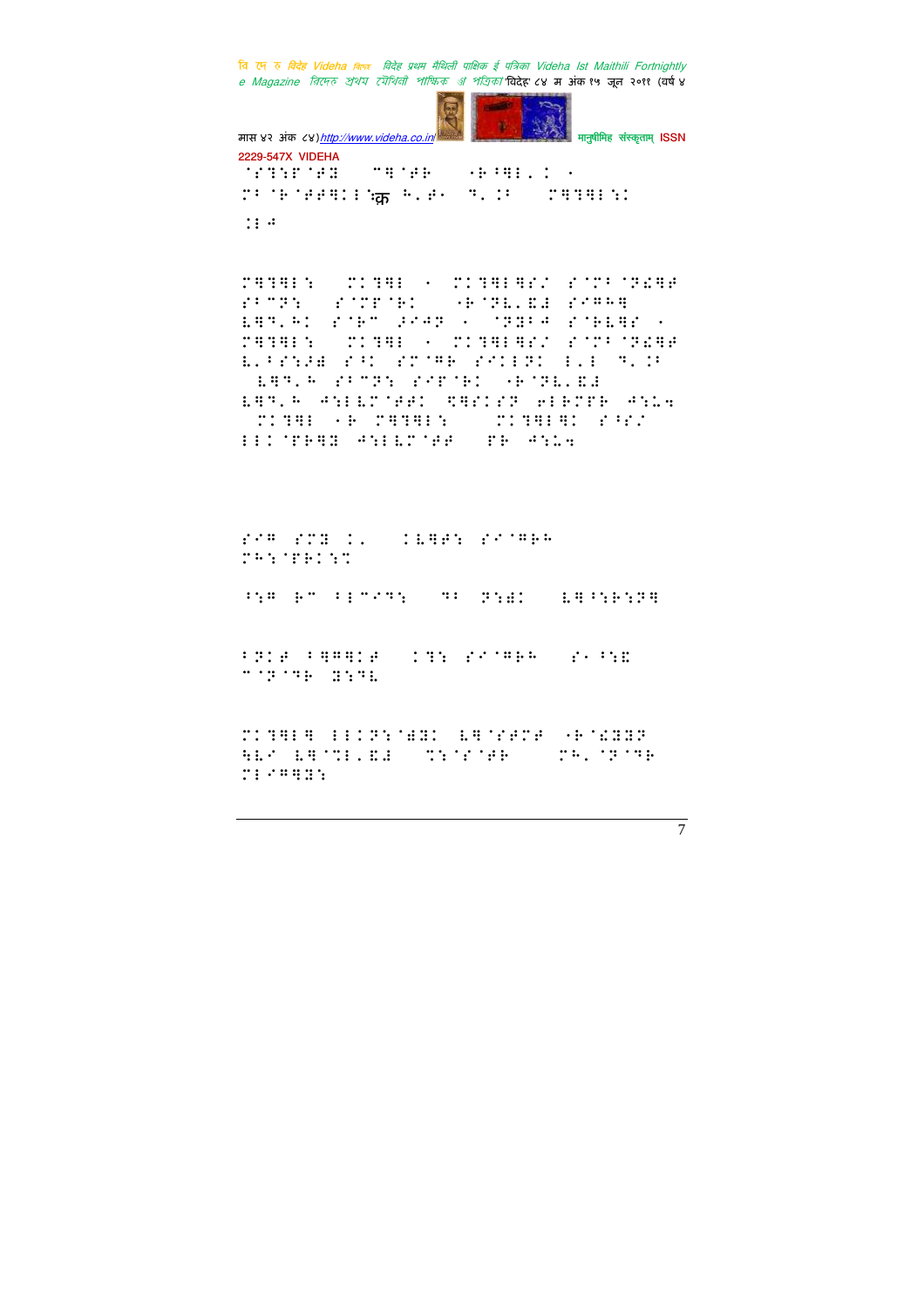त्रि एप रु विदेह Videha बिलर विदेह प्रथम मैथिली पाक्षिक ई पत्रिका Videha Ist Maithili Fortnightly e Magazine विर्फल क्षेत्र्य त्योशिती शाक्षिक श्रे शतिकां 'विदेह' ८४ म अंक १५ जून २०११ (वर्ष ४

मास ४२ अंक ८४) http://www.videha.co.in मानुषीमिह संस्कृताम् ISSN 2229-547X VIDEHA **CRIPE CRIPPS AREA (AMPLIFY** T. PHECK EMPITY PE ASSARE TA SPELET (PAAL) ( 278

FARABB PROF. FORDURA

#571 #82#8 (195 Primer ###83 TERMIT TANK

INDUCTION THE TECHNICAL TECHNIC CONDUCT ##, thimp (451) B

PATERNE HALFE CENTTA PTHIC TASH  $\begin{minipage}{0.9\linewidth} \begin{tabular}{l} \multicolumn{2}{c}{\textbf{\textit{1}}}\\ \multicolumn{2}{c}{\textbf{\textit{2}}}\\ \multicolumn{2}{c}{\textbf{\textit{2}}}\\ \multicolumn{2}{c}{\textbf{\textit{3}}}\\ \multicolumn{2}{c}{\textbf{\textit{4}}}\\ \multicolumn{2}{c}{\textbf{\textit{5}}}\\ \multicolumn{2}{c}{\textbf{\textit{5}}}\\ \multicolumn{2}{c}{\textbf{\textit{6}}}\\ \multicolumn{2}{c}{\textbf{\textit{7}}} \end{tabular} \end{minipage} \begin{minipage}{0.9\linewidth} \begin{$ 

TURIN THERE SAUDES SENDENTERN PR **B.THIN TAPA SP.PAIR**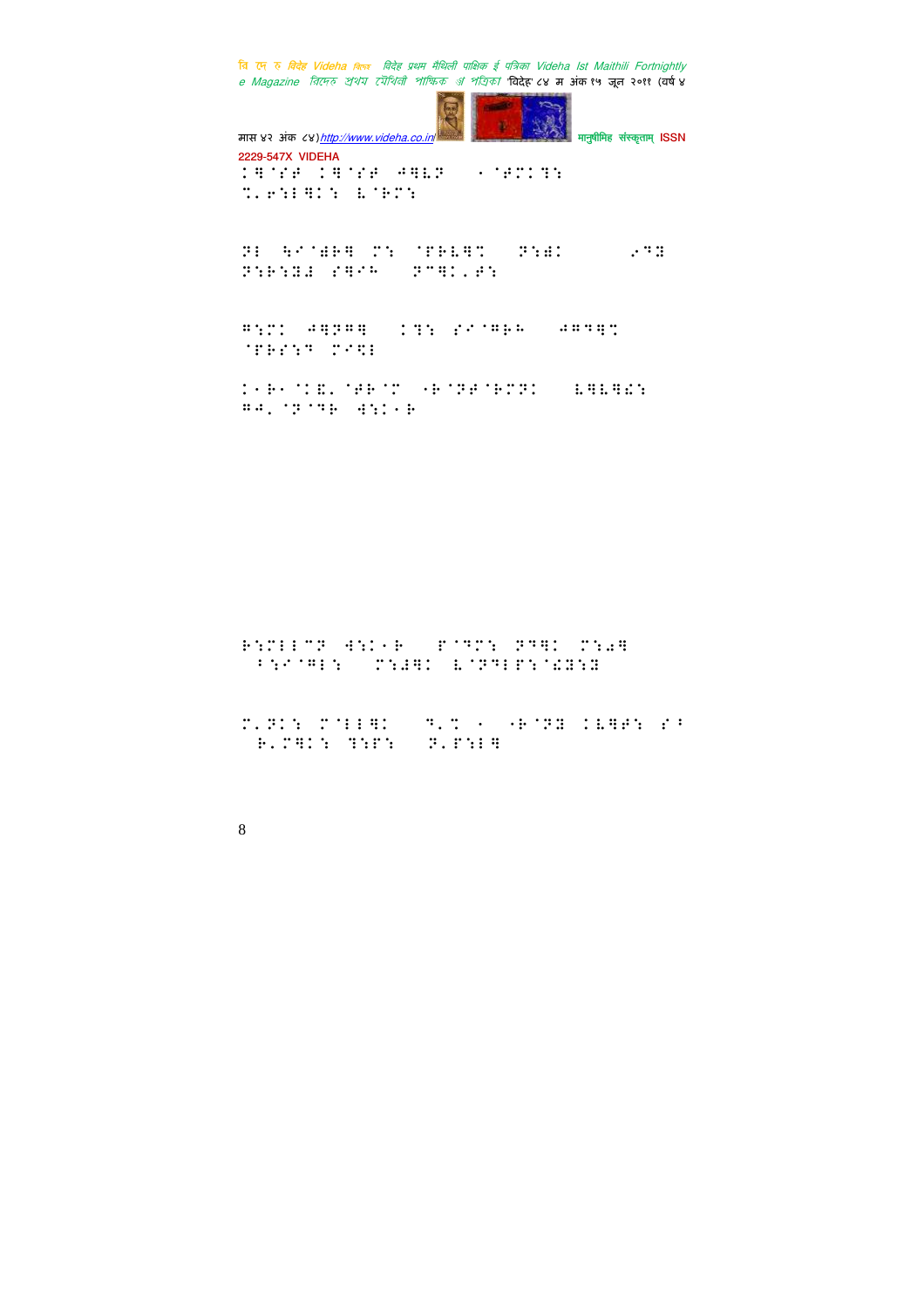ति एप रु विदेह Videha विलरु विदेह प्रथम मैथिली पाक्षिक ई पत्रिका Videha Ist Maithili Fortnightly e Magazine *রিদেচ* প্রথম মৌথিনী পাক্ষিক *প্র* পত্রিকা' **বিदेह' ८४ म अंक १५ जून २०११ (वर्ष ४ North Committee of Committee of Committee of the Committee of Committee of the Committee of the Committee of the Committee of the Committee of the Committee of the Committee of the Committee of the Committee of the Commit** 

| मास ४२ अंक ८४)http://www.videha.co.in/ | मानुषीमिह संस्कृताम् <b>ISSN</b> |
|----------------------------------------|----------------------------------|
| 2229-547X VIDEHA                       |                                  |
| :::::: ::::: :::::: : :::: : :::::::   |                                  |
|                                        |                                  |
| and and the                            |                                  |

**TERMINE NATURE CONTROL AND CONFIDENT MATHEMA** 

 $\mathbb{E}[\mathcal{L}^{\pm}(\mathcal{L}^{\pm})]$  , the measurem and  $\mathcal{L}^{\pm}$  and  $\mathcal{L}^{\pm}$  , then the measurem and the measurem of the measurem of the measurem of the measurem of the measurem of the measurem of the measurem of the me

HALLAYE CONTACTED FASHER COLARES  $\mathbb{R}^{2n \times 2}$  is in .

LA CADADAD (23) CLASHE COOPARD CALPY 7. September - Parl Georganiz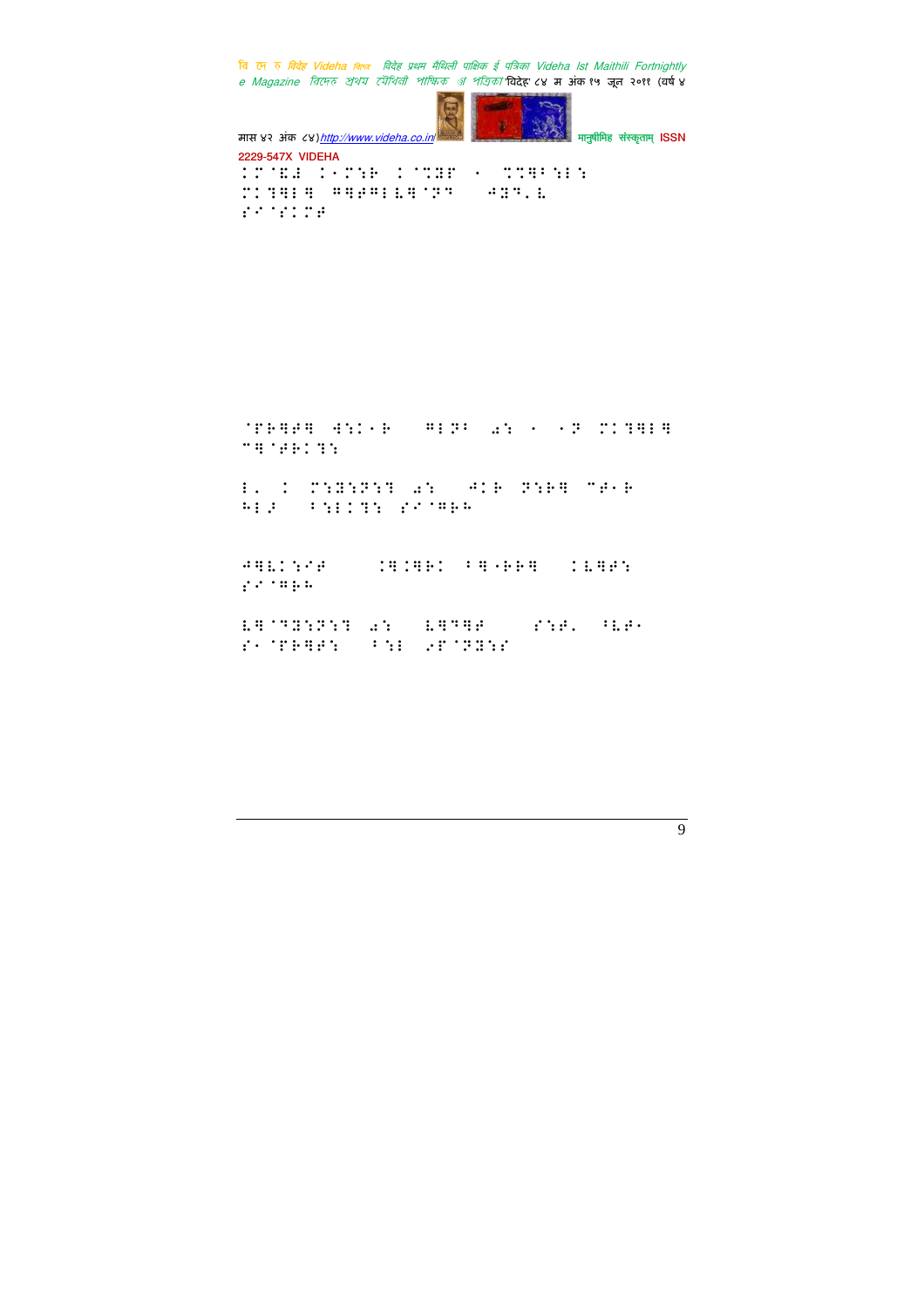ति एप रु विदेह Videha विलरु विदेह प्रथम मैथिली पाक्षिक ई पत्रिका Videha Ist Maithili Fortnightly e Magazine विरफ्त संशय त्यैथिवी शक्तिक श्रे शतिकां 'विदेह' ८४ म अंक १५ जून २०११ (वर्ष ४

मानुषीमिह संस्कृताम् ISSN मास ४२ अंक ८४) http://www.videha.co.in 2229-547X VIDEHA

**Ga** 

 $+247$  (1)  $754$  (and  $-445$  (f) Test (F-100) Phal

ERPRESINTED STATES WIRE NR STEREN  $\varphi$  and  $\varphi$  and  $\varphi$ 

STUTUTERE SPECTALLES CONARY  $\varphi$  and the map in (

TAGERA YARAK TTERA (ARTETAY) (1898)  $\varphi$  in the map of  $\varphi$ 

 $177777783$  $\gamma$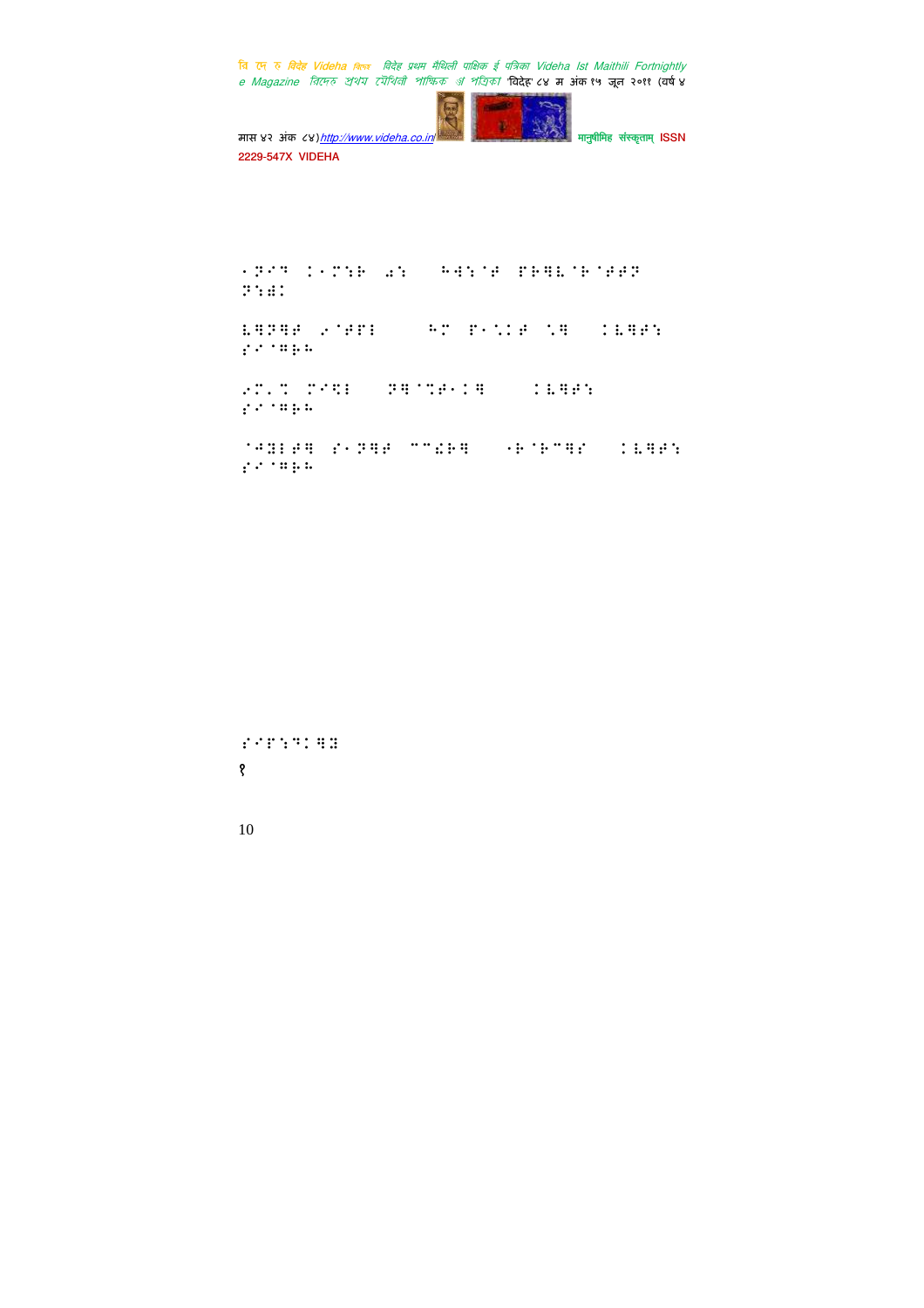#### मानुषीमिह संस्कृताम ISSN मास ४२ अंक ८४) http://www.videha.co.in 2229-547X VIDEHA

FAIRS FERRY - FAIRING LAPS BAZAIDARE TTZBARAI PENAI RARAZRO. AT AIR PETER PEATHT WEBE THETA BY 216 PAMAZE, EASE AANGAAR EAPA (A) MARA LAPARI ALMITI, PENI (PENA). FROM REVOLUTION OF BUILDING

TEBAR FILTER PLEASER TILBED BARA TECHNIC POSTA SENEO ZOBRO CORPOR ERDA VER VARIOSADA SPECIANA NORDU ALDN EL TEALVARY (2012) PARAGEMENT PARK (FAD the control and then about the theory 8545 18 9-4835 9588 29 5158 92 SARATI ARABAR SUINAR BIB YARATIRTA **A PARTY COMPACT PROPERTY IN THE CONSTRUCT** PROVINCI BEVEZ PROVER BY 2 BROADER PRESENTATION CONTROL PROPERTIE  $\left\{ \frac{1}{2}, \frac{1}{2}, \frac{1}{2}, \frac{1}{2}, \ldots, \frac{1}{2}, \frac{1}{2}, \frac{1}{2}, \frac{1}{2}, \frac{1}{2}, \frac{1}{2}, \frac{1}{2}, \frac{1}{2}, \frac{1}{2}, \frac{1}{2}, \frac{1}{2}, \frac{1}{2}, \frac{1}{2}, \frac{1}{2}, \frac{1}{2}, \frac{1}{2}, \frac{1}{2}, \frac{1}{2}, \frac{1}{2}, \frac{1}{2}, \frac{1}{2}, \frac{1}{2}, \frac{1}{2}, \frac{1}{2}, \frac{1}{2}, \frac{1}{2}, \frac$ #2##ECTL PE# POSTER CROSSER #2 2  $\mathbb{T} \leftarrow \mathbb{T} \left( \mathbb{T} \right) \cup \mathbb{T} \left( \mathbb{T} \right) \cup \mathbb{T} \left( \mathbb{T} \right) \cup \mathbb{T} \left( \mathbb{T} \right) \cup \mathbb{T} \left( \mathbb{T} \right) \cup \mathbb{T} \left( \mathbb{T} \right) \cup \mathbb{T} \left( \mathbb{T} \right) \cup \mathbb{T} \left( \mathbb{T} \right) \right)$ SAMPLE SAMPLINE (GAMP PAPALLIN) FEDERAL DR. STERN PARTY AND NO AN INEN BI SPILL CORPORATION IN THE PART OF 1989 9-20 (AND ) 45194 **PRPLIC CECA PLEADRE CORACHER CORPORATION** IRI NEBUA, PROVIETT, PLENER ESPE  $\begin{minipage}{0.9\linewidth} \begin{tabular}{l} \hline \textbf{1} & \textbf{2} & \textbf{3} & \textbf{4} & \textbf{5} \\ \hline \textbf{2} & \textbf{3} & \textbf{4} & \textbf{5} & \textbf{6} & \textbf{6} \\ \textbf{3} & \textbf{4} & \textbf{5} & \textbf{6} & \textbf{6} \\ \textbf{4} & \textbf{5} & \textbf{6} & \textbf{6} & \textbf{6} \\ \textbf{5} & \textbf{6} & \textbf{6} & \textbf{6} & \textbf{6} \\ \textbf{6} & \textbf{$ BED SI NIN ELETY REPORTS PRESER STRA PORTUG PREGEN PORTUE ERPIRT.

PECHA PUBPATU PEAPA PER NIA 2019 NTH AL PUPAID PUPAIH A ABACTIC PLENEROL SLAET HESPEE SIN Egin EgiR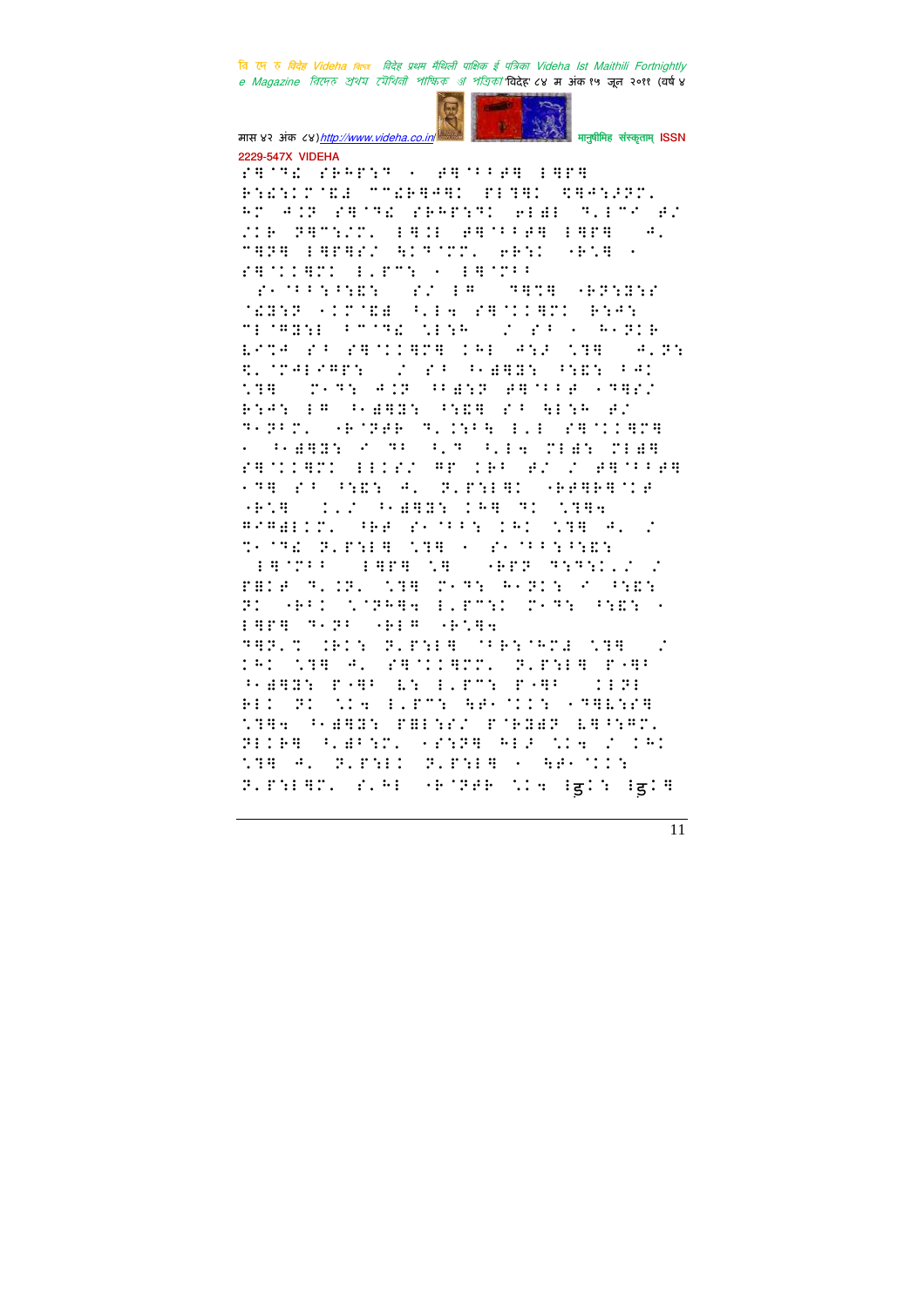मानुषीमिह संस्कृताम ISSN मास ४२ अंक ८४) http://www.videha.co.in 2229-547X VIDEHA PECAS IPICAR POST PURBER SENIOR FGFF - Eglacio PGPB CPE PGPP (PSSB) CATRON CATRON ARC VERVIOLE RECA Eg: 81.2 (1999) 25281.2 (1991) 4528  $\left\{ \begin{array}{ll} \left\{ \begin{array}{ll} 0 & \text{if } \mathbb{R}^2 \times \mathbb{R}^2 \times \mathbb{R}^2 \times \mathbb{R}^2 \times \mathbb{R}^2 \times \mathbb{R}^2 \times \mathbb{R}^2 \times \mathbb{R} \times \mathbb{R} \times \mathbb{R} \times \mathbb{R} \times \mathbb{R} \times \mathbb{R} \times \mathbb{R} \times \mathbb{R} \times \mathbb{R} \times \mathbb{R} \times \mathbb{R} \times \mathbb{R} \times \mathbb{R} \times \mathbb{R} \times \mathbb{R} \times$ 19878-21 PARIS PARAS 281 PINT 21 HERO STRAHOL 20 YEAR STRAIN RECENT POTTED FRAGED, IN SEA DEPOIN **CHAMBY ALBEAMY FRAMERY AND PRESS** SEPRETIE TEEN PEDICATES. GRAPH GRAM COMPANY ROCAL MIR THOIRT CEALOGAN ANOTHER CHANNELOGY MERE MARTI TERRE (RRAMMER (RRS) R. PERMIT PART ARA JRT. PERPETTER reals ramary, when avail NHEHAR PRHP. ROEN CROSSHE R.C. PERMIT CONTRACT PROPERTY AT CATE 991 539 7 EGOVINE ESPEGNO (LOGAR COVE) ADAGO 2 8911 538 78815 181 538 91 7 PETER PERSONAL PROVINCE CONTRACTORY 5185 FSTS (58) 198725 41 5765 #8788#8 18F8 28D81 1884 1578781 FRED. NI EATLES AF NURBER BAILLY **P. IN IT HEAR P. P. HEAR NINE 2008** 1980-A. P. Barness L. C. Resman Come (And MERCENTRY PROJECT (PASSED) ENTERPEN STACK END ATHOL COUPLY

BANGAL SAMUA SALI PARLE ANI SAMU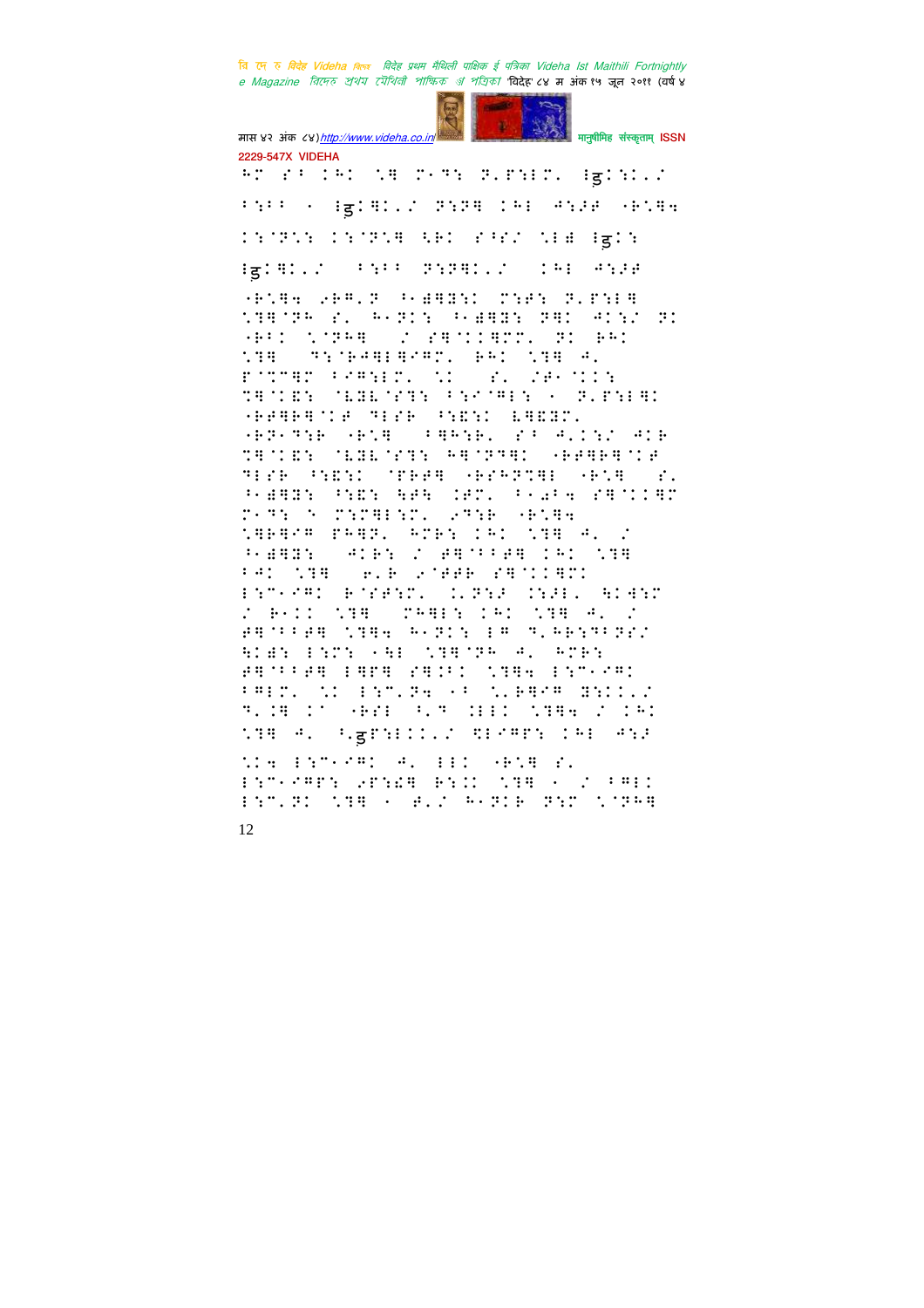मास ४२ अंक ८४) http://www.videha.co.in

953 511

मानुषीमिह संस्कृताम ISSN

2229-547X VIDEHA N. BRARO ENTIGENHOUSE (ENT) ARENO REAREN BI SAN DIRI PILEN REPART ESTIMATE  $27329115/7799/7279427975/111799$ #P#ditr. PAI STR. TESTIF IFI STRA BED TAR. LOTER (9.95 ADBS 998 ST **PALIT BELACTIONS AND ARRIVED BEACH** PERSON EST. PES A CESTAMPES COSES HER REPEATENCY FOUR AND ESTRAPES ROBATIONS CONSTITUTIONS EDSPPIED (FRONTRE FRONTRE ENTERPRIS

197 P. PAR NI - ATTERPRISTER P

THE GRACIER SUPPLIES AND PARADIC bia. Trake lie (r) and service (neno. TRIPP ERIC WITH, HE INSTEAD TO PAIN.

PRINCIPALE ARE PERSONAL PRESENTATIONS

 $\left( \frac{1}{2} \right) \left( \frac{1}{2} \right) \frac{1}{2} \left( \frac{1}{2} \right) \frac{1}{2} \left( \frac{1}{2} \right) \left( \frac{1}{2} \right) \left( \frac{1}{2} \right) \frac{1}{2} \left( \frac{1}{2} \right) \left( \frac{1}{2} \right) \frac{1}{2} \left( \frac{1}{2} \right) \frac{1}{2} \left( \frac{1}{2} \right) \frac{1}{2} \left( \frac{1}{2} \right) \left( \frac{1}{2} \right) \frac{1}{2} \left( \frac{1}{2} \right) \frac$ 

(500) 717, 72809 (0.95) 151 (5185) 951 **PRINTER TERLIB TREBE REDUCEDED DRY** 191 \198 \ 191 \198 \, L \999 \ 191 8185 SYDSBI #53 NI + 2181 SSSBI FRANCIS PETERLA BOFFET FAT. 80% AR

GOURNEY, PROFESE PRESE, PROPE ENCEPTED AN AUGUST 2000 PART RESULTAN DIPERSONAL MENDEPITY ARDEN FERRE ERLIEL NIR (8) RIC CO PACER TRE BRAND SENATORI PICAR CAL CARBA TESTRAR E.E. 7 PRESENT R.E. (P.18) SHERFT IRI 1980-A. ANDELSMARNT, ERIE TKIRE PI T.BYJE (FRIE BYLE REY RIPY BI 12Y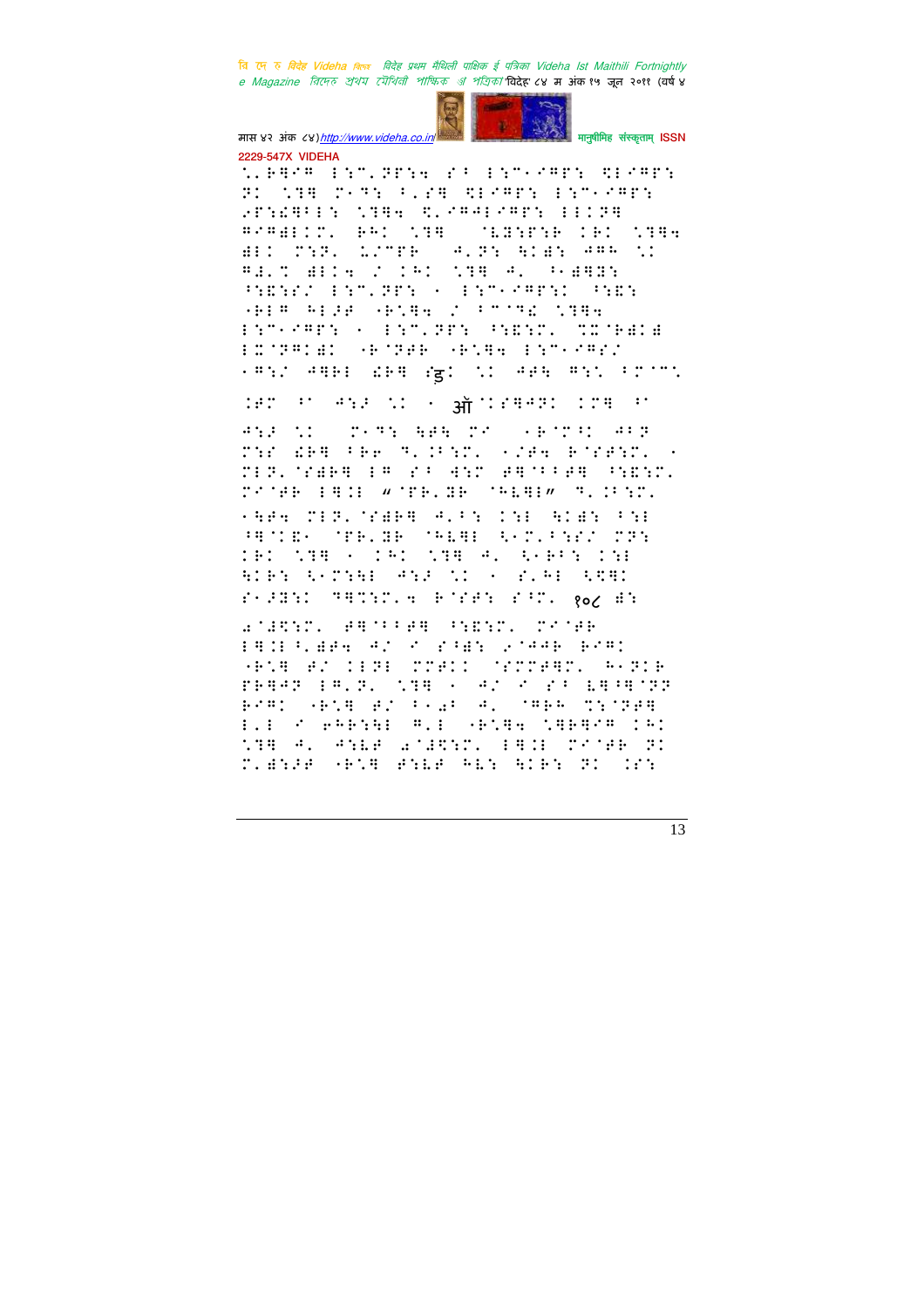मानुषीमिह संस्कृताम ISSN मास ४२ अंक ८४) http://www.videha.co.in 2229-547X VIDEHA FILE (FILE FOTER) TV PRESENTED PER RIPE SERVICIPE

 $\label{eq:3.1} \mathcal{L}^{\alpha} \mathcal{L}^{\beta} \mathcal{H}^{\beta} = \mathcal{L}^{\beta} \mathcal{L}^{\beta} \mathcal{H}^{\beta} \mathcal{H}^{\beta} \mathcal{H}^{\beta} \mathcal{H}^{\beta} \mathcal{H}^{\beta} \mathcal{H}^{\beta} \mathcal{H}^{\beta} \mathcal{H}^{\beta} \mathcal{H}^{\beta} \mathcal{H}^{\beta} \mathcal{H}^{\beta} \mathcal{H}^{\beta} \mathcal{H}^{\beta} \mathcal{H}^{\beta} \mathcal{H}^{\beta} \mathcal{H}^{\beta}$ aname Gabish, dhoebas selholeh.<br>1901 heten (18enami) ekobs erine. 

com suad the contago pataconsole **PERRY PRESS, PROPERTY**  $-7.75$ 

进程的 人名英格兰姓氏 的复数的过去分词 法人工法律的利益法律 医 MIN PATERN TTTP PANE PHERB FAT TESTIFY IN SUPPLIES AND P

RESPONSE (PROBACHET PRESS) POSS an Marent Core (Personal Practical Service)

STEEDS FREE FULLER TERRITER E.T. ET IT TURNEVA ANTI TUR ENAE ANE i Anglija (1991.)<br>Pangelija (1999.) – Agagy Pingnol<br>Pangyagy (1998.) – Anglijaa **PERIT ADNABLAZABBIDI INI NEBUAL I** F.F.H. P. P. T.R. (1998) TVPS PARSET. anar Shakey Aferdinasi Trake ali<br>Taal aase ku kusie ist Shirake inad F. TARPATZ HETAPP-BHI INTRATERH CATANEGAR (CACCAPT PRESED) (BER TERNISHI PARE PLAN PASA PERIODI NO

**T.P. ARAD REELLY FEATHERS ORER** TRI STE O STED WEDER FRAGER ...  $\mathbb{R}^n$  is the point of  $\mathbb{R}^n$  $\mathbb{E}\left[\mathcal{L}^{\frac{1}{2}}\mathbb{E}\left[\mathcal{L}^{\frac{1}{2}}\right]\right]=\mathbb{E}\left[\mathcal{L}^{\frac{1}{2}}\mathbb{E}\left[\mathcal{L}^{\frac{1}{2}}\right]\right]=\mathbb{E}\left[\mathcal{L}^{\frac{1}{2}}\mathbb{E}\left[\mathcal{L}^{\frac{1}{2}}\right]\right]=\mathbb{E}\left[\mathcal{L}^{\frac{1}{2}}\mathbb{E}\left[\mathcal{L}^{\frac{1}{2}}\right]\right]=\mathbb{E}\left[\mathcal{L}^{\frac{1}{2}}\mathbb{E}\left[\mathcal{$ PARAD (PRANDAMOR OSPANNO PAR 2001) FRANCISCO PERSONAL CALIBATI (1912) 2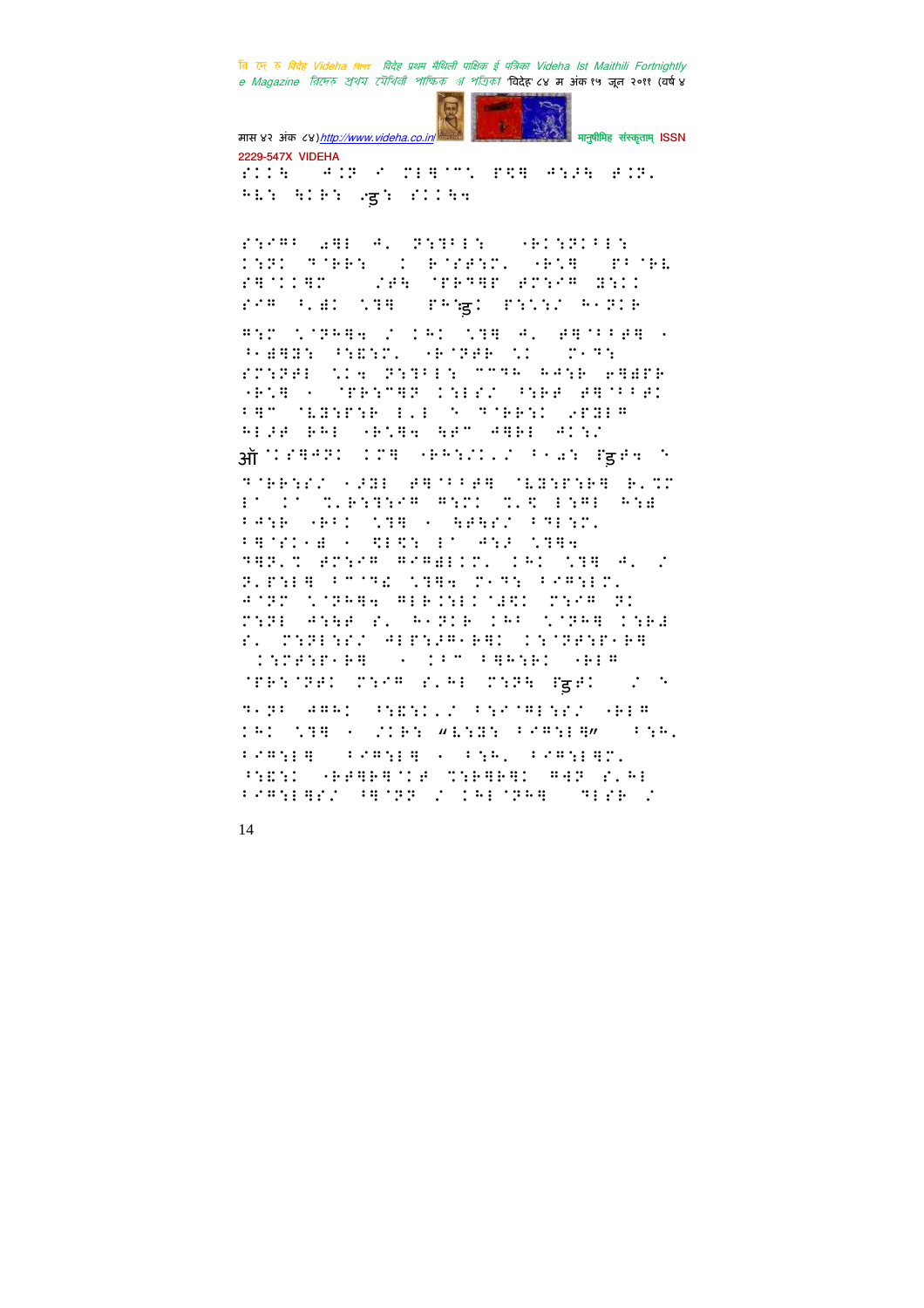# मानुषीमिह संस्कृताम् ISSN मास ४२ अंक ८४) http://www.videha.co.in 2229-547X VIDEHA **FRANCISCO (FRANCISCO PARADOR)**

PALORE TROPED, PROFER LAPR PROPO 1919 77 951 599

## २

 $\begin{array}{cccccccccccccc} \mathbf{AB} & \mathbf{AB} & \mathbf{AB} & \mathbf{AB} & \mathbf{AB} & \mathbf{AB} & \mathbf{AB} & \mathbf{AB} & \mathbf{AB} & \mathbf{AB} & \mathbf{AB} & \mathbf{AB} & \mathbf{AB} & \mathbf{AB} & \mathbf{AB} & \mathbf{AB} & \mathbf{AB} & \mathbf{AB} & \mathbf{AB} & \mathbf{AB} & \mathbf{AB} & \mathbf{AB} & \mathbf{AB} & \mathbf{AB} & \mathbf{AB} & \mathbf{AB} & \mathbf{AB} & \mathbf{AB} & \mathbf{AB} & \mathbf{AB} &$  $\begin{minipage}{.4\linewidth} \begin{tabular}{l} \multicolumn{2}{c}{\textbf{0.1}} \end{tabular} \begin{tabular}{l} \multicolumn{2}{c}{\textbf{0.1}} \end{tabular} \begin{tabular}{l} \multicolumn{2}{c}{\textbf{0.1}} \end{tabular} \begin{tabular}{l} \multicolumn{2}{c}{\textbf{0.1}} \end{tabular} \end{minipage} \begin{tabular}{l} \multicolumn{2}{c}{\textbf{0.1}} \end{tabular} \begin{tabular}{l} \multicolumn{2}{c}{\textbf{0.1}} \end{tabular} \end{minipage} \begin{tabular}{l}$ SE TRATESERO (VITENTO I IREO INE)<br>SNARHA (TVERET ET) EI AOSENA (CEEI) HER HERRY TRIGO ENRICANELY

ROTENTICO BEIO MARI CATRA TITRETICO CARA (C) PARA MITIA 27 CITATA CRA.<br>PARA RAZIZA NIRA MAGO -2 NOLAM FIDA **TEP (TER ESTE CREW** 

1953 (TERDS 1) ESTRATORE ORIGINATION<br>Noten (Titenatio RAE) FARBINEED ECHEFYLERY ( PROPER) **MEETING ANNEL APPENDENTE CONNER A** RATURA SPORT PROPERTY OF ST HADRIEL BOILL ROOMBRILL COMPRISE FULLENT CURRE ADEN PART (FROM ILENGARA THE BRET. POTSITER DARGAAD SABIYAAA 2009 MEETING MARK KTRIT, ATACS TRINGER 24.72 NAM ADE PAPP, LAPPAR STAPE PITPITREAR BORNING RADUCTS PROVERT CRIBBE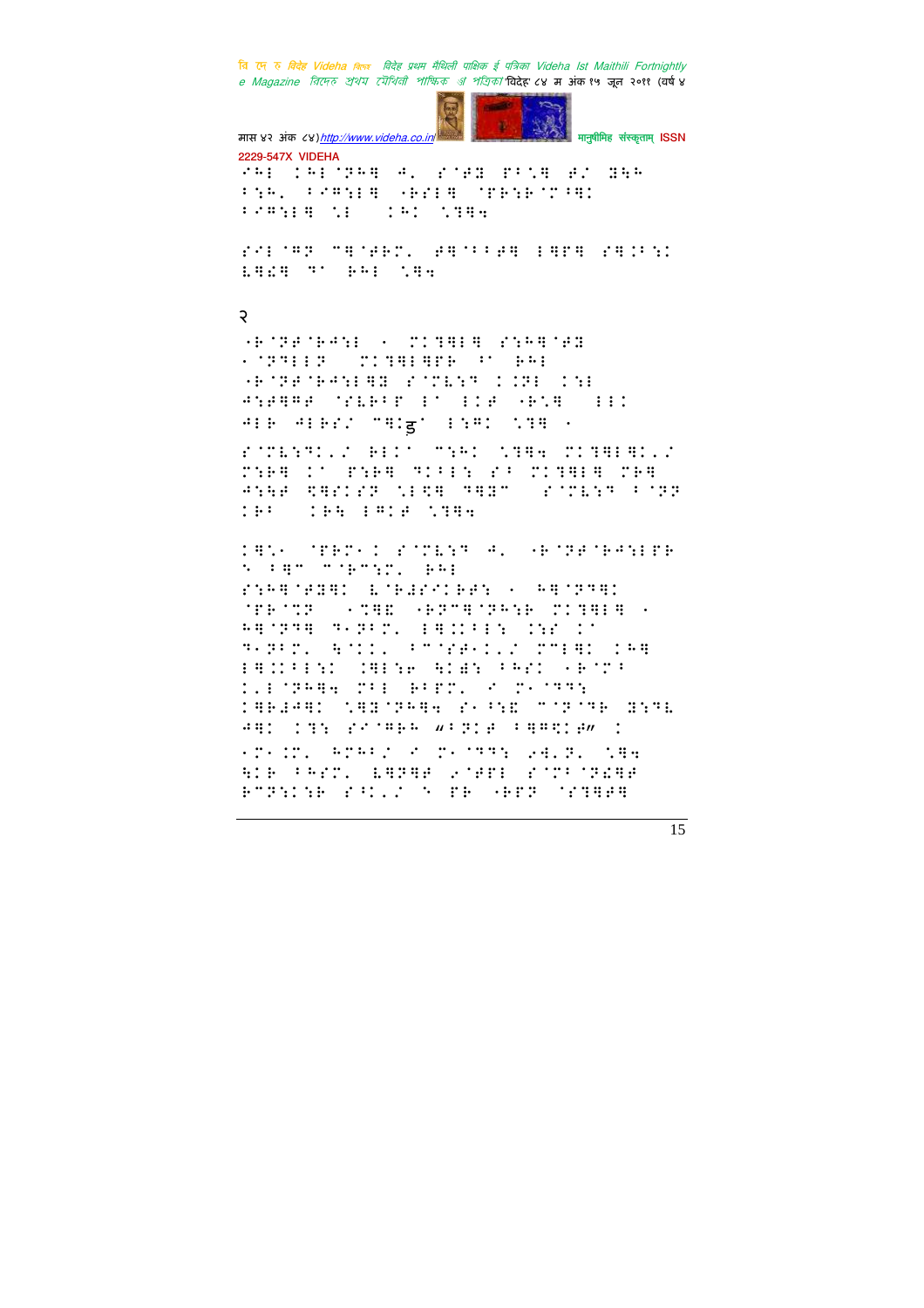त्रि एन रु विदेह Videha बिलर विदेह प्रथम मैथिली पाक्षिक ई पत्रिका Videha Ist Maithili Fortnightly e Magazine विरमूरु शेश्य त्यैथिनी शोष्किक श्री शक्तिको 'विदेह' ८४ म अंकश्श जून २०११ (वर्ष ४

#### मानुषीमिह संस्कृताम ISSN मास ४२ अंक ८४) http://www.videha.co.in 2229-547X VIDEHA

TERMINE COPEN BLACK DRIMPHAL (PERMIT sar Terree al rissan 22 200 450 TARY ATEN A AMERICA SENEURIE  $\left\{ \frac{1}{2} \left( \frac{1}{2} \right)^2 \left( \frac{1}{2} \right)^2 \left( \frac{1}{2} \right)^2 \left( \frac{1}{2} \right)^2 \left( \frac{1}{2} \right)^2 \left( \frac{1}{2} \right)^2 \left( \frac{1}{2} \right)^2 \left( \frac{1}{2} \right)^2 \left( \frac{1}{2} \right)^2 \left( \frac{1}{2} \right)^2 \left( \frac{1}{2} \right)^2 \left( \frac{1}{2} \right)^2 \left( \frac{1}{2} \right)^2 \left( \frac{1}{2} \right)^2 \left( \frac{1}{2} \right)^$ PARABIST LEDERELLY MEGIND CORP-

TIE MORAL AND THE MORAL AND AND MONETARY  $\begin{minipage}{0.99\textwidth} \begin{tabular}{@{}c@{}} \hline \textbf{1} & \textbf{2} & \textbf{3} & \textbf{4} & \textbf{5} \\ \hline \textbf{2} & \textbf{3} & \textbf{5} & \textbf{6} & \textbf{7} & \textbf{8} \\ \textbf{5} & \textbf{6} & \textbf{7} & \textbf{7} & \textbf{8} \\ \textbf{6} & \textbf{7} & \textbf{8} & \textbf{8} & \textbf{9} \\ \textbf{8} & \textbf{9} & \textbf{1} & \textbf{1} & \textbf{1} \\ \textbf{1$ TEPATL PHP-3 STRAIN-PLPIE PHP WARDA NE PART FETER FOR THE CEREWORK PROPERTY  $\sim$  2222 MHTP 7251 (APSA) APIIAN  $+790$  /  $+9779$   $+79449$  /  $+194$   $+7949$  /  $+1$   $-4$   $+17$ RESPONSIVE PROVIDING PORTLAND TERRA CER PERA TARE RAPE POSESE

THE POST RIEG RESULTED ANDIE ERVICE PTERDAN (EPE) TRANSDORES NON VIRE RT (FRTP ERTIE TOETA ROOFER-ENTIC **DRIVE DORMAN AND STATE OF PERSONA** hridk (talses caa di car al eviese PRINTED PARILLY POPERTAR FRION 91 2195 194 955 91 2 99579921 TTERI BTPS FER BREAKSREADR 21991922 5978982, 191 59851599 #8823 2138181 FS411.2 F.91 7 91 FRIDAD AL 2195 191 455 41 2020 MINHER PAR PRESSPIRE EN PRINTER. TITHERT, INE (FRINATH (FRIRIT STR THE TRANS ALL CHANNEL AT CANERA CONTRESS I PARIS RID RESISTARE SE ZER FAMILY FACING INSIDES  $8^{\circ}$ १००

8000 N FIB FAT FAY FEIR F.E. .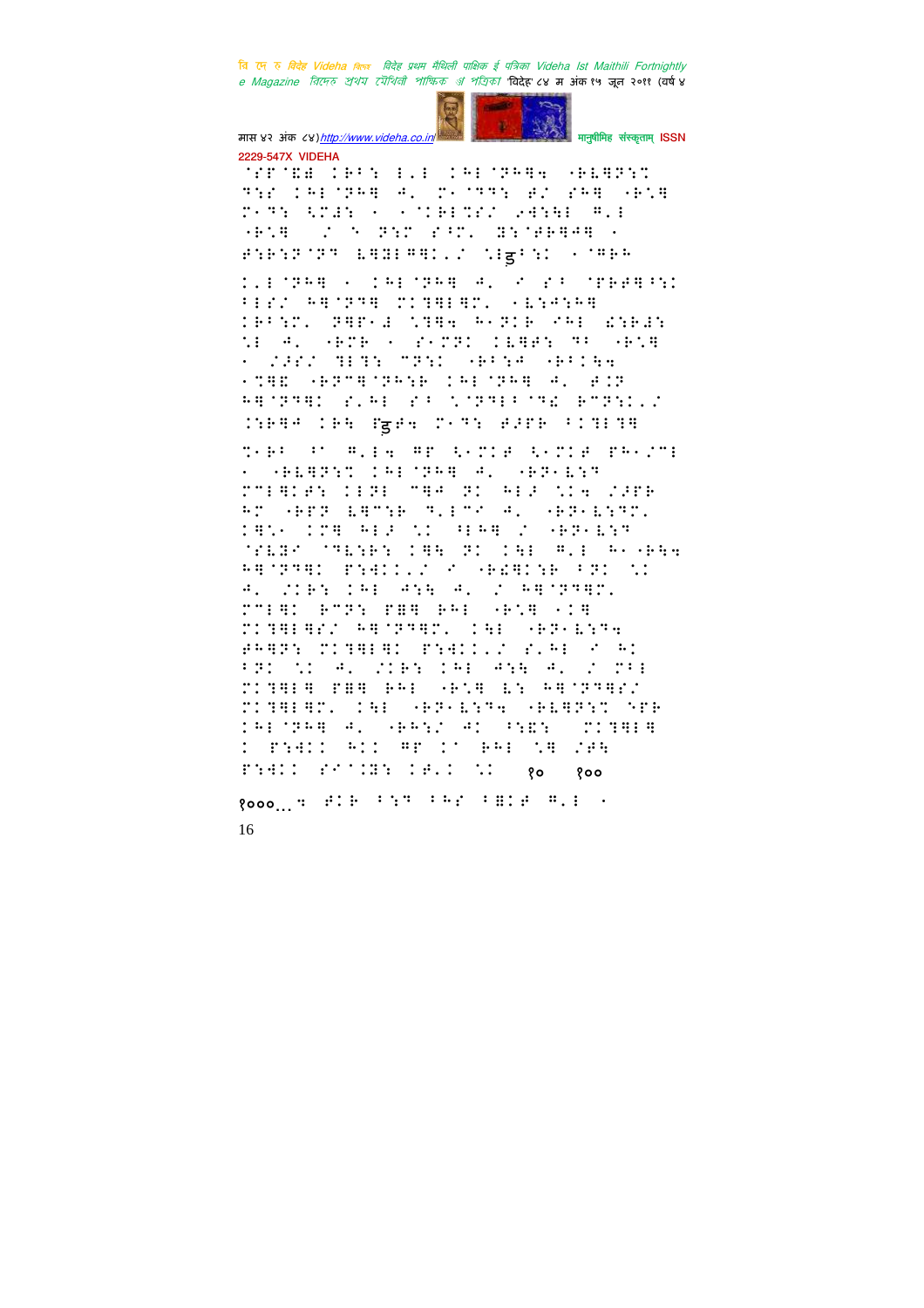मानुषीमिह संस्कृताम ISSN मास ४२ अंक ८४) http://www.videha.co.in 2229-547X VIDEHA 1917998 AL AIR AND IN NO ANDA BOOTLETIBURG STIELE FUNCTURES SON TATELAT, SPAAT SUBT TOTAL ITERA ARE FART. GELEPATI PEL PEAR SIE RU PRINTS ALL SUPERFIELD TIMERT. FARIO CALLOSER PE 24.2. ANNO 19224 00 FA THE CLEW STE PERIN AT IAN TARD AN AL CORPORATION ON ARTIST CONT PE MET POR VENERAL PROPERTY MELE PROPIES PART PRESPONDED. STRA 2018 FST 258512727 LANIPA 241 **ARITHMEN PAR PEAR & APITTE THEY** (B. B. KORFERN (AF PADY) I.<br>NOMER PEMBORAT (AF) (BRP.P) B.MP. PETER TEEP HAT SAFE TTEMBREE - FOREFRILL COPBE TIBB AFERE CALCERY ACCOUNTED BE 24.179594 22PB ADdi Pidd Argii 1.1 CONTROL STOLENDAY PRESIDENT PRESS WHAT PACAR PRINTED AC MEPHODIAL PLOT FOTEL FRAID CELEDUC GREEK RELEATER OF 5.215 (FFF WEDERTH C. PENCE E.C EREST, TEP PORT THE RIF TOPTS FROM **PRP ARR CONTROL PARRIER COAR TELE FREE ABOUT** PINHERD PRESCRIPTED SECTION PORTECTS TO PURPHELIC PETROPERS FOR THINK OFFICE. (BRIB) INFORMATION 89918 4159 F.BSI 227836 FT 9.1 NESPHA (K. 1941), EABERAAN VV. STESIN<br>1930-1944 (A. Vend (14), Aergyn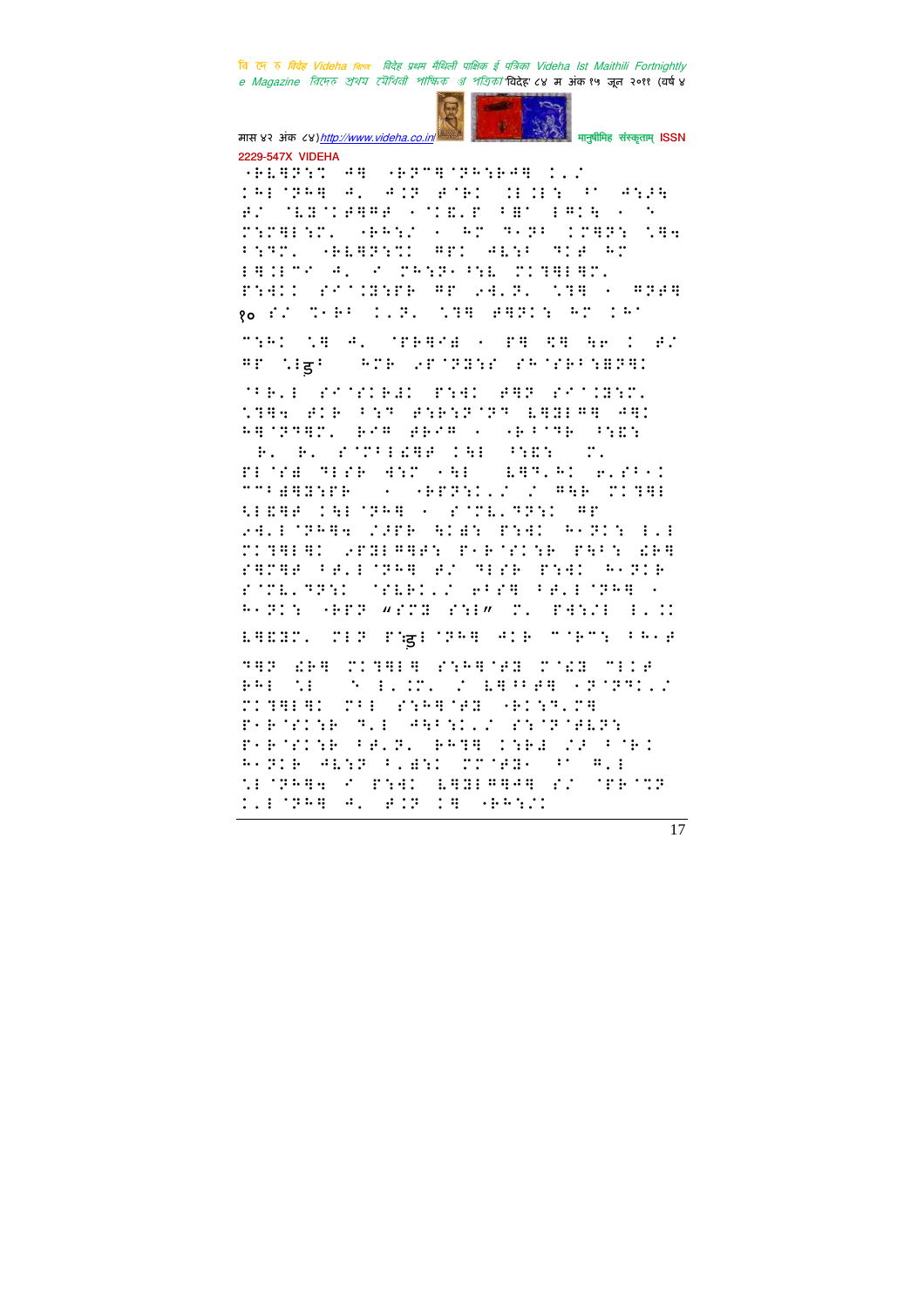मानुषीमिह संस्कृताम् ISSN

## मास ४२ अंक ८४) http://www.videha.co.in 2229-547X VIDEHA

FOTELPRAILS BIEN TARR P.E. MEN RINA 1994: March Morting, Michigan (b. 1988)<br>1941: Maret Mort, Arabisc, Moreager<br>1941: Mean All, Angliaer (b. 1919) and Mort F. BY F.F. BYTERNEY LANDER GRAD EL 1991 (DME9195FB) (PROTROVALD, CT99  $\sim$  20  $\sim$  2008/002, 2008, 2008, 2009, 2006, 2  $\mathcal{C}$  : FETH FILE (FETH) 200410014107840041 92 99215 FRI2 983 711 955 92 CONNER CAPACHED, ON STATE SPORTS FRAME PROTECTS AND PARTICULAR DESIGN \*\*::#: FURTHER TEST FOR THE REPORT OF  $\sim$  100 100 IVE TRANSPALS (PEANS CONNERS RISK) ARS HERNI FRIDRIHA IN SA PE TOP OF CHECK PART OFF CALCULAR CONVAR

## 

PARTNER (FRIAM, DR. P. B. POIAB, RIVE) IAR 197. F978 9. Z 987790. E811 538 PARA CONTROLLER SOME RADIO EXPOSSE <sup>á</sup>n álbidée 22 s eksportur membra R.P.N. TARBA GOLD CARE TERMOR HER ENTER WITH HER ENT DAT (1980) F.E ENTER PAPE COENCAPTIVE CREW H. PHORE 8185 195 219818 - 587278 7-212. PTERD (FNRH) 2 (ERIE 1898) 91 (PRRS) FRANK RACERS (FRANCH) PACK (FRANCH) AN ERICH (From 2010) CARE (ALN) SUE DESPACIAL CORRAZ COREA SIEL SPAPE FUREN QQ FOR DEL SELNE ILLERY (1999)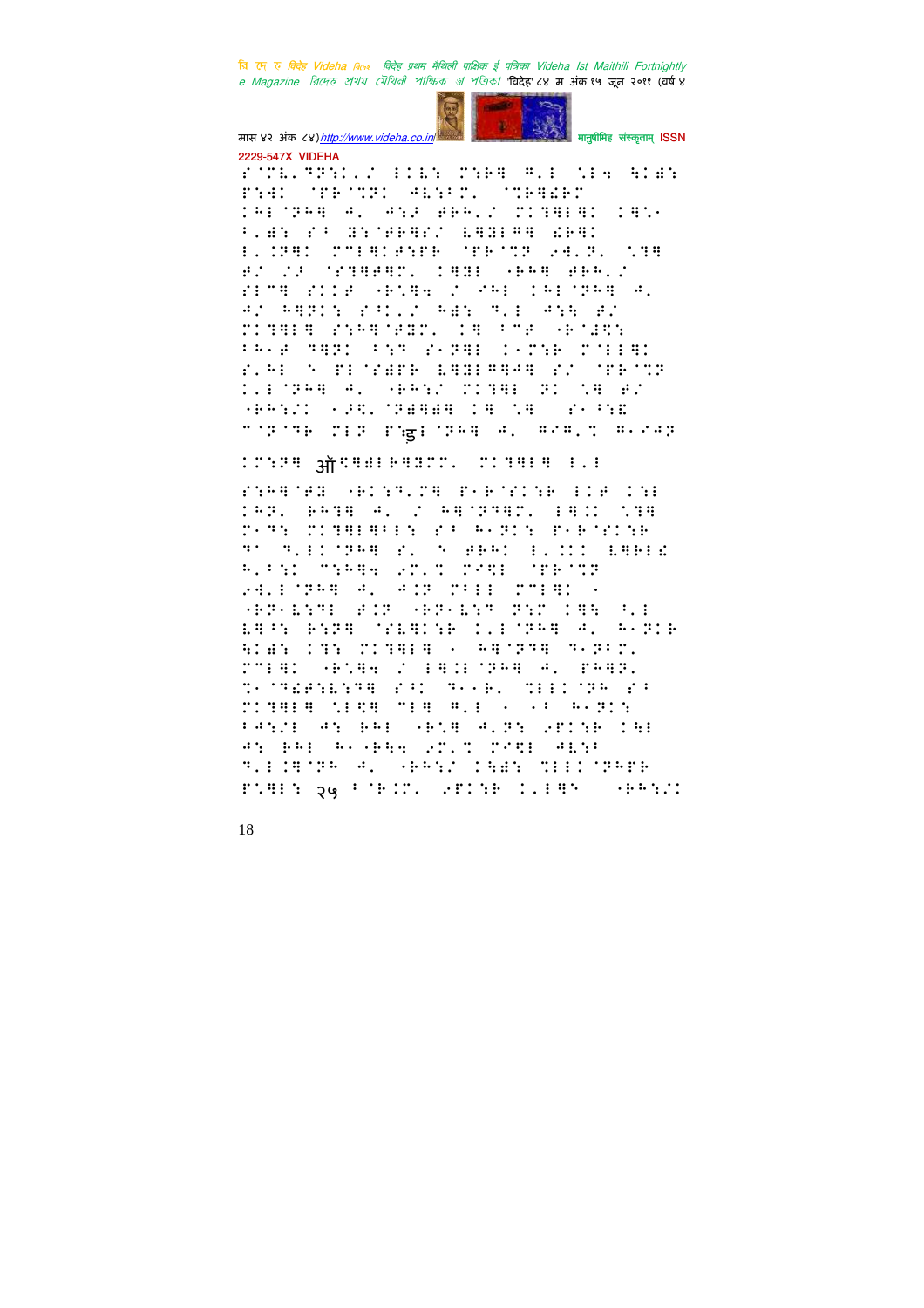मास ४२ अंक ८४) http://www.videha.co.in मानुषीमिह संस्कृताम ISSN 2229-547X VIDEHA discrete communicate and nuever HERENO CAL AN EAL SCA PAPARTOR ENSINH INCLUSIVE REPORT OF A STATE AND RESIDENT #2 19 9.41% + #1919 wH. FAHA #1 71HA FANA : (FFF(1)9) F1 (F6) 19319999 ERGE 1988 (9) ( with the Europe of Health 30 FUNDAL FEST (PLS) ( WH. FABA FE WEBSTERS (90 FUNES) #1 2000 EPR MERINDIS IPPNEZ PANE PI PO ELL I SETANEGI (SHIIPI) SYIIP (ERLESPER 437. WH. FRHE #F (1HR FRHEW Dook \* P. TERINTHE INH ENDINGER TREPS S. L.B. (1994) ALBA FABIL / F. D. MEADE R. P. DER TERLATI NAH R. P. 096 EDIERI FACURAL REPORTED RICHARDS AND UNIVERSITY THE 2008FEMPTITE RoomHERD, ARABITECTI VIR PRINCIPALITY OF THE PITT OF THE di preses asemi drivue car cien  $\mathcal{A}_{\mathcal{A}}=\left\{ \begin{array}{ccc} \mathcal{A}_{\mathcal{A}} & \mathcal{A}_{\mathcal{A}} & \mathcal{A}_{\mathcal{A}} & \mathcal{A}_{\mathcal{A}} & \mathcal{A}_{\mathcal{A}} & \mathcal{A}_{\mathcal{A}} & \mathcal{A}_{\mathcal{A}} & \mathcal{A}_{\mathcal{A}} & \mathcal{A}_{\mathcal{A}} & \mathcal{A}_{\mathcal{A}} & \mathcal{A}_{\mathcal{A}} & \mathcal{A}_{\mathcal{A}} & \mathcal{A}_{\mathcal{A}} & \mathcal{A}_{\mathcal{A}} & \mathcal{A}_{\mathcal{A}} & \math$ L'ESTRIERNI MICH ANISNO L'ESCONDIVI 1.11 31 5389 **CAMPERS MEETING MARKET FRANCH STREET** FTH MEN CONNECTED ON METHODS  $+239999$  TIMES YTSTEN APPLE FILM FUELLO DE PERSONAL DEL PRE

TEBOLAREA TORTA ALE LEGE GARRAYO

 $1<sub>0</sub>$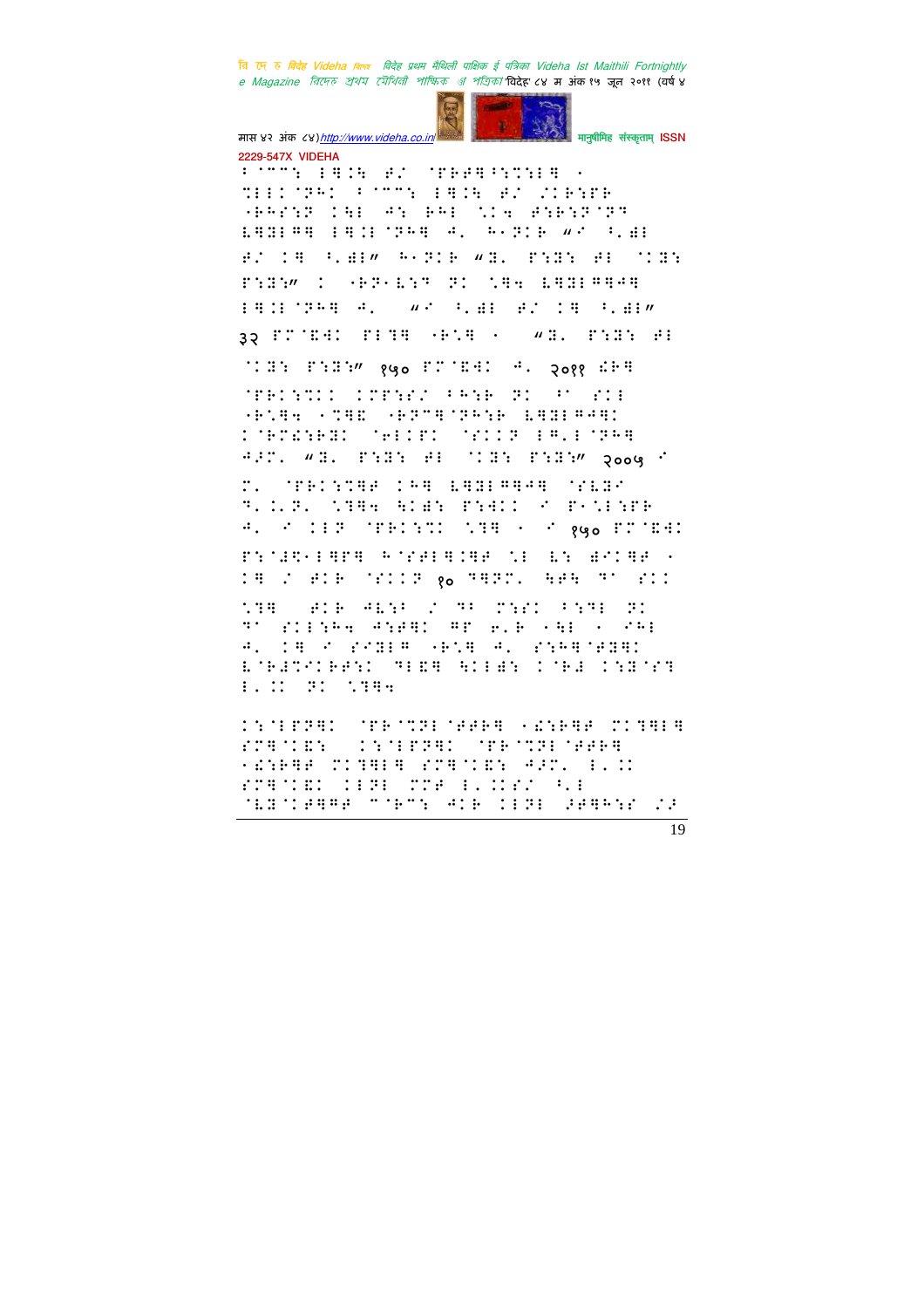## मानुषीमिह संस्कृताम ISSN मास ४२ अंक ८४) http://www.videha.co.in 2229-547X VIDEHA

MA BIGIO BIGARRI AL PIGGIA (PARCI TORTA CRIP (PASE ) (PREP. EL 189 FTBSIENIUM TARFE FRIIE (FELB) I MORTS RIE A SAMPLE PERPORTED BY FYRYPIDE ENGINEER TIPTY (HIG FETERAL GEGHL STRITERER, ALBA INSTRUMENT SERVICE SERVED CONTROL DEPE FIRSTNING PROTECTIONING AN EST.A nike nis (palines) kinaalmean. Sin shira **NHH FINE FERTHINGEN WEITH THE** FARTHWORK FARAFITT LUBBUR (TEARY

TELECTIC PROPERTY REAL IPENIODICALS FIEL TEAR CONFUS CONFUSIONABLES AND

**VIRGO CARERO EELL GERGEE FLE** PORT POPTS CONTROL ONE SAN AND CHOR (PRINTINGEN 1917) 299 (4) (2) 20121-223 TERNITA CAPA ELE GRANATIS TERSER 38599 MEDE 8798 M. Z 3859 PENNIS 24.17999 P. M. CE INTERNI  $\begin{minipage}{.4\linewidth} \begin{tabular}{l} \hline \multicolumn{3}{c}{\textbf{7.1}} \end{tabular} \end{minipage} \begin{minipage}{.4\linewidth} \begin{tabular}{l} \hline \multicolumn{3}{c}{\textbf{7.2}} \end{tabular} \end{minipage} \begin{minipage}{.4\linewidth} \begin{tabular}{l} \hline \multicolumn{3}{c}{\textbf{7.3}} \end{tabular} \end{minipage} \end{minipage} \begin{minipage}{.4\linewidth} \begin{tabular}{l} \hline \multicolumn{3}{c}{\textbf{8.3}} \end{tabular} \end{minipage} \$ FRIENZAR 4, BYNER 48 (FERENAR THAT WALL SECURITY CHANNEL STORAGED SPECIAL EVID ALE POINT DI SANGA 55.7. FRS. 5131 (FT.FT.T) :. PROPORA (FREUGEN APOLICO) (RESPOSSION 

**TERPIRES PROVIDED IN SACTION** THERE HALA FOR 2 PERPOINT ELEC

FIR ANITHER FAIL FRI. PRIME INE #1: MED #1 N #B#1 1#N (All 20 20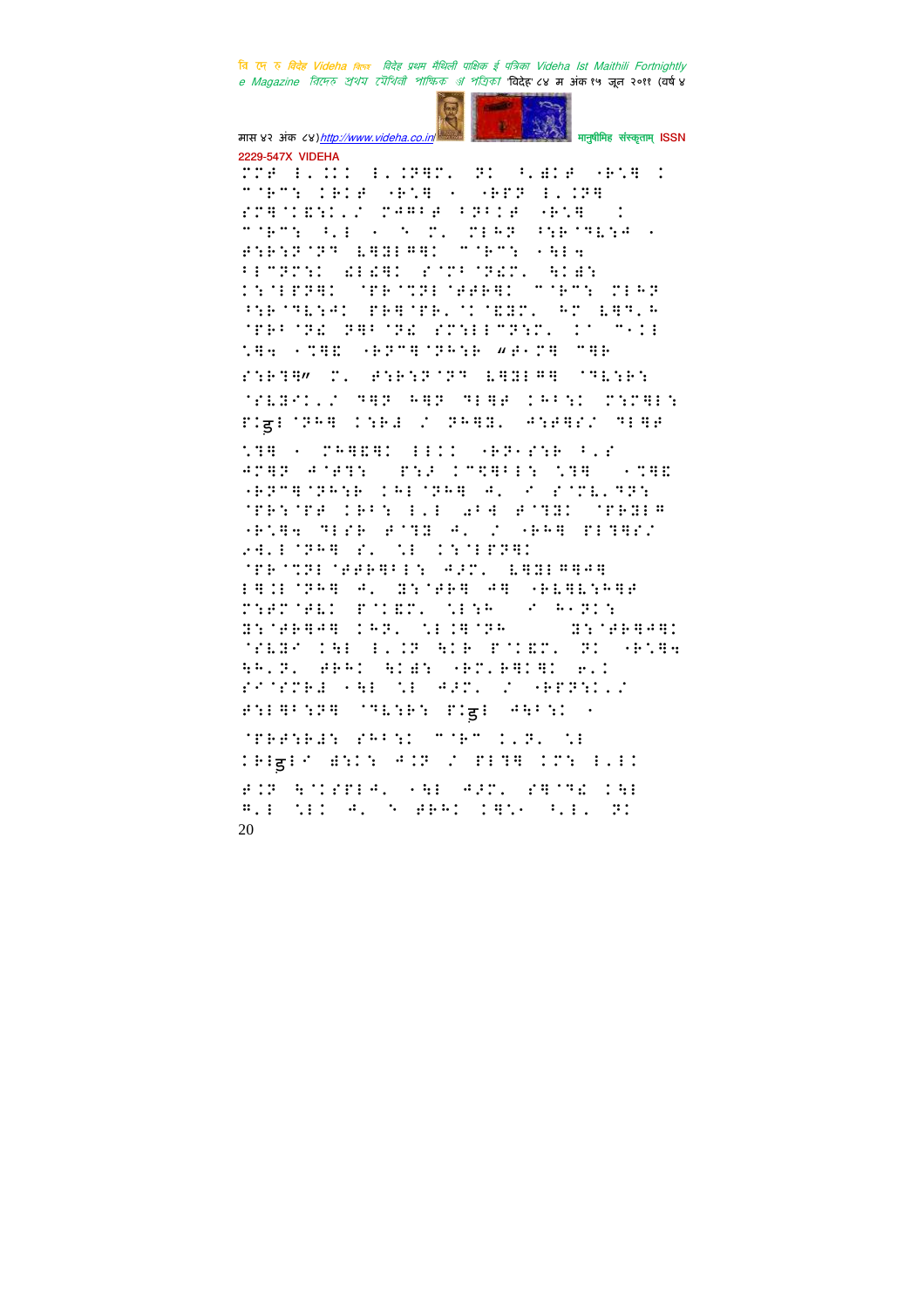#### मानुषीमिह संस्कृताम् ISSN मास ४२ अंक ८४) http://www.videha.co.in 2229-547X VIDEHA

MED A SABARYZHINENZI Z RTZEN ZA RAN 20 MEDICAR FRANCISCO TELEVISION THE TRUNK WARD HE START IS THE CAPACIT PELBISH AND PNS. CORPER CRAN FRIDGER 4, 2003-18-538-4, PE-FEI ROBINEZ VENNA BI BIJE GRAN BAD MERIND 25 FRIDGES AL FORD ANDRE FARINGE EED TEP PRESENT STREET ARTRO ANEW 22 YEAR REALTO RUNARATOR, CREATHERD TERINT WALLIE THE FORECHOOD

T.PHETH EMPTY A BAR.T BARRER (PRIPER (FRIENDRAFT) ERLEICHER (IPPIGT GS (19139785) 42 2 3 398 (3985878991222 PUTAPINET, PI PANJE ALEMPAA V #7842591.2 2.41 +2.484 21 + +521 RIPORAL BLOCK CORPORAGIA PRINCE PAPE (FINE (FPTH) PRIN 19110-09 91 CRABS SALER 918 23 PARENTLY FANZE RUE BATTAR BIR 200 #764211 14 164 41644 - - - 140 HERMANNER MEEDER WELLINGER VER FGELISTEN AL 2 (FFF) (FFSITER

FORESING TENSPECT AUSTRICE POPRESTIVA PLANED BRIDGE PAPE FRE. ME CHICKE STATE AND HIS CONTROLLER.  $\mathcal{H}_\lambda(\mathcal{G},\mathcal{G},\mathcal{G},\mathcal{G})=\mathcal{H}_\lambda(\mathcal{G},\mathcal{G},\mathcal{G})=\mathcal{H}_\lambda(\mathcal{G},\mathcal{G},\mathcal{G})=\mathcal{H}_\lambda(\mathcal{G},\mathcal{G},\mathcal{G})$ #PRAPI #PRIN TRENEN PROBET. PORPH IPPOL POTE PLAT PLATERING AREA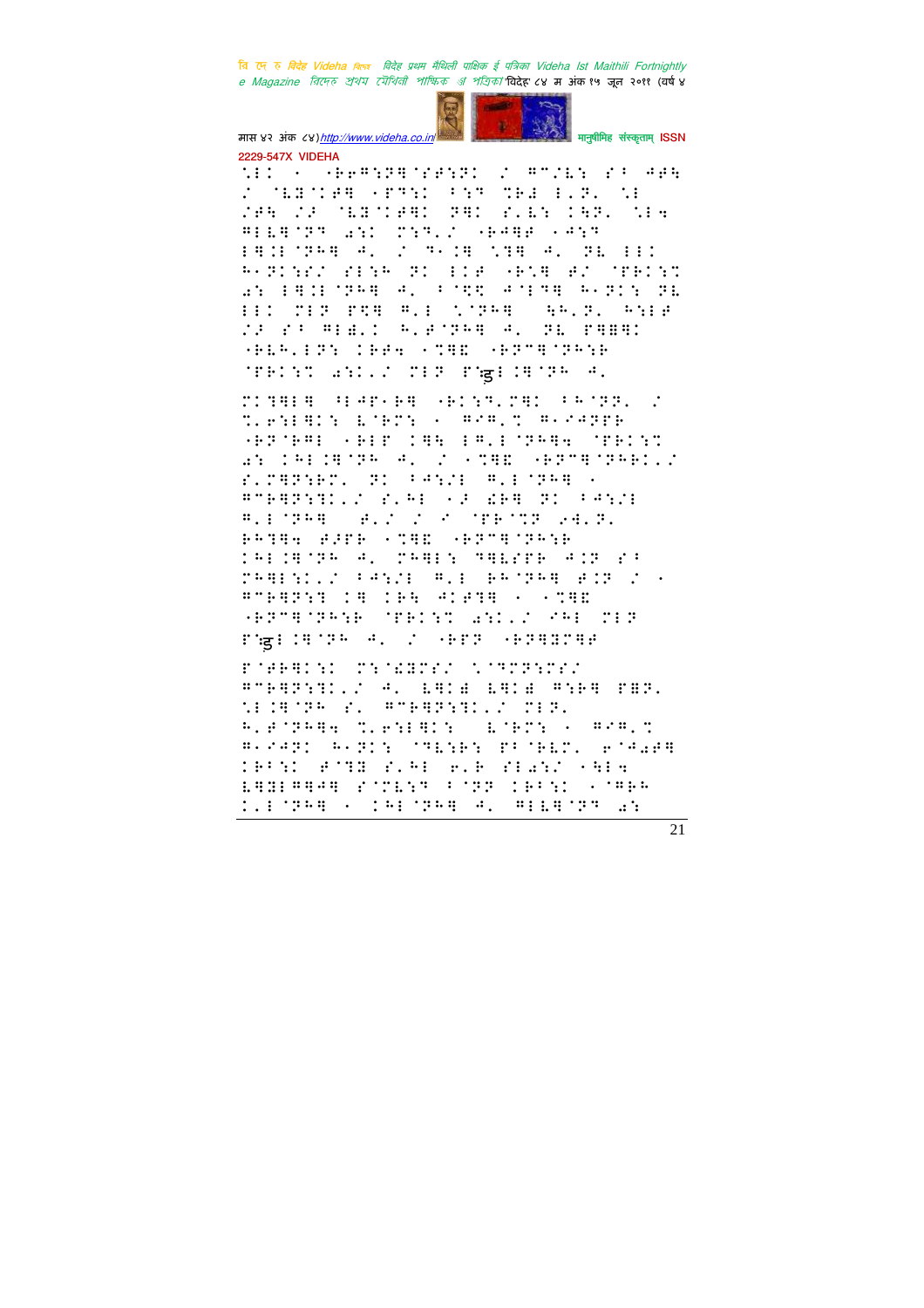

**TIER AND TERLATARY RANGER STRAIN** BRITTER PLAT (ABEA) ERPERT (PIPE 

FINED ATACTIC PARALTYRE TTREE AL REBOYELD RESIENSIONER POPINHOURSES PINE HEIR PETENT AN HEIRING PACALOGE STEPHENE PERMIT VOLUM 1911 1998 41 2895121 23 5559 PARABI TERTY RI ALENI TYPE (2) PARA BASALDING TTEBHI NORTHRY, P.E. an Scriptibur, the Gerbo Brack: PROFINI POINT, 1191 275914 **PACHBI** PI P.ESPPHE EPSIE HSIKE TSPTS IEI MTH AL TITHERICA PAR ITLEND FEND FRAFRICA III (23) 8-218 20001 BANADI PUNBUP PI IBI NUBU KUAKPIBUN POTE CRETIC TIES PALENTES (FRECTR) TIEPO TERMED MEER TOE NOOR IN LOCATE FARBING (FOATLING PERSONAR BLB) LEWARTH CHIANNEL LABBER COLEMB (3) STUD DIGRESS.D. ERGENBRUG, SPRAD BRUG. T. PRESS TRESSANE C. P. STEPHET. PAIRTY PAIL PLACE BEATER NIME PTLTAR ALSO MULTIMORE AL 20 LEAGUE (PRAID) FALES ANDER DRE SCHIDE STESSORERS ACES (FEBRUARER PRINT) NO PORTER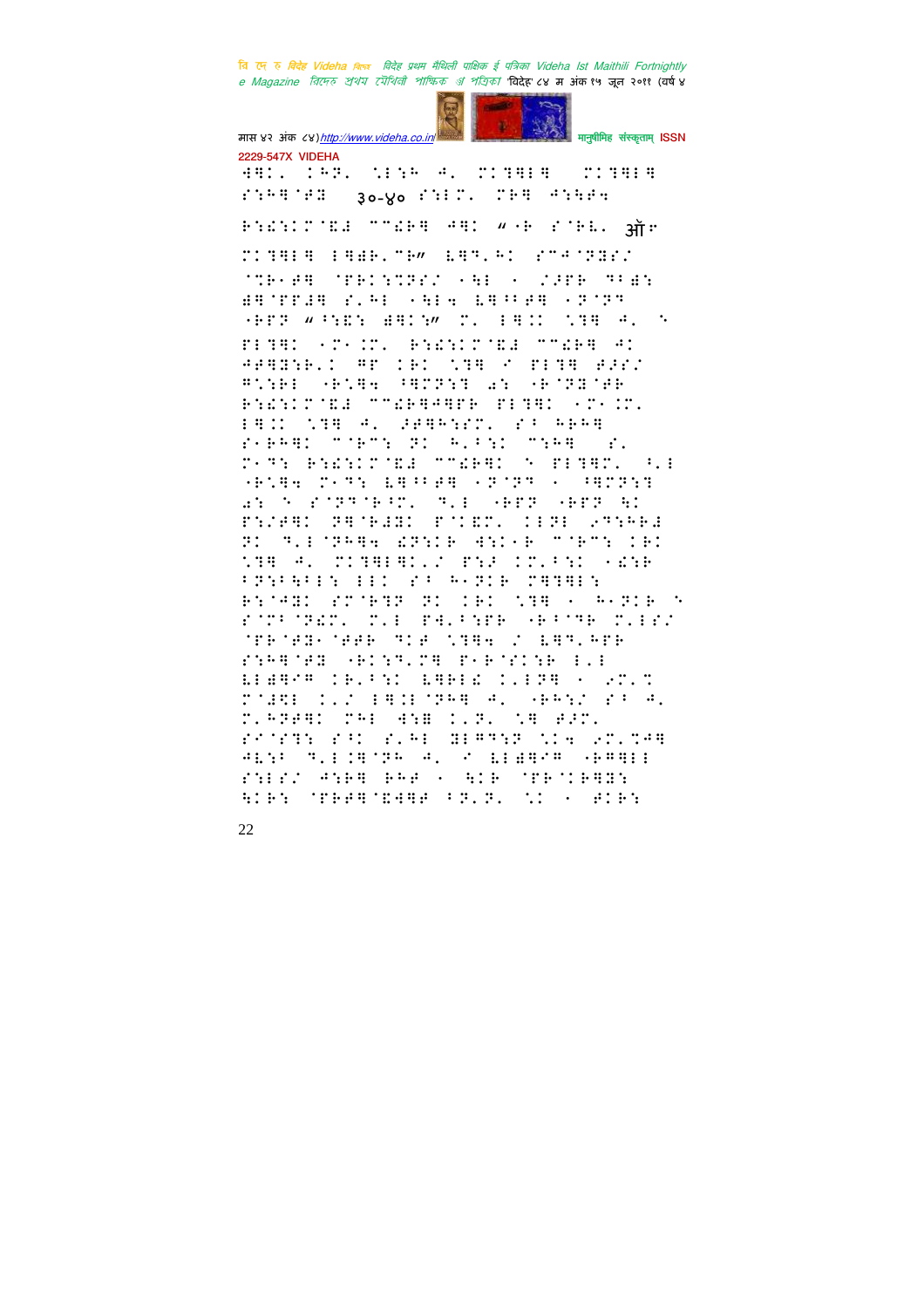## मास ४२ अंक ८४) http://www.videha.co.in मानुषीमिह संस्कृताम ISSN 2229-547X VIDEHA REPRESIRE INFORMATE AIR BABAICARE

TTERS AST FORM STREET

PHELBOTED TESH (158)  $\vdots$  : : : :  $\sim$  a.e., in particular AND FRONT CONTRACTOR PARTY APPROACH HER PATER RULLETAN ( FT.T TIME) PRESERVE TRANSPORTATION OF STARS AND ALE AL BAT, YANYEN YAN ILEH GERRAF PIC FLAB (NIC) PREPENDED ESPEL ENSERE PAC EMPERIMENTED AVEC NO CAMPA PROPERTY CONTRACTORS, CERE SHOPPIR EVER AVAIN SOME NAMES FOR MORE AV BUNGANG SERIKAN DENGAN  $H$ . A THIS SECTION  $H$ 

MEECHT WA ERPLAT, MEECHTRE NTROV F. PHRIN HILBREN PROPE IPROP. C **BECAR CRECKSTREE WORRER CROCKTRON** CHINES PACHOL CLED ENFER CEL SINA TOP DEPART TROTH WHETEN CONTROLS

FUTURENT, FUTUREN BASSURI EUREKA TORTA IRIR Z IREOPAR AL S REAL TITHER PARKTHOLARI PROTEINE RUPAI TARBA P.ETKIR PERP ROBIN ERIP. NEIBNEAD (APANNI CATO) PEPE PE.<br>1953: 1969 PA (APAN) CLE PLE CATAPI BY HERICLY FT LARE SLARE PANEL TERINT WAS ENTERED FOR THE PARTNERS. PUGA PLEGPA (AUB) PODICIA UGB CAR HARRY BOARDON WAS WEDDED FROM THE T.B.C. A.T.B. T.BACK BATTERS ABLANT nase ili dengag an ayun daleberga p AL PERSONALDO REDIS PARO O TORR EN BLIMPEDED ME TRIA AL THOR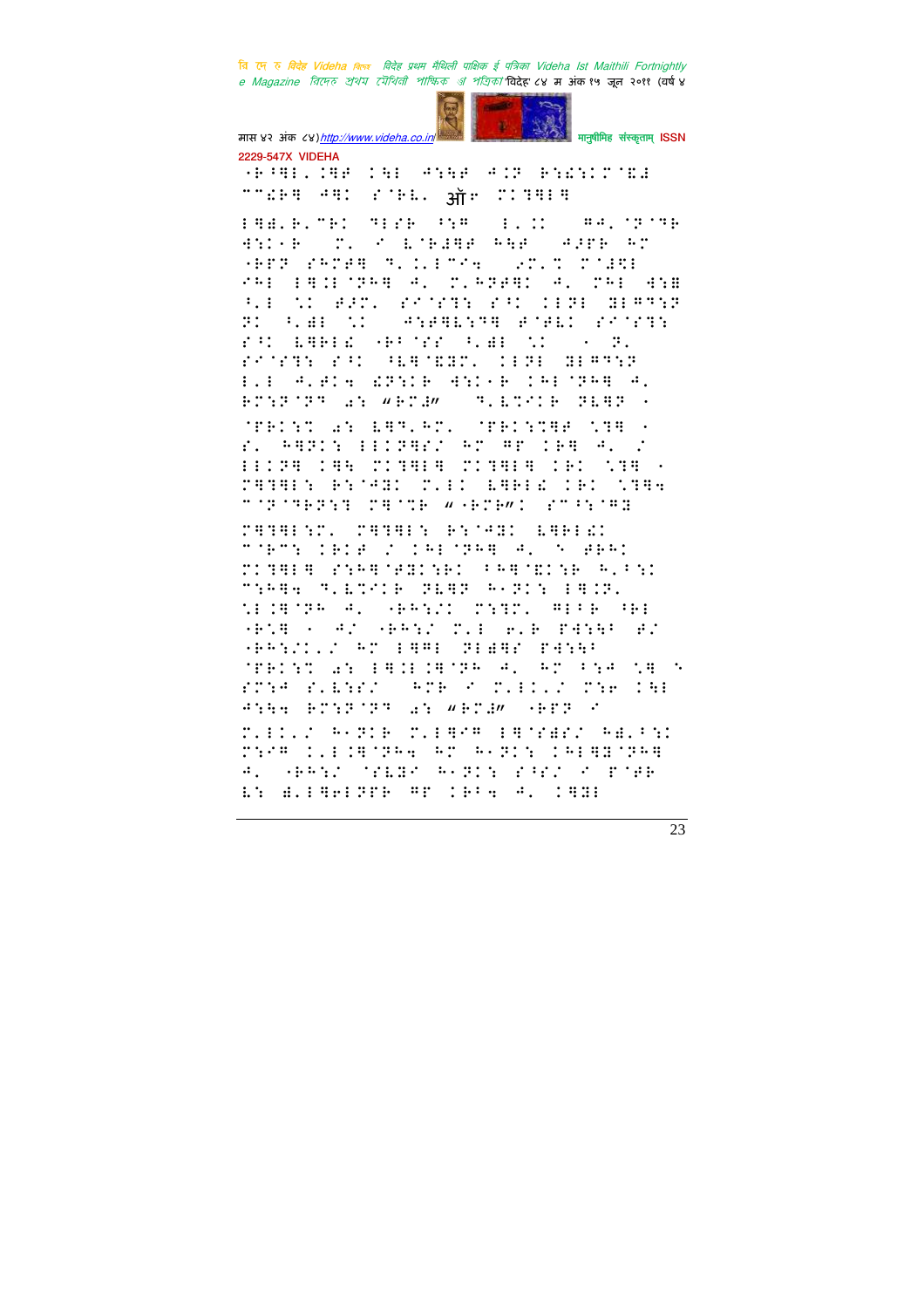## मानुषीमिह संस्कृताम ISSN मास ४२ अंक ८४) http://www.videha.co.in 2229-547X VIDEHA

FOREST BOARD CONFERENCES HAR ERRIADE VOLTDEINIRE VIR 1998<br>HRITISENER AVDIELD VED VIRDA EPACE AND FESTIVAL PARED IN APRILEMENT. ERTENDRICH, GEDEUTgab Gebeuten der

HERB EED CHA (A)PIN PAE TRIN PROPERTY, EBS, PEZ, Prg1, 111, PrP1P

LACAPARANI PROBEDICI PENORIC FART, RUSSER PEACHED ALCOHOL PEB.  $\mathcal{A}(\mathcal{X}) = \mathcal{A}(\mathcal{X}) \mathcal{A}(\mathcal{X}) \mathcal{A}(\mathcal{X}) \mathcal{A}(\mathcal{X}) = \mathcal{A}(\mathcal{X}) \mathcal{A}(\mathcal{X}) \mathcal{A}(\mathcal{X}) = \mathcal{A}(\mathcal{X}) \mathcal{A}(\mathcal{X}) \mathcal{A}(\mathcal{X})$ K 2011-PHR 1155 - PROTECTIVE 198111 FEB 23 LLC 927, 9933 **TERCIA CONSEL A REVISION LABRAS** PARA BIA ANY ELOI PNO NE LO PNO SIZ B. YALEST 中, 不一些由在一件, 的过去年的 R.E.G. PART. PRRIN CRENEN A PORT PA #1 21391922 #87238 + +587815 28111  $\sim$  213919 (PAD91) 93231185 (213) 7329  $\left\{ \frac{1}{2} \right\}$  and  $\left\{ \frac{1}{2} \right\}$  and  $\left\{ \frac{1}{2} \right\}$  and  $\left\{ \frac{1}{2} \right\}$  and  $\left\{ \frac{1}{2} \right\}$  and  $\left\{ \frac{1}{2} \right\}$  and  $\left\{ \frac{1}{2} \right\}$ LACAPARAGNI SKUAR (1915)65 SAN 19.1 PLEAS AND ASSOCIATED PRINT ARGUMENT CORP.

BOOK ALCOHOL: PINESE CONTROLLER PLEA KENSI BIAN ENAN TEEKAT BIAN **CHEARBLES CONTROLS IN CHECHISPH CALL STARBS** 19 TACHI ANG 2 TABRAI PANI ABD. ALL TEPPL TO STATED RODARES, OPAREE (PERLO &VOL SPOL) BOR

FFILIO MARKET MARAI CRASH ILLE MRAHA BARA PAGE MERE ROOM TAMBE PROTABE rian sur ca tailed sur 24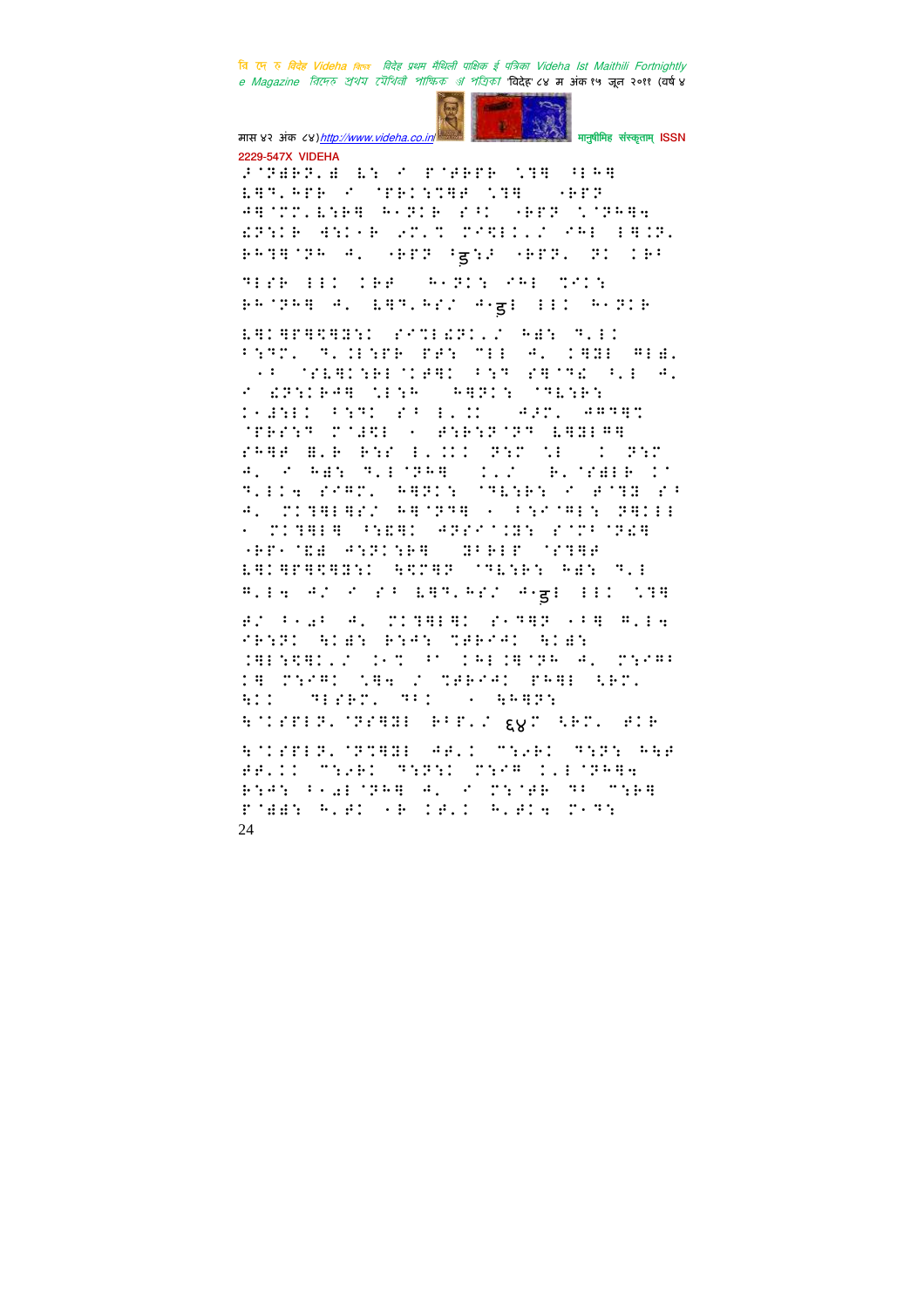### मानुषीमिह संस्कृताम ISSN मास ४२ अंक ८४) http://www.videha.co.in 2229-547X VIDEHA

89915 FEST PLETPER PLOTER (FOR A. A. P. B. BATABI SEDISA (DAVBI) VIAPAT PLAIN PRESIDENT PORT AN ANALISTA ARE 3.1555 22515 38 2.51 189.57. 581 MARCH LEADERS PART PLAIN MARCH  $\therefore$ PROFIL OFFICERS POST Prg: 12889

WEBS. FELO HOBE (EELW) A MOTEL SUPPREE

**BATLIN ABRIGARY NIRE AND NORTH AREA**  $\mathbb{E}$  ,  $\mathbb{E}$  ,  $\mathbb{E}$  ,  $\mathbb{E}$  ,  $\mathbb{E}$  ,  $\mathbb{E}$  ,  $\mathbb{E}$  ,  $\mathbb{E}$  ,  $\mathbb{E}$  ,  $\mathbb{E}$  ,  $\mathbb{E}$  ,  $\mathbb{E}$  ,  $\mathbb{E}$  ,  $\mathbb{E}$  ,  $\mathbb{E}$  ,  $\mathbb{E}$  ,  $\mathbb{E}$  ,  $\mathbb{E}$  ,  $\mathbb{E}$  ,  $\mathbb{E}$  ,

ATUS TARE A SERIES WELL A TALLS  $\mathcal{L}(\mathcal{C}) = \mathcal{C}(\mathcal{C}) = \mathcal{C}(\mathcal{C}) = \mathcal{C}(\mathcal{C}) = \mathcal{C}(\mathcal{C}) = \mathcal{C}(\mathcal{C}) = \mathcal{C}(\mathcal{C}) = \mathcal{C}(\mathcal{C}) = \mathcal{C}(\mathcal{C}) = \mathcal{C}(\mathcal{C}) = \mathcal{C}(\mathcal{C}) = \mathcal{C}(\mathcal{C}) = \mathcal{C}(\mathcal{C}) = \mathcal{C}(\mathcal{C}) = \mathcal{C}(\mathcal{C}) = \mathcal{C}(\mathcal{C}) = \mathcal{C}(\mathcal{C})$ HENTENHANIA BET. ZO ZOBECH BER TERIA ILETRANA AIR PEPERANENT PARTNER RUSSELL PARATERS TORPE FARBIT, PROBREM COMMISSION COMMIS BASTEAR NEW THREE STUDY TOBERRE 114 111 1248 (124  $\begin{bmatrix} 2 & 4 & 1 & 1 & 1 & 1 & 1 \\ 1 & 1 & 1 & 1 & 1 & 1 & 1 \\ 1 & 1 & 1 & 1 & 1 & 1 & 1 \\ 1 & 1 & 1 & 1 & 1 & 1 & 1 \\ 1 & 1 & 1 & 1 & 1 & 1 & 1 \\ 1 & 1 & 1 & 1 & 1 & 1 & 1 \\ 1 & 1 & 1 & 1 & 1 & 1 & 1 \\ 1 & 1 & 1 & 1 & 1 & 1 & 1 \\ 1 & 1 & 1 & 1 & 1 & 1 & 1 \\ 1 & 1 & 1 & 1 & 1 & 1 & 1 \\ 1 &$ F. TIMBURI MERBUAYAIR FUNRI RUDIE BOOTEEINT AN IBOUTER RO STUDENT PERSONAL PROPERTIES

ACTES STORY CHANNER, APPRAISE CONTROL FRENCH DI CEPNI MARBA 2008E CRESPRE P. ERINFRUNS E.E. P. EEI ISP IEIR su (Herd ghead) conceptable of case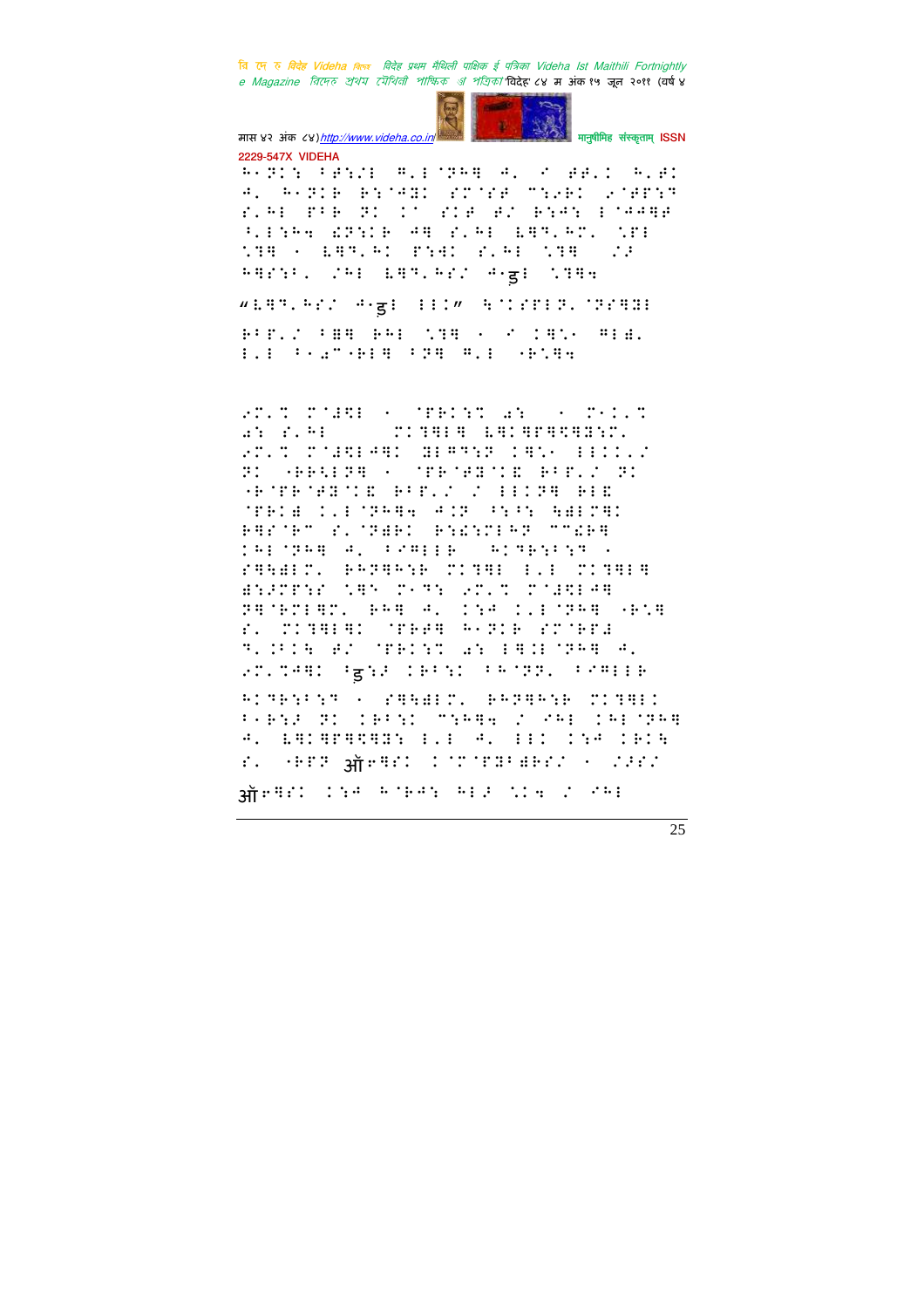#### मानुषीमिह संस्कृताम ISSN मास ४२ अंक ८४) http://www.videha.co.in 2229-547X VIDEHA

ERIE 7288 (41) (ERR) 23 (3) (EL / 2) EEI 28 DISBUS PARAGED SUP STORY AND VIRGO 2 GREAT LABORY, INFORMATION ENOTHER FRANCO (ESPERADO NEL 1931 FANO (ERA PROGRAMMO CONTRA CON FRONTO NECE MILLETER A SPRAGUE LINEBED DOAR DITHER PART PLAE SERROR PARA STR rad (Fried Christian A. Sigenham )

Nigh, Parte of Formatic Seagan

**TERNIEDA (1986), VOLT DIARE EN** INGE PROPAGED III 22 BAPPEER. TATAB DI ALEAA (BID) KOMALIE LAAD TERINDAR (PRANCIS INFORMATION) PAR

PITHER ITS AR ARAZONICI A ARASZ TREGEN PNEL SIgINI FNR PNEL (FE

**PRINTERNI VI PETRICI TELITRE** TRENDS TREFFECT RELANS FLAR ERRIE ISBN 9884 - CITABO 9844 - AL CARDIER CENTAR nekin Amszi Hamsin (n. 2116) viek 31 2015 7:35 PHTP AFTER ADEC ASPEESTE A TREADENCE ESTNEL 2 DI NOBEL APABE PANT PLAI (TERINTAR (TRENEN FIRE) \*BRT#1RPGB1.2 B##1PdBb22 Pd.931 ERREZ (11872AR) (118872AR) 41 (2008 SEPTHIPHES ENTERCY PATENT SEPTEN PO PILA TERRA PERSONAL PARTNAPED PALENT Z ERREZ IRI STROK (PROSTRE FT.T TABUL PAPELARI PPERADA P.E. TRANS (A. S. ANDREAM) AD BN (ANDREEL 20 removed to promote a change ange 26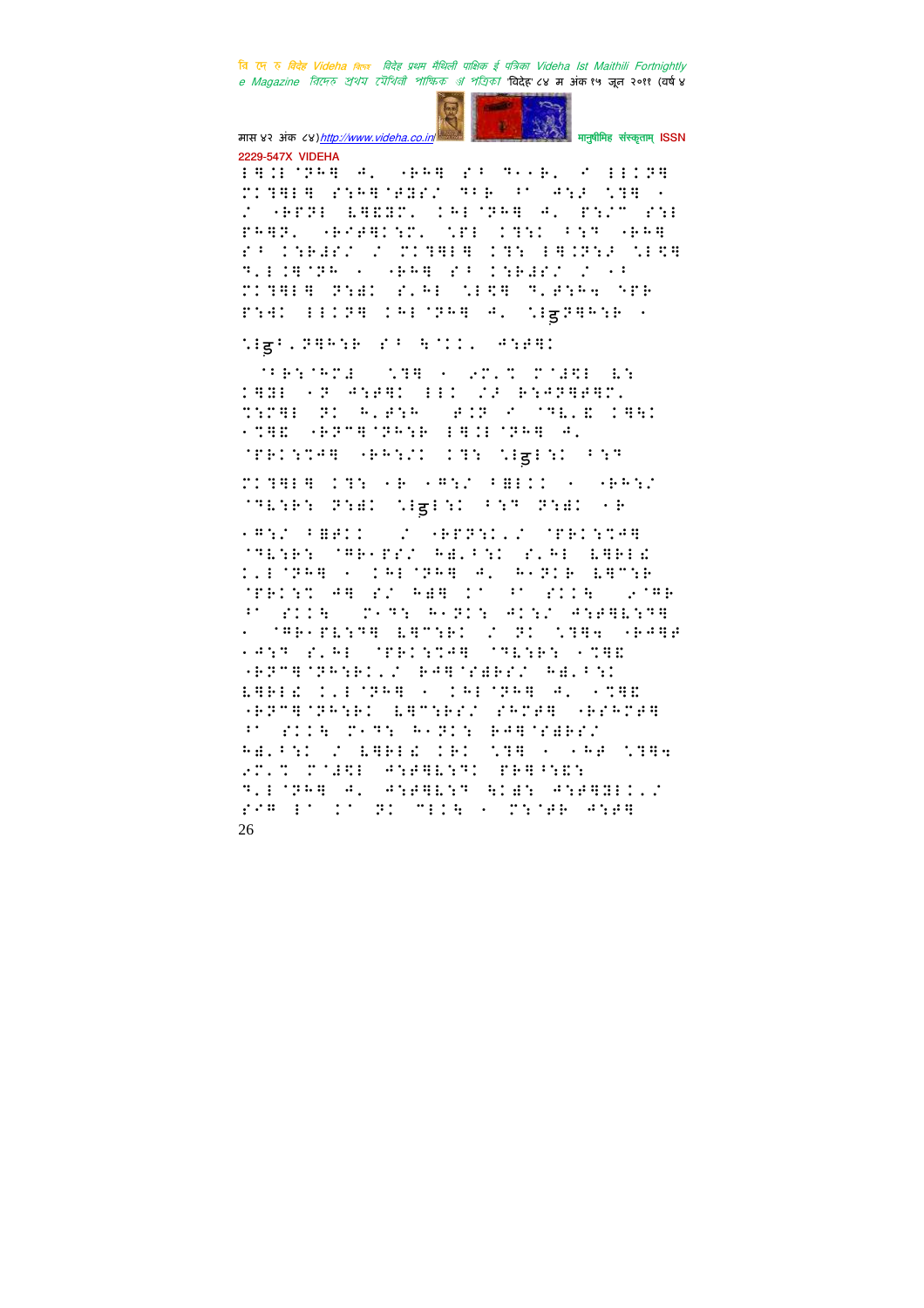मानुषीमिह संस्कृताम ISSN मास ४२ अंक ८४) http://www.videha.co.in 2229-547X VIDEHA

9915 (200, 4598159 PSPREREIGR 2.91  $\overline{ABAB}$  (2) TERINT (ABI) 2 (1917) PRESERVE REPORT STUDENTUM TROTES CHR FRIGHT PECHT STRAT ( PATH) (1971 **TERRICH PECHA (F. 1191) CRIBBINI** CONSTRUCTION POINT ON STAND ON A SPECIAL SERVICE

CONTRACT A CARDED ENFORCEMENT

 $\mathcal{F} = \{F_{\mathbf{a}}\}$  , the properties of the second product  $\mathcal{F}$ ENCESAS PELP, SIMPHESSA ADER ARD PAR TERINDAR PICK DRA NORTH PANCL A BOTH PEANS FALL ALL SORES OFFICIAR HER STEED CONTRESSOR OFFICERS

PRIVATE PATES (1980) DEL CARROS FOURTHERN FULLE SEARCH, CONF. BI PAILTINA RESISTED PAIR 201810138

ES TVILT AS PLAS AVENUE AMPRES CONTRAFARYZ CATROLARIZ, PLYPROPR EDP 27 IEI 1994 2010/99 291 013 FEED TRANS ALL WORTHING SUPPORTS.

PATTELY CAPTE THRPP: EBITEPHTP-TPE  $+1$ ,  $17$ ,  $71$   $799435$   $991$   $79949$   $1941$   $191$ BRIEFERD ERRIC TYDUT WAS FIRE

**TREADY TRIBES RIBIDIO RELATED AT A** ABRAIN FAR SCRIPTINERS (POSSIBLE) 281 TERINTAR EN ILBE (2011) IRENER B2 PI PHENIE PLEA TITHER POPPHIN FRI. FARING FOREI STUNE EARTNEHED FLAD miena (Plas Volon piara arriera (Piara

ining and presence responses to the service of the service of the service of the service of the service of the<br>Second in the presence of the service of the service of the service of the service of the service of the servic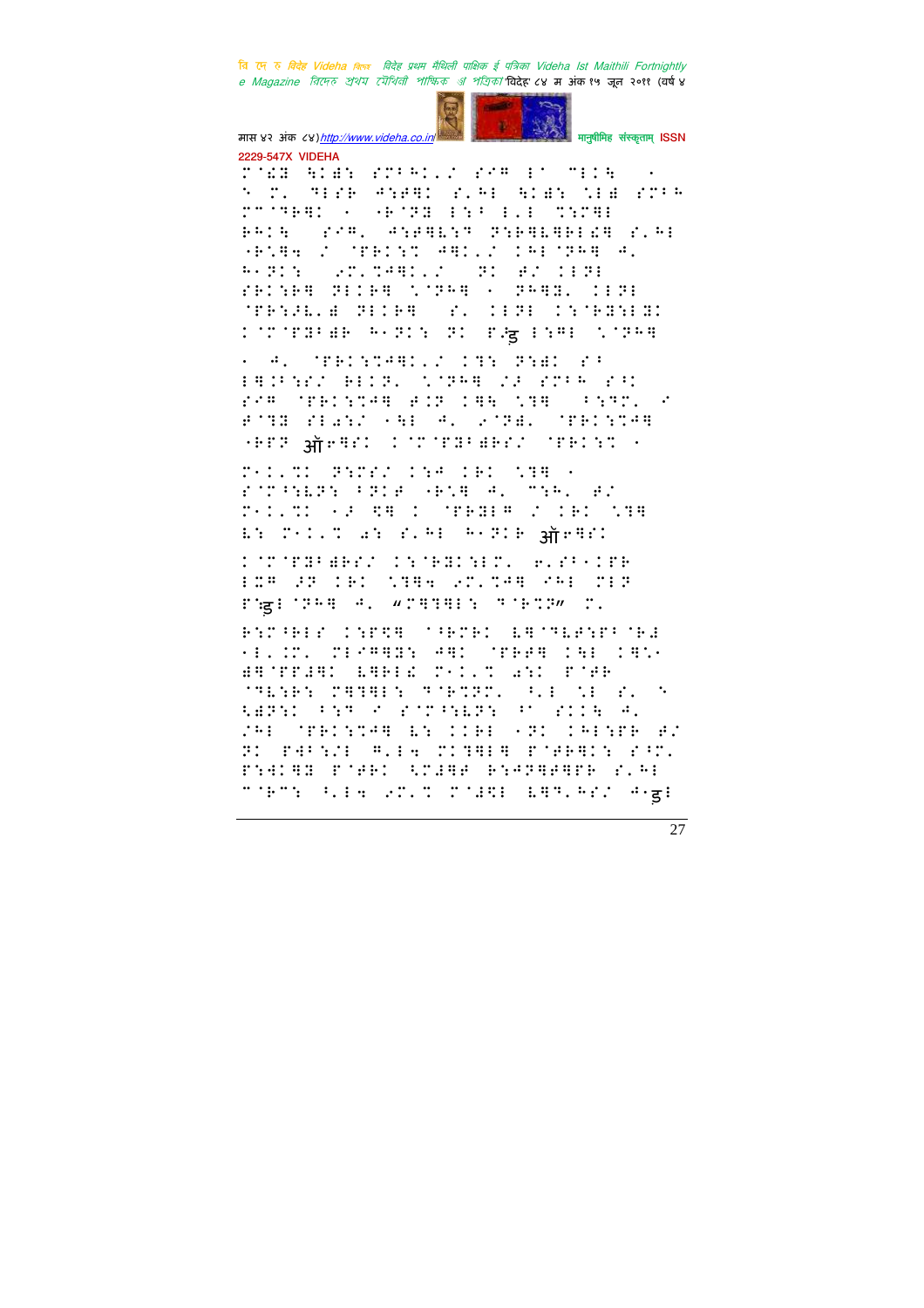#### मानुषीमिह संस्कृताम् ISSN मास ४२ अंक ८४) http://www.videha.co.in 2229-547X VIDEHA

EECO ERIVAL PLEIDER (4201) 1911E PLN LAR.T. TITHER SYNCH ISTUARE ED TARGEBOOK PGT (NE) AL (PETPG) PETPG BAL CITEER ELECTRA IN BAE NTRA

TITHER PHE - PHETE PTE (EL.I FLER) PORTLAND AL PUR TOPTATIONRES 2198181 1982 841156 111281 1128 FRED (FRINGEREN DINHEN PRED ENDNED. FALL FIRE CONSTRUCTION OF PAPIERNAM T. PATEME PF BTMS MARI FRAMENCO PARK (PROBR CABASTER) ranch company media of proposer FRAMER RESENCIAS (1999) POSPESO DI PALE PLEAR & TABARARY TEATH REPL  $(1.44)$  . The case of the components of the components of the components of the components of the components of the components of the components of the components of the components of the components of the components of

**2199192.** 799 PE5881 B1281 MADE SPANN (STENDERT) PARTIE (M. SPECIA) FARBINEER ENBEFOLBEAD FOOT MEET. AE 285 82 91 7-75 585 1586 5128  $\begin{array}{cccccccccccccc} \ast\oplus\ddash\downarrow\oplus\ddash\downarrow\oplus\ddash\downarrow\oplus\uparrow\oplus\uparrow\oplus\downarrow\oplus\ldots\oplus\downarrow\oplus\downarrow\oplus\downarrow\oplus\downarrow\oplus\downarrow\oplus\downarrow\oplus\downarrow\oplus\downarrow\oplus\downarrow\oplus\downarrow\oplus\downarrow\oplus\downarrow\oplus\downarrow\oplus\downarrow\oplus\downarrow\oplus\downarrow\oplus\downarrow\oplus\downarrow\oplus\downarrow\oplus\downarrow\oplus\downarrow\oplus\downarrow\oplus\downarrow\oplus\downarrow\oplus\downarrow\oplus\downarrow\$ HALL SPORT FOR A REAL SALVA ANNE AIR PARME ISTNE AN PROBABN ##FINE WEEKLANDER STRATE (FETROPE NORTH CALL HALL LOCATED DAY 1.179596 578 C. (69) (85) 651 (65) 9. INTERFANCELL AZ IERE SPEESPENT FRYSK PARTY 2 PER PO PARTHOLISER

FUNDAMENT POSSESSED TIMES AND CATL CONFIDENTIAL PARTNERS ON POPPER FIRE FIRE PROVISE NORTHERNOT IT TURPER THE TERRITRY FRUIT. ARE 28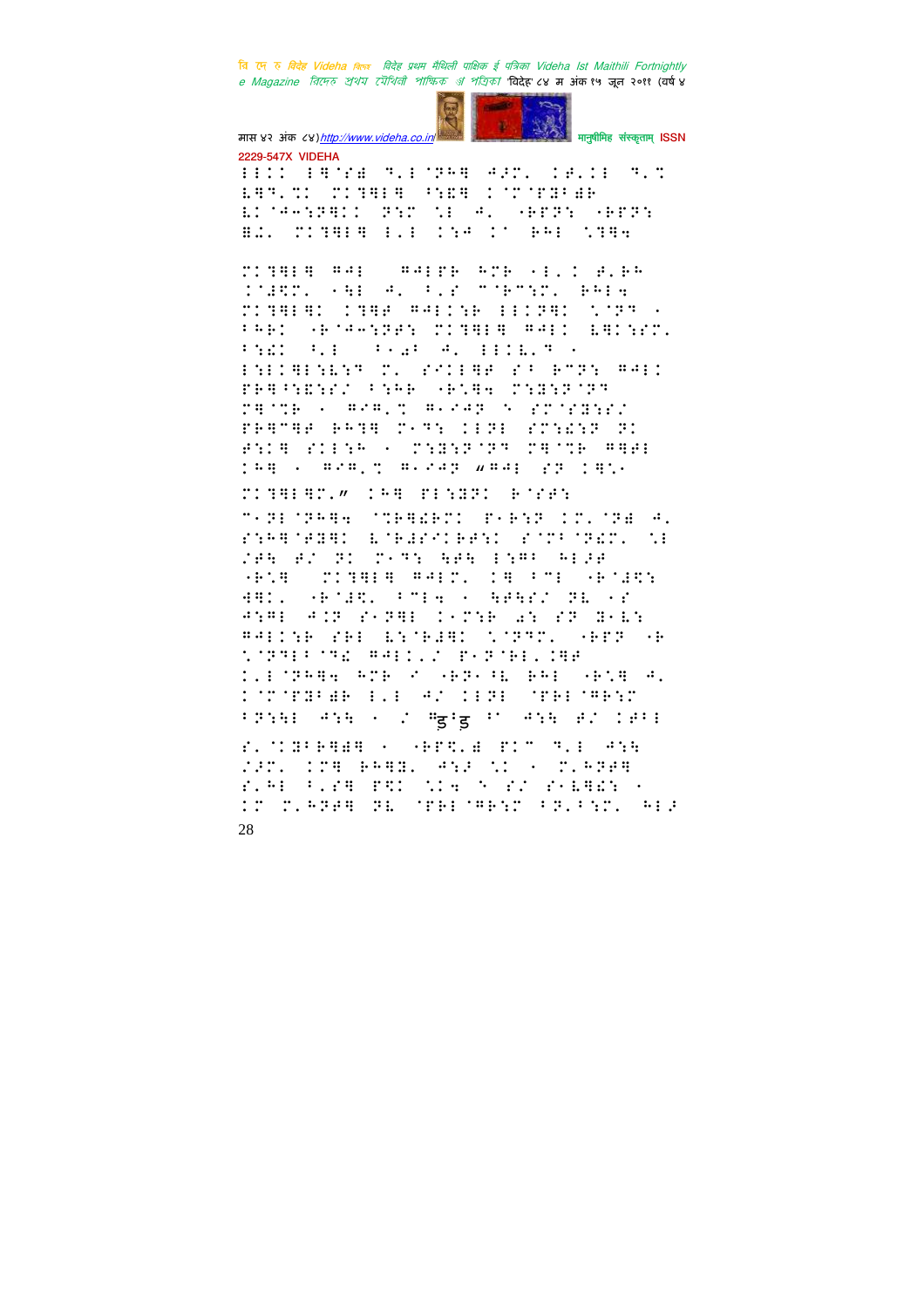#### मानुषीमिह संस्कृताम ISSN मास ४२ अंक ८४) http://www.videha.co.in 2229-547X VIDEHA

15888

MER TIMBEN AMERIKAN KURAMIN FAIL AZ FRENE BI ARRAH BZ ATEN PROCESS PROTECTION ADAPT PERPENDAN BALTA FRIE PER Y LETTLAR IPE PL 2 FIRE CAPPE PAR A CAPI CP PLAPER

FUTE ANDER CHUTE ANDER CENTUL **MEEDIA AND MACHAEL FUMN HILLE FROM NO** P.RE EMPER R.E. ROBY PYMO EMICORA AL 2 BAJERAR RALER PO ELLA CEJER STOR DIARE ENGINEERS AL 2014-2016 147 MARINER CARD TO MA WARRY RIED BED KINDED IN BAILINGES OF FUTRISHIPS PARTI TERIAN UN TREABA RRERE IBPAI TORTY ISENTRAL RARIT ROADS SPIRES THREET TYIER BEES THING THANK INTERNET. ECONOMICATIONS INTERFERENCES TORTA PLEN RA CHOMER PARTICELLY TACHOLE TACHILLY TOPTA SUBSCRI FUNDERBEEN FUNDERLOOP **TERRITOSIS RASS CASARIES DE ROBOS** RR FOR DESCRIPTION OF PLEASURER

FUTE HALFEL PABLIC SHERB CAE PANEL F 8.918 957 F.T. 451-F FRIE #565 F angrame rajnali (1921) numi jnogarne.<br>Gli 1910 (1919) Lunium (1927) ani (61 (Ghall ina kalifornia (m. 1986)<br>1919 - Marie Corneli, franski film (m. 1948)<br>1919 - Marie Louis, marski film (m. 1948) **A MOREOVA CONTRACTO DE MOREOVA DE MOREO**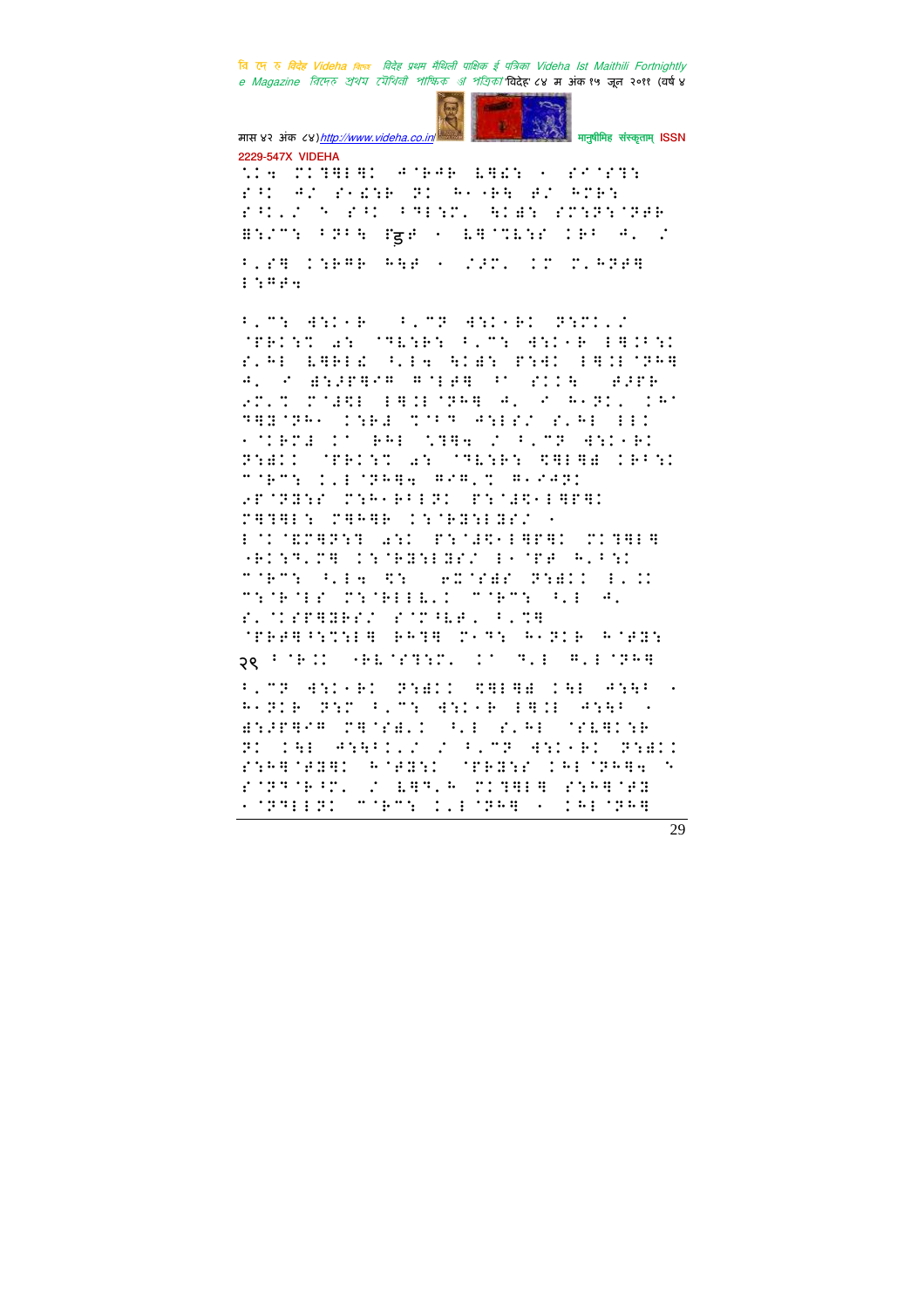मानुषीमिह संस्कृताम ISSN मास ४२ अंक ८४)http://www.videha.co.in 2229-547X VIDEHA

 $\mathcal{A}_{\mathcal{A}} = \mathcal{A}_{\mathcal{A}} = \mathbb{E}[\mathcal{A}_{\mathcal{A}} \mathcal{A}_{\mathcal{A}} \mathcal{A}_{\mathcal{A}} \mathcal{A}_{\mathcal{A}}] = \mathcal{A}_{\mathcal{A}} = \mathcal{A}_{\mathcal{A}} \mathcal{A}_{\mathcal{A}} \mathcal{A}_{\mathcal{A}} = \mathcal{A}_{\mathcal{A}} \mathcal{A}_{\mathcal{A}}$ CONTRACT BOOK CHANGES ON CALLARY HEARTH 20-30 FILE SER TER POST EATLY

BI BAIR BI APPROVIDENT CORE. F.MP 451-FI 255978391 57835 FT 9.1 BALBA FUTPAR LARBA PTRE FTBILL PITHER PARIS ELIP ( PRIETLIPP) AVAL STRAGHEDIE AL TOPAD DYAL **TRESTRA PORT TER PATTERPRED. SE** RAPIE LAN.RT. TEELSTAR (1828).LA V F. BRI (FRINGE LANGE (FRAN) PERE MINER PARK FAMILY INTER FTB MENTETI (FRE) TVEF (IT) PLP. (PENBE THIS TO AN OUR PROPERTY AND ARRESTS AND PATRIN DEBAN DATRY LIBRE A. BANCTI CAMPION IN HEINGTON ARTHOLOGIES ER FUTP HAIRPHE TREADA PABLIC PRTPI CEPE PRIMES POSSO PRO PUMP RECEP RADINEZ TERTOD ILEITORE RU VOIEDE ar em 2007 des cellibres ace rarive PRHISTICE PLANT (AH) (PNH) ( NORPH) 42 44 2 24 84 914 8142, 1991 9130 9 BUZUN BERI PATENYA YAPAR A SEDILE PROPERTY ROOMS IN THE BUSINESS PI TELEVISING STRUCTURE IN STRUCT POREL MIRA (THR) (1.8 MPHB (P. 1719889) romande, obec doal (de, of ome divembro ZIE (KAPPI) POBRZODO BO PUTP (BOIKE)  $\mathbb{R} \times \mathbb{R} \times \mathbb{R} \times \mathbb{R} \times \mathbb{R} \times \mathbb{R} \times \mathbb{R} \times \mathbb{R} \times \mathbb{R} \times \mathbb{R} \times \mathbb{R} \times \mathbb{R} \times \mathbb{R} \times \mathbb{R} \times \mathbb{R} \times \mathbb{R} \times \mathbb{R} \times \mathbb{R} \times \mathbb{R} \times \mathbb{R} \times \mathbb{R} \times \mathbb{R} \times \mathbb{R} \times \mathbb{R} \times \mathbb{R} \times \mathbb{R} \times \mathbb{R} \times \mathbb{$ FTACLEMENT FAR CHARL ARE CHOCK RAFARING LANGEAN (1980) (FACAL) FORESTEED 20 REDUCED A TARR CROB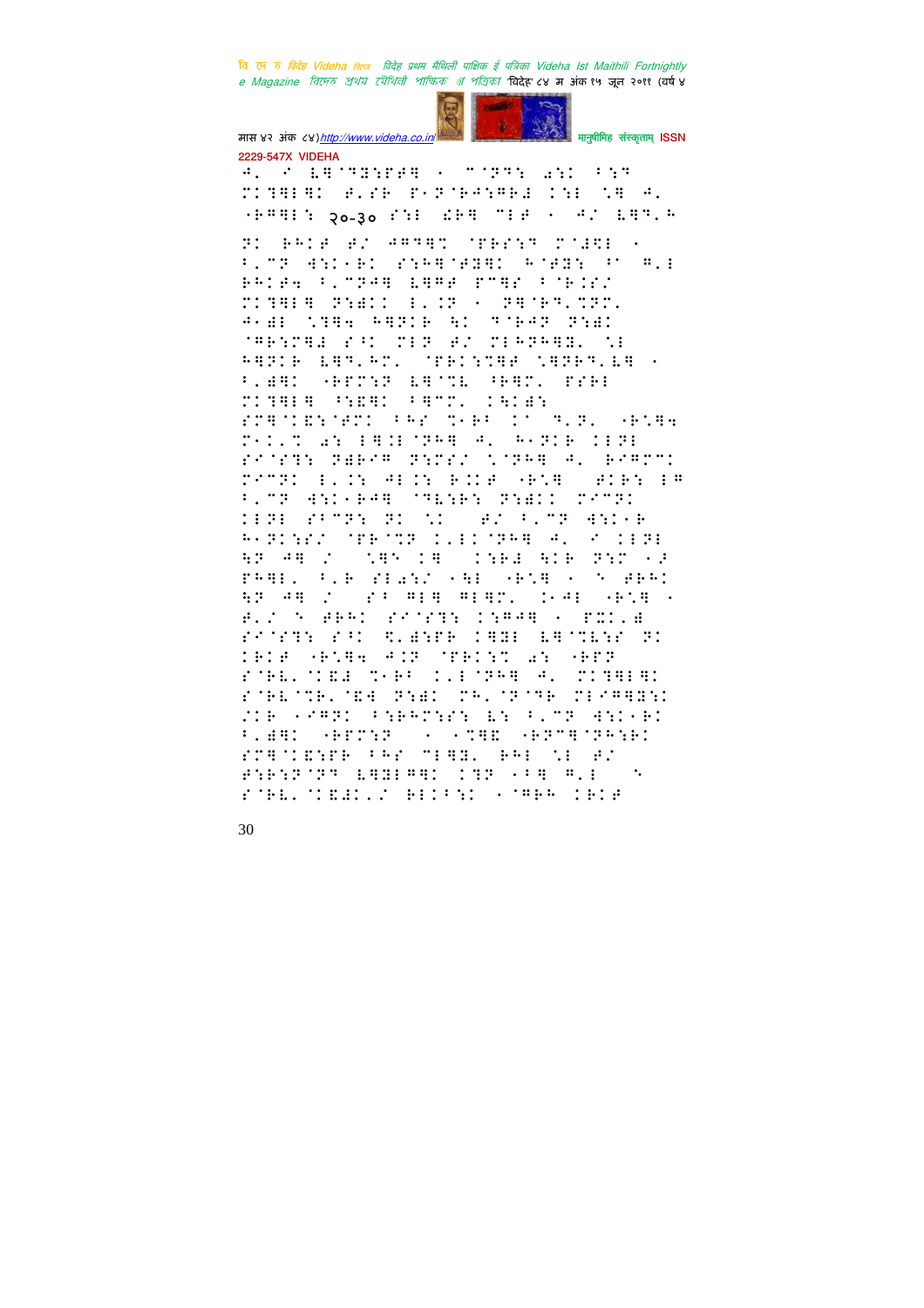## मानुषीमिह संस्कृताम ISSN मास ४२ अंक ८४) http://www.videha.co.in 2229-547X VIDEHA

AT PUTTER NE TERINTA LE TITELEI 552 3625312 633 311 312 333 513  $\begin{array}{cccccccccc} \mathbf{0} & \mathbf{0} & \mathbf{0} & \mathbf{1} & \mathbf{1} & \mathbf{1} & \mathbf{1} & \mathbf{1} & \mathbf{1} & \mathbf{1} & \mathbf{1} & \mathbf{1} & \mathbf{1} & \mathbf{1} & \mathbf{1} & \mathbf{1} & \mathbf{1} & \mathbf{1} & \mathbf{1} & \mathbf{1} & \mathbf{1} & \mathbf{1} & \mathbf{1} & \mathbf{1} & \mathbf{1} & \mathbf{1} & \mathbf{1} & \mathbf{1} & \mathbf{1} & \mathbf{1} & \$ # (195 151 4.#) PARABO PARBINE T. TITHERI GREA F-1727 2521 4528 951 -9538  $\frac{1}{2}$   $\frac{1}{2}$   $\frac{1}{2}$   $\frac{1}{2}$   $\frac{1}{2}$   $\frac{1}{2}$   $\frac{1}{2}$ MAR. AME BEAGENED AT APA TAA 1945 59.1 (900) - 191.1009 PHH 797915 FIRE INFORMED HT CONFIDENT PROPERTIES

2011 2011 90 2020 PHP (FIG. 110 P. 200) THERE FHE T. TITHER TER STEED. PITHER PARL PITHER PARTNERS (RP) PAR INA MERA CRIS CRRON FNFFA PARA TERIAN PAPP IPHILETER  $\mathbb{R}^n \times \mathbb{R}^n$ **CANOLINES OPTIME A STUDENT PERMIT** 1208888-81-928-00888-10088-8-2081-1-0088 HET TEACHER NEW ACTIVITY HEATHER AN D. Alda (Pare (Pick a CP Pick) and

 $\mathcal{L}^{\mathcal{L}}(\mathcal{L}^{\mathcal{L}}(\mathcal{H}^{\mathcal{L}}_{\mathcal{L}}),\mathcal{L}^{\mathcal{L}}(\mathcal{H}^{\mathcal{L}}_{\mathcal{L}}),\mathcal{L}^{\mathcal{L}}(\mathcal{H}^{\mathcal{L}}_{\mathcal{L}}),\mathcal{L}^{\mathcal{L}}(\mathcal{H}^{\mathcal{L}}_{\mathcal{L}}))$ 78 PREVIOU PETILER THREE TIRRER HOURSELLE. FETIF NITH HIP PUPE ELE PHED THEE  $\cdot$ PIR A (PRIPIPIPIPIPIPIPIPI) 1911/1999  $\sim$  2999151 (2009)  $\sim$  2009  $\sim$  2009) ARCH ( PRO ARES FURNIS CLR) MUSICALLY  $\le$  (1988) PR (P.1941) 199713 (PRIP 4) PRII FEB 21 1953 APP PTPE PER SI 9. **MINERAL CONSTRUCTS (HPICADE A** F. TITHITH T. W. ST. ST. SH.  $7.373$ 284 anisk il empirale angloi ar WIRE STOCKS TO BUT THE COOLERATOR PAPE FEB (34) #4, SPIE 451-F FIRE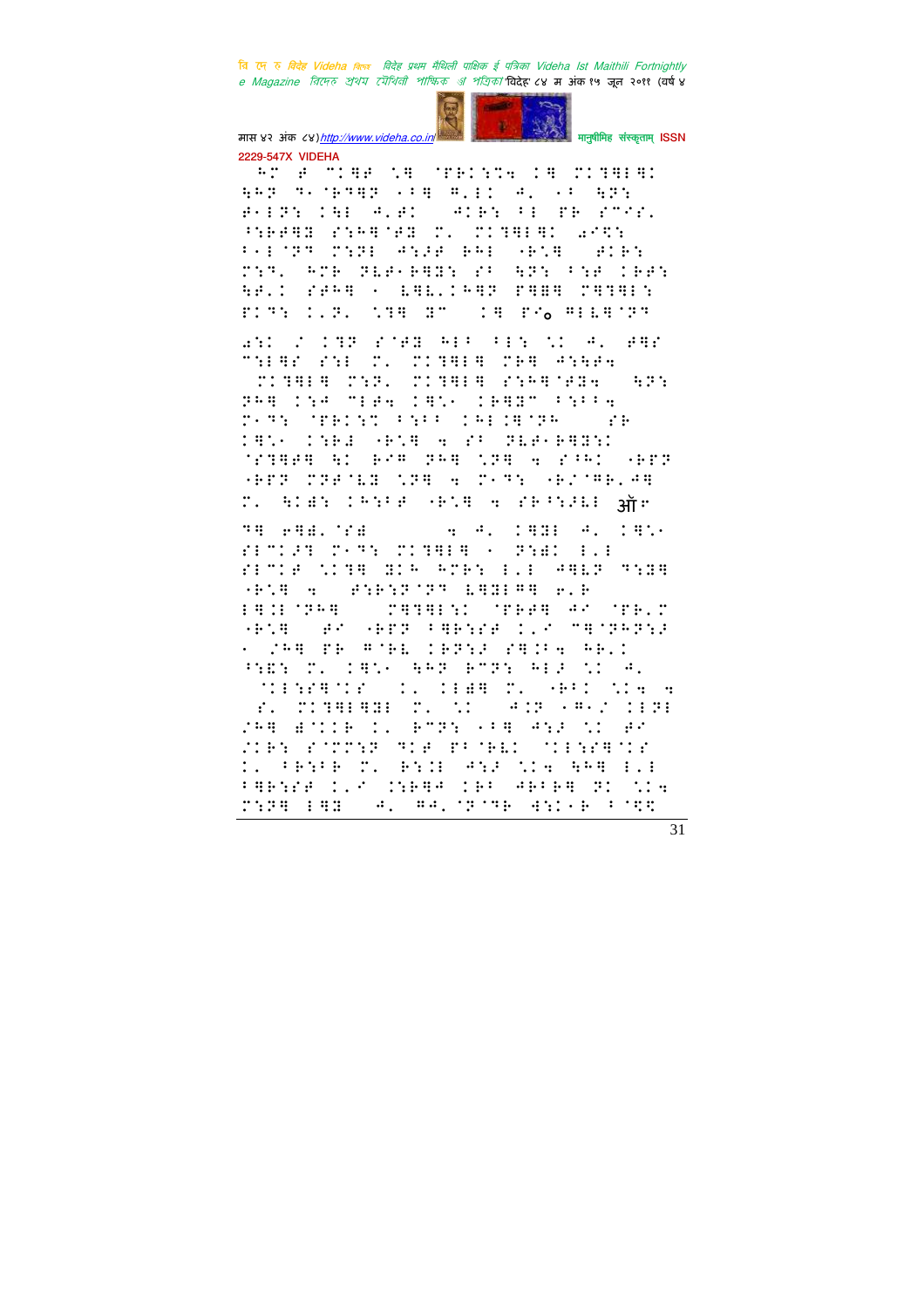#### मास ४२ अंक ८४) http://www.videha.co.in मानुषीमिह संस्कृताम् ISSN 2229-547X VIDEHA

ERTRIED IER NIR (B.P. IR) (BANK) K FORESTEE CRARE PEOPLOSE (4) LEITERFAR PIR (188) 18 84, 19736 **SEARCH AND AN ANTIBATION OF**  $451 + 44$ PTB PB 525 255 151 952 515 7-75 THE SPIR TRUNK IRRUTAGE SPACENER PACIDEM IL BEDROVIDO NINOBARRERRO DI PAIRING TO PAIR TERMINIAN PREP FT.T TYTE HEAR TLEIBITH H.  $\ddot{\phantom{a}}$ 275564 2012 2031 51225 32 3127 HAIRE EN CR. MORTON CLAMBERI BRIDA **TAGE AND RETTERED ITSEL AND AN IN THE CONTROL** THEFT, TEECHTHED EATHER FUTPHAL EARY TAC NETPARTY STATES PART Fisher L PRIME RIDGER RIME RATE

 $(49.291,51)$  $\pm$  3.41  $\pm$  5  $\pm$  49 (PP.491)  $\pm$  6.9 an tra 1946 Ali ez 2 zies ganaa in 3.1 72594 525 195 3.1 - 3.2 7PE15T an TRUSPINE TERMODIC PNB: 1991 STOR  $\begin{minipage}{0.9\linewidth} \begin{tabular}{l} \multicolumn{2}{c}{\textbf{\textbf{1}}}\\ \multicolumn{2}{c}{\textbf{\textbf{2}}}\\ \multicolumn{2}{c}{\textbf{\textbf{2}}}\\ \multicolumn{2}{c}{\textbf{\textbf{3}}}\\ \multicolumn{2}{c}{\textbf{\textbf{4}}}\\ \multicolumn{2}{c}{\textbf{\textbf{4}}}\\ \multicolumn{2}{c}{\textbf{\textbf{5}}}\\ \multicolumn{2}{c}{\textbf{\textbf{5}}}\\ \multicolumn{2}{c}{\textbf{\textbf{6}}}\\ \multicolumn{2}{c}{\textbf{\textbf{6}}}\\ \multicolumn{2}{c}{$ SAZENH BIBA PAELI PHOBRITI IRE RAZ ME PAR QO SERRATA ASPATI PIARE

**TERNITES A PEOPLEPHE TTERE DEPRESS** PART IP: ANN PA Q0 TEPPRIP STPT:

1783 158728 (300) 9328 9182 2189191 FATER SECARE SYNAPSS  $\mathbb{R}^2$ actoriae: maaz Milto Paaler PART TEL STROOMBED LAR SAMILE SAME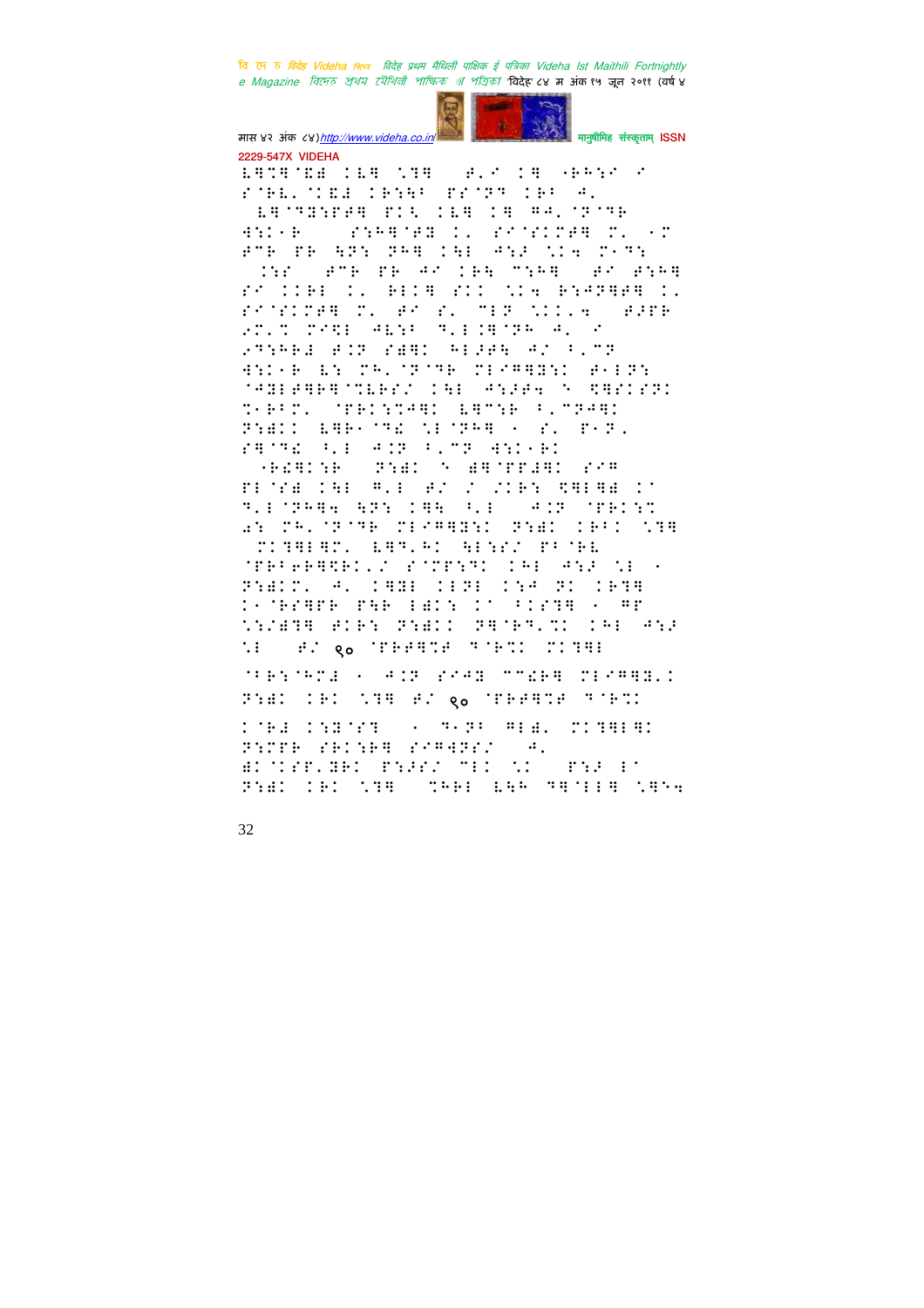मानुषीमिह संस्कृताम ISSN मास ४२ अंक ८४) http://www.videha.co.in 2229-547X VIDEHA

KUPDAR CHRUPEge (45) PRESSPOR  $\sim$   $\sim$   $\sim$   $\sim$   $\sim$   $\sim$   $\sim$ 

**ANABLE PRAGRAMMENT CONTROLLER PROPERTY** T-75 #27, P-65B1, E9B1#9491 -75E53 **TERCHICAT**  $\begin{bmatrix} 0.25 & 0.35 & 0.000 & 0.0000 & 0.0000 \\ 0.000 & 0.000 & 0.0000 & 0.0000 & 0.0000 \\ 0.000 & 0.000 & 0.0000 & 0.0000 & 0.0000 \\ 0.000 & 0.000 & 0.000 & 0.0000 & 0.0000 \\ 0.000 & 0.000 & 0.000 & 0.0000 & 0.0000 & 0.0000 \\ 0.000 & 0.000 & 0.000 &$ TERINTAR PUMPARI PNDE PUMN ANIXE FULL AND A PARTICAPE SUBSTREED PALAPA PRESENT IN STRUCTURES POSTABLE MED (1968-19) MED (675352 M.E. P) FOUND RIP FUNDAL RESEARCHER RIGH FARD TERMIN DIRIGENTAL AZ PRIJ and Pabel Penring Companies Bell 1945 Ana Sazi Z.A. (Trainin' 2011) TELACY TED (A) BITPAR (C) TEEDYTHA (2010) PAREDUCT DAILY NORTHERN CONFIDENT FOUR TRIP FOR FAIL (ROCHE DI PRODUCTER TACHE HERE BE LORE IN BURG 2006

T. TERINTARI PARE F.B. PNT PNT F-PP. F-987P-9 29991147921 (F18 TAY PAD POPE T.P. PRINT (PRINAD TE PART ELE 213 CAPAC PERFECTE PENEL

 $\frac{1}{2}$  (  $\frac{1}{2}$  ,  $\frac{1}{2}$  ,  $\frac{1}{2}$  ,  $\frac{1}{2}$  ,  $\frac{1}{2}$  ,  $\frac{1}{2}$  ,  $\frac{1}{2}$  ,  $\frac{1}{2}$  ,  $\frac{1}{2}$  ,  $\frac{1}{2}$  ,  $\frac{1}{2}$  ,  $\frac{1}{2}$  ,  $\frac{1}{2}$ 

HERBER F.E. F. 28 (FIR ST. T. TREE) FBI TERPHONENS TENN CEPHOPEN THIRDS PT 197. P939. LEBERG P4 / TERISTA TURNEYEAR SYSTEM FTNICTPS FRONT COMMISSION NEWSFILM  $\mathcal{A}(\mathcal{E}) = \mathcal{A}(\mathcal{E}) = \mathcal{E}(\mathcal{E}) + \mathcal{E}(\mathcal{E}) = \mathcal{E}(\mathcal{E}) + \mathcal{E}(\mathcal{E}) + \mathcal{E}(\mathcal{E}) + \mathcal{E}(\mathcal{E}) + \mathcal{E}(\mathcal{E}) + \mathcal{E}(\mathcal{E}) + \mathcal{E}(\mathcal{E}) + \mathcal{E}(\mathcal{E}) + \mathcal{E}(\mathcal{E}) + \mathcal{E}(\mathcal{E}) + \mathcal{E}(\mathcal{E}) + \mathcal{E}(\mathcal{E}) + \mathcal{E}(\mathcal{E})$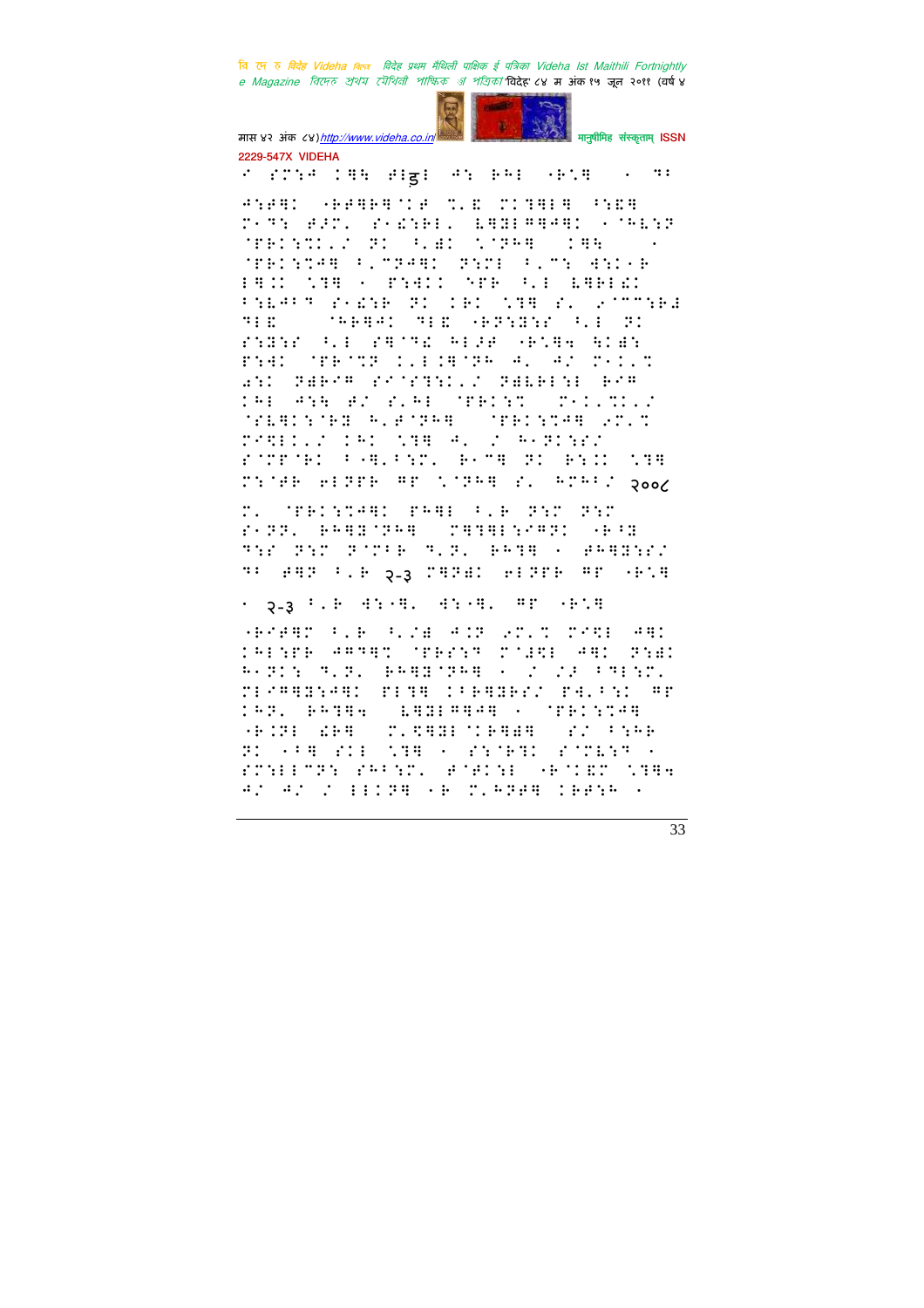## मास ४२ अंक ८४) http://www.videha.co.in 2229-547X VIDEHA

मानुषीमिह संस्कृताम् ISSN

**T. 5931 (19989) 22**  $\rightarrow$  : the contribution of  $\mathcal{L}$ az Avera Bilear, Praiimea PAPal **MICHA FERMANN ELMICELEN BL CF** NTR / 295 92 9598 517 71 119 PARA (ARZADAR) PART CHIAR PO CAR AN VIEW AND THE RUL LINE ON THEIR TAI AN FILE TALI PAPAIEN GEETRE MERCEN CONFIDENTIAL MEDICAL PACKERS RESEARCH PRI BUZE PABI (PEZRIAR) (PRI PENR  $\mathcal{F} = \mathcal{F}(\mathcal{X}, \mathcal{Y}) = \mathcal{F}(\mathcal{X}, \mathcal{Y}) = \mathcal{F}(\mathcal{X}, \mathcal{Y}) = \mathcal{F}(\mathcal{X}, \mathcal{Y}) = \mathcal{F}(\mathcal{Y}, \mathcal{Y}) = \mathcal{F}(\mathcal{Y}, \mathcal{Y}) = \mathcal{F}(\mathcal{Y}, \mathcal{Y}) = \mathcal{F}(\mathcal{Y}, \mathcal{Y}) = \mathcal{F}(\mathcal{Y}, \mathcal{Y}) = \mathcal{F}(\mathcal{Y}, \mathcal{Y}) = \mathcal{F}(\mathcal{Y}, \mathcal{Y}) = \mathcal{$ B.B. N. PABIL STATIST IN 1984 - C. PAR BB1 9.95 (219 THRIP 24E 923B 924825 2 PART (PEACHR) PRHP. 3 CONHER PABLIC CRIM HULUPAR FURNIBI PROFESSION EESTED (ENGER) PROPE FIgEN

PARAB ALDA CANEDE ENTERED ATEC ALD MO APROFIL PAPP, AL FUE TOTALE means of earner navalen<del>g</del>s of coordination

**JPH TER TERR FIRE CREATE TITHER** FATER (1998) 1989 FARAB FARA EL 1991  $T1111$   $T111$  $QQ = \frac{1}{2} \frac{1}{2} \frac{1}{2} \frac{1}{2} \frac{1}{2} \frac{1}{2} \frac{1}{2} \frac{1}{2} \frac{1}{2} \frac{1}{2} \frac{1}{2}$  $1.74 -$ 

FOR TERMIN CONSENSIBL CLAP, BRITISHOLD EXERCISE PORTHUISTIC POSSESSIONS HENBY BIB ENTERED FOR IN 200 ANIL PLE PROF PROGRAM  $\cdots$ STRAB (1941) POBTLEY ALBANI TYABE AIR AN PROPINS LANG PARTI PROFESSION - FERRICHE SERVICES SER HERBOR CLOBENE RAD A RECORDER. O EECHD TERRIT ( T.PHRI 9, H.P.E. APP NEW TANK APA STREETS SAFETHER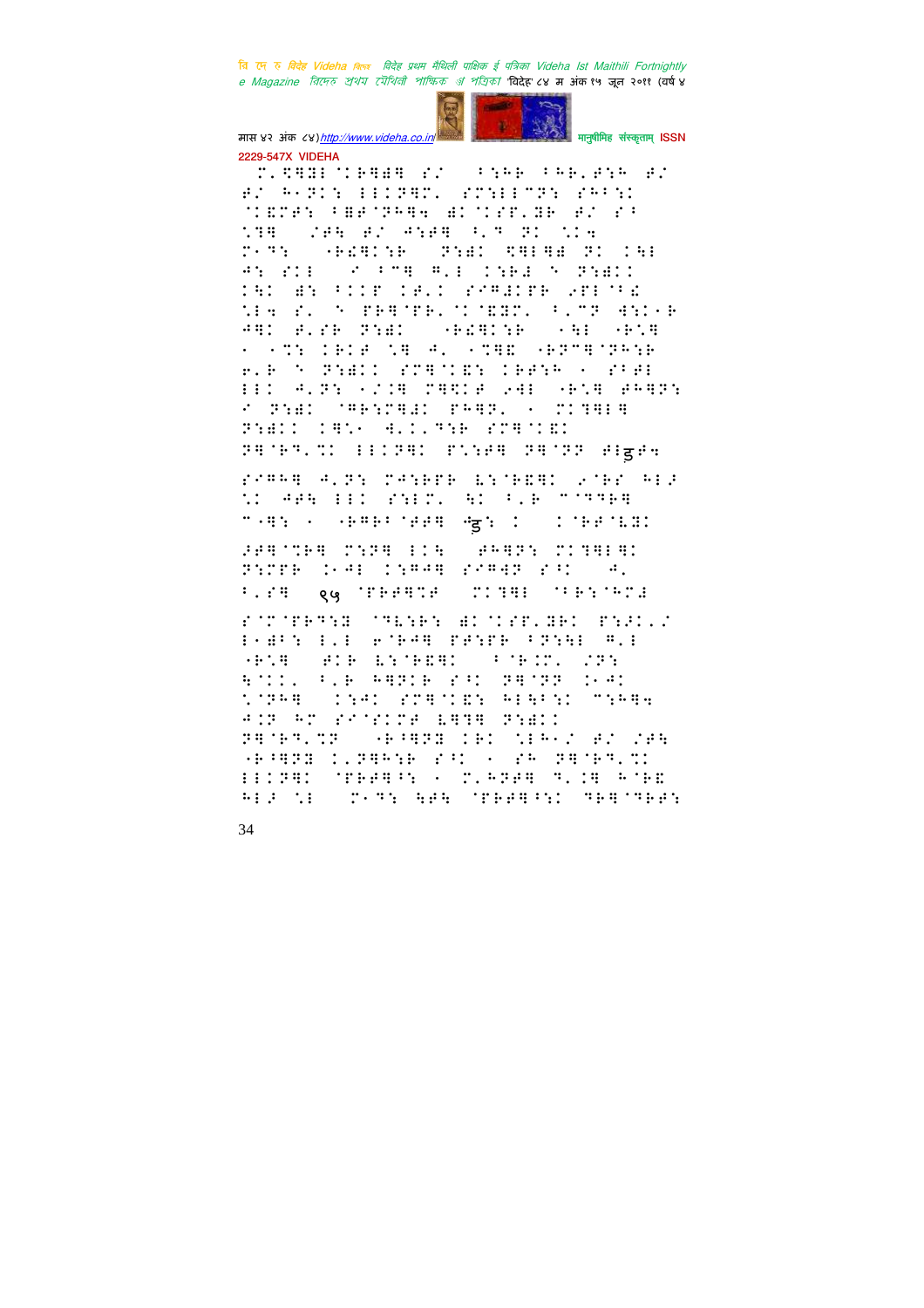मानुषीमिह संस्कृताम ISSN मास ४२ अंक ८४) http://www.videha.co.in 2229-547X VIDEHA

1991 / 2788F (9519) 91 / 9389117 (113 \* ##FT. #1 #N##1.2 #1#N \*#####2 FAR WERNEL BRET. (1191 1195 9.95 9. MOON HIER EVEN FLER MI HIER HEAT FIEL OR (82) 18, AND (818) REIN PNOBARD, IPPLAR BNEAD (REPOR 191 MEAR 92 PL F FOR 2 MORTANGE PARITY (FPARI) PI EFF TERMER HERBINI HERBITE MENSION  $\cdots$  y : .<br>1980 - Paris II, maria eta espainiar eta eta erritmenteko erregia erregia erregia erregia erregia erregia err<br>1980 - Paris II, martxaria erregia erregia erregia erregia erregia erregia erregia erregia erregia erregia er T. IE (FRING) (PROPER AL ENTRE PRAZE #NJ# (+BN# (#17. 18), 4# 18" 71 Sier (Cidade Galegue) voe G. Pape TECHNIC PENER CONTRACTORDER. FARS THRENET ANDER THEN IEI AR · Qoo HEII FEWNIT, 新型用品上用DUT, Phal

CRAIN STREET COLLECT COMPONED PROPERTY ENE PROFESSION ENGINEERINGS IN

**IBI ATH INTERNATIONAL ATHABIT**  $\frac{1}{2}$  :  $\frac{1}{2}$ FRA CATALOGICA APPLICATED CONTRIBUT. RESAULT THE ARTICLE PATENTIC CONTREND. VIR (PAC PACC, PARE (PACER CLIPER PARIS PROPERTY PETROL ALAREN TRENDS FRANCH MITTERLADE CONSTANT 1.1991 P.E. PARTI (PRINTING 194 EARLA BAT (MENEN MEACHED GENACHT) LEASEDE PRINT POINT AT PURSUE

FRELEVING EFTER TO 2001 (P.F. PIRER FABIO WORLDREW (FORTHER OLDER BEHRAL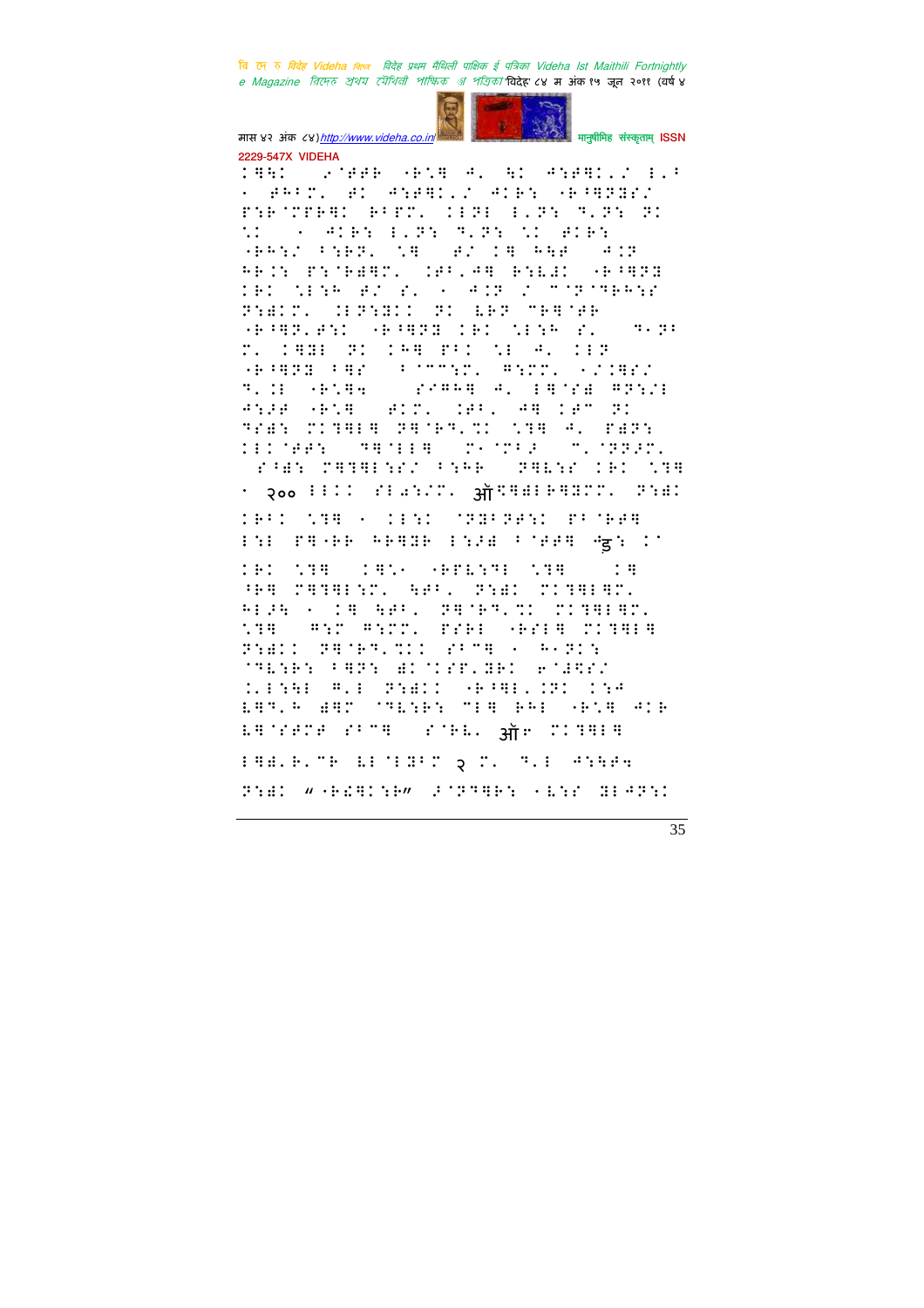#### मास ४२ अंक ८४) http://www.videha.co.in मानुषीमिह संस्कृताम ISSN 2229-547X VIDEHA

 $\rightarrow$  PPHONE PRESERVES TO FIND HERE AS A SET ON A STEP 191915 (F. 1987) San Andrew Bro **PENILE PROPIES CONTRACTOR COMPANY** SKSNEP-ROV P-ROMONE PNOTOS (OPPIR TERMEN DYPER CONNO (ENR) PL SPERB DI 191 45 FIL TON 195 SHIPE 191 45 PRESSES CHRIP PREDUCTS RABIAN **COMPA** STRAB (SSETRAB) (SSEB) BIB BEBER BRID PROBE PORTLAND AND STANDARD PROTO  $\mathbb{R}^2$  ,  $\mathbb{R}_+$  ,  $\mathbb{R}^2$  ,  $\mathbb{R}^2$  ,  $\mathbb{R}^2$  ,  $\mathbb{R}^2$  ,

VELOPINE (FRE) PARENTH (F) TIMERT. PROPERTY SPREED INFORMATION Sterno Cos, nelso divelebba Cel Cose **APIP-BT, IT BREATER 20078** SP. TRIPE (FRE) RARESTE CAR (FR) 17 BRE 195 PL PL PRESSE CROSSFORE TERPRINTLY PT TIRERI Y. TIYERER ENCR, PRAINTER (PTAILENT PE A MARAHA DA CREARDO (KOKOD) (C. C. AKODA)<br>KORADARAN CONADAR CODO DARDOARIDA IPENI KUBANG ILAN PAHA TENGGARAN FABI (1981) 111 (8) 218 (899) FARRONENI ESPASERIO ROBOLARONE PEOPR PENER TERRE Pg. PAEL (1991

BECOME THE PAINE AND LIBERTY. **PINNER PYRICLY CEPE ENFORCER 5** PRES. REMPTE MELTE ELLPE MERCIPP Algeba (K. Amerika (1981) (Sm. 214) 214414 PART SER YOUR ENEMY TELP RAPE ALR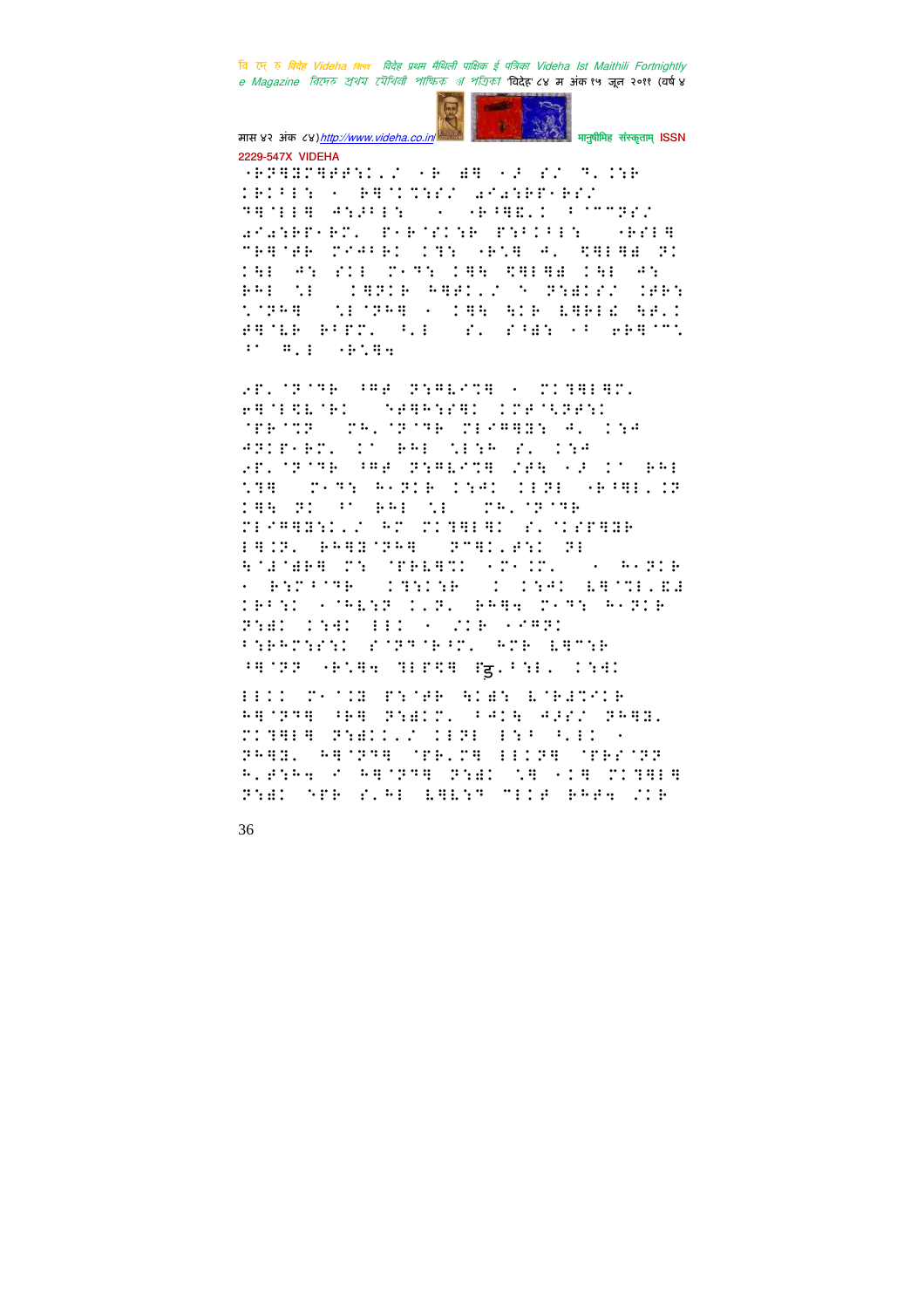मानुषीमिह संस्कृताम् ISSN मास ४२ अंक ८४) http://www.videha.co.in 2229-547X VIDEHA ikang (Paberara gabo krobing Alozib<br>Gabo righ (Gbaangara Alba) kozari PUNCTURE PORT CONTUCT CAN ALL CODE dence nagrado vidro idazó infrar de THE P.E. (PANE P. PHONOTECHER PACALEAR BATES NOITES LAFFEAR (FRIA a, tana kekara 46.8 Tengga di LATILERY AND PRACHAMEN PART (FINE  $431 + 41$ POINT OFFICE PART (1997) (1898) CERPROSPHI CANEDAD, PAgi COSTRERI **TREDUCT BERRICHLEL (RESRAINSELT** DIGREE RAPAGE BEED, PARTIEAR (7) DE  $E = 1.4$  ,  $E = 1.4$  ,  $E = 1.4$  ,  $E = 1.4$  ,  $E = 1.4$  ,  $E = 1.4$  ,  $E = 1.4$  ,  $E = 1.4$  ,  $E = 1.4$  ,  $E = 1.4$  ,  $E = 1.4$  ,  $E = 1.4$  ,  $E = 1.4$  ,  $E = 1.4$  ,  $E = 1.4$  ,  $E = 1.4$  ,  $E = 1.4$  ,  $E = 1.4$  ,  $E = 1.4$  ,  $E = 1.4$  , HERE ERGS CHOEFED PAPEL COAR LEFT **PROFESSION CONTROL CONTROL** CONFERD ARTIFICATIONS CATE SAFE CONTRACTOR CARDIOGRAFIC PACIFICATION FARE CONNECTICATED PER CATERIAL PIN TERPHONARD EL DRUG (N. 264) PROPERTIES PORTEERS (PROPERTY) ROBIN ANTIBATED CAPP TELL STREET IT POINT ROBBY NEW TOBL TRADUCTRES RUE an teagh propose density are for the  $\sim$  (2012): (1.1) 557. (1.1.1) (1.1.1.5) (1.1.2) MEDICAL CAUSES CHARLES FROM HELLEDGE E.B. R.P.D. REBURRE LES CONTROLLES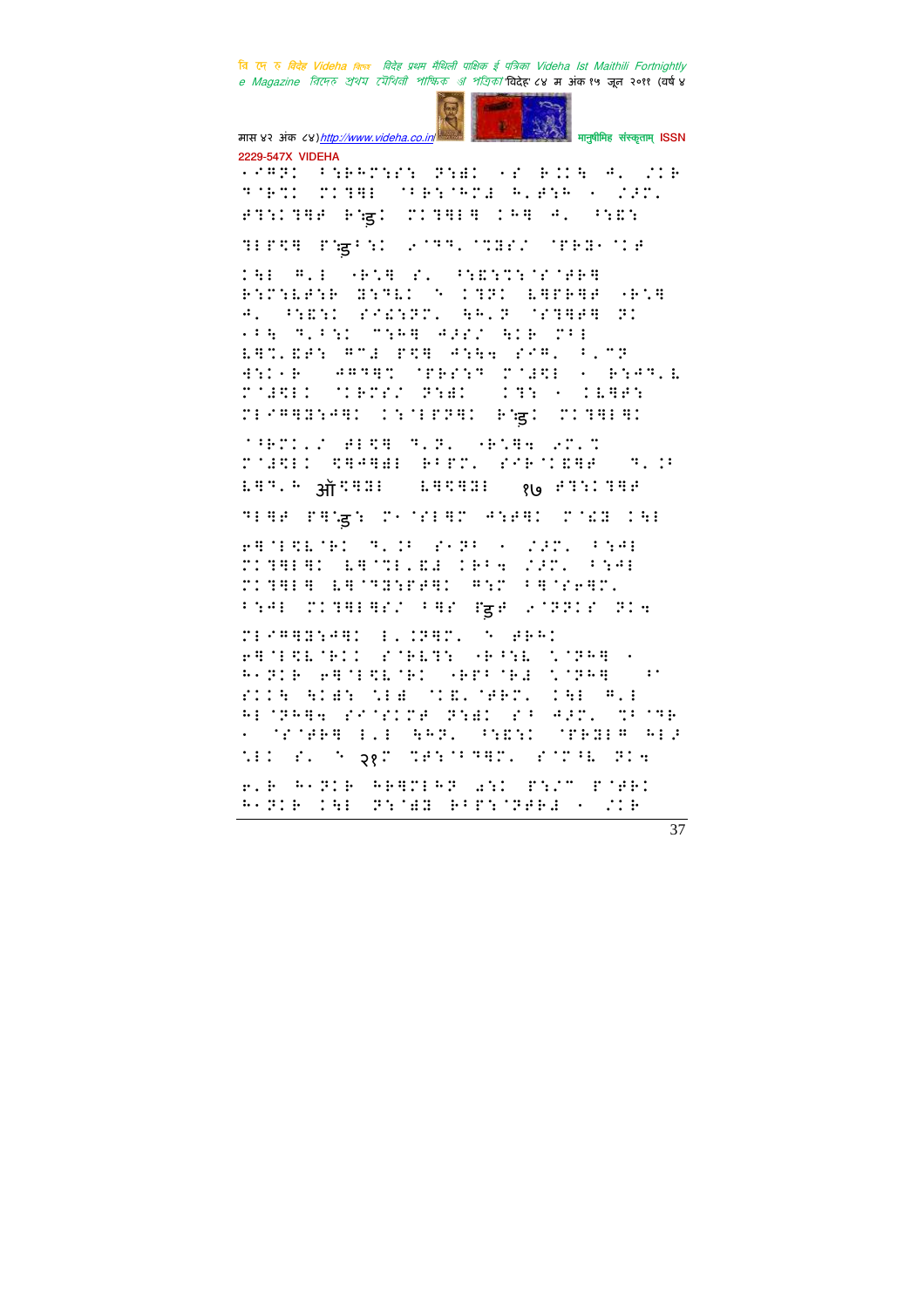#### मानुषीमिह संस्कृताम ISSN मास ४२ अंक ८४)http://www.videha.co.in 2229-547X VIDEHA

MEEDING AN UNKNESS CHECKETER.CR **P. P. B. HEPPEL E.E. LANK AR.P** FUNDAMENTAL PROPERTIES IN STATISTICS. ATE LANK TRE REACTING AN INFORMATION ESIP BRESHA MEZB MP AL CITEERI PAREMENTARY R. PATTLE RREAD STORE RRD 198 2 FACT, PREPE FACTO PEARS ILS.

STRUCKS SPRUCHTED STREET (PERSON) PROPORTED POTTED FOR THE PASS RD Z PROFIL SPORATUR ZROTE REZOVIRA. PAREL LABBEL SAVE PAR THE SECOND necidamen in Genamedlame an Sali Ali A THIS PEED CATE FOR PERPENDENT ENERGY TORTING (FAIL) TV MINT VINEY **A PARTHERMEDIAN LANDARY TOPTS INC.** Raltas care lia Seema Stank Aral 2372 PHONE RIGHBOIL TOPTA DI PLANE PECAN ESPANY DRIVERENCE STAD NORRE R. PAREL REPEEL ONICREAR ( FUTUREERS ANNUALITY FARE INFERD FOR THE TETERERS OF A CHOOSE AND HOSPITAL COM RIE VIE (PENN ) (1191) MENMER EN TOBE TREAD OF FAIL ON BY TABOUR TANK TOB PROFESSION CONTENTS ON THE RUE SENES POSSESSE DEL 585 SENEDO SENE  $\mathcal{A}_{\mathcal{A}}=\{\mathcal{A},\mathcal{A},\mathcal{B}\}=\{\mathcal{A},\mathcal{B},\mathcal{B},\mathcal{B},\mathcal{B},\mathcal{B}\}=\{\mathcal{A},\mathcal{B},\mathcal{B},\mathcal{B},\mathcal{B},\mathcal{B},\mathcal{B},\mathcal{B},\mathcal{B},\mathcal{B},\mathcal{B},\mathcal{B},\mathcal{B},\mathcal{B},\mathcal{B},\mathcal{B},\mathcal{B},\mathcal{B},\mathcal{B},\mathcal{B},\mathcal{B},\mathcal{B},\mathcal{B},\mathcal{B},\mathcal{B$ 1919245 SPORTHE CERS 1.1 SPORTHE  $\mathcal{F}_\sigma(\mathbf{1}) = \mathcal{F}_\sigma(\mathbf{1}) = \mathcal{F}_\sigma(\mathbf{1}) = \mathcal{F}_\sigma(\mathbf{1}) = \mathcal{F}_\sigma(\mathbf{1}) = \mathcal{F}_\sigma(\mathbf{1}) = \mathcal{F}_\sigma(\mathbf{1}) = \mathcal{F}_\sigma(\mathbf{1}) = \mathcal{F}_\sigma(\mathbf{1}) = \mathcal{F}_\sigma(\mathbf{1}) = \mathcal{F}_\sigma(\mathbf{1}) = \mathcal{F}_\sigma(\mathbf{1}) = \mathcal{F}_\sigma(\mathbf{1}) = \mathcal{F}_\sigma(\mathbf{1}) = \mathcal{F}_\sigma(\math$  $\mathcal{H}(\mathcal{I}) = \mathcal{I}(\mathcal{I}) \oplus \mathcal{I}(\mathcal{I}) = \mathcal{I}(\mathcal{I}) \oplus \mathcal{I}(\mathcal{I}) \oplus \mathcal{I}(\mathcal{I}) = \mathcal{I}(\mathcal{I}) \oplus \mathcal{I}(\mathcal{I}) \oplus \mathcal{I}(\mathcal{I}) = \mathcal{I}(\mathcal{I}) \oplus \mathcal{I}(\mathcal{I})$ **TERPRISE FRAMER PRINCIPAL I.E.**  $\ddots$  : BARD FROM BROWN ARE RANGE FAR BOOT SAMAZEZ LEG (PENSO SAMGENGARA (L.E.).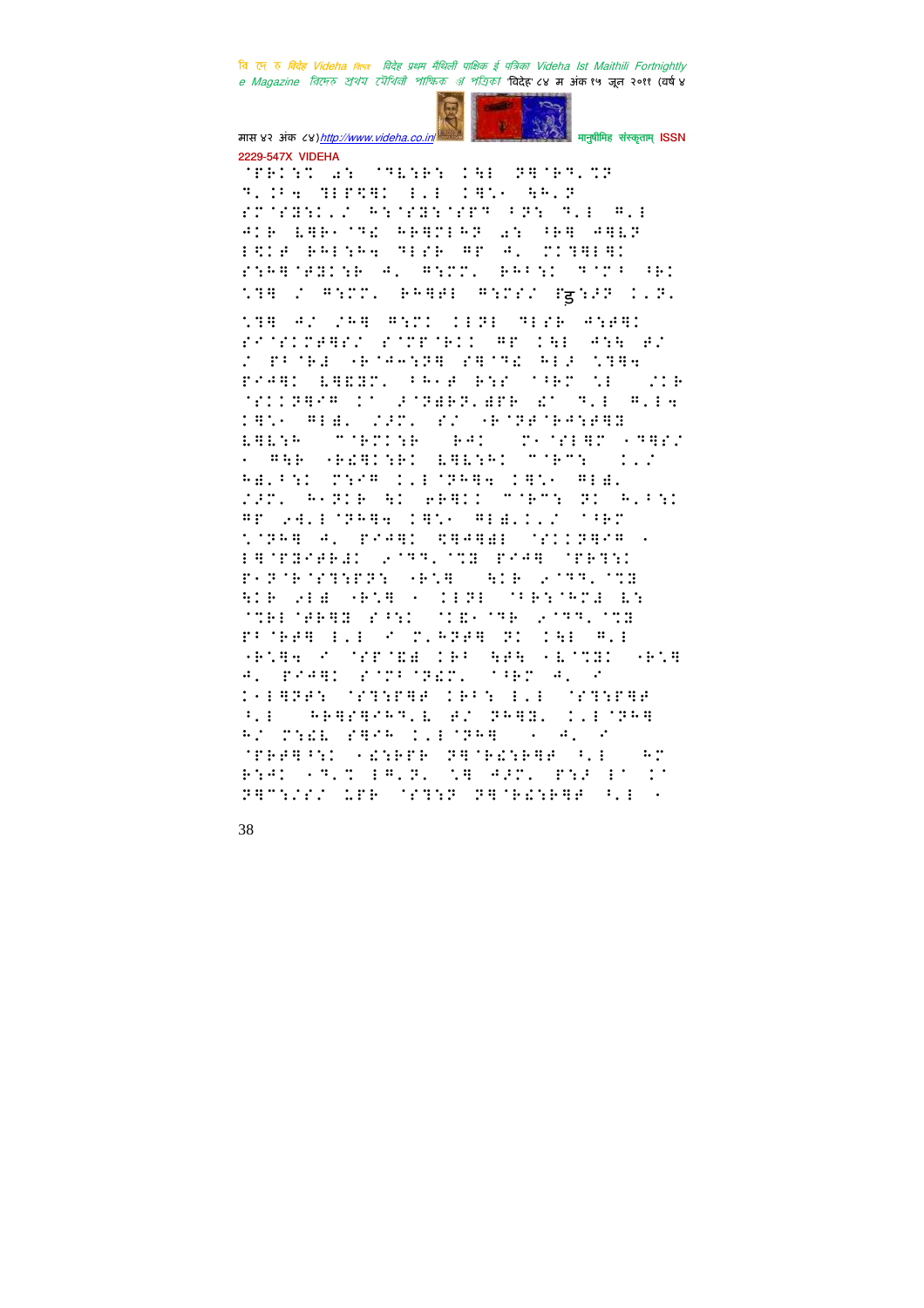मानुषीमिह संस्कृताम ISSN मास ४२ अंक ८४) http://www.videha.co.in 2229-547X VIDEHA

TRES THE INVOIT PARENTH ELIPED

**A MERICAN BULLET ALL CORPORATIONS** KONGTO PI NAHANAHI KOPININ NYAHA ands (Rab 19) Robert Stockham, nos NE K HENBA PARBOL AD FLE STOOD ETER FUTRANEUR (F.191) FAN CRACK (RINAURAR STRATISER FREDRICHES CRID STEER HENR HAT, THEREEN FURN LABENS HEN :li<sup>2</sup>p+4 } (sin (lamar mamie 196 FRANCH PLEAR (CONTREAL DRUGAT PARALDING TTERE A PDP ALAR ARE  $\begin{array}{cccccccccccccc} \cdot\,\mathbb{H}\setminus\mathbb{H} & \circ\mathbb{H} & \circ& \mathbb{R} & \mathbb{R} & \mathbb{R} & \mathbb{R} & \mathbb{R} & \mathbb{R} & \mathbb{R} & \mathbb{R} & \mathbb{R} & \mathbb{R} & \mathbb{R} & \mathbb{R} & \mathbb{R} & \mathbb{R} & \mathbb{R} & \mathbb{R} & \mathbb{R} & \mathbb{R} & \mathbb{R} & \mathbb{R} & \mathbb{R} & \mathbb{R} & \mathbb{R} & \mathbb{R} & \mathbb{R} & \mathbb{R$ 

9. PH 98 / 27.91 ERNERGERT, 1979 TEE TO HELP FIE THE THE HELP FTBANK PRANCAR AZ (BRAZI BRNI) S. 85 (FPS. 8) PD (1199) (FC9) 82 P. ROBERT WERE STOLEN ASSESSED AND A WARRANTY 195 P.P. (25588 P. ) (6558)  $\cdot$ . FACULAIRE PENNED PENN PORCIOID. **TEPE RIGHT HENB** ( A.PN (APTPATEANARD EN FRAGINE ESENA (BJ AT JIPN ABY PO POL NE POR CIERE APPORTUNES PD **PERR PIL NR P. 227, P. PENRY PAPRI** SHOEH SHOOTHERS ENERGY PLACE SLE HENBURY HENDENBANDER VOLKE VENEDER  $1.94 - 9.4$ **SAND ALE PROPERT TEEP MOOR SEAR FRAGE EXAGE SAGANIEL F** FUNDITE NORDER AN INFLUED TENNIS FR FUNDAMENTALISM (TECHNOLOGICAL ARABA MICROSE CONSIGN ARTHURIES IIIPEL HAPPPE FEARTH CHI SPREADED ITEMARKER MA BRAZZ KOLBTA ALERO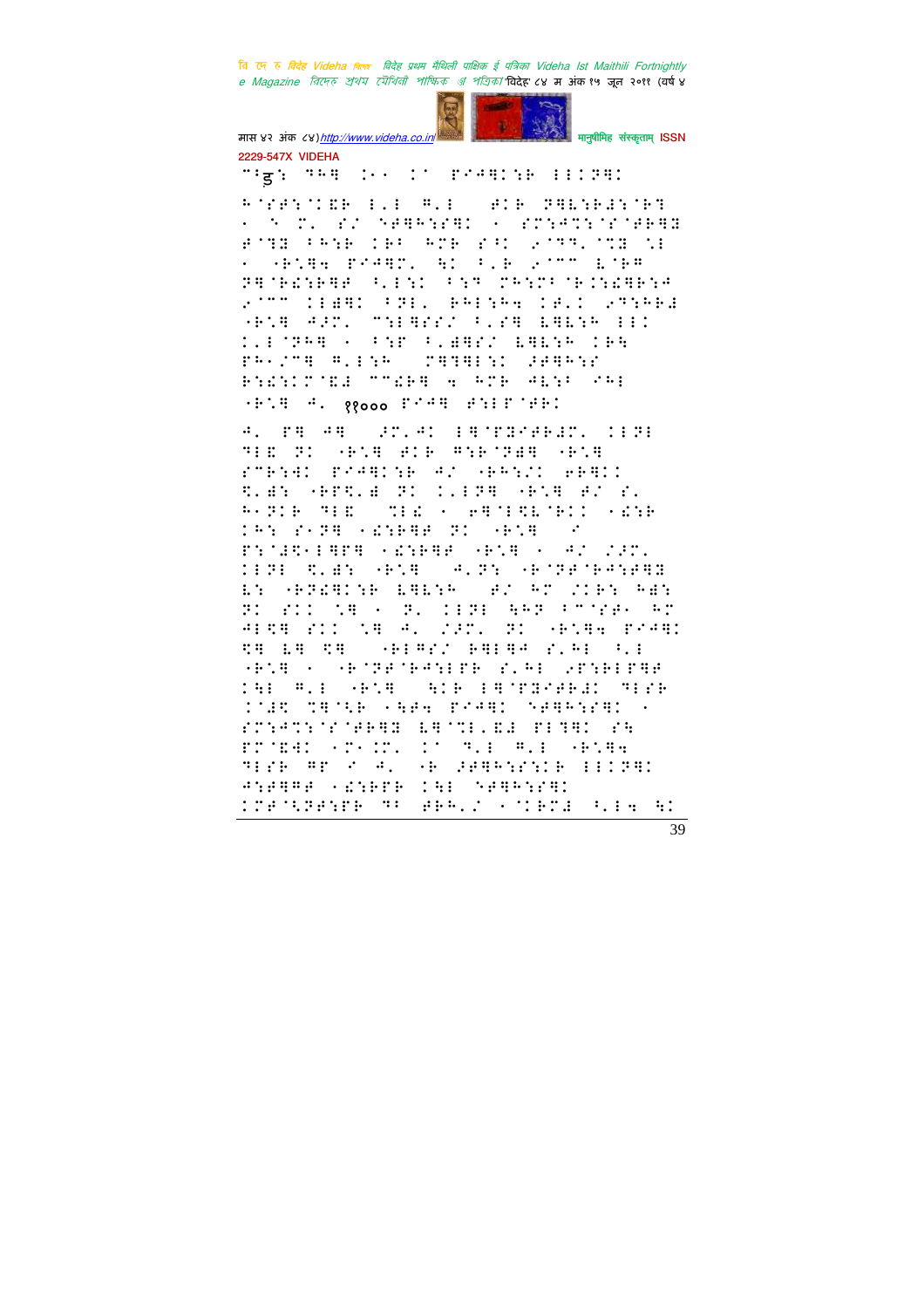## मानुषीमिह संस्कृताम् ISSN मास ४२ अंक ८४) http://www.videha.co.in 2229-547X VIDEHA

BZ PYHRI PTH PHI PERRI, SPRESIRI  $\overline{1}$  . The state of  $\overline{1}$  and  $\overline{1}$  and  $\overline{1}$  and  $\overline{1}$  and  $\overline{1}$  and  $\overline{1}$  and  $\overline{1}$  and  $\overline{1}$  and  $\overline{1}$  and  $\overline{1}$  and  $\overline{1}$  and  $\overline{1}$  and  $\overline{1}$  and  $\overline{1}$  and  $\overline{1}$  and  $\$ 791595 (991) 29792 (911) - 9126 (991) 91 APPROXIMATE POSSESS TRANSPORTATION PARTY. **TABAYA MANGULA PEPERTUA NAPER LEPUP** 1.9. MISR POSTER MERRI PSICES **TERRITED APPRET RUSS CONTROLL** 

PACK CREAKS CAN CREATED INFORM THE R.E. P. PER CONFORM TO BE PLAN  $\mathbb{P}_\mathcal{A}(\mathbb{P}_\mathcal{A}(\mathcal{I}^\mathcal{A},\mathcal{I}^\mathcal{A}(\mathcal{I}^\mathcal{A},\mathcal{I}^\mathcal{A}(\mathcal{I}^\mathcal{A},\mathcal{I}^\mathcal{A}(\mathcal{I}^\mathcal{A},\mathcal{I}^\mathcal{A}(\mathcal{I}^\mathcal{A}(\mathcal{I}^\mathcal{A}(\mathcal{I}^\mathcal{A},\mathcal{I}^\mathcal{A}(\mathcal{I}^\mathcal{A})))\mathcal{I}^\mathcal{A}(\mathcal{I}^\mathcal{A}(\mathcal{I}^\mathcal{A}(\mathcal$ TERCYBIC ENOIL NON-PL PRESENTED rkam: Spring, di Sinaka Alan poppak<br>Porti Spring, strangar vrandam: BEFFINE WAS STEED TO STAND FOR SAFE WAS RTE PAI PAREL (MERRER 1735) **TIME TREAD (INDUCT) PATE: TRAPSPETED** MERRO DO GEOGRAFIA PARA NELLA GUERNA DI INFORMED ER TRONGEN (PIC) (POTRETRANGER EAENAL CONFORT DUAN CONTRACTOR REPROPERING PORT TERRITAN SOMETEN FOUNDABLE ON SEPARATES TRANSPORT ERITELED PERTH BU TUBL DIETRA 89915 PRESIDENT NORRH P. ONDER MERRI

RIGEO CONSTRUCTS THE START STATE.

THINEST, SEARN PRESENT.E THINESS I TRUSH ANNI A STAUDARDROTER ANIXAN ESPECIFIERTSIPP, PREFERENCE PARIS  $\sim 1.4$  $F: F: X \to F: F: X \to Y$  , we have the set of  $F: X \to Y$  and  $F: X \to Y$ P. Biggermanner (1935) (1998) 200111 8328-39 : 2. 55591 :57 2.851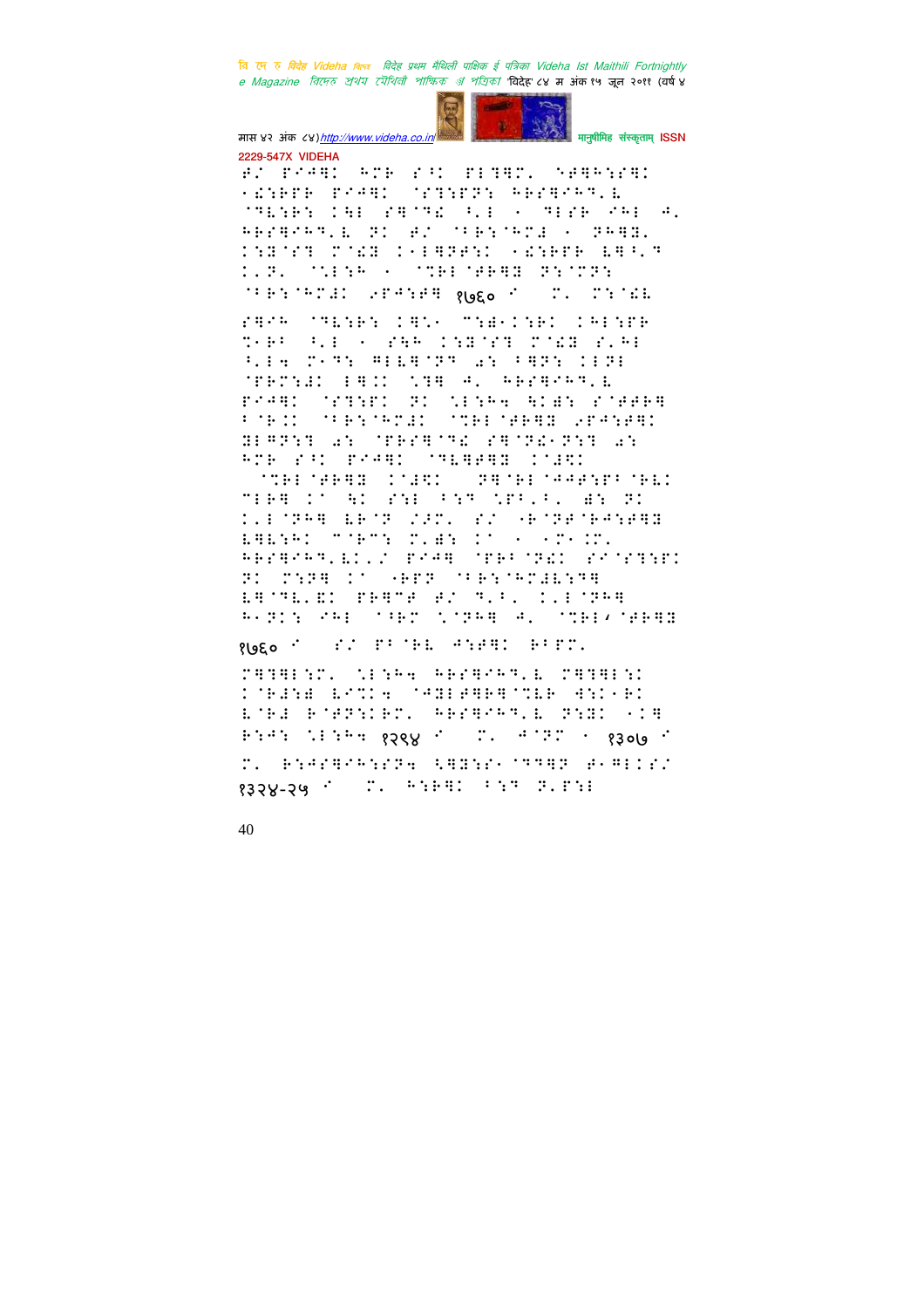# मानुषीमिह संस्कृताम ISSN मास ४२ अंक ८४) http://www.videha.co.in 2229-547X VIDEHA

FINERA CHTHENI FINAN (TERRITAI) TRESTADA (COSBOARCH) IN DOBORERA OD SAR  $\begin{minipage}{0.9\linewidth} \begin{tabular}{l} \multicolumn{2}{c}{\textbf{1}} & \multicolumn{2}{c}{\textbf{2}} & \multicolumn{2}{c}{\textbf{3}} & \multicolumn{2}{c}{\textbf{4}} & \multicolumn{2}{c}{\textbf{5}} & \multicolumn{2}{c}{\textbf{6}} & \multicolumn{2}{c}{\textbf{7}} & \multicolumn{2}{c}{\textbf{8}} & \multicolumn{2}{c}{\textbf{9}} & \multicolumn{2}{c}{\textbf{1}} & \multicolumn{2}{c}{\textbf{1}} & \multicolumn{2}{c}{\textbf{1}} & \multicolumn{2}{$ RIBRO REGISTE GAS CONTROL INSTALLED TAIRPORE (A CONTRABEL ALB) LAWARTIAN APA PLAN TERRINA PROVIDED P.ENH. PEPPERSON TERLEGGY CONCRETERED, ECONOMICAL ESTA NEGA (AL PENDEDIA INGEGRA ERTI goog TGILT, INTGETT ILT, PRTH

 $\begin{split} \mathbb{P}^{-1}\mathbb{P}^{-1}\mathbb{P}^{-1}\mathbb{P}^{-1}\mathbb{P}^{-1}\mathbb{P}^{-1}\mathbb{P}^{-1}\mathbb{P}^{-1}\mathbb{P}^{-1}\mathbb{P}^{-1}\mathbb{P}^{-1}\mathbb{P}^{-1}\mathbb{P}^{-1}\mathbb{P}^{-1}\mathbb{P}^{-1}\mathbb{P}^{-1}\mathbb{P}^{-1}\mathbb{P}^{-1}\mathbb{P}^{-1}\mathbb{P}^{-1}\mathbb{P}^{-1}\mathbb{P}^{-1}\mathbb{P}^{-1}\mathbb{P}^{-1}\mathbb{P}^{-1}\mathbb{P}^{-1}\mathbb{P}^{-$ १०१९

 $\mathbb{R}^n$ **THIRD: FARRE DISPE** THE RAW PRESS REPORT SARS THE

TERRITAL ATERINA TYLEREN TERNETIK PROPER CALORAGE CONTACT PROPERTIE TRENDRICK CONSTRUCTION OF THE RESIDENCE OF

#.1 NE TRANSPORT SPARED PRESENTED TTERS A POP. EMPRITE MEERTIC TER. FROM 28 LEEPER FEDDAL CATALLY CHARAC THE PROPER MORE OF THE STATE LEADER

POWERINGEN TYSTY POSSESS OPGEBE TERMINERAL MIEURING PAMARTI UNIME  $\frac{1}{2}$  is the second in the second second in the second second second in the second second second second second second second second second second second second second second second second second second second second s

EGIFFET, TAEL FRYST PART, 8200 C I

KYPAY (1983-237) EMBJUR YA MIG. CARE VERSEL VOLVEMENT TOBETVERED PACI ADEN PE TRANSPORTE STRAKED CRIBBAC.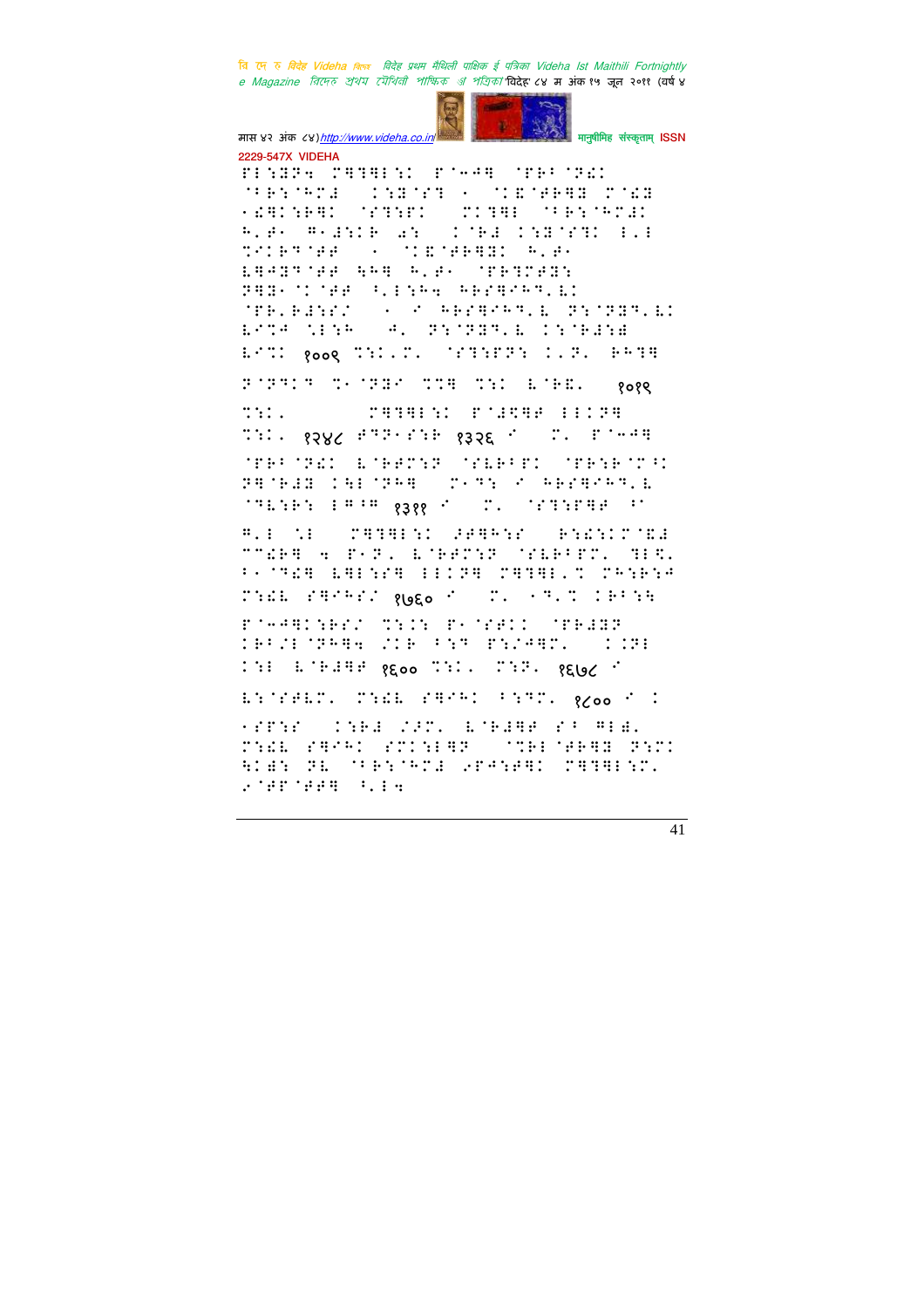## मानुषीमिह संस्कृताम ISSN मास ४२ अंक ८४) http://www.videha.co.in 2229-547X VIDEHA

**TANY PERMITTENT AND TERRITE**  $\mathcal{L} = \mathcal{L}$ PROPERTIES OF CERPENTE BEFORE PROPE HETER TRITED BESTEESTED IELFRIJ ELFE SPPP PARED SPAREDED PRESS S.E. TRANS (A) B. B. B. BAY, A TERNE (MENRIC, 1.179594 (PERSONAL STARF) 154 FROBERT PRESIDENTS FOR CENTRAL IRVS PEBL 1120, NESP PIP 2 PP PAPE PALEYPE PASS PAPELAE PART ROBERT EVEL MENS AL VIEN FEBRINES (MILE IN ARELAND TRANSPORTER PETIENTARY FESTIVE EXPERIENCE AND THE TEST PROPERTY PRANCISE BECOND. J. GL&O PIER INFERN

FALE OFFICE OF THANKS CONCRETE COMPARE FROM TRANSPORTATION OF CONTRACTOR

PTAINBEZ ABEEZ FLEB FINEDEZ ANDER. POST PARALENES TERR PRI WERREAL  $J(\theta,\theta,\theta,\gamma,\tau_{\theta}) = \mathbb{E}[\mathbb{E}[\theta+\theta,\theta] - \mathbb{E}[\mathbb{E}[\tau(\theta,\tau,\tau_{\theta})-\theta,\theta] - \mathbb{E}[\tau(\tau_{\theta}+\tau_{\theta})-\tau_{\theta}]\mathbb{E}[\tau_{\theta}+\tau_{\theta}+\tau_{\theta}+\tau_{\theta}+\tau_{\theta}+\tau_{\theta}+\tau_{\theta}+\tau_{\theta}+\tau_{\theta}+\tau_{\theta}+\tau_{\theta}+\tau_{\theta}+\tau_{\theta}+\tau_{\theta}+\tau_{\theta}+\tau_{\theta}+\tau_{\theta}+\tau_{\theta}+\tau_{\theta}+\tau_{\theta}+\tau$ KABINYAN BAPAT NAMPANAN TEBUNGI KENBER PRITE (F.E. ARTH A. ARPHART.E FORE: MOTHER NEW YORKER. **MESTERS COPERN CARTER PORT CEPE** 19988 BROBEL CHANDEL 1.8 OPPRA #N#BENTB + TEB +B ##BPNYPINB ESCRAPE PORTABLE PERPERTORNED IMPANE PRIMA FLEUR SPRAGED ITEINTENT C RETRACILISM AD PLECED RUNAVILY PROFINE ORGANIZACIONES EN REPO  $\sqrt{2}$  and  $\frac{1}{2}$  and  $\frac{1}{2}$  and  $\frac{1}{2}$  and  $\frac{1}{2}$  and  $\frac{1}{2}$  and  $\frac{1}{2}$  and  $\frac{1}{2}$  and  $\frac{1}{2}$  and  $\frac{1}{2}$  and  $\frac{1}{2}$  and  $\frac{1}{2}$  and  $\frac{1}{2}$  and  $\frac{1}{2}$  and  $\frac{1}{2}$  and  $\frac{1}{2}$  and PRESSIBLE AN ARTHONOUGH SESPECT.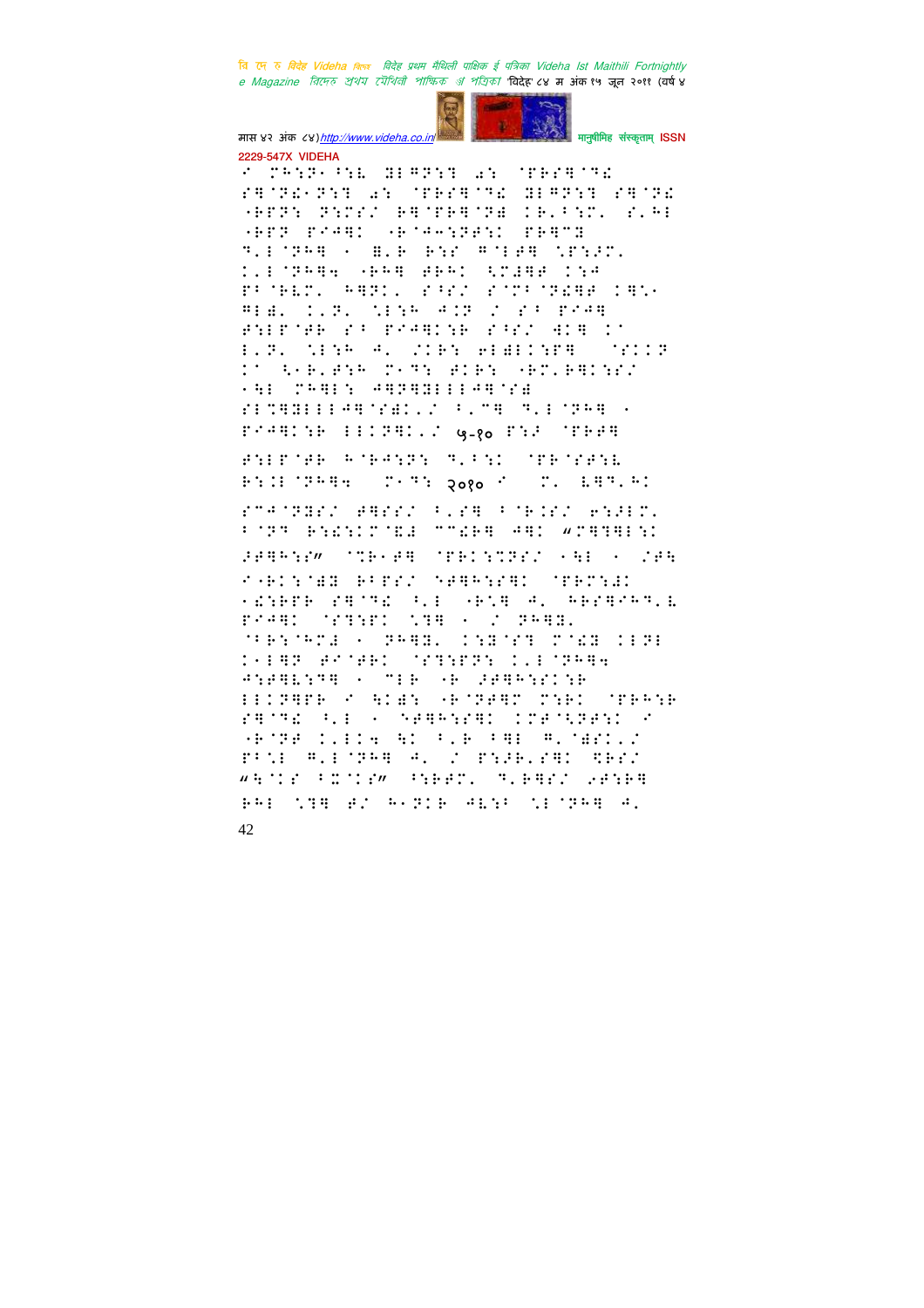## मानुषीमिह संस्कृताम ISSN मास ४२ अंक ८४) http://www.videha.co.in 2229-547X VIDEHA

PARTIFICATES PARELENT  $\frac{1}{2}$  (  $\frac{1}{2}$   $\frac{1}{2}$   $\frac{1}{2}$   $\frac{1}{2}$   $\frac{1}{2}$   $\frac{1}{2}$   $\frac{1}{2}$   $\frac{1}{2}$   $\frac{1}{2}$   $\frac{1}{2}$   $\frac{1}{2}$   $\frac{1}{2}$   $\frac{1}{2}$   $\frac{1}{2}$   $\frac{1}{2}$   $\frac{1}{2}$   $\frac{1}{2}$   $\frac{1}{2}$   $\frac{1}{2}$   $\frac{1}{2}$   $\frac{1}{2}$ 1191 / 2007年 7.0002 91 / 2009. 00000 EARLA PLAE (HER POTPE DIRETAR) THIS REDUCE THE INTERFERENCE TACHE CAN CEARN PARTNE NECH (FNA  $4.71 \frac{1}{31}37411 = 143441$ **CONSTRAINER** 

graduje  $\pm 2.5$  templates  $\pm 0.44$ TINHER PALENTEL SHARBE PANTELE PAPPERS LOCATARAGES POPPORTIER TITH, SHAHIL HAT ATH MILESMEN PEGER A RAPPEER ELE PEESE CELP. 4819 - 1019233 (TERTUTE RUTER-233 an PP HILL PNJELPHI REPL'ERRIA P 154 F. Billes

F142 1231 111 312 48 1 21212723 THOTE OFFICE TO BT. CHATETIC FROM TABARANT TEATH A BACAN  $\mathbb{R}^2$ INDUCTION TO SECOND PERMIT AT SASARAN SARSAN LANGSAN SIMA<br>1910 Renovasi Maria TIERSTARM TO PARENMALS TRIARESTARI  $+11777777$  TEMATEMB (2578) 6538  $+$  $\mathcal{F}(\mathbb{R}^d) = \mathcal{F}(\mathbb{R}^d) \oplus \mathcal{F}(\mathbb{R}^d) \oplus \mathcal{F}(\mathbb{R}^d) \oplus \mathcal{F}(\mathbb{R}^d) \oplus \mathcal{F}(\mathbb{R}^d) \oplus \mathcal{F}(\mathbb{R}^d) \oplus \mathcal{F}(\mathbb{R}^d) \oplus \mathcal{F}(\mathbb{R}^d) \oplus \mathcal{F}(\mathbb{R}^d) \oplus \mathcal{F}(\mathbb{R}^d) \oplus \mathcal{F}(\mathbb{R}^d) \oplus \mathcal{F}$ energira shi mhe eas gre che need e. POSTED CONTOC FARROW PACER TO SER T-71 #17 2 FF E95.8 7.11 7289 F. HETP TERRITEEN TESTIF INFORMACIO PAIL CALCRAN AL COMMISSION PACER ACH PROPERTY TO THE COMMONDER ECONOMIC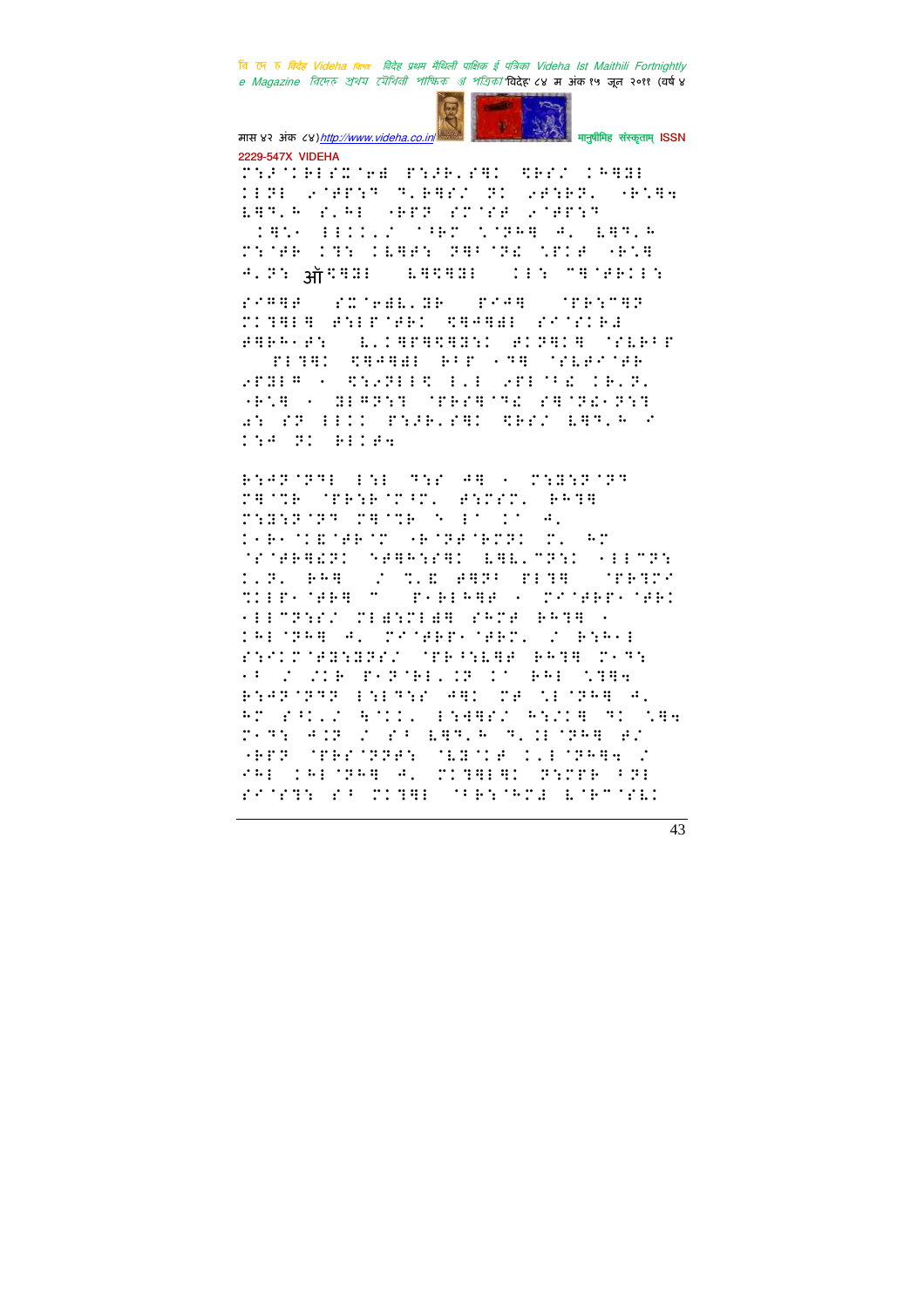### मानुषीमिह संस्कृताम ISSN मास ४२ अंक ८४) http://www.videha.co.in 2229-547X VIDEHA

PERFORMED PORTER INFORMATION **TERMATE EECH FEER ENERG CENE. HR** VIR POSTEIN BREAK BY PENN POST **TORE INSTRUMEDIATELY PLOTAFIED** THEFFUL TIMENT INTED IFIN PRES EVENT THEFT TEAR OF PACK TEEL TRAINS

**PERFORM ACTIVITY CONTROL CONTROL TO TERMAN AND RESIGNATION TRIALITY** CALBEAR VELBE VENTEARDLUM HORD PLEDH THIS PARTICIPE IN SUCH TITHE **TERRITE NERROOTEN PORTLANDER** THE GOOD PART ONE HAS CITED AS COMPARED TH Robert Bernard (Program Alice  $\left\{ \frac{1}{2}, \frac{1}{2}, \frac{1}{2}, \frac{1}{2}, \frac{1}{2}, \frac{1}{2}, \frac{1}{2}, \frac{1}{2}, \frac{1}{2}, \frac{1}{2}, \frac{1}{2}, \frac{1}{2}, \frac{1}{2}, \frac{1}{2}, \frac{1}{2}, \frac{1}{2}, \frac{1}{2}, \frac{1}{2}, \frac{1}{2}, \frac{1}{2}, \frac{1}{2}, \frac{1}{2}, \frac{1}{2}, \frac{1}{2}, \frac{1}{2}, \frac{1}{2}, \frac{1}{2}, \frac{1}{2}, \frac{1}{2}, \frac{1}{2}, \frac{1}{2$ PUBBBBB BESTED CURVE INFORMATION  $\{ \frac{1}{2}, \frac{1}{2}, \frac{1}{2}, \frac{1}{2}, \frac{1}{2}, \frac{1}{2}, \frac{1}{2}, \frac{1}{2}, \frac{1}{2}, \frac{1}{2}, \frac{1}{2}, \frac{1}{2}, \frac{1}{2}, \frac{1}{2}, \frac{1}{2}, \frac{1}{2}, \frac{1}{2}, \frac{1}{2}, \frac{1}{2}, \frac{1}{2}, \frac{1}{2}, \frac{1}{2}, \frac{1}{2}, \frac{1}{2}, \frac{1}{2}, \frac{1}{2}, \frac{1}{2}, \frac{1}{2}, \frac{1}{2}, \frac{1}{2}, \frac{1}{2}, \$  $+234939$  (FTI  $-911$  )  $+0.14$  (P. T. UP)  $+7$ **CALBRAY RECORD CARD TO COMPLEHENC** TUTUR TO SHE A TEACHING AND Programmed and all along management and any BIBERZ KORBODBEN BIDE INBEDIGTTUG PREAM IN TERRESTAN PUTTE SPEN TIME AL FOOTESTED: HEESTED FAT PROPER PRINT INFORMATION (1980) 1988 1998 3. THR. FRE R. EA. F. ST RNSH.

235978391 E418 + 13E913788 WS FFT1 PARAMENT ROBBAL VARA (1988) 198 an first clear clear seched school FRO FAILERS, PLOANING AS ERROR PD ABREAT AN IE PAPARI PAPI DEABLY FUNCATIONALISM CONTRACTORMANCI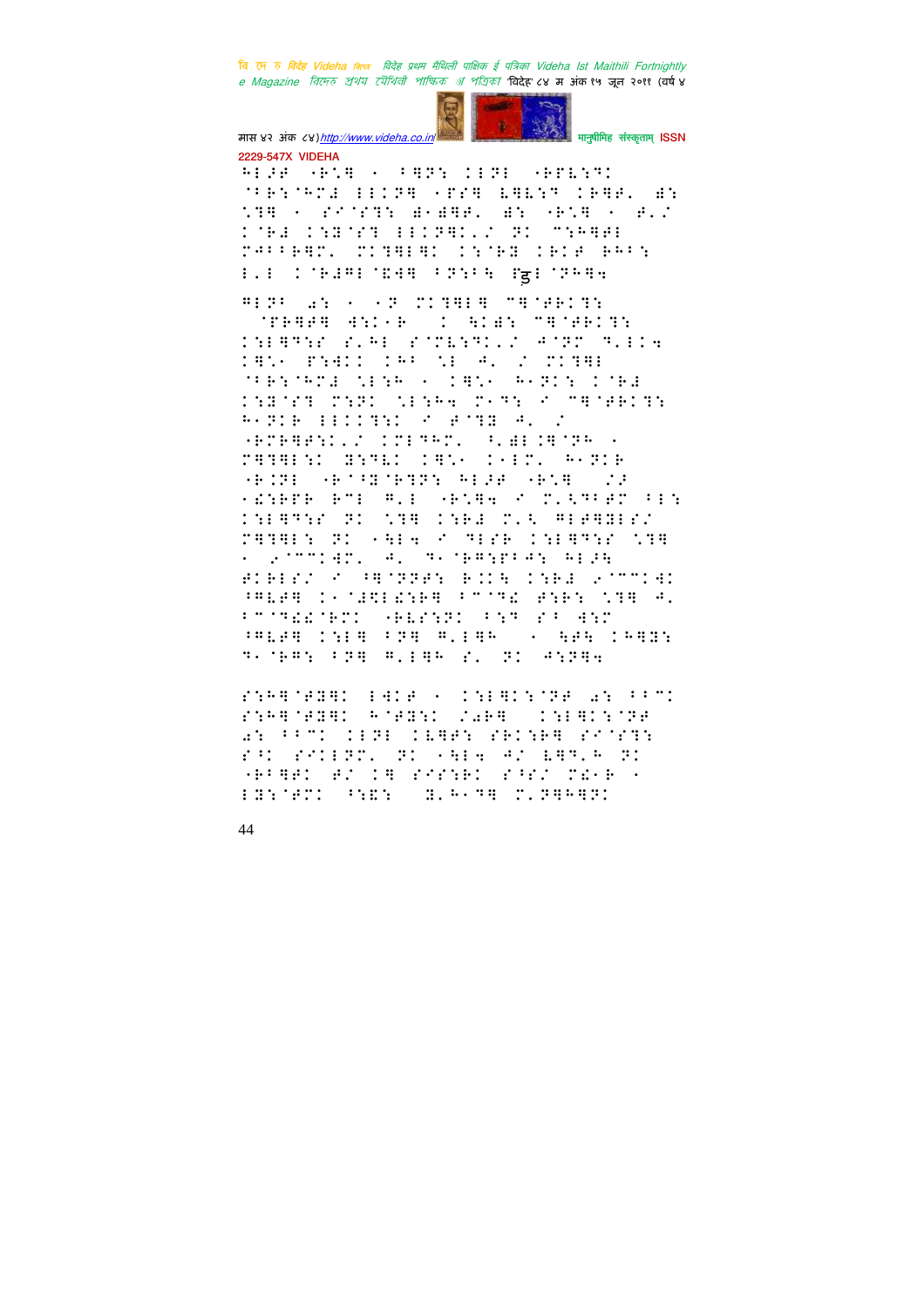मास ४२ अंक ८४) http://www.videha.co.in 2229-547X VIDEHA

मानुषीमिह संस्कृताम ISSN

THE RIVER OF SALE PRINTED HE REPORTED EGNIFIC CERC PARKIPORT PIPONT CARR PI PAPARALIA LABERARA LIPA LABERT. 1911 199 4, (PRAY 19 PAR ) 1919 84 (PR) 82 (PRS) 2588788158 (PD) 828 FILE AND LANGED FRAUDILE AND HIGH FARD FREE DEE DUR, SCOTECTE SAFD NTH AN A NHEIR NTE ARNE RA ARLEAN STARRING RICHARD FRAUDRACIO PLAN 2018年12月20日 1月22日 1月22日 1月22日 1月22日 1月20日 1月20日 FIL PAS PARABORS ENDING: 198 AN . NOVINAR BIBOIR PORTEINE PLAN A FAPE CONTEST STAR PTICET A PTAC ERIC STRUCK EREPORT (PETROPINIST FIR PARTIES AND PROVINCING TO THE TO F-BOZINE FRONT FIG. TO THE BNATERY and on a trained on one open open mish FEFT, ATHEN WIFE FOR, FAT, EARL **NTH INTERNATIONAL PERSONAL PROPERTY** PRIMER PONTRA POLICIPALMENTIS TVENARY TAITABLE TAAR OP TROOP TITRO VYKLOP SUBSCRIPTION CONTRACTORED EADERS BOOK PRIEDEL TATHE AND UTABL PORTFIELD FOR ANY STREETHER TER FOR PLE STR. ALE TOETA AT PACKE TOPORE BATE AND LINE PROPER  $\mathbf{w}$  (  $\mathbf{F}$  )  $\mathbf{F}$  (  $\mathbf{F}$  (  $\mathbf{F}$  )  $\mathbf{F}$  (  $\mathbf{F}$  )  $\mathbf{F}$  (  $\mathbf{F}$  )  $\mathbf{F}$  (  $\mathbf{F}$  )  $\mathbf{F}$  (  $\mathbf{F}$  )  $\mathbf{F}$  (  $\mathbf{F}$  )  $\mathbf{F}$  (  $\mathbf{F}$  )  $\mathbf{F}$  (  $\mathbf{F}$  )  $\mathbf{F}$  ( ABC PRIME REPORTED STRENGTH TO FARBINEED ROBERT CHECHLE (PENH) iinaad ya degemuun eghu humemam.<br>Waamemam efelu kumamedage dalugul HENR A. FR IENSBEED BRET. TEBRAET.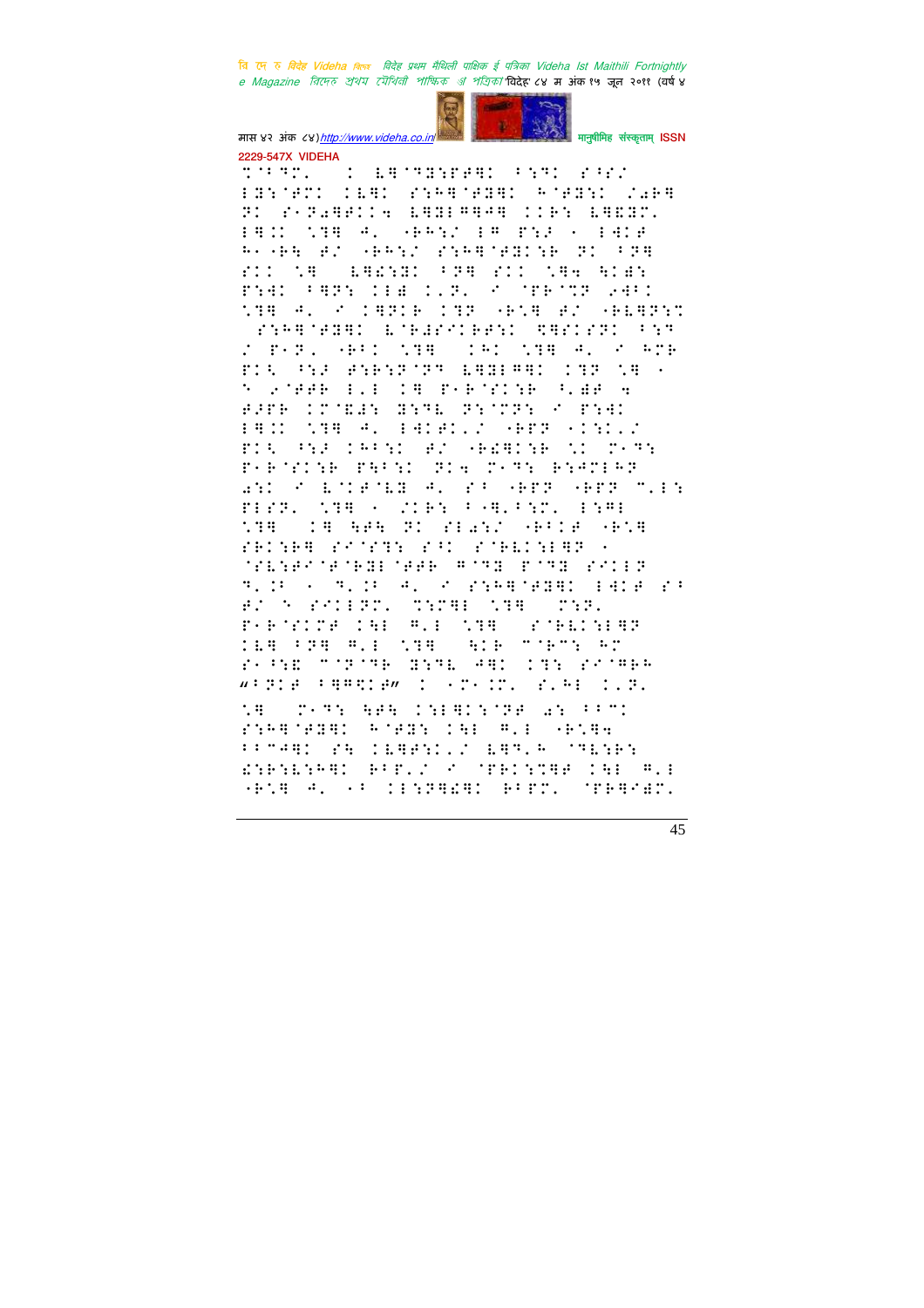त्रि एन रु विदेह Videha बिलर विदेह प्रथम मैथिली पाक्षिक ई पत्रिका Videha Ist Maithili Fortnightly e Magazine विरमूरु शेश्य त्यैथिनी शोष्किक श्री शक्तिको 'विदेह' ८४ म अंकश्श जून २०११ (वर्ष ४

#### मानुषीमिह संस्कृताम ISSN मास ४२ अंक ८४)http://www.videha.co.in 2229-547X VIDEHA

 $\begin{array}{cccccccccc} \mathbf{1} & \mathbf{1} & \mathbf{1} & \mathbf{1} & \mathbf{1} & \mathbf{1} & \mathbf{1} & \mathbf{1} & \mathbf{1} & \mathbf{1} & \mathbf{1} & \mathbf{1} & \mathbf{1} & \mathbf{1} & \mathbf{1} & \mathbf{1} & \mathbf{1} & \mathbf{1} & \mathbf{1} & \mathbf{1} & \mathbf{1} & \mathbf{1} & \mathbf{1} & \mathbf{1} & \mathbf{1} & \mathbf{1} & \mathbf{1} & \mathbf{1} & \mathbf{1} & \mathbf{1} & \$  $\mathcal{L}_1$  ,  $\mathcal{H}_2$  ,  $\mathcal{H}_3$  ,  $\mathcal{H}_4$  ,  $\mathcal{H}_5$ PORTHOLOGEN PORTHOLD PLE SEVEN THE PAPPER CANONY COMPANYS FIRE THE BREEK RID SENHOONIE RIEGEN INEB PRESERVIT, PRESP. CORE INSTRU PINHEI PROPER PORT OF THUR P PAIRTY PROTECTS TRESTATE RANK AROU 1988 PATRIN RICHME ALCHE SARD, RI BRBEAUT, IN IPHPTY (PTPY FRI.) CORA CABORE (1981#1981001511) FREE Pate Prince Sensor States analysis for

Qo (FRANCA CINEEN (SENILL) 197

FRIDGES AND COMMON SACTORY TO THE R FUNCABL ANELDIAR (FNOT, ELFFNAE FURNITURES TARE FALES TEACHER STR 1979年 - 2020年 - 2191 - 2100日 011000001 ANELYMPH (FNST) ELFINIE PLAE - 29 TABE PAIRS TIA BAIL  $11344 - 614$  $\left\{ \begin{array}{ll} \left\{ \begin{array}{ll} 0 & \text{if } \mathbb{R} \in \mathbb{R}^n, \ \mathbb{R}^n \in \mathbb{R}^n, \ \mathbb{R}^n \in \mathbb{R}^n, \ \mathbb{R}^n \in \mathbb{R}^n, \ \mathbb{R}^n \in \mathbb{R}^n, \ \mathbb{R}^n \in \mathbb{R}^n, \ \mathbb{R}^n \in \mathbb{R}^n, \ \mathbb{R}^n \in \mathbb{R}^n, \ \mathbb{R}^n \in \mathbb{R}^n, \ \mathbb{R}^n \in \math$ CONTRACTORS CONTRACTORS (CALIF PRINCE ERRET WILL PRINCE HEL ESTROPA FOORSTED (1921) EAR (FAB)<br>ORTREACHE (10) (PRIEFER COLTRER **MINHII ANIEMAN (ANIEMA) (NAME)** TINHER WAS TRACKED BY HAR ANIELYSE (ANISCH) APSPECHANIER 194 IN PRESPECTED FOR STREET STOCK PARKS. 1956 (FER TTEBBE) FR.R. 199 (TEB) TEMP FROM HEAT FACTO CATA AREA F. 28 213818 (28) 28 2151 1121 1131  $46$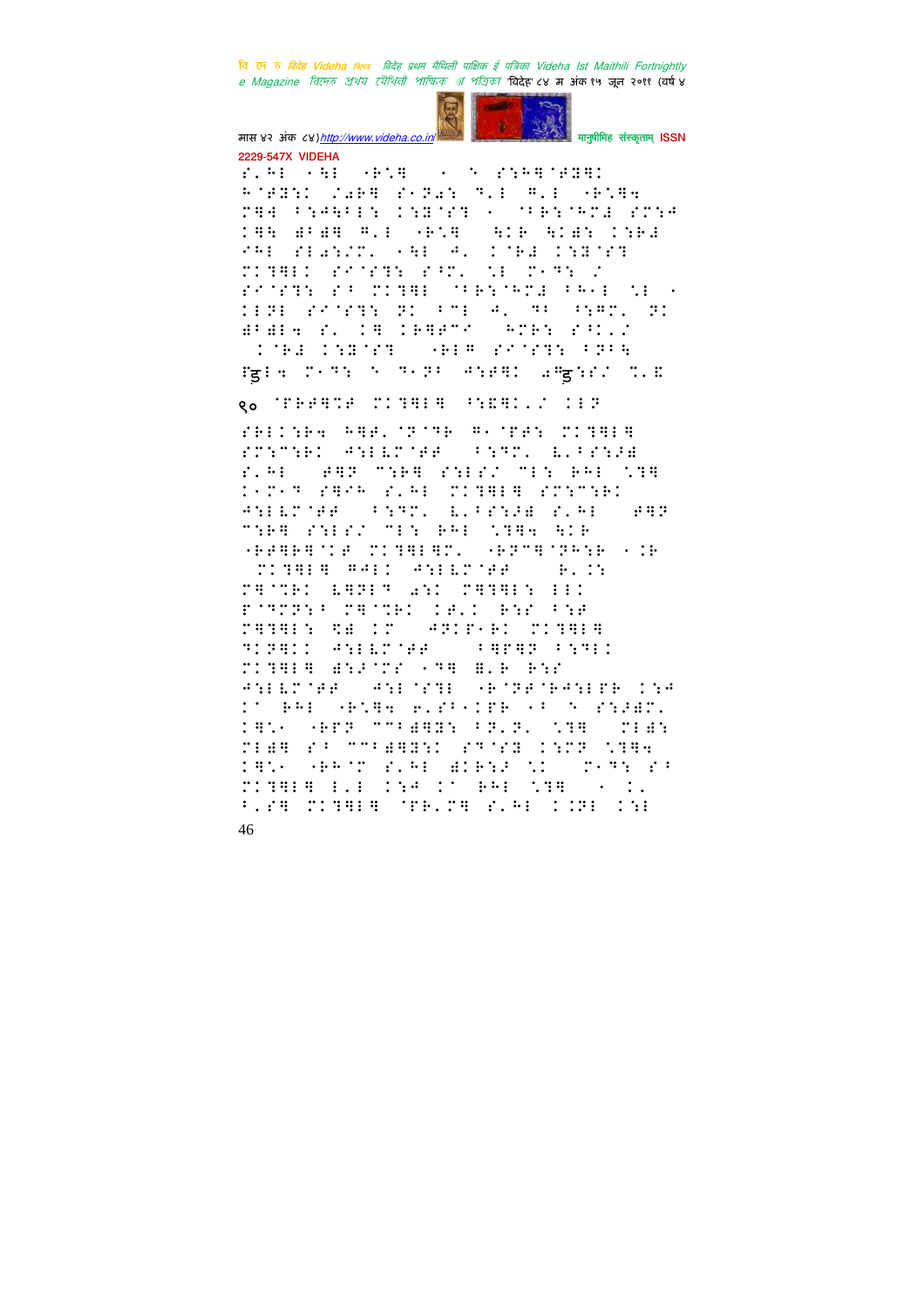## मानुषीमिह संस्कृताम ISSN मास ४२ अंक ८४)http://www.videha.co.in 2229-547X VIDEHA

KOTENTI KEWAT (BRIAN) (BET ITALBA EVER PAPPE RADREDUM PROTOLENE HARVANI MEREDIHAN PUAH NIH FARBINED, PARE TORT BILLER SERVERY RESULT TYPE ROBE INTERNATION LANEAR 22 FIRE (23 952 518 F.F. TRI STRUR, PITRE POSPO, TEPRSI THESE CRAFARE FRYSLAND MI EVILLE FOR VIEW FIN LOCK INTERNATIONAL TERRITORY ARRESTS AND RE-F.PRI.I RI PENAMPE PTM (PENAMP P) PRP TITREILI RI RIT BIPIP LARP TER TOP GREE STAR STREET, AND AN STURE 197. PRINT (PENIPE 2418 PRI) NI ADE ALNO PO MUEMO AL GOVERNUE BEDDLY HANDDLENE FRY BREAK FRIENN PEER (F) BEILLY MEEMER EVON PERMITTED AN AN EMPERIT DEPAR

 $\begin{array}{lll} \mathcal{R} & \mathcal{R} & \mathcal{R} & \mathcal{R} & \mathcal{R} & \mathcal{R} & \mathcal{R} & \mathcal{R} & \mathcal{R} & \mathcal{R} & \mathcal{R} & \mathcal{R} & \mathcal{R} & \mathcal{R} & \mathcal{R} & \mathcal{R} & \mathcal{R} & \mathcal{R} & \mathcal{R} & \mathcal{R} & \mathcal{R} & \mathcal{R} & \mathcal{R} & \mathcal{R} & \mathcal{R} & \mathcal{R} & \mathcal{R} & \mathcal{R} & \mathcal{R} & \mathcal{R} & \math$ FOREFRIED PROTHECED, REFORE **CONTRACTOR** FIRBIT CONSTRUCTS FIRE

EARLESS Argillians (HAA) Scheams Fan

EARSELL TEgral (TERSPER HER NI

DARY SURFER RUNGERS FELL ANDENS P. PARTYPHI PATTICHER THE CONFORM  $\left\{ \begin{array}{ccc} 0 & 0 & 0 & 0 \\ 0 & 0 & 0 & 0 \\ 0 & 0 & 0 & 0 \\ 0 & 0 & 0 & 0 \\ 0 & 0 & 0 & 0 \\ 0 & 0 & 0 & 0 \\ 0 & 0 & 0 & 0 \\ 0 & 0 & 0 & 0 \\ 0 & 0 & 0 & 0 \\ 0 & 0 & 0 & 0 \\ 0 & 0 & 0 & 0 & 0 \\ 0 & 0 & 0 & 0 & 0 \\ 0 & 0 & 0 & 0 & 0 \\ 0 & 0 & 0 & 0 & 0 \\ 0 & 0 & 0 & 0 & 0 \\ 0 & 0 & 0 & 0 & 0$  $\mathcal{A}(\mathbb{R}^d; \mathbb{R}^d) \cong \mathcal{A}(\mathbb{R}^d; \mathbb{R}^d; \mathbb{R}^d) \cong \mathcal{A}(\mathbb{R}^d; \mathbb{R}^d; \mathbb{R}^d; \mathbb{R}^d; \mathbb{R}^d; \mathbb{R}^d; \mathbb{R}^d; \mathbb{R}^d; \mathbb{R}^d; \mathbb{R}^d; \mathbb{R}^d; \mathbb{R}^d; \mathbb{R}^d; \mathbb{R}^d; \mathbb{R}^d; \mathbb{R}^d; \mathbb{R}^$ aniversità (Petropola) prima (apherotica)<br>Blanno reforme operata (trovanata (Petr  $\mathbb{R}^n$  , and  $\mathbb{R}^n$ AL PROBAGING PENTENBAL DI REBUBLER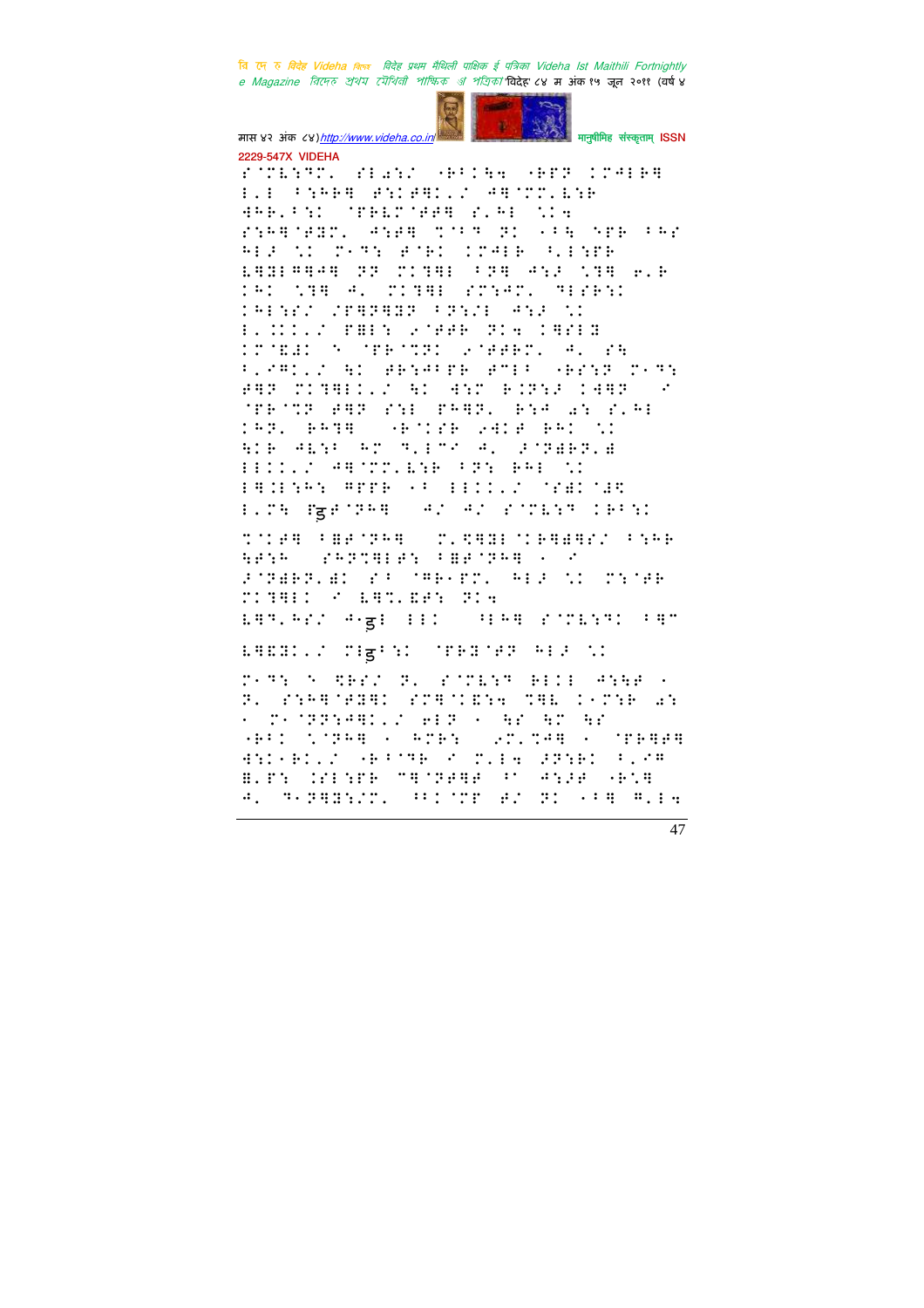# मानुषीमिह संस्कृताम ISSN मास ४२ अंक ८४) http://www.videha.co.in 2229-547X VIDEHA POPS BILOG PRPH PART ONE ROOF. margaan baded (to de danse Allie-Addel Bear ENRY BREAKING WAS BEEN CHINA TER. TER. PER ERE STRAKE TER. TER. EES PECIFICAL MERRIC (PARCH) ACCEPTANCE BRE **FIFRS PIRTURES PERIODIC DEPE** TERRE PIN BEI WIRIT (PEINE PEJPPR DITHER SERVICE CONTROL POSTS.C PERBITAN AL IMPOSED DEPOSEN CRISINA  $\mathcal{L}_{\mathcal{A}} = \mathcal{L}_{\mathcal{A}} \cdot \mathcal{L}_{\mathcal{A}} \cdot \mathcal{L}_{\mathcal{A}} \cdot \mathcal{L}_{\mathcal{A}} \cdot \mathcal{L}_{\mathcal{A}} \cdot \mathcal{L}_{\mathcal{A}} \cdot \mathcal{L}_{\mathcal{A}} \cdot \mathcal{L}_{\mathcal{A}} \cdot \mathcal{L}_{\mathcal{A}} \cdot \mathcal{L}_{\mathcal{A}} \cdot \mathcal{L}_{\mathcal{A}} \cdot \mathcal{L}_{\mathcal{A}} \cdot \mathcal{L}_{\mathcal{A}} \cdot \mathcal{L}_{\mathcal{A}} \cdot \mathcal{L}_{\mathcal{A$ wiedniest dig: Eliw Sst Paer 198 ALC NOTES RESEARCHER CONSERVATION  $\mathcal{L}^{-1}(\mathbb{H}^{-1}(\mathbb{E}(\mathbb{H}^n)^{\mathbb{Z}}(\mathbb{H}^n)^{\mathbb{Z}})) = \mathbb{H}^{-1}(\mathbb{H}^n(\mathbb{H}^n)^{\mathbb{Z}}(\mathbb{H}^n)^{\mathbb{Z}}(\mathbb{H}^n)^{\mathbb{Z}}(\mathbb{H}^n)^{\mathbb{Z}}(\mathbb{H}^n)^{\mathbb{Z}}(\mathbb{H}^n)^{\mathbb{Z}}(\mathbb{H}^n)^{\mathbb{Z}}(\mathbb{H}^n)^{\mathbb{Z}}(\mathbb{H}^n)^{\mathbb{Z}}(\mathbb{H}^n)^{\mathbb$ HAPAR PLOWERS, RPC (Hoge (EEIW) PT H. Pahe (1961) SPR (2019) FOR STATE (2019) PROPER TE PALES (TERRITAR TA AJARA) SPRES APAPA 154 17 BAD STAR STORES FRONTES FORST ORGANIZATION CON FAR INTERARING SETTELLIT TI WARTIEN # 1998 | # 1999 | 1991 | 1991 | 1992 | 1993 | 1993 | PERMIT PLEASENED PLATER TERRITORY ENTIFICATO PELHA PARANTEL ENEI

**PRINT, PREND PRODUCED PRODUCTS AND LOC TERIANI BI 2199192. P341 21** FRONT CONNECTING TO BUILDING

 $1.44.1$  $\sim$  2010) LATTERY F.1991  $\sim$  2010 Fight: PROPER EARLE IR NOW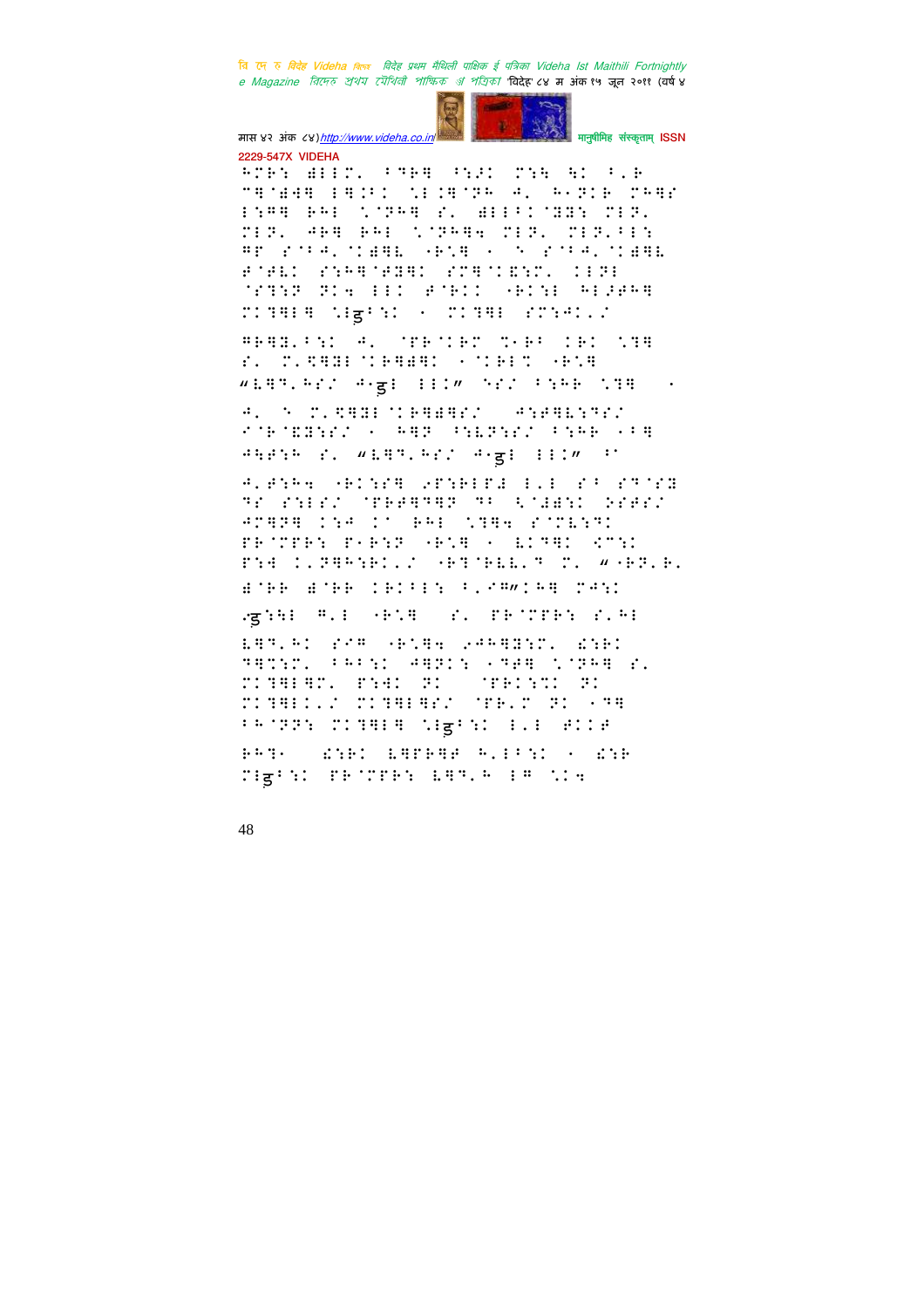ৱি দে হ *विदेह Videha बिल्ब विदेह प्रथम मैथिली पाक्षिक ई पत्रिका Videha Ist Maithili Fortnightly* e Magazine विरमह 'क्षेत्र' रूपैशिवी शोष्क्रिक श्रं शक्तिरं **विदेह' ८४ म अंक १५ जून २०११ (वर्ष ४** 

मास ४२ अंक ८४)http://www.videha.co.in/ मानुसीमह संस्कृताम् ISSN 2229-547X VIDEHA *)!*⣇⣛⢹⢳ ⢾⢷⣛ ⣑ ५ ⢺\$⣑⢼ २००४  $2^{\frac{1}{2}}$   $2^{\frac{1}{2}}$   $3^{\frac{1}{2}}$   $3^{\frac{1}{2}}$   $3^{\frac{1}{2}}$   $3^{\frac{1}{2}}$   $3^{\frac{1}{2}}$   $3^{\frac{1}{2}}$   $3^{\frac{1}{2}}$   $3^{\frac{1}{2}}$   $3^{\frac{1}{2}}$   $3^{\frac{1}{2}}$   $3^{\frac{1}{2}}$   $3^{\frac{1}{2}}$   $3^{\frac{1}{2}}$   $3^{\frac{1}{2}}$   $3^{\frac{1}{2}}$   $3^{\frac{1}{2}}$   $3^{\frac$ २६१ ⢻⣞ ⢹⣇⣑⢷⣑ ⣇⣛⢸⣛⢽⢽ \$⢼ ⣓ ⣛*/!*  $3^2$   $3^2$  04  $904$   $904$   $3^2$   $3^2$   $3^2$   $3^2$   $3^2$   $3^2$   $3^2$   $3^2$   $3^2$   $3^2$   $3^2$   $3^2$   $3^2$   $3^2$   $3^2$   $3^2$   $3^2$   $3^2$   $3^2$   $3^2$   $3^2$   $3^2$   $3^2$   $3^2$   $3^2$   $3^2$   $3^2$   $3^2$   $3^2$   $3^2$   $3^2$   $3^2$   $3$ ⣎⢽⣝⣇⣑⢹ ⣑⣚ ⢻⣜⣒*!.!*⢻⢻ ⣓⢽⣞⣛ ⣋⣞⣑⣒*!\*!* ⢻⢺⢽⢹⢷ ⣚⣑ \$⢷ २.  $\frac{m}{n}$  :  $\frac{m}{n}$ २.१. २०२१ वर्ष २०५ लामा जनगणना पुरस २.२. <sup>१३</sup>१ ऱे ४१ ऱे ऱे १३ ऱे १३ ऱे १२ ऱ्या १२%

⣑⢾⢸⣑⣏⣑

२.३. <sup>श्</sup>ष्ठाः गाउँ ० ०३ वि. १९३१ वटा ४ ३० वटा

२.४. <sup>असम</sup>मण (ग्रेसिक ग्राउस) अधिका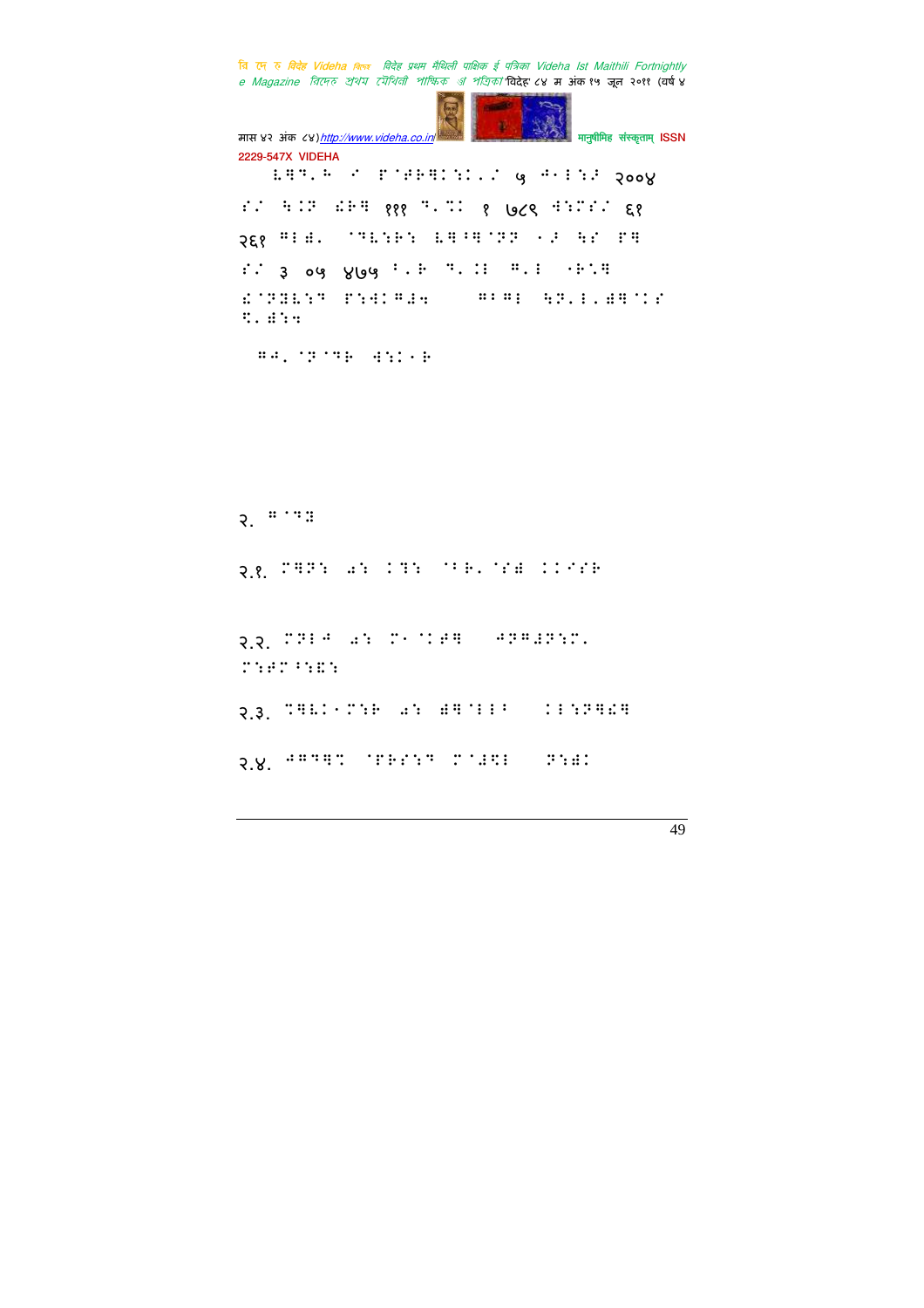त्रि एप रु विदेह Videha बिलर विदेह प्रथम मैथिली पाक्षिक ई पत्रिका Videha Ist Maithili Fortnightly e Magazine রিদেহ প্রথম মৌথিনী পাক্ষিক *প্র পত্রিকা* 'विदेह' ८४ म अंक १५ जून २०११ (वर्ष ४ मानुषीमिह संस्कृताम् ISSN मास ४२ अंक ८४) http://www.videha.co.in 2229-547X VIDEHA RIG, FRERE WAS SACKED TEACHER CREARED  $\therefore$ RE PRESS SERVE TIES STAR RIG. 55 COLLEGEBLE SCHOOL SYSTEMS  $.449.244$ R.C. FRUITENT HALLEY CORNER TRIPENO 7825 a5  $\frac{1}{2} \left( \frac{1}{2} \frac{1}{2} \frac{1}{2} \frac{1}{2} \frac{1}{2} \frac{1}{2} \frac{1}{2} \frac{1}{2} \frac{1}{2} \frac{1}{2} \frac{1}{2} \frac{1}{2} \frac{1}{2} \frac{1}{2} \frac{1}{2} \frac{1}{2} \frac{1}{2} \frac{1}{2} \frac{1}{2} \frac{1}{2} \frac{1}{2} \frac{1}{2} \frac{1}{2} \frac{1}{2} \frac{1}{2} \frac{1}{2} \frac{1}{2} \frac{1}{2} \frac{1}{2} \frac{1}{2}$ denisa (11 Perse) dinere variez. **PORTER CONSTRU**  $\vdots$   $\vdots$   $\vdots$ 15781 98793. १९८२-१८८७  $\,$   $\,$   $\,$   $\,$   $\,$   $\,$   $\,$ **STEPHEN ST** SARVADER SA SARVADAR I TERLESK KV POR TRUE PURSO PLEAD I FOREUN  $\mathbb{R}^n$  . The state  $\mathbb{R}^n$ FRANCHILLE FORETAR SAT SPER FEB RASSERS 1975-can amn by may chua schu <sup>2</sup>sp 88Z19 F.C. FRITHEIRS T. FRH FRE 19 ARBANI (PETROPOTTA SPILSPER OP OP 50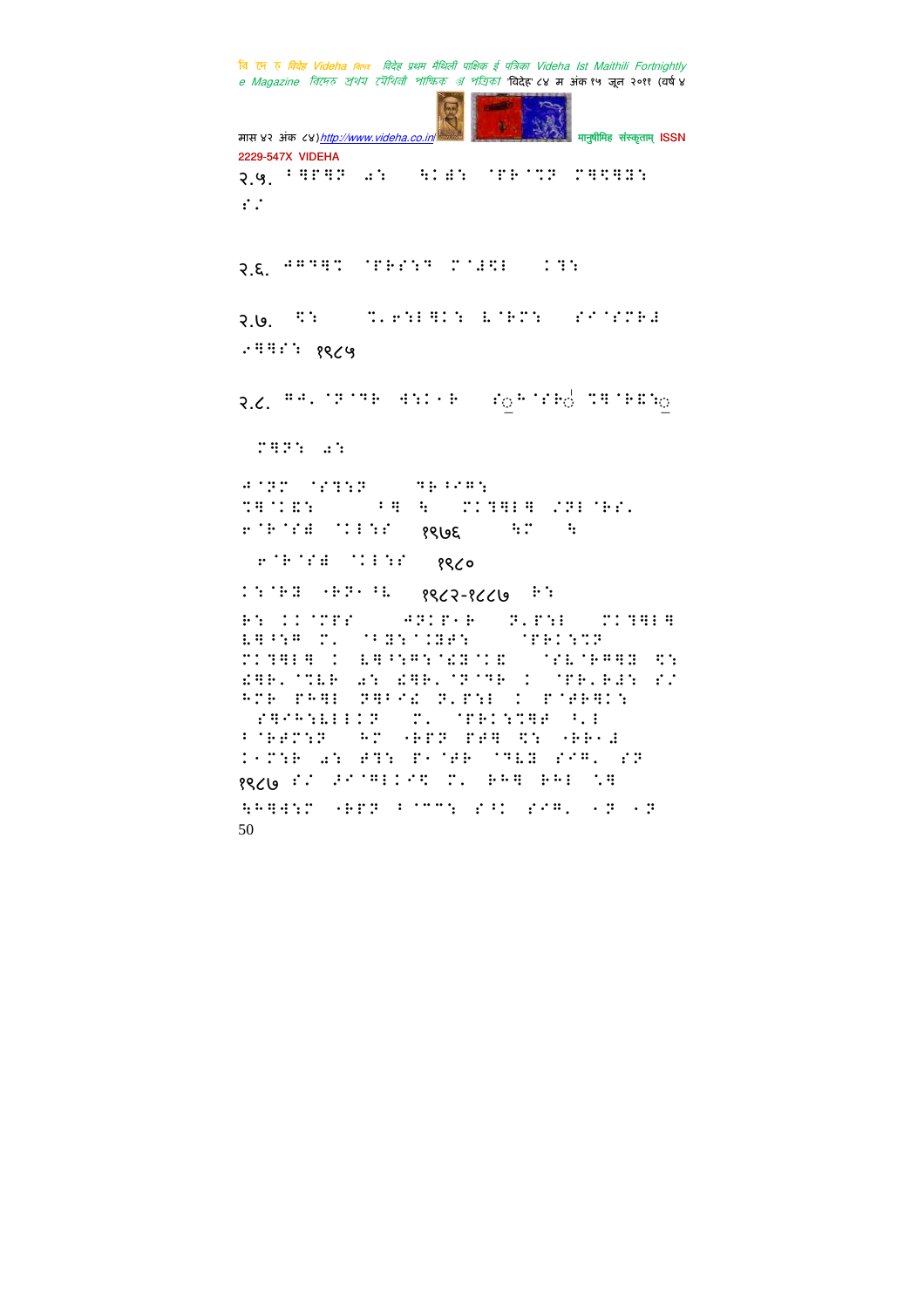मानुषीमिह संस्कृताम ISSN मास ४२ अंक ८४) http://www.videha.co.in 2229-547X VIDEHA TIGHT FOUND ROLL RINE TIGHTH ONES s anno mo comen ambigam che no TELATURE ENHIFTED TH  $\frac{1}{2}$  (2000) ENGINEERS (1940) HERRICAL SERVICES

**ABANYA KETEBUAT YENESHE TERRITETE** LIPTAL ITELIANIST PALE PAR PINHERY, ERIPAIN POSTER TERRITH  $\mathcal{F}_\bullet$  :  $\mathcal{F}_\bullet$  ,  $\mathcal{F}_\bullet$  ,  $\mathcal{F}_\bullet$ 

```
1.331TERL TEW CONTENT
```
ECPRED RUNDEL PRAID POSTAGE CAPABER PEPROPER PLAN TETP (PPOPPHE) FACTO CREBITE CLRIB ENTER BELLE 19619 191 1123113 1.5 FA29 (221623 PROVINCIPAL RICHARD TRINIC PRESCHI  $+2.19$  (FRP)  $+2.91$  (FDA) ARREE (FEBOR NEPHA SPORGAGED STORY SPRAY INFO FUEL FIRELY TREET FRY ERE ALL THRE THEFTAL FILM A THEFT AT THE FIRM POST ARRESTS FARE CHORNEY &

FGRE 39 JEFE F. IN PRESSENTED FOR B

FFR PORT OF POSITION FOR POTTED THEATLIN AN ORIGINAL COMPOSITION MARK MESPHA PAR SPEP SPEER NO ARCHA

PECSO PARTICIPATION OF PERSONAL F. 88 YO Y. RESTYLEY SON 9508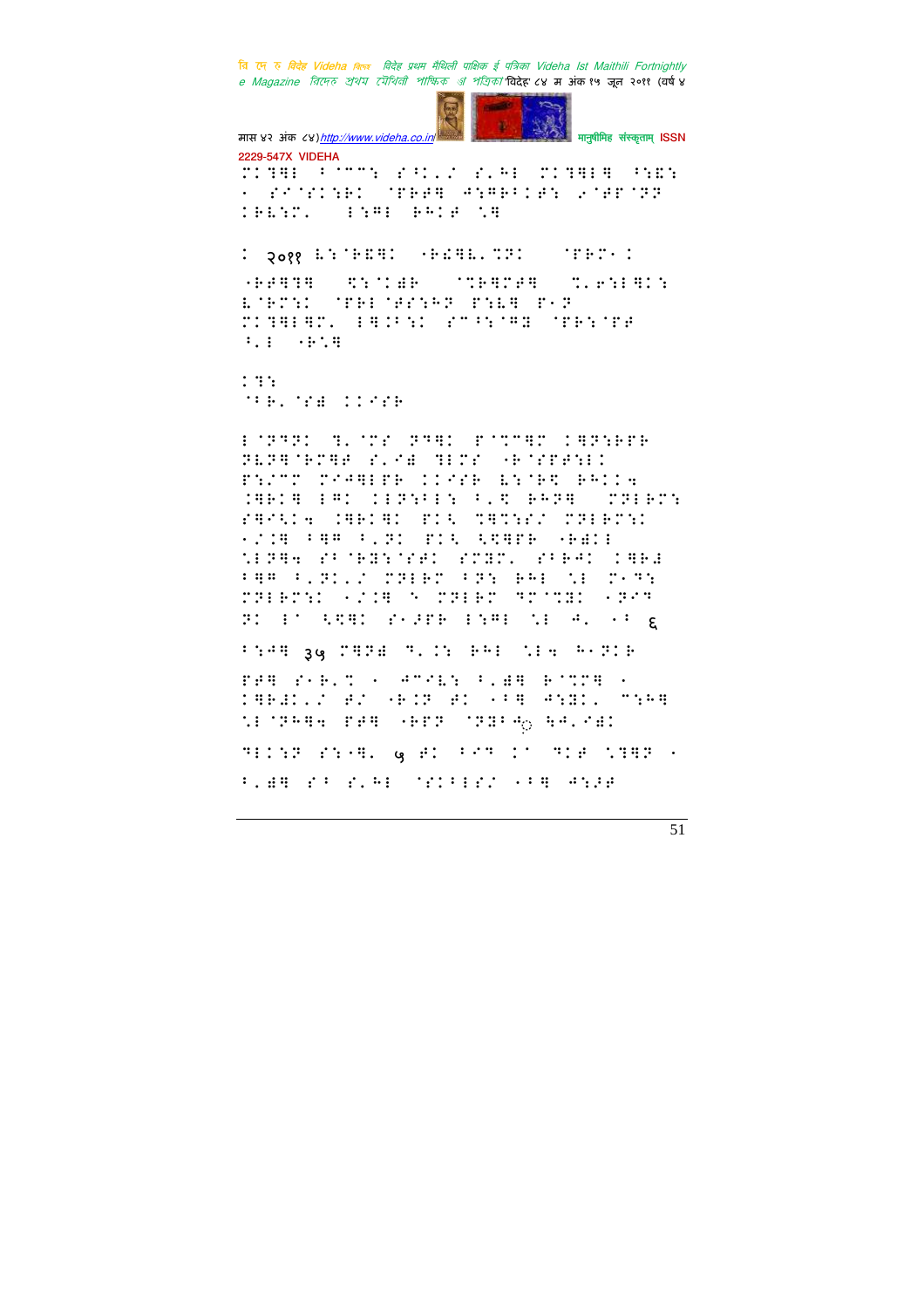मानुषीमिह संस्कृताम् ISSN मास ४२ अंक ८४) http://www.videha.co.in 2229-547X VIDEHA STRABA & PAL CROBE AVRIS BSBVI (HAR TO REPRODUCED DRIVE OF SPER

FRALLE FOR, HEAR IRE TIRIN MERRY ISPER LATERT, @ BACPIR PRID CIPERIO 

TETERBREL ENTREL ERBIT FLE PRI BRIIN 2013 PERIODIC MARE INN PROB PORTS ENTIRE RADIO BIZ DI COR DO RAI ME PL PI FAN TELLA PORP TREPTAL BUFFEL PHOTOGRAPH PORTUAL TREETAL FOIRED REEN TREETA PRAEA 3

FABUL 03 F.E. (POTTEABUL FORES F.E

STRAIN CROSS TORT ALAS ALASTER LA SALAR FL B-177555 (PENTENET, FNBES F **HANNEY COMPATIBLE FOR SOME PARTIES** 

APPARTH CONFIDENTIAL CONTINUES IN A FR #1784 250 382 1820 1820 18421 111 184114 TREETS (FER PART PROT) HEAR TIRE FIER ( PERPOSI PAR FROM APRA) HARA PINE HAR IN PININ NAMA MIJA PRESSENTER POTENTIAL TECH PATENTER EVENTSTEFTT. P.E. NEIBORNA BOTHE THEFTS WAINE FAN REFEAT ALSO FORMAL CONSTITUTION AND ANNUAL CONTRACT

FAR PERSE TRIETRI FAR. QUA

THEFAIL ARE CONSTRUCTION TERMS ENTR TISI HINA SYTEM MIL MIL SYTH' 52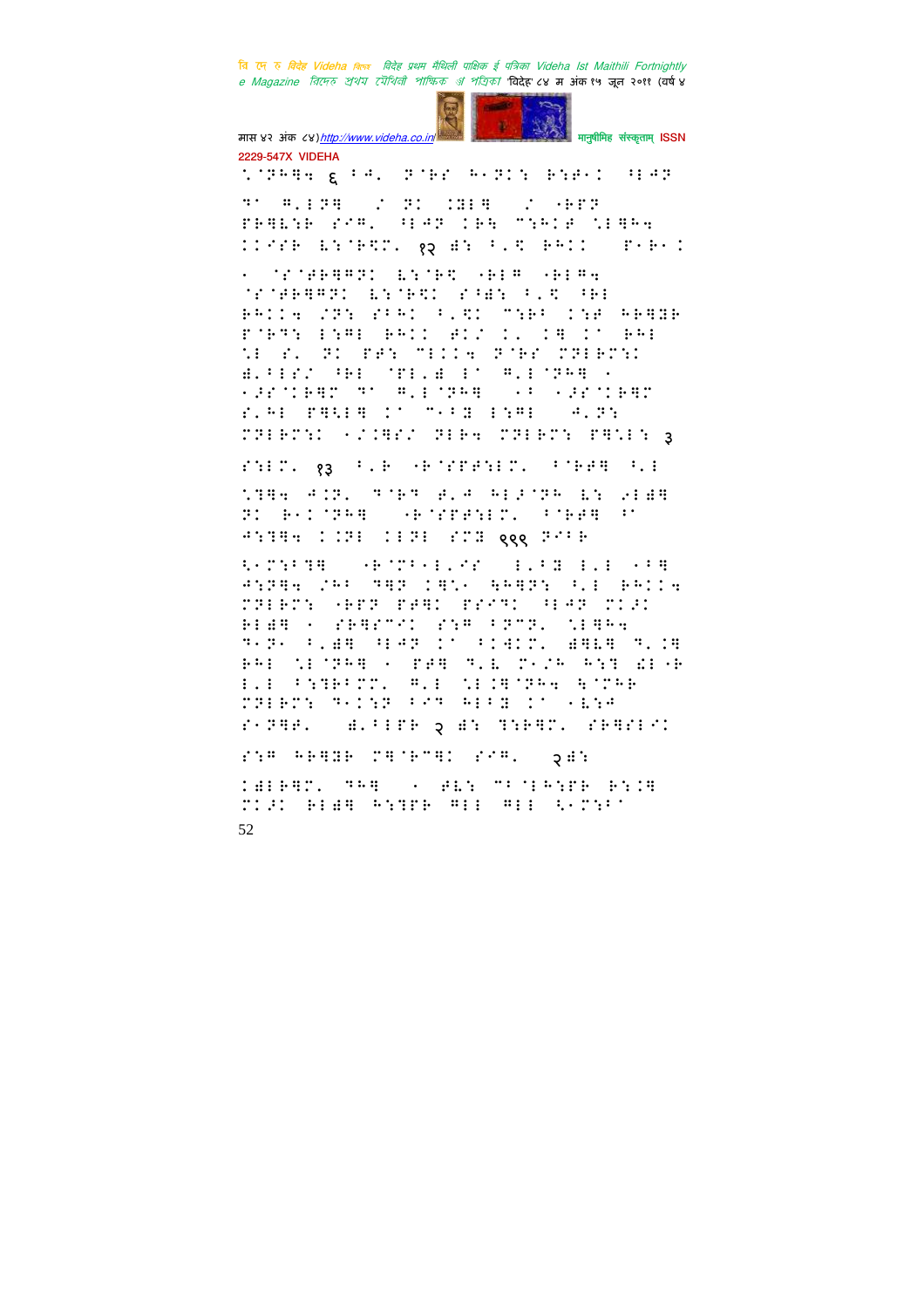मानुषीमिह संस्कृताम ISSN मास ४२ अंक ८४) http://www.videha.co.in 2229-547X VIDEHA

PRINK ANY ROBOT RESP. PENN BY: S.E.SETPAN (APP) PERSON ENEURROR FILME ISBN PROPER TUBETA TUMBA PROBABLY MERCURY AND POSSIBLE PARTICULARY

PROPAGENT BIBOL SPANED ILI SED PI PRI NIMBARA (PRONO) PADIN OPERN 11890. TIBT 241 F. FINDERS PERM PAT ZET PROVE PLEA TOPTES NEED PHERE CREECING SIDE AFC. POST. EVIDENT PROVINCE (MINERAL PROPER FR. 19814 REC 23 111 3922 RE 783 PTERNA PERBENT EERS PRIER PAE NEW

THEFTS (FETH FATA PANEL TRANS) RAN FIER, TRIBES ERE MERRY 288 382

 $\begin{array}{cccccccccc} \mathcal{L}\oplus \mathcal{L}\mathcal{L}\mathcal{L}\oplus \mathcal{L}\oplus \mathcal{L}\mathcal{L}\oplus \mathcal{L}\oplus \mathcal{L}\oplus \mathcal{L}\oplus \mathcal{L}\oplus \mathcal{L}\oplus \mathcal{L}\oplus \mathcal{L}\oplus \mathcal{L}\oplus \mathcal{L}\oplus \mathcal{L}\oplus \mathcal{L}\oplus \mathcal{L}\oplus \mathcal{L}\oplus \mathcal{L}\oplus \mathcal{L}\oplus \mathcal{L}\oplus \mathcal{L}\oplus \mathcal{L}\oplus \mathcal{L}\oplus \mathcal{L}\oplus \mathcal{$  $\sim$  544  $-$  744  $\pm$ 

3 FED PRES. THEFTALLY LIKER SUPPLY

F.E. BRAN (FACA) MELONEDLY (R. g

CARD SEARCHAR ARD BO FLETPAR (BOZ RNOVARD. Z AVDIE OVER OZA JONAN AANVR PERSONAL PROPERTIES OF STREET

COMPARY CHANGE (PD) ACEDDA (TVPN) PVPDN BIRBO BIBYER PIECHAR (FOIBIL) BERD IPANIC PORTH INFORMED PARK PROVIDE FBR PASE AFTER BIZ PETERIC FLE FIR TOIL EMPLE PULP NETROL NEIG CORPER PORT HENRICH PERMIT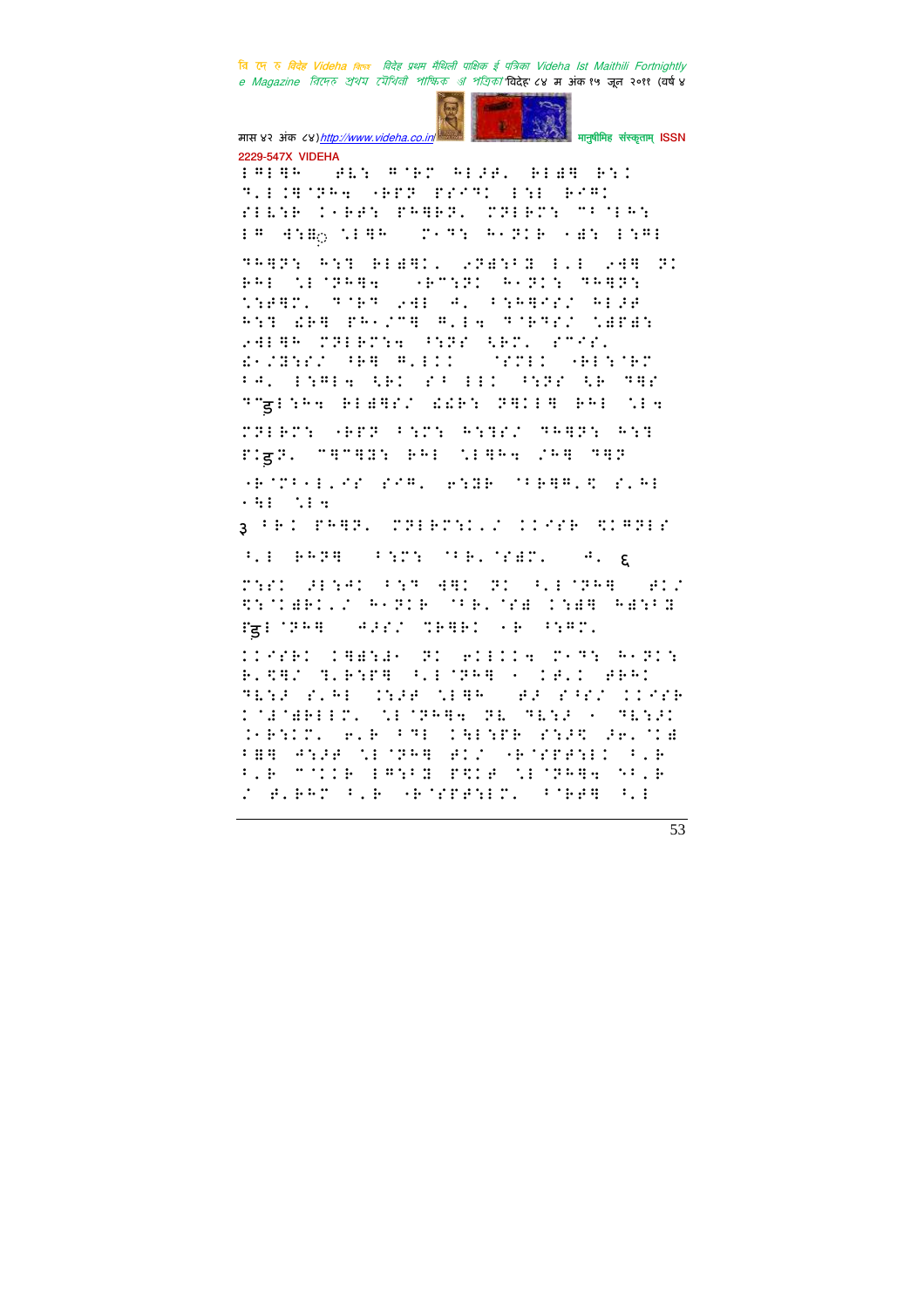मानुषीमिह संस्कृताम ISSN मास ४२ अंक ८४) http://www.videha.co.in 2229-547X VIDEHA

MERRY SANDER PRAIS (PRI)  $\cdots$ FARE CREECH (PRAPA CREUCHEC) PLAE 11778 (F. B.E. BROWN RYDIE 2081) 2158 9911 4. MENSEN 481 PL 9984 NR 911 STELER TEMPE STEED HENRY THEFT: FIRE (FETCHIT, AFRA) ZEELIZ 1951 1.2. 5-215 195- 792 - 6-309209  $\mathcal{F}_\mathbf{r}$  as consider the state of a consequence of the second contract of  $\mathcal{F}_\mathbf{r}$ IT SUBSERVAL POPPHAL TREATN (ELE PROFINE BUY THEFT CHRP BOARD PH NETRANA AMILIA VERIEN RI IREBNA BI ISKER ETKEL TRAPPEL FERA ALBITANA V And Calage at Algoa Scheege. POSTER (PT) ALBITRARY DEPOL (2018) PHOE TTE STRAGG PAGE FOR CERTER ERTR. MERRO ARRITECTO CONFUTO MARIO CRIBE ON APP in (m. 1989) desil ile lelep iminame<br>Al 1930 diecs mser (smis desir misk 8592. PRS 18172886 (27728) 81 25789 HERBY TROPAGINAL CALL THINK EPRESS ALE

 $\times$  25 (1008) 2 (  $\times$  + FPP ( 2008). By  $\times$  ( 0008) 7. THE IN THE NEITHER TEN FULL FIR 8.911 FITE F.51 FR.8 91138 NE 12584 (FLAR (2000) 2154 (15888) 191 553 245 308 NETHER 200220 55322 FREDUCT SUBFITT, THEFTS FAR, FRED MESH SUE MARK COLUMN INFORMATION PROPE FARIA RIALT, Exmola Angel Mense

HETRY EVENTS HAS HETRY THAT AN ART EVE FOR SHEET PERSONNEL TO PART COMPANY BIBI PHOTOGRAM (PATCH) RIBY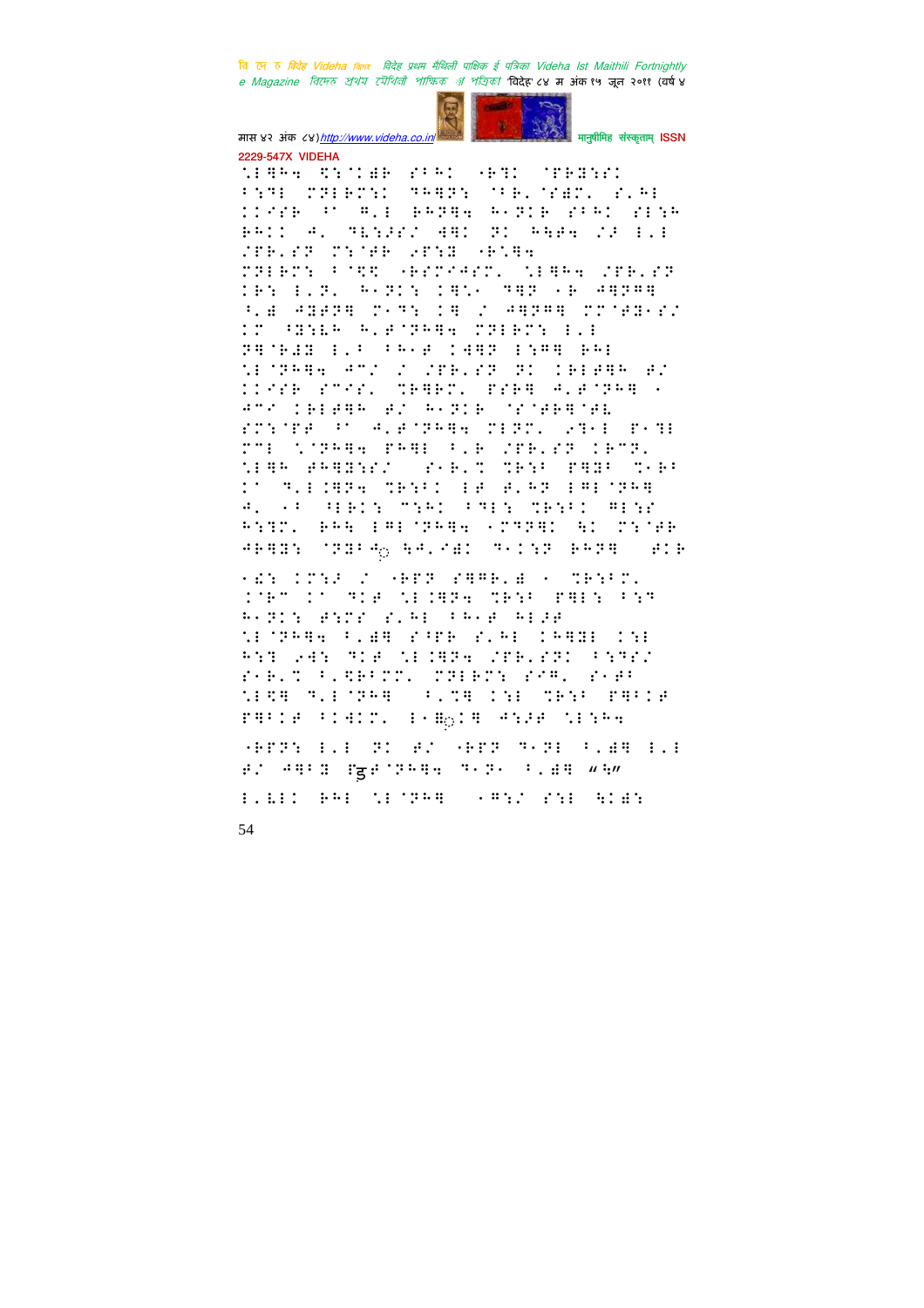## मास ४२ अंक ८४) http://www.videha.co.in मानुषीमिह संस्कृताम ISSN 2229-547X VIDEHA

F. 88 (2) 5811 (1911-82) (8) 87258 (8) 7126 PA PEGEPHA TRIETA ZPELER IEA

EVERPHONOGRED PERMETED EVERY SHEP FEB TEE (FALPE) EFACTLITER (TTEAL) (FFF FR PARTNERS SLEDGE TRIANSPORT THE A ANGEL MODEL FOR FERN BAGGA PREPORT FEB (1991) FOORED REPORT WH PAR PAI NEW TAN PAR ( PAR PARE  $\left(\begin{array}{cccccc} \frac{1}{2} & \frac{1}{2} & \frac{1}{2} & \frac{1}{2} & \frac{1}{2} & \frac{1}{2} & \frac{1}{2} & \frac{1}{2} & \frac{1}{2} & \frac{1}{2} & \frac{1}{2} & \frac{1}{2} & \frac{1}{2} & \frac{1}{2} & \frac{1}{2} & \frac{1}{2} & \frac{1}{2} & \frac{1}{2} & \frac{1}{2} & \frac{1}{2} & \frac{1}{2} & \frac{1}{2} & \frac{1}{2} & \frac{1}{2} & \frac{1}{2} & \frac{1}{2} & \frac$  $\mathcal{L}^{\pm}$  ,  $\mathcal{L}^{\pm}$ 6 : Anad Fdela CPERCd, CEP (COLER

F#8 198 F1 (+F811974 FF1FT1 ) F HELPS (From FELO SECONDO PROCESS) HAB BILE MEBMUR RATH (HAR ARTI PUNEA po filma al al ancare capacidame.

BANNEY (WEIGHT) PIR MAINE BANNEY FALURE USING HE USING AN ACCEPT AR BROAK LEBOL Q BO SHERFED AB (ADBO

SERGE AREA ALBA PIA FIGURAL PUBLIC  $\begin{minipage}{.4\linewidth} \begin{tabular}{l} \multicolumn{2}{c}{\textbf{1}} & \multicolumn{2}{c}{\textbf{2}} & \multicolumn{2}{c}{\textbf{3}} & \multicolumn{2}{c}{\textbf{4}} & \multicolumn{2}{c}{\textbf{5}} & \multicolumn{2}{c}{\textbf{6}} & \multicolumn{2}{c}{\textbf{7}} & \multicolumn{2}{c}{\textbf{8}} & \multicolumn{2}{c}{\textbf{9}} & \multicolumn{2}{c}{\textbf{1}} & \multicolumn{2}{c}{\textbf{1}} & \multicolumn{2}{c}{\textbf{1}} & \multicolumn{2}{c$  $1.5 + 1.1$ AF FORE PERSON NESPHE INFE FACHINARY, PAINTERNIA RECEPTIV REAL ATTN: 28, 25, 33, 98651, 20015 9.25 PTSTEP PC R.E. BR28 | PLBB PPC TERRE 2 RE PAR TARDE MERRY PR TERBRIT, Z PAR PAR, TALVI PEFB PE FRAME, NERRO (FROM DERER PERINTINAR STRIP NEPRO CREECY (FERRICA EPR **TREND PRETECTE TREET CELP NERWS**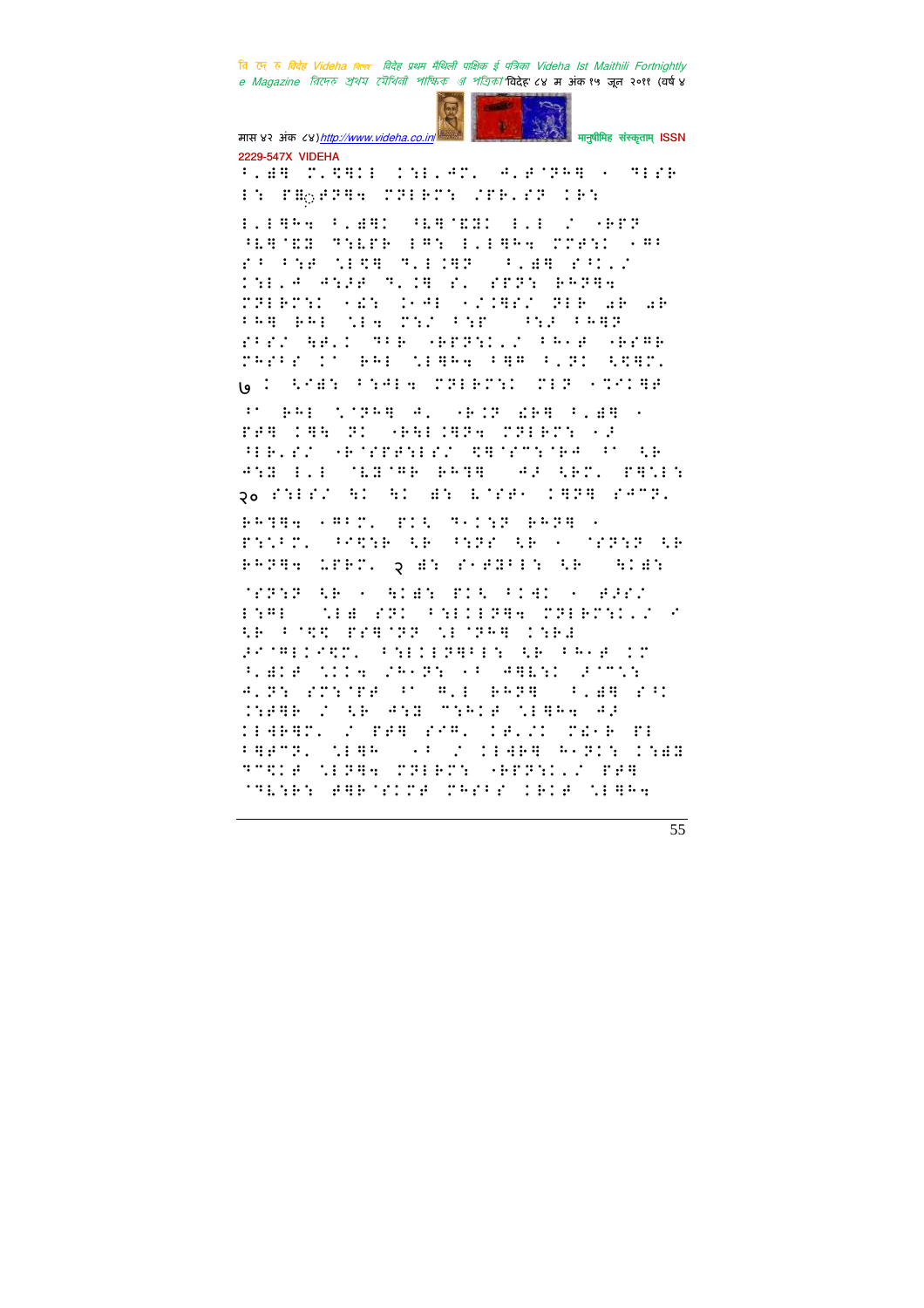मानुषीमिह संस्कृताम ISSN मास ४२ अंक ८४) http://www.videha.co.in 2229-547X VIDEHA PARLOI PAGENT FOES SOSPERES PARTE  $7177777$ THEFT: EBEN FIRE STICKET FRANCO F.E. BARBA CAZ FARI FORD THENHOLD RETURN TURNS ARTISTS AND HIS WHERE PRINCE THEY SAFE PRINCIPLY PRODUCTS CRIPEL PHPL ( P.E. BRPHH (PREBPS) S. N. P.S. T. SHI (2019) TATE EFTER TREETS G-2 PAID PRINT (PRINT PRINTS) PRP PENCH AFRICAFT, APPAPELATUR  $\frac{1}{2} \frac{1}{2} \left( \frac{1}{2} \frac{1}{2} \frac{1}{2} \frac{1}{2} \frac{1}{2} \frac{1}{2} \frac{1}{2} \frac{1}{2} \frac{1}{2} \frac{1}{2} \frac{1}{2} \frac{1}{2} \frac{1}{2} \frac{1}{2} \frac{1}{2} \frac{1}{2} \frac{1}{2} \frac{1}{2} \frac{1}{2} \frac{1}{2} \frac{1}{2} \frac{1}{2} \frac{1}{2} \frac{1}{2} \frac{1}{2} \frac{1}{2} \frac{1}{2} \frac{1}{2} \frac{1}{2}$ 1.8.98 AT - 98895 851 981 AT52 FALR P.E.TRAR (1991) PRPI 21591 FAR 491 TARD CARD PORLEGE PARTER RESPE TREACHING BRENA (RING) AND ARRENAGEMENT TAZ PAR PIRE MENERE ERIE MEDERA TREPTHOLOGITE RUPE 30 FAR IN PUE MERRY PROPERTY ACRES OFFICE AND MESTED ART. PLIN IPANE MULPHA PARLOI ARTS ARRIVERIA TIMOGRAZI BENI PO R.E. BROWN 2RE POSTED ISSUED (1971) 200903 (1911) 20090 (0.01 0.010) FNB 2919 #.172594 MB 27829 F 2024 ESENS PORTION LALARI FAR TELETI (FET SP **PERMITTED FORD MEETING METHODS.** 

R. EN CENTRE PERSONAL COMPOSTABLE EPENHALINAD (FNP) PARLOILLO AL PEDE RUBINER Z (FEND FORBY 2000) FRANCISCH TABBE THE FIBB PRIZE EVALUATION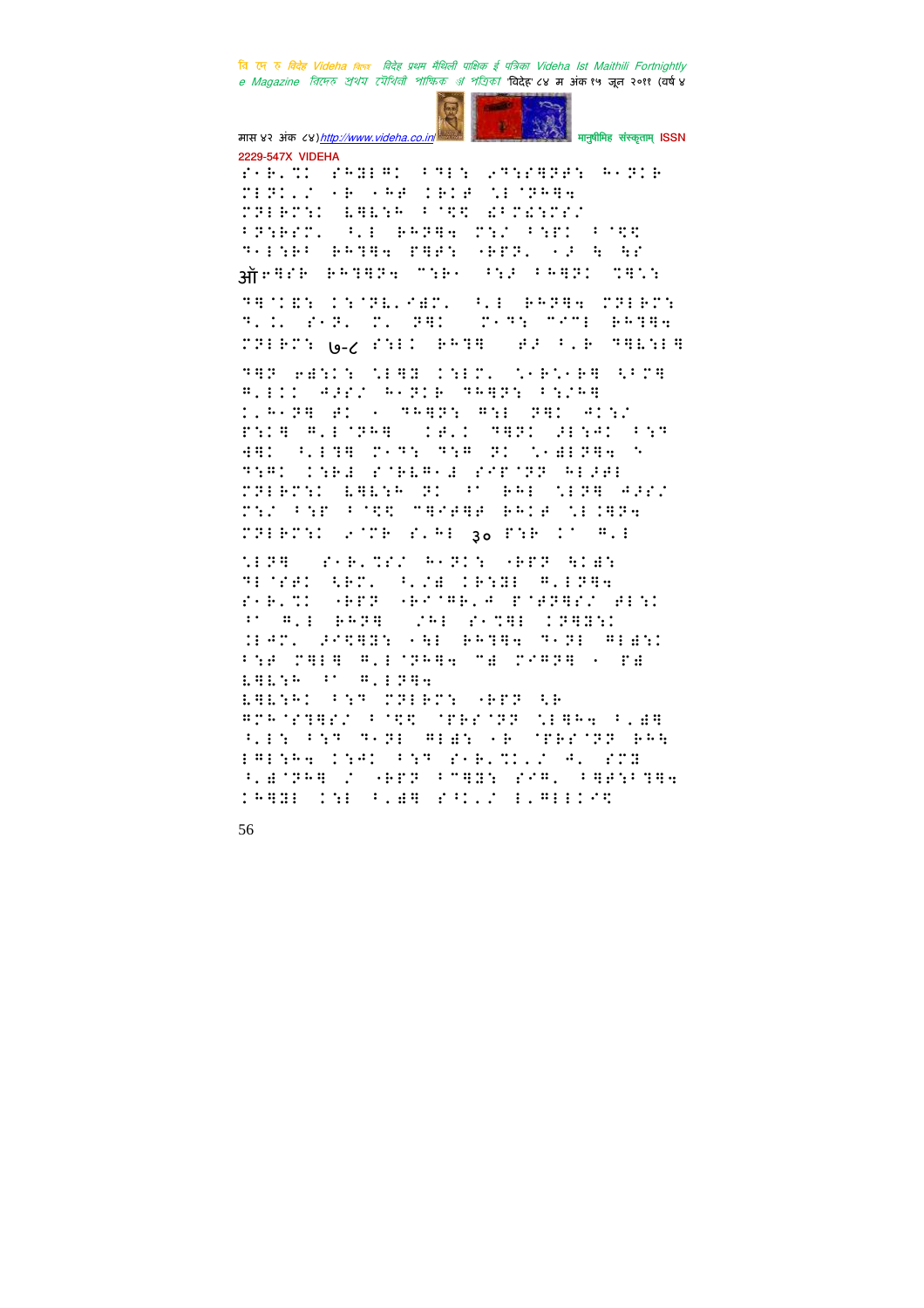मानुषीमिह संस्कृताम ISSN मास ४२ अंक ८४) http://www.videha.co.in 2229-547X VIDEHA SHAPHINAS SYNSTEM / 1988 NULLS ESTING SIMPLETE SECOND PIP PIPER (S TELRAPHICAR ELPE AFTS PLEIRPH 3 FME PRES. PERINTENT GOVIER, PLRY TREAD ENRY R.E.TRANS SANDERS CREECHIVA INVERSIONERE CONFIDER CONF FNA 218 PHIA PO RUIPHA CRIBON N FABER FORE CRECIBERE CEDE NEBROAD FOR THE PIP CLEAR CEPS PIRE PORT PHE 19825 F-213 E3818 1E-2FB F-1 5.3117.00 31 5.31 C TEMP 21:00 **MELT IFIF METHER** IIBE TANKT PORT TREPTIL OF HE IOAR #11984 FNAR (FNARNE FOURIETENI) REPORT FOORD ONE OF DECREASE REPORT 8.911 - 8.000 B - 918 - 929 - 918 - 918 191 37193. 2325 FB172. 3586 MF1929 THEFT SEERN IN FIRIE TOLENT  $w \rightarrow P \rightarrow P \rightarrow P$  $\mathcal{L}(\mathcal{L}(\mathbb{R}^d)) \leq \mathcal{L}(\mathbb{R}^d) \geq \mathcal{L}(\mathbb{R}^d) \geq \mathcal{L}(\mathbb{R}^d) \geq \mathcal{L}(\mathbb{R}^d)$  $w \cdot \mathbb{H}$  :  $\mathbb{H}$  . The set of  $\mathbb{H}$  is the set of  $\mathbb{H}$  is the set of  $\mathbb{H}$  is the set of  $\mathbb{H}$  is the set of  $\mathbb{H}$  is the set of  $\mathbb{H}$  is the set of  $\mathbb{H}$  is the set of  $\mathbb{H}$  is the set of  $\mathcal{F} \leftarrow \mathcal{F} \leftarrow \mathcal{F} \leftarrow \mathcal{F} \leftarrow \mathcal{F} \mathcal{F} \leftarrow \mathcal{F} \mathcal{F} \leftarrow \mathcal{F} \leftarrow \mathcal{F} \leftarrow \mathcal{F} \leftarrow \mathcal{F} \leftarrow \mathcal{F} \leftarrow \mathcal{F} \leftarrow \mathcal{F} \leftarrow \mathcal{F} \leftarrow \mathcal{F} \leftarrow \mathcal{F} \leftarrow \mathcal{F} \leftarrow \mathcal{F} \leftarrow \mathcal{F} \leftarrow \mathcal{F} \leftarrow \mathcal{F} \leftarrow \mathcal{F} \leftarrow \mathcal{F} \leftarrow \$ THEFT: TAPP INF BILE POINTER  $\mathbf{w}^{-1}\oplus\mathbf{h}^{-1}\oplus\mathbf{f}^{-1}\oplus\mathbf{f}^{-1}\oplus\mathbf{f}^{-1}\oplus\mathbf{f}^{-1}\oplus\mathbf{f}^{-1}\oplus\mathbf{f}^{-1}\oplus\mathbf{f}^{-1}\oplus\mathbf{f}^{-1}\oplus\mathbf{f}^{-1}\oplus\mathbf{f}^{-1}\oplus\mathbf{f}^{-1}\oplus\mathbf{f}^{-1}\oplus\mathbf{f}^{-1}\oplus\mathbf{f}^{-1}\oplus\mathbf{f}^{-1}\oplus\mathbf{f}^{-1}\oplus\mathbf{f}^{-1}\oplus\mathbf{f}^{-1}\oplus$ BI TERRIT TYPE RAIR ENTER WIR FAR NII FLAN (HAND FF APN PD  $\mathcal{L} \times \mathcal{V} = \mathbb{I} \oplus \mathbb{I} \oplus \mathbb{I} \oplus \mathbb{I} \oplus \mathbb{I} \oplus \mathbb{I} \oplus \mathbb{I} \oplus \mathbb{I} \oplus \mathbb{I} \oplus \mathbb{I} \oplus \mathbb{I} \oplus \mathbb{I} \oplus \mathbb{I} \oplus \mathbb{I} \oplus \mathbb{I} \oplus \mathbb{I} \oplus \mathbb{I} \oplus \mathbb{I} \oplus \mathbb{I} \oplus \mathbb{I} \oplus \mathbb{I} \oplus \mathbb{I} \oplus \mathbb{I} \$  $1.41444$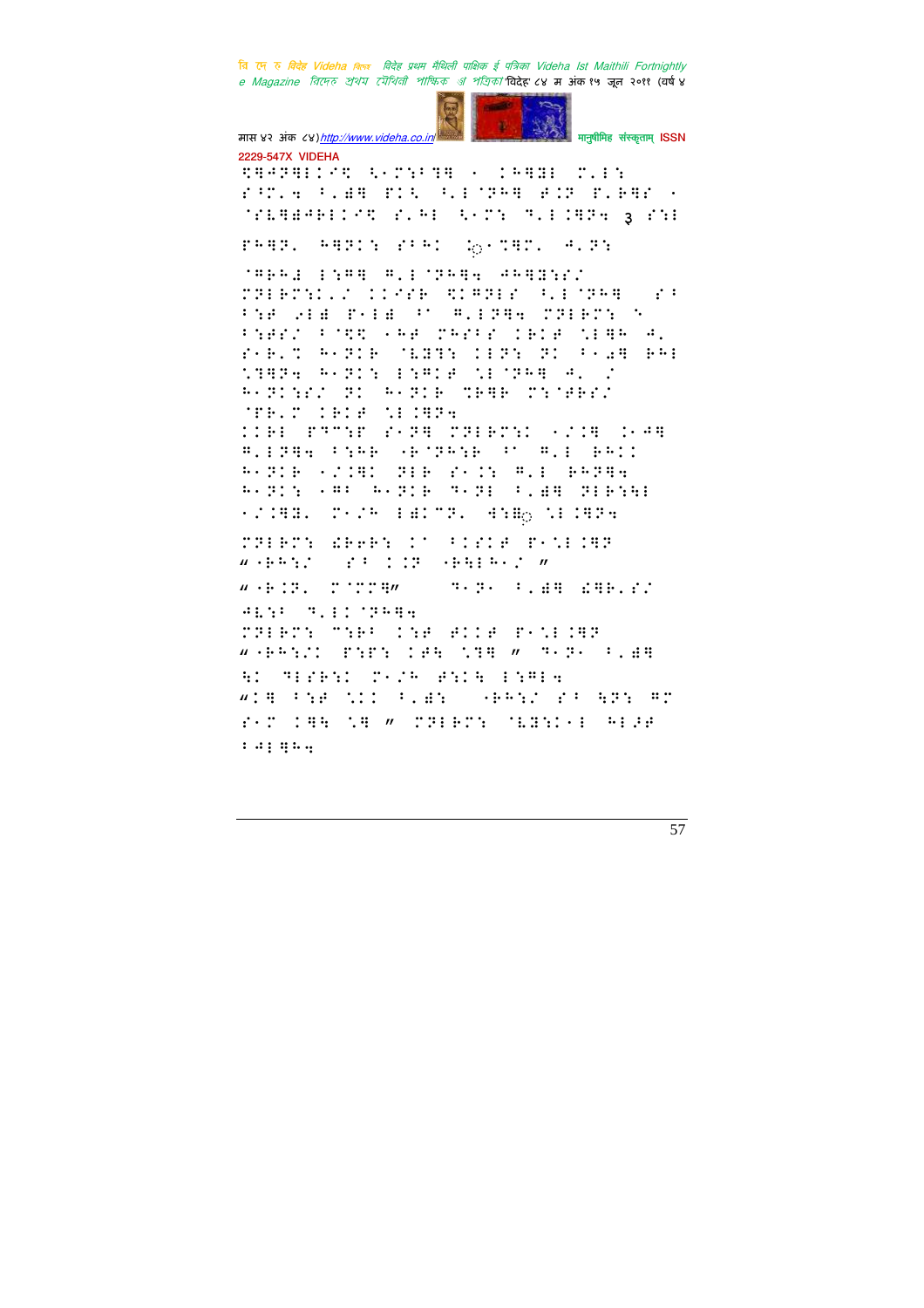मास ४२ अंक ८४) http://www.videha.co.ir मानुषीमिह संस्कृताम ISSN 2229-547X VIDEHA  $\begin{picture}(20,20) \put(0,0){\dashbox{0.5}(20,0){ }} \put(15,0){\dashbox{0.5}(20,0){ }} \put(25,0){\dashbox{0.5}(20,0){ }} \put(25,0){\dashbox{0.5}(20,0){ }} \put(25,0){\dashbox{0.5}(20,0){ }} \put(25,0){\dashbox{0.5}(20,0){ }} \put(25,0){\dashbox{0.5}(20,0){ }} \put(25,0){\dashbox{0.5}(20,0){ }} \put(25,0){\dashbox{0.5}(20,0){ }} \put(25,0){\dashbox{$ 

 $\boldsymbol{\prime\prime}$ 

**FAPA** 

 $\mathbf{w} \triangleq \mathbf{Y} \triangleq \mathbf{Y} \triangleq \mathbf{Y} \triangleq \mathbf{Y} \triangleq \mathbf{Y} \triangleq \mathbf{Y} \triangleq \mathbf{Y} \triangleq \mathbf{Y} \triangleq \mathbf{Y} \triangleq \mathbf{Y} \triangleq \mathbf{Y} \triangleq \mathbf{Y} \triangleq \mathbf{Y} \triangleq \mathbf{Y} \triangleq \mathbf{Y} \triangleq \mathbf{Y} \triangleq \mathbf{Y} \triangleq \mathbf{Y} \triangleq \mathbf{Y} \triangleq \mathbf{Y} \triangleq \mathbf{Y} \triangleq \mathbf{Y} \triangleq \mathbf{Y} \triangleq \mathbf{$ 771975 (20) 9. 9. 9. 20 - 20 0. 0. 0. 0. 0. 0. 0. THANK FOR PLETCH IN FAR SLEED FOUNDATION CONTROL FROM THE SEARCH  $\mathcal{F}\left(\mathcal{F}\right)\left(\mathcal{F}\right)\left(\mathcal{F}\right)\left(\mathcal{F}\right)\left(\mathcal{F}\right)\left(\mathcal{F}\right)\left(\mathcal{F}\right)\left(\mathcal{F}\right)\left(\mathcal{F}\right)\left(\mathcal{F}\right)\left(\mathcal{F}\right)\left(\mathcal{F}\right)\left(\mathcal{F}\right)\left(\mathcal{F}\right)\left(\mathcal{F}\right)\left(\mathcal{F}\right)\left(\mathcal{F}\right)\left(\mathcal{F}\right)\left(\mathcal{F}\right)\left(\mathcal{F}\right)\left(\mathcal{F}\right)\left(\mathcal{F}\right)\left(\mathcal{F}\right)\left(\mathcal{F}\$ PRIDREY TORON CLARISTERED AND B.BIB THTSIBIB INFINE ( WHENI Y )  $\frac{1}{2} \left( \frac{1}{2} \right)^2 \left( \frac{1}{2} \right)^2 \left( \frac{1}{2} \right)^2 \left( \frac{1}{2} \right)^2 \left( \frac{1}{2} \right)^2 \left( \frac{1}{2} \right)^2 \left( \frac{1}{2} \right)^2 \left( \frac{1}{2} \right)^2 \left( \frac{1}{2} \right)^2 \left( \frac{1}{2} \right)^2 \left( \frac{1}{2} \right)^2 \left( \frac{1}{2} \right)^2 \left( \frac{1}{2} \right)^2 \left( \frac{1}{2} \right)^2 \left( \frac{1}{2} \right)^2 \left($ 

BITTE LEDE FAHL (WTITTE FAFA PTBA #1155 Flatew Senger Side ColeCo PALAMA AVELE CELAD EACH BLACK  $H_{1}$  (  $H_{2}$  )  $H_{3}$  (  $H_{4}$  ) WAT IN AIR MILLING (FRIAG) BO THEY **MECANO PREFIGEE NEARS 2 PROVIDERS** TE PORT ROBBERT IN BUBBBBW IBBB rarrie (Alapana)  $\label{eq:2} \boldsymbol{\theta} = \boldsymbol{\theta} - \boldsymbol{\Gamma} \boldsymbol{\Gamma} \boldsymbol{\Gamma} \boldsymbol{\Gamma} \boldsymbol{\Gamma} \boldsymbol{\Gamma} - \boldsymbol{\Gamma} \boldsymbol{\Pi} \boldsymbol{\Gamma} \boldsymbol{\Pi} \boldsymbol{\Gamma} \boldsymbol{\Gamma}$  $w \in H$  $141444$ WPHTER SPEHLERH EFTEL FEERLIC EIR. STRAGGER STORE SECTION CONTROL PARL (FREER/24W) 1983 FRONT FOR FARE TPIETS (FEST) PRESERVENC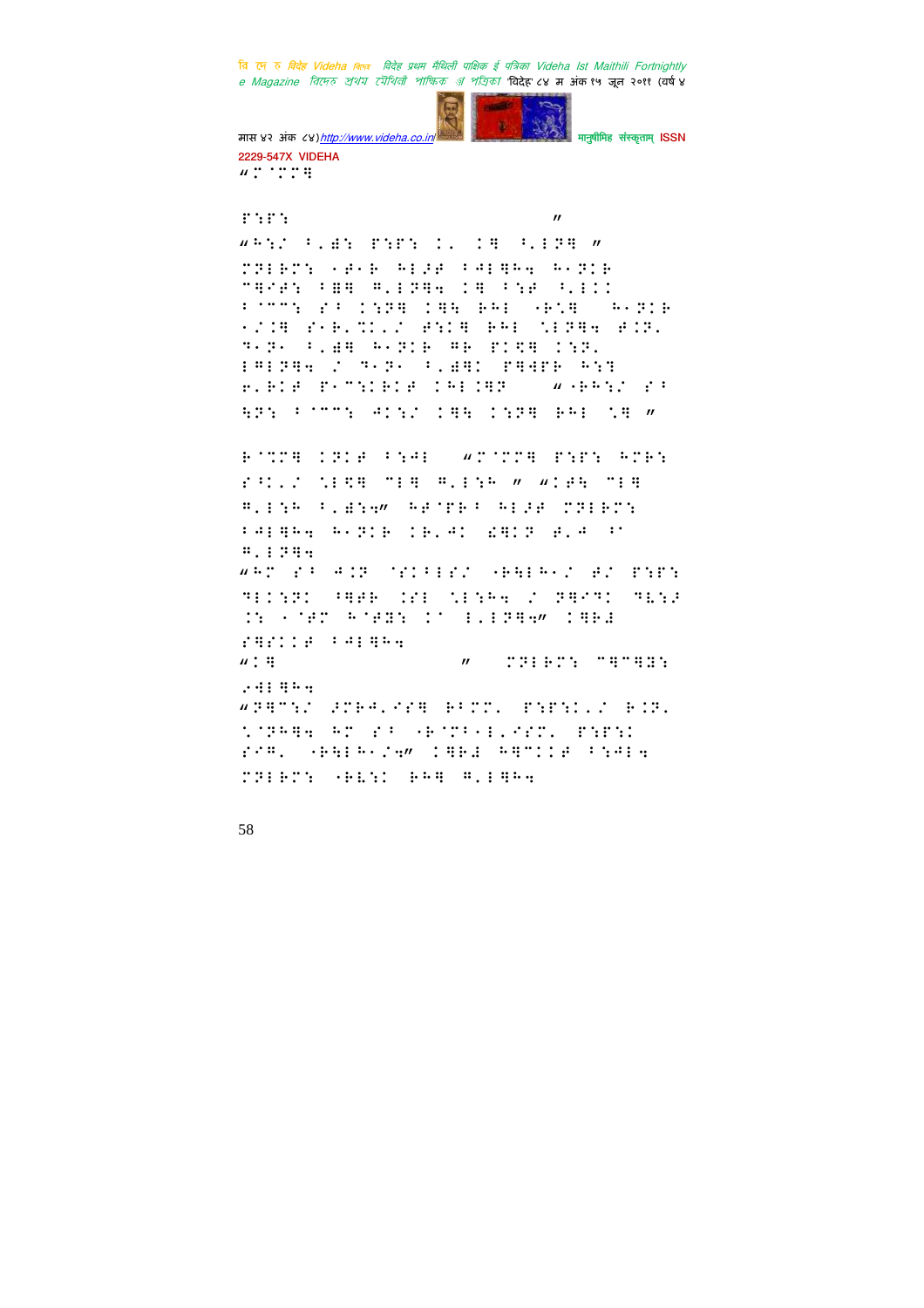मास ४२ अंक ८४) http://www.videha.co.ir मानुषीमिह संस्कृताम् **ISSN** 2229-547X VIDEHA

**NORTHWEEK PRESSURES** 

**TH PENNS** 

THE AN TENDER **APPAPADL COMPUTERS** 

SUSTAINAPPERSIONS IN SUBJECT PROPERTY A PUSI PERMINIAN PATTI PRESENTATION PRIME RAD PRIL TANNOR, SENRO 4 PR **PARRI (ERAVE FRES) VATEL (ESCOSTAS)** 

HPPGPAT, HPPLHPTP TAPTIAEA FRIDENILLE LAFFAIRE INFLAND rachi ames akim cakrak ali aish  $\mathbb{E} \times \mathbb{E} \big[ T^* \mathbb{E} \big] \times \mathbb{E} \big[ T^* \mathbb{E} \big[ T^* \mathbb{E} \big] \times \mathbb{E} \big[ T^* \mathbb{E} \big] \big[ T^* \mathbb{E} \big[ T^* \mathbb{E} \big] \big[ T^* \mathbb{E} \big[ T^* \mathbb{E} \big] \big[ T^* \mathbb{E} \big] \big] \big] \big[ T^* \mathbb{E} \big[ T^* \mathbb{E} \big[ T^* \mathbb{E} \big] \big[ T^* \mathbb{E} \big[ T^* \$ FRIEND CHA CHRISTEAR HEPRIC CREST I TELEVE (18.99838) P. BYDY (9) TELMIN STATE (FFR) (FFR) TYPETIMES FRE HENB HOWEL FIES WERE CHEFF HET? TERNING CONNAIL RAD CORNEL ACTIVITIES (PEPALL TELTI PLAN IPALATI AL 23 # 1982 | 1981 1983 | 1984 | 1985 | 1986 | 1987 | 1988 PAIRING A PRESIDING PARK IN STR HOREFORD FILL TELTENTHEIC PLAN IP.PHRAE PROGRESS (PER CAPITARY). MERR TEACH STIPPED PARAL BYET, BRE PASSAGE PENTRUP (2003) PERSONAL STANDARD TP-TEBI HHEFT. CONSENSION FILE TRIBLE ESSE (HARDER PERMITSPER)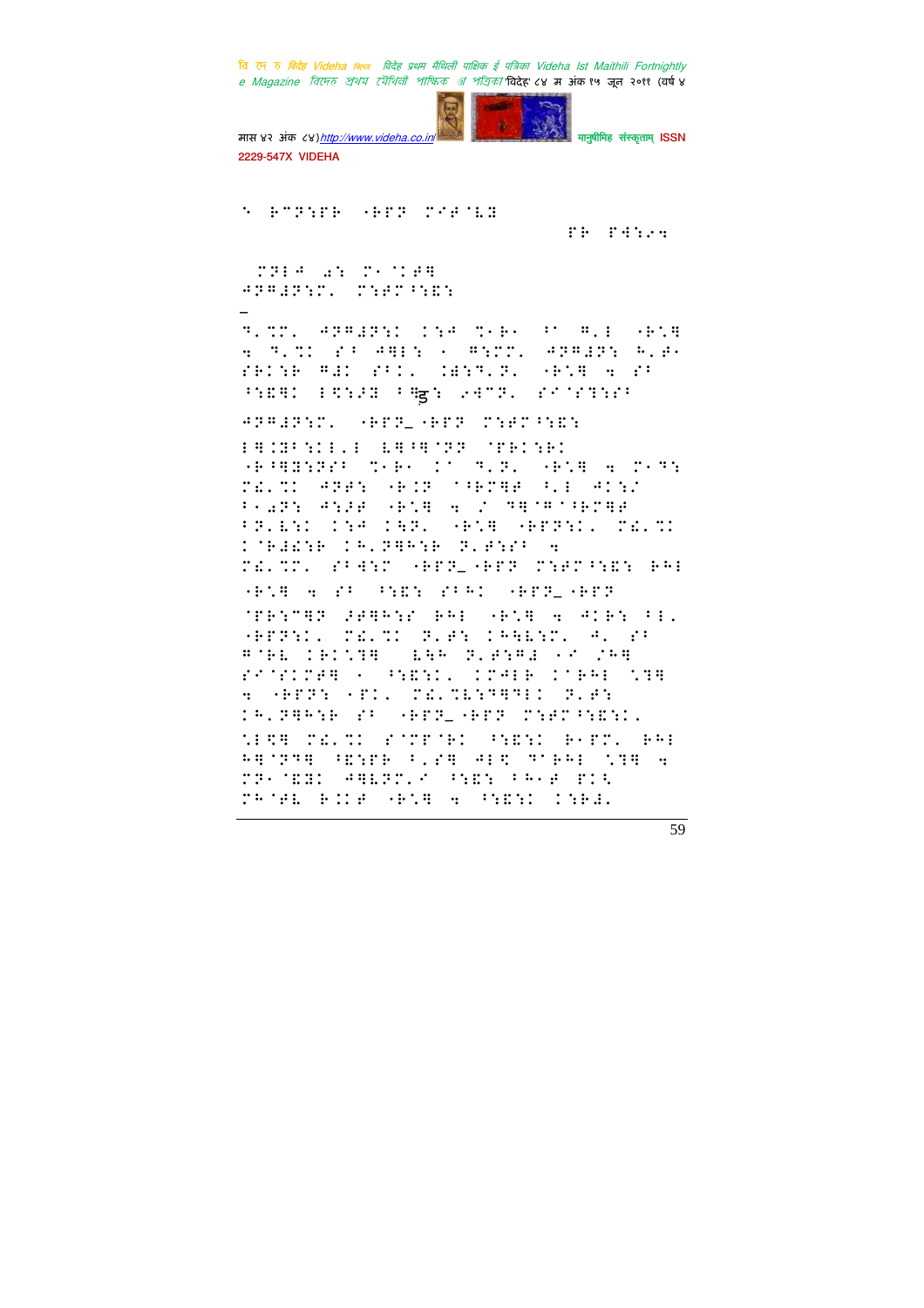मास ४२ अंक ८४) http://www.videha.co.in 2229-547X VIDEHA

मानुषीमिह संस्कृताम ISSN

FALBAPAREZ (HEPALL)  $\rightarrow$  141  $^{\rm H}$  , 151  $^{\rm H}$  , 171  $\cdot$   $\cdot$ PRAINT DESPITE PLE PRIME ATES PERSONARY PROBING BURGER WELLNESDES MED 3.852: 558 (1581) 1935 (96268 651  $1.34$ ADAN TERNADIO E ALEBRAR DINIBUIRDO. **ATEETY PUPIED SECONDICE TALCHIONE** BATE (FETF ) TELTI TAFTIBA PRITTE 198. PRINCHOON CROSS CROSS BASED CAR **SECTION**  $\gamma_3$  ,  $\gamma_2$  and  $\eta$  . 进程式, 工具用工厂、工具进程工具、工具工具工具板、工用空头开放。 real back common realistics of the ATA TAMPEN ZE ANIZA IRBIT ZABEDA NEIBORG ALBERTA DESTURBE BRIEZ APDIB .<br>Martiara egypte (1994-e p. 1991-e) FAR PRESENTED REPORT TABLES TO ALL CON-PARTNERS CHRIST PARKING NEIGHBRO RACH  $44.322$ 1171 TV15 758 G T5. 77776 B576 F PATER ALBA 2758BJ 578 (1987) PELTENTH THIS PLAN IPAPHPAR WHIL BAR TENNIS NITHA A CAPIB TANTIAR TINHER NATHER FOURTH HEATVER  $\begin{array}{cccccccccccccc} \ast\oplus\bot\,\pm\,2\oplus\quad\ast\quad\end{array}\qquad \begin{array}{cccccccccc} \ast\,\to\quad\oplus\quad\ast\,\to\quad\bullet\quad\quad\oplus\quad\oplus\ast\,\to\pm\end{array}\qquad \begin{array}{cccccccccc} \ast\oplus\bot\,\pm\,2\oplus\bot\oplus\bot\end{array}$  $-73.79333$ LINER CRISTE RESPORT FRENCH H AVEC Y VI TERRA VARANZ ALBA TERTIR 2419 (FINE) 42 (18) 7327 (CTPHEPTLY FARE PRIME (3) 197119-11-200301 PARTINE ANITHM NETHAN 100 IN PINNER  $H = H + H + H$   $H = H + H$ **STARK HAS A METAL PARA**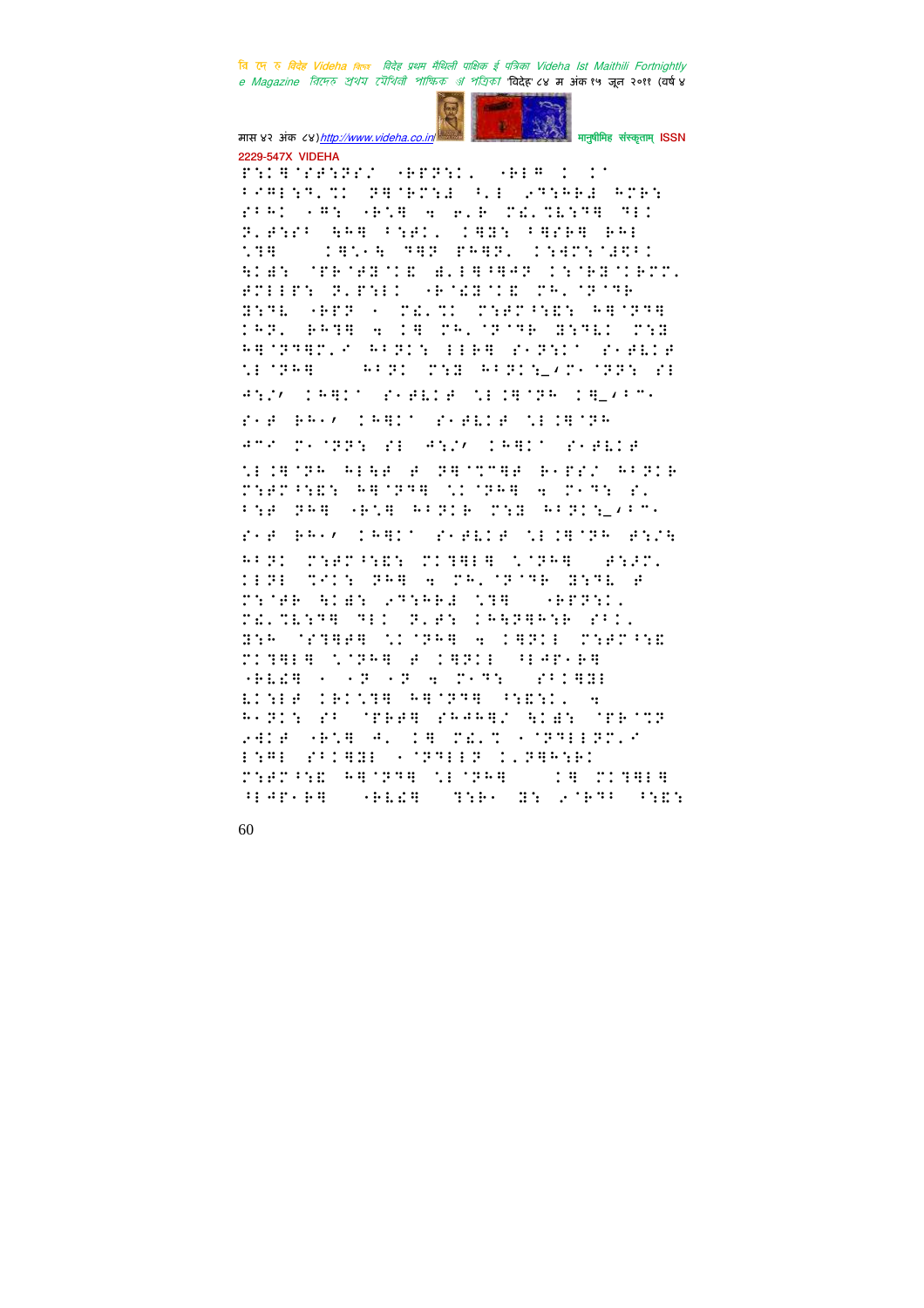मास ४२ अंक ८४) http://www.videha.co.in मानुषीमिह संस्कृताम ISSN 2229-547X VIDEHA

H. HETTI TIETIINTA IRITEI Z TELTR 2010 DOPA - ATA P. (1900-2010) POP HETTL HETTL IN THE THEN IN THE SHETTL HEFT THETTHEIT, TITHER  $-11.447 + 1.41$  $\cdot$ PERT (THP)  $\cdot$  (PTP)  $\cdot$  (PTP)  $\cdot$  (PTP)  $\cdot$  (PTP)  $\cdot$ THET FIEL A MEET AND RIGHT DUE PROPERTY SUBSIDIAL CROSS PROTECTIVE CORR **AC RESIDENTER ENTER PROFIDE** TELTI ENTENDI PARA PROTPRODUCE #82 8878981, FB.FN (N#88 +32+8 CAPCANDAL PORT POPRHENDS CLEARAB THEY TELTESTED TELL FLEET . IN THE THEN IS AND STARL. THEY SURFLY AL TARTENDAT, TIMBER (HAPPER  $\cdot$ PERU (1998) / 2009) - PAURUTU (PAURU PERSONAL PROPERTY CONSTRUCTION OF POSTER A CHEATE CAPACINEARY PRAFER FRANCHMONICAL CHORAGE CONTRACT TELTH (+PAH) IH THEY 4

FRANCISCHE (FRANCH) PELITENTE TEST **FARRY CHOOR SEARCH ARRIVERS AND STREET** HENBOURNIE ZER RATIFIELD TETERE 19537. ESME STROW AND SSACTSE. PORT TERR ANN A LA SERRE PR **ATENPILL** FIRED AT THE TURNET FROM PROPERTY

552 (FREEST) 2014 FROM LEONER (85215) **ARIZAR BULGH (BIZBENIKINGER) PNKNI** B-FT. TAPER.E (BRITER, PROBE TRE HELLE SEPRE A VIEL RE IN ESSISTE LEPE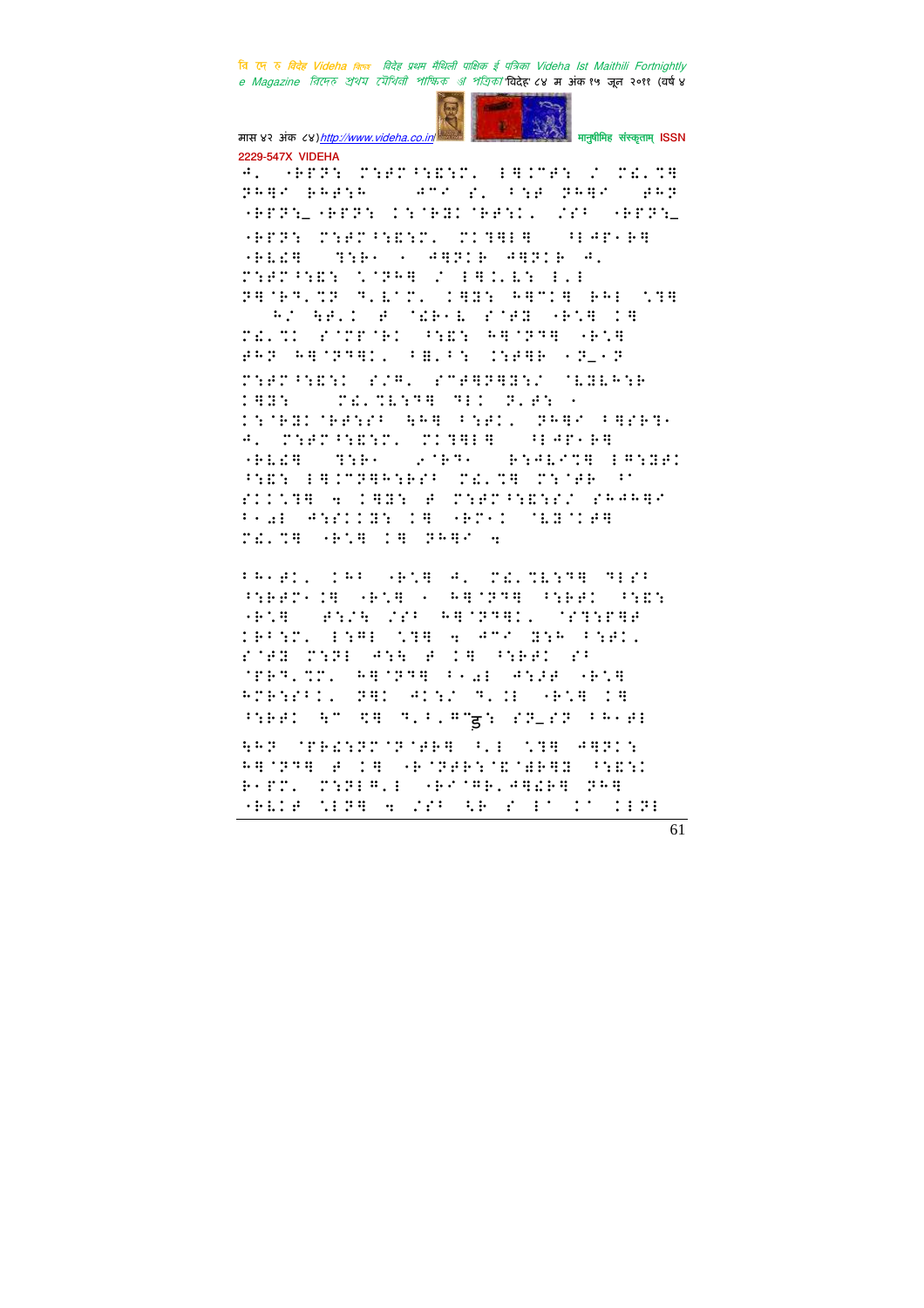## मास ४२ अंक ८४) http://www.videha.co.in मानुषीमिह संस्कृताम ISSN 2229-547X VIDEHA

TOWN A LETTER TO TAM ITED TANKING MENHOR SECRETIFIED FRED FRANCH SECOND ARBEN PARAT, RBITAR CITALR PERSONA THINK SHE A BHE IS A MARIL TAR PROTECTESTS TELL 1  $\cdot$   $\cdot$ **THORPHETHORP OPERAL (PEPA** 

 $\left(17, 0.001\right)$  and  $\left(0.0001, 0.001\right)$ **TRIBINEERIA ARIZAR PARALL PIZENEL PARL BLB +** HEREARTH THAT HENT, TEATH 25931 FILED BYTT, BRI TITHER (FRAPYBE)  $\pm 0.04$  , the state  $\pm 0.04$  and  $\pm 0.04$  .  $\mathbf{z}$  :  $\mathbf{z}$ FULLATION SAMPLE SPANNING PUTPER THE FEATH FEATH R

PROPE TERTIBLE PETER CROP BER. PALENTERE DEED HELP FREE PERSI TERRERA CERCANELLA STRAK A THATPHEND RATER INAN PARL PATRINES A CONFORMENT CONCOR ARES FALLETTTAIL PALPHAGEFFALLI PPALPA FRAGANISM CONTENT ENTIRE ARRESTS HEAT  $\begin{minipage}{.45\textwidth} \begin{tabular}{@{}c@{}} \hline \multicolumn{1}{c}{\textbf{+1}} & \multicolumn{1}{c}{\textbf{+1}} & \multicolumn{1}{c}{\textbf{+1}} & \multicolumn{1}{c}{\textbf{+1}} & \multicolumn{1}{c}{\textbf{+1}} & \multicolumn{1}{c}{\textbf{+1}} & \multicolumn{1}{c}{\textbf{+1}} & \multicolumn{1}{c}{\textbf{+1}} & \multicolumn{1}{c}{\textbf{+1}} & \multicolumn{1}{c}{\textbf{+1}} & \multicolumn{1}{c}{\textbf{+1}} & \multicolumn$ TAPED FILE INCLUDED FATIFATT. PATLPATT, TARTENENEL MERIT (1998AR denski komana i se spriv mirr. Mar FURNISH THE CONFERENCE CORPORATIONS FULLED CENT. HEAT HEAT FROM  $\{ \frac{1}{2}, \frac{1}{2}, \frac{1}{2}, \frac{1}{2}, \frac{1}{2}, \frac{1}{2}, \frac{1}{2}, \frac{1}{2}, \frac{1}{2}, \frac{1}{2}, \frac{1}{2}, \frac{1}{2}, \frac{1}{2}, \frac{1}{2}, \frac{1}{2}, \frac{1}{2}, \frac{1}{2}, \frac{1}{2}, \frac{1}{2}, \frac{1}{2}, \frac{1}{2}, \frac{1}{2}, \frac{1}{2}, \frac{1}{2}, \frac{1}{2}, \frac{1}{2}, \frac{1}{2}, \frac{1}{2}, \frac{1}{2}, \frac{1}{2}, \frac{1}{2}, \$ WEBSET LALEST. THAT PLEN TEAM PAR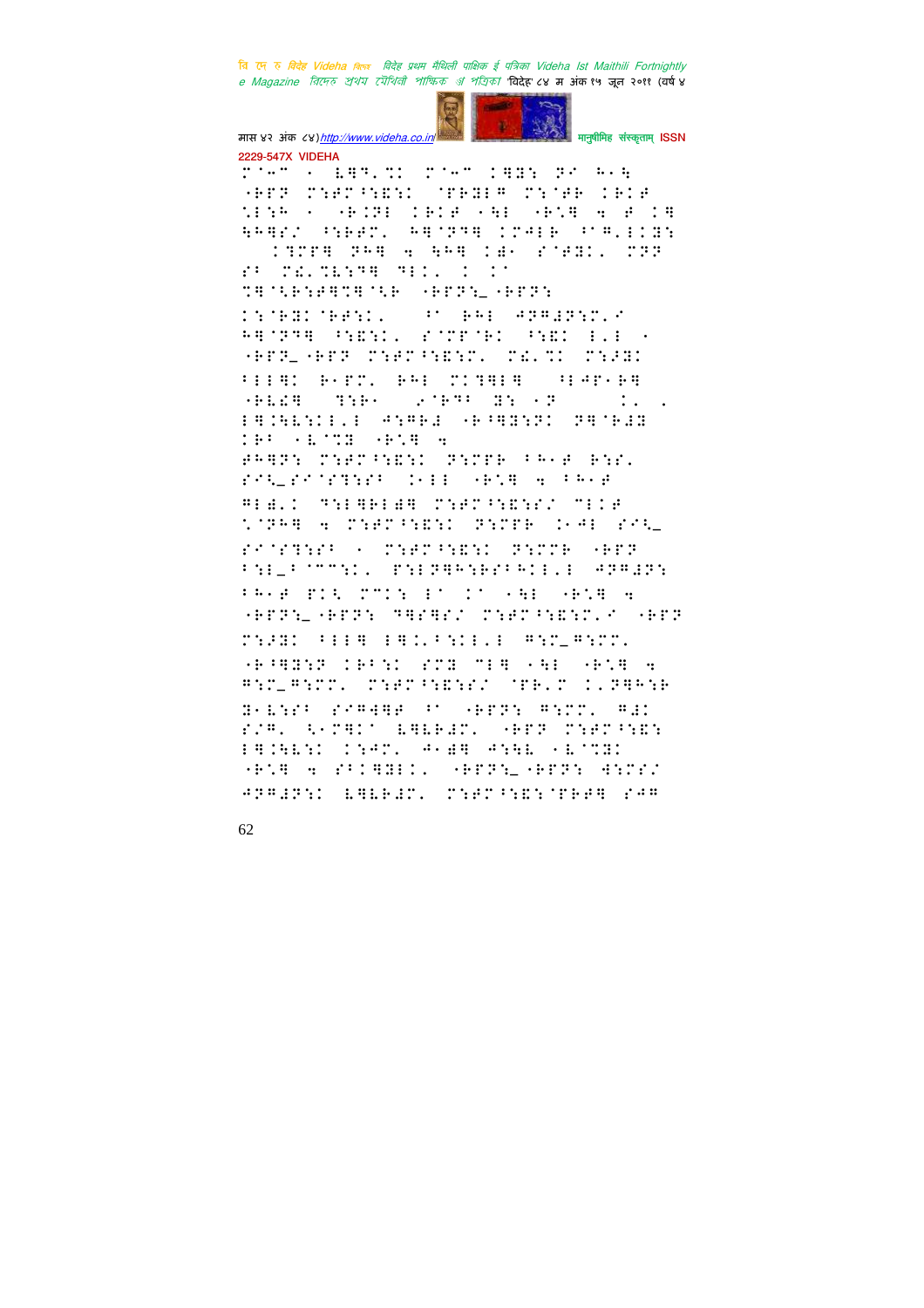मास ४२ अंक ८४) http://www.videha.co.in मानुषीमिह संस्कृताम ISSN 2229-547X VIDEHA PRI APIPU (PAU A PAJAN ) PRIAPI. PRI PROPI III ART (PAR PO 2001 THET PERIT, CRIPPER OR SHOPPER FULLENTIAL TEACH (AND A SAMPLEAR) FTBT, PTF: PAR TRAB BRIANT B JABRAR IIBE THE POILER A THANK THE ENCLIPTE PRESENT **NORTHWEIGHT TERMS** TP FANCY THEIRTH AN HUNES **EDRATES**  $\begin{minipage}{.4\linewidth} \begin{tabular}{l} \multicolumn{2}{c}{\textbf{0.1}} \end{tabular} \begin{tabular}{l} \multicolumn{2}{c}{\textbf{0.1}} \end{tabular} \begin{tabular}{l} \multicolumn{2}{c}{\textbf{0.1}} \end{tabular} \begin{tabular}{l} \multicolumn{2}{c}{\textbf{0.1}} \end{tabular} \end{minipage} \begin{tabular}{l} \multicolumn{2}{c}{\textbf{0.1}} \end{tabular} \begin{tabular}{l} \multicolumn{2}{c}{\textbf{0.1}} \end{tabular} \end{minipage} \begin{tabular}{l}$ 1157848 THE CONTECT AND VEHICLES. TANNIE EUSTRINGEN ENT TITUL FARETHET, STR. IERO A. TTETKIR TACEB PARKING LO PRESSO ILEI COPO LALAK CHERZ CAN CHILE TERRAT ANATEL PRESERVATION POSSESSED. THE RIGHTER CAN INFORM STUDENT RIGHT FIRE CONFIDENTIAL CONTINUES.  $\mathcal{A}\mathcal{A}=\mathcal{I}$  . Then  $\mathcal{I}$ SAMESHI ASHBANAMED AMED 2 I TECTITES INTERSERIE PRESENTAS PACC. PORT RUPBAGE INFOINIBLATER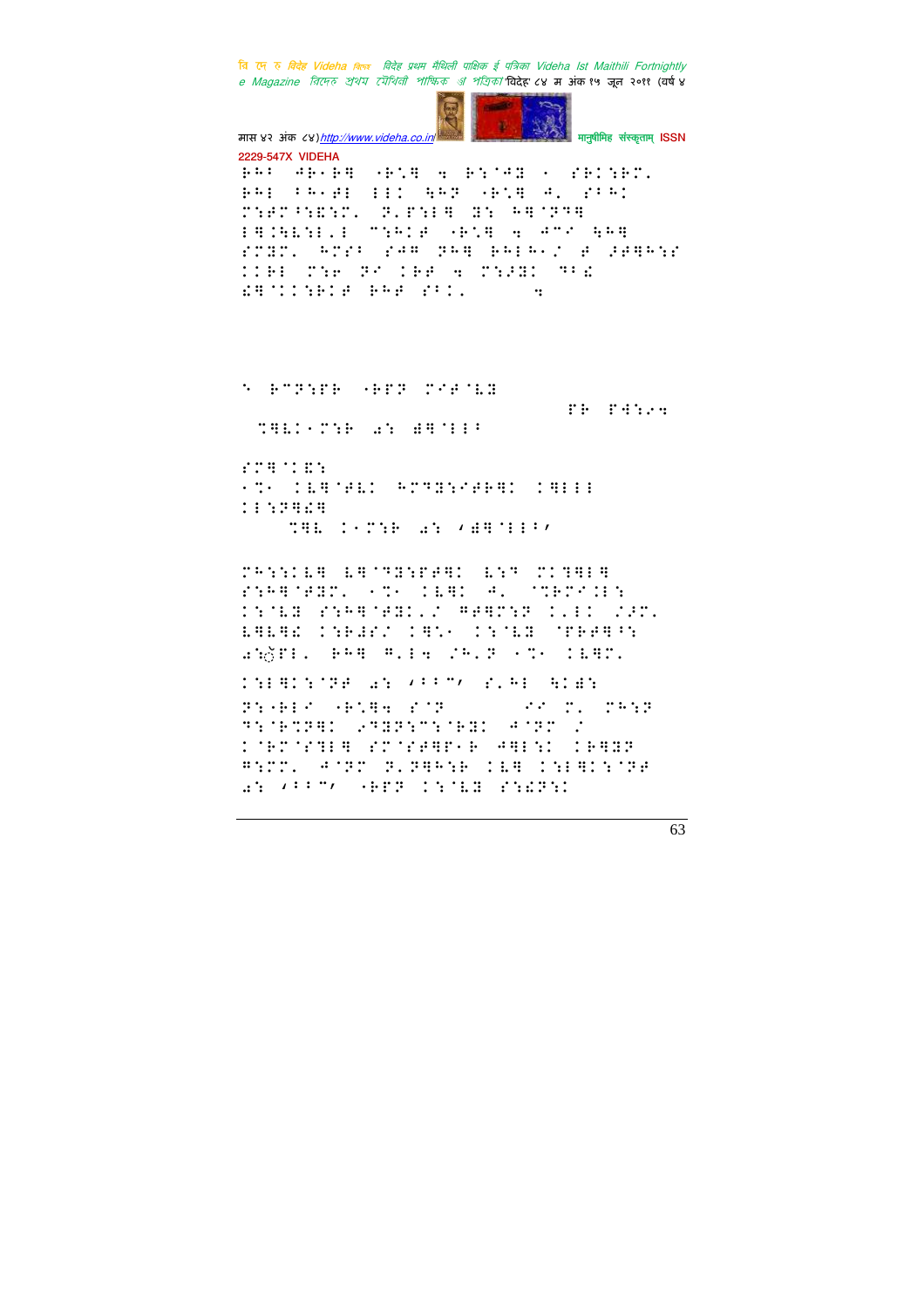मास ४२ अंक ८४) http://www.videha.co.in

मानुषीमिह संस्कृताम ISSN

2229-547X VIDEHA 156993.5 591239 2559193822 19129 FRAM CHINA PATTERN CERAIL ROBI FOUNDED HER CHEFFIELD, FRIE 19139 - F.F. PENNSYL (1919) 1121 **AUTAWAYA PI (1999) BEAPA PIA IEU (** FARIO CORE POPAL (PRINCIPIES FARR CATALA CAPAR (CABA PACA ) CONTROL PARA PROPORERIA NEW SOPIERREA  $\mathcal{E}^{(1)}$  ,  $\mathcal{E}$  $\begin{minipage}{.4\linewidth} \begin{tabular}{l} \multicolumn{2}{c}{\textbf{0.1}} \end{tabular} \begin{tabular}{l} \multicolumn{2}{c}{\textbf{0.1}} \end{tabular} \begin{tabular}{l} \multicolumn{2}{c}{\textbf{0.1}} \end{tabular} \begin{tabular}{l} \multicolumn{2}{c}{\textbf{0.1}} \end{tabular} \begin{tabular}{l} \multicolumn{2}{c}{\textbf{0.1}} \end{tabular} \begin{tabular}{l} \multicolumn{2}{c}{\textbf{0.1}} \end{tabular} \begin{tabular}{l} \multicolumn{2}{c}{\textbf{0$ TANK BEIT CONSE COBEVAD CANABI VANS PRESENTE CONTRACTORPHISHING CONTR PTPS WORTH CONCRETE PTPS RETERINGEN BAR IK TER OM ORIENEN AV DRIV VELTRE POSSIBLE ZIEN ERRIAD PORTUGAL TORVER TERISON TORSES TERINTER INFORMATION PETER SENEOW.  $\mathcal{A}\mathcal{A}$  ,  $\mathcal{B}$  ,  $\mathcal{A}$  ,  $\mathcal{B}$  , and  $\mathcal{B}$ TERE TURES garang kalendar  $\mathcal{L} = \mathcal{L} \mathcal{L} = \mathcal{L} \mathcal{L} \mathcal{L} = \mathcal{L} \mathcal{L} \mathcal{L} + \mathcal{L} \mathcal{L} \mathcal{L} \mathcal{L} + \mathcal{L} \mathcal{L} \mathcal{L} \mathcal{L}$ TA TEATA TEO CAPE (PAR COLTEER 2155 FINE EN TERL ALE RESPEZH FNAD IS VILLE  $\cdots$ 

TERRE CERT, PORT PADY PEDR NE ZER BTP31 1.87 1191 TTBT P1 (1191) <u> Sperages sin a la vallarea (Sessa</u>  $+1+1$  (string with  $+1$  denotes  $+1$  ) and  $+1$ ERIC NERROCCHE CONSTRUCTOR MOTOR rem rem mari imman remi (pempeng FORECREA EMERGE AZ ILBITZ IPRZ TERPHICES CERTSHATERE STRUCKS FORECREDE NE ZO TIMBERI ELE SENER FPROFILE TYTE TAX TO TERMINE AN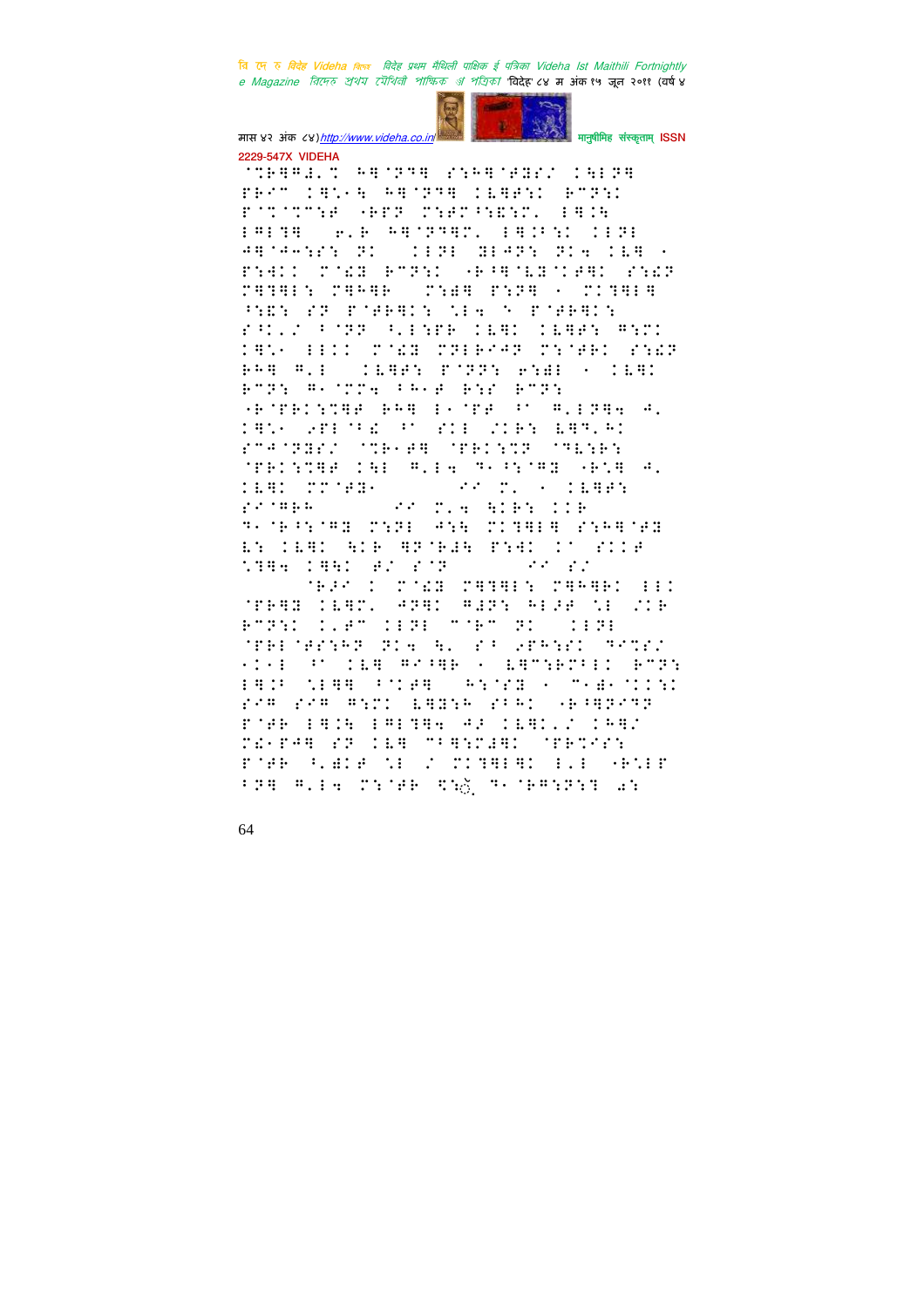मानुषीमिह संस्कृताम **ISSN** मास ४२ अंक ८४) http://www.videha.co.in 2229-547X VIDEHA

 $11993$ sno astronomes and snow pels **I-PAR EMIL PROTHER PARTNELSH IPT** 197 RABI TIET 1.8. NAAR 200 EE PINHER PAPENED PROTE PAPEL INFORM  $\frac{1}{2}$ ,  $\frac{1}{2}$ ,  $\frac{1}{2}$ ,  $\frac{1}{2}$ 

**TORACHAL TRIPE GASCARD EATLE** TERMINIAN AL ANDI LENGI PATRER **TERINTHE F.E. ZIR PNIC (RNT)**  $\sqrt{1}(\frac{1}{2}(\frac{1}{2}(\frac{1}{2}(\frac{1}{2}(\frac{1}{2}(\frac{1}{2}(\frac{1}{2}(\frac{1}{2}(\frac{1}{2}(\frac{1}{2}(\frac{1}{2}(\frac{1}{2}(\frac{1}{2}(\frac{1}{2}(\frac{1}{2}(\frac{1}{2}(\frac{1}{2}(\frac{1}{2}(\frac{1}{2}(\frac{1}{2}(\frac{1}{2}(\frac{1}{2}(\frac{1}{2}(\frac{1}{2}(\frac{1}{2}(\frac{1}{2}(\frac{1}{2}(\frac{1}{2}(\frac{1}{2}(\frac{1}{2}(\frac{1}{$ TOROGRES IN PAPARILLY MEGGINEERS PAR PROBLEMA BE BOAT PANINGER PROG HINZ TNORE PORTRER PNZY PLE PLEW FTF IERD IERE FRER RICHT  $\epsilon = 0.1$  ,  $\epsilon = 1.2$ FRANCIS CEREA FRONT (FOR FRON FURNIEL BELGAR STURBAT, LANK LEARS **ARTENYMED POINT AND ARTH** TER VARTZ TERRIT BTPS TEBSE  $\sim$   $\approx$   $\sim$   $\sim$   $\sim$ 17 1918 NESA (419 4, 9-9,199 898) ADAZ ERIR PUEDRA AZA PETEARI TATER F. RE (25.188) #FIRE (888) #1858 **MINIMUSH PATER EARLY PIRES** ENTER THE CENTER FULL CEPE CALL PREP PL (PENNA POLENCIAL) PREPENDENT ES CONTRAPERTANCES COPENEDAD ARE: FRANCISCO PROVINCE INARCO PROV ANNA BAR CHA BARNICA AND  $27.47.$ PANI PURI TANE AN PILAN HETP INTER ETRY TIER RACT IER RATHE ELIPPA INFL. NEWS STATE SHAP  $\sqrt{2} \left( \frac{1}{2} \right) \left( \frac{1}{2} \right) \left( \frac{1}{2} \right) \left( \frac{1}{2} \right) \left( \frac{1}{2} \right) \left( \frac{1}{2} \right) \left( \frac{1}{2} \right) \left( \frac{1}{2} \right) \left( \frac{1}{2} \right) \left( \frac{1}{2} \right) \left( \frac{1}{2} \right) \left( \frac{1}{2} \right) \left( \frac{1}{2} \right) \left( \frac{1}{2} \right) \left( \frac{1}{2} \right) \left( \frac{1}{2} \right) \left( \frac{1$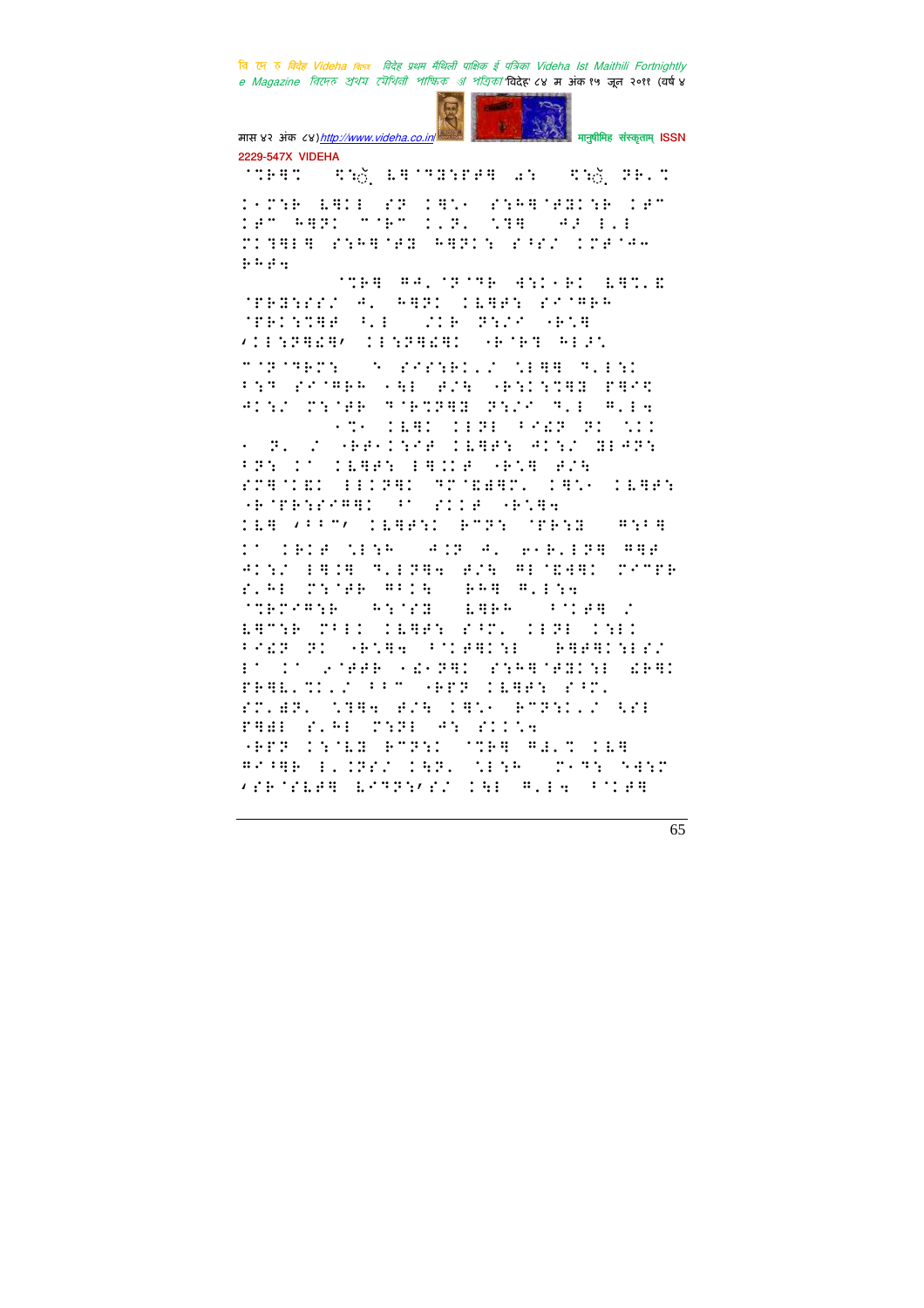मानुषीमिह संस्कृताम ISSN

मास ४२ अंक ८४) http://www.videha.co.in 2229-547X VIDEHA

BYT. ILE FROM BYF ILEMY FEID, ATEN BACTERE CAPEL PROVA LATER TAPAR NERBORIA (FOLBBORIE: 188897.02 HARD REPN MELPHERI (PENH) TARY PANAL POWER TOWARD PERSON AN CHAPPERILL ERSIE CHORE SLEEPLER P FILL A TERLARI ELBEN GYEFE KEKSBI CONTRACTORS CARD AND ARTICLE TRIBUTE TREST CONSIDER TO TASSAGET PERSONAL TRACK COMPANY AND CONSTRUCTION PRID RAF PARAL FOOTBERL E.E REPAIRING TANK BY RIGHTFORM PRO ESPACIO SESPRIPO PLEFENERNICO ERGIE TRIBL TOP STRAINER CORP. (PESS) A. TINHER PARKINGT, PAPEL BELOTERS FOR LEOREFEL FAR OPERE COREE pings am: Camming Spame Spagence **ATE/ F.E. (ENTH) CERNINGS PRESENT** an an opener communicational ELIMPERAN PUSA BESPARA PRPISAMIR POSE PART AL GAINE (PENSONIA (PEPS)

 $\begin{array}{cccccccccccccc} \cdot+\frac{1}{2} & \frac{1}{2} & \frac{1}{2} & \frac{1}{2} & \frac{1}{2} & \frac{1}{2} & \frac{1}{2} & \frac{1}{2} & \frac{1}{2} & \frac{1}{2} & \frac{1}{2} & \frac{1}{2} & \frac{1}{2} & \frac{1}{2} & \frac{1}{2} & \frac{1}{2} & \frac{1}{2} & \frac{1}{2} & \frac{1}{2} & \frac{1}{2} & \frac{1}{2} & \frac{1}{2} & \frac{1}{2} & \frac{1}{2} & \frac{1}{2} & \frac{1}{2} &$ **CARACTERS MARKET**  $w: \mathbb{R}^n \times \mathbb{R}^n$  $7.7741$ 

seng approspe F.E. TYPHP PHIPH PERPIT RANNER (PE THE TREET THEST WHE TE 9.05 BER PED 98 STRITE BRIDE STR H. TER PATILI TERRIFE IPEPE FREER FRAME CONTROLLED PUSSER IN THE TABLE \* 1995 FSEPSE (+F1FTSF) FRFTF11FR (\* PARABI COMPENSATI CORNABELARE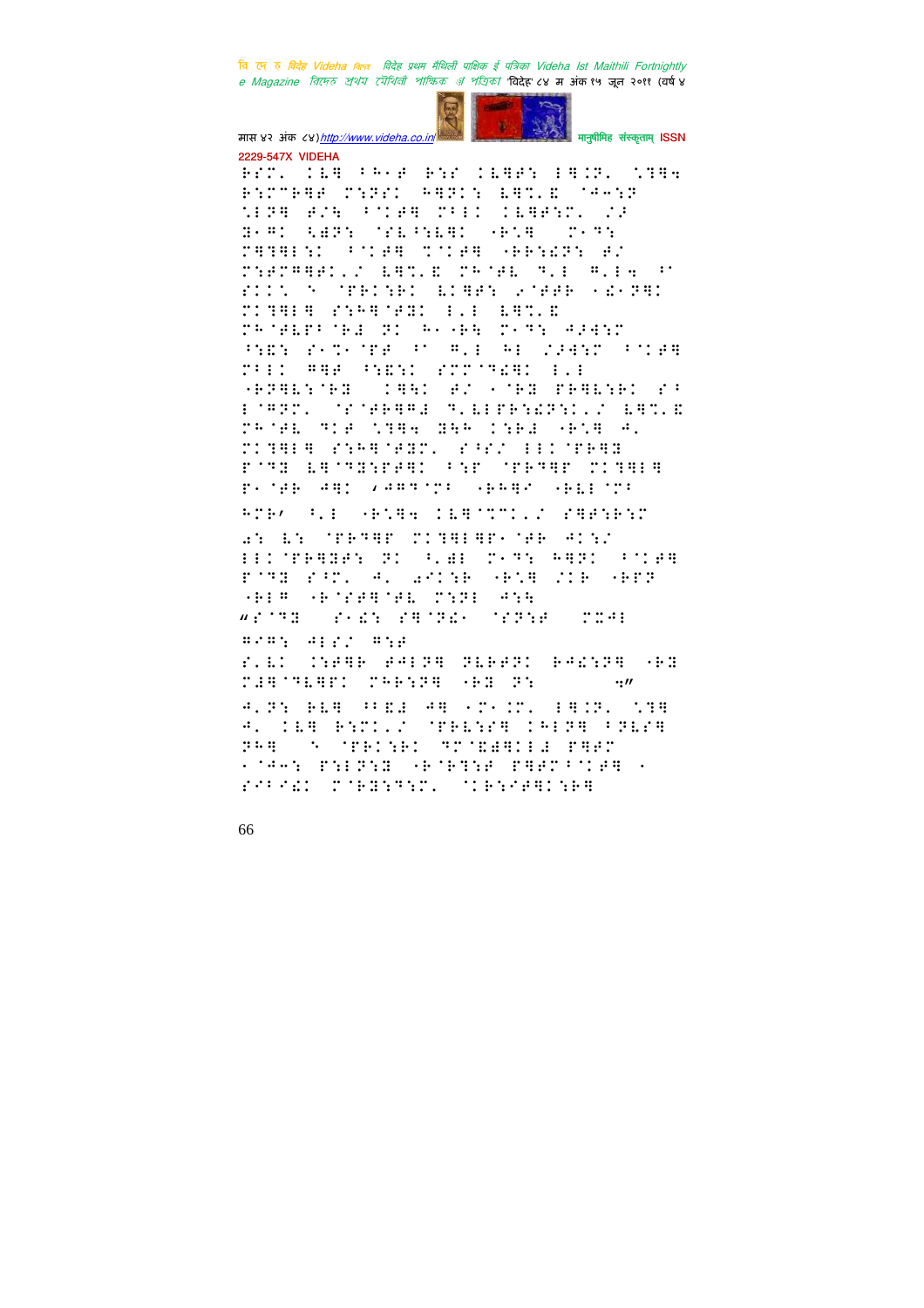मास ४२ अंक ८४) http://www.videha.co.in मानुषीमिह संस्कृताम ISSN 2229-547X VIDEHA STORBULENS AUTOR TEORI SURVEY LE  $+79793$   $7577$   $454$ TRINER TRED ADEN PRET, BAZA CONEX FARING CONTRACTORER STATEMENT PRESS POLENCO PER CONNER CORRESPONDI LARE.  $\mathbb{F}_2$  if  $\mathbb{F}_2$  . STEAM REPLACED STRIP (PRESS) AL F.Z. LAPPA (958) RTPS LAPPA (958) R.A. ile: Sterkene rei: riter, Letne  $\cdot$ PP·Three results in Fig. (  $\cdot$  -emis STECK CORD OFFICERS HENBELIED CERE HELBYSHE MEELDILI MEELMENER RI 197 (PC) CREW CORPORATION CONT **FIRTHE CONTROLLING TERMIT (1980)** P.E. TESPE PIN (PEP)INSE IERRNI FUNCTION EUROPEAN EN STATISTICS AND ALTERATIVE PO PERA NOC CARD AZ ANE CNIARNO FRED DIA FIN IEMANI FRED BRUBE  $\mathcal{A}(\mathcal{P},\mathcal{P}) = \mathcal{P}(\mathcal{P},\mathcal{P}) = \mathcal{P}(\mathcal{P},\mathcal{P},\mathcal{P}) = \mathcal{P}(\mathcal{P},\mathcal{P},\mathcal{P}) = \mathcal{P}(\mathcal{P},\mathcal{P},\mathcal{P}) = \mathcal{P}(\mathcal{P},\mathcal{P},\mathcal{P}) = \mathcal{P}(\mathcal{P},\mathcal{P},\mathcal{P}) = \mathcal{P}(\mathcal{P},\mathcal{P},\mathcal{P}) = \mathcal{P}(\mathcal{P},\mathcal{P},\mathcal{P}) = \mathcal{P}(\$ ATTENTERED TERMET IRIR AVARE RI TEACH ARTIFICATE IN THE TACK  $\alpha \gamma \gamma$  $\sqrt{4.1444}$  (Financial PH 1982) FR1998 PU PEPE ATTECA STEE HIPS (FETTING FIT, FETT  $\mathcal{L}(\mathcal{F})$  ,  $\mathcal{F}(\mathcal{F})$  ,  $\mathcal{F}(\mathcal{F})$  ,  $\mathcal{F}(\mathcal{F})$  ,  $\mathcal{F}(\mathcal{F})$  ,  $\mathcal{F}(\mathcal{F})$  ,  $\mathcal{F}(\mathcal{F})$  ,  $\mathcal{F}(\mathcal{F})$  $\ddot{\phantom{0}}$  ; ii PAP, PAT TAP TR PER PER TESTS 19511 590  $\cdot \cdot \cdot$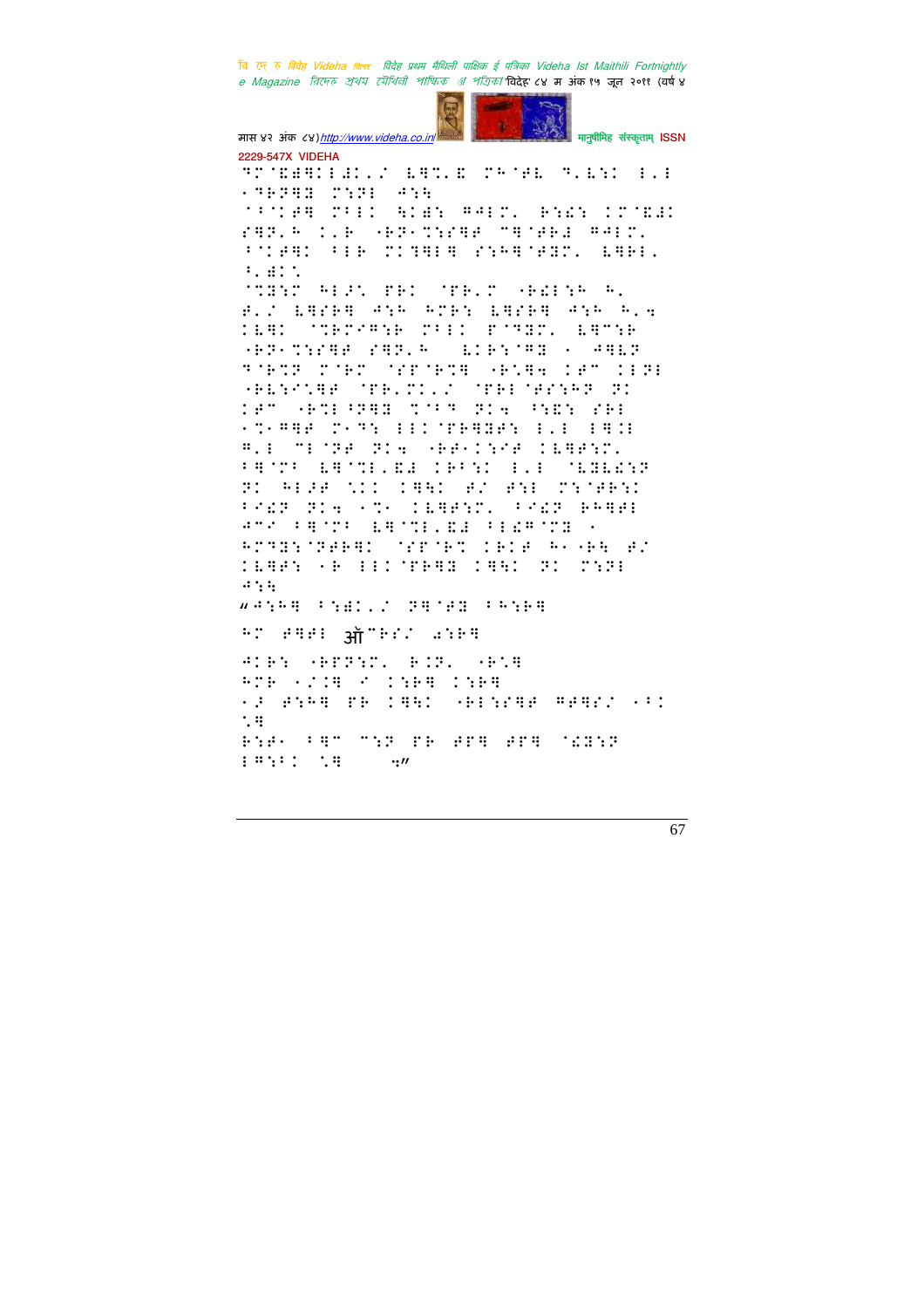मानुषीमिह संस्कृताम् ISSN मास ४२ अंक ८४) http://www.videha.co.in 2229-547X VIDEHA **TEVEL PITE ALBERGENT, INTIELD** HELMARI (FILM) HEATER SATULARY CONTRO PACAL WILBYS PHPH INFRPER PHILIPS? **FBI 2521 #55** HERZI EFT ESIR PIP BAR BARZI HSRIR  $\ddot{ }$ : T-9191 TE-9 F17 9-79 9-79 11 11 THE9  $\cdot$ . FRINGEN FRAGA AT TERLIT FRANKAPILI 200 730 740 75  $\{1,2,3,4,5\}$  , propins with  $\{1,2,3,6\}$  $\cdot$ :  $\prime\prime$ 

RITHT IER VALLEY HILL IERRI TACATES CERTAIN EMORGIA PRIMER HEBOLY CLOSURE FROSPHILES ON CEDE HENBH (TEELTH) TEELTHINI HEEILI SEPTEMBER 2010/01/01/01/02/01/02/01 02:00:00 BZ BARKI BPP BABB IN APBROXED IBB asin, and relevant en assamble TERNIBERY IN IN ECHPATRIC WAR FPB (TEELTRICK FORFE TROBBOOT RETERNING THE ENCOURED BARLIN FAR A TERITAL TELES **MEELTH BREEK PARTLY** HIPSO PAN ILPAR  $w = 74.$   $w = 7.$  The state state  $x = 45.7$ ENTER POSTAGE THOUGHTON 

 $\dddot{m}$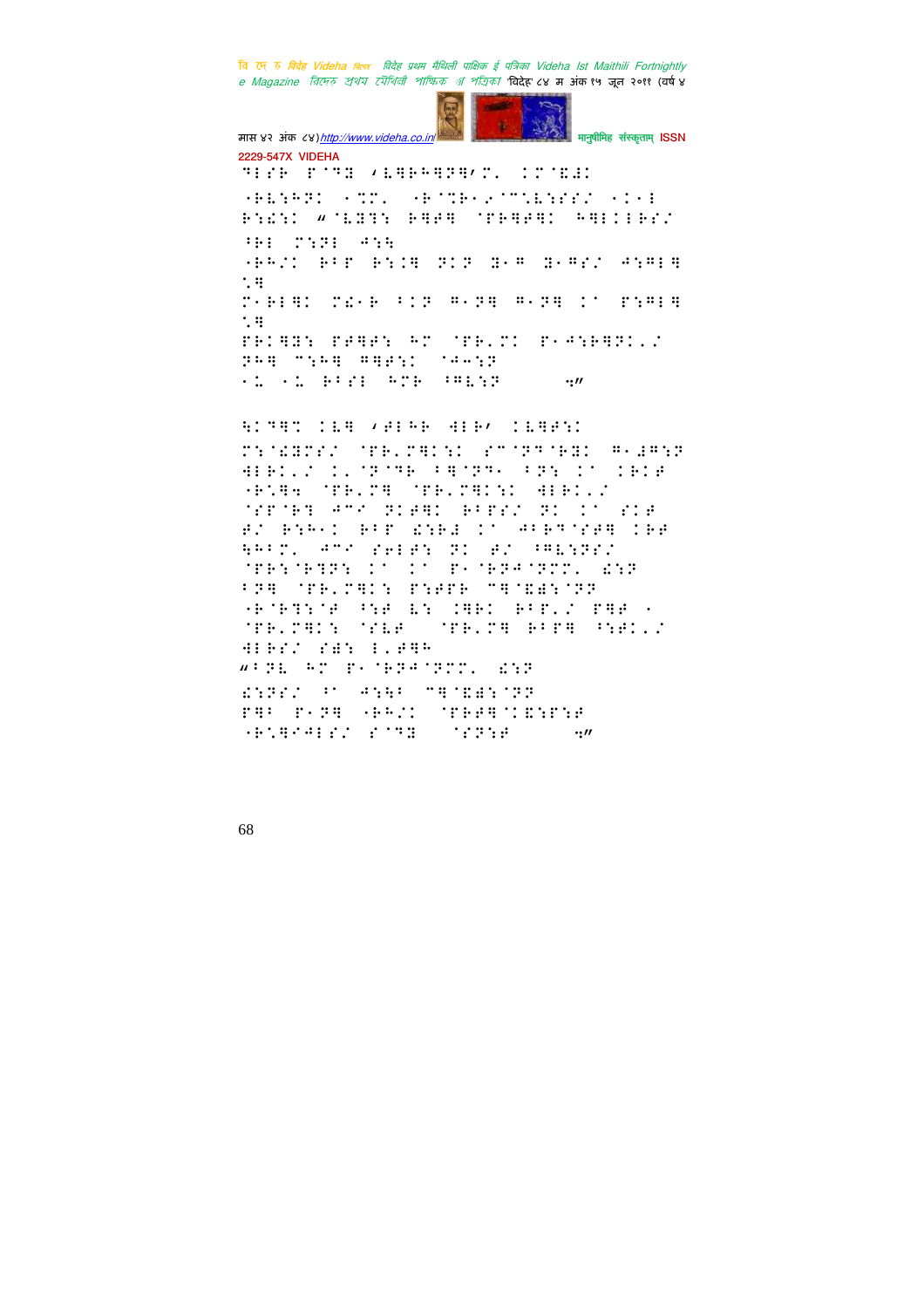मानुषीमिह संस्कृताम ISSN मास ४२ अंक ८४) http://www.videha.co.in 2229-547X VIDEHA MECH MAR INA STARLIN SARIATI riedarai vedra (d. 1955) (d. 1955) P. RECREATE  $\sqrt{p} + q$  (interpersection of  $\sqrt{p}$  )  $\sqrt{p}$ PT RPH PAR (PPR) 2PH PAR. **SARED FRONTHE LIBERED** der Genie darine anna P. B. REP. (1982) 2002-01-2515  $\cdot$ : ENERGY TERRITORY CONTRACTS RESERVED 977 EBER 21 ROBERT 2013 EER OPPID SPRESS RELEASED PROPERTY ARRESTS AND TRINGER RENOIT **COLA VERMIEL** 

LAPPARA (11865-1801)  $\mathcal{L}^{\mathcal{L}}\left(\mathcal{L}^{\mathcal{L}}\right)=\mathcal{L}^{\mathcal{L}}\left(\mathcal{L}^{\mathcal{L}}\right)=\mathcal{L}^{\mathcal{L}}\left(\mathcal{L}^{\mathcal{L}}\right)$ SPORTED REVOLUTION LEARN PUBL. PINES AND PARK PHENO MAR LEFFRONT E.E. EPPEL IER (TEEBERR  $\mathbf{w} \in \mathbb{R}^{n} \times \mathbb{R}^{n} \times \mathbb{R}^{n} \times \mathbb{R}^{n} \times \mathbb{R}^{n} \times \mathbb{R}^{n} \times \mathbb{R}^{n} \times \mathbb{R}^{n} \times \mathbb{R}^{n} \times \mathbb{R}^{n} \times \mathbb{R}^{n} \times \mathbb{R}^{n} \times \mathbb{R}^{n} \times \mathbb{R}^{n} \times \mathbb{R}^{n} \times \mathbb{R}^{n} \times \mathbb{R}^{n} \times \mathbb{R}^{n} \times \mathbb{R}^{n} \times \mathbb$ 8.91 THE 19 ST (8.999)

AB AB (FBIAN) TORRA WEBB (FFORAB  $\mathbb{R}^n$  $\cdot$ :

RETENDADOS (ARREDIS DO 1908) GAZER FILE (FACE) CERI TO BER TORE ERRI **MEEDINGS TEE THE PART OF THE DETEN** ATA SAMPETERE POSSO PER PARTES HER MEDICARRA HREDULI DEREI GYTP  $\{ \frac{1}{2}, \frac{1}{2}, \frac{1}{2}, \frac{1}{2}, \frac{1}{2}, \ldots, \frac{1}{2}, \frac{1}{2}, \frac{1}{2}, \frac{1}{2}, \frac{1}{2}, \frac{1}{2}, \frac{1}{2}, \frac{1}{2}, \frac{1}{2}, \frac{1}{2}, \frac{1}{2}, \frac{1}{2}, \frac{1}{2}, \frac{1}{2}, \frac{1}{2}, \frac{1}{2}, \frac{1}{2}, \frac{1}{2}, \frac{1}{2}, \frac{1}{2}, \frac{1}{2}, \frac{1}{2}, \frac{1}{2}, \frac{1}{2}, \frac{1}{2}, \frac{1$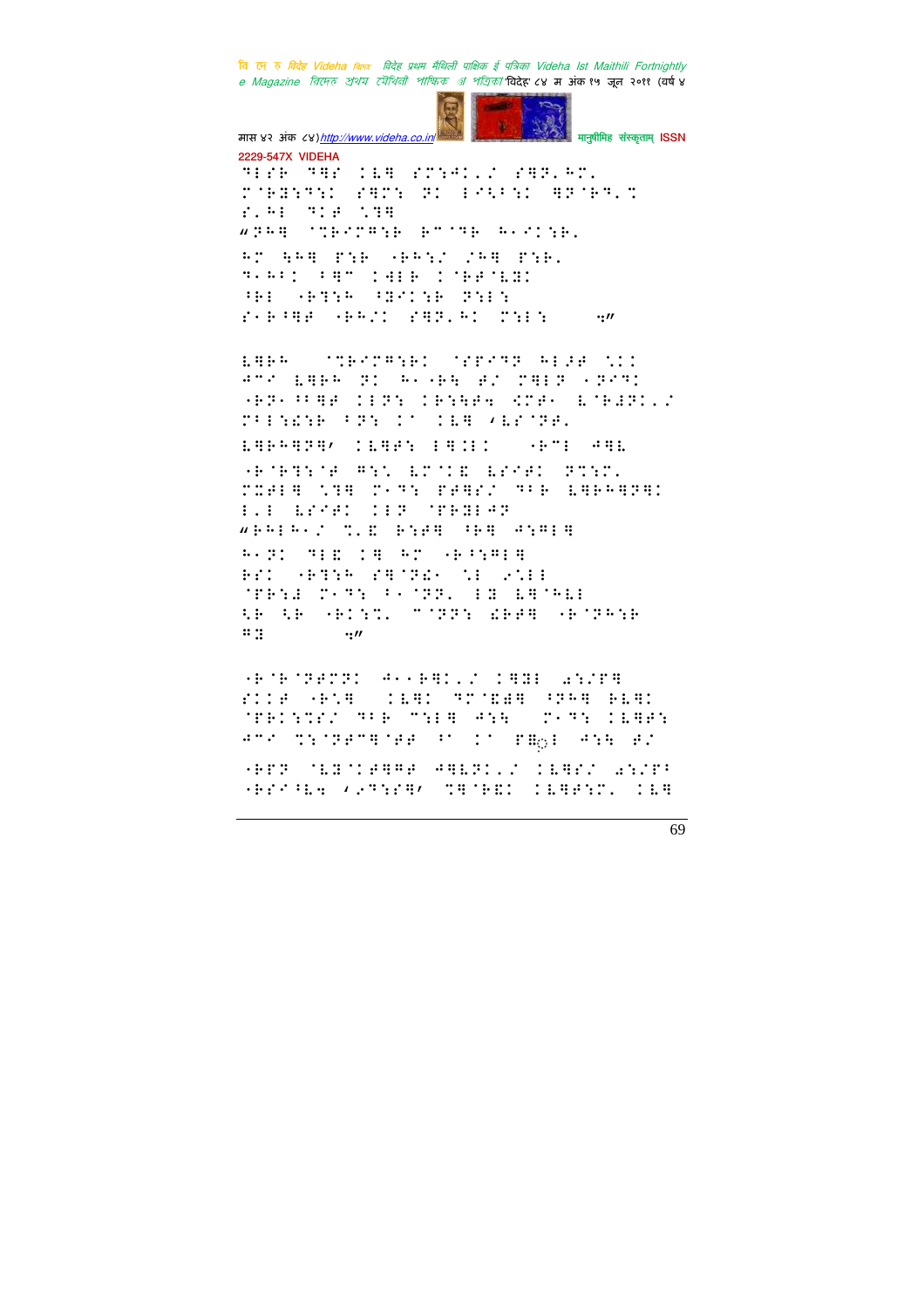FARBEARD (PETI FACTRE RRE)  $1.1.24$ angan di Santa Garamanya yang ber FOREST RESPECT PRESENT BRIDGE CRUISE THE THE HOUR showed and a best car FURNITURE FESTION FURNITURE TEACH THAN PORT THAN ACPIDENTAL LIN

HENNA HALPI HENRAT HENNAT ZEN ILA

 $\mathbf{u}$ ,  $\mathbf{r}$ wide FRI (FRI)  $\ell$  (FRI)  $\ell$  (FRI) (FRI) Add PRI (195 PHLP (FRI) 89281 8932 688188 7PB938 **11 FRE 198 (FRETH 2752)**  $\cdot$ :  $\prime\prime$ 

PROVINCING CHECK LEGAN STOLEN FLAE PROVERT EVIR EDENTROL FER PEOP

BA 1998 - A 928 A CA 1919 1993 1994 - ADAZ (DES PORTENT, SPEP POSED CORRECTED MATHEMATIC RISES OF METHODS AND COMPANY RIES STARTAE FARAER INFOTABULISE \*FFFFFF FZR \1FF1 #987 FFF 2TA8

मानुषीमिह संस्कृताम ISSN मास ४२ अंक ८४) http://www.videha.co.in 2229-547X VIDEHA 195 2756 POST CONTROL PRESENT AN INSTALLENTS TIPE MUST MESTAPLY IEST TEM HELMIS  $\begin{array}{cccccccccc} n,n,p,q & n_{1},q & n_{2},q & n_{3},q & n_{4},q & n_{5},q & n_{6},q & n_{7},q & n_{8},q & n_{9},q & n_{10},q & n_{11},q & n_{12},q & n_{13},q & n_{14},q & n_{15},q & n_{16},q & n_{17},q & n_{18},q & n_{19},q & n_{10},q & n_{11},q & n_{12},q & n_{13},q & n_{16},q & n_{17},q & n_{18},q & n_{19},q & n_{10},q & n_{10},q & n_{11},q & n_{10},$  $w(1,1,1)$  . The definition of the extra  $\mathcal{F} = \left\{ \begin{array}{ll} 1 & 1 & 1 & 1 \\ 1 & 1 & 1 & 1 \\ 1 & 1 & 1 & 1 \end{array} \right. \quad \text{where} \quad \left\{ \begin{array}{ll} 1 & 1 & 1 & 1 \\ 1 & 1 & 1 & 1 \\ 1 & 1 & 1 & 1 \end{array} \right. \quad \text{and} \quad \left\{ \begin{array}{ll} 1 & 1 & 1 \\ 1 & 1 & 1 \\ 1 & 1 & 1 \end{array} \right.$ FITE (FURNITURE LE CIFEATE 

ति एप रु विदेह Videha बिलर विदेह प्रथम मैथिली पाक्षिक ई पत्रिका Videha Ist Maithili Fortnightly e Magazine রিদেহ প্রথম মৌথিনী পাক্ষিক *প্র পত্রিকা* 'विदेह' ८४ म अंक ९५ जून २०११ (वर्ष ४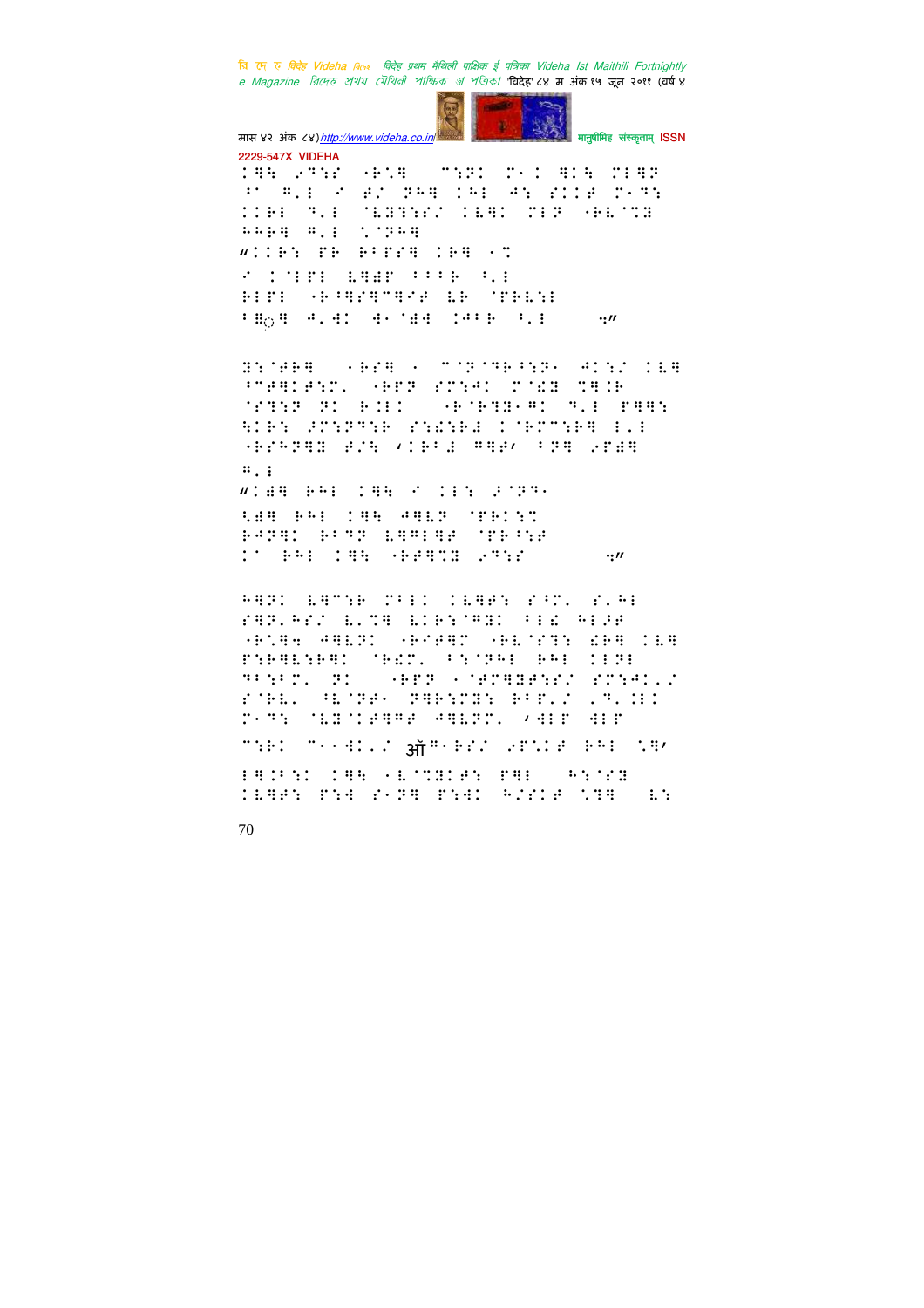मानुषीमिह संस्कृताम ISSN मास ४२ अंक ८४) http://www.videha.co.in 2229-547X VIDEHA CORD OFFICED ESPECE CRIP NIB FEAS TERRITORE PLOTENCE (PNR) PLOTE **TERINAL PIPE CHA FRIERA FETI** TESTI PLAN GOTI, TES ALI PATVARI az Ar dentmea afriz 188 yılık 38 A. SPER SHERI MESSI PHRESS PARTNERS SPAR FOR TER FIRENEDIAE POSIBIL SEPP TRIBLE FOOTLING VALES TEEN BLVD  $\cdot$  CARPER (  $\cdot$  RPP) (  $\cdot$  CARP (RBRI) ( )  $\cdot$  CRPI) (  $\cdot$  C) (  $\cdot$  C) (  $\cdot$  R) ADNA CONTACT  $\mathbf{w}^{\mathsf{H}} \leftarrow \mathbf{P} \oplus \mathbf{B} \oplus \mathbf{A} \quad \oplus \mathbf{P} \oplus \mathbf{P} \quad \oplus \mathbf{I} \oplus \mathbf{A} \oplus \mathbf{I} \quad \oplus \mathbf{B} \oplus \mathbf{I} \oplus \mathbf{P}$ F.E. AN HE TOEFEL STATED ARE  $991.971$  $\cdot$  :  $\prime\prime$ RIE PERINT VELETT ILR TITRIRI HE TEARING EEN GELIEP. ONDER TIJP TE POLITIEK  $\overline{1}$ .  $\overline{1}$ .

WILLIAM CONTROLLER CONTROL **A. 88 TITHER PRIZ INF**  $\cdot$ :  $\prime$ 

ENTERED, CER CRIBBS CONBERD, PNEB MELGAR (PAIL (ANSER PRES ) CASSEE ARE ARCH ANGELNY BU PUTTY PR KINDING MARITIME MARINE CONTROLLER. 3858 (2395-1181) PHEST, ATA ANGEL **FENETE FUR PRESENT RIPS IN 191** AND CONTRACTS POLENTICS ARM CLEA  $\mathbb{P}_\lambda \oplus \mathbb{P}_\lambda \oplus \mathbb{P}_\lambda \oplus \mathbb{P}_\lambda \oplus \mathbb{P}_\lambda \oplus \mathbb{P}_\lambda \oplus \mathbb{P}_\lambda \oplus \mathbb{P}_\lambda \oplus \mathbb{P}_\lambda \oplus \mathbb{P}_\lambda \oplus \mathbb{P}_\lambda \oplus \mathbb{P}_\lambda \oplus \mathbb{P}_\lambda \oplus \mathbb{P}_\lambda \oplus \mathbb{P}_\lambda \oplus \mathbb{P}_\lambda \oplus \mathbb{P}_\lambda \oplus \mathbb{P}_\lambda \oplus \mathbb{P}_\lambda \oplus \mathbb{P}_\lambda \oplus$  $\left\{ \begin{array}{ll} \left\langle \mathbf{H},\mathbf{H},\mathbf{H},\mathbf{H},\mathbf{H},\mathbf{H},\mathbf{H},\mathbf{H},\mathbf{H},\mathbf{H},\mathbf{H},\mathbf{H},\mathbf{H},\mathbf{H},\mathbf{H},\mathbf{H},\mathbf{H},\mathbf{H},\mathbf{H},\mathbf{H},\mathbf{H},\mathbf{H},\mathbf{H},\mathbf{H},\mathbf{H},\mathbf{H},\mathbf{H},\mathbf{H},\mathbf{H},\mathbf{H},\mathbf{H},\mathbf{H},\mathbf{H},\mathbf{H},\$ #1##1.2 BF#@#L17# (11E12#119P# HI17#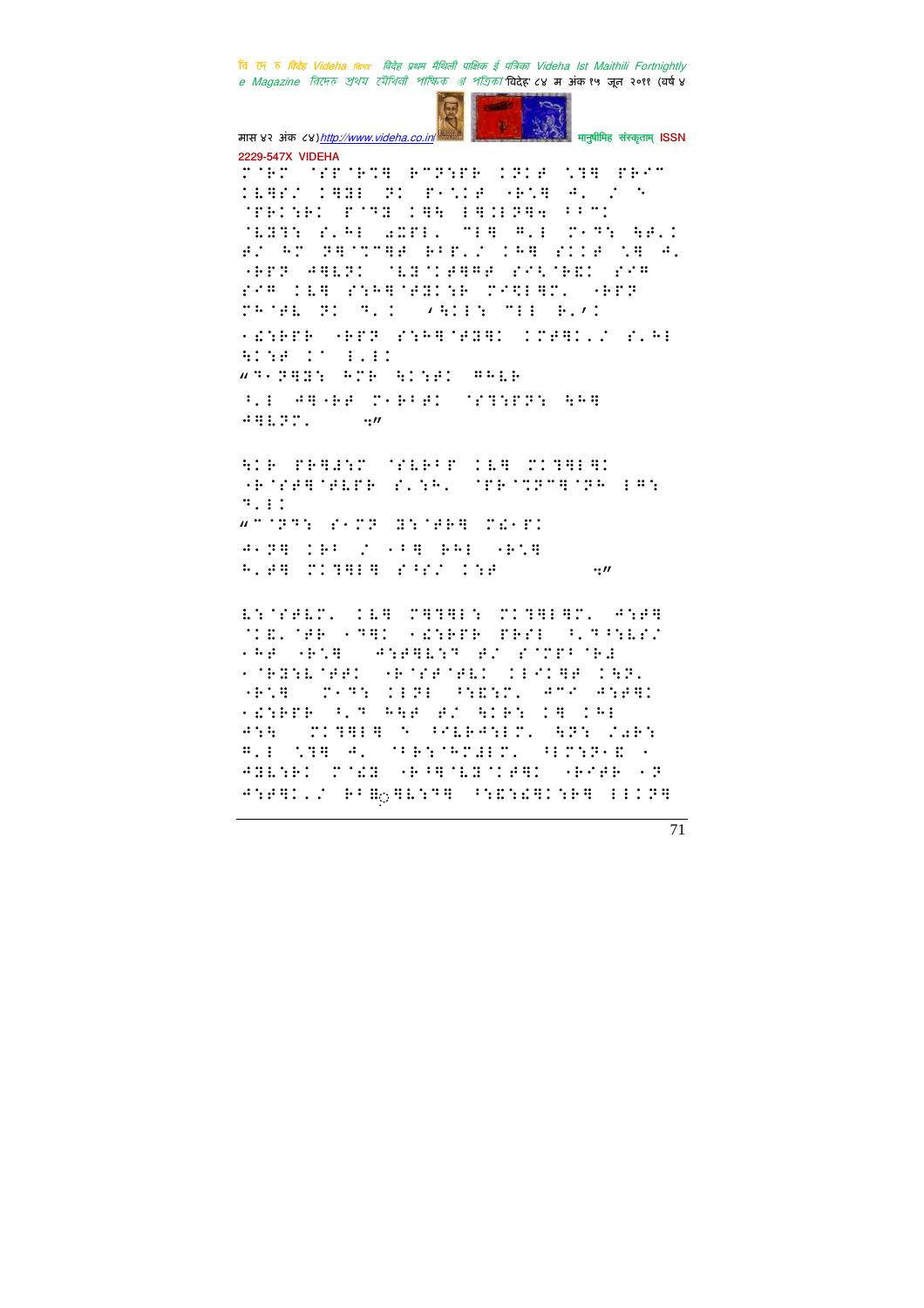मानुषीमिह संस्कृताम् ISSN मास ४२ अंक ८४) http://www.videha.co.in 2229-547X VIDEHA  $\sigma\sigma\approx\sigma$  . 1175 TEPP 7.789 (168) #N#BU#NP F#I +BFP EBPNP+BN#I.2 FFBPAL (TEBBAE) 19139  $w$  (FPT) dign (Propid (H) or Free or For  $\begin{array}{cccccccccccccc} \ast\frac{1}{2} & \ast\frac{1}{2} & \ast\frac{1}{2} & \ast\frac{1}{2} & \ast\frac{1}{2} & \ast\frac{1}{2} & \ast\frac{1}{2} & \ast\frac{1}{2} & \ast\frac{1}{2} & \ast\frac{1}{2} & \ast\frac{1}{2} & \ast\frac{1}{2} & \ast\frac{1}{2} & \ast\frac{1}{2} & \ast\frac{1}{2} & \ast\frac{1}{2} & \ast\frac{1}{2} & \ast\frac{1}{2} & \ast\frac{1}{2} & \ast\frac{1}{2} & \ast\frac{1}{2} &$ ABU PO BAI SENE ANNE NOR LORE 1975 17 PRIP (F. FEER P. 2005)  $\cdot$ :  $^{\prime\prime}$ 

MELTHE HARD LANDED, STRIDGE HAL TORT INTERNATIONAL PARKEL ON OTELARD SPENHAMMEN HORN CENTNANCE PLACE OFF AN VICE NIC PINHERY, AZ PROTHA PI 1911 9.1 5525 9.1 79 79 80 110 FRUID ARTHEMENT FAN PROVIDENT TER TAPEPRON POPPER PUNIERT IIITE PRINTER TERITP RING CREIM TOTE RELI

BI HETTE POPE HAR AL FEPROF BANAPAI PATTAA ARIP PINPEERAR  $+7 + 144$   $+714444$   $+74444442$   $+91 - 31$   $+1444$ RIP CHIS HIL THIRD PAIRL IS PRAN 2198 11 TRTB- PAI 1988 2019 CONFIDENTIALS OF PARTIES OF THE STATE OF PAIRBIN INFERN IPP (P.PE) (PRESER) HEADS FRAME FIRE BEILLIN ROGAN CGB ENRICENTRY RIP PROVINCING PARK (PR)  $\pm 1.5$  ,  $\pm 0.5$ THING PACHEL THRUSH IERA CHAINER SOVERIGHT HIS PRIZ nada C FITHE FARE, FI WALLEY LANDER ILA LIFE PREPRE VIRTHER TO TURN

PACKED CEMPA FAILS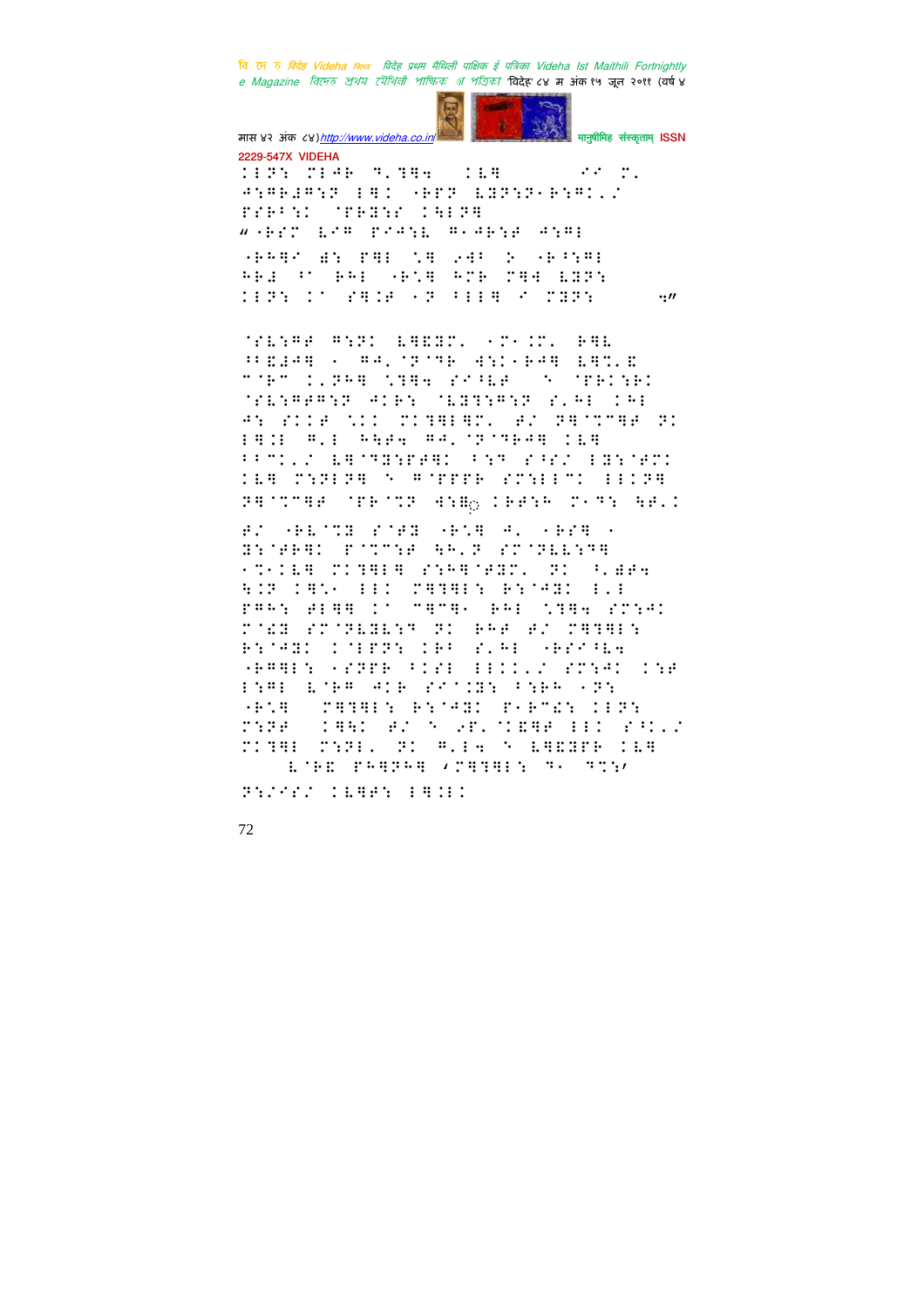मानुषीमिह संस्कृताम ISSN मास ४२ अंक ८४) http://www.videha.co.in 2229-547X VIDEHA WESTERN CHOOSE CHAR PESTIES AND  $\mathbb{R}^n$  $\cdot$  :  $\prime$ 

TEST PEBBST, PENSYLNST ESPEK P.PE HENBY FAIL PARTNER PROGRESS VARRI F. FAZ (PF) TOET (MPORTH) + (VPERA)  $\left\{ \frac{1}{2}, \frac{1}{2}, \frac{1}{2}, \frac{1}{2}, \frac{1}{2}, \frac{1}{2}, \frac{1}{2}, \frac{1}{2}, \frac{1}{2}, \frac{1}{2}, \frac{1}{2}, \frac{1}{2}, \frac{1}{2}, \frac{1}{2}, \frac{1}{2}, \frac{1}{2}, \frac{1}{2}, \frac{1}{2}, \frac{1}{2}, \frac{1}{2}, \frac{1}{2}, \frac{1}{2}, \frac{1}{2}, \frac{1}{2}, \frac{1}{2}, \frac{1}{2}, \frac{1}{2}, \frac{1}{2}, \frac{1}{2}, \frac{1}{2}, \frac{1}{2$ **TERTAGHA ILEI A. FAE INFARTAG ZN** ENER FRONT PLOTEDS IN SIDN DRY RATES CERADLIC BBC CATER COOL #FIBS #88 FORB TOTAL ZAF FIT. **ACTED ANNIBERED ANNE NOON IN THE** HET POINTED ESCRIPTIONS EST POSEBBLESEN (EB) SPERGELBY PL (1981) 2538. FD 1.11 PPM PPM (887) PROPERTY PRODUCED 20 PLAT VAROEER THINGS INTERNATIONAL PROPERTY AND PARE WRITE TER TESTING FINE TER were: sasa mys crysta **ITER PLAN TYP FUNDIR** 1178 LFB21 212 1-81 178 LYPTER FRYPY FELL NTR ATED ESTIMATE ARRAIGER TO SANCHE HOTEL TEERS  $\cdot$ :  $\prime\prime$ 

ZPS K PITE ZALL KIAS KLPE (ANE P. TER TRANSPRECHED TERRY PLAINTRIP. STEEL ALE CALINERS ANNEX SEPECIFICA 319 4.35 5913 900 900 950 965989 5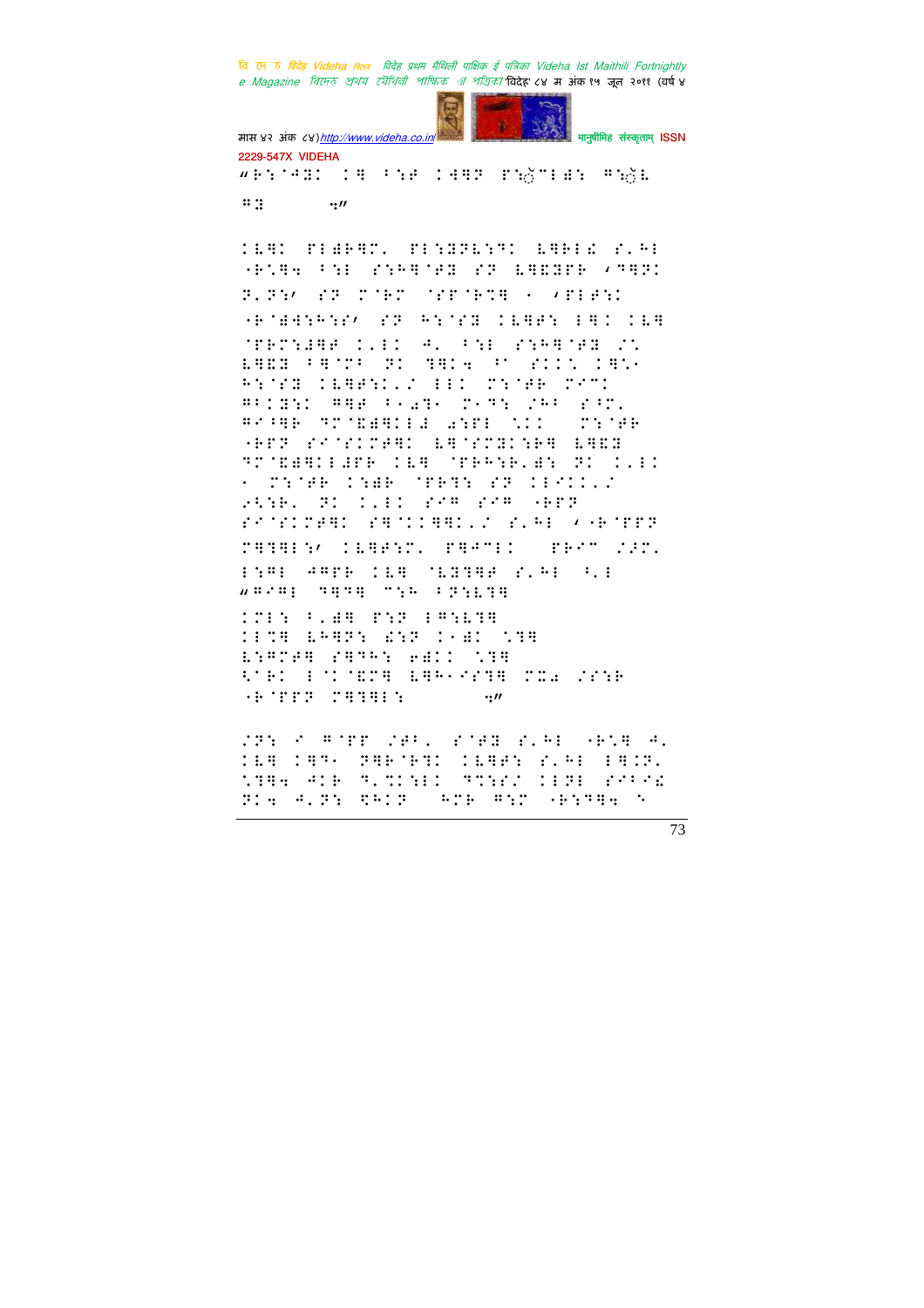मानुषीमिह संस्कृताम ISSN मास ४२ अंक ८४) http://www.videha.co.in 2229-547X VIDEHA

TERINAI (1898). Z SYPHONIC BHINAT. **CERE SEPTER RICHARDS TESTER (FREE** TERMEDIC PARE IFF TAPE AND UTCH 391 # TEP 285, 2018 #1 +TH 1681 1171 2875 71 5128 5115 **FARIETY IN CLEATER MELL SECONDER** BTPAT, HETETPETHING FPROBRILE HETER PAIRFIN IERPA PF IRIDE MINHS TORA PRODUCT PRODUCT STATES AND THE RESIDENCE OF A REAR 1970 1988 800 1989 900 910 929 108<br>1900 109 960 9812 91128 886 998 **PERBURANCE PROPERTY PRINTING** BAIN YOUNG A SUMMANARED CHILL TEMPNI CATENTLI FARR CHIEM MULLA EBS.RD POTTERS RACIFICATION AND PROVIS FOREST PRINT PORT (FOOTBARE TERINTE ETPERNED ENTRE NIE AL N VELOCERA (PROPORTILAD) POR COSTE BURNILLY TEBLATT, PERFORM ORDER SEPRES PROGRESS TELL LANS ESPECIE

PROST CRIP HILL NEED A CROF DI

**APIA (FILE) AL (CEP) (PICHERI ILE)** MENSON BUBLIOGRAPHE SUBSCRIBUTERI \*FILM FARTYFIN RIBBAR F.F. TITHER FIFE FEAR TRAFTS HISTORICS  $\sim$  4.1  $\sim$ **BRIDGE FACE IN SILL ATES** 

FINHD PAPER (1159944 PURSINE CONFEDERATION AREA **TERONIC CONFERENCERONIA MIDSTORY LIBE**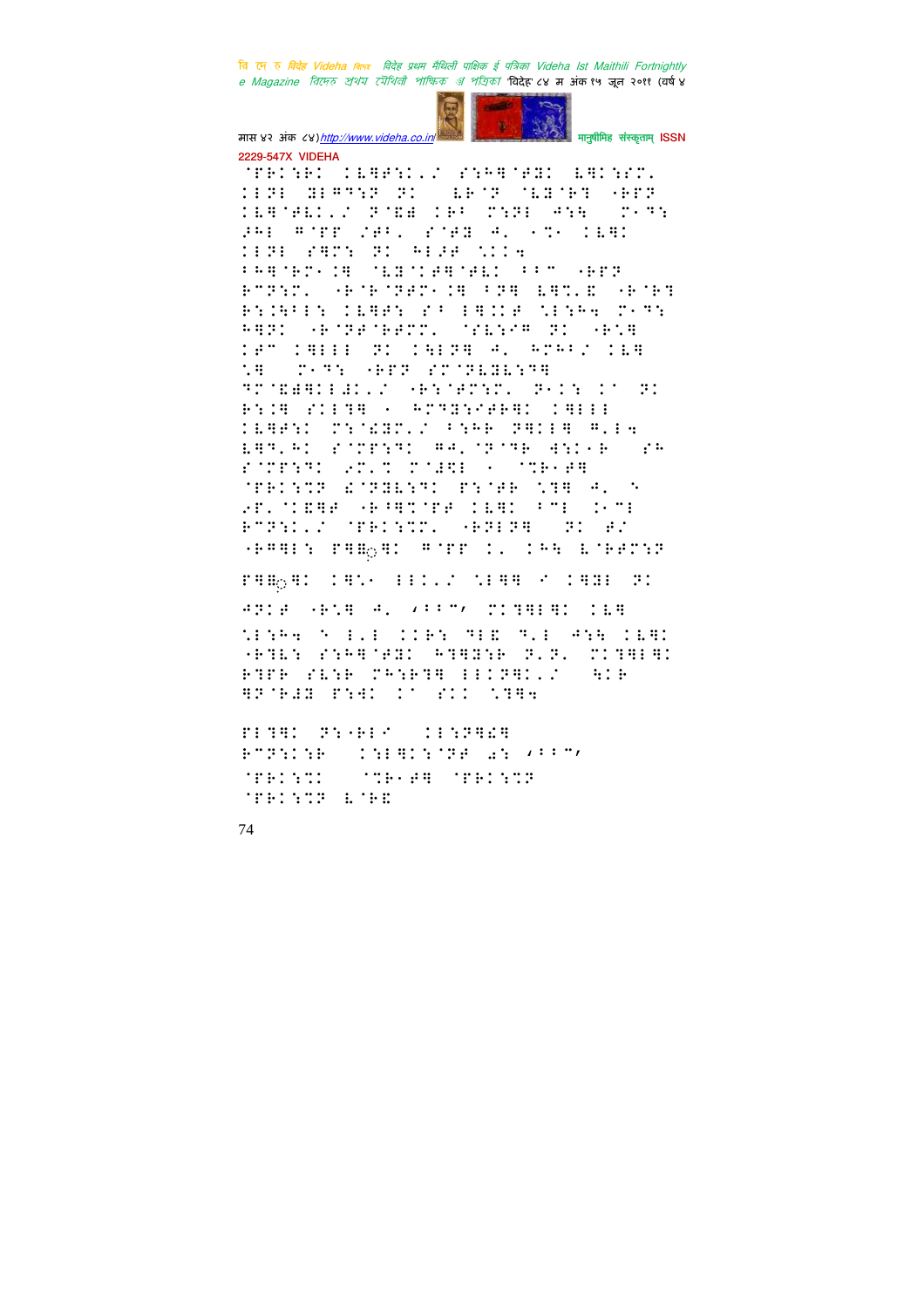```
ৱি দে হ विदेह Videha बिल्ब  विदेह प्रथम मैथिली पाक्षिक ई पत्रिका Videha Ist Maithili Fortnightly
e Magazine  विरमह 'क्षेत्र' रूपैशिवी  शोष्क्रिक श्रं शक्तिरं विदेह' ८४ म अंक १५ जून २०११ (वर्ष ४
मास ४२ अंक ८४)http://www.videha.co.in/ मानुसी मानुषीमिह संस्कृताम् ISSN
2229-547X VIDEHA 
⢹⣑.!261!⣞⣑
⣑ ⣑⢾⢷⣒!!!
\rightarrow +77110 \rightarrow +7710 \rightarrow +7710 \rightarrowhhbkfoesbAwjefib/dpn!⢷ ⣚⣑⢴⣒!!
 ⢺⢻⢹⣛⣉ ⢷⣑⢹ ⣜⣋
⢽⣑⣞

⢺⢻⢹⣛⣉ ⢷⣑⢹ ⣜⣋
⢽⣑⣞
\pmT. FASS SAR
⢳⣛ ⢹⣉⣝
                                !!!!!!!!!!!!!!)⢸⣑⢻⢷-!$⣉⣛⣑*!
                                !!!!!!!!!!!!!!)⢷⢻ ⢺⢺⣑⢷
$⣉⣛⣑⣒ ⢹⣇⣑⢼ $ ⣑⢽⣛ ⢽⢽ ⢸⣑⢻⢷
⢷⣇⣉⣒*!
⢸⣑⢻⢷.!!!!!!!!!
                                  ⢳⢽ ⢽ ⢻
⣓@!!
$⣉⣛⣑.!!!!!!!!!
                                  ⣛ 
⢳⣒ ⢺⣈⢽
⣁⣑⢼⢽⢷ ⣛ ⣁⣛-!⢾⣈⢽ ⢸⢻⣇⣑⢽
 ⢳⣑⣙
⣁⢽⢳⣛⣒ ⢷⣑⢺⣑ ⢹
⣇

⢽ ⣚
⣑⢽@!
⢸⣑⢻⢷.!!!!!!!!! 
                                ⣛@!
$⣉⣛⣑.!!!!!!!!!⢴⣚⣛ 
                                \mathcal{P} \oplus \mathbb{R} \mathcal{P} \oplus \mathbb{R} \mathcal{P} \oplus \mathbb{R} \mathcal{P} \oplus \mathbb{R}

 ⣁⣛-!$⢾ ⢷⢳⣛ 

 ⣁⣛⣒
```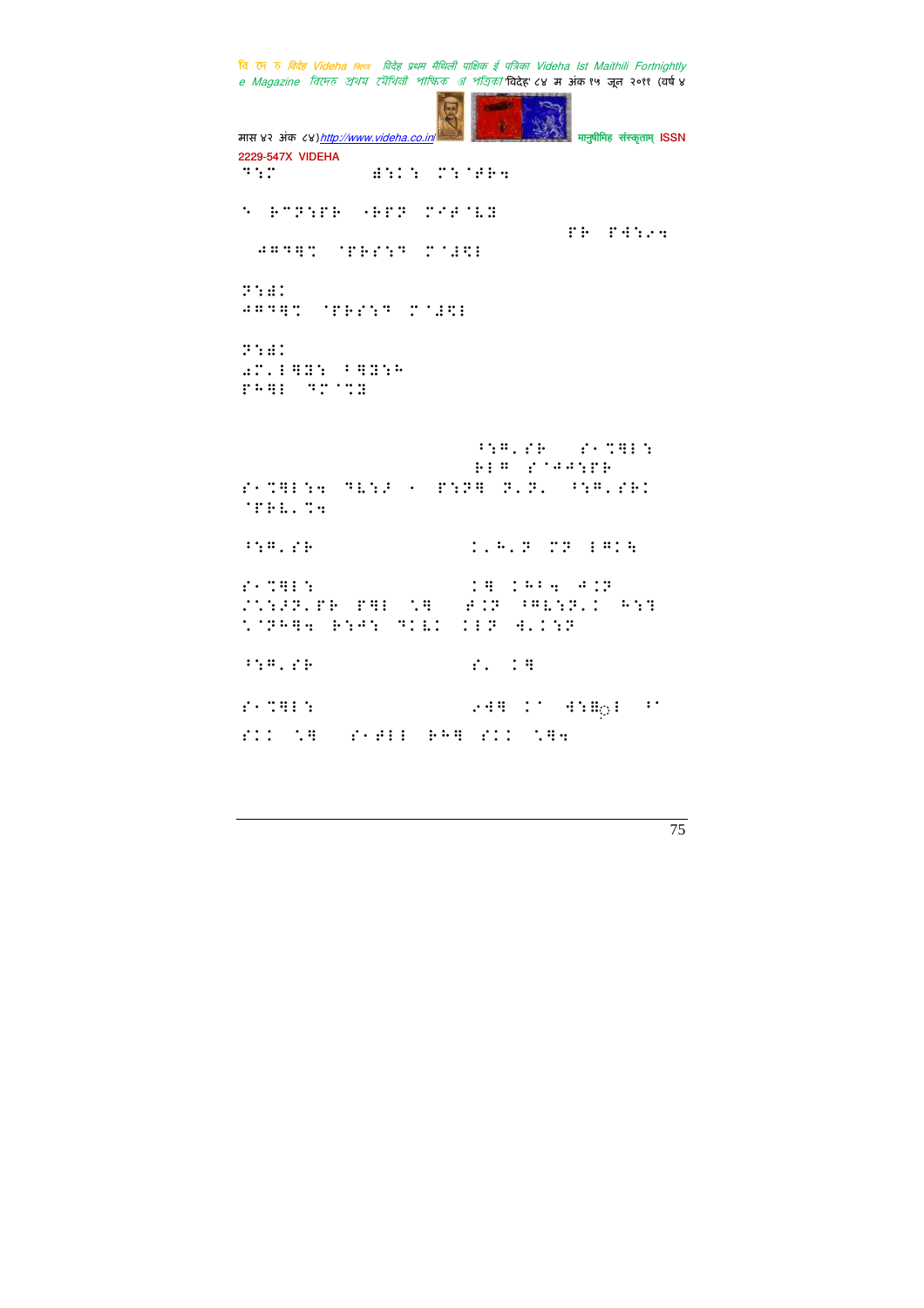त्रि एप रु विदेह Videha बिलर विदेह प्रथम मैथिली पाक्षिक ई पत्रिका Videha Ist Maithili Fortnightly e Magazine রিদেহ প্রথম মৌথিনী পাক্ষিক *প্র পত্রিকা* 'विदेह' ८४ म अंक १५ जून २०११ (वर्ष ४ मास ४२ अंक ८४) http://www.videha.co.in मानुषीमिह संस्कृताम् ISSN 2229-547X VIDEHA  $\{5491, 249\}$ 925 19399 (90) NARROTHE TRIPPED REACTORES TO PHINERS PORTIO ERENT NIS  $\frac{1}{2}$  and  $\frac{1}{2}$  and  $\frac{1}{2}$  and  $\frac{1}{2}$  and  $\frac{1}{2}$  and  $\frac{1}{2}$  and  $\frac{1}{2}$  $4 - 791.5$ ARC SEPECTERING PRESS ENCOURD THERE WE FAIL AT THE TWO FRAMELY  $1.94\%$  $\{5491, 24\}$ SECTIFIES. **PERMIT CALLED HERE**  $f = 1.444444$ Ad. MARCI MELL TED NE TANZ ADEBIGGE TO DED AEDE  $(3.5, 0.1, 0.01)$ FREE IN STATIST PROFILED TO PHONE POST PARTICUL  $141744$  $H = 44$   $H = 15$   $H = 174$   $H = 144$ F.P. (FARATRAFE TAT BIA)  $4 - 7915$  $14174$  $(3.5, 0.1, 0.01)$ ESTER ISBN 18. PART FUNDER PERM FRAID, PREMENT PORTAGED FRED **TEPP FUTTER TEAP TROOPS**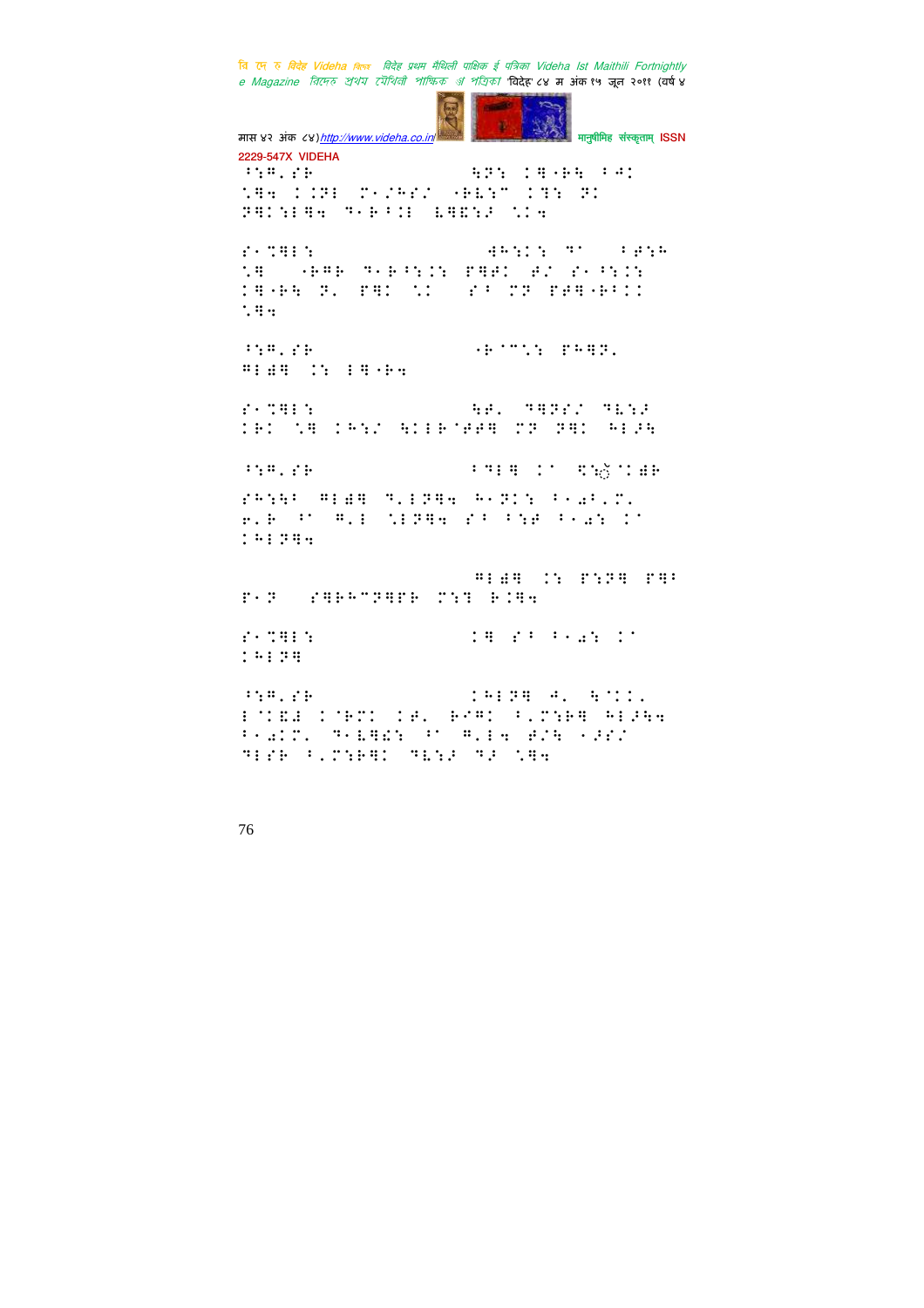| मास ४२ अंक ८४)http://www.videha.co.in/                              | l मानुषीमिह संस्कृताम् <b>ISSN</b>                                         |
|---------------------------------------------------------------------|----------------------------------------------------------------------------|
|                                                                     |                                                                            |
| 2229-547X VIDEHA                                                    | <b>TIPS: (FTP) PEPP</b>                                                    |
| $4 + 7444$                                                          |                                                                            |
| FIARY FIRRY (IR) (FI) FAITES FIR ER                                 |                                                                            |
| <b>Telling</b>                                                      |                                                                            |
| and a state of the                                                  | <b>AND RESINE SENER</b>                                                    |
| na dhe                                                              |                                                                            |
|                                                                     |                                                                            |
|                                                                     |                                                                            |
|                                                                     | a di senara senar                                                          |
| 5.2001.A. (SA.26 P.A.22565 1912 199                                 |                                                                            |
| :::: ::::##                                                         |                                                                            |
|                                                                     |                                                                            |
| $2 + 7913$                                                          | $H_1^2 = H_1^2 + H_2^2 + H_3^2 + H_4^2$                                    |
| 77 (PPN7 3.19                                                       |                                                                            |
|                                                                     |                                                                            |
| $33.94 \pm 0.001$                                                   | <b>THIS HIM PHUL</b>                                                       |
| 58525 BIST.                                                         | C PERFICIPACIÓN (PRIC)                                                     |
| MEGA (K) BEAT (ANNOUNCED ALED ANN MOBM                              |                                                                            |
|                                                                     |                                                                            |
| 2011 i s                                                            |                                                                            |
|                                                                     |                                                                            |
| $\mathcal{L} \cdot \mathcal{L} \mathcal{H} \mathcal{L} \mathcal{H}$ | $\mathcal{L}(\mathbb{R}^n)$ and $\mathcal{L}(\mathbb{R}^n)$ are defined as |
| ez glob ser el skob element.                                        |                                                                            |
| FARA FALAZZ P.B. BIF BIF 195 19154                                  |                                                                            |
| FRANCISCH PROFIL                                                    |                                                                            |
|                                                                     |                                                                            |
| 159.77                                                              | <b>BULLER SERVICE</b>                                                      |
| ez proggi en angeg                                                  |                                                                            |
|                                                                     |                                                                            |
|                                                                     |                                                                            |
| $f \in \mathbb{T}$ if $f \in \mathbb{T}$                            | :# +P4 = +#1921 =                                                          |
| :::: 9:52 LATSPA :: :54 :0: 19474                                   |                                                                            |
|                                                                     |                                                                            |
| $\{1,2,3,4\}$                                                       | (B :: 3   B:   R#F:   3:                                                   |
| Prado Nana                                                          |                                                                            |
|                                                                     |                                                                            |

 $\overline{77}$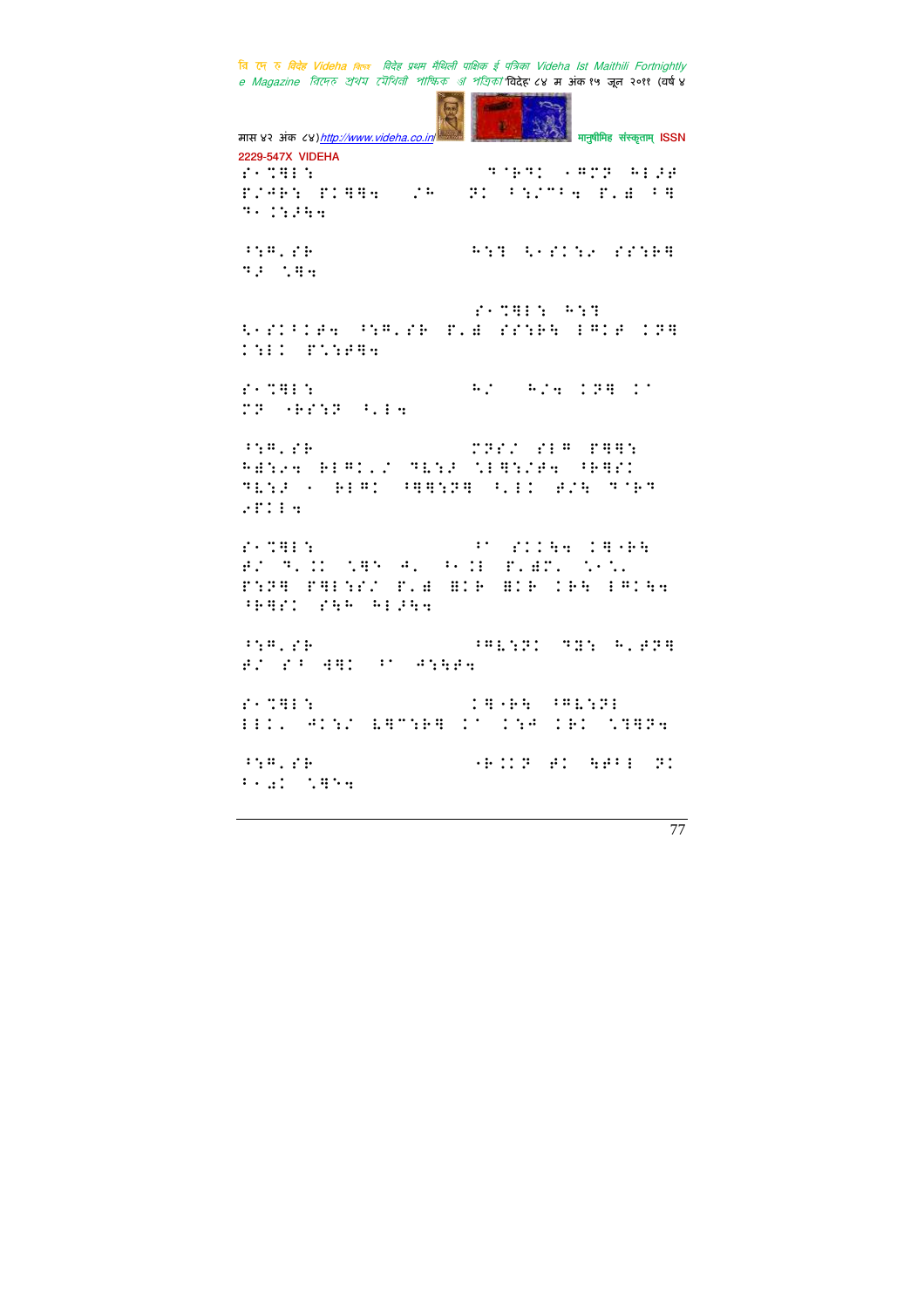e Magazine রিদেহ প্রথম মৌথিনী পাক্ষিক *প্র পত্রিকা* 'विदेह' ८४ म अंक १५ जून २०११ (वर्ष ४ मानुषीमिह संस्कृताम् ISSN मास ४२ अंक ८४) http://www.videha.co.in 2229-547X VIDEHA PTP: TPT. PTBIP  $4 - 791.5$ THIRD, INSPERSED BRIAN CONDUCT 195 0-13 11 9518 0.0. 1989 C  $\mathbb{R}^n$  $3.594 \pm 0.001$  $14.71$  $31.31$   $7.44$   $7.41$   $7.41$  $2 - 7913$ INGLE ARNIN CORA POSIA (FORDA) STRI **BIFFEL BENBE (BNSBE**  $\{v_1w_1,v_2\}$  . **SPARE CODE P.** HENBA CAPEBI BEC. BICA PLI HENBA  $4 - 7914$ **CONSTRUCTION**  $(3.5, 0.1, 0.01)$  $1.74$   $1.74$  $2 - 7913$  $139977$   $14937$  $\label{eq:2} \begin{array}{ll} \mathcal{L}_{\text{eff}} & \mathcal{A}_{\text{eff}} & \mathcal{L}_{\text{eff}} \mathcal{A} \mathcal{B} \mathcal{B} \mathcal{B} \mathcal{B} \mathcal{B} \mathcal{A} & \mathcal{B} \mathcal{A} \end{array}$  $\mathbb{P}^1_1\oplus\mathbb{P}^1_2$  if  $\mathbb{P}^1_1$ 55925 351 F5927, 29289 F92185  $2 - 7915$  $\begin{array}{cccccccccc} \mathbf{u} & \mathbf{y} & \mathbf{y} & \mathbf{y} & \mathbf{y} & \mathbf{y} & \mathbf{y} & \mathbf{y} & \mathbf{y} & \mathbf{y} & \mathbf{y} & \mathbf{y} & \mathbf{y} & \mathbf{y} & \mathbf{y} & \mathbf{y} & \mathbf{y} & \mathbf{y} & \mathbf{y} & \mathbf{y} & \mathbf{y} & \mathbf{y} & \mathbf{y} & \mathbf{y} & \mathbf{y} & \mathbf{y} & \mathbf{y} & \mathbf{y} & \mathbf{y} & \mathbf{y} & \$ BI FRANCISCO PRESSOREIRO FIRTH HEITIN NEI TRIL THIS RICEFA PHIL (PEGENI FNP) LATNE TVPF PENDA DI THE HIS FRIENDAME INFORMA- $\{2,4,6,7\}$  . TERR REFERENCE 

त्रि एप रु विदेह Videha बिलर विदेह प्रथम मैथिली पाक्षिक ई पत्रिका Videha Ist Maithili Fortnightly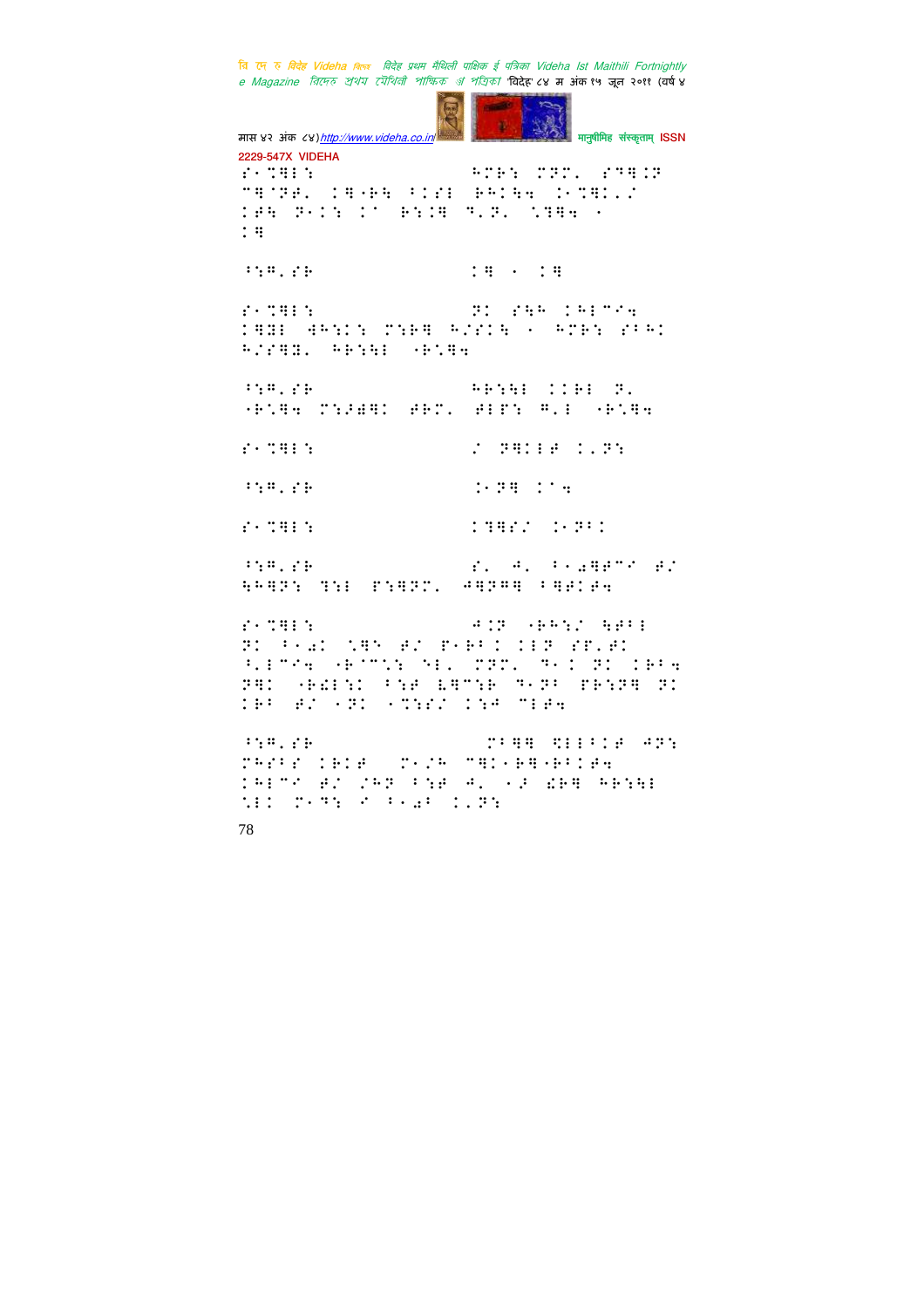त्रि एप रु विदेह Videha बिलर विदेह प्रथम मैथिली पाक्षिक ई पत्रिका Videha Ist Maithili Fortnightly e Magazine রিদেহ প্রথম মৌথিনী পাক্ষিক ্যা পত্রিকা' **বিदेह' ८४ म अंक १५ जून २०११ (वर्ष ४** मास ४२ अंक ८४)<u>http://www.videh</u>a.co.in मानुषीमिह संस्कृताम् ISSN 2229-547X VIDEHA  $139.791$   $79.7972$ FRANK PACK PERSONAL SAPPOSTERER  $4.774 - 4.444$  $f = 191.5$ HP521 1-TH T. 1  $\{2,2,3,4,5\}$  . **TP IF12 I-TH-51**  $+1.14 +$  $2 - 2412$  $-4.13$  $\{549144\}$  .  $\frac{1}{2}$  +  $\frac{1}{2}$  +  $\frac{1}{2}$  +  $\frac{1}{2}$  +  $\frac{1}{2}$  +  $\frac{1}{2}$  +  $\frac{1}{2}$  +  $\frac{1}{2}$  +  $\frac{1}{2}$  +  $\frac{1}{2}$  +  $\frac{1}{2}$  +  $\frac{1}{2}$  +  $\frac{1}{2}$  +  $\frac{1}{2}$  +  $\frac{1}{2}$  +  $\frac{1}{2}$  +  $\frac{1}{2}$  +  $\frac{1}{2}$  +  $\frac{1$ P.E. (ENTH) LAR ISSUED ISSUED (1996) 1988年10月10日 第4日 9月10日  $4 - 741.5$ POBBAILDA (ALIBA) PEDIA (NI) D'OBIA  $\mathbb{H}^{(2,2,2)}\oplus\mathbb{H}^{(2,2)}\oplus\mathbb{H}^{(2,2)}\oplus\mathbb{H}^{(2,2)}\oplus\mathbb{H}^{(2,2)}\oplus\mathbb{H}^{(2,2)}\oplus\mathbb{H}^{(2,2)}\oplus\mathbb{H}^{(2,2)}$  $\{v_1w_1,v_2\}$  . HEILB IEFA TROMBAE (HEIBOA) HEORIE  $4.144$  $f = 7.9114$  $\frac{1}{2}$  $-445411.777.45277$  $\{1,0,1\}$  ,  $\{1\}$ PORTE NIN PRES. SLAI BER PRIN BIDG FAT. FED ARTIF (1959)  $44.7913$  $\mathcal{L}^{\mathcal{L}}(\mathcal{L}^{\mathcal{L}}(\mathcal{L}^{\mathcal{L}}),\mathcal{L}^{\mathcal{L}}(\mathcal{L}^{\mathcal{L}}))\cong\mathcal{L}^{\mathcal{L}}(\mathcal{L}^{\mathcal{L}}),$ PERPENDICAL BERTING CONTROL BERTHING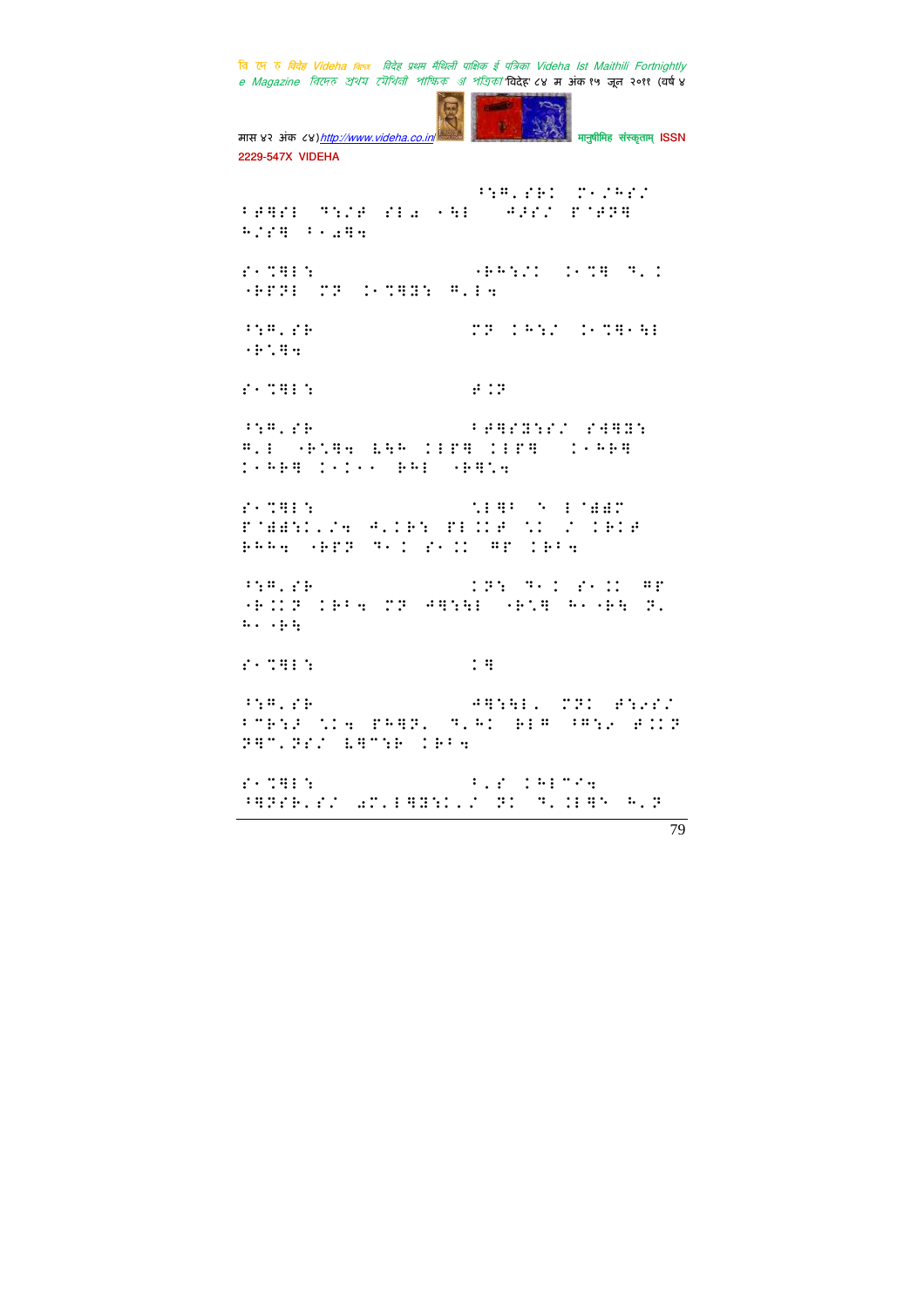त्रि एप रु विदेह Videha बिलर विदेह प्रथम मैथिली पाक्षिक ई पत्रिका Videha Ist Maithili Fortnightly e Magazine রিদেহ প্রথম মৌথিনী পাক্ষিক *প্র পত্রিকা* 'विदेह' ८४ म अंक १५ जून २०११ (वर्ष ४ मास ४२ अंक ८४)<u>http://www.videh</u>a.co.in मानुषीमिह संस्कृताम् ISSN 2229-547X VIDEHA  $\{1,0\}$  ,  $\{1\}$ 1.1538 P.F.H. P.I.1991 (PPP. P.  $3.744 - 7.744$  $f = 7.9114$  $5.77, 51.71, 11.71$ 4.159 PD (+PNH+ +P+PN) F.TSPH 2NSPP EPTE, HPNHH HHPN HHPHH PHPLPP T. 15  $79.44$  $3.594 \pm 0.001$ TF #2 (PPFF #8F PALENT RESPONSE CONTROL EN CORRENT 2842 851 812 91 78431 9561 87 IPANEL VERR TRILL TO NORROWERS STAR TRIL SELL AL  $4 - 791.5$ FLAND (FNONK 1982) 2222 (1943–42) pendi<br>1848 (Anna Victoria) fel (Feddham) ERNE IPN (PROFILM (PROFILMS EVER)  $\mathbb{C} \times \mathbb{R}$  $7 - 73 - 14$  $\{z_1^1, z_2^1, z_3^2\}$  $2 - 7913$ HAR 4, HT. FRHIT FRING 1982 (FR) HA  $(3.5, 0.1, 0.01)$  $\begin{array}{cccccc} \cdot \oplus \cdot \mathbb{I} & \mathbb{P} & \mathbb{P} \mathbb{P} & \mathbb{I} & \mathbb{P} \mathbb{P} \mathbb{P} \end{array}$ FARE PRED. (HARBY PTR (HRI) AL BA  $\mathbb{E}[\mathcal{L}_{\text{eff}}] = \mathcal{L}_{\text{eff}}[\mathcal{L}_{\text{eff}}]$  $127.19331$ **TERLITH**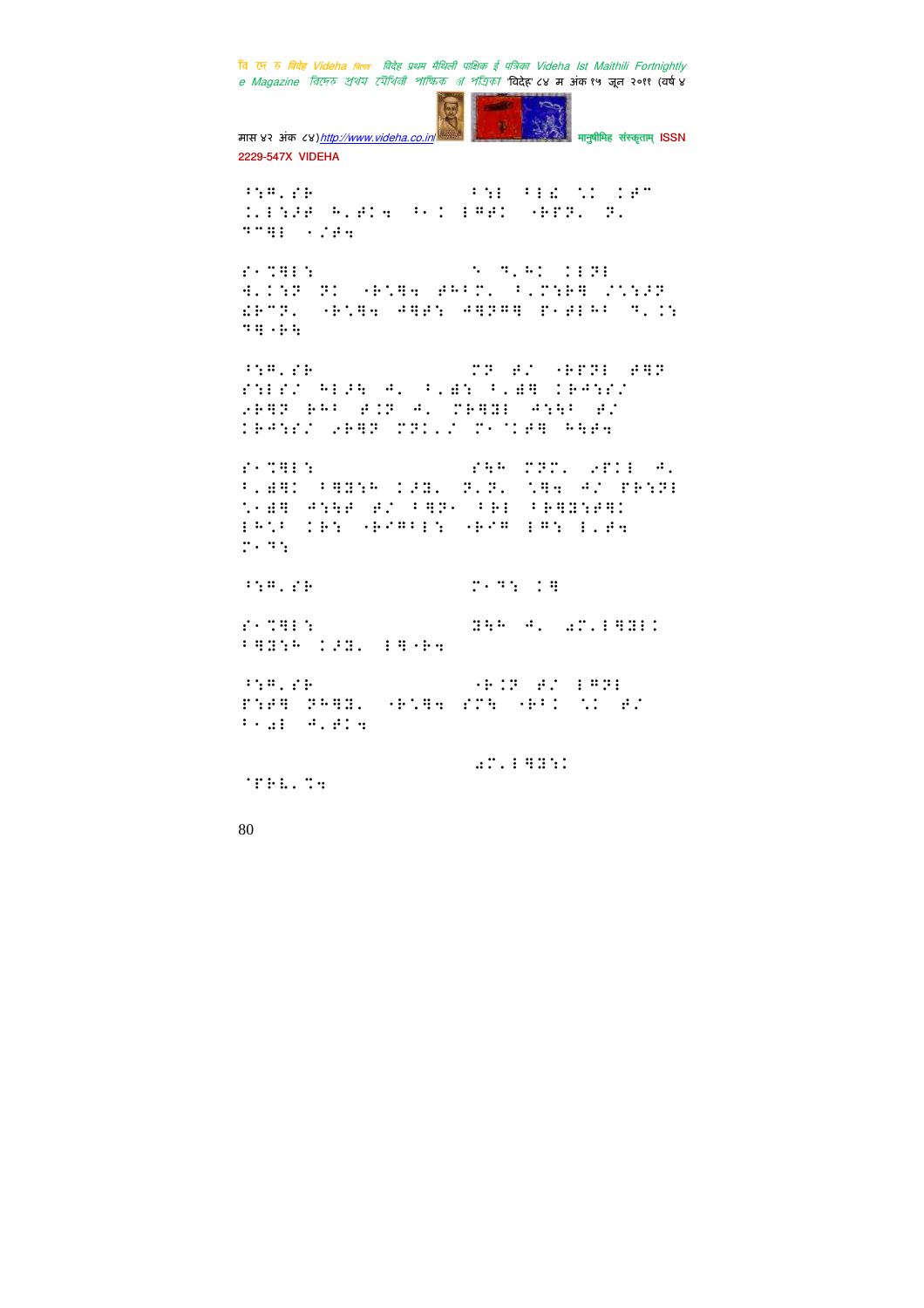मास ४२ अंक ८४) http://www.videha.co.in मानुषीमिह संस्कृताम् ISSN 2229-547X VIDEHA **TAB TAB TF FEL**  $27.1935$  $31.377 \pm 3.371$  $4 - 7913$ TRENCTION ANDAL CAIRD WEBN TOIL 81854 (REPORT 20 PL PL HARRY 185 PLE  $7.14477$  $27.1935$ alan Ayda yapındır. Peye Bne Lagud<br>1962 Yaş Ghenov Bid, Nily Kobert rang ng Lion ang ang ang gaig dadi ng pa  $f = 7.9114$  $-14 - 991 - 111$  $27.19331$  $\pm 5.1$   $\pm 1.1$   $\pm 1.1$ MENSA PNOT. PRETEN MNTE NEIA  $27.7913$ **ACHA P.P. CH-PR**  $7.744$ **SATES PAR MIR** ancessar  $f = 1.415$  $1.799 - 9.11$  $T21973732779971$  $27.1933$ **FOURTH TIME MELLS**  $4 - 7913$  $\cdots$ EASTED FROM Y-PR 20119831 P-25Y2 1-TR PRIETER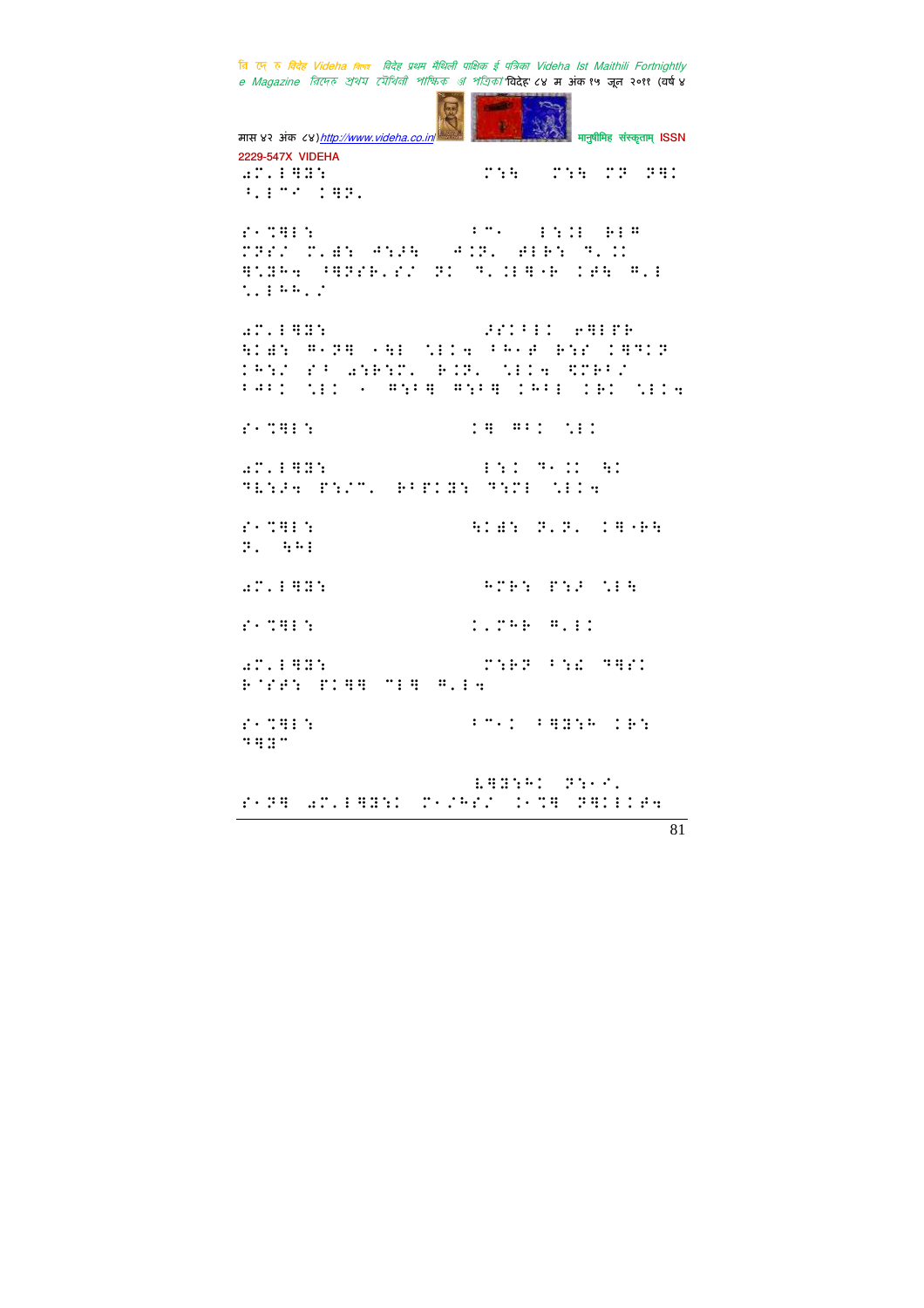मानुषीमिह संस्कृताम् ISSN मास ४२ अंक ८४) http://www.videha.co.in 2229-547X VIDEHA

 $\{1,0,1\}$  ,  $\{1,1\}$ EASTED AND AN 320. 8.1 (65086) 19823 19823 37 PARRY FORD PAR IN W.E. RAP

 $4 - 741.5$ TIME BUILDING 19. 792 F.E. PARA 2PR F.B. 2. 9221

 $\{1,2,3,4,5\}$  .  $\begin{array}{cccccccccc} \mathcal{L}_1(\mathbb{H}) & \mathbb{H} & \mathbb{H} & \mathbb{H} & \mathbb{H} & \mathbb{H} & \mathbb{H} & \mathbb{H} & \mathbb{H} & \mathbb{H} & \mathbb{H} & \mathbb{H} & \mathbb{H} & \mathbb{H} & \mathbb{H} & \mathbb{H} & \mathbb{H} & \mathbb{H} & \mathbb{H} & \mathbb{H} & \mathbb{H} & \mathbb{H} & \mathbb{H} & \mathbb{H} & \mathbb{H} & \mathbb{H} & \mathbb{H} & \mathbb{H} & \mathbb{H} & \$ FAR PERE PENNSY TYPE PETPE GT. FRONZ SEW SEW PRIZE FRONT RIE 97 aT. 1931 (0.03. 9.1) 197.

**BEER STITE** 

 $\begin{array}{cccccccccc} \mathcal{L}+\mathcal{L}+\mathcal{L}+\mathcal{L} & \mathcal{L}+\mathcal{L} & \mathcal{L} & \mathcal{L} & \mathcal{L} & \mathcal{L} & \mathcal{L} & \mathcal{L} & \mathcal{L} & \mathcal{L} & \mathcal{L} & \mathcal{L} & \mathcal{L} & \mathcal{L} & \mathcal{L} & \mathcal{L} & \mathcal{L} & \mathcal{L} & \mathcal{L} & \mathcal{L} & \mathcal{L} & \mathcal{L} & \mathcal{L} & \mathcal{L} & \mathcal{L} & \mathcal{L} & \mathcal{L$ FAB629 EN 2011933 (2021) 13584 E9184 F-THEN (FR) PARSEN AREA

 $47.7913$ FOR STRING CORPORATION AND PROPERTY

 $27.1921$  $19.44$   $11.41$ HEROE NEW CONFIRMATION CARD CANNOT CERE FAP ARM

 $4 - 741.5$  $\sim$  2007  $\sim$  - 2018  $\sim$  21 FRANCISCHE TROPE ABLICATIONER FRANCISCH 82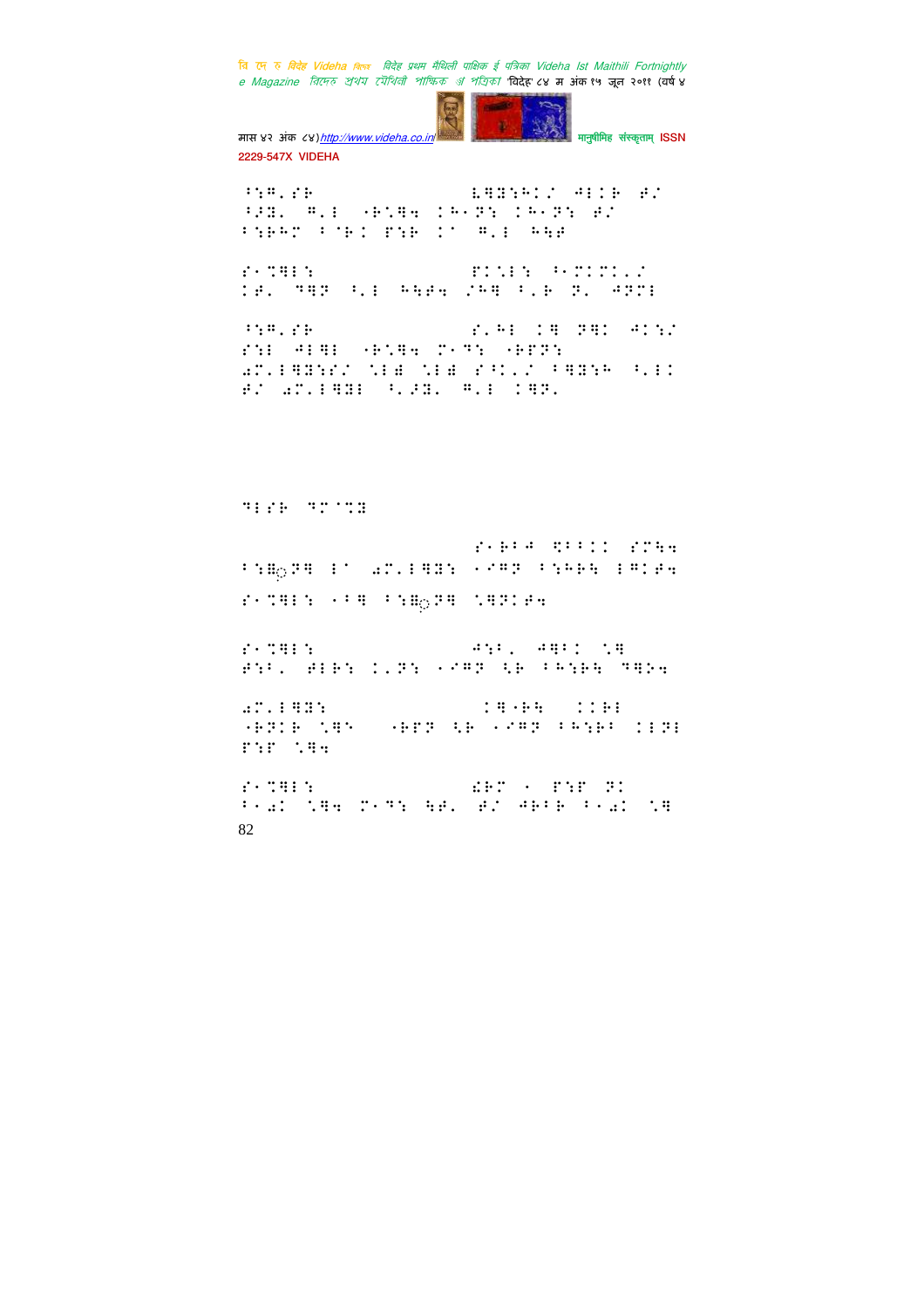मानुषीमिह संस्कृताम ISSN मास ४२ अंक ८४) http://www.videha.co.in 2229-547X VIDEHA PARTIES OF GRAHAM (1980) PARTIESE  $+1.144$ (FS45 7011) 154  $27.1931$ NEZ BRETHENBALES TROTHER (PASS PRIER) HERO NETHA (HERO BROTH DEB) NUMBER PRI PO PUDI PIP PI PERPOSA RIPUNG  $4 - 7913$  $\begin{array}{cccccccccc} \mathbb{P}^1_1\oplus\mathbb{P}^1_2&\mathbb{P}^1_3&\mathbb{P}^1_4&\mathbb{P}^1_5&\mathbb{P}^1_5&\mathbb{P}^1_5&\mathbb{P}^1_5&\mathbb{P}^1_5&\mathbb{P}^1_5&\mathbb{P}^1_5&\mathbb{P}^1_5&\mathbb{P}^1_5&\mathbb{P}^1_5&\mathbb{P}^1_5&\mathbb{P}^1_5&\mathbb{P}^1_5&\mathbb{P}^1_5&\mathbb{P}^1_5&$ 31 F.E. NEWS ALL 154, P.P.1 ESPERADO (FORESCO) ANAS ESPUCIALMENTA HEARY FIEL NEW RAID RAID FIEL OF FULLER WAS SERVED AND A TABLE  $27.33$  $-74.74 - 14$  $27.1935$ FRIDENEZ FLAN FLAR (FPFF PRPPR) Biles del California  $75.331 + 931$ GT. FRIN (25825) 7, 119, (6518) 45825 BIREN TREEBE THE SPER TREESON FORTS TO CHAINED ARGUMENTS FAND PAROPE PETTIN CHIP, LLP. PHINEN GOVERNO TURPADE ESPORTAGE PRE ACCERTIBUTE CONFIDENTIAL PROBABLICATO

TAPSE FARI AN SAR TAPER CANT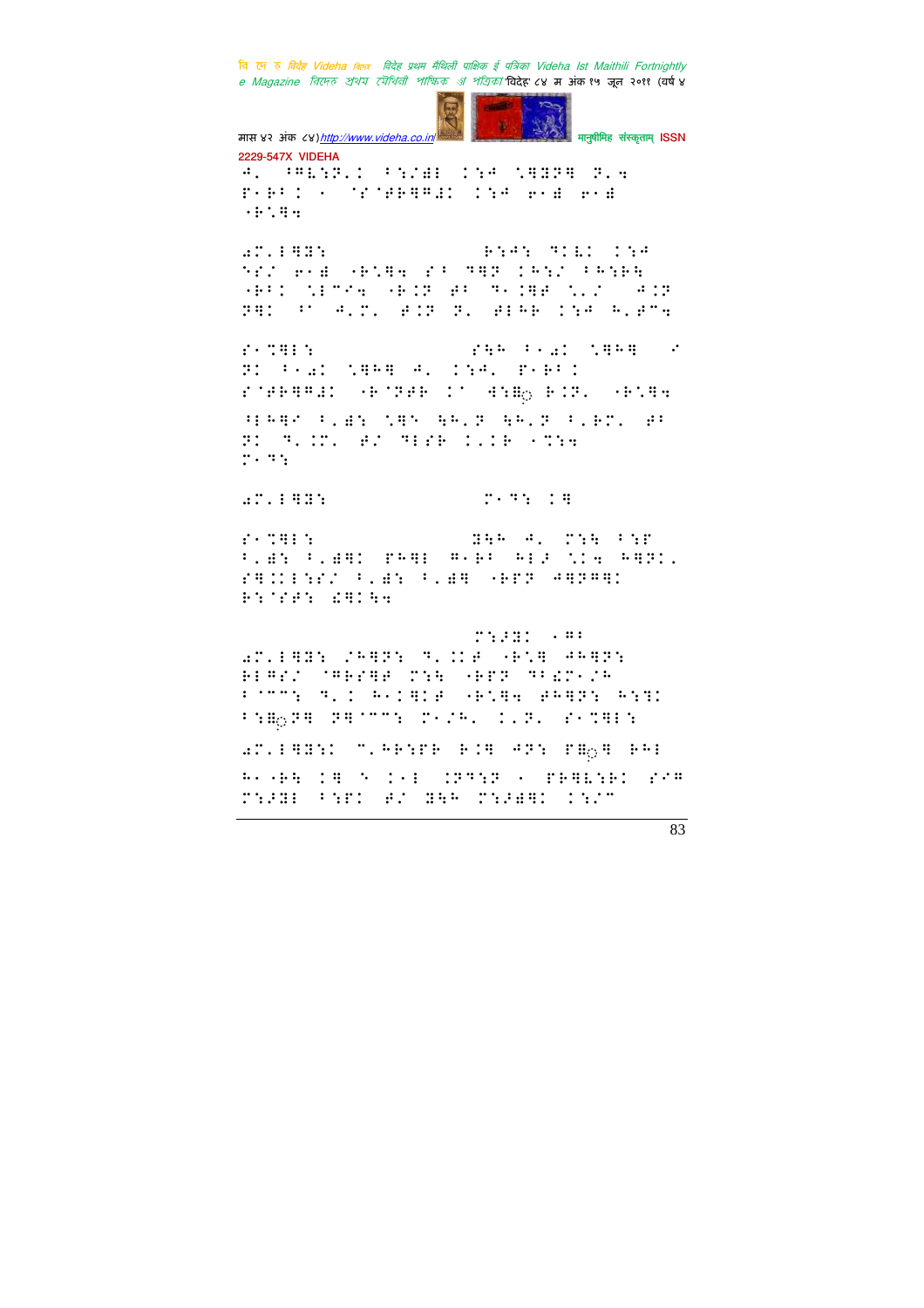e Magazine রিদেত প্রথম মৌথিনী পাক্ষিক প্র পত্রিকা 'विदेह' ८४ म अंक १५ जून २०११ (वर्ष ४ मानुषीमिह संस्कृताम् ISSN मास ४२ अंक ८४) http://www.videha.co.in 2229-547X VIDEHA **TH-FR NB H. (FRIE TEPE TR-FRI.)** 1.79 dardernie ener einer Greich (\* BUILDED CUPELING  $\{x_1, x_2, y_3\}$  .  $\mathbf{A}^{\text{H}} \mathbf{A}^{\text{H}} \mathbf{A}^{\text{H}} \mathbf{A}^{\text{H}} \mathbf{A}^{\text{H}} \mathbf{A}^{\text{H}} \mathbf{A}^{\text{H}} \mathbf{A}^{\text{H}} \mathbf{A}^{\text{H}} \mathbf{A}^{\text{H}} \mathbf{A}^{\text{H}} \mathbf{A}^{\text{H}} \mathbf{A}^{\text{H}} \mathbf{A}^{\text{H}} \mathbf{A}^{\text{H}} \mathbf{A}^{\text{H}} \mathbf{A}^{\text{H}} \mathbf{A}^{\text{H}} \mathbf{$ PACE PHOTOGRAPHIC TO A PERSONAGE CAR  $(2.1222)$  $\begin{array}{cccccccccc} \pi\oplus\tau & \tau\oplus\pi\gamma & \tau\oplus\gamma\oplus\eta \end{array}$  $27.1933$ PREP PANEL BETROIN THOTAL PNBOTH AND  $\vdash\!\!\!\perp\!\!\!\perp\!\!\!\perp\!\!\!\perp\!\!\!\perp$ PARLER PRI (FEDERAL ERTABOLER EREN) **CONSTRAINS**  $\{1,2,3,4,5\}$ **CONSTRUCTS**  $1.44.7 - 44.4$  $45.7915$  $\begin{array}{cccccccccc} \ast\oplus\oplus\ast\subset & \ast\otimes & \ast\oplus\oplus\bullet\subset & \ast\oplus\oplus\end{array}$  $\sim$  (FFTH F-288, 19 F, 251 FEB 7652 TYPE, SYNCHE PANNE THERE P. PROGRAM APARE CHARLEL ALAN PEAR DI (FLAI) NI RUGHE PART HER PATTERNS PART MEAD  $(1.5, 4.4)$ BOLGED Z P. R. STA P. LA PARRED FREES Filipes  $\text{supp} \left( \text{supp}(\mathbf{y}) \right)$ **HUILE** INFORMAL PERSENHALMAN CONTROLLER

त्रि एप रु विदेह Videha बिलर विदेह प्रथम मैथिली पाक्षिक ई पत्रिका Videha Ist Maithili Fortnightly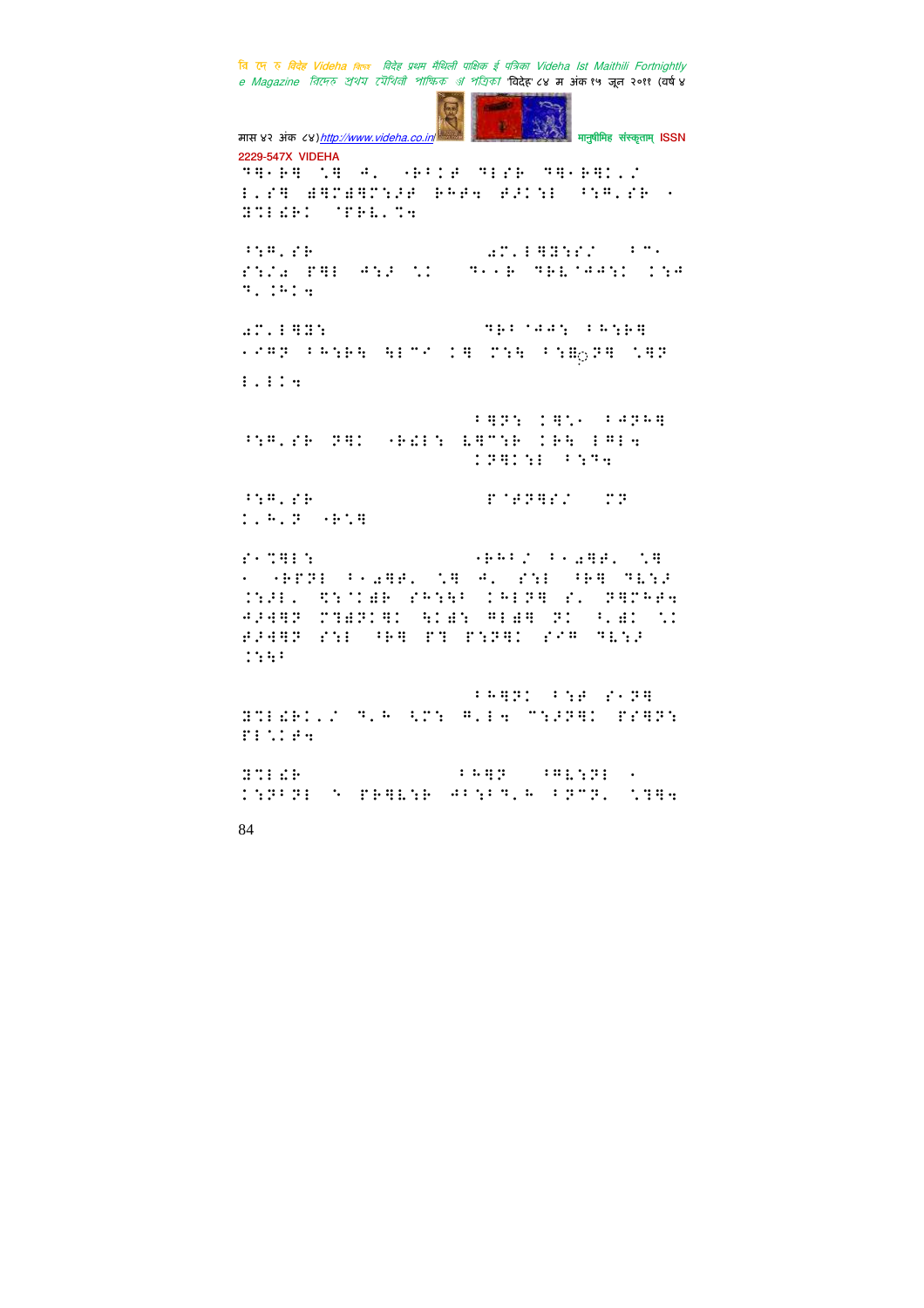e Magazine রিদেহ প্রথম মৌথিনী পাক্ষিক ্যা পত্রিকা' **বিदेह' ८४ म अंक १५ जून २०११ (वर्ष ४** मास ४२ अंक ८४) http://www.videha.co.in मानुषीमिह संस्कृताम् ISSN 2229-547X VIDEHA 951. 981. SA 951. SA 2010 1591  $\mathbb{E}[\mathbf{a}^1_1, \ldots, \mathbf{a}^1_n]$  $44.79131$  $31.35 - 1.00$  $(1 + 1) + 1 = 1$ 1528 5186 1581 18 19995  $\ddots$ : HUI EP  $1.449$   $7.77$   $7.77$  $\begin{minipage}{.4\linewidth} \begin{tabular}{lcccccc} $0.11111 & 1.011 & 1.011 & 1.011 & 1.011 & 1.011 & 1.011 & 1.011 & 1.011 & 1.011 & 1.011 & 1.011 & 1.011 & 1.011 & 1.011 & 1.011 & 1.011 & 1.011 & 1.011 & 1.011 & 1.011 & 1.011 & 1.011 & 1.011 & 1.011 & 1.011 & 1.011 & 1.011 &$  $\mathbb{C} \times \mathbb{R}$  ).  $2 - 7913$  $7.75 - 7.8$  $\begin{array}{cccccccccc} \mathbf{1} & \mathbf{1} & \mathbf{1} & \mathbf{1} & \mathbf{1} & \mathbf{1} & \mathbf{1} & \mathbf{1} & \mathbf{1} & \mathbf{1} & \mathbf{1} & \mathbf{1} & \mathbf{1} & \mathbf{1} & \mathbf{1} & \mathbf{1} & \mathbf{1} & \mathbf{1} & \mathbf{1} & \mathbf{1} & \mathbf{1} & \mathbf{1} & \mathbf{1} & \mathbf{1} & \mathbf{1} & \mathbf{1} & \mathbf{1} & \mathbf{1} & \mathbf{1} & \mathbf{1} & \$ HUI CH MARTI PARI PROVINCI DA COLORADO VARI PERSONAL PARTIES ADEN IBD BLOCK PENPROL ENRIG RUETZA TERTARNER FRAUT ABENBEL (BENAUTIBL) (PRPEL) 291113555  $\begin{tabular}{ll} \bf 1 & 0 & 0 & 0 & 0 & 0 & 0 \\ 0 & 0 & 0 & 0 & 0 & 0 \\ 0 & 0 & 0 & 0 & 0 & 0 \\ 0 & 0 & 0 & 0 & 0 & 0 \\ 0 & 0 & 0 & 0 & 0 & 0 \\ 0 & 0 & 0 & 0 & 0 & 0 \\ 0 & 0 & 0 & 0 & 0 & 0 \\ 0 & 0 & 0 & 0 & 0 & 0 & 0 \\ 0 & 0 & 0 & 0 & 0 & 0 & 0 \\ 0 & 0 & 0 & 0 & 0 & 0 & 0 \\ 0 & 0 & 0 & 0 & 0 & 0 &$ T. 7219 7.1294  $47.79131$ **THE IMB-TIBBLE** REFERENCE SHAPE TROCKS HUI EP #24 #224 1#1244  $2 - 7915$  $\mathcal{F}_\text{c}$  :

त्रि एप रु विदेह Videha बिलर विदेह प्रथम मैथिली पाक्षिक ई पत्रिका Videha Ist Maithili Fortnightly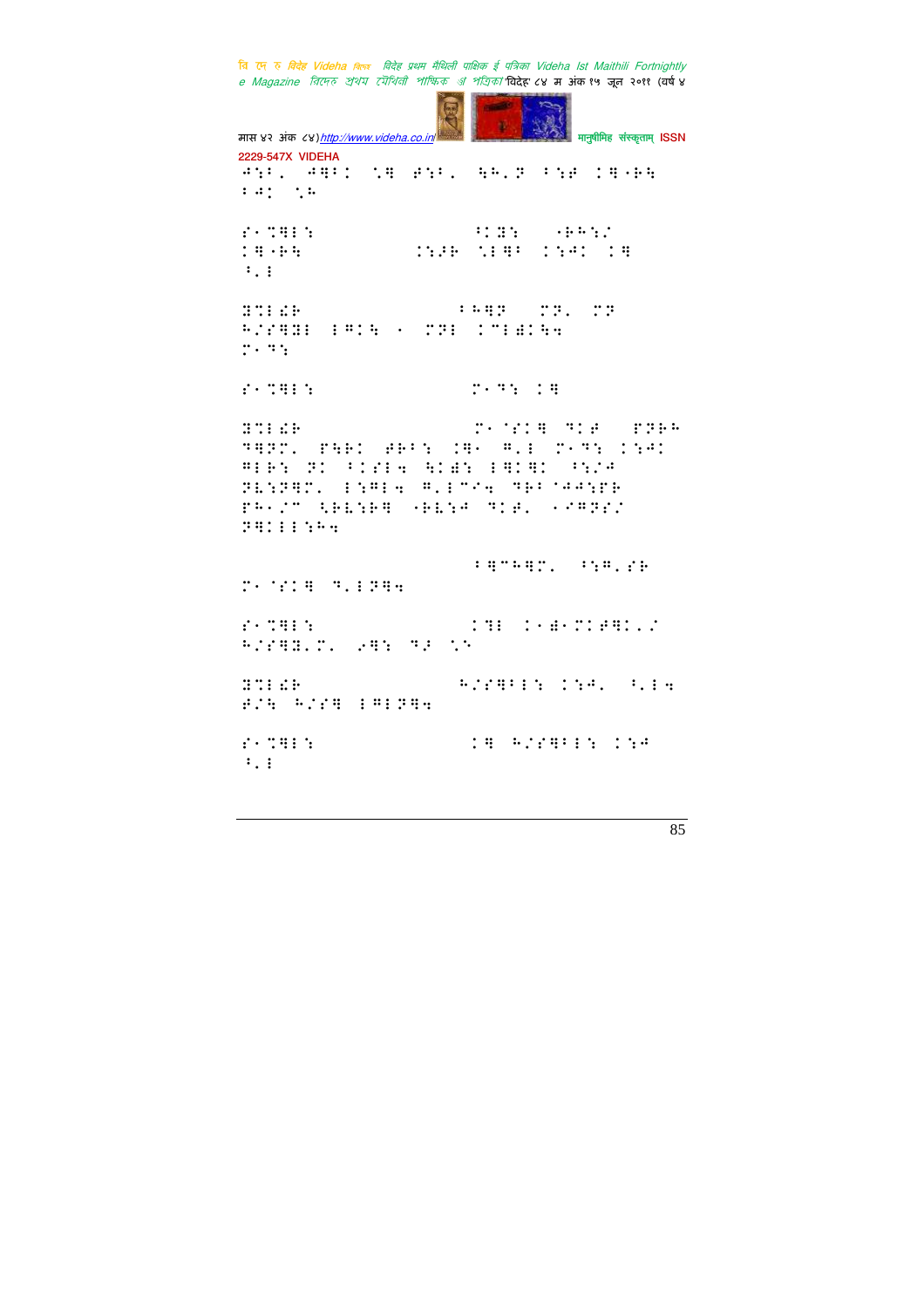मास ४२ अंक ८४) http://www.videha.co.in मानुषीमिह संस्कृताम् ISSN 2229-547X VIDEHA **SPECIALLY SECTIONS** 371.45 TELETY IN ARNES RESOURNEED, PACE  $\times$  T (  $\pm$  H FH Y )  $\pm$  Y FH (  $\pm$  WH H Y ) (  $\pm$  Y  $\pm$  H H H  $\pm$  Y  $\pm$  $1.34 \pm 0.0000$  $4 - 7913$ **SESPERAL SERR** 1919 - P.H.I.T. HUI dh 12199993 (1.29 F-BFI 1754 RIAN (VINBARA FATRAI) and a card and  $f = 1.444444$ **TH BELLS** HUI EP  $T = 121.9 - 21.9$ AZZBOB BRIA (1941-1998) BRIAN PRES  $\mathcal{A}_{\mathcal{A}} = \mathcal{A}(\mathcal{B}) = \mathcal{B}(\mathcal{A}(\mathcal{B}(\mathcal{B}^{\perp})) - \mathcal{A}(\mathcal{B}(\mathcal{B}^{\perp})) - \mathcal{A}(\mathcal{B}^{\perp}) - \mathcal{A}(\mathcal{B}^{\perp}\mathcal{B}(\mathcal{B}^{\perp}))$ 1733198 9538 538 × 98552 PACHEL COCO, CAPE CAPINA 248 IN 1885  $\left\{ \begin{array}{cc} \mathbf{1} & \mathbf{1} & \mathbf{1} \\ \mathbf{1} & \mathbf{1} & \mathbf{1} \\ \mathbf{1} & \mathbf{1} & \mathbf{1} \end{array} \right. , \left\{ \begin{array}{cc} \mathbf{1} & \mathbf{1} & \mathbf{1} \\ \mathbf{1} & \mathbf{1} & \mathbf{1} \\ \mathbf{1} & \mathbf{1} & \mathbf{1} \end{array} \right.$  $f = 1.444444$ TETHBRALI FIE FOR SPECIES ROOMS TERRIST CONS F. 891 (F9358) FIR (159) NS FIR (1591) anteano, cra cra la tecnoma actorománia<br>Geargio Sisti

**HUILE** 591. 85 F. F. PATE PRI PI FRANCISCHE PIC PALMEN F.PH PRIING 1968 FING AN. 2 PATI TETHBURG AZ SEN MUR RAGEE.  $\sim$   $\sim$ GREDGED PARL TAIRL FARGUALES AIR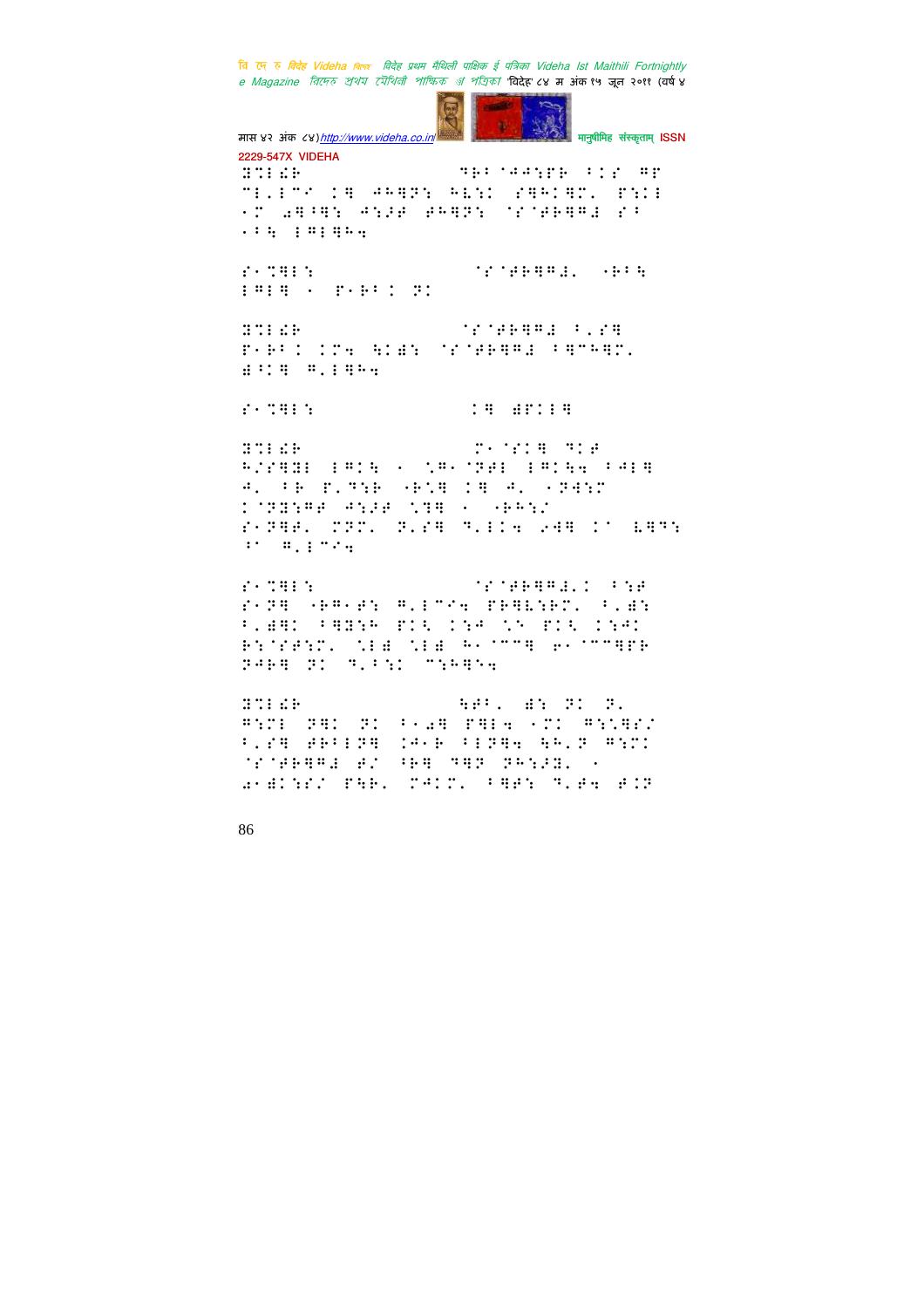त्रि एप रु विदेह Videha बिलर विदेह प्रथम मैथिली पाक्षिक ई पत्रिका Videha Ist Maithili Fortnightly e Magazine রিদেহ প্রথম মৌথিনী পাক্ষিক ্যা পত্রিকা' **বিदेह' ८४ म अंक १५ जून २०११ (वर्ष ४** मानुषीमिह संस्कृताम् ISSN मास ४२ अंक ८४) http://www.videha.co.in 2229-547X VIDEHA AR POTENT CAR CLAY REPROFILED 248 in annen Elena  $4 - 7915$  $\mathcal{L}(\mathbf{B},\mathbf{E}) = \mathcal{L}(\mathbf{B},\mathbf{E}) = \mathcal{H}(\mathcal{L}(\mathbf{B},\mathbf{E}))$ FFTF4 #57 #2 FHI HUI EP PROMISE TRANSPORTATION AND POSTAL **PINE INFORMATION CONTROLLERS INC.** FLAND CEPA FORBEL PE ROBE TEEN ARLARE IVE PETRE PYSEPHA IPERDRA FEW PORT TO DESCRIPT OF BUILDING  $91 - 4444$  $4 + 744.5$ 1999 C. P. **POST REPRO BOILER**  $19.29$   $19.79993799$   $19.49$  $4 - 7913$  $-31.35 - 23.7$  $\mathcal{B} + \mathcal{B} \oplus \mathcal{B} \oplus \mathcal{I} - \mathcal{B} \oplus \mathcal{B} \, \mathcal{I} - \mathcal{A} \oplus \mathcal{A} \oplus \mathcal{B} \oplus \mathcal{I} \oplus \mathcal{B} \, \mathcal{I} - \mathcal{B} \oplus \mathcal{B} \oplus \mathcal{I} \oplus \mathcal{B} \quad \ \ \forall \, \, \mathcal{B} \oplus \mathcal{A} \oplus \mathcal{I} \oplus \mathcal{B}$ F1 1994 TF 1911 1998 91999 **BUELE**  $1171 177 177 1777 1777$ HEINE PAR RIE R. CHARGE FANGE DI  $25.7913 -$ STAG TEAR STRARE SANT CAL PEAL PLAINT TOON ANDER SAN  $1.444$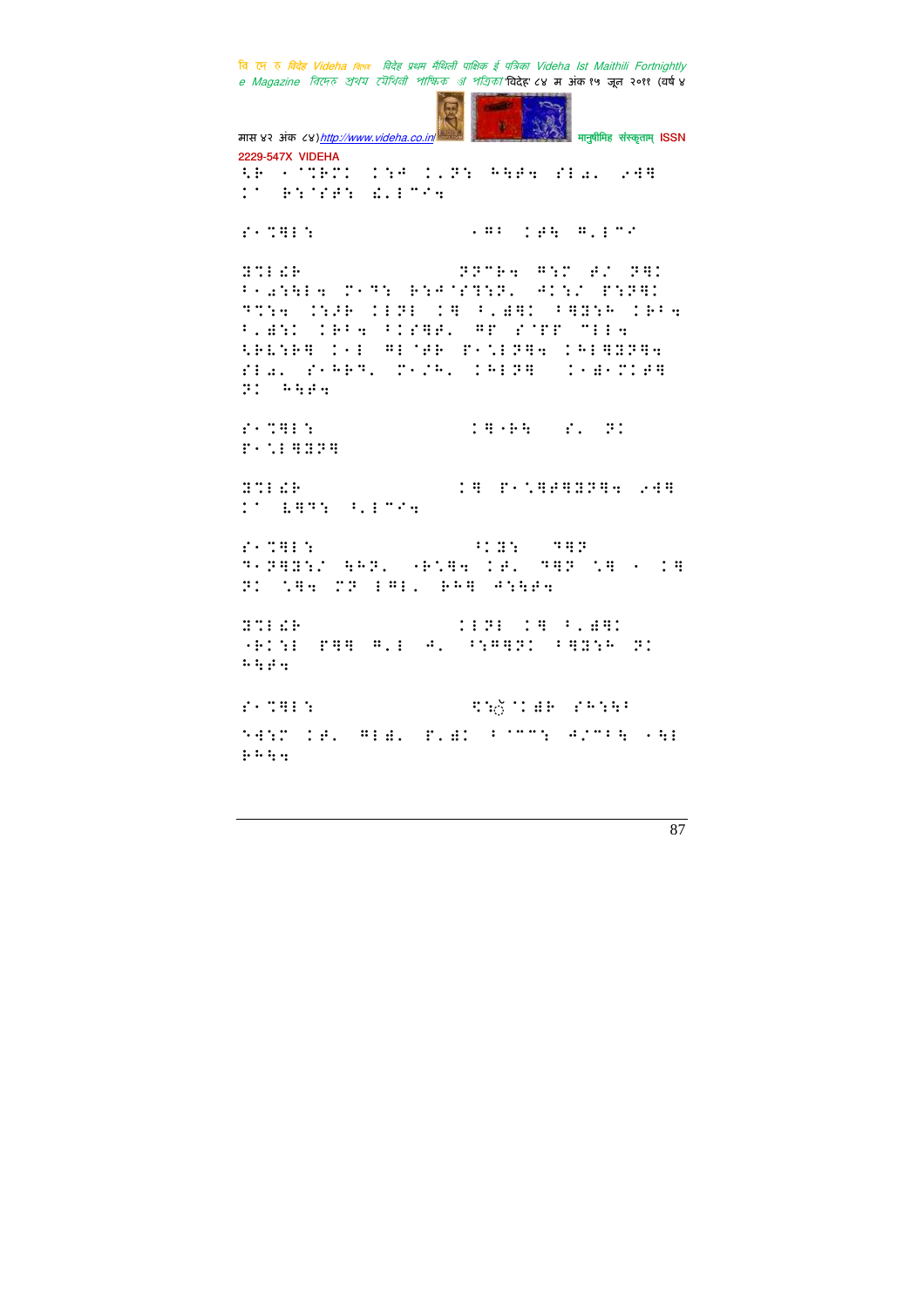मास ४२ अंक ८४) http://www.videha.co.in मानुषीमिह संस्कृताम् ISSN 2229-547X VIDEHA  $\mathcal{I} = \mathcal{I}^{-1} = \mathcal{I} \oplus \mathcal{I} \oplus \mathcal{I} \oplus \mathcal{I} = \mathcal{I} \oplus \mathcal{I} \oplus \mathcal{I} \oplus \mathcal{I}.$ **BUELE**  $4 - 7913$  $7 - 73 - 74$ TAGH SAFI PEAR HUI EP NERBORIAN EBSPACI DB POBLET 154 fridi tie  $4 + 791.5$  $-4713$   $-4711$   $-11$   $-11$ THE GREEN CORPORATION NEWSFILM  $\mathcal{A}_1$  , when  $\mathcal{B}_2$  is the set of  $\mathcal{B}_1$  $\mathbb{E}[\mathcal{L}_{1,2}(\xi) = \mathcal{L}_{1,2}(\xi)] = \mathcal{L}_{1,2}(\xi).$ an Peerland (order and other plans FR2088 18 8504 FR20 FB8177 HUI EP BIZE HAT PLETY BI THALPH PL LEDA **BIB HEAR IN INFER**  $49.7913$  $T = 1.174$ HUI EP HILL TITL BOTTLE FEB P.E. MIN REFERENCE PERMETER ALCOHOL: CHAIRS AND COMPETENCY THE BRACK H  $4 - 7913$  $\begin{array}{cccccccccc} \mathbb{P} & \mathbb{H} & \mathbb{H} & \mathbb{H} & \mathbb{I} & \mathbb{I} & \mathbb{I} & \mathbb{I} & \mathbb{I} & \mathbb{I} & \mathbb{I} & \mathbb{I} & \mathbb{I} & \mathbb{I} & \mathbb{I} & \mathbb{I} & \mathbb{I} & \mathbb{I} & \mathbb{I} & \mathbb{I} & \mathbb{I} & \mathbb{I} & \mathbb{I} & \mathbb{I} & \mathbb{I} & \mathbb{I} & \mathbb{I} & \mathbb{I} & \mathbb{I} & \mathbb{I} & \$ GT. FANS (1942) BPA PSSEE (201888) 4714 4558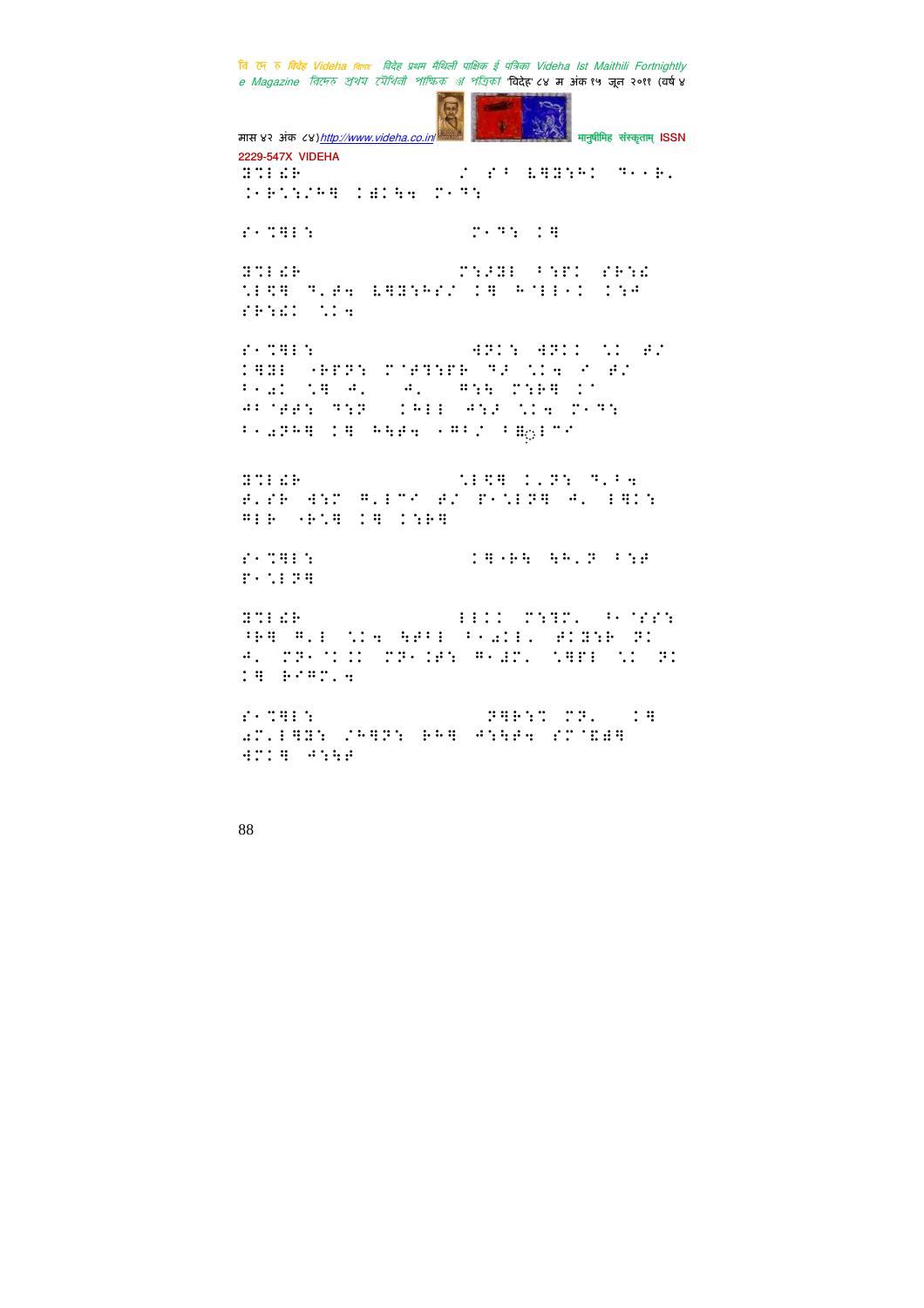मास ४२ अंक ८४) http://www.videha.co.in मानुषीमिह संस्कृताम् ISSN 2229-547X VIDEHA **BUELE** ALBITARHON PROVEHEN THIR BILB BRB  $\mathcal{L} = \mathcal{L} \oplus \mathcal{L} \oplus \mathcal{L} \oplus \mathcal{L} \oplus \mathcal{L} \oplus \mathcal{L} \oplus \mathcal{L} \oplus \mathcal{L} \oplus \mathcal{L} \oplus \mathcal{L} \oplus \mathcal{L} \oplus \mathcal{L} \oplus \mathcal{L} \oplus \mathcal{L} \oplus \mathcal{L} \oplus \mathcal{L} \oplus \mathcal{L} \oplus \mathcal{L} \oplus \mathcal{L} \oplus \mathcal{L} \oplus \mathcal{L} \oplus \mathcal{L} \oplus \mathcal{L} \oplus \mathcal{L}$ HUI dh de 1 (1911) 1938 di San Said (1937) (1998)<br>Avenno av (1981) 11 September 4 (1998) 9185 191952 1388 8919  $\begin{array}{cccccccccc} \mathbf{1} & \mathbf{1} & \mathbf{1} & \mathbf{1} & \mathbf{1} & \mathbf{1} & \mathbf{1} & \mathbf{1} & \mathbf{1} & \mathbf{1} & \mathbf{1} & \mathbf{1} & \mathbf{1} & \mathbf{1} & \mathbf{1} & \mathbf{1} & \mathbf{1} & \mathbf{1} & \mathbf{1} & \mathbf{1} & \mathbf{1} & \mathbf{1} & \mathbf{1} & \mathbf{1} & \mathbf{1} & \mathbf{1} & \mathbf{1} & \mathbf{1} & \mathbf{1} & \mathbf{1} & \$  $24.7915$ **BOB ER**  $7.79199904$ SPACENTI PRAENE (PRAENEL 158 M.) ERST FORFRESS RUDGE CONFIDENTIAL  $\frac{1}{2}$  ,  $\frac{1}{2}$  ,  $\frac{1}{2}$  $\{3,4,7,7,8\}$ 

FRANCH AN MEDICARD AVAILABLE IRBRITIER PLAS PERBANC, PRPR TBIB  $1.7 - 9.44$ 

TIME MILLER  $4 - 791.5$ AZ (2) BZ ARPH THRE EREPT TRI  $\mathbb{P}_2\oplus\mathbb{P}_2\oplus\cdots\oplus\mathbb{P}_n\oplus\mathbb{P}_n\cong\mathbb{P}_2\oplus\mathbb{P}_2\oplus\cdots\oplus\mathbb{P}_n\oplus\mathbb{P}_n\oplus\mathbb{P}_n\oplus\mathbb{P}_n\oplus\mathbb{P}_n$  $31.73113374$ 

 $H_1$  (  $H_2$  =  $H_2$  =  $H_2$  =  $H_2$  =  $H_2$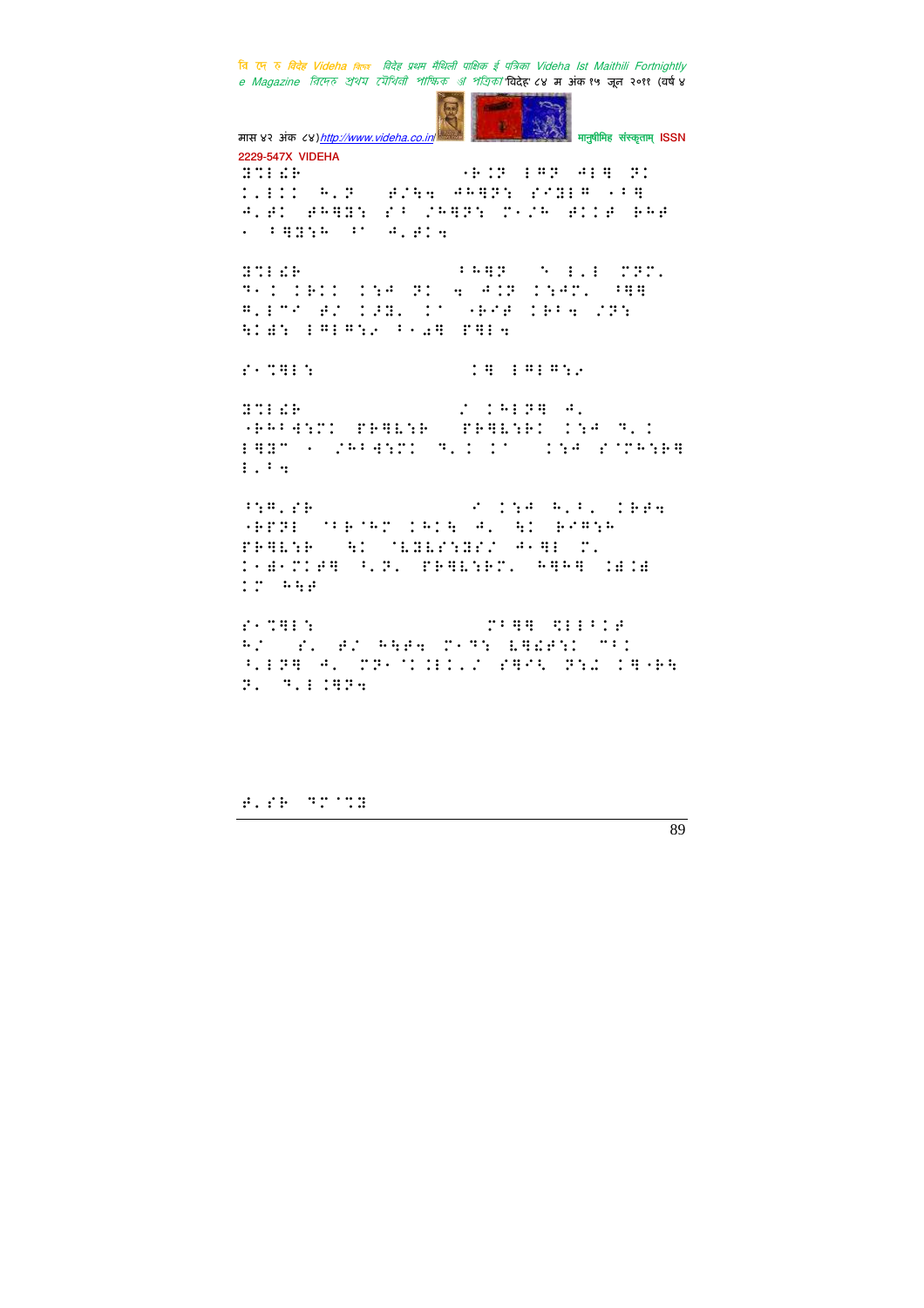| ति एप रु विदेह Videha बिलर विदेह प्रथम मैथिली पाक्षिक ई पत्रिका Videha Ist Maithili Fortnightly |                                                                   |
|-------------------------------------------------------------------------------------------------|-------------------------------------------------------------------|
| e Magazine রিদেহ প্রথম মৌথিনী পাক্ষিক ঐ পত্রিকা 'विदेह' ८४ म अंक १५ जून २०११ (वर्ष ४            |                                                                   |
|                                                                                                 |                                                                   |
| मास ४२ अंक ८४)http://www.videha.co.in                                                           | मानुषीमिह संस्कृताम् ISSN                                         |
| 2229-547X VIDEHA                                                                                |                                                                   |
|                                                                                                 |                                                                   |
|                                                                                                 | Figure Li Aba Figur                                               |
| 'T#iT:.2 fH <sub>O</sub> f:#4                                                                   |                                                                   |
|                                                                                                 |                                                                   |
| 6543.E                                                                                          | $\mathbf{1}$ , $\mathbf{2}$ , $\mathbf{3}$<br><b>MILLER COMME</b> |
| 787181 N78                                                                                      |                                                                   |
|                                                                                                 |                                                                   |
| 10360                                                                                           | TOPHER PIP.5                                                      |
|                                                                                                 |                                                                   |
| F147.E                                                                                          | 5 F.E. 1137.                                                      |
| $\alpha \in \mathbb{N}$                                                                         |                                                                   |
|                                                                                                 |                                                                   |
| 10350                                                                                           | 13987.5                                                           |
|                                                                                                 | <b>BATE: HEILAR</b>                                               |
| F.F. (CTTESSTER) TEELTH                                                                         |                                                                   |
|                                                                                                 |                                                                   |
| (2.2422227)                                                                                     | MIN ADAN                                                          |
| TKIT POITIE (FEDE) POIPI (FIN                                                                   |                                                                   |
|                                                                                                 |                                                                   |
| F147.E                                                                                          | ABSANGEGED (2)                                                    |
| 19 F. 19                                                                                        |                                                                   |
|                                                                                                 |                                                                   |
|                                                                                                 | $\rightarrow$ Fig. ( ), ( ), ( ), (                               |
| 2985194 (200)B22 M. D.194 (M. DOMA                                                              |                                                                   |
| <b>MESPHI CHN BIPY</b>                                                                          |                                                                   |
|                                                                                                 |                                                                   |
| 9547.1<br>GEFAGEEN PENE PAEN AL DE EPIGH                                                        | $(3 + 2) = 3 + 2 + 2$                                             |
| az mengeer, alaz road pelas 199                                                                 |                                                                   |
| PTERS T. 15 TEE PERS PERSONAL PORT!                                                             |                                                                   |
| #102 Fra# F#154                                                                                 |                                                                   |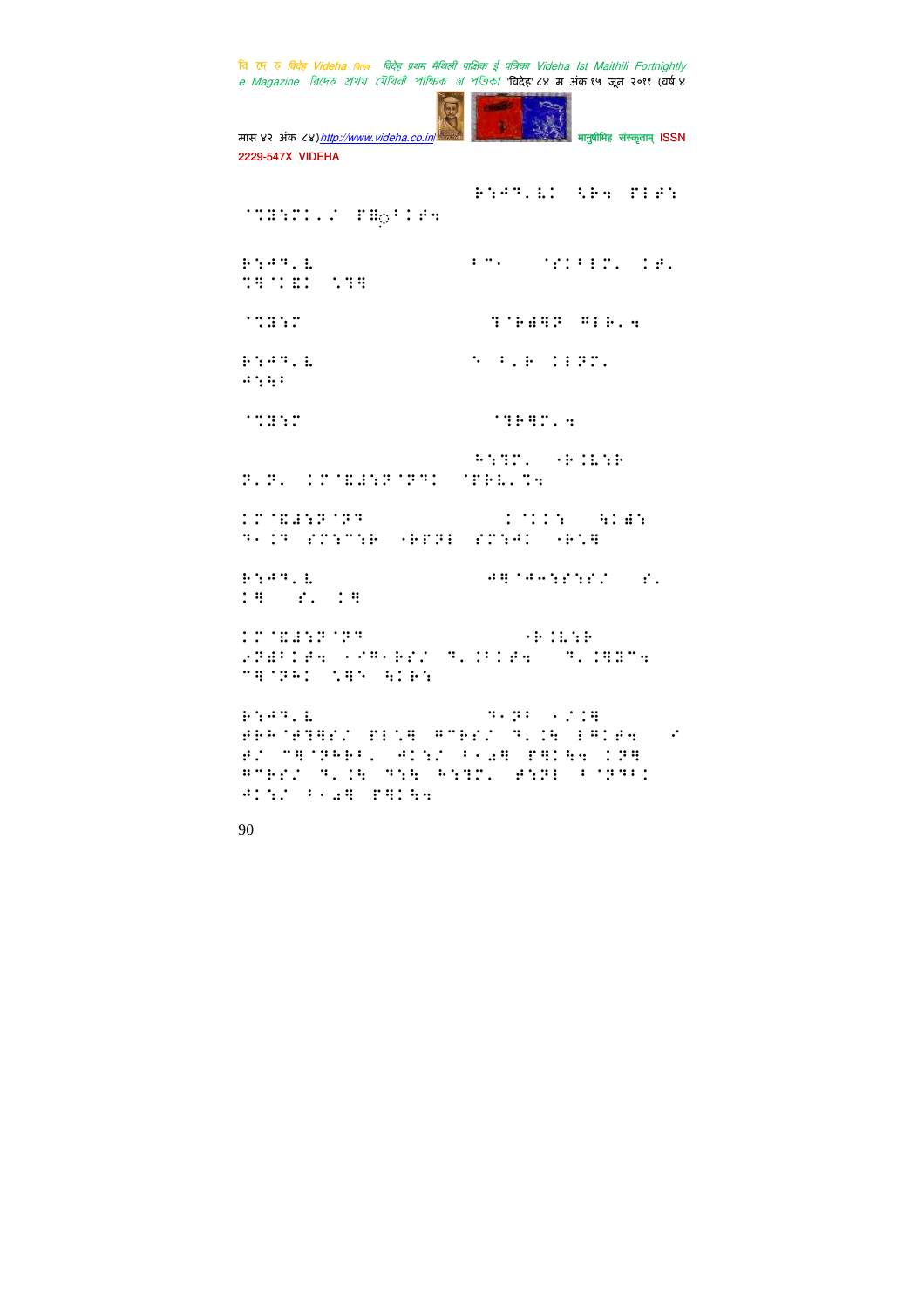मानुषीमिह संस्कृताम् ISSN मास ४२ अंक ८४) http://www.videha.co.in 2229-547X VIDEHA

**CONSERVANCE** F-8521 -219 -859 #101 797289  $\frac{1}{2}$  ,  $\frac{1}{2}$  ,  $\frac{1}{2}$  ,  $\frac{1}{2}$  ,  $\frac{1}{2}$ 

PASS 1 198 (88) 981 9111 side anek endi az Adil<sup>l</sup>eik, zern **MMIREE BRIEF MEMBERLES** 

**CONSERVANCE**  $7 + 74 = 77741$ PER PENING CORPORATION ARREST SAPREL PIIR IPIPES TO AN PLICE SEN 1981年 年1月 月12日 10月10日 10月10日 10月 10日 10月 10日

PASS. E.  $-0.91179133099$ FTE SHEEL PORT PLOTED COLERN

COMMERCIAL HETPY CLEART, RF THR FORECORD niaka kalendaria (h. 1888).<br>1918ko - Andel Marielan, penduduan pidu 1.1285

 $\mathcal{F}(\mathcal{D}_{\mathcal{F}}) = \mathcal{F}(\mathcal{D}_{\mathcal{F}}) \oplus \mathcal{F}(\mathcal{D}_{\mathcal{F}})$ F147.E HETER PAIRTED PADEAT, PI LATYPER FIRST, MIN 223 SPEP SPEP FER 8 HER HER LATE FALL MADE

**CONSIGNERS All All Address Control Control Control Control Control Control**  $14417$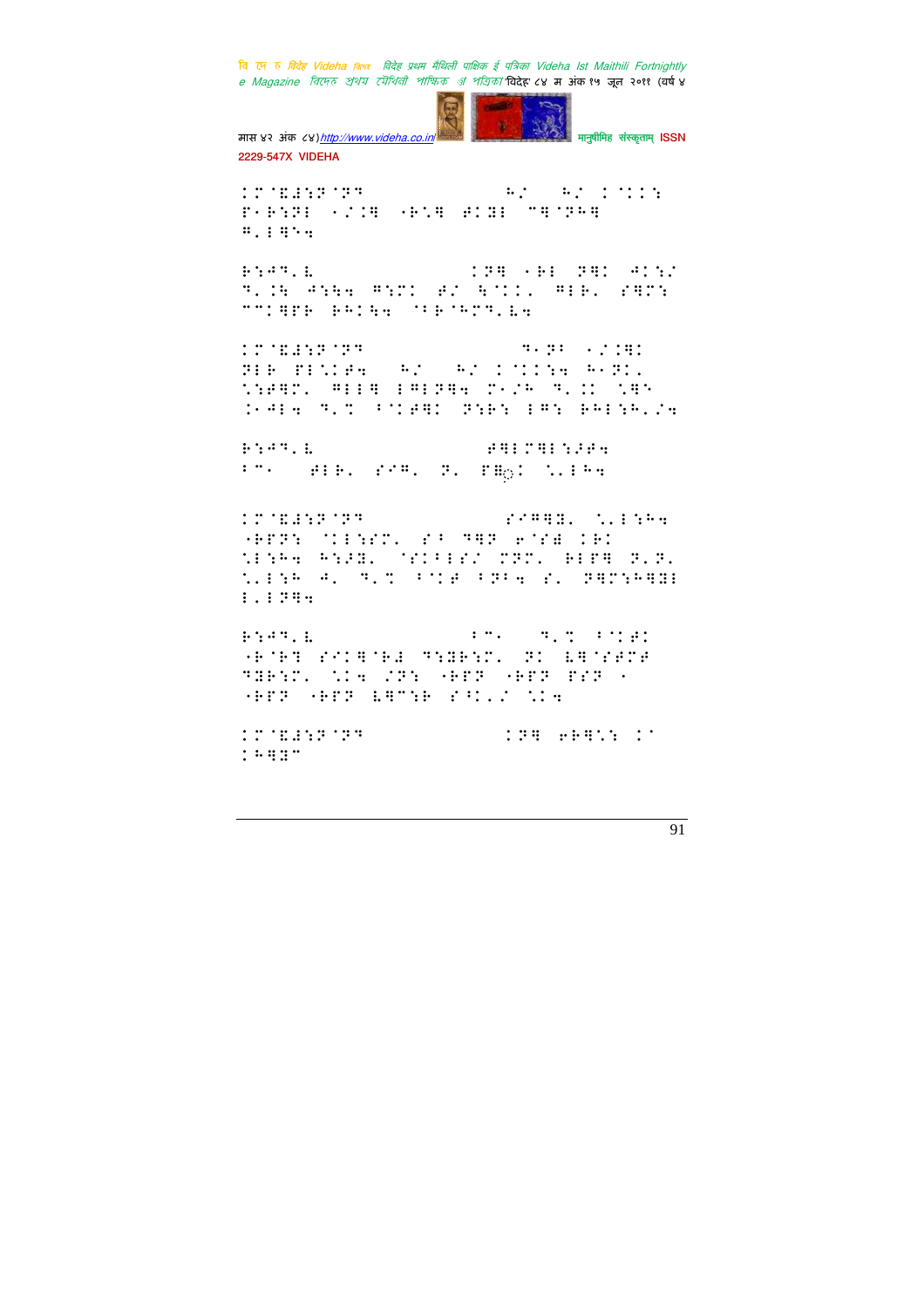मानुषीमिह संस्कृताम ISSN मास ४२ अंक ८४) http://www.videha.co.in 2229-547X VIDEHA  $3.141$  $\therefore$   $\therefore$   $\therefore$ PERPENTATION CLARAE CONDITATION FINISH FIRNAR (SART, PAS LIFIS CONTRACTOR TO THE CONTROL OF THE STATE OF THE CONTROL OF THE CONTROL OF THE CONTROL OF THE CONTROL OF THE CONTROL OF THE CONTROL OF THE CONTROL OF THE CONTROL OF THE CONTROL OF THE CONTROL OF THE CONTROL OF THE CONTROL OF #24 #25371# #21544

**CONSERVANCE** MERDER (1981) APROVACIONAL PRODUCTION

 $1.543.11$ **THREE FRAID INER** HENBALLOGAL MUSIC PETAL LECTER LANGER SKINDER KAR SUNDA BINEND BLEV REAR HENBA THREE AN TOHOGROUP AND REVENU PARTICULARE BOOKS ENDING FILES TOTAL FL FL (FILES)

ITTERETTE  $\mathbb{R}^2$  :  $\mathbb{R}^2$ REFIGAN AZ ZU BZ PARB, GRIRA

9547.1 T-75 7.TI 98981 ic an top de la mangela de la manga delle.<br>Fan contro maant creat to actataba **TURNSMED CRECKS**  $-40.594$ 

**CONSERVAN** 

9097.E  $(31, 181, 1581, 0.01, 0.01)$ SUCCESS TO A SALE AND STATES OF PEND (FBg: FRID) BD PNB NERHO BD

SUNTE BILL PREPRAIE SUNTAILLY FR HER POTTERED TEEN TEEN AR TUTL **FIRE HENR ZIEN IR FRAID NAI**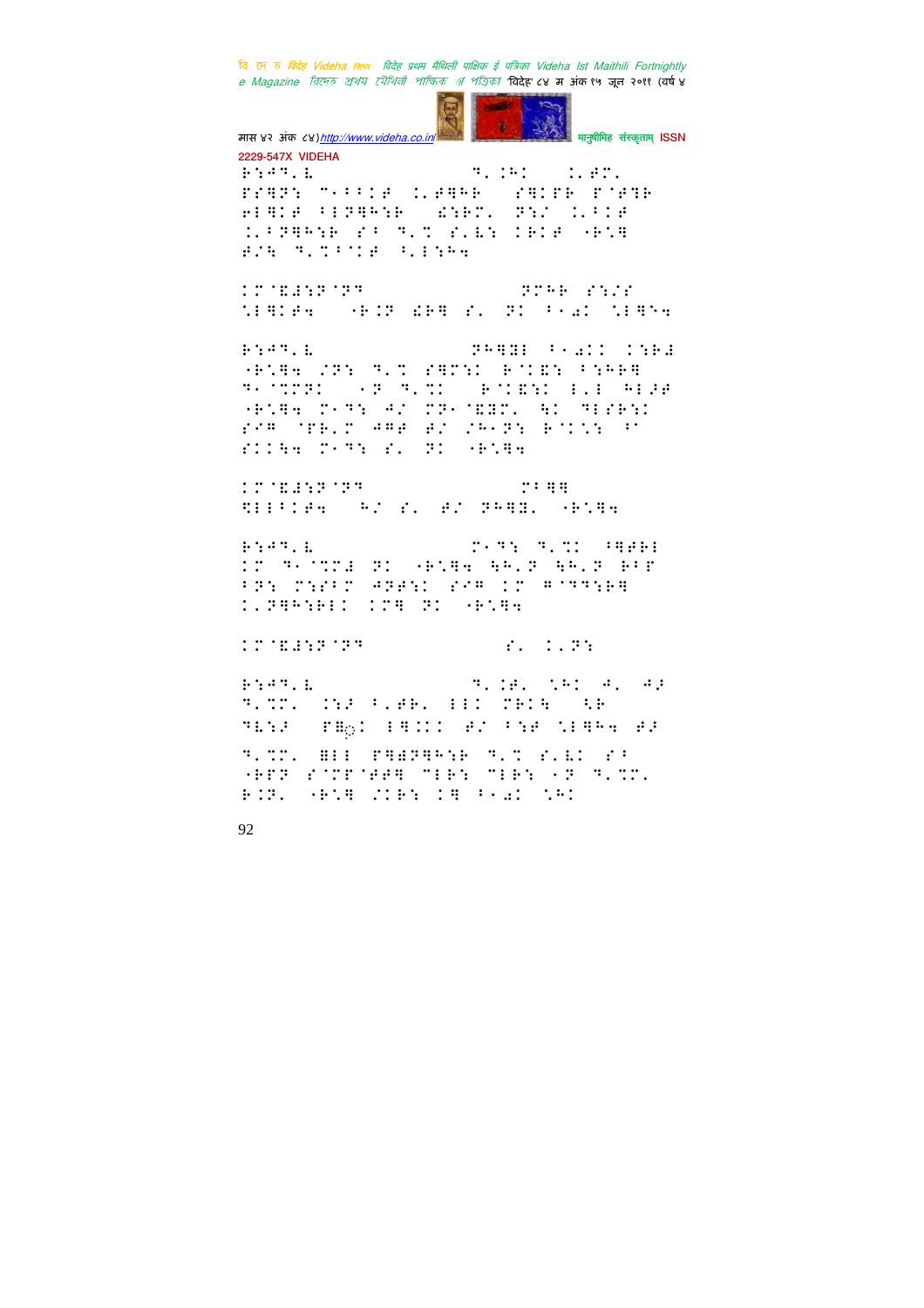त्रि एप रु विदेह Videha बिलर विदेह प्रथम मैथिली पाक्षिक ई पत्रिका Videha Ist Maithili Fortnightly e Magazine রিদেহ প্রথম মৌথিনী পাক্ষিক *প্র পত্রিকা* **বিदेह cv म अंक १५ जून २०११ (वर्ष ४** मानुषीमिह संस्कृताम् ISSN मास ४२ अंक ८४) http://www.videha.co.ir 2229-547X VIDEHA COMMERCIAL  $\label{eq:2.1} \begin{array}{cccccccccc} \mathcal{H}_{\mathcal{A}} & \mathcal{H}_{\mathcal{A}} & \mathcal{H}_{\mathcal{A}} & \mathcal{H}_{\mathcal{A}} & \mathcal{H}_{\mathcal{A}} \end{array}$ 481. 191. 184 **BASE E** I.P.P PART 45Hp INDUCATOR PLUS IN ATTRACTMENT FREE BIA A FREE MENIE MEESTE MUSI PEAN POSPIES ALCOHOL: ABPILL CAR PHOID STAR (PESP) P.BIN  $\langle \Psi \mathcal{L} \rangle = \mathcal{L}_{\mathcal{L}} \cup \mathcal{L}_{\mathcal{L}}$ **CONSIGNATION** 91011 992 9919  $4.543.41$  $\mathbb{P}[\mathcal{U}\# \mathcal{U} \otimes \mathcal{V}]\subseteq \mathcal{V}$  ,  $\mathcal{U} \otimes \mathcal{U} \otimes \mathcal{V}$ CONSERVANT  $\cdot$  : F147.E  $\left( 11114111, 1141411 \right)$ 198 Ane 11 11 M. Dela Bitl. Frei 9.  $\begin{minipage}{.4\linewidth} \begin{tabular}{l} \multicolumn{2}{c}{\textbf{1}} & \multicolumn{2}{c}{\textbf{2}} & \multicolumn{2}{c}{\textbf{3}} & \multicolumn{2}{c}{\textbf{4}} & \multicolumn{2}{c}{\textbf{5}} & \multicolumn{2}{c}{\textbf{6}} & \multicolumn{2}{c}{\textbf{7}} & \multicolumn{2}{c}{\textbf{8}} & \multicolumn{2}{c}{\textbf{9}} & \multicolumn{2}{c}{\textbf{1}} & \multicolumn{2}{c}{\textbf{1}} & \multicolumn{2}{c}{\textbf{1}} & \multicolumn{2}{c$ ITTERETER **ANDERS PORTS** BI BI SAHII SELMEN ITTERETER F14 5755 F-2F. BI HERI SYDN FENDRI KINE KNIE BURN POINT RICHARDS CHARLEY 857 (FRA) DAR (FI) 9, 200506 **SECRED FROM BLE COPIN PERIODS NEWS**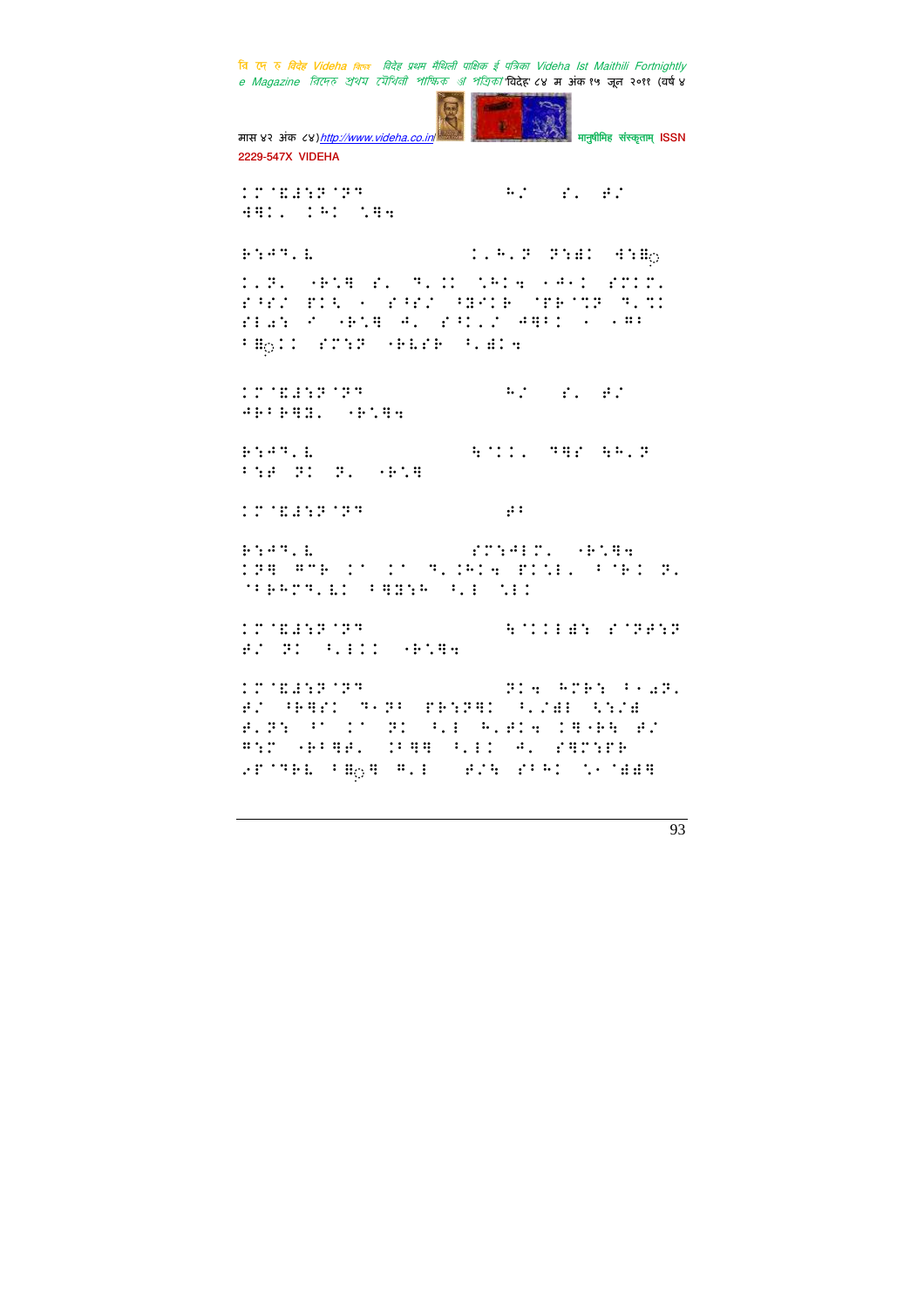मानुषीमिह संस्कृताम् ISSN मास ४२ अंक ८४) http://www.videha.co.in 2229-547X VIDEHA INSTRUMENT ROOM OF THE COMMON PROPERTY OF BUI FIFURY LUNCHE COLAUS TOULS **FY47.E**  $\begin{array}{cccccc} \cdot\oplus\,\left( \mathbb{P} & \oplus\,\mathbb{P} & \mathbb{P} \right) & \oplus\,\mathbb{P} & \oplus\,\mathbb{P} \end{array}$ KAPS NI AZA APSZ APSZ ESP ESPA RIPIN THREE TERRIT EAR EARNED TO TERITE AREARY (PRIRE FUES) PER TIR FARI F PARI PEL CALLARIELLI PI PLAN **CONSERVANT**  $\begin{array}{cccccccccc} \mathbf{1} & \mathbf{1} & \mathbf{1} & \mathbf{1} & \mathbf{1} & \mathbf{1} & \mathbf{1} & \mathbf{1} & \mathbf{1} & \mathbf{1} & \mathbf{1} & \mathbf{1} & \mathbf{1} & \mathbf{1} & \mathbf{1} & \mathbf{1} & \mathbf{1} & \mathbf{1} & \mathbf{1} & \mathbf{1} & \mathbf{1} & \mathbf{1} & \mathbf{1} & \mathbf{1} & \mathbf{1} & \mathbf{1} & \mathbf{1} & \mathbf{1} & \mathbf{1} & \mathbf{1} & \$ 929 1998 191 19  $4444.41$ AL AVAL IBBIA APREN BI TRE TEATER CONSTANT APPLIATING PARTY SIZE STAY THE FAR SENIF FLAN TUSHED TEE FT18 F.B: 7.8788 CONSERVANT  $\left(0.4, 0.7, 0.4, 0.4, 0.4\right)$ TERR REEFR ERDER  $\mathcal{P} \times \mathbb{P} \longrightarrow \mathbb{P} \times \mathbb{P} \times \longrightarrow \mathbb{P}$ F147.E R. BRA (POSTEDILIS) PAGE (PRERA) 4. FUNNY, ILVES FUNNIN NAME (BI NATHS) #1754 1555 41 22 334 5772512 FOUNDATION PERSONAL PROPERTY **CONSERVANCE**  $\mathbf{H}$  :  $\mathbf{H}$  :  $\mathbf{H}$  :  $\mathbf{H}$  :  $\mathbf{H}$  :  $\mathbf{H}$  :  $3.114$ STAR SIPA IER PART. L

94

39993. 3.18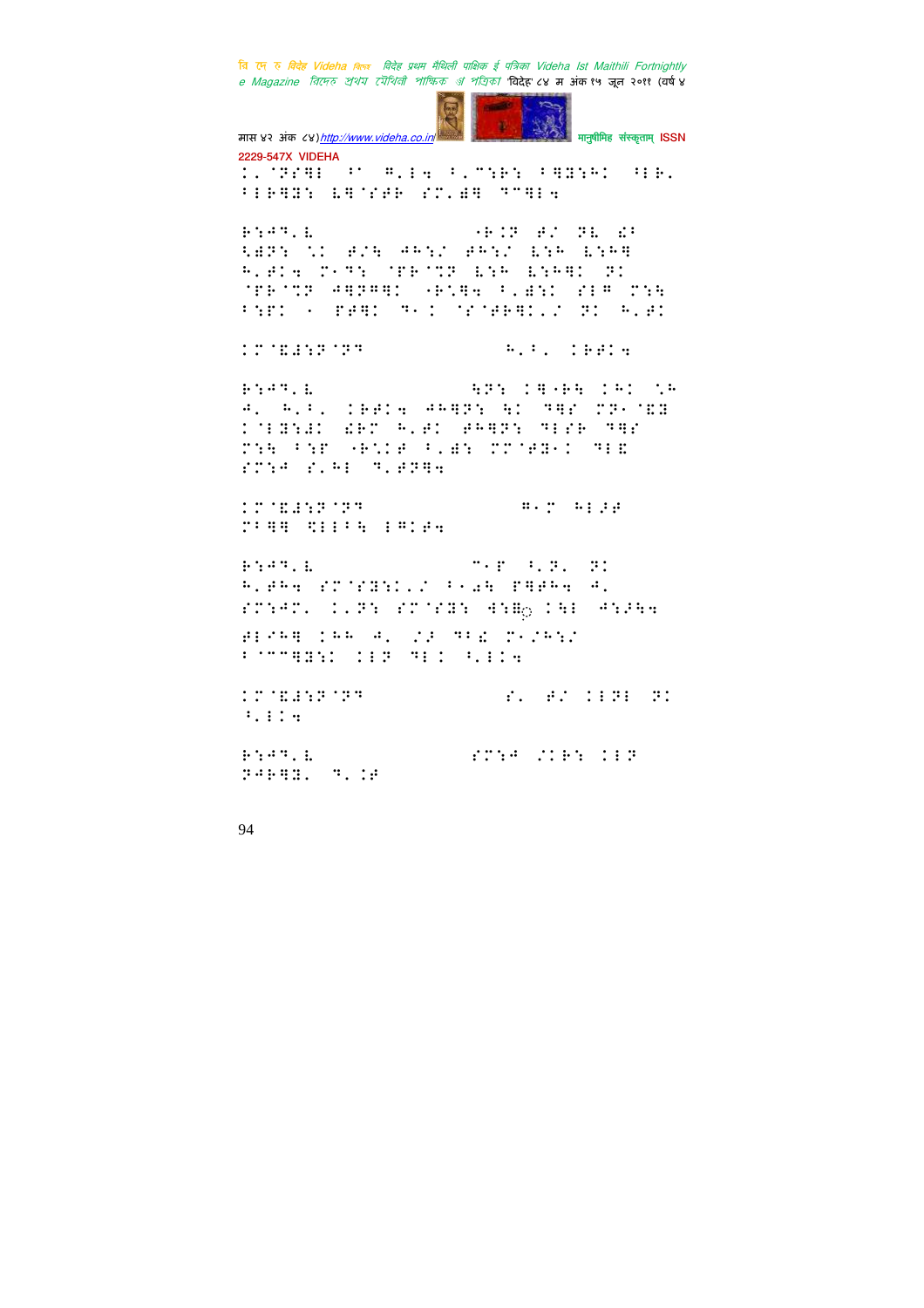त्रि एप रु विदेह Videha बिलर विदेह प्रथम मैथिली पाक्षिक ई पत्रिका Videha Ist Maithili Fortnightly e Magazine রিদেহ প্রথম মৌথিনী পাক্ষিক *প্র পত্রিকা* **বিदेह ८४ म अंक १५ जून २०११ (वर्ष ४** मास ४२ अंक ८४) http://www.videha.co.in मानुषीमिह संस्कृताम् ISSN 2229-547X VIDEHA  $7 + 44$ ilandi<br>Riftea (Pro Arche 9593.E  $H_2$  (  $H_1$  )  $H_2$  (  $H_3$  )  $H_4$  (  $H_5$  )  $H_6$  (  $H_7$  )  $H_8$ P.PPH TEPH FILES FOST HANGILD. RESAR CO PRINTED PERMIT TO CHANGE 1931 FL (PNS) TOTAL ITTESSITE  $(7 + 7)$   $(1)$  $1.147.1$  $-41 - 241$  $\langle 3344 \rangle$  ,  $\langle 431 \rangle$ 1921) reaggailtean àig àir Aon-Ann.<br>Anns 1949 17 aige **CONSERVANT** 1951 (1994) PART. L FTNAT, BEDDY FOARD FEBRUARY FOR **CONSERVANT**  $T = 44$   $T = 44$ FTAR PAPP NESSA (PTIPER PD) PARS  $\pm 1.14\pm 0.01$  $4.543.41$ **PI (1191) 5184 PI** LANGELARA VIT (3) LANGELA RICA CONSTANT AND CONTRACTOR CORPORATION **AVEL A COLLEGE ANDREW ACCEPTATIONS** 

 $\mathcal{I}$  . If  $\mathcal{I}$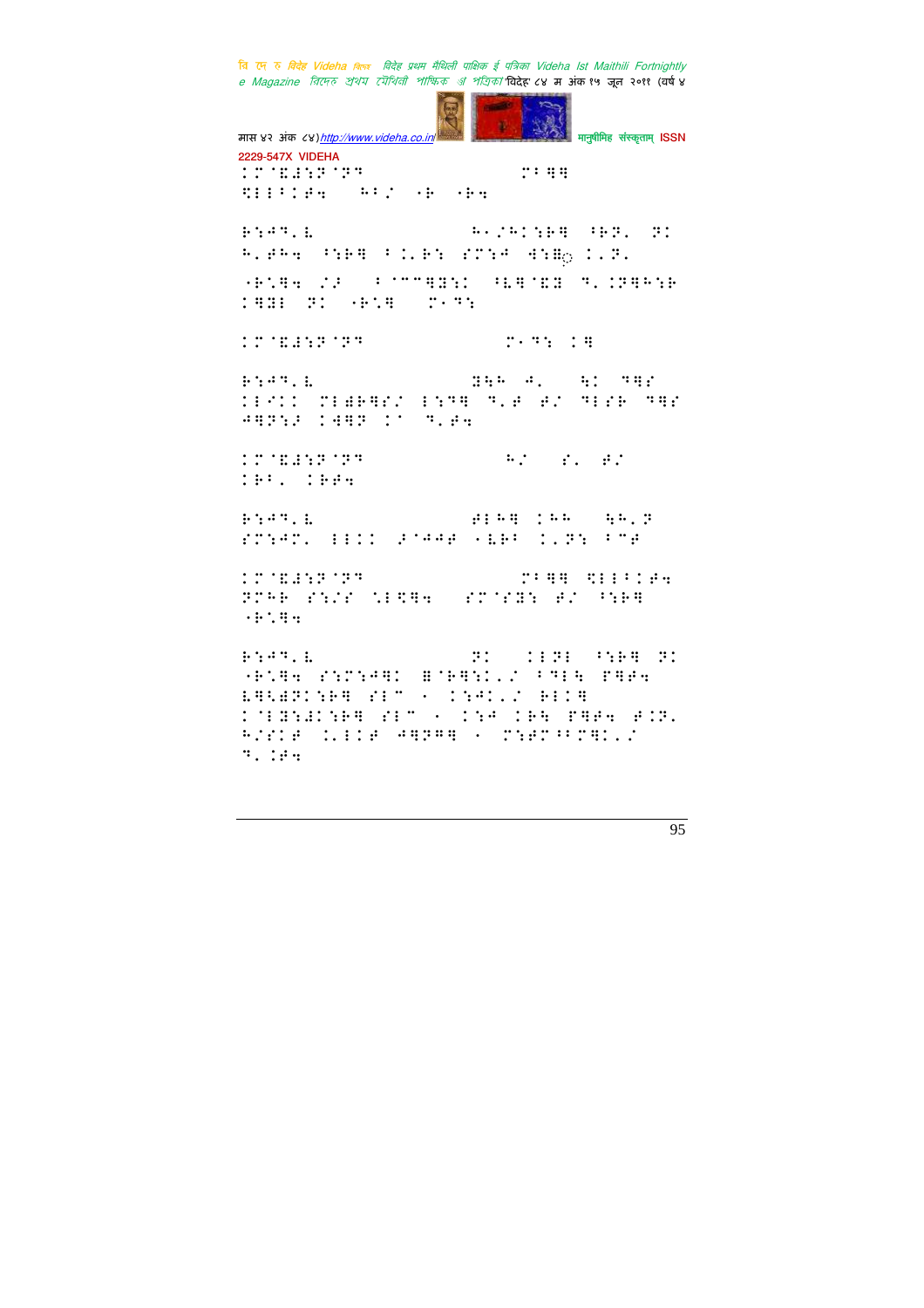ति एप रु विदेह Videha विलरु विदेह प्रथम मैथिली पाक्षिक ई पत्रिका Videha Ist Maithili Fortnightly e Magazine विरमत क्षेत्र्या रगैंशिनी शांकिक अं शक्तिकां 'विदेह' ८४ म अंकश्फ जून २०११ (वर्ष ४ **But the first of the contract of the contract of the contract of the contract of the contract of the contract of the contract of the contract of the contract of the contract of the contract of the contract of the contract** 

| मास ४२ अंक ८४) http://www.videha.co.in/                                                                                           | मानुषीमिह संस्कृताम् ISSN                                                                                                                                                                                                                                                                                                                                                                                                                                                                           |
|-----------------------------------------------------------------------------------------------------------------------------------|-----------------------------------------------------------------------------------------------------------------------------------------------------------------------------------------------------------------------------------------------------------------------------------------------------------------------------------------------------------------------------------------------------------------------------------------------------------------------------------------------------|
| 2229-547X VIDEHA<br>$f: H \rightarrow H$                                                                                          | TRITIC TIPS                                                                                                                                                                                                                                                                                                                                                                                                                                                                                         |
| - 1947 242                                                                                                                        | P (198 1.18 18)                                                                                                                                                                                                                                                                                                                                                                                                                                                                                     |
|                                                                                                                                   | $\begin{array}{ccccccccc} \mathbf{i} & \mathbf{j} & \mathbf{k} & \mathbf{k} & \mathbf{k} & \mathbf{k} & \mathbf{k} & \mathbf{k} & \mathbf{k} & \mathbf{k} & \mathbf{k} & \mathbf{k} & \mathbf{k} & \mathbf{k} & \mathbf{k} & \mathbf{k} & \mathbf{k} & \mathbf{k} & \mathbf{k} & \mathbf{k} & \mathbf{k} & \mathbf{k} & \mathbf{k} & \mathbf{k} & \mathbf{k} & \mathbf{k} & \mathbf{k} & \mathbf{k} & \mathbf{k} & \mathbf{k} & \mathbf{k} & \mathbf{k} & \mathbf{k} & \mathbf{k} & \mathbf{k} & \$ |
| and the second second the second to the second the second to the second the second to the second the second to<br>51 - FISI.I S.B | 824 N MHTGC, BI<br>(P⊪gfII APPPF (PNA)                                                                                                                                                                                                                                                                                                                                                                                                                                                              |

mared and the

rafias femal riemal makara iskra<br>Inflastrare ram fan rafias FURNISH FURNISH UPTER LEIGH GRUNDI PALELBARY (FALSTERI) TEELTH  $\{1,2,3,4,5\}$  .  $\pm 1 + \frac{1}{2} + \frac{1}{2} + \frac{1}{2} + \frac{1}{2} + \frac{1}{2} + \frac{1}{2} + \frac{1}{2} + \frac{1}{2} + \frac{1}{2} + \frac{1}{2} + \frac{1}{2} + \frac{1}{2} + \frac{1}{2} + \frac{1}{2} + \frac{1}{2} + \frac{1}{2} + \frac{1}{2} + \frac{1}{2} + \frac{1}{2} + \frac{1}{2} + \frac{1}{2} + \frac{1}{2} + \frac{1}{2} + \frac{1}{2} + \frac{1}{2} + \frac{1}{2} + \frac{1}{2}$  $\varphi$  4.4  $\alpha$  ,  $\beta$  ,  $\varphi$  ,  $\beta$  ,  $\varphi$  ,  $\varphi$  ,  $\varphi$ **Bib.** Figlier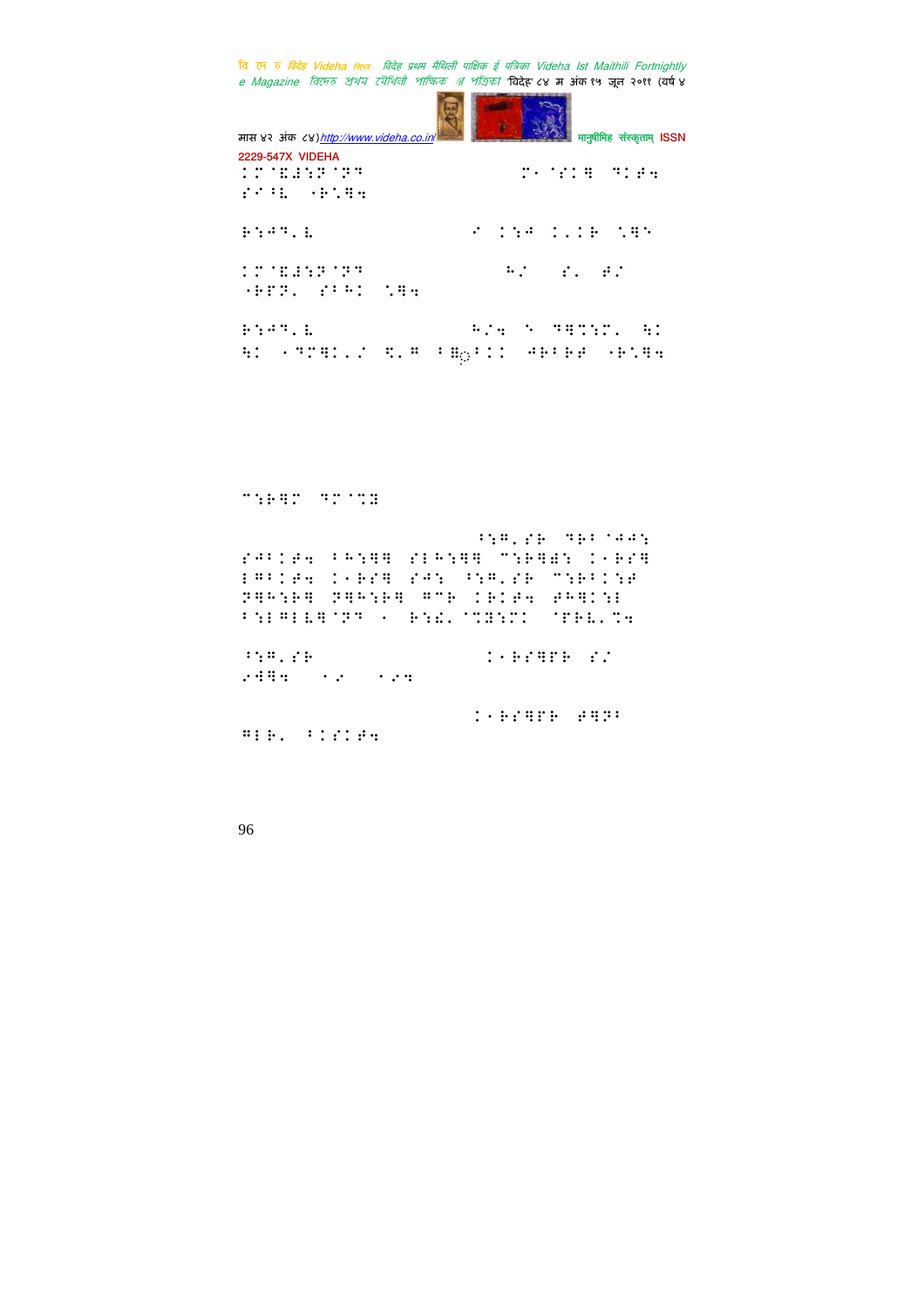मानुषीमिह संस्कृताम् ISSN मास ४२ अंक ८४) http://www.videha.co.in 2229-547X VIDEHA  $3.5191447777$ Fia. Municipa FOR CONTRACTOR AND CERTIFICATED. SHARA ARIS POR ARSH BOR  $(3.5, 0.1, 0.01)$ SPPP, SPORT PAPER **BE STEE LEFAL**  $.44 \div 1000$  $4.5344$ PARL CONTE San Anti (Seenar San  $3.31 - 3.1$  $\varphi\gamma\colon\mathbb{R}\to\mathbb{R}$  $\dddot{\mathbf{r}}$  $(150, 25)$ **BI SELE PRESENT.** FALLY PEEP PEEP CRIEW RIP NIN TAR. MEBOONA AND PLANT CONSTANTS OF FIRE  $\mathbb{F}_q$  and  $\mathbb{F}_q$  is equal to be proposed in Fig. PAC. MUSIC  $\mathbb{R}^n$  ,  $\mathbb{R}^n$  ,  $\mathbb{R}^n$  ,  $\mathbb{R}^n$ ardel (esperantar eagle estre) ed. PAR PERSONE PESA DEL MIAL PESAR and all campuing companies in the the 1171 #BRI #BFB FL7. FT7178 #2 FRANKLI REFE (PRIMA)

 $-452399 - 48741 - 21$ TIEMARIZ BAZBA MERINARA INDE SENAR PARA RUSSINER PANDA PHROPARE  $-15.344 - 8.74$ 

PARL TOGAT  $\frac{1}{2}$   $\frac{1}{2}$   $\frac{1}{2}$   $\frac{1}{2}$   $\frac{1}{2}$   $\frac{1}{2}$   $\frac{1}{2}$   $\frac{1}{2}$   $\frac{1}{2}$   $\frac{1}{2}$   $\frac{1}{2}$   $\frac{1}{2}$   $\frac{1}{2}$   $\frac{1}{2}$   $\frac{1}{2}$   $\frac{1}{2}$   $\frac{1}{2}$   $\frac{1}{2}$   $\frac{1}{2}$   $\frac{1}{2}$   $\frac{1}{2}$   $\frac{1}{2}$  THE SAME TANK FOR ANY METAL ARMS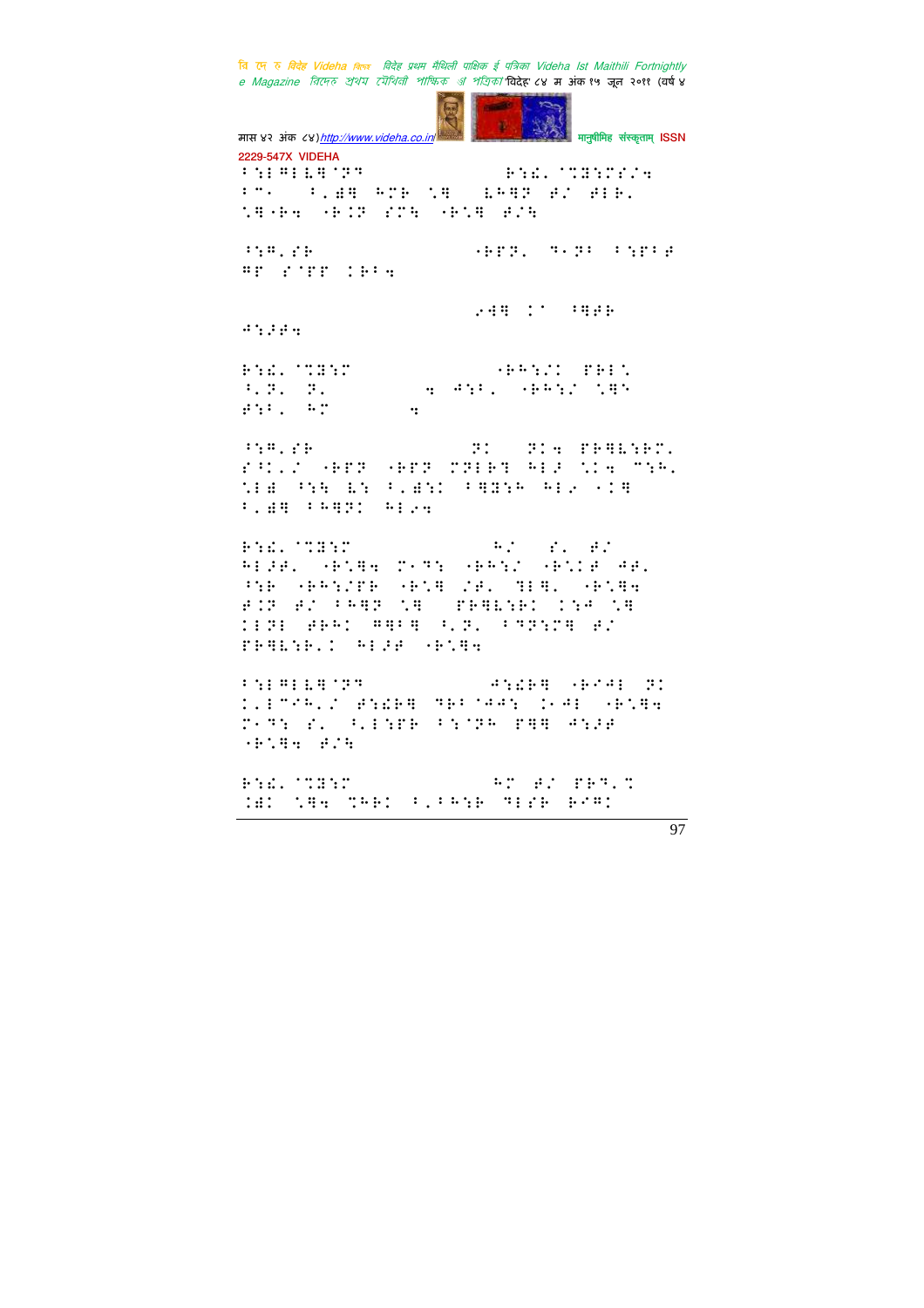मास ४२ अंक ८४) http://www.videha.co.in मानुषीमिह संस्कृताम् ISSN 2229-547X VIDEHA HENBA PATI IB FUFFAE HENB Z. PBI 9132 HBC Frai NBC 7-73  $f:II$ FALMINENT CONTROL TEST PLAIN IN FALL TEST  $\frac{1}{2}$   $\frac{1}{2}$   $\frac{1}{2}$   $\frac{1}{2}$   $\frac{1}{2}$   $\frac{1}{2}$   $\frac{1}{2}$   $\frac{1}{2}$   $\frac{1}{2}$   $\frac{1}{2}$   $\frac{1}{2}$ THENPHIL TERMIT SENHOLDS TO LIBN CARLIE  $\left\langle \left(\frac{1}{2} \right)^2 \right\rangle \left(\frac{1}{2} \right)^2 \left(\frac{1}{2} \right)^2 \left(\frac{1}{2} \right)^2 \left(\frac{1}{2} \right)^2 \left(\frac{1}{2} \right)^2 \left(\frac{1}{2} \right)^2 \left(\frac{1}{2} \right)^2 \left(\frac{1}{2} \right)^2 \left(\frac{1}{2} \right)^2 \left(\frac{1}{2} \right)^2 \left(\frac{1}{2} \right)^2 \left(\frac{1}{2} \right)^2 \left(\frac{1}{2} \right)^2 \left(\frac{1}{2} \right)^2 \left(\frac{1}{2} \right)^2 \left(\frac$  $1.51 + 1.1 + 1.7 + 1.7$  $44.74.41447.431$ FEE NR (8) PI FORFAIR TRY, 81 NR E. FARA DR ANTE LVEVILER IPP  $\mathbb{R}$ : alma (di )ikka dak almali yang al HERE PER TIME OF STREET PAS. TERRIT  $19 - 9 - 127$ **FAIRING 1978**  $-47 - 45991 - 2471133$ IT AL 2195 YOU CONSTANT TO BE AND HANG PERPOSENTATION ARE INA. RETARLI BLIBY (FR) FBOYFRE IR  $1.4441$ FALL TIBET  $\begin{pmatrix} 0 & 0 & 0 & 0 \\ 0 & 0 & 0 & 0 \\ 0 & 0 & 0 & 0 \\ 0 & 0 & 0 & 0 \\ 0 & 0 & 0 & 0 \\ 0 & 0 & 0 & 0 \\ 0 & 0 & 0 & 0 \\ 0 & 0 & 0 & 0 \\ 0 & 0 & 0 & 0 \\ 0 & 0 & 0 & 0 \\ 0 & 0 & 0 & 0 & 0 \\ 0 & 0 & 0 & 0 & 0 \\ 0 & 0 & 0 & 0 & 0 \\ 0 & 0 & 0 & 0 & 0 \\ 0 & 0 & 0 & 0 & 0 & 0 \\ 0 & 0 & 0 & 0 & 0 &$ iser is agai sgraag yeke Alay Pyg.<br>Aasi mire pegkael y alre lgia 191919  $\frac{1}{2}$   $\frac{1}{2}$   $\frac{1}{2}$   $\frac{1}{2}$   $\frac{1}{2}$   $\frac{1}{2}$   $\frac{1}{2}$   $\frac{1}{2}$   $\frac{1}{2}$   $\frac{1}{2}$   $\frac{1}{2}$   $\frac{1}{2}$   $\frac{1}{2}$   $\frac{1}{2}$   $\frac{1}{2}$   $\frac{1}{2}$   $\frac{1}{2}$   $\frac{1}{2}$   $\frac{1}{2}$   $\frac{1}{2}$   $\frac{1}{2}$   $\frac{1}{2}$  **SALES ENDING:**  $44.34$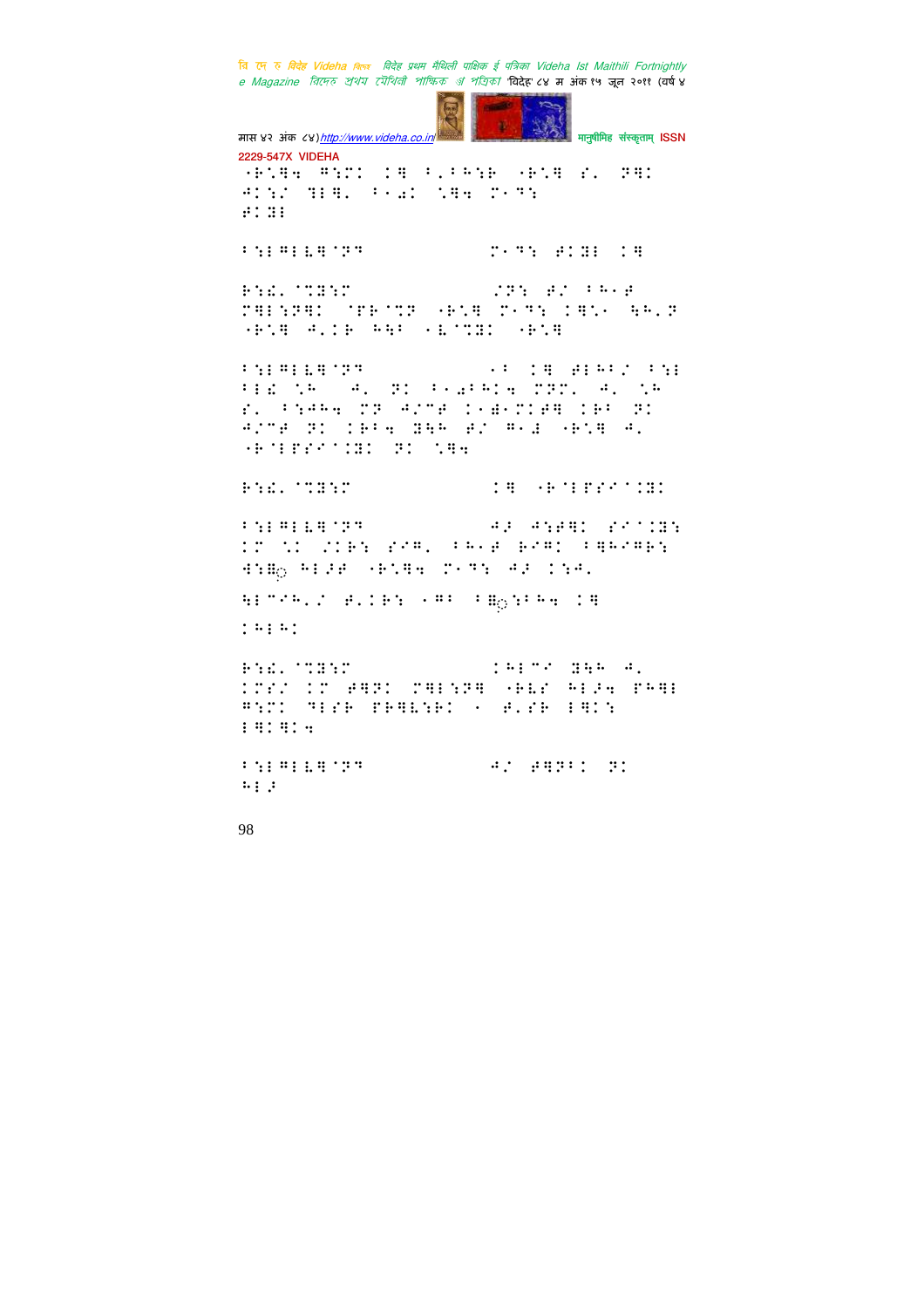दि एप रु विदेह Videha बिल्ह विदेह प्रथम मैथिली पाक्षिक ई पत्रिका Videha Ist Maithili Fortnightly<br>e Magazine রিদেত শ্রথম মৌথিনী পাক্ষিক ঐ পত্রিকা **বিदेह ८४ म अंक १५ जून २०११ (वर्ष ४**<br>- ইয়ালিক বিদেশত বিদেশত বিদ্যালয়

| मास ४२ अंक ८४) http://www.videha.co.in                                                                                                                                                                                                                                                                                                                                                                                 | मानुषीमिह संस्कृताम् <b>ISSN</b>                                                                              |
|------------------------------------------------------------------------------------------------------------------------------------------------------------------------------------------------------------------------------------------------------------------------------------------------------------------------------------------------------------------------------------------------------------------------|---------------------------------------------------------------------------------------------------------------|
| 2229-547X VIDEHA                                                                                                                                                                                                                                                                                                                                                                                                       |                                                                                                               |
| Phallonship                                                                                                                                                                                                                                                                                                                                                                                                            | #2 7.30014                                                                                                    |
|                                                                                                                                                                                                                                                                                                                                                                                                                        |                                                                                                               |
| 1019169723                                                                                                                                                                                                                                                                                                                                                                                                             | $\cdot$ PPP (PPHL) $\cdot$ P                                                                                  |
| :/FANASYA (B.Ad. Sake: Paemina) (Artma                                                                                                                                                                                                                                                                                                                                                                                 |                                                                                                               |
| ANTE ALEXAND, PROBLEMO ERLA ERLA ERLA                                                                                                                                                                                                                                                                                                                                                                                  |                                                                                                               |
| fia.T. Nha                                                                                                                                                                                                                                                                                                                                                                                                             |                                                                                                               |
|                                                                                                                                                                                                                                                                                                                                                                                                                        |                                                                                                               |
| PAEL CONST                                                                                                                                                                                                                                                                                                                                                                                                             | $\#$ 13 = 14 + HH = 15 +                                                                                      |
| $H: \mathbb{R}^n$                                                                                                                                                                                                                                                                                                                                                                                                      |                                                                                                               |
|                                                                                                                                                                                                                                                                                                                                                                                                                        |                                                                                                               |
|                                                                                                                                                                                                                                                                                                                                                                                                                        | $\frac{1}{2}$ = $\frac{1}{2}$ , $\frac{1}{2}$ , $\frac{1}{2}$ , $\frac{1}{2}$ , $\frac{1}{2}$ , $\frac{1}{2}$ |
| PHINE DUD, YPR (ALP) EPHINE PUR                                                                                                                                                                                                                                                                                                                                                                                        |                                                                                                               |
|                                                                                                                                                                                                                                                                                                                                                                                                                        |                                                                                                               |
| rige (en fægtige merig altr. Bige                                                                                                                                                                                                                                                                                                                                                                                      |                                                                                                               |
|                                                                                                                                                                                                                                                                                                                                                                                                                        |                                                                                                               |
| <b>FAIRILE 123</b>                                                                                                                                                                                                                                                                                                                                                                                                     | (291) 9129 4.                                                                                                 |
| PRAP. (1981) AP (488-3011-8739                                                                                                                                                                                                                                                                                                                                                                                         |                                                                                                               |
|                                                                                                                                                                                                                                                                                                                                                                                                                        |                                                                                                               |
| $1.541 \pm 0.001$                                                                                                                                                                                                                                                                                                                                                                                                      |                                                                                                               |
| F-FF, LHE F.FRYET, LHIL ANN                                                                                                                                                                                                                                                                                                                                                                                            |                                                                                                               |
| IRBRITIAN ARABA 12 GUNUA 12                                                                                                                                                                                                                                                                                                                                                                                            |                                                                                                               |
| MP: MAGYER (PRESS) PGPB (PD) PBP (C)                                                                                                                                                                                                                                                                                                                                                                                   |                                                                                                               |
| :. 57 559                                                                                                                                                                                                                                                                                                                                                                                                              |                                                                                                               |
|                                                                                                                                                                                                                                                                                                                                                                                                                        |                                                                                                               |
| FAIRINE 1870                                                                                                                                                                                                                                                                                                                                                                                                           |                                                                                                               |
|                                                                                                                                                                                                                                                                                                                                                                                                                        | ::::: :::::+                                                                                                  |
| PROGRAM GOVERNS TOR DUD. SPECIFIC                                                                                                                                                                                                                                                                                                                                                                                      |                                                                                                               |
| rige resouser elacion miscolphora                                                                                                                                                                                                                                                                                                                                                                                      |                                                                                                               |
| <b>HETTE CHAARTE FIA MAR THER FRIER</b>                                                                                                                                                                                                                                                                                                                                                                                |                                                                                                               |
|                                                                                                                                                                                                                                                                                                                                                                                                                        |                                                                                                               |
| <b>POINT IN THE SERVICE</b>                                                                                                                                                                                                                                                                                                                                                                                            | 375 B.AZ 768238                                                                                               |
| $\left\{ \Gamma_{\alpha} \left( \left  \Psi_{\alpha} \right  \right) \right\} \left  \left  \Psi_{\alpha} \left( \left  \phi \right  \right) \right  \right\} \left  \left  \Gamma_{\alpha} \Psi_{\alpha} \right  \right  \leq \left\{ \left  \Psi_{\alpha} \Psi_{\alpha} \right  \right\} \left  \left  \Psi_{\alpha} \Psi_{\alpha} \right  \right  \leq \left\{ \left  \Psi_{\alpha} \Psi_{\alpha} \right  \right\}$ |                                                                                                               |
| ETAAPA 21 PRING PENEZ PLEN MIRA                                                                                                                                                                                                                                                                                                                                                                                        |                                                                                                               |

 $\overline{99}$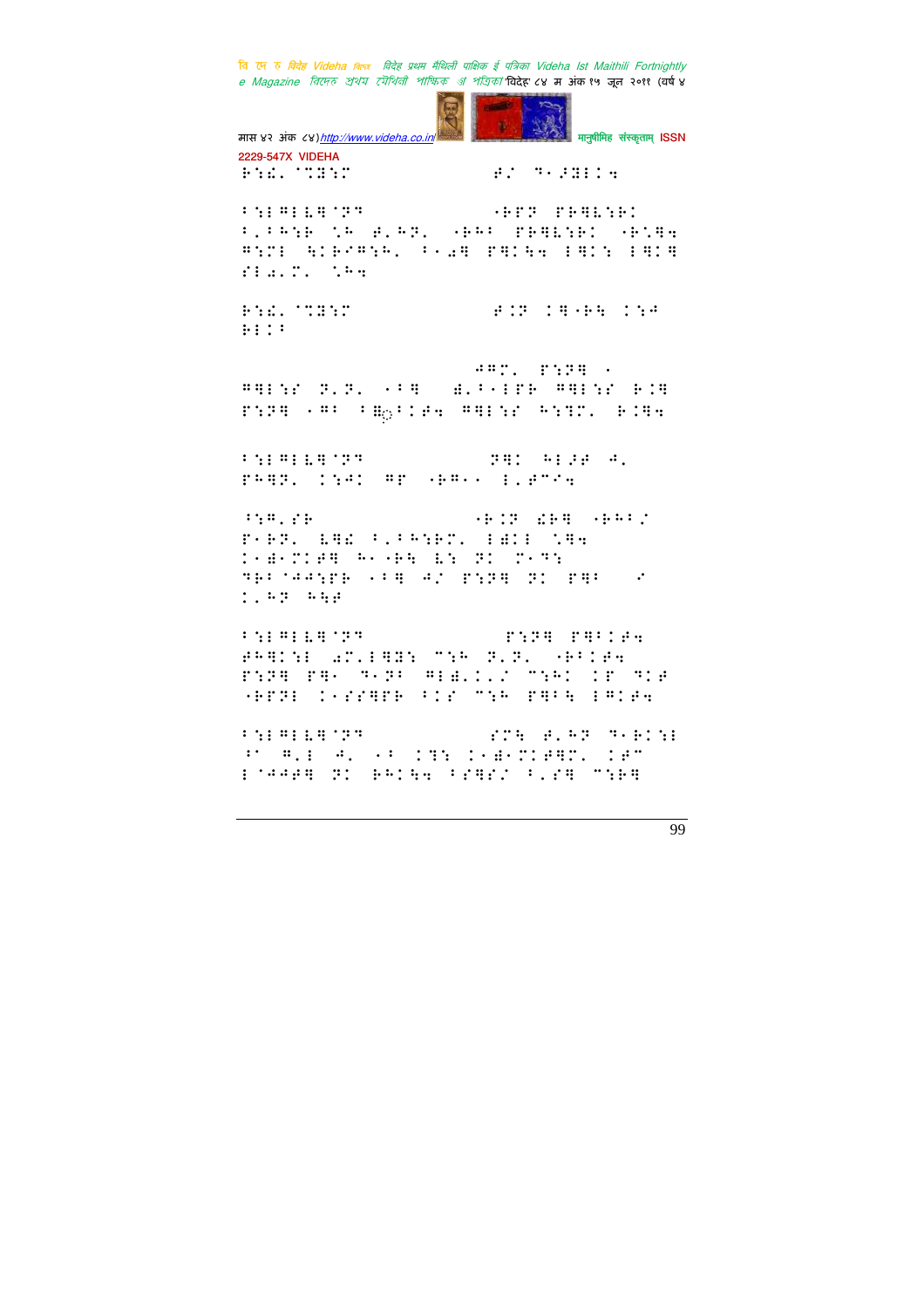मास ४२ अंक ८४) http://www.videha.co.in मानुषीमिह संस्कृताम ISSN 2229-547X VIDEHA  $+75$  (1) and the R (1) and the R (2) S (2) R (2) S PARK (PATL GRAL GROOM REPAR  $\{z_1u_1\}$  in  $\begin{aligned} \mathbb{E}\left[\left\{F_{\alpha}^{(1)}\right\}_{\alpha}=\left\{F_{\alpha}^{(1)}\right\}_{\alpha}=\left\{F_{\alpha}^{(1)}\right\}_{\alpha}=\left\{F_{\alpha}^{(1)}\right\}_{\alpha}=\left\{F_{\alpha}^{(1)}\right\}_{\alpha}=\left\{F_{\alpha}^{(1)}\right\}_{\alpha}=\left\{F_{\alpha}^{(1)}\right\}_{\alpha}=\left\{F_{\alpha}^{(1)}\right\}_{\alpha}=\left\{F_{\alpha}^{(1)}\right\}_{\alpha}=\left\{F_{\alpha}^{(1)}\right\}_{\alpha}=\left\{F_{\alpha$ SAR CHAN RES PARABBOL (PROPORT DI FINDER BILLER IN TERRITORY TER  $\begin{array}{cccccccccccccc} \mathcal{H}\mathcal{H}\mathcal{H}\mathcal{H} & \mathcal{H}\mathcal{H}\mathcal{H}\mathcal{H} & \mathcal{H}\mathcal{H}\mathcal{H} & \mathcal{H}\mathcal{H}\mathcal{H} & \mathcal{H}\mathcal{H}\mathcal{H} & \mathcal{H}\mathcal{H}\mathcal{H} & \mathcal{H}\mathcal{H}\mathcal{H} & \mathcal{H}\mathcal{H}\mathcal{H} & \mathcal{H}\mathcal{H} & \mathcal{H}\mathcal{H}\mathcal{H} & \mathcal{H}\mathcal{H}\mathcal{H} & \mathcal{H}\mathcal{H}\mathcal{H} & \$ 3019118777  $\begin{array}{cccccccccccccc} \texttt{if} & \texttt{if} & \texttt{if} & \texttt{if} & \texttt{if} & \texttt{if} & \texttt{if} & \texttt{if} & \texttt{if} & \texttt{if} & \texttt{if} & \texttt{if} & \texttt{if} & \texttt{if} & \texttt{if} & \texttt{if} & \texttt{if} & \texttt{if} & \texttt{if} & \texttt{if} & \texttt{if} & \texttt{if} & \texttt{if} & \texttt{if} & \texttt{if} & \texttt{if} & \texttt{if} & \texttt{if} & \texttt{if} & \texttt{if} &$ ABPN 191 NHH 97B, 95T1 NHH 191 19759 #2 79, 5199 P-75 FHOR 191 FRANCH ART STREET LIB. (FRIEDR) **FEATHER THE THEIR NEWS**  $(3.5, 0.00, 0.00)$  $4.5 + 6.4$ **FAIRILENTS** STERN ITEZ IT FTAE EAIL REGARD F.E MEDAL DYTH CONFIDENTIAL FIRE CONTROL SARY RIPLAY SPILLE TO BRADER  $3.581 \pm 0.001$ THE CH-FR 3.1 **POSTED BENDER** 19125 4. FEBS9 7522. 1121 93. 21 888 8.1 98184 1819113 27817 ERDREYOUS PRINNEL RUDER NYEDE BO 

PAR EMPART FILES HANGIT TAPE FRE

 $44.444$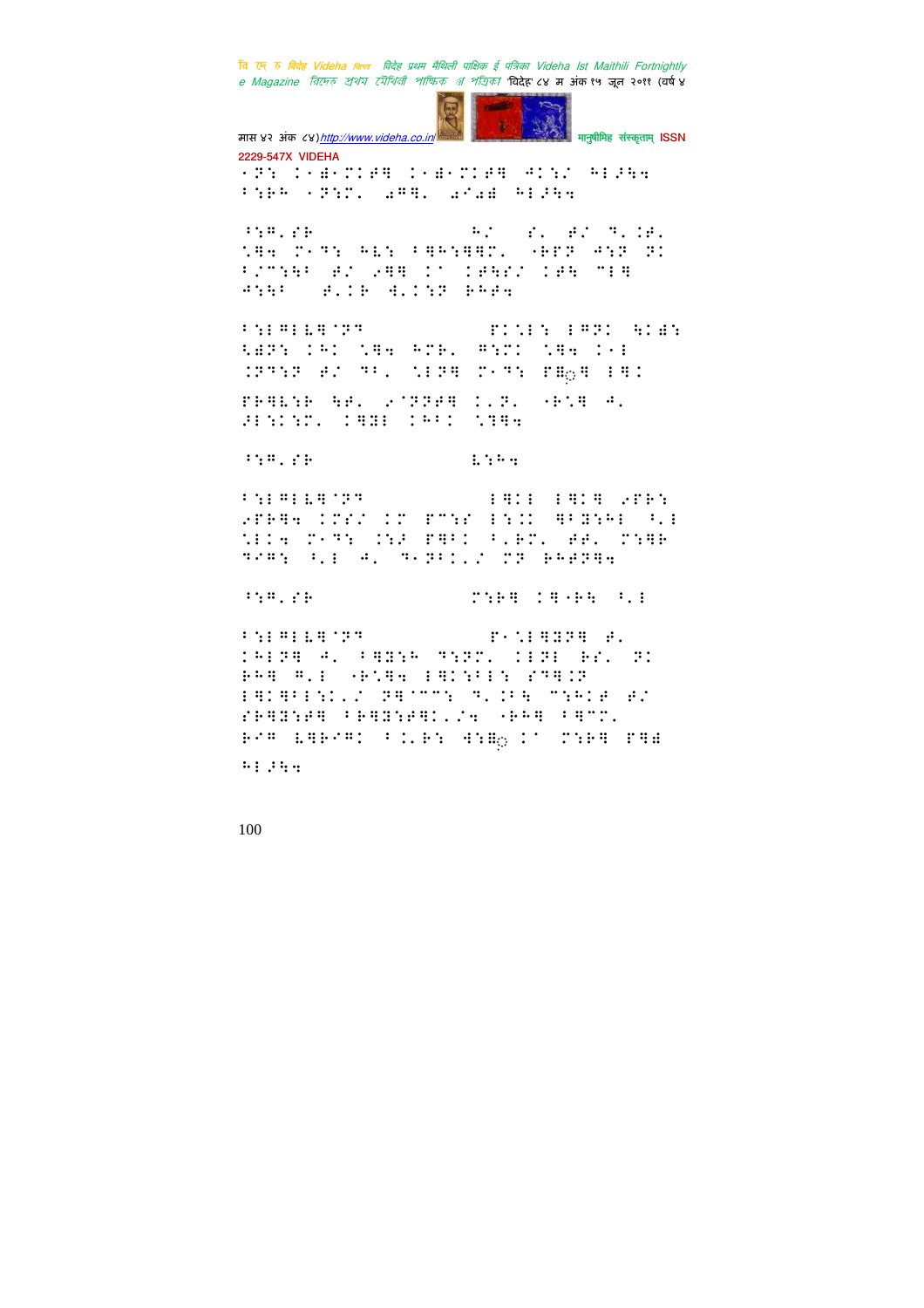मानुषीमिह संस्कृताम् ISSN मास ४२ अंक ८४) http://www.videha.co.in 2229-547X VIDEHA AR.S PERSENS.  $\{1,2,3,4,5\}$  . **ANAPE CARPS** 

 $\frac{1}{2}$  and  $\frac{1}{2}$  and  $\frac{1}{2}$  and  $\frac{1}{2}$  and  $\frac{1}{2}$  and  $\frac{1}{2}$  and  $\frac{1}{2}$  and  $\frac{1}{2}$  and  $\frac{1}{2}$  and  $\frac{1}{2}$  and  $\frac{1}{2}$  and  $\frac{1}{2}$  and  $\frac{1}{2}$  and  $\frac{1}{2}$  and  $\frac{1}{2}$  and  $\frac{1}{2}$  a NESS PLEPS: 2-75 PLBE 18 FEBRIES IT PERMIT REVIEW PERRITAGER (P. 821  $\mathcal{A}_{\mathcal{A}} = \{ \mathcal{A} \in \mathcal{B} \times \{ \mathcal{B} \}, \quad \mathcal{B} \in \mathcal{B} \times \{ \mathcal{B} \} \}$ 

 $\{2,2,3,4,5\}$  .  $\begin{picture}(130,15)(0,0) \put(0,0){\vector(0,1){10}} \put(15,0){\vector(0,1){10}} \put(15,0){\vector(0,1){10}} \put(15,0){\vector(0,1){10}} \put(15,0){\vector(0,1){10}} \put(15,0){\vector(0,1){10}} \put(15,0){\vector(0,1){10}} \put(15,0){\vector(0,1){10}} \put(15,0){\vector(0,1){10}} \put(15,0){\vector(0,1){10}} \put(15,0){\vector(0,1){10}} \put(15,0$ HADBOAR ARADI FARA ARTO PE IRFA

**PAINTERS SATELED POST NAME LIBRARY AS PRAY TARD STRUCK ROAM** KTE VENHIT, TERB KTE P. TEGH FNAH

HER. FRINTS ARMS ITES 7-21 FRANCISCO INTERNATIONAL PRO

 $3.591 \pm 0.001$  $T$  . FRING (1. 1799) 89811 8524 7935 9ETHE 82 1859 deta valled tidak timiti da bilinere PRESIDENT PLAN PLATENHOL PLANET PIR  $4.444$ 

**FALUELE TENCHE CONTROLLER CONTROLLER** FURNISHEN TETR PIREL PLOTER THIS AL PARTNER THE PERSENTED FIRE 194 YYABA BIRA TYRG DAGABG ALGI A. **PECH HILE IN CHIL** 

 $\{1,2,3,4\}$  . FINIT PRINTIPE ( ) (BICPIT PRINTIPE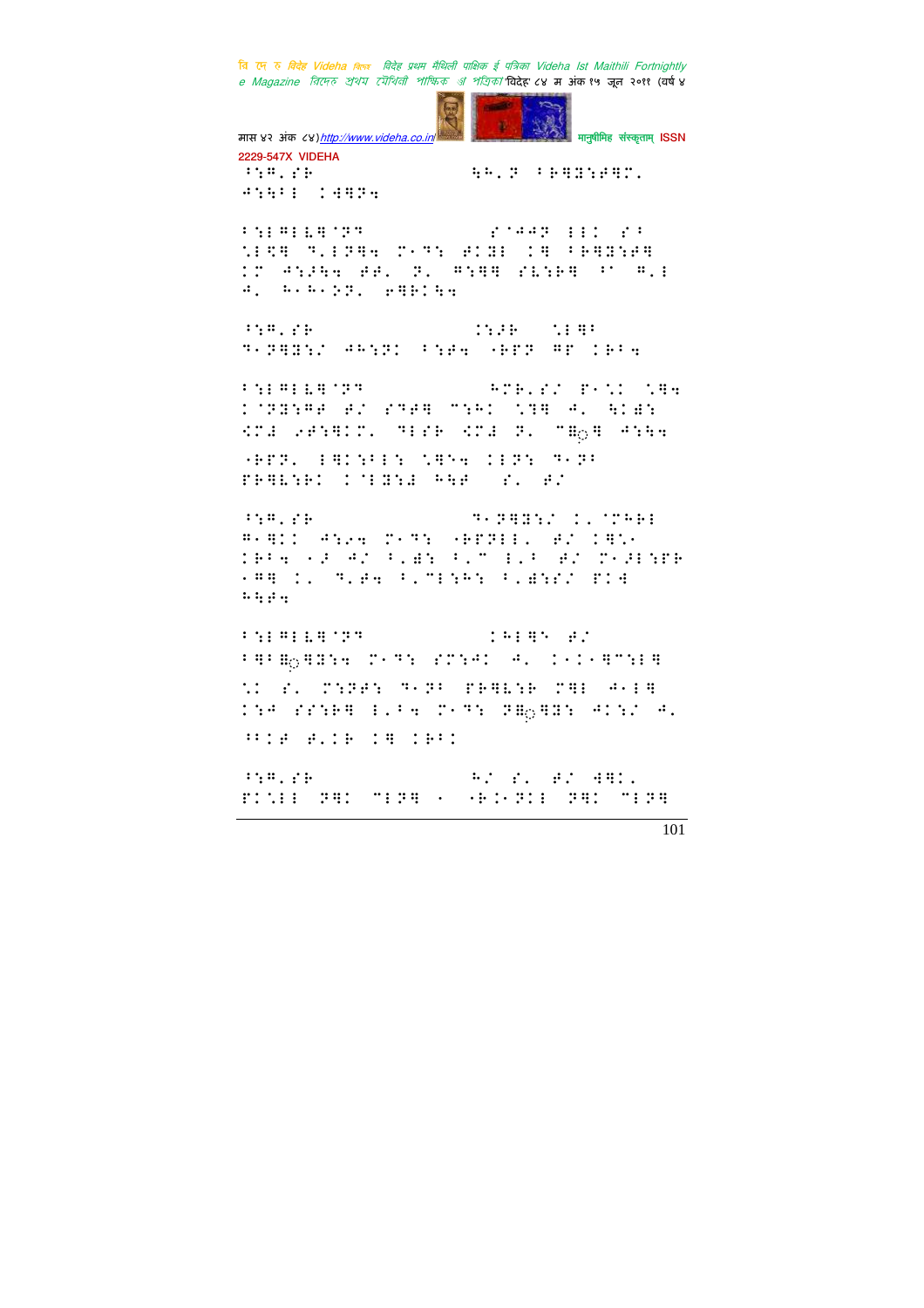मास ४२ अंक ८४) http://www.videha.co.in मानुषीमिह संस्कृताम् ISSN 2229-547X VIDEHA HPP3 11 SPEED Mg 7.54 CROPE CROF **PECHANOLIC PECIFICAL PROPERTY CAN TACHINE**  $\mathcal{L}$ : 1997

PYPE LALANEY PO PPAPE TRE TOT SPORE steltek lalasen atro sol ilit atr HEEP CRITER RIGHT AL PINE PLICE NR

Z (ARNA) RATETAR (128) TERRA GITUARA.<br>Politika Portugal (ANA) Rate Grand

IMPROVED TO EACHERT CONSTRUCTS

TH FTH TRAD (A) AN RD (RUAD TALD TRAD (DUR # TEE (18) BREAKER (20) PACK THANKS (19)B ala (XIPeda (119)11 ng nge sekages der FARA REPORTED TO THURS ILE PROFESSOR PROTECTION CONTRACTOR CARAGE 22 FE2 1991E 2019 FECG 1912 VENE POST PRPS AND PALE PRESIDENT BOIES RIP, IPNEMB TNEW PNIT TNE PI

BRITIS MELTIPE RUBR SPEED EMPT

PT EMPETIELERT PINKING ILP

**NORTHER SEPT TESTING** 

Alah (PEP) TARAHAN PI

752 FB 9528 5388

TP FAG24

 $\pm$  4242  $\pm$  55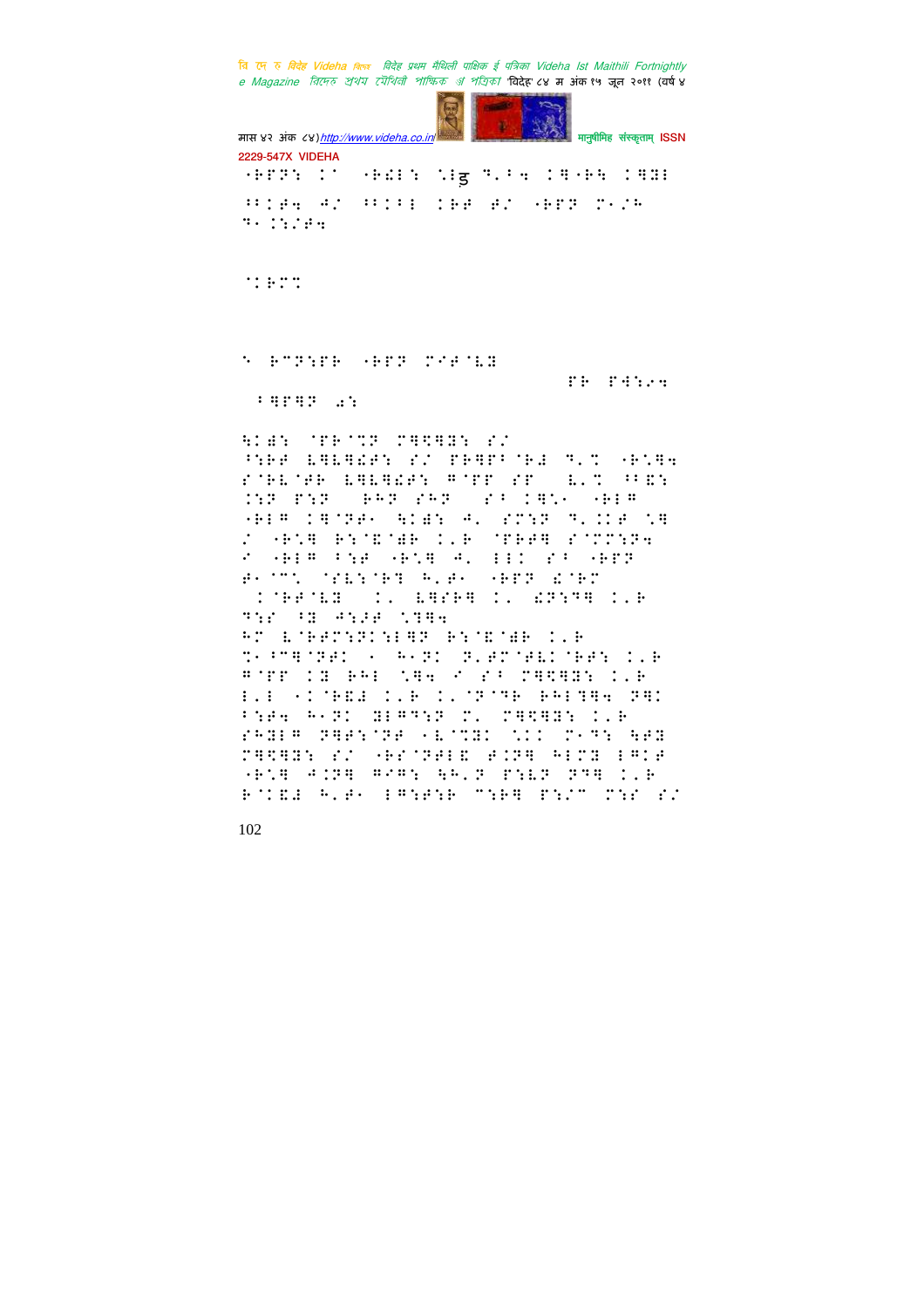ৱি দে হ *विदेह Videha बिल्ब विदेह प्रथम मैथिली पाक्षिक ई पत्रिका Videha Ist Maithili Fortnightly* e Magazine विरमह 'क्षेत्र' रूपैशिवी शोष्क्रिक श्रं शक्तिरं **विदेह' ८४ म अंक १५ जून २०११ (वर्ष ४** 

मास ४२ अंक ८४)http://www.videha.co.in/ महाराष्ट्रीय मानुसीमह संस्कृताम् ISSN 2229-547X VIDEHA \$⢷⣜ ⢷⢽⣉⢽ ⢷  ⢽⣛⢻⣑⢽⢽⢹ ⣓⢳⢽ ⢹⣉⢸ ⢾ ⢷⣑ ⢴⢾⢾⢷ ⣛⣋⣛⣝⣑  $\mathcal{T}$  (Fig. ), and a set of the set of the set of the set of the set of the set of the set of the set of the  $\frac{1}{2}$   $\frac{1}{2}$   $\frac{1}{2}$   $\frac{1}{2}$   $\frac{1}{2}$   $\frac{1}{2}$   $\frac{1}{2}$   $\frac{1}{2}$   $\frac{1}{2}$   $\frac{1}{2}$   $\frac{1}{2}$   $\frac{1}{2}$   $\frac{1}{2}$   $\frac{1}{2}$   $\frac{1}{2}$   $\frac{1}{2}$   $\frac{1}{2}$   $\frac{1}{2}$   $\frac{1}{2}$   $\frac{1}{2}$   $\frac{1}{2}$   $\frac{1}{2}$   $\$ )⣑⢷⣛ ⣑) ⣑ ⢷⢽⣉⢽ ⢷ ⣁⣑⢳  $T_{\rm eff}$  ,  $T_{\rm eff}$   $T_{\rm eff}$   $T_{\rm eff}$  ,  $T_{\rm eff}$  ,  $T_{\rm eff}$  ,  $T_{\rm eff}$  ,  $T_{\rm eff}$  ,  $T_{\rm eff}$  ,  $T_{\rm eff}$ HA SERBER COLLEGEA (HATTLE COL  $\overline{A}$  (Fermion ) and  $\overline{A}$  (Fermion ) and  $\overline{A}$  (Fermion ) and  $\overline{A}$ ⣇⣛⣏⣝ ⢽⣑ ⢻ \$⢹⣑*////!*⢽⣛⢻⣑⢽⢽⢹  $\mathcal{L}_{\mathcal{A}}$  , and the state  $\mathcal{L}_{\mathcal{A}}$  , and  $\mathcal{L}_{\mathcal{A}}$  , and  $\mathcal{L}_{\mathcal{A}}$  , and  $\mathcal{L}_{\mathcal{A}}$ ⢸⣞*""!* ⣓⢾⣝ ⢳ ⢽⢾⣑ ⢸ ⢽ ⣉⣛ ⣑⣝⢾ ⢽⢳⣛ ⢷ ⢾ ⣁⣛ ⣛⣝⣑ ⢾ ⢷⢸⣝⢾ ⣁⣙⣛ \$⢹⣑ ⣛⣋⣛⣝⣑ \$ ⢺⢽⣑⣑⢽⣝ ⢺ ⢷ ⢳\$) *!)*⢽⣛⢻⣑⢽⢽⢹*\*!*⣁⣑⢳ *!)*⣛⣋⣛⣝⣑*\*!* ⢹⣑)⣛⢾ ⢷⢾⣇⣝ ⣈⢽ ⢽⢳⣛ ⢷⣛⢾⣙⣛ ⢾/ ⣓⢳⢽ ⢹\$⣈⢹ ⣑)⣑⢷ ⢽⢳⣛ \$⢽⣝ ⣋⣛⢾⣝⣒ ⢷⢾\$ ⢳⢷ ⢽⣛⣇⢹⢽ ⢺ ⢺ ⢼ ⣛⣋⣛⣝⣑ ⢺\$⣋ ⢳⢼ ⢷⣙⣇⣑ ⢺⢽⣑⣑⢽⣝ ⣛⣝⣑ ⢽⢳⣛ ⢳ ⣓⢳⢽ ⣃⣞⢽⣑ \$⢽⢷⣑⣇⢾⢾⣛ ⢷ ⣛*////*⣒ ⣓⢾⣝ ⣇⣛⣉⢹ ⢽⢳⣛ ⢹ ⢺⣑ ⢷⢳ ⢷⣁⣛ ⣇⣛⣉⢹ )⢷)⣑ ⢳⢾\$ ⢹⣈⣛*.!*  $\rightarrow$  PTPER (FFT TOP) *hhbkfoesbAwjefib/dpn!*⢷ ⣚⣑⢴⣒*!!* ⢺⢻⢹⣛⣉ ⢷⣑⢹ ⣜⣋ ⢺⢻⢹⣛⣉ ⢷⣑⢹ ⣜⣋ ⣙⣑*!!*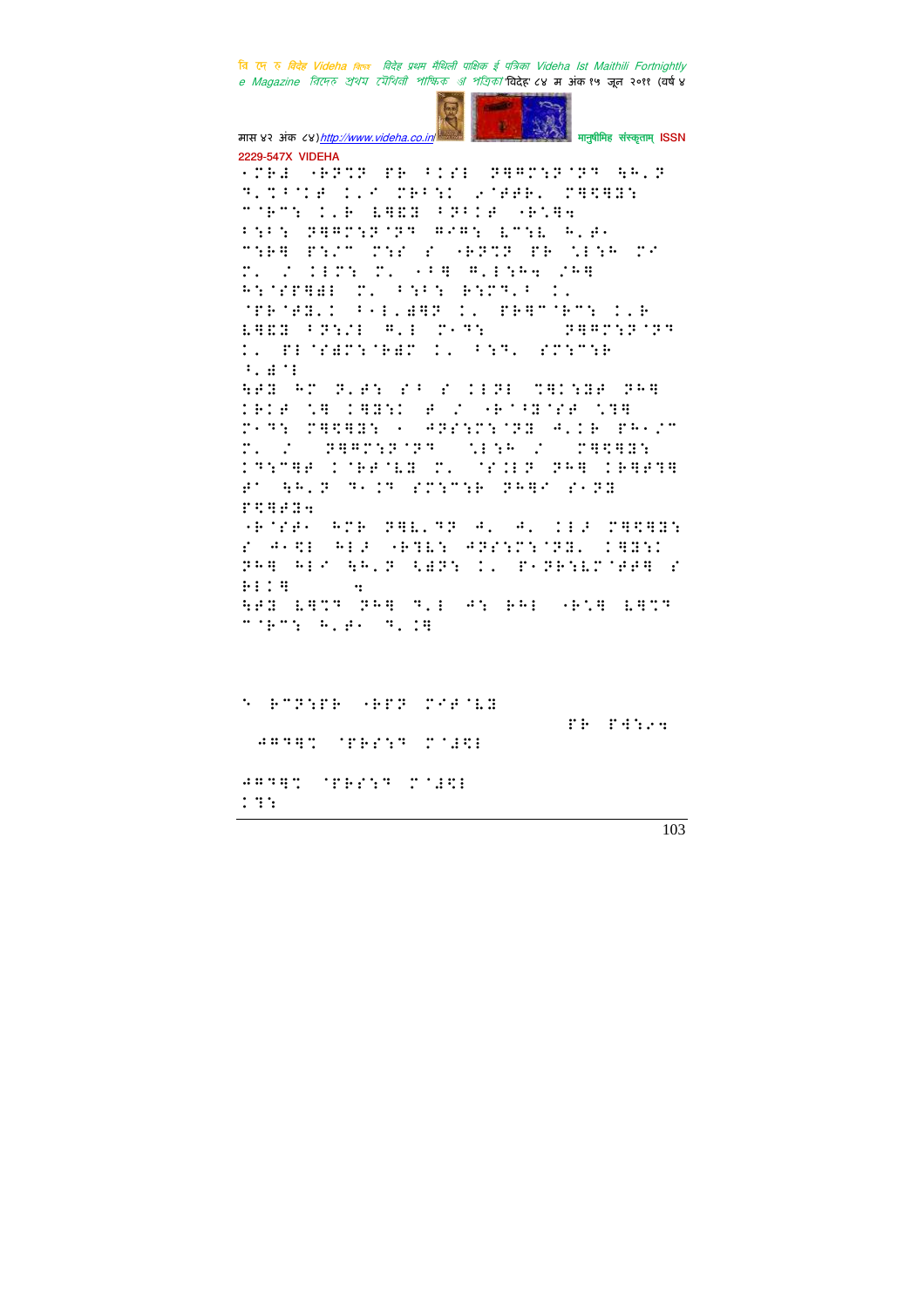मानुषीमिह संस्कृताम् ISSN मास ४२ अंक ८४) http://www.videha.co.in 2229-547X VIDEHA

 $1.44444$ **TESTELSET** 

HARRY TOP FOUND EACOR WHERE RECHE END-PARIS FUN SEPNONE REN IN IND. HPP1816 CAPTER TIRE NEW NEW TOTALS ZHOR EPIP PELEPARK PATTIC HEAR

ESPORA PORTAGA ARIS AFRICA IPIP POS HERITARER TROTARIEL FLAG (FLORIDAN  $41.1444444$   $75774.744$   $75776.4915$   $7774.744$ 991 - PNH - PPHPN 95-27272-PRINCESS (PROGRESS) NASERO IR SAPAR  $4.137777 - 411344$ **将来进行 医牙下颌骨 推进用 医心脏用的 医内脏的 医心脏的** THE FAR SERP POSSIBILIT FOR THE

TAPE TRIVINGER CHAPE PLOIETHOR. FRANCHOL PLAND POR<sub>O</sub>N PACOEDEC

FT-178 786 281773 T-28, FFB-138 THREE CONTRACTS IN THE CONFIDENTIAL CONTROL 3.12994 45925 87995 PSP8 1-628 9996 **PERP PRESS SHOP MERSH PRESSURES** DR PROPRESED INFRODUCED SERVICE FR FTNA (1989) TRABNE ERA (1984) 205 - 20 2200 - 2152 - 8520 1000 01 - 1159 AL PROBLEMANT PLAIN FOUNDILL skindra (Pascina), pesanda (Portugal Gera PEPP PHILED SEEPS ENTY CHES TRIPS **T.P. PEST I.M. C.TH. 1996**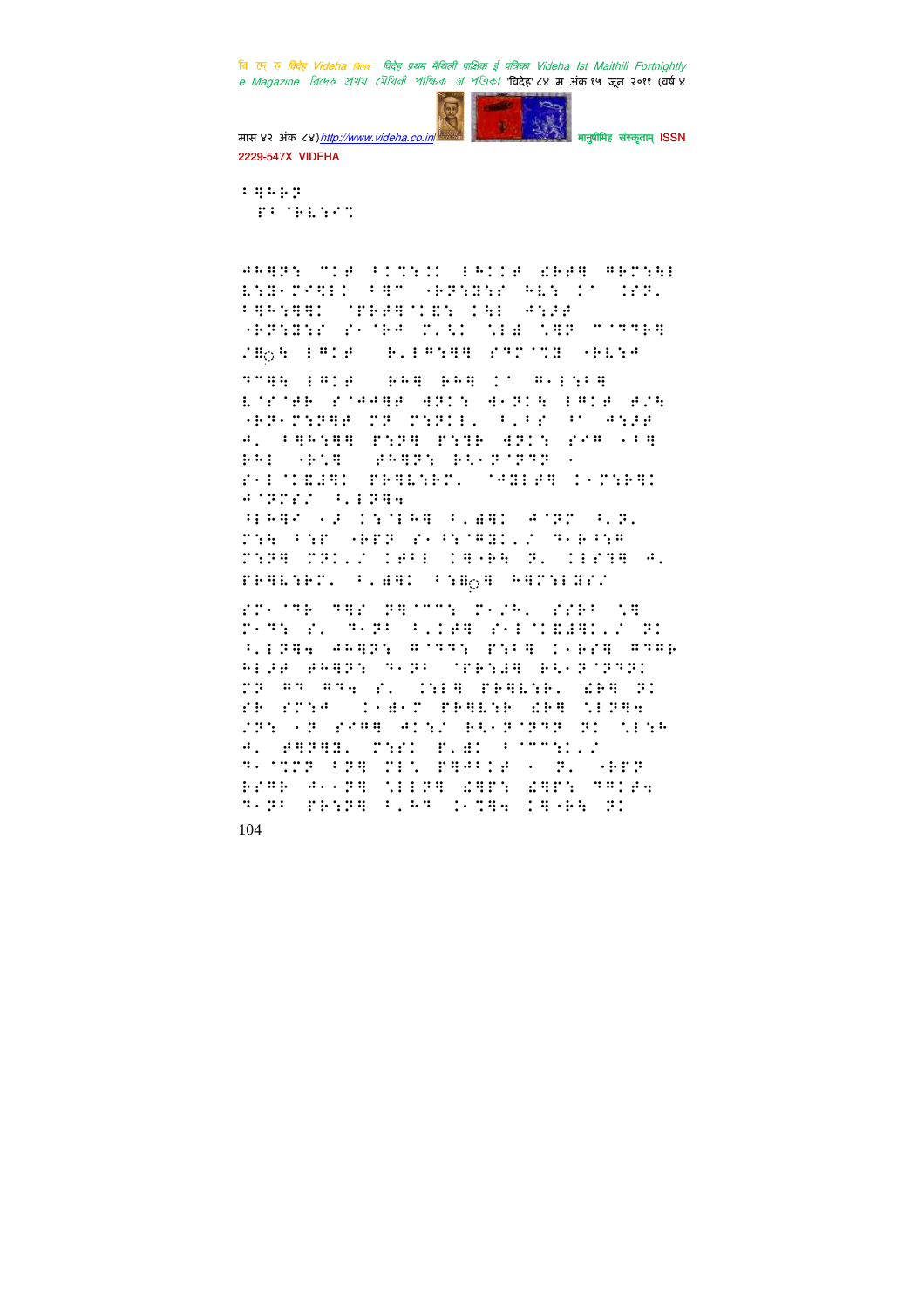मानुषीमिह संस्कृताम ISSN मास ४२ अंक ८४) http://www.videha.co.in 2229-547X VIDEHA 1978 FRTH 278 41 PERTINE FRTTTE

TERITORYM TERRITORIAM MIRONEMA FORTH OPPER LOT THOTS FILM TO PAID

BORD, CARBY RUP CB, SORE CREATER TERNAHI LAT FAQIR TUI TERPERINGAN

TP PREPRE IN PRIP PRIP PTIPH  $+1.25$  (292)  $+5.21$  (255-29)  $+4.21$  (29)  $+3.127$  $\mathcal{F}_k$  is the transformation of the state of the state of the state of the state of the state of the state of the state of the state of the state of the state of the state of the state of the state of the state of the NERR R. PENRH FRANCHE PRESEN 1967529 19 291 57259 - 2911 11225 PRESS INSTALLED. THE IPAPPE PIS. AND AL AIR BRIE END NORME BIR INFERN in iarkez iark in Aid raak zkale.<br>111 apal znavaa (znako iaken 1999a #12 (FFF) (FFF) #53 FRF (1588) 7588 #8018 #18 +FR.B. +FRIN 780 PACRETISED ISSUED ARTER TIME ISSUED. 1993年 9. 99912 月279799 5月 9日 #BN#F RI BY# BN:F (189BR 11BE) 9.91 9.9 F.E. 745 72 585 F. IIBE 9.91 ALE FLAME AZ MIRI IEI NAM AL<br>FRIMAN INFERNAM MANA MIRIAN FLANCO AP (FRIE (FNB) FOR LABOR PRIE HENBY HOST DAILY RET. TEPPENS HELES PART 452 515

2000 (FREED PERSE FOR PERSENT TEER ELRI STOCK HIRBS CHARACT. THE FAR NAVAR TERRAE PERPENDER PRAESE ALSO PAPA ARAA DIA PRAESEL CORT SOME SPACE OF TEEN FRANCISEDE **HERE TO RECEPT TEEN PROPERTY**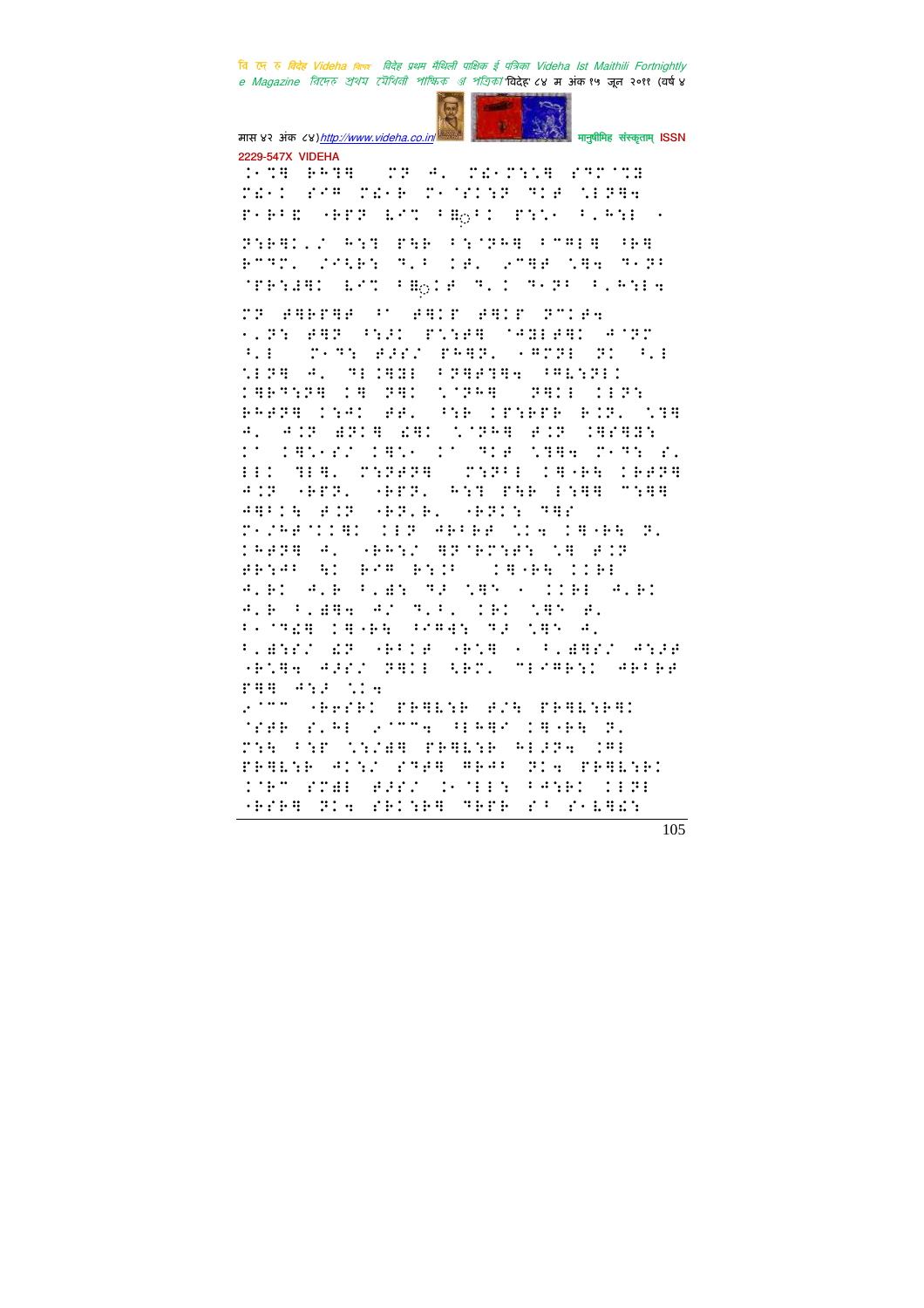मास ४२ अंक ८४) http://www.videha.co.in 2229-547X VIDEHA

मानुषीमिह संस्कृताम ISSN

VELIMO (1992) (1991-1991-22011)<br>DREBYARI (2018-1911-1999-1999-1992-1991) HERE FILE THE FRAID, E.E REFRS APPI TARE POPPE FRAID, PLAE BLACK #21 #1994 TVPS PRINT FSP NH TSP FOUNDATION TERRITORY POINT PORT ENERGY PRAESES, PAPEL SEE FOUND RAS, PARI TELEVARI ENGELA TURN PUBLUK BI 26925 21 542 51 | a26 23 - Gera - Gera THE VICE COST GALLERY ROBERT ON INFORMAT 19194 - 196 S ZEPAPE (1965) 7539 71 RENNA (FRAGA) Z (FRAGHANA EN (FRANCIA FOUND PERMIT PARTNERS (1992.11 HELMIN R. L. MMILE GRAPH (PH) PPE FRANCHEL (1931-PASIILLE 10.1944) 9. 1194 #1 # FAPI CERT, #FRPA (FFIR (FFIR) BRAND CONTRACTORD CONTROL CONTRACTOR #8825 P. #8288 NB4 #2 PP+ MEBL.2 REPART FATREL HAD BI REPAIRENCE STAR BOOKSTED COPERH PT-THE ENENER TABLES PARE PNASH FAM PAIL MORELARD, SPACELERA PRAPA PRABL PARLA PARRY TRILLED PRPLA 3.85 FMICHA HANDS BUILD CBS2E BATARA ANAART, YAR CROA ARABA YORE 49289 8519 543189 681 1865 159194

**ANSANY, PEE (FRI) NI REEV PROPE** 39239744 7431994 425 1797 4797 329 499991 (158 (277) 4134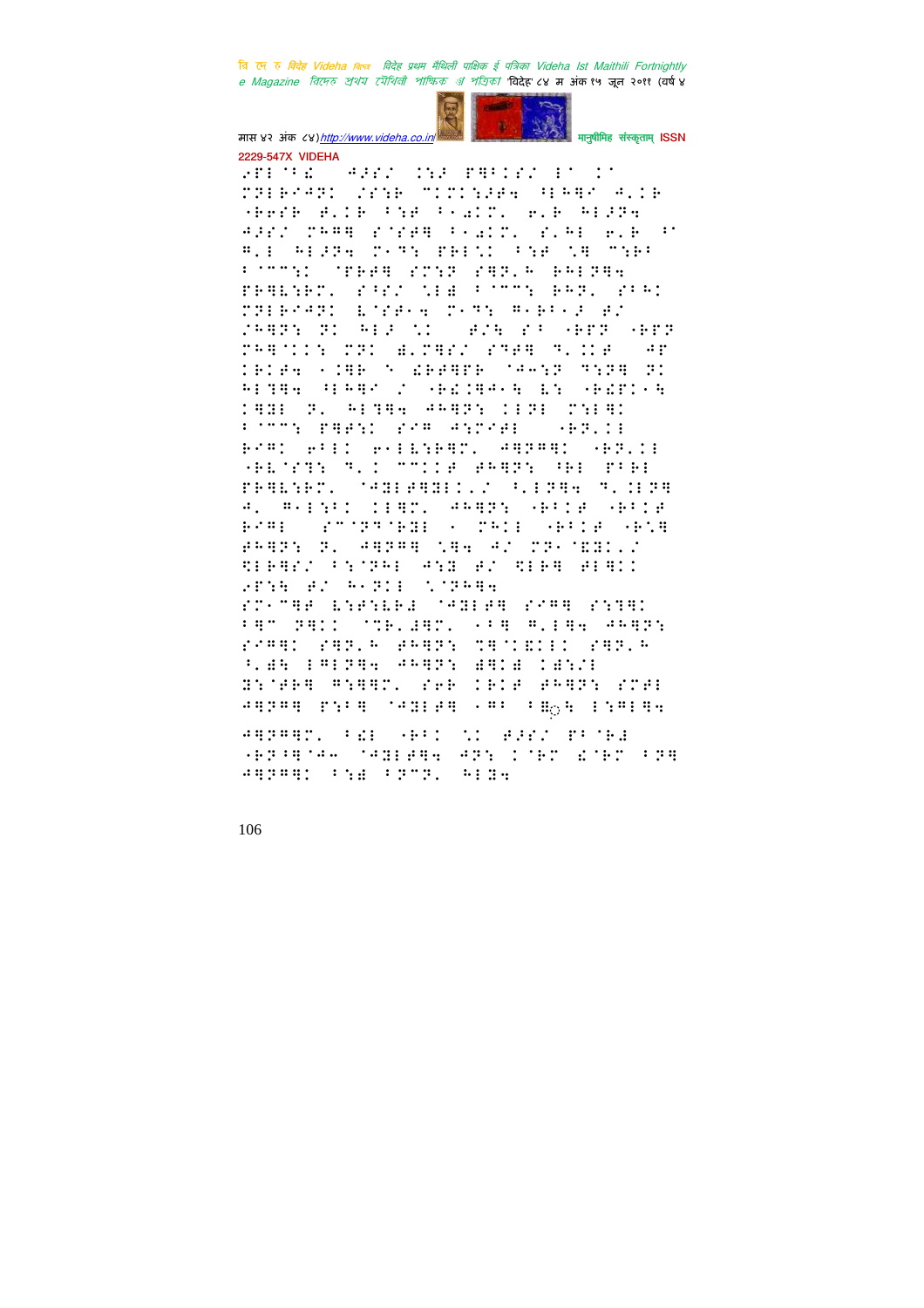मानुषीमिह संस्कृताम् ISSN मास ४२ अंक ८४) http://www.videha.co.in 2229-547X VIDEHA  $11873$ 

**ARTES SPECIE COMMI** 38194135

 $\mathbb{Q} \times \mathbb{R} \times \mathbb{R} \times \mathbb{R}$ 

**ABRABL 22 PROVER SAFERY PROVIDED** the APA pites Agregi (APAPI Lenge). 159 MALE (15) BR PLEPHE 1956 PE P. TRIL GELB BAL STRAB Z IBIL. AR tiles () partes (ed. (ed. 1998) libes 2 BIDAYI BI ALBABAY SYBANA ABS YANG THRAFFIC BELO BELO PAN PAN HIS BELONGE 9152 APR 1998, 95 FRE 17888 85 SARA SARA (1840) BAD (NORPHA (RAGHEZ) GRGD riche: Cor Vorong Almo Verlag La<br>rmae: Corroavez Male Ael Noapee, A. 1988 (1976) 23 - 241 2862 191 12718 KADINA NEGELESKO KURANIKA EN KORREGO ENRIFE FAN MAR FARISE NINK (2 RECREALIZATER ENRUP PUID ANEER PIE \*FTF #92#91 #9251 LSF9 #199 FF1 STRAINE CROB STEAR AS 20 MAR 20  $\# \left( \left\{ \left\langle \mu \right\rangle , \left\langle \mu \right\rangle , \left\langle \mu \right\rangle , \left\langle \mu \right\rangle , \left\langle \mu \right\rangle \right\} \right) \right) = \left\{ \left\langle \mu \right\rangle , \left\langle \mu \right\rangle , \left\langle \mu \right\rangle , \left\langle \mu \right\rangle , \left\langle \mu \right\rangle , \left\langle \mu \right\rangle , \left\langle \mu \right\rangle , \left\langle \mu \right\rangle , \left\langle \mu \right\rangle , \left\langle \mu \right\rangle , \left\langle \mu \right\rangle , \left\langle \mu \right\rangle , \left\langle \mu \right\rangle$ ERFUTE (FRIED FRIUD ) ROOTE HADD TERRY TERR PL IRES  $\mathcal{A}_{\mathcal{A}}$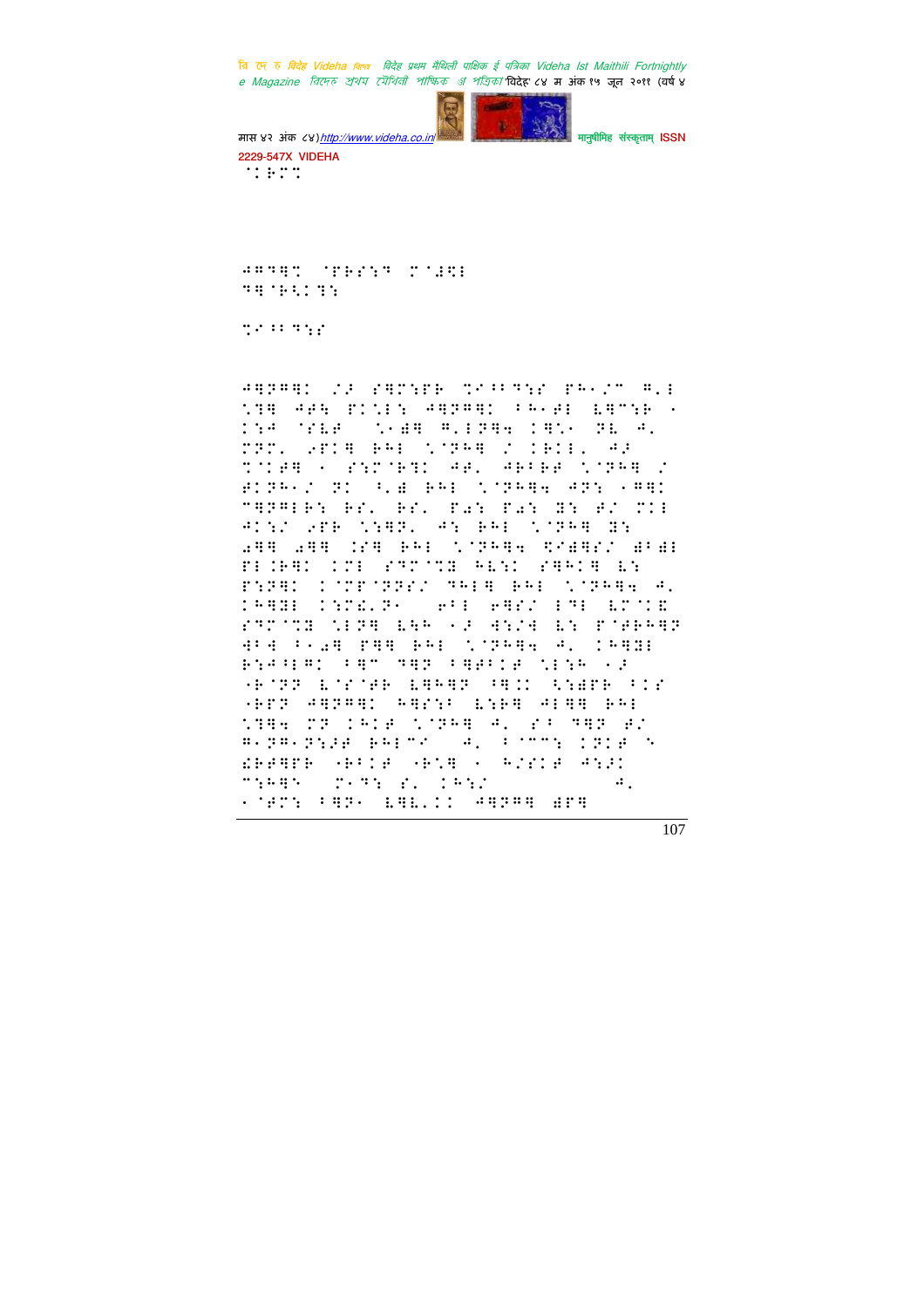मानुषीमिह संस्कृताम ISSN मास ४२ अंक ८४) http://www.videha.co.in 2229-547X VIDEHA ENELORED IN THEORY OF ANY DOCUMENT

FANK PRESS PROPERTY PRESS (PANRY FER FROM THE SECOND THEORY TEND OF TH

TANKS PART (FROM PACK ERN) CLASS (FTH) FROM CHAIN #111 FOR CH##111 FIR FAT THE FREE FAR FREE CHARGE FILMS TABLES SERI TERREPRES ALSO FETE DE 2009 2010 9:04, 7:17:30 9:32 ####.1P# > #####101 1###

HARDY FOR BEDI VAD BEFROHDEN CARBE PECIFICAL PLOTED POINT PORCHARD LAFAN INA SIF AN ANGEL IN TERATE BA BO THEO THROUGHO CANADIAN EA PEN PNPHI PNJEROZ (PPLP), PHI PHI PAN PRIN BOY LEAR ( PARK PATE 38.1258 LB55188 PAB 3872 83328 PAPR **VAPR INTERFACE FEDROLLY FREE CRE** FOR TELL BILTEBE (1918) BREEN CATORY FRANCISCHE TRAGGANISCHER GEBEITUNG FRANCHIL SLIPAN REALTACHER PROVINCIAL TAB CAB THE THE CAPE THE PAINT FOLOGE PESIDENT SINGLED SUPPORT HOPPER PREPRESENTED FOR POPPER IN EDER NAM PROFIN PROBED BY CORE EACHA TO PERSON THE 20128 CHEF FOIL PROPERTY AND SEEP PLETERED **P.E.P. PRAPEL APAREA (PPPP PIPERT)** PER IN FIRE TOPIC FIEST, PHER P.IRRA PERGAN FEWL PE PRES 1975 **FREED IN IRON RIGHTTEN**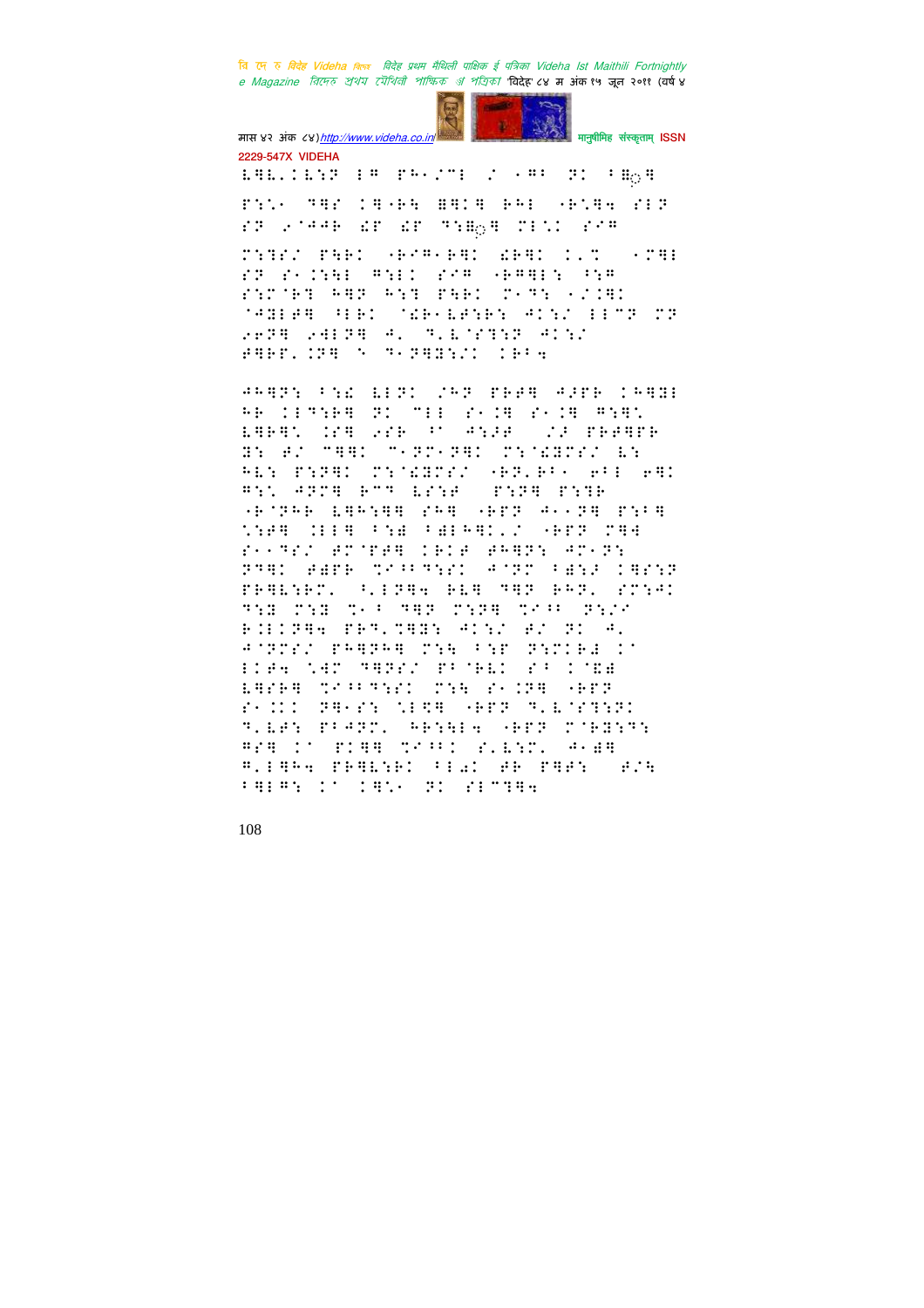#### मानुषीमिह संस्कृताम ISSN मास ४२ अंक ८४) http://www.videha.co.in 2229-547X VIDEHA

FAIT EMPIREMENT CHEVROLISTA HER. FIRENE 23 9152 7-21 1200  $\sim 1.4996$  (1999) FOR 19 - FOR 1990 MENHALL MARREY AV (POPPLI) ANDI INFORMACINALISTA CONTROLLIGATORI PAGIN AL ANNO PETROL PETROL TILI PRESCRIPTION ARE CHARGED REAL CATE THAIRPH PAPE RAN (PPP LAINEA) PPP  $\mathcal{P}_{\mathcal{A}}\left(\left\{1,2,3\right\},\left\{2,2\right\},\left\{4,7,3,4\right\},\left\{2,4,3\right\},\left\{4,4,2,4\right\},\left\{4,4,2,4\right\}\right)$ rafo francia agos ren dendicidade es

## GAZE PAPR PATENE CROPS

PANELNAI PLN PAPILE CAR PL LAPNARY BPP RES 241 T-75 PRSH (PETT) 858 HEVELTICH FRAGULY CO CULIC OF THE ROOM tega, bela syn brynt cybl (1923).<br>Sey tlaneybl fyr (1948-1939), vlag FRANK MH2 (1993) F.EN (RRBB) RE FBF12. FAPPEN TEM (PINE) ARTER AFIR PARTY IRINGS MERIC ELEVANGE GEGGGEEZ ES IS PATHI REAL FESTIVAL PLEA SAND SPAIL RATIONS INT. STAINE SHAR FALA (1981) 154 1194656 FEDRAGEIT IPINERAL PE TAPIPA (LEA IPIA AJE) #82#82, #P82P8 (PFR 1#114 2007) PENT PPR CRE. CRE. P.P. P. (P) ER LPLA FORE TANKS PARK SAM LASCAL LASELAS TRED. PORT ENGEL EREN PRESS STEPHED DESPECT HOLES WERE FERDED CHAPPERD CASH

PO EVER CORPORA PLE FOR FOR FRAME FABURINEIN TEST ENDRU IAREEAR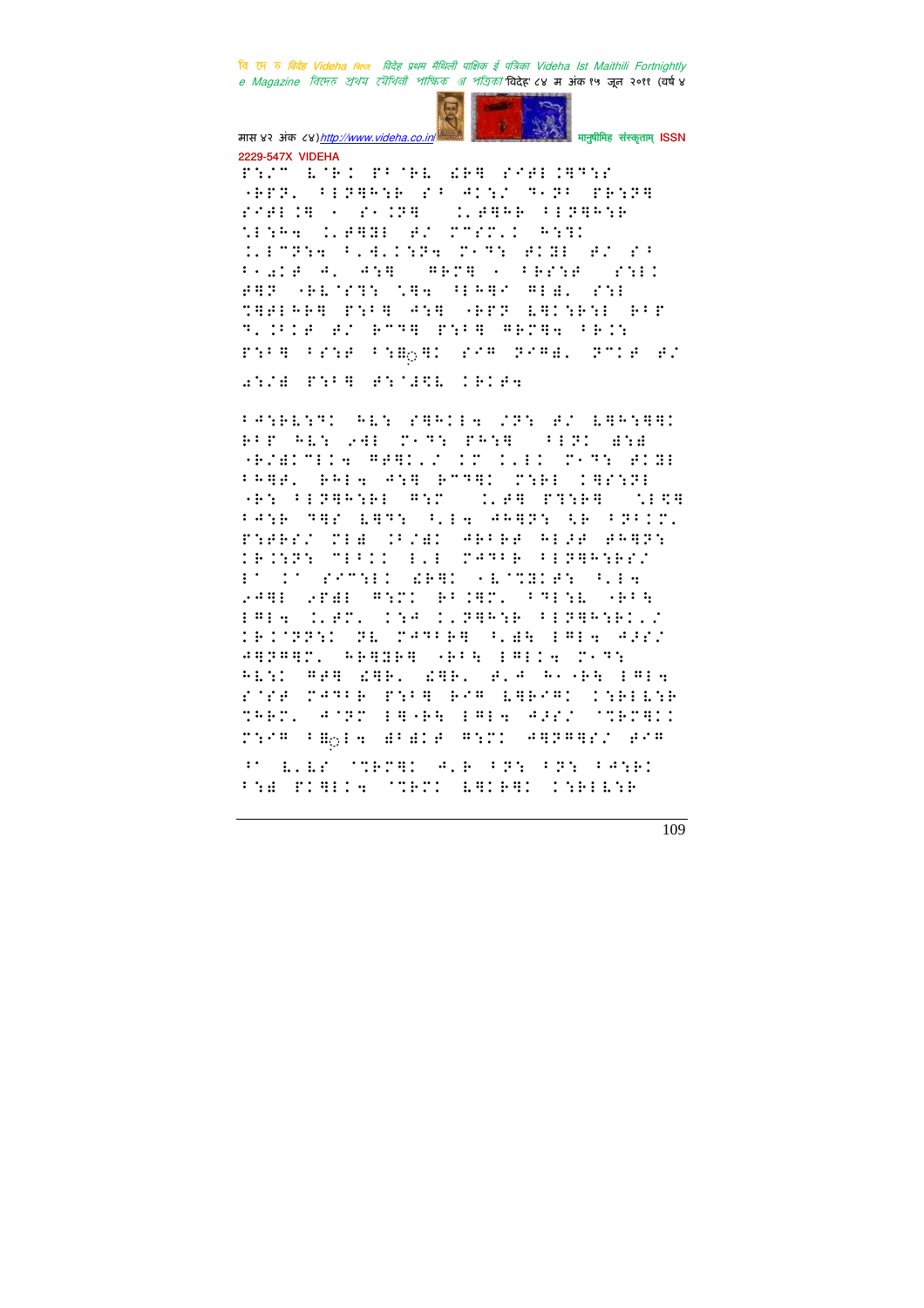मास ४२ अंक ८४) http://www.videha.co.in

मानुषीमिह संस्कृताम् **ISSN** 

2229-547X VIDEHA HIP TIMELS INTER **POSSES ROOFE IPIN** PACI (TECHI) PHAPPY PACI PITIANIA INFORMATION OF CORRECTED AT RUNAWAY HARNE (ARIA (MIRTALI) (PRANET) (1988) HILLS FUTHE LATTERITETI FTETE FALS BI LATTERIES AL FEIRI REA FOURFAILLY OFFFRIED FRELE  $\mathcal{L}$ ESPECIAL ENVIRONMENT POIPE RICHARD LATTERIES (TREA INEERSE A.I.)  $\mathcal{L}$  and  $\mathcal{L}$ FINE TNR. TRENTRA POTETRARILI PEZAN PAGN ATA CONTO NAZAR ALNU LATTER, PRINE (FRIPAN PAR PAR PETER TURNEY FAN DE STIFFER SUPER SAFER APAND RIP WEB PND: ADBPPNE LED SPAL FIR BAT, TURN TORTE DEDE PATES FARE RUBLEMED PARTIERS STECKED EACH DOOR ENA SPAR SPAR ANDEL **THE TIMES ARREL BEEN REPORT** EMPT ENTRE PLEASURE FEW **MERTING PRESENTED PRESS FILLER** SHIP RESERVE SPASI TRIP ( FEERIS THE PHET. FRENK FRENCIERE WHIPE PARE DESPENDED EN PERSONAL DE FRANCIS RATIFAR & ALBA FUN FAFU PARE DEPRESSED THE CORPORATION OF THE

(KIA P.E. PRA (PRAGRA) (KIA) PGH<sub>O</sub>A

**FACTION TO THE POST OF THE PERP**  $\mathcal{L}(\mathbb{F},\mathbb{F})=\mathbb{F}_{\mathbb{F}}(\mathbb{F},\mathbb{F}_{\mathbb{F}})\oplus\mathbb{F}_{\mathbb{F}}(\mathbb{F},\mathbb{F})\oplus\mathbb{F}_{\mathbb{F}}(\mathbb{F},\mathbb{F})\oplus\mathbb{F}_{\mathbb{F}}(\mathbb{F},\mathbb{F})\oplus\mathbb{F}_{\mathbb{F}}(\mathbb{F},\mathbb{F})\oplus\mathbb{F}_{\mathbb{F}}(\mathbb{F},\mathbb{F})\oplus\mathbb{F}_{\mathbb{F}}(\mathbb{F},\mathbb{F})\oplus\mathbb{F}_{\$ PARE CRANK (FOR UP) EN ORD (FORTRE) BRINK R.B. PEREED FOUND PROVINCERE DOES 110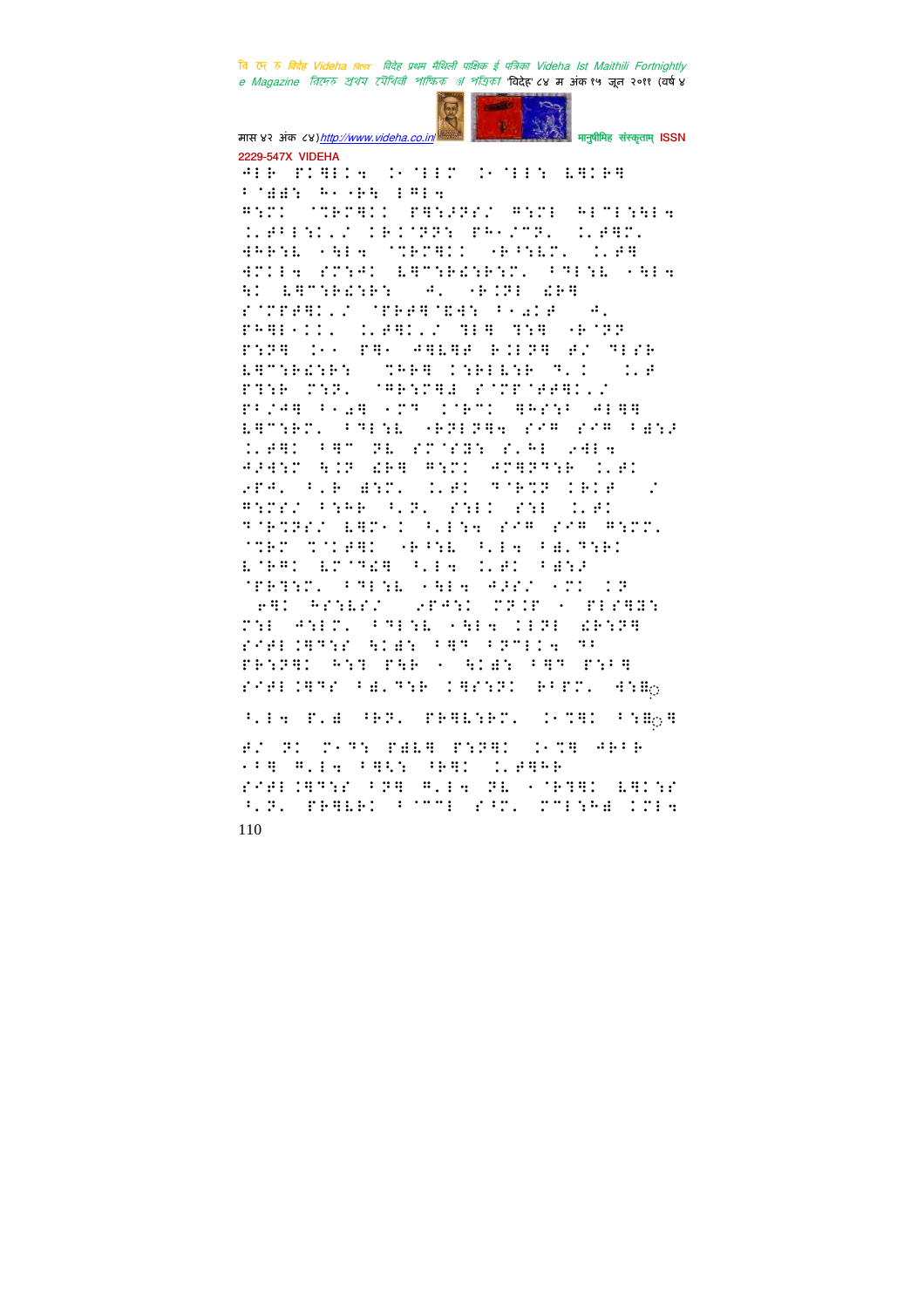## मास ४२ अंक ८४) http://www.videha.co.in 2229-547X VIDEHA

मानुषीमिह संस्कृताम ISSN

Adam (Finna: Coolege) (annighous)  $1.74$ FALA 2018 AIDE WAR TOECOR PARENAN. F.A. F.ART. (FROGE DI FRANCHIEF **THAI AZ PRESED PERMITED FRO** A MERCIEL OF SPILLING STATES STATES ARRES FULTER ENTER P. FRUI, PRI (PLIN TARRI BER ROBI PABER, CRAEBY THELPHEN, PT HANRY PORTHO RETPRI  $+75.49141$ SHARKING SERI PAPAIL KOS PALE #5823 PORTIBIL 33P + PHOTOGRAPHIC KIR PURPU PER INI TAIM NE PUBA. 1936 F. P. P. P. PROTECTION ON A CAR PROVINCE ABOURDANCE CONTROL CONTRACTOR

PI (PRI PROTECTE POIL PLOTARE CRI P.PRIME IN SECRETIC ITY IN SPE FARA CHRA TIRI CITE, PAR AR, CEP ##. Pikks #18 28 RA# |#18 11674 THE BABB CANBADE BROW 在《第二五书集》第七《第四三四六书》第二十四百六十二十四四五六二  $\mathbf{B}$ PRIER PRIE NERROCHTEN FROGEN SPR PAR PART OF BURG GRAAF TAPT, INFO  $+$  8888  $+$  65981  $-$  151, 478881  $-$  316  $-$  3185  $-$  311  $+$ ZATU ILEUFE IBE KYLAR EPAI BI FORTH CEPH PETH TAFT, PANI NAPPRT, PRES IN THIS IN FEINE PRIS EN PLATE 19 BELLI FARY TIATRI (PELBA)  $\mathcal{A}$  and  $\mathcal{A}$  are the sequence of  $\mathcal{A}$  and  $\mathcal{A}$  are the sequence of  $\mathcal{A}$  and  $\mathcal{A}$ FAN TIE SENHA EPPIL FEIN ILPE BRID, STE PLAINED CARD, MIR SENRA RUBER PETERS RUSSELED PLESSERS H. BI BO YALL THE WORLD HABIN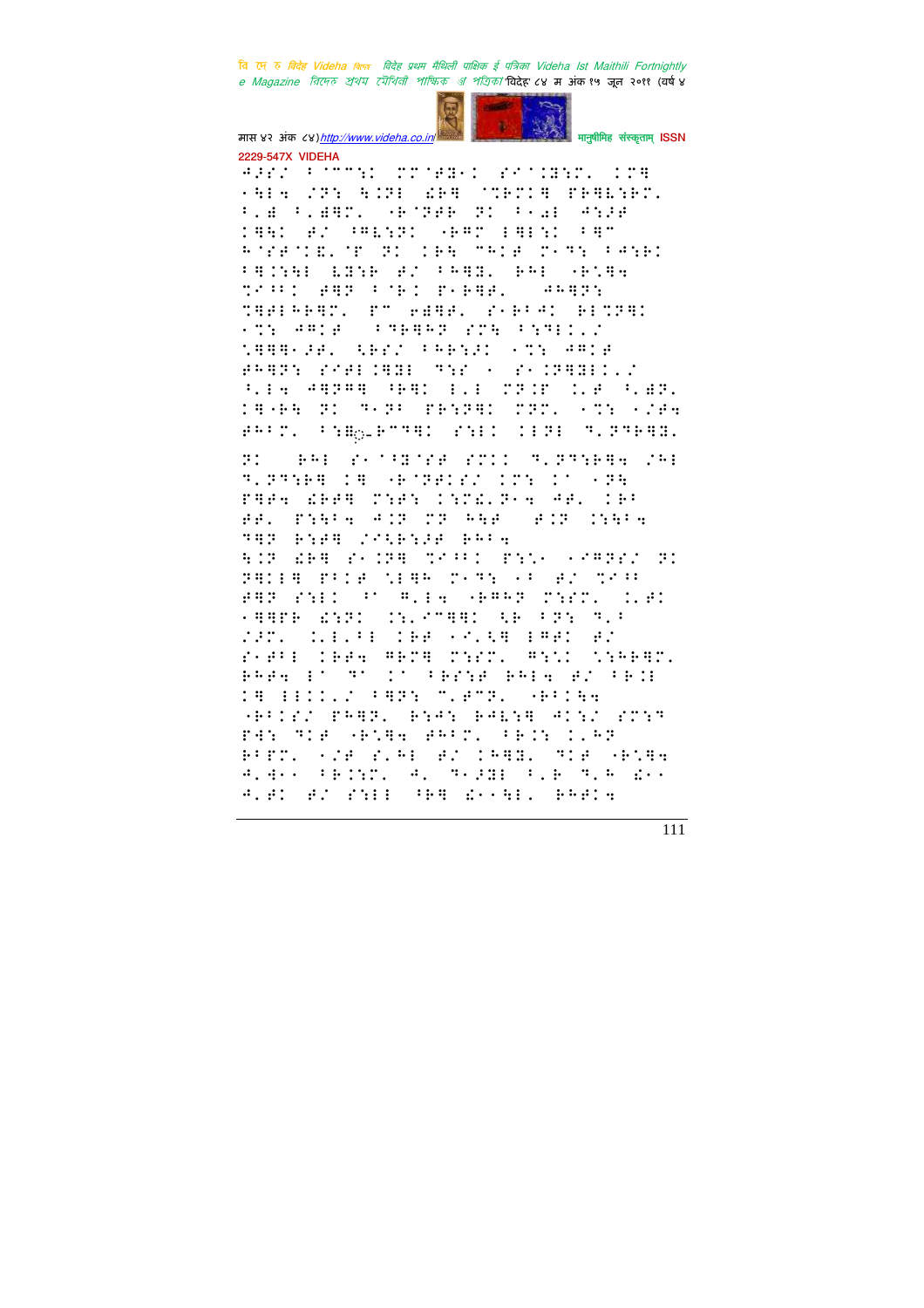मानुषीमिह संस्कृताम ISSN मास ४२ अंक ८४)http://www.videha.co.in 2229-547X VIDEHA FOUND IN INNE PHONE PIPER RIPL 4. HAR THIS ROOM ROOM IRRA 2185 RD  $\overline{AB}$  (22  $\overline{B}$  )  $\overline{C}$  (23  $\overline{C}$  )  $\overline{B}$  (24  $\overline{C}$  )  $\overline{C}$  (24  $\overline{C}$  )  $\overline{C}$  (24  $\overline{C}$  )  $\overline{C}$  (24  $\overline{C}$  )  $\overline{C}$  (24  $\overline{C}$  )  $\overline{C}$  (24  $\overline{C}$  )  $\overline{C}$  (24  $\overline{C}$  )  $\overline{$ PRES PRESS SE SANCE PRIS. INFORM TANK TELEVISIONS AND SENSE  $1.771 - 2.24$ H.H. MERSESH FOR STEER MADE ##P#JZ##! P#PNHE 1N## (PH#F# P## FT ANTER: PNSA PNTI PNT EELI TR #3#34 149#4 3. PPF4 3. 232 4. HETTA AL SUBAN FALL TTERE RAT HETEROOF CHIEFEN CONTRECT HECTO  $\mathbf{r}$  (99)  $\mathbf{r}$ FRENEND HO FRENENDWORD IRODER  $\sqrt{1.544}$  ,  $\theta$  ,  $\theta$  ,  $\theta$  ,  $\theta$  ,  $\theta$  ,  $\theta$  ,  $\theta$  ,  $\theta$  ,  $\theta$  ,  $\theta$  ,  $\theta$  ,  $\theta$  ,  $\theta$  ,  $\theta$  ,  $\theta$  ,  $\theta$  ,  $\theta$  ,  $\theta$  ,  $\theta$  ,  $\theta$  ,  $\theta$  ,  $\theta$  ,  $\theta$  ,  $\theta$  ,  $\theta$  ,  $\theta$  ,  $\theta$  ,  $\theta$  ,  $\theta$  ,  $\theta$ TAIR PHPIPITH CHATPED WHEN BIT  $99.797$  $\mathcal{L} = \langle \mathbf{q}, \mathbf{y} \rangle \in \mathbb{R}^{n \times n} \times \mathbb{R}^{n \times n} \times \mathbb{R}^{n} \times \mathbb{R}^{n \times n} \times \mathbb{R}^{n \times n} \times \mathbb{R}^{n \times n} \times \mathbb{R}^{n \times n} \times \mathbb{R}^{n \times n} \times \mathbb{R}^{n \times n} \times \mathbb{R}^{n \times n} \times \mathbb{R}^{n \times n} \times \mathbb{R}^{n \times n} \times \mathbb{R}^{n \times n} \times \mathbb{R}^{n \times n} \times \math$ **ABL ISTERN** SPANEN BAS. TRETATIONS, AFRY THATE PANCE ANNEW SPIE BO ARBEN **TEP TRITES IN THE STREET PROPERTY ESSES** TER PERSON HOROGEN SPORTSHOLD TEDE PAR PHONE REAR EED THOTE PRAP. FABURIEN SCHOOL FEIER ARCHIV PRODUCT PRODUCT THOMAS THE PRESIDENT NAPPE BOB AFLE PLEAR (PPPLEAR) SPPLERS (FEDDED PAR DERS DAFRED

EVALUATES, ENGINEERS THOMAS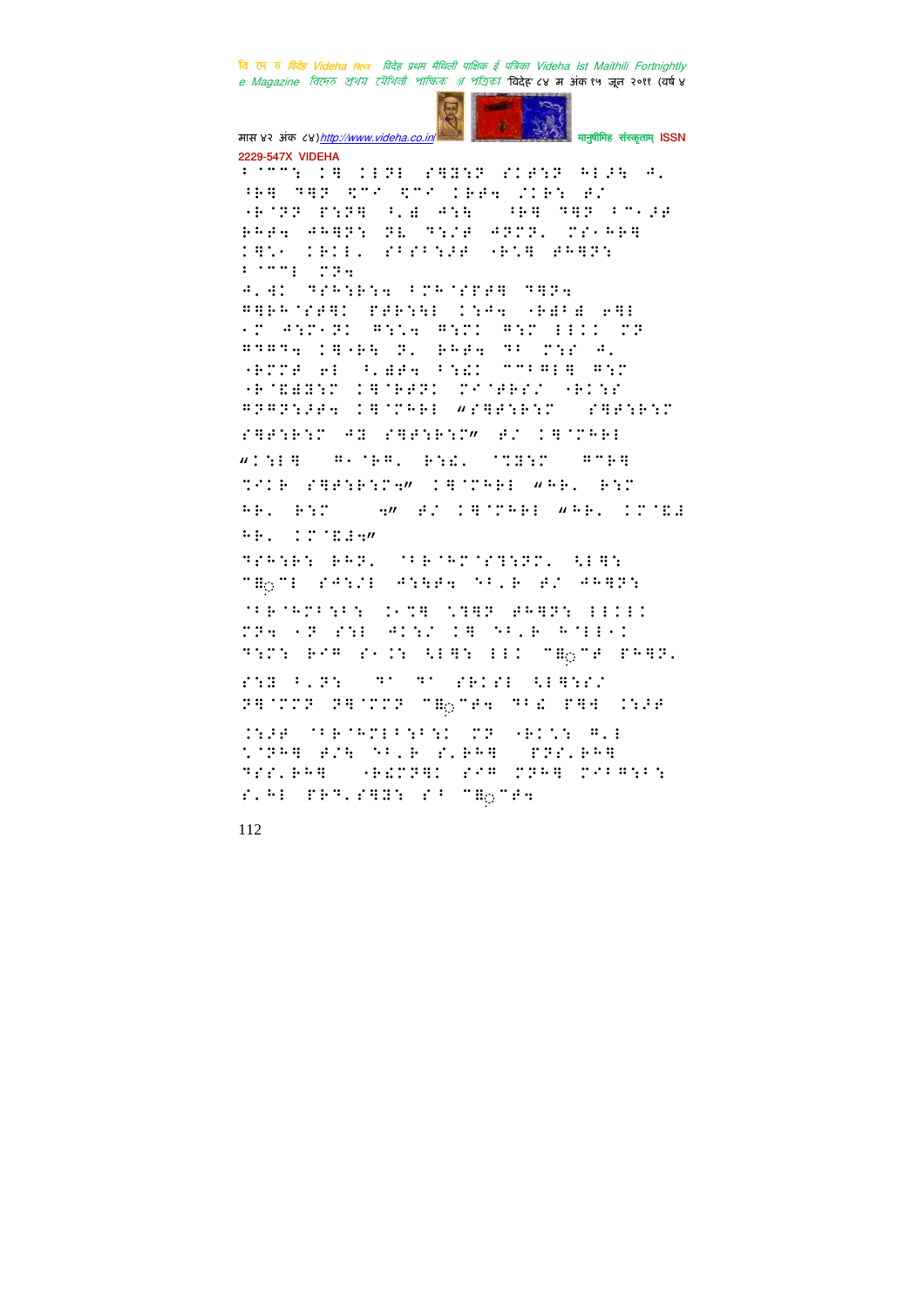मानुषीमिह संस्कृताम् ISSN मास ४२ अंक ८४) http://www.videha.co.in 2229-547X VIDEHA 3821 58365 (010) #4 2388 7528 #52. REFUNCE PLEASURE PLOTE ON A FIRST BIRGH THERBYENT, TO SPICE BY YNEE FEB 218 248 TEB2 35 189 829 PARE DESPERT TRANSPORTAGING AT 1990 DER THO FAIR RIEW THREAD BE FINIS TAPPILIT PERIEL POPPEL ILEN NERR **MARTAGE COMMERCIAL READY CORPORATION** SIL PAPE P.P. L.F. P.IRE (FFP)  $\frac{1}{2}$  radial (1906) also ratio (1903) also  $\mathcal{L}^{(1)}$  ,  $\mathcal{L}^{(1)}$ L'arz c'hags mest sam emme stas FOREBOOK END: (FR.F) = 515 (FIN) PEANNAPL PART SAFER PLOTE THAT SARREY RENOTESILLY SLEAFEL SERR APPROVAMENT PRAPE SCALL DESAS COURT. 154 19194 154 1997591 9.1 (1519 **ARTER TTIR T.F. FAIR (AB) IEEE TTIR** 4.1 PARTIERNE PARRILLA 191382 WESTED COP PRINT RULL REPORT OF PRINT  $\mathcal{N}(\mathcal{U},\mathcal{U},\mathcal{U},\mathcal{U}) = \mathcal{U}(\mathcal{U},\mathcal{U}) + \mathcal{U}(\mathcal{U},\mathcal{U}) + \mathcal{U}(\mathcal{U},\mathcal{U}) + \mathcal{U}(\mathcal{U},\mathcal{U})$ PAIDE (WPAR 1984) 7591 MICH 2678 1548 EPPT181 P.I.P. 191 191 NETCH P. 159 REFUGER NI VEL BI GERL POES CORE  $11.149.47.47$ WHAT YOU HAT HER TOOK TO TAKE INVEST  $\ddot{z}$ will  $\mathbb{C}^{\mathbb{C}}$  . The  $\pi$ #17798356 PARA PIBPAPE 918 PAPE 19752 (P) 1219 (719) 196 (F91-192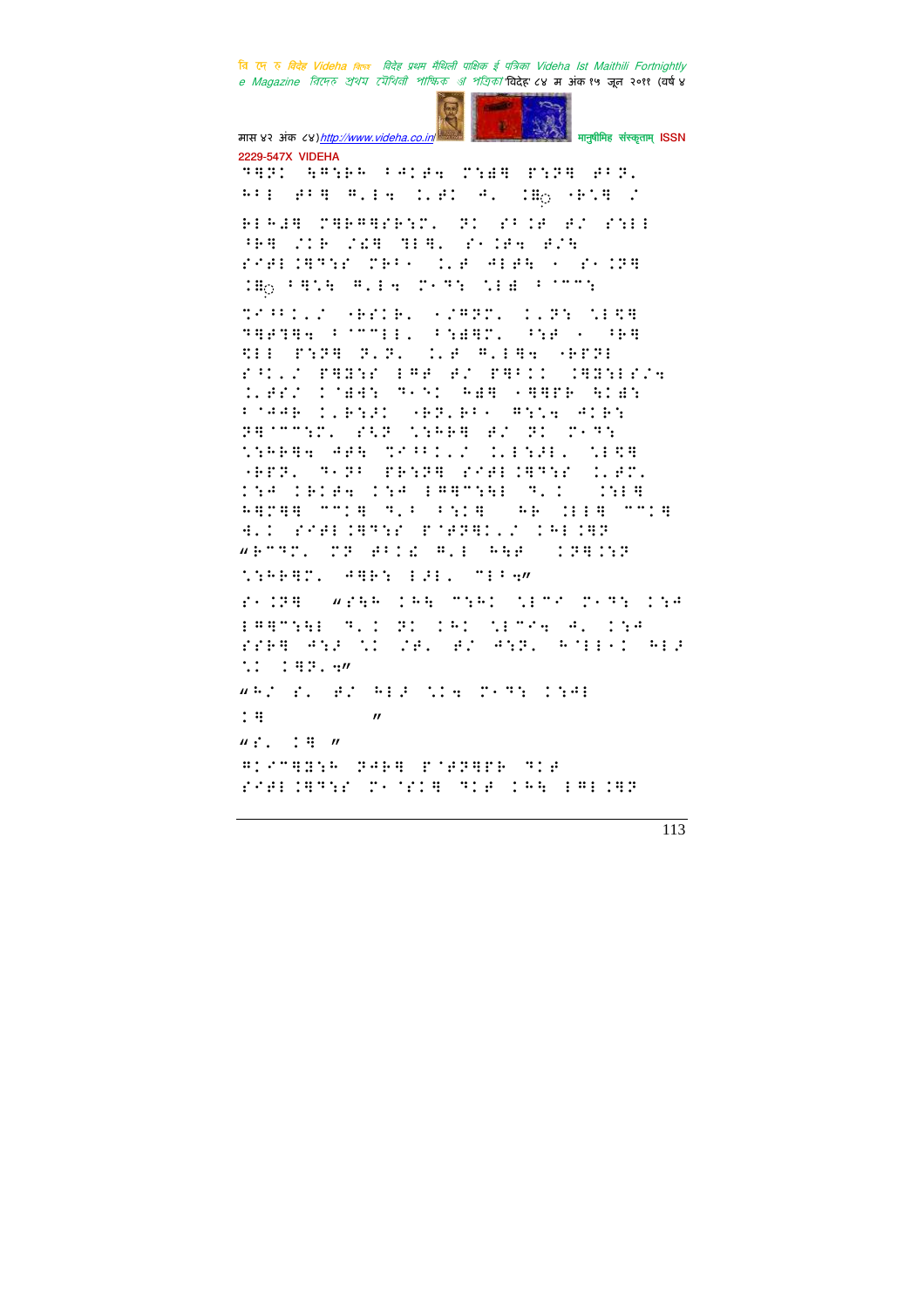मानुषीमिह संस्कृताम **ISSN** मास ४२ अंक ८४) http://www.videha.co.in 2229-547X VIDEHA

 $\mathbf{w} = \mathbf{w} + \mathbf{w} + \mathbf{w} + \mathbf{w} + \mathbf{w} + \mathbf{w} + \mathbf{w} + \mathbf{w} + \mathbf{w} + \mathbf{w} + \mathbf{w} + \mathbf{w} + \mathbf{w} + \mathbf{w} + \mathbf{w} + \mathbf{w} + \mathbf{w} + \mathbf{w} + \mathbf{w} + \mathbf{w} + \mathbf{w} + \mathbf{w} + \mathbf{w} + \mathbf{w} + \mathbf{w} + \mathbf{w} + \mathbf{w} + \mathbf{w} + \mathbf{w} + \mathbf{w} + \mathbf$ PORT STRUCK COMMISSION AND COMMISS P. 1591 (PEP L'BESILL'ESPIS FPS 

 $\mathbf{w}$  ::  $\mathbf{w}$  ::  $\mathbf{w}$  ::  $\mathbf{w}$ 

WHEN THE NEW CHEESE FRIEL FED IN anger esta di cine ibid mis di:<br>Knr di cesa condo pellone bin FAILLY PARE THEI PANE ANDE BAIN BID CBT CEP BATERN TEC TARR PL BD 2175 PHP1 (192.9 ) 19 FT2P, (9) PHP3 9589 91 F58 PD 7108 991 51 298 FABT. P. BED FORBOTH: CAPE  $\sim$  100  $\pm$  100  $\sim$ PROVINCE CRESPONDENCE PROVINCE

FAPRIL + #FAD+11 15 1.14w 3.3) PENSE FORE LIENS SNIC FUELL SUBJECT TO PERMIT PER HETERSTICTSTEE WAR. ITTER SAR. TUCHER COUNTERFORMATIONS, ABL ABL AND #NEL SHARI BEE #1N2 MEPAR F#F1# #F19 BRAN FLANDB PARK PHHP. 2019 HER CHIP WHI HINZ EARNING PARILY TREPH (WRITHEN NONTREALIZE FP) CHOS PIES BRIE BJ JAR JAR IBIE  $1.44.9$   $1.44$   $1.4$   $1.4$   $1.44$ FAR WETTER AFIE AN PURSUAL AFTER  $\sqrt{2}$  (  $\frac{1}{2}$  ) (  $\frac{1}{2}$  ) (  $\frac{1}{2}$  ) (  $\frac{1}{2}$  ) (  $\frac{1}{2}$  ) (  $\frac{1}{2}$  ) (  $\frac{1}{2}$  ) (  $\frac{1}{2}$  ) (  $\frac{1}{2}$  ) (  $\frac{1}{2}$  ) (  $\frac{1}{2}$  ) (  $\frac{1}{2}$  ) (  $\frac{1}{2}$  ) (  $\frac{1}{2}$  ) (  $\frac{1}{2}$  ) (  $+3.79423311334346$  $\mathbf{w}^{(1)}\mathbf{v}^{(2)}=\mathbf{f}^{(2)}\mathbf{v}^{(1)}\mathbf{f}^{(2)}\mathbf{v}^{(2)}\mathbf{f}^{(3)}\mathbf{f}^{(4)}\mathbf{f}^{(5)}\mathbf{v}^{(6)}\mathbf{f}^{(8)}\mathbf{f}^{(9)}\mathbf{f}^{(10)}\mathbf{f}^{(10)}\mathbf{f}^{(10)}\mathbf{f}^{(10)}\mathbf{f}^{(11)}\mathbf{f}^{(10)}\mathbf{f}^{(11)}\mathbf{f}^{(10)}\mathbf{f}^{(11)}\$ 114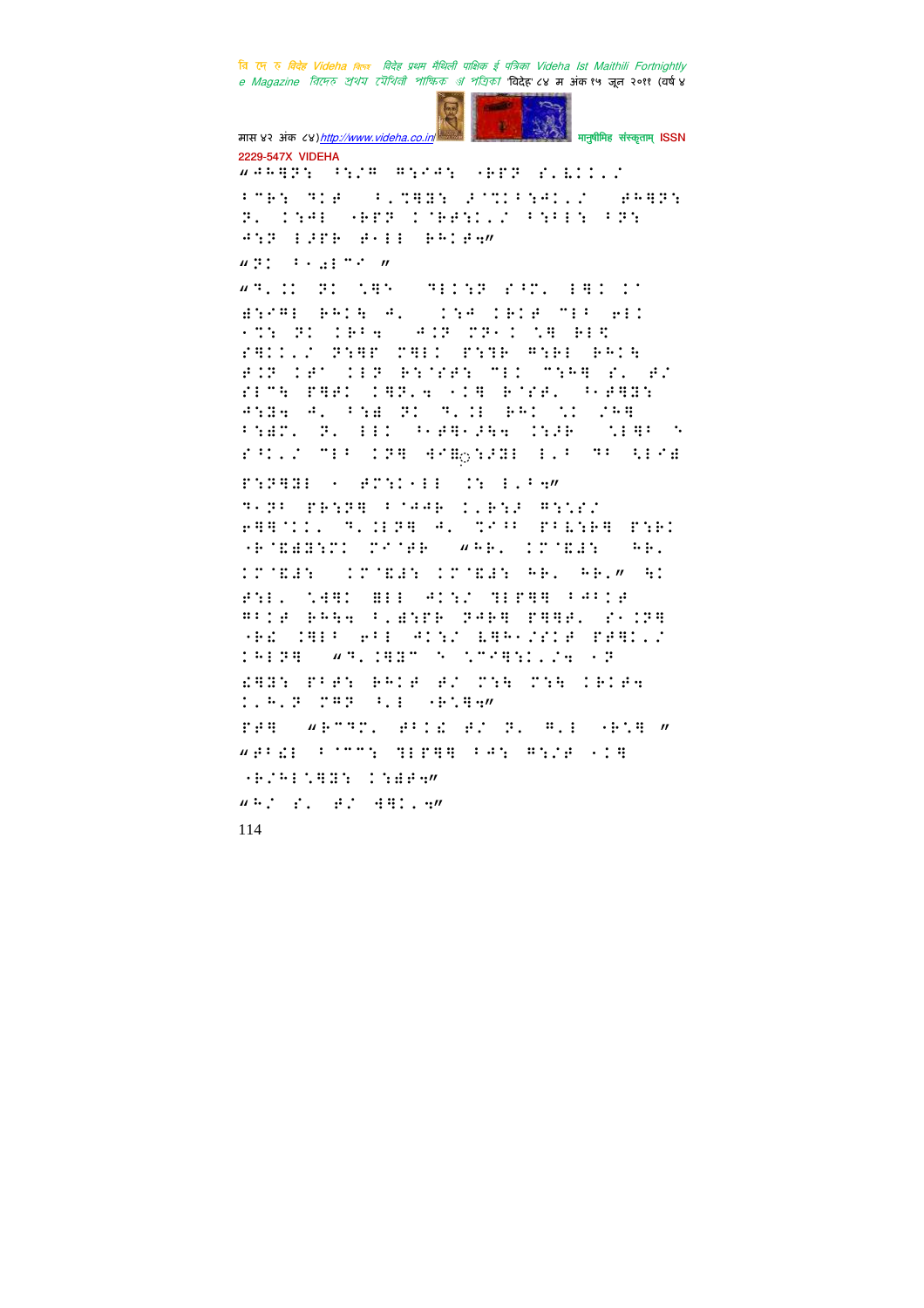मास ४२ अंक ८४) http://www.videha.co.in 2229-547X VIDEHA

मानुषीमिह संस्कृताम ISSN

angsy analysis ng malikinasyon ayak ala<br>Ing mga analis kanglilal isa a anggy  $\rightarrow$  19751 958 9199 TARRAINTED TAMBED (PETROTIC BAB HERR (HETERSTICS-PT) FLY-28 (F.E. THES ALSO HAPP EAR (ABSEA #8821 5711, #313388 EN #NV82. FRIDE FRIDE BARD BEE LE BE BEER HER PERMIC PENHICENTRIER POTTA PTECTO PARR PRES PARA COSTA AND SEPPORAL ENGINEERS TO PERFORM ANDER BID ALBNO BRAGE FLANK IPLE PROPERTY REPORT OF THE CONTROL OF THE CONTROL OF THE CONTROL OF THE CONTROL OF THE CONTROL OF THE CONTROL OF THE CONTROL OF THE CONTROL OF THE CONTROL OF THE CONTROL OF THE CONTROL OF THE CONTROL OF THE CONTROL OF THE CONT P.ASA IMIA PRALSPO, SPO.IL ROM ESPAS AND BRAHE COPIL PARLE BILD ABL CHAINENBROOKSIAS AR ENGANI TERMENT FOR FURNISHING FOR STREET RESPONSED PROPERTY EOGRAPHY STORE HER 154 7.1 195 1916 (PPP) 1.8 PTNP PI PREMI PARI (ETNP) FRANCH WATER EACHY FRANCHE CANNEL  $+14$  (7) (1)  $\Delta 14$  (3)  $+14425$  (1423-2) request. ENGEL FLARE IN IN THOSE SAME BRASH PARE DUBBY MARIE PROBABLY, TEACHINEDUA ZPA Z PAR LPAANE PL TLR PILA 1941 asllmand regine (d. 2007) ADSO PRES 200 RETTS ADDED BADES AR FAIL CETTEEN AN THAR FITE FLI FR FNI FROM THIS RULE TORONTO FE POSTERBE PUBLICATIONS PARTICULAR F-FARI TALM FIMM IIFA PEL F-FARI THE R. FINED OF PONTHE SERE SEPRES PARES FSB 7.1 789. 7. 7000 MIRA ALPA ANIL VII MEDA BELA DAL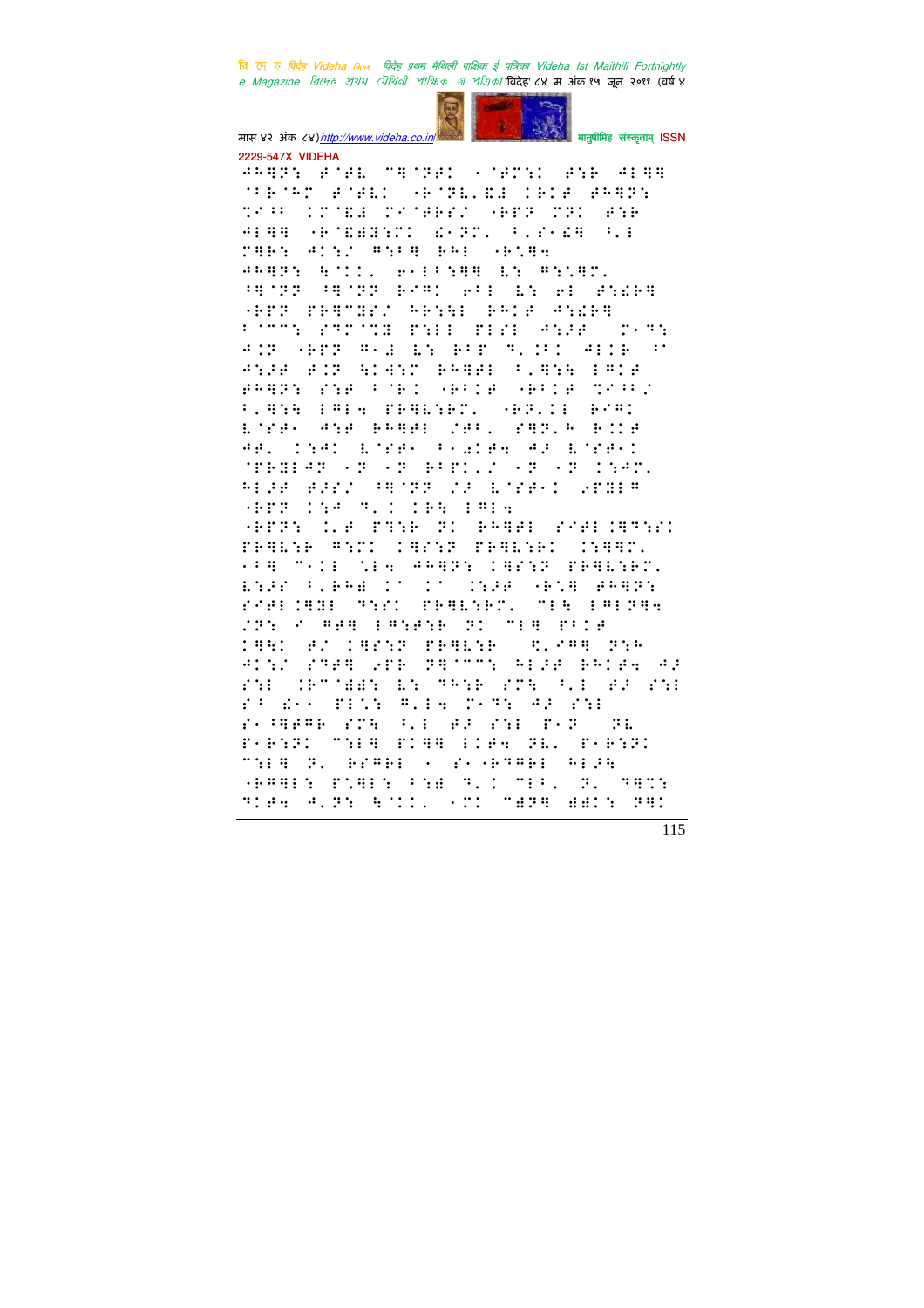## मानुषीमिह संस्कृताम ISSN मास ४२ अंक ८४)http://www.videha.co.in 2229-547X VIDEHA

PESA AS PROVE FRAGA ARL PERSONAL BARBA (PARA MARR) BACTERIS  $-1.4411$ #NJ## ###PN PECN C+PT#C 7NF# + P. 552 555991 75195 AND WHE TAPP ( PERSENSIS INFR INF FARIO CIENE FARIO CAR BRII AN Fraces (1951) 82-758 (FED Frag ) 9. THEN FRENCIBLY IFIEL (FRONTE ) (R.

TARR PERLINES SINASLY PEPP SINA FRADES PRES ROBPER PEER DOOR FLENDE ZINGGALER ZYARNAR RADE Y.AR (FNA) BIN AN INSTALL PITTIES AND AND THE SEARCH INTER-Tais Silv

HEIPE ARM WATE MEANT ARRACE HEIGH ERRO METRE ENCAMPER PROFINER HENBA HEED, SEPRI TETES PO PACSO. HEIGH EATES APPENDED HEIGH FR. FRANCH ALSO PARE DUR (PSP) FRANCHA FRANCHEL TO HIS CEPE CEMP. PIN PATER (193 PH): A PART FIR PARA FRENCHE THORIES FOLBOATE POINT

FARA PUAZ PROLETTAJE BROAZER PUA **DR PROFINSIPHES PT- ADSOCK** TARRILLY TAB PRANI REPER ALABA HERIB WINDIC WED BOLIF, MEDDE HERT, AND PARENTHER CORPORATION ENTIR TER EPTH AZ PTIA PORT SPARED **L'OPENDRO HEAL (NELE) AEJA (IPAAL OLD** 97.51 FALS 9132 1539 1539 795773 COLA APRIL COALCRIL TECH TO CROS BAR ENBARD TTETI EAR TTETH ENDIR 116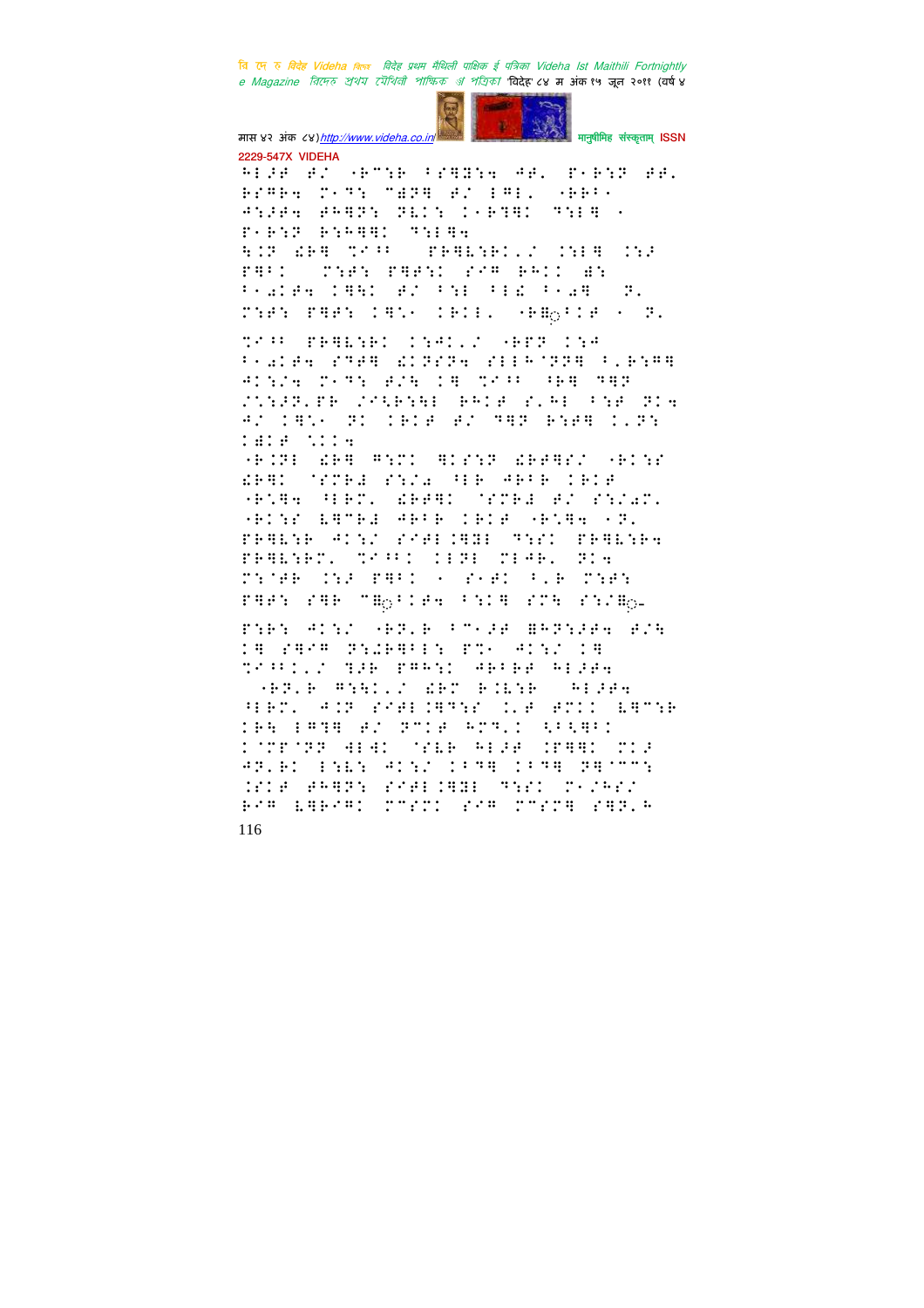### मास ४२ अंक ८४) http://www.videha.co.in 2229-547X VIDEHA

मानुषीमिह संस्कृताम् ISSN

19998199 19199 9195 991 991 703 709 ISBN 98-1919 - PAROS PAROS PROSI SABRED, FED FED RIFL CROPS RUSSED TECHN TYPE FOUND COMBET REBECTER. THIS ENTIRE TELEVISIONS TANK FRINGEN TORN CERRE SERVO FALLI **TELE FEBRIERS FREGENS PRESTSENS** PAC. MURIC - UNUPER SPECIAL PARAD. FRIN RIEW RIEN (FR SER SACTOR) TACH BRITEN MED CTHEN FIRE APPE BRIEG INTELP: PNB PINZ PTER TRED BARY, PE PE PAR PARRER MYER (1994) PREACTING CONFIDERATION CONTROL PRENCHANN CORPORATE AND THE BND THESE BY LIFE FOURY TYPE SIT H. R. PER (PH) (PH) (R) (PH) +

AB SEKARA AL BAR, PAPAL PKA TAGBIL FALE FALE FRAUD PARKER FOR CONTRAC THRIGH RHELL FIN (PSIE BLIM TESI) rna moji pra jela ijela jugar izmanje TRUST TYPES A METOLESER STORATE 2010年 TRAFFIC ON DRIVE ON 2018 年5月8日 日本日本 # (1998) # (1999), \$\$9, \$999; raea reear volte eae gli dessu: 859 (1529) 5 (1589PB 2215 (1814) 18-69 HINZ ZIEN FANAF THEF ILIIN IIPN PI TATLEZ BAT A BATLEZ IAT D. 1990 TECH HENBY TYTE PER ITEMED FEAR PROVINCE CONFESSIONATE CAPPER CHUICHO 4484 42 558 569 87 87 81 558 811 DANN YARDIANNYA SAWA ALIGEA YENDA  $\mathcal{A}_\infty = \mathcal{A}_\infty = \{ \mathcal{A}_\infty \mid \mathcal{B}_\infty \mid \mathcal{B}_\infty \mathcal{B}_\infty = \mathcal{B}_\infty \mid \mathcal{B}_\infty \mathcal{B}_\infty = \mathcal{B}_\infty \} \subset \mathcal{B}_\infty \subset \mathcal{B}_\infty \subset \mathcal{B}_\infty \subset \mathcal{B}_\infty \subset \mathcal{B}_\infty$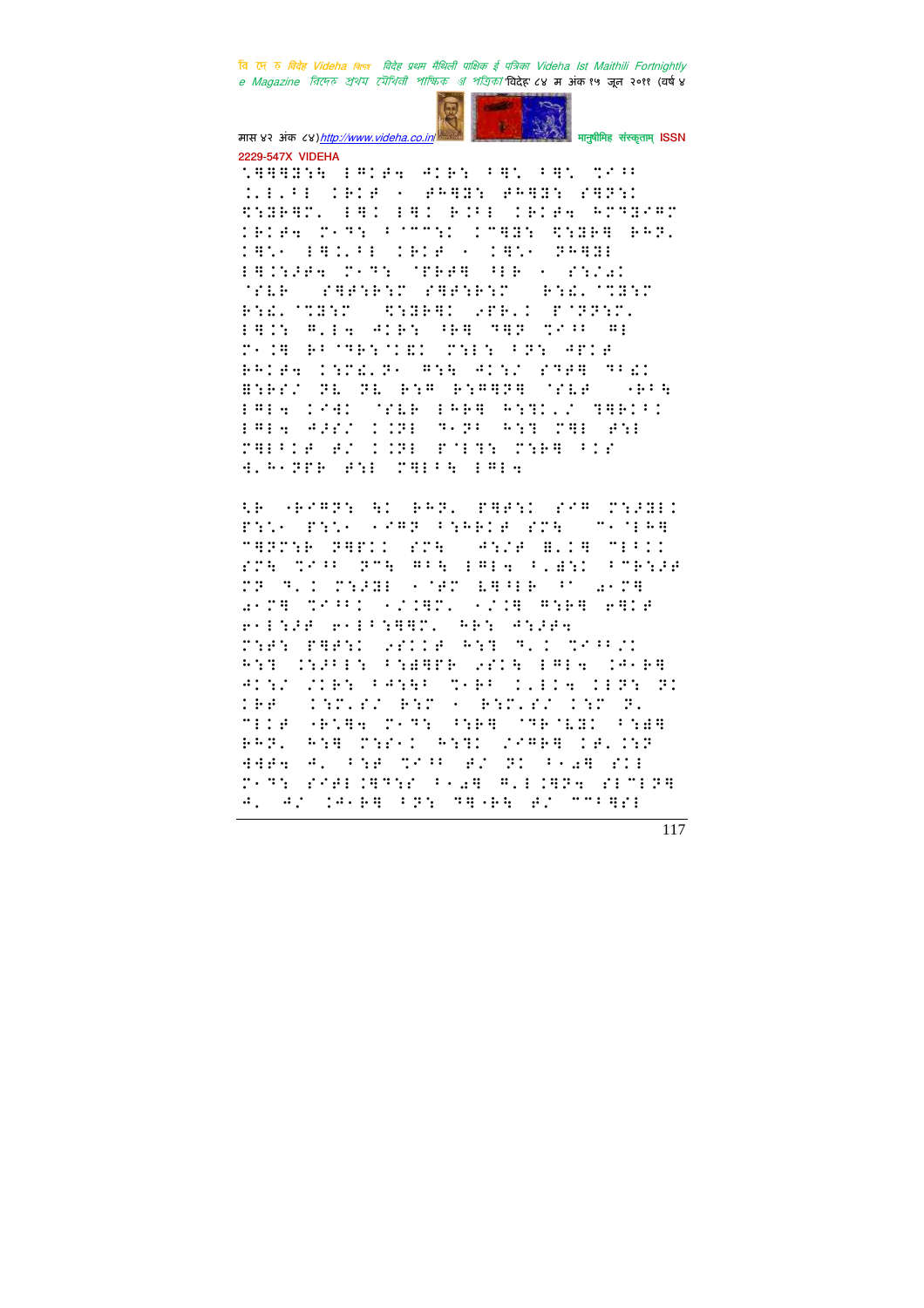## मास ४२ अंक ८४)http://www.videha.co.in 2229-547X VIDEHA

मानुषीमिह संस्कृताम ISSN

transfer (Frederic reported (Fian) SPARE PRANI SNORTAL IN 1946 D. A. AZZE INTERZ PEP BARE TELP BARE TP TAPE P.IPE P. CALINIAN 1998-9-123 MUSIC RIPORT ADAL PART, CAPAREL M.  $\left\{ +1/4 \right\}$  (  $\left( 0.1 \right)$  ) (  $\left( 0.1 \right)$  ) (  $\left( 0.1 \right)$  ) (  $\left( 0.1 \right)$  ) (  $\left( 0.1 \right)$  ) (  $\left( 0.1 \right)$  ) (  $\left( 0.1 \right)$  ) (  $\left( 0.1 \right)$  ) (  $\left( 0.1 \right)$  ) (  $\left( 0.1 \right)$  ) (  $\left( 0.1 \right)$  ) (  $\left( 0.1 \right)$  ) ( RESERVE SUCCESS (PETRICS (PETRE Produky (ARBOS RESO) (2010) BER BEDICO PRESS TO RIVING REPORTED THE PARADO RAAR (PIAR 1.114 422) FARMILY AR HEROE (1875BA PSAIR ENP PIPIP INIT # P# P#1 27# (200 PARELE (2018) LABLE (PROBA MIRLE 1511 # 2# 24 FI44 1.114 #195 FC# TARRA REPORTED THE RESEARCH PERSON AND F-18 F-F-18 THE T-TE PIRE IN T-F RAFITI CARSAL RAI (21) 21 CORS #NTI (P.RE (PRIGGE) (R. 111 SEDARIN FRANCISCH APPEL SCAND.<br>BROUGHOUGH CNEUVER FRAU THE PASS AN EAR AR EAR FIL TUING FTNA BI JAT FRIJE NA APTI VISNA P.E. VIBROL (VBCA) FEB (ARR) ASB.  $\mathbb{R}^n$  : FALA (PAPSZPP) 239 PADLA PRPD HENRY HEIGEN VALUE IGHTE SYSENER BLARGER CHREE ROEN CEDE BI THORPHER THOR FEED, HETER WOW CORR

TEDE BRIEG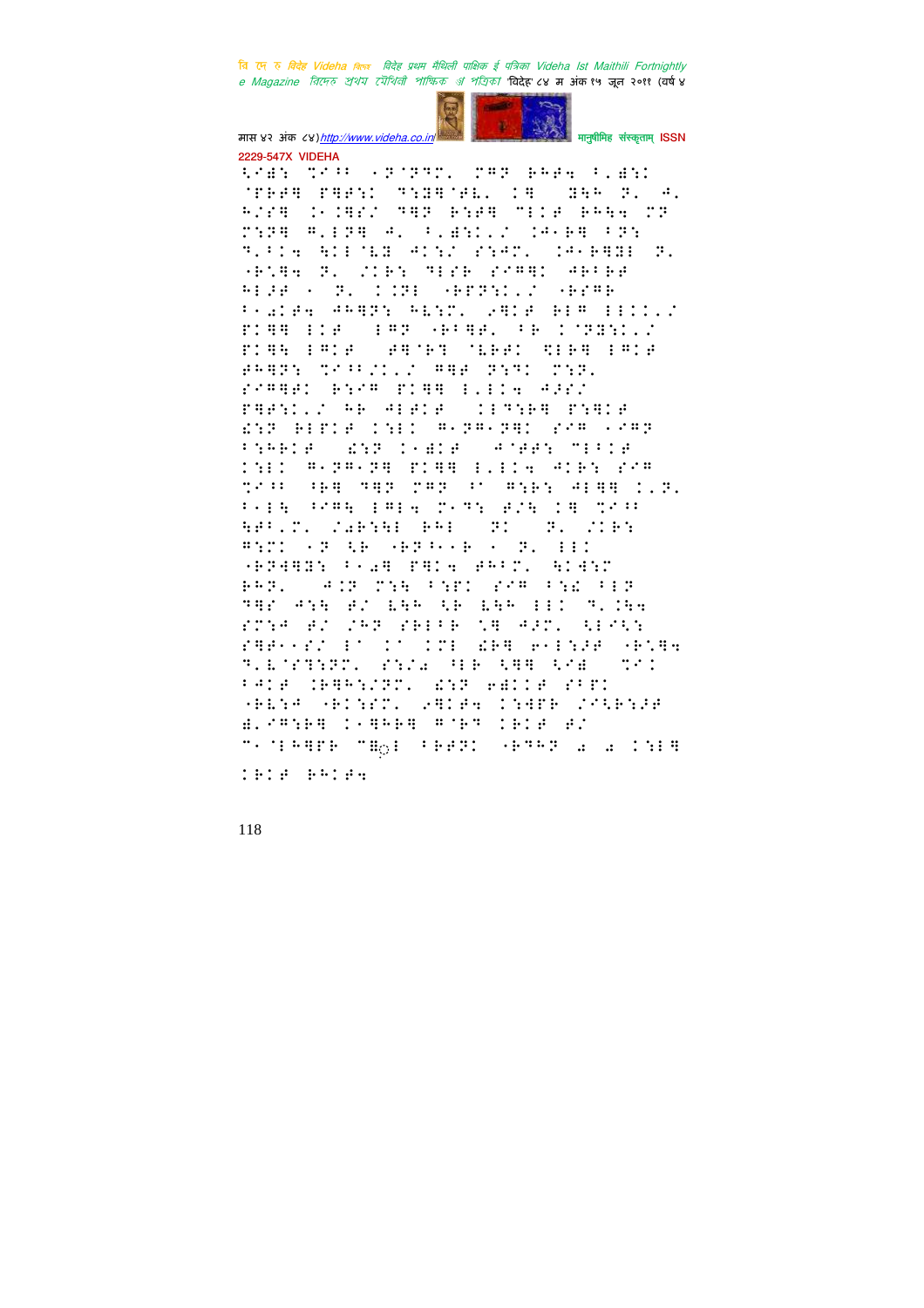मास ४२ अंक ८४) http://www.videha.co.in 2229-547X VIDEHA

मानुषीमिह संस्कृताम ISSN

te fred flan the file president 1969年12月20日10日 1月11日 1月17日 11月17日 205 ASB FASEZ, 14-EM 22 01 FM1522 SENE TO THE REPORT OF THE CONTROL TO BE APIEVE V MULLET, AN FRINGE, VENRA D-75 28522 -28 1875 - 517 82  $\overline{AB}$  (TRE TVIN) and (TRINE T) and ( 2018 #1212. (FRANCISHN) 1981 (PPING PRINT PERFITT PROPERTYPER INTE IBIN KUZIBUNG PUTPE IBING GERE AN 1485 FPPS (2001) 541 SST 140 FPS ( BIRING PIRANG HERE SARROLLER RD FLAN FLANDLIN ELIMPTE FT FNBFF NERVER PERINT (1992), 7,914 97 1.8 (1985)28 SAMILY 28 S. 18885 B.C 1951-51 522-3 1-BPB 1115211 71295 HANNA PENTRUM NES HANNA ELES MARRELLO 299353 (2) 9,914 299 (1.1399) **HARPY ANNIVE SHAR SP. (MIRTH) FRIN** FRIN 20088-021-71012-008821-0112. 1968年 592 TRAPES PERSENT PRP PUBLIC THINGS TO REPORT OF THE COMPANY OF THE CONTROL NA PORT PRESEDENTE NAPEL AND

1933 BUTE (FIV) PLEAS PRESS (FEEDER ) 37801 223888 FD2 #3288 #330 +78+8 BD MACCHA EMIL AGARA ALAGEI, PARA BGI FARY PAR (PARLITANY) PARLITANY 1938年10月 3月15日 12月15日 3月12日 12月10日 3月15日 THESE STRITERS AND HALF EACHER PRINTED FRENCHMAN STRARE RITES ralijas pri priegi geal kronsili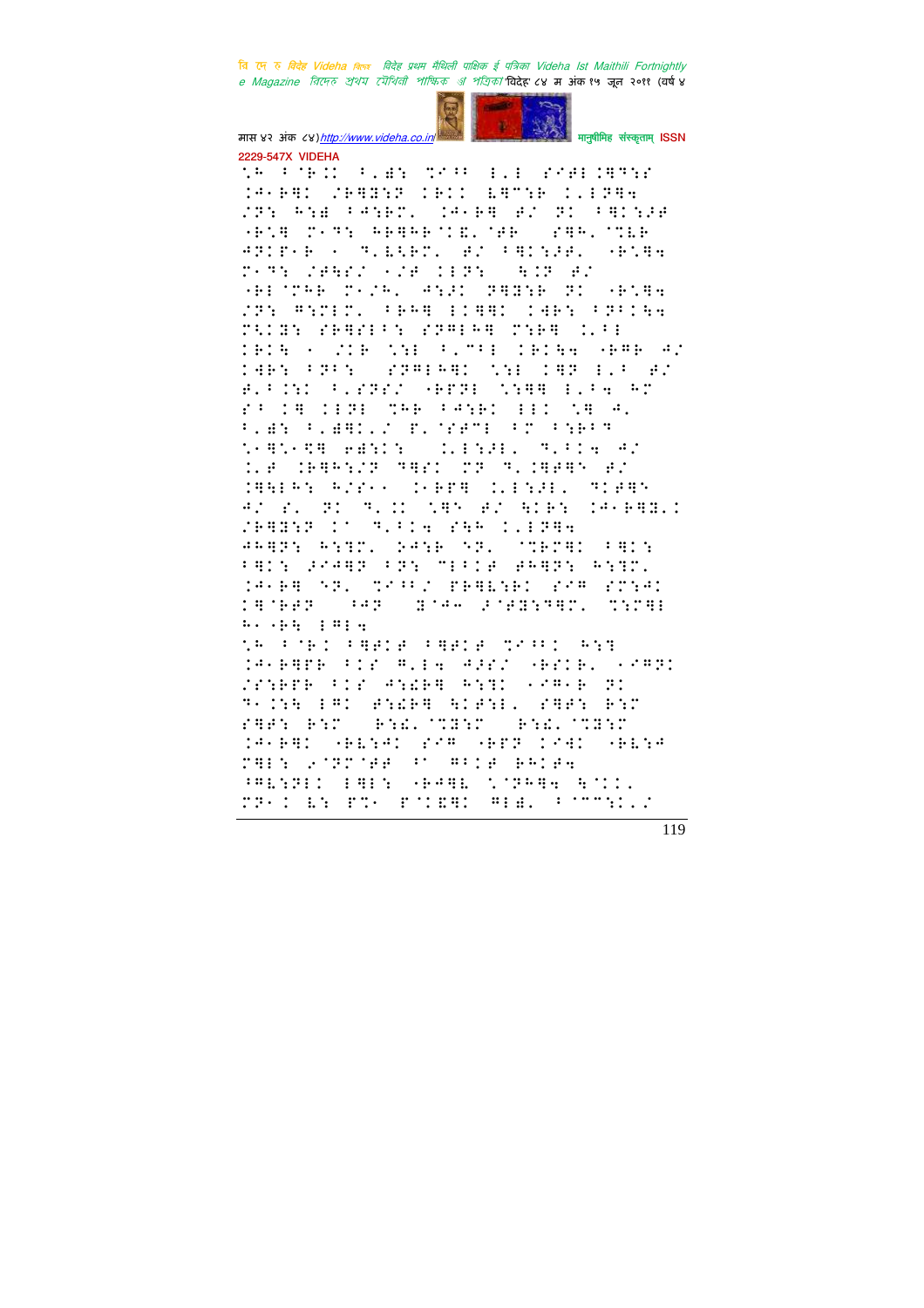#### मानुषीमिह संस्कृताम ISSN मास ४२ अंक ८४) http://www.videha.co.in 2229-547X VIDEHA

<u> TERELA IMAGRA PIA NAMBA IMAE</u> FAIT, FIBOT, FREE FIBOT FAITER TAHAB (FEBAR 119 (FNSR) BJ 1931 (FPBB) FOR INVESTIGATION OF INVESTIGATION CONTROL anger and the hill class of Calendar FREE FOR NORTHWEST 198 (1988) EMER ##FZT. #.## #TN#1 7P1FE +#NH #. ABL THREE CER TIRE CALL BILL FLAFT 

FREDRICHER B. CERT DIBI B. CIPI STARE PONAD, RESAL BRIA (PRIM M.E.SPINGER PRHENE WRACHT RETRADAD (1976-22) (PZ) 1970 FOTOSI TEBR (197 POPPAEARD (PEARD PEAA 9) TEM BESAR MARGAREN MAR ISA PENGUNAR ENPALRA FORIC BLE CHAR CHAR CLEARS IPAPE THAT MIRROR IPAPE TELEVIST BIIL ANIM PNECIPABLY PAM PNCE-P MEDECAN DEMOBIL PAPEAL SYSTEMA PATH BELL PD PAT PAT PETEARD STARLT, RTF.A TRLB TNB LPHPHI PHA FAR PLAINTING CEOPLANSHA ARGEN FAIR FORD FOUND ORDER SPARES PRIN MEZE BUE FOUND PAR PROPE

BRANCH CONTRACTORS AND BEEN SAFER EN BIL PUPPUL (PENG POPUL GILL) 23 APREL ERVIT (313 E148 AL12 \*2008 1922 2012 8 2922 8 31 11 21 21 21 21 PRIP PARPH ENTRANC IPIL 21 PITPS RESPACTABLE CORRENTED PERMIT FRASH (PAPE 1975) PLAT (S971) SCAPES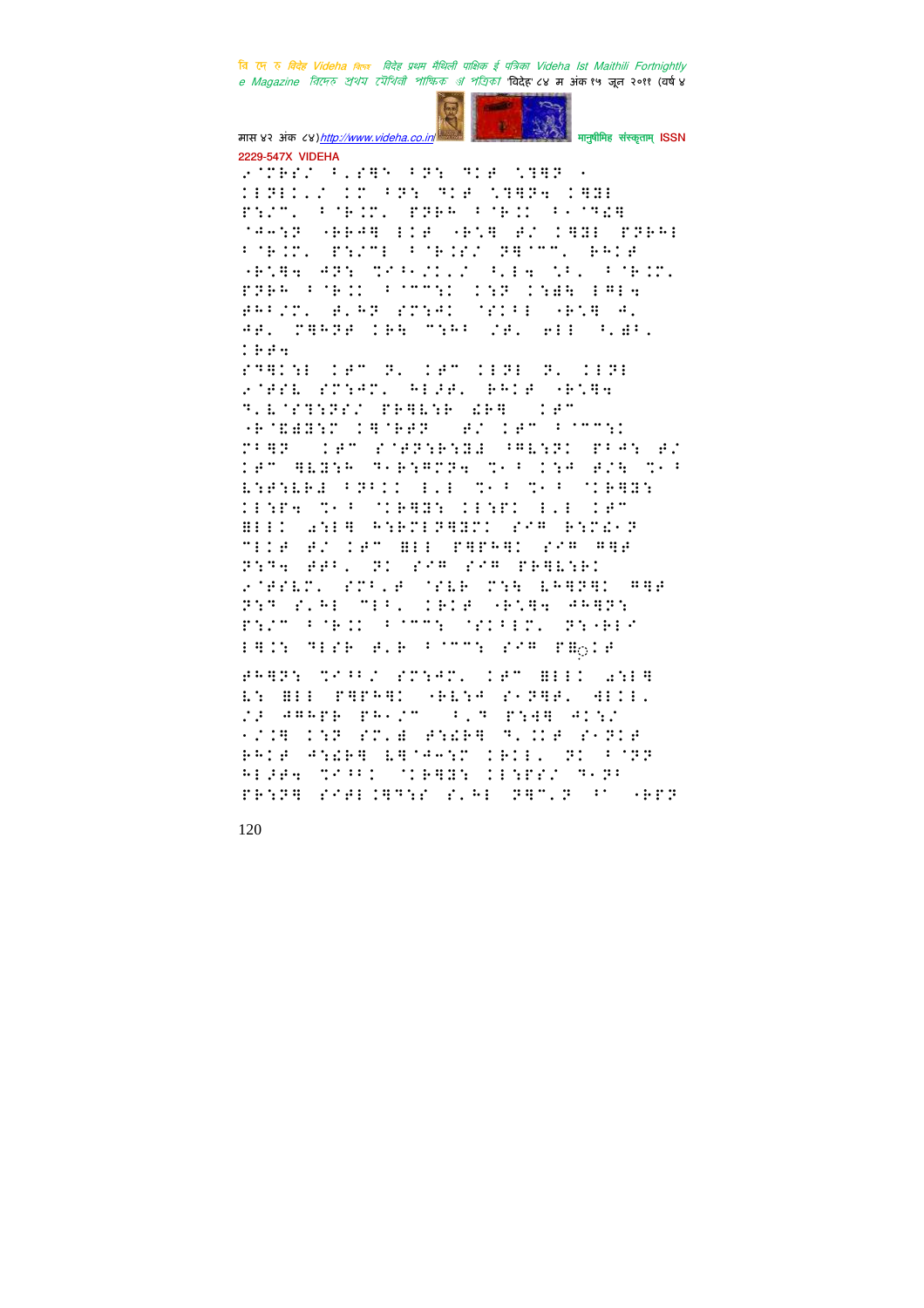मानुषीमिह संस्कृताम ISSN मास ४२ अंक ८४) http://www.videha.co.in 2229-547X VIDEHA TAR IBIB BRIEN IARD, COMP BRIEN 1961 92 9300 PENDE FLAN 911NR 91 APR BIL PRESS CALP SAR TACC 2PR ABIB ANNA AZA AIR ILA PINBEZ 194 15 REPORT AN ABOBY NA TEACHER PRENT TAPPILIT BALB (PERCHA) FTNAR AZ ZAD PNA PDN MELA AJEZ **AZZI# IHILF #BP#B FBP+ BLP#B ZPI#** MEDECARDES DEPACTED MEET WAR IDE  $+75$  (FAB) (TPERTIEN IEIRE (PROFES \*BPP5 ###B. ##P B5## \*B1# BR1# PROSTO SU POTENE (PROTECTOR) PROP TECH BRIEG  $\sim$  248  $\sim$  8.52 **NORTHERN HEF THEMS** TP FANCY **TAN TERMITAL STATE RATEDRA** 219919  $\cdot$  : : : :  $\{8\}$ **HAPPE ALBY PER ARL P. PURY MEPSE**  $\{ \Phi \Lambda \}$  , which display distributes ( ) .  $\pm$  :  $\pm$  :  $\pm$  :  $\pm$  $4.4777447441$ 

FOTOGRAPHY PROPERTYPE FRONTELY T. C. PTBN 29 I. STARBRED STERR TR THIS YEAH STEEPTIES HER POSTAGE MERGEN DUR COSPERT (MERCOERDS) CELO SAFRAR (HR PELBOAR) GRANGELAG STORE CAPPEAG, CAPPI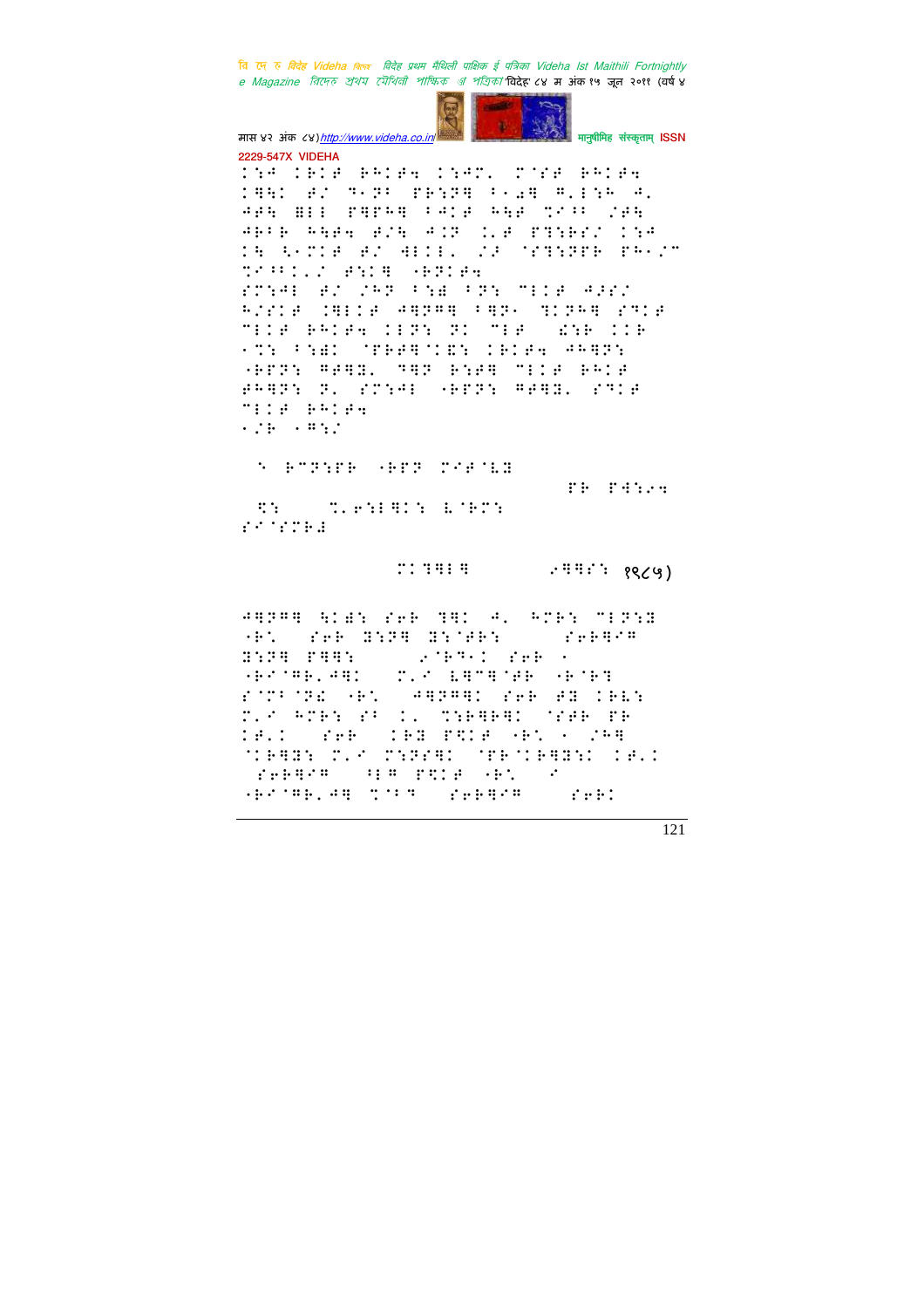मानुषीमिह संस्कृताम् ISSN मास ४२ अंक ८४) http://www.videha.co.in 2229-547X VIDEHA

TAAN IL MEDIG IBIG (B).<br>1951 Personalis Ibig (B).  $-1.474747$  $\cdots$  :  $\cdots$  $\mathcal{A} \oplus \mathcal{L} \oplus \mathcal{L} \oplus \mathcal{L} \oplus \mathcal{L} \oplus \mathcal{L} \oplus \mathcal{L} \oplus \mathcal{L} \oplus \mathcal{L} \oplus \mathcal{L} \oplus \mathcal{L} \oplus \mathcal{L} \oplus \mathcal{L} \oplus \mathcal{L} \oplus \mathcal{L} \oplus \mathcal{L} \oplus \mathcal{L} \oplus \mathcal{L} \oplus \mathcal{L} \oplus \mathcal{L} \oplus \mathcal{L} \oplus \mathcal{L} \oplus \mathcal{L} \oplus \mathcal{L} \oplus \mathcal{$ FREES I WALLEY MAPRESSED  $-19919 - 2$ HELLA FINIS AL BN 185 186 11 PAPNER PRESSERVE TVPS PRESISTING PICENTAR NE CORRONAL APPRIL PORCHA TE CHEN HINK (FINE) (FORHER TE aad ol*k gee*eg werdwar di eade<sup>2</sup>sio HENGE TO CHARLES OFFICERED BL TARITAR CAPE - STATHON FOR THEFT 20 **BURGEOUS REFERENCES AND RELEASED REFERENCE** ADEN KOMMER NEUGEMEN ZANG

FOURTH POSSESSION CONTROL PROPERTY

POSITOR COMPTER TO COMPANY SERVICES  $\mathbf{a}$  :

 $1.7.11$  $\begin{array}{cccccccccc} \#442 & \#42 & \#15 & \#16 & \cdots & \#16 & \#16 \end{array}$ 

PERMIT PROVINE IN POIRT TERINOR

782.32

MEER (886 F. L. Zogli, LAPPPE I. D. SBIE

T. A. C. PREPART PORTER CONTROL PROPERTY **PORTHER POSTERY COPEN CREATING TEA** da (1995) et estesai ea altern em al

PAPEL IN ESPARA IN THESITA AREA ECPRES IN PARTE IR REGIER TURNIER RD PF & RFB IL IERRE ROLPOTELE P **PRIMER Y SHARY EVENEMENT PUBLIC** 

BUTCH PRATIES PATENT DURING

AFRICA ARRESTS TO A CONTRACTO

 $1441.47 \pm 0.11$ 

 $122$ 

THE THAN THE PICTURE IN PARRITHMENT  $\mathbb{R}^n$ 

 $U - G$ 

ୃ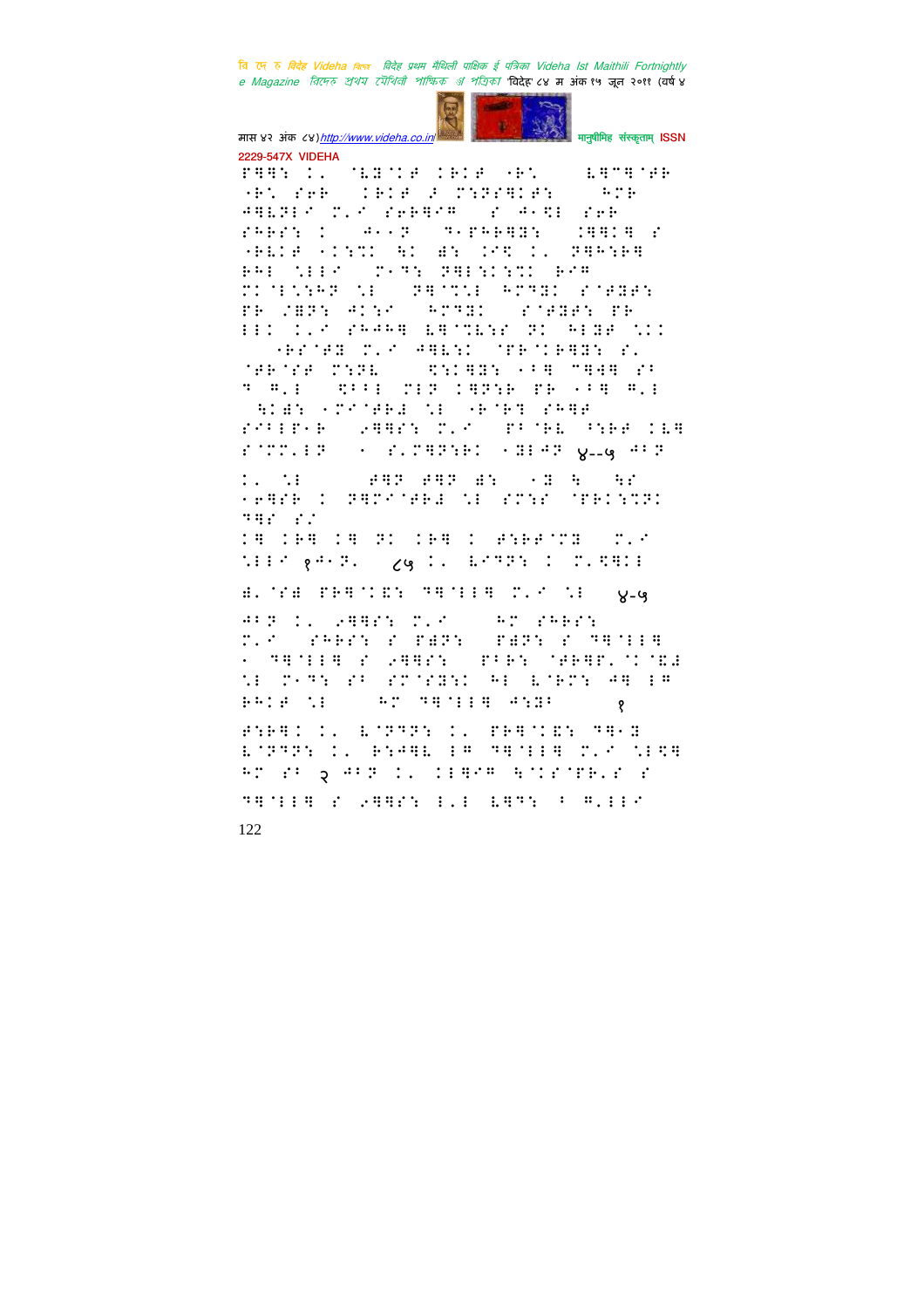मानुषीमिह संस्कृताम् ISSN मास ४२ अंक ८४) http://www.videha.co.in 2229-547X VIDEHA  $\sim$  T MH  $\sim$  TFF 7. T **FARITAR PERSIA** STRAK TERMON (PARK DROID RATHE D. FAR IRIB ( METRI IRIB ) WRECHON gy transportate maker paying the pay FRONT MENTORE MONTHS CONFINED THAT HETETERSHET FORLE MEER CONTERNED E POSITOR IN THE MENT FIREER CORPORATION FOR SACTO PER PERBOY PROPERTY REBEA T. C. (2) ATCOMPAN INA (11179) **RACE CONTRACTOR MARKER MARKET** EVER BRANBEL MESS FROM BOARD (1942) LAN ROTELERE CHE (ONENHE ETHER) FACEBOOK PAPE I BARBOAINS SEBRIED DIPE INE VETLE NE VANVEDED RE E **TERE THAT EMPLER SPANDOMANMANY DARL RI I FEDE NAME**  $-97-91-91-799$ SPEAK IS AN AN SNEW IS HOME  $\mathbb{R}$ . ARC 258 TL PARK EVEN AR SPENCE SEPRO SERBE DI SAPER ELA NE<br>Adri (den est altalia ne ciali 1 (1975) 1 (919) 58 (1980) 1981 381  $Q = 44.79 - 11.$   $Q = 4.41 - 79.79 - 11.41 - 11.413$ POSED FROM THE REAL PROPERTY RESEARCH FERRO PER ERECTE CONTRABRINGMENT COURCE BOYER RAPE DOCK AF COMPROHAD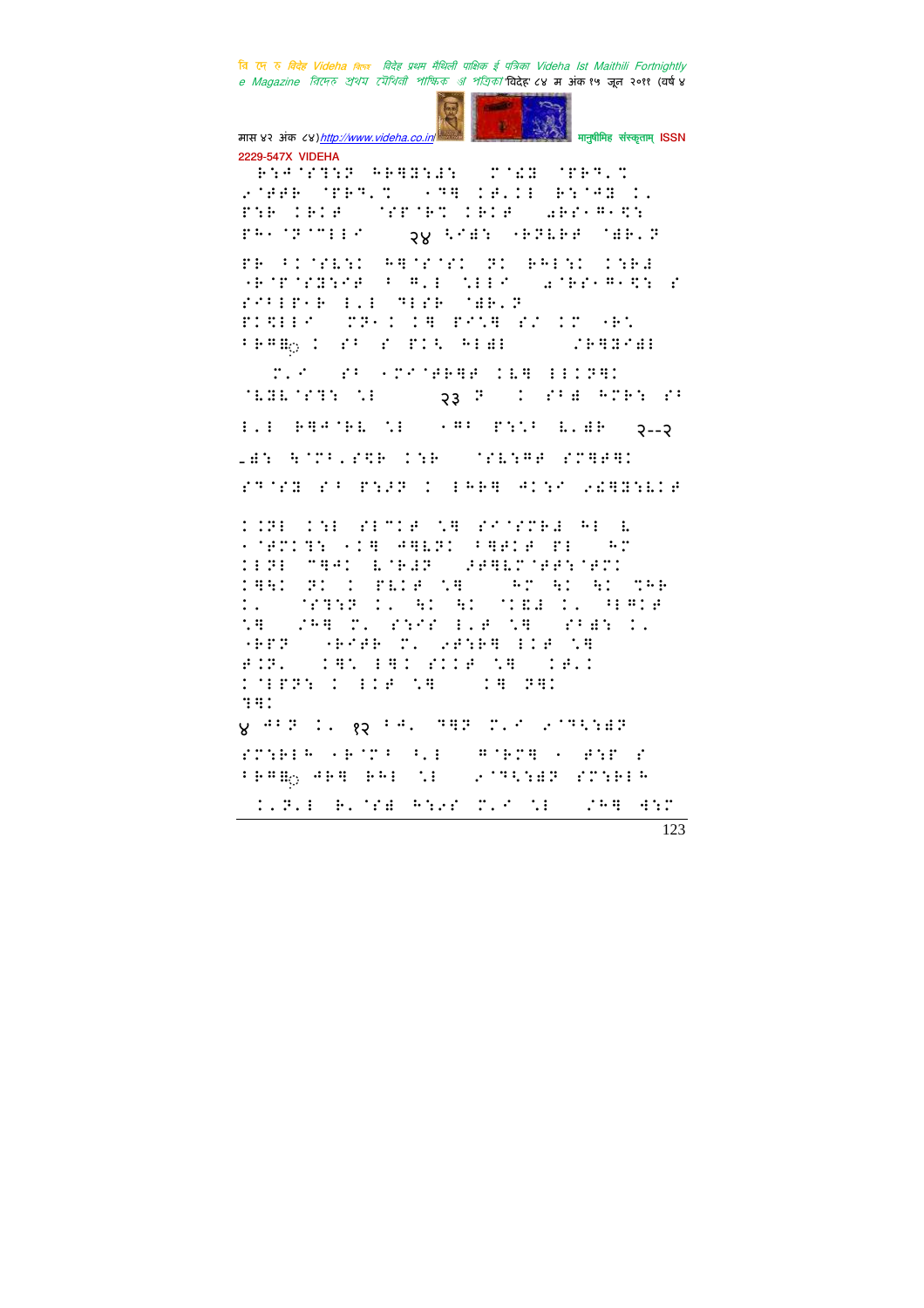मास ४२ अंक ८४)http://www.videha.co.in

2229-547X VIDEHA

मानुषीमिह संस्कृताम ISSN

P-FAR PERMIE (169) FELDR 2001-2400 **RRZR P. P. PORTHUME INFORMATE**  $\mathbf{u}$  : **TRAFT FOR PRESSURE TO A SECTION** INTERNATIONAL SERIES (INFORMATION PADE (300 B) 870  $\begin{picture}(150,10) \put(0,0){\vector(1,0){10}} \put(10,0){\vector(1,0){10}} \put(10,0){\vector(1,0){10}} \put(10,0){\vector(1,0){10}} \put(10,0){\vector(1,0){10}} \put(10,0){\vector(1,0){10}} \put(10,0){\vector(1,0){10}} \put(10,0){\vector(1,0){10}} \put(10,0){\vector(1,0){10}} \put(10,0){\vector(1,0){10}} \put(10,0){\vector(1,0){10}} \put(10,0){\vector($ FRANCO FARMAL CONFIDERATION CAPAB ini<br>1975 - Cagrieg Las Loll<br>26 - Li Corage (9g 1921) 16g<br>27 - Paragona Peg TUBER FB (168) 2517155 (2875) EECH Z F.BE S.ME F R.E. TERTHE TRINING AND INFERDED akoa markegoa (zakada) egun egre.<br>drogo grege bagea za du degregoaze 1.9. AB STATEBARA I PETA N. PARAK **TERNARI ILE ROTTLERI SOMANER I**  $\begin{array}{cccccccccc} \mathbf{0} & \mathbf{0} & \mathbf{0} & \mathbf{0} & \mathbf{0} & \mathbf{0} & \mathbf{0} & \mathbf{0} & \mathbf{0} & \mathbf{0} & \mathbf{0} & \mathbf{0} & \mathbf{0} & \mathbf{0} & \mathbf{0} & \mathbf{0} & \mathbf{0} & \mathbf{0} & \mathbf{0} & \mathbf{0} & \mathbf{0} & \mathbf{0} & \mathbf{0} & \mathbf{0} & \mathbf{0} & \mathbf{0} & \mathbf{0} & \mathbf{0} & \mathbf{0} & \mathbf{0} & \$ **FEIR FEIR** FATRIC TIME BAMBE FRINGE FIRE TH **PECHAN PRESS AREA (PEDEC PED FRIE** FRINGE IN THE BRIDGE CAN SAME THAT

PRHIST FAT AL CITEDE OF BIRS FAT  $\mathcal{L}(\mathcal{L}^{\infty}(\mathbb{R}^d)) = \mathcal{L}(\mathcal{L}^{\infty}(\mathbb{R}^d)) = \mathcal{L}(\mathcal{L}^{\infty}(\mathbb{R}^d)) = \mathcal{L}(\mathcal{L}^{\infty}(\mathbb{R}^d)) \cong$ 25935 - 213919 311259 - 258 3125 TARR FOR ESSAYERY TO COMPRESS die Sprieder in Albritan (melde

FACULACHEN FORLE AL COPENHE FORMER

Anasné (pr. 1944) i Gana (psimbolia)<br>Die Ganser (prosp. 21am (pr. ana) 195

comere a es vermentale dagl ().<br>Someres va comerciale elemente. ANN ABR (1952) DINABA IL (APP) (BRI

I. GETT TERRETY C GRIMME.

T. K. PENK BYZEVENY (F. 118)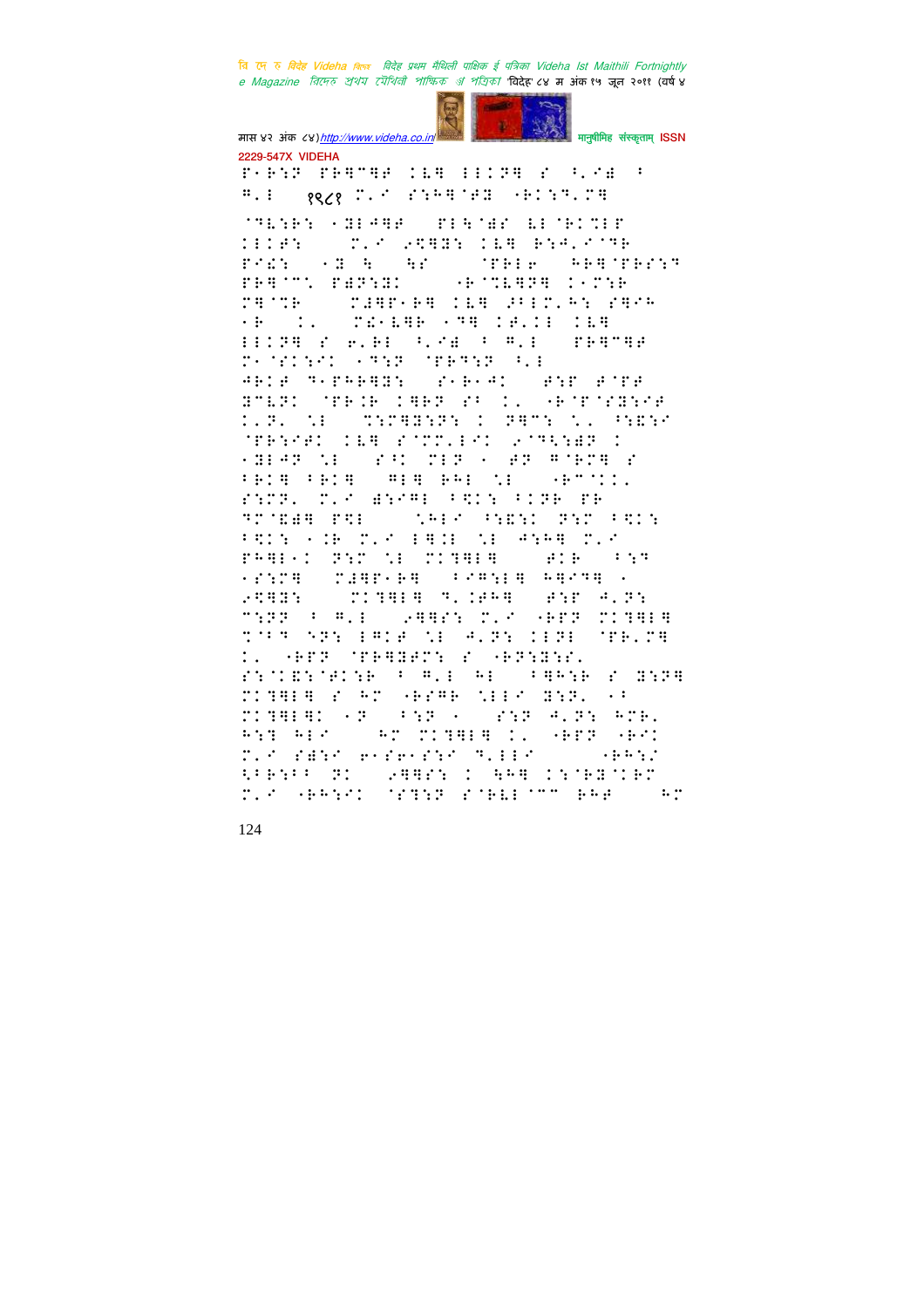मास ४२ अंक ८४) http://www.videha.co.in मानुषीमिह संस्कृताम् ISSN 2229-547X VIDEHA

 $\rightarrow$  100  $\pm$  0.1  $\pm$ MESTED TO DOES TRAFFIC ARANT P. BATH CHP  $\cdot$  (FRTF) **STATE TO CONTROLLER PERSON**  $\mathcal{L}(\mathbb{R}^{d},\mathbb{C}^{d},\mathbb{R}^{d},\mathbb{R}^{d},\mathbb{R}^{d},\mathbb{R}^{d},\mathbb{R}^{d},\mathbb{R}^{d},\mathbb{R}^{d},\mathbb{R}^{d},\mathbb{R}^{d},\mathbb{R}^{d},\mathbb{R}^{d},\mathbb{R}^{d},\mathbb{R}^{d},\mathbb{R}^{d},\mathbb{R}^{d},\mathbb{R}^{d},\mathbb{R}^{d},\mathbb{R}^{d},\mathbb{R}^{d},\mathbb{R}^{d},\mathbb{R}^{d},\mathbb{R}^{$ 2 GETS GETS SYEN T.P PAPN ANAB FL RD PEFFECT (PART IL PROPER FIRE PREPARABLE CARDINARY PROFIL  $\pm 1.4$  . TO BUILDING CONTROL PICE OF SPUTTERED OF EVENTUAL CONSTRUCT ON THROBAL PERMISS

FICENCI (MI) (PHONE PACA)  $\rightarrow$  444  $\pm$  445 REPARENT CONTROL PAST POINTMENT **TERA I TAPAPA (PABALA PLAY LIPH) B** (21 / 11 / 12 / 11 / 11 / 11 / 21 / 12 / 12 / 12 / 12 / 12 / 12 / 12 / 12 / 12 / 12 / 12 / 12 / 1 **A** Anile Orl 555 FY16 1 PRES 2.7 PUTHEN THAT A CAR TENATION AND ARREST TERSIONALISE KONFERNANTE I RAE MENS PROVINCE PLANNED MELINE I.  $-14.32 - 17.14$ TEBE TREST PACE I PRESIDENT  $\frac{1}{2}$  :  $\frac{1}{2}$  :  $\frac{1}{2}$  :  $\frac{1}{2}$  :  $\frac{1}{2}$  :  $\frac{1}{2}$ VOIDALAS ILAAS (1984) PORTUGUES AFEAN ALE (MERRY PARTIAR FNAR 241 THE MEN LEADER TO HE AND MEDICAL COOKS PARTH R. E. RT PROP PRESS, 299351 118  $\begin{minipage}{0.9\linewidth} \begin{tabular}{l} \multicolumn{2}{c}{\textbf{\textit{a}}}\\ \multicolumn{2}{c}{\textbf{\textit{b}}}\\ \multicolumn{2}{c}{\textbf{\textit{c}}}\\ \multicolumn{2}{c}{\textbf{\textit{c}}}\\ \multicolumn{2}{c}{\textbf{\textit{c}}}\\ \multicolumn{2}{c}{\textbf{\textit{c}}}\\ \multicolumn{2}{c}{\textbf{\textit{c}}}\\ \multicolumn{2}{c}{\textbf{\textit{c}}}\\ \multicolumn{2}{c}{\textbf{\textit{c}}}\\ \multicolumn{2}{c}{\textbf{\textit{c}}}\\ \multicolumn{2}{c}{$ 

ESPEEDS SLEEP AL VEEAD NEDR CONTRACTORS CONTRACTOR CONTRACT EFIRED TURNS PROGRAM TO PART ARE <sup>1</sup>er andenje svije eel veek  $\mathbf{H}$  ,  $\mathbf{H}$  $\langle \Phi T \rangle \langle \Phi \rangle \langle \Phi T \Phi T \Phi \rangle = - \langle \Phi T \Phi \rangle \langle \langle T \Phi \Phi \rangle \langle \langle T \Phi T \Phi \rangle \Phi \rangle \langle \Phi \rangle$ PEEL TEE RU COPARE DU go FRU PRIPREES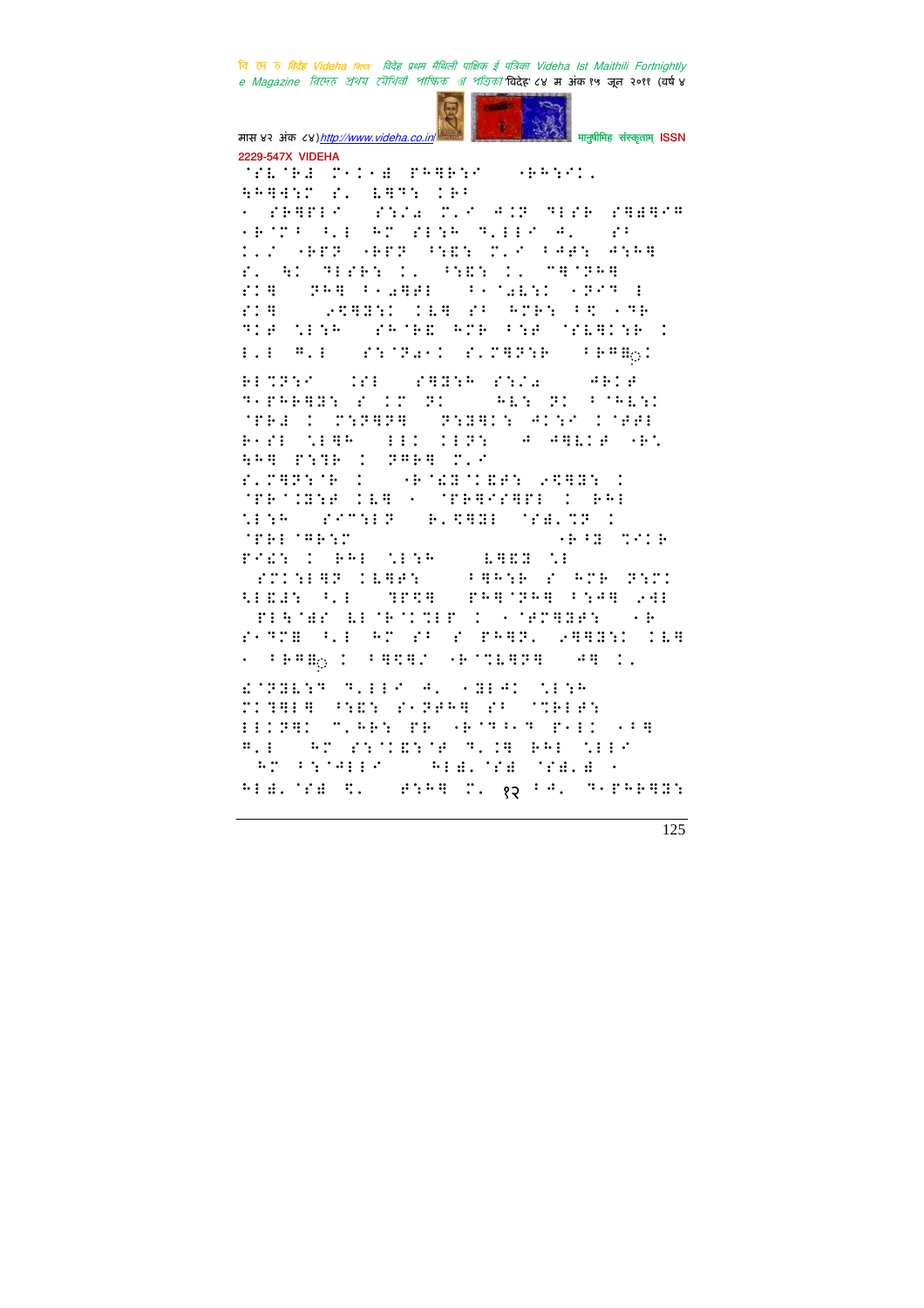#### मानुषीमिह संस्कृताम ISSN मास ४२ अंक ८४)http://www.videha.co.in 2229-547X VIDEHA

T. TERIR RTT ( "REIR P(R) 41  $7.3473$ SPECTFULLERS CONTRACTOR CONST  $\ddots$  : LAFIN'S MANUSCRIPT CONTRACTOR PARA THIS INTERNATIONAL PAR remed esquiser re segueirire empor. TERPIT RESERVED ARTHORES (PR) TEACH CONFACT CONTACTS CONTACT 1 2 2020 1458 994599 (951-941-9941991)  $1.41$ P-28 (F#) FB18 82 213818 1 23 168 FERRIC PAC CERES PRODUCTS TUEFS PLEE  $-44475$  (1978) 200702 EN GERKIERNE (FARN CRAFN) KICKIR PD PERF (PR) LEPHPY CEPE PYPHONE FILES PROFILED FILES THES FARBINED BEFFAR BO REBOT  $\cdots$  #14

 $\cdots$  ,  $\cdots$ FAR RESPONDED (11, 1915) 891 LEASTE BOTH LOOPER

**219818 AR-38 NIRE 9FC8 + ANHANA C** PEC TERMINE PLP. CONTRACT PRESS TRIP PARI () PROTE CONTROL (POSTEDIE) D. Prodatane neighbor of the Analysis AT TARDE CORPORATE TO TABLE FARBINED FAR MED HE SPEED TO F. RECORRENCE, 19131 (CRENECO) TREES IN FARR RULES TO TRUTHTHE R ANDEL MILLER (APPNOIDE ) ESPENDI VOR TELL BED IL 20 PAREM  $\begin{array}{cccccc} \bullet & \mathbf{H} & \mathbf{H} & \mathbf{H} & \mathbf{H} & \mathbf{H} & \mathbf{H} & \mathbf{H} & \mathbf{H} & \mathbf{H} & \mathbf{H} & \mathbf{H} & \mathbf{H} & \mathbf{H} & \mathbf{H} & \mathbf{H} & \mathbf{H} & \mathbf{H} & \mathbf{H} & \mathbf{H} & \mathbf{H} & \mathbf{H} & \mathbf{H} & \mathbf{H} & \mathbf{H} & \mathbf{H} & \mathbf{H} & \mathbf{H} & \mathbf{H} & \mathbf{H} & \mathbf{H}$ 3.819 ND1 THORE POINTS PROPERTY AND THE CONFERENCE

POR CEP. RIBS OFFICE 2001 - 20 ile (Apro Sard Client Miles Libe<br>1970au - Apro Sarat (1961 Chefs)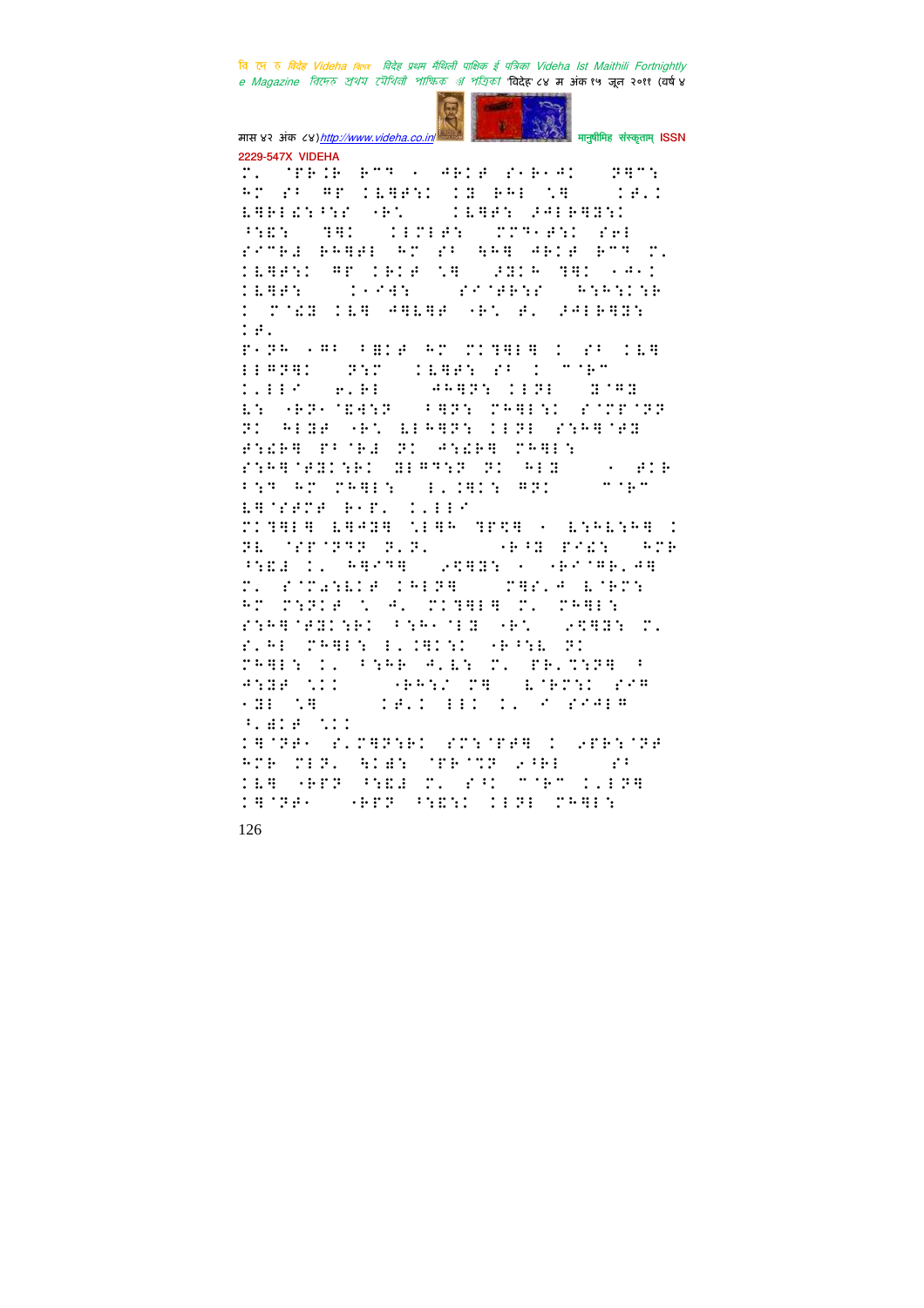FARE RIE (TVT TE TIMP-EM ILM PRINCIPAL PROPERTY CONTROLLED TERRITORY  $-$  7981 - 297385 - 11 - 237 - 288 - 585  $\mathbb{Z}^2$  .  $\mathbf{i}$ .  $\mathbf{i}$ TO THE PHOTOGRAPH COLLECTER CONTINUES.  $7.44$ PROFESSION COOP NEWS CONTRACT THITESI PAR RT PROPERDOT, RESOURC P.E.C. P. LINEE CORPORATE SAFE 

 $19.91 - 11.$ **A METAL PART AREA CONTROLLED CARDS CAR** BERTZARAK (1778ER) KRT KAR SARIA (BA) March 1997 TERE ENRY TE TYPENNED (RICH) AL  $\mathcal{L} = \mathcal{L} \cdot \mathcal{L} + \mathcal{L} \cdot \mathcal{L} \cdot \mathcal{L} + \mathcal{L} \cdot \mathcal{L} + \mathcal{L} \cdot \mathcal{L} + \mathcal{L} \cdot \mathcal{L} + \mathcal{L}$  $\cdot \vdots$  . ME STEED PRESSTRINGEN SPREED LER **ATEN IREIN (P. BER P. I. EER) (PR** IRIA NING CANADIA ILA BENACI TACHE SON ECHS ARE CONTROL FORESTS HIDROTHER TENNISH (2)  $\therefore$   $\therefore$   $\therefore$   $\therefore$   $\aleph$ o

2229-547X VIDEHA  $\cdots$  ,  $\cdots$  ,  $\cdots$  $\mathbb{P} \left( \begin{array}{ccc} 1 & 0 & 0 \\ 0 & 1 & 0 \\ 0 & 0 & 0 \end{array} \right) = \mathbb{P} \left( \begin{array}{ccc} 0 & 0 & 0 \\ 0 & 0 & 0 \\ 0 & 0 & 0 \\ 0 & 0 & 0 \end{array} \right) = \mathbb{P} \left( \begin{array}{ccc} 0 & 0 & 0 \\ 0 & 0 & 0 \\ 0 & 0 & 0 \\ 0 & 0 & 0 \end{array} \right) = \mathbb{P} \left( \begin{array}{ccc} 0 & 0 & 0 \\ 0 & 0 & 0 \\ 0 & 0 & 0 \\ 0 & 0 &$ **FORSINE**  $\ddot{\phantom{1}}$ FOOR NOT TOMBER PARA TO CONTRARY I BTPAINE BRANCI AP 2 PLAI TRAIN I EVIDI TAPT DI IPHELI (1988) P <u>11757abad - Midisab Chain, 2007 iad</u> TREES TORT PACIE RATIO (PRT) TR TEE PROVING NIME SOME SPEED IN MEETHA ENRIK MIN (1958) AND FOURSE SLEED HE ZHHAND 2786969316949 (CTCTELTIE) (1951 ADE STAAR PROMINISTED PRESS

ति एप रु विदेह Videha बिलर विदेह प्रथम मैथिली पाक्षिक ई पत्रिका Videha Ist Maithili Fortnightly e Magazine রিদেহ প্রথম মৌথিনী পাক্ষিক *প্র পত্রিকা* 'विदेह' ८४ म अंक १५ जून २०११ (वर्ष ४

मास ४२ अंक ८४) http://www.videha.co.in

मानुषीमिह संस्कृताम ISSN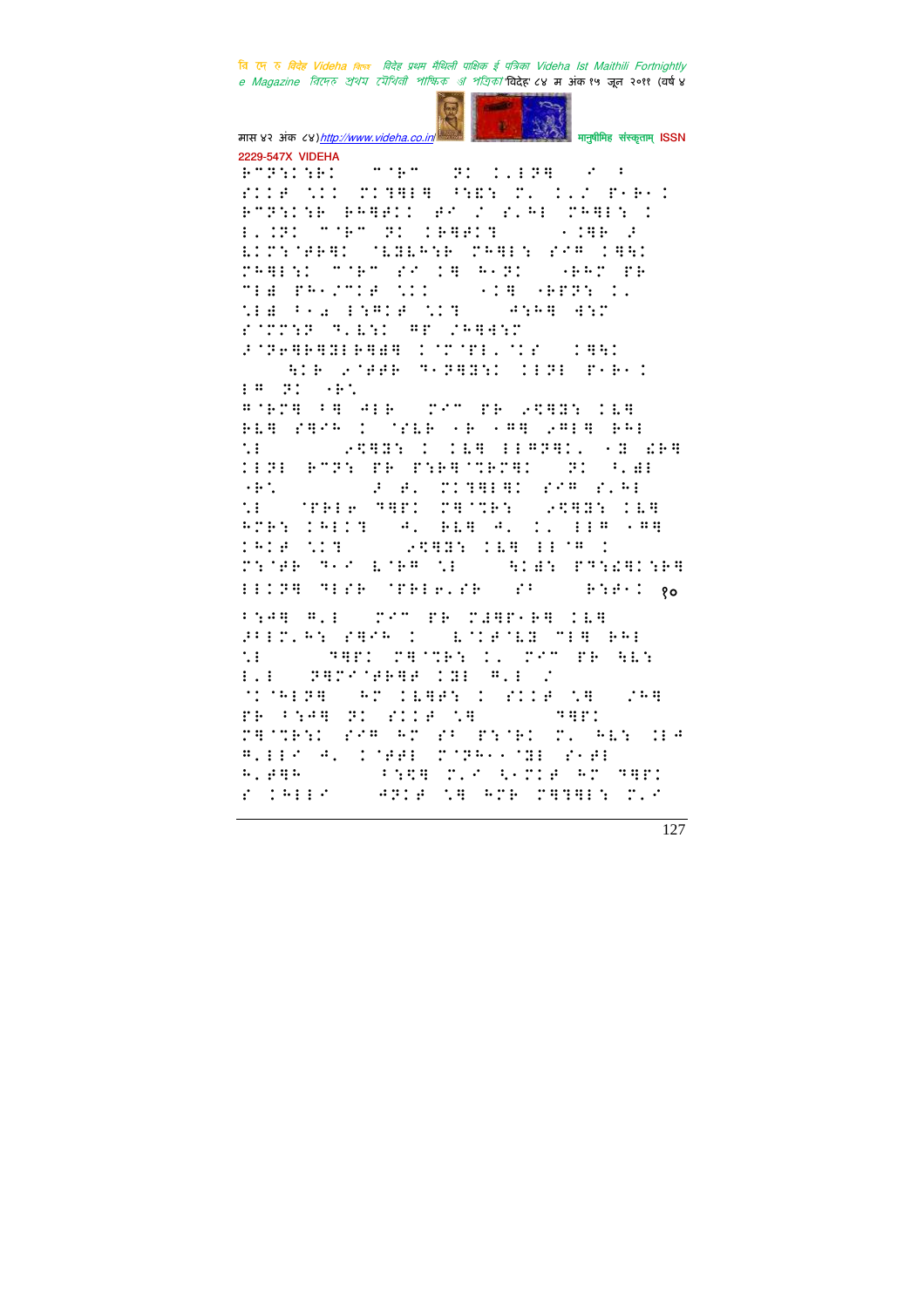# मानुषीमिह संस्कृताम् ISSN मास ४२ अंक ८४) http://www.videha.co.in 2229-547X VIDEHA

AND PE RED ERDE (PEN) PEN DRA MEDE an al eman Grandermonada (de  $\begin{minipage}{.4\linewidth} \begin{tabular}{l} \hline \multicolumn{3}{c}{\textbf{1}} & \multicolumn{3}{c}{\textbf{2}} & \multicolumn{3}{c}{\textbf{3}} & \multicolumn{3}{c}{\textbf{4}} & \multicolumn{3}{c}{\textbf{5}} & \multicolumn{3}{c}{\textbf{6}} & \multicolumn{3}{c}{\textbf{7}} & \multicolumn{3}{c}{\textbf{8}} & \multicolumn{3}{c}{\textbf{9}} & \multicolumn{3}{c}{\textbf{1}} & \multicolumn{3}{c}{\textbf{1}} & \multicolumn{3}{c}{\textbf{1}} & \multicolumn{$ EFIRE CELLER RESOURCES FLORIDA PLEN CBL COLLEGE BIBLIOTING ED **ROBBS RIBY INNER PROFINIT** H.P. FI R.E. TE. (ITEP-E - RE SEARE IS ISSUED ARE STRUCK FARE Algira restaura de l'anguera de la propo-PROBLEM LEVEL PRESS. T.P. TANK LEDGE 1980 - 1980 BREDG PROVINCING PRE #55 PARTNERS PARTNERS PER CADE  $\sim 10^{11}$  km  $^{-1}$ TER CORPORED MEN ART PORCH PR 1919 111 ROBOTHER CONFERENCE PORTHER PERMITTEN NII MARI AA <sup>7</sup> 1120 MAA PRARE PRESS. BIB 511

PARKING HOPE TO COPYRIGHT OTHER  $3 - Y$ 

STERDARD (1982) 2873 2015 1988 1988<br>Eagle 2016 10881 1989 1988 1989 1989 THE THE TEACHER ERECTION FO TESTA ALEES (PAAL FLECHEND TIS

PINHER POINTER CONSTRUER RAN PLA F.F. ACBY B-EY ( AT TIMBE 9718 **CONFIDENTIAL ARTICLES AND ARTICLE AND A** 1.用一个

ERPER TURNING OVER HERBERT TIMES TUR FABUR 2979 (HPP) FABA 217 PR9 931 TESH THE 80 FR. THE TURN LEB SATTLEF

PECTA ALE CORPAR PART PATTER I BAE trak (k.g. manjerne, n.g. njere 128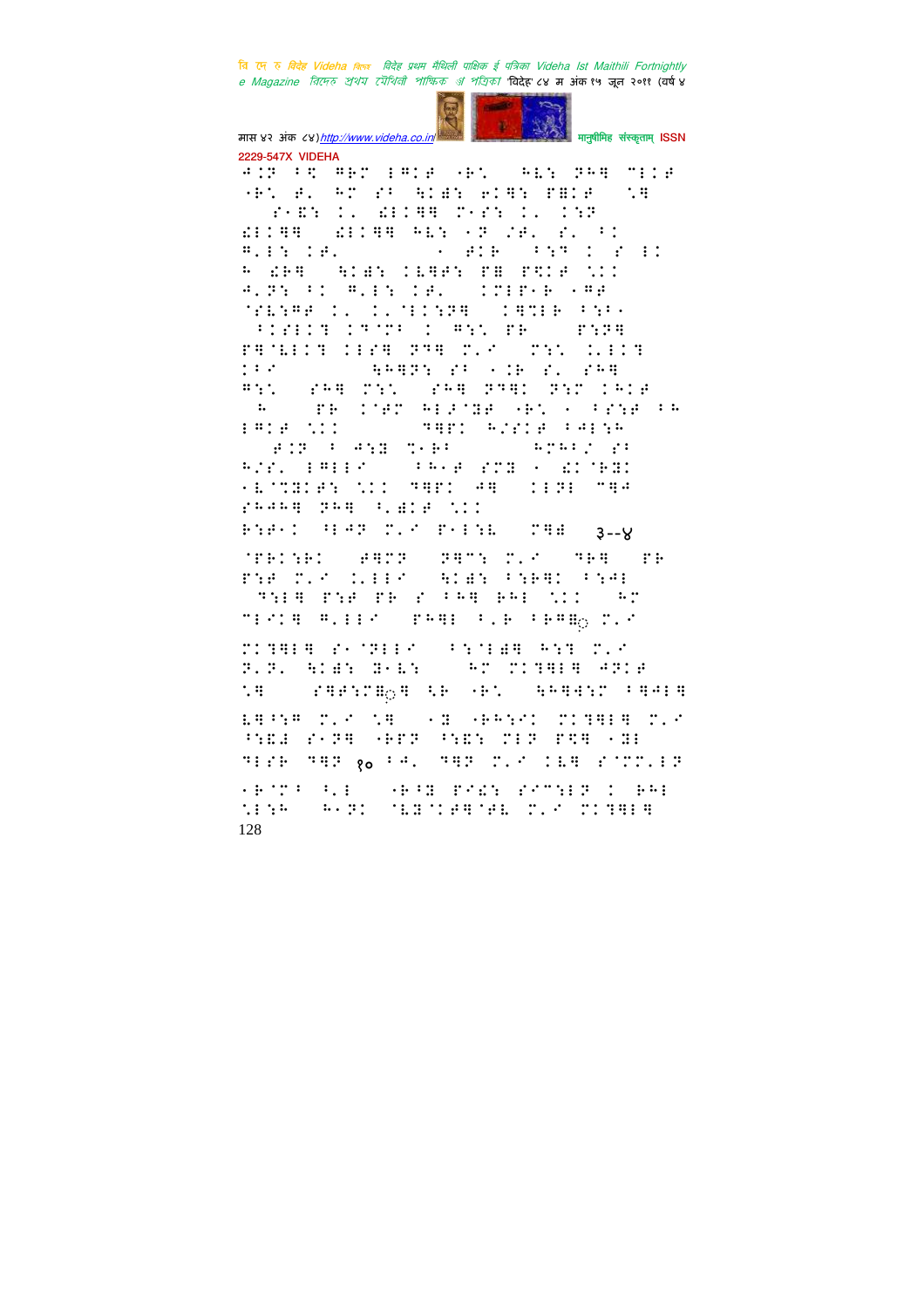मानुषीमिह संस्कृताम् ISSN मास ४२ अंक ८४) http://www.videha.co.in 2229-547X VIDEHA

 $\cdots$  and  $\cdots$ **PERMIT PROPERTY**  $\left\{ \begin{array}{rclcr} \left\{ \begin{array}{rcl} \begin{array}{rcl} \begin{array}{rcl} \begin{array}{rcl} \begin{array}{rcl} \end{array} & \begin{array}{rcl} \end{array} & \begin{array}{rcl} \end{array} & \begin{array}{rcl} \end{array} & \begin{array}{rcl} \end{array} & \begin{array}{rcl} \end{array} & \begin{array}{rcl} \end{array} & \begin{array}{rcl} \end{array} & \begin{array}{rcl} \end{array} & \begin{array}{rcl} \end{array} & \begin{array}{rcl} \end{array} & \begin{array}{rcl} \end{array} & \begin{$ HE ALL FALL COMPERED FOR THE MEDICARMAE (1982) REPORT OF MELTING TERRY FOORES NE PROTY ELONE INTR  $\begin{aligned} \n\text{MSE} &\quad \text{MSE} &\quad \text{MSE} &\quad \text{MSE} &\quad \text{MSE} &\quad \text{MSE} &\quad \text{MSE} &\quad \text{MSE} \end{aligned}$  $11.991$ FRIDA PLONIC CLARA CORPORATO FURNISH I GARDEN FRONT REPORT FOR lige i Senele Mercene (See Mercene) POSTER CROSS PRESS PRESS  $\pm 54.7796$  PART ( ) (E989) PRAGUAL CO  $1 - 351$ 

TRACK THE STORE ROOT HER HEATS REPRODUCT  $\mathbb{R}^{n}$ TERMINE METTE PRINSE STEEL  $\mathbb{R}^n$ . KTRIP (FRP) TERRIPP (FPP) K KP (1) SCHOOL CAR CONTROLS ON THE CONT TESTIVARITAE VALITAITROS ALI DISPONSIMAS  $\ddot{\mathbf{u}}$  $\mathcal{L}^{\mathcal{L}}(\mathcal{L}^{\mathcal{L}}(\mathcal{L}^{\mathcal{L}}(\mathcal{L}^{\mathcal{L}}(\mathcal{L}^{\mathcal{L}}(\mathcal{L}^{\mathcal{L}}(\mathcal{L}^{\mathcal{L}}(\mathcal{L}^{\mathcal{L}}(\mathcal{L}^{\mathcal{L}}(\mathcal{L}^{\mathcal{L}}(\mathcal{L}^{\mathcal{L}}(\mathcal{L}^{\mathcal{L}}(\mathcal{L}^{\mathcal{L}}(\mathcal{L}^{\mathcal{L}}(\mathcal{L}^{\mathcal{L}}(\mathcal{L}^{\mathcal{L}}(\mathcal{L}^{\mathcal{L$  $\mathbb{R}^n$ SHIRE SPECIE PR 1980 TINHERD CENTER CONFIGHE ENTIR  $\mathbb{P}_2, \mathbb{P}_3, \ldots, \mathbb{P}_4$  ,  $\mathbb{P}_4$  ,  $\mathbb{P}_5$  ,  $\mathbb{P}_6$  ,  $\mathbb{P}_6$  ,  $\mathbb{P}_7$  ,  $\mathbb{P}_8$  ,  $\mathbb{P}_7$ LA CRISTEAL COSTLE AND ANN ALL CISTED  $\mathcal{V}_\sigma(\mathcal{V}_\sigma(\mathcal{V}_\sigma))$ THE THE FAR PLAN IST IN THE AL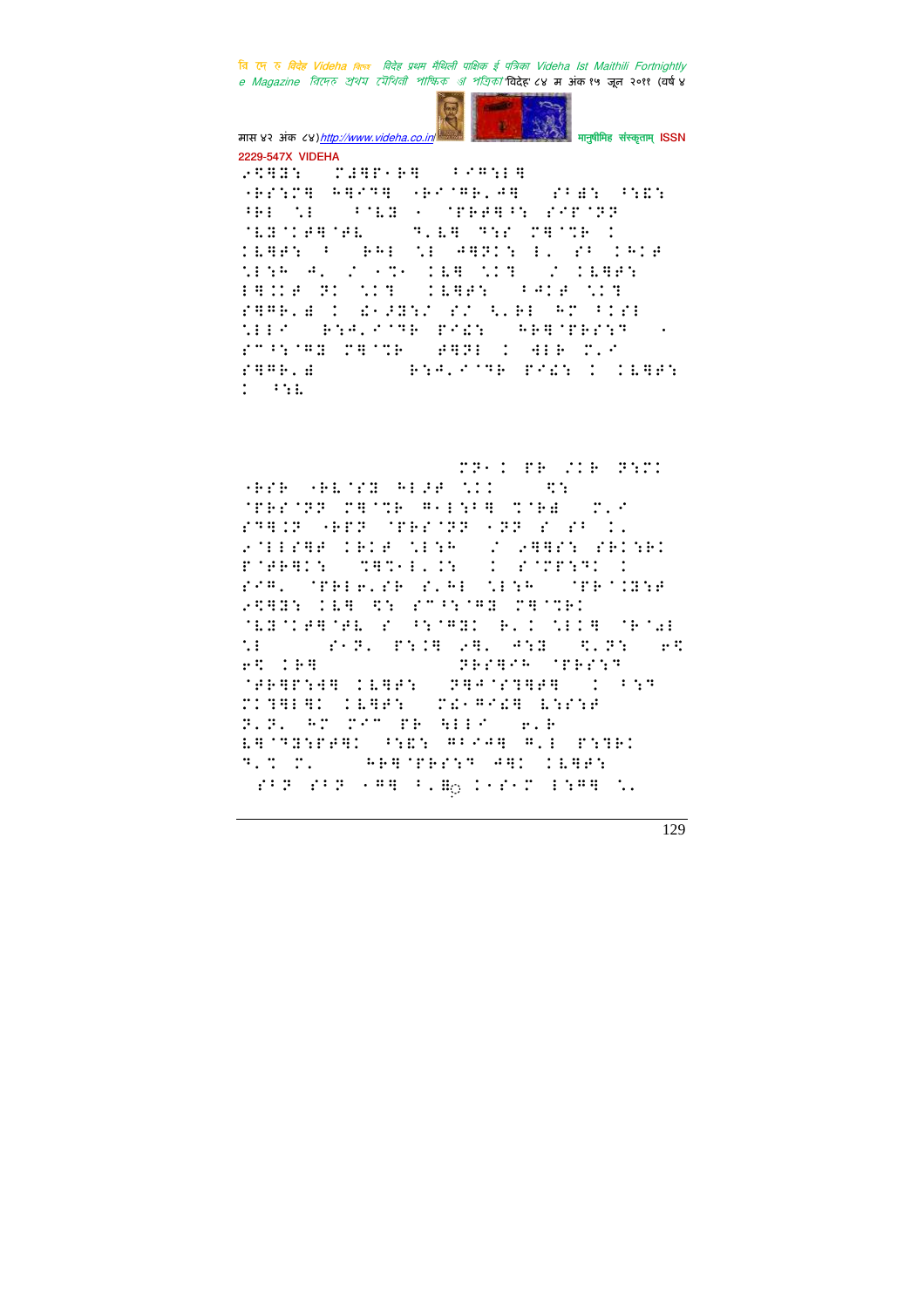e Magazine রিদেহ প্রথম মৌথিনী পাক্ষিক *প্র পত্রিকা* 'विदेह' ८४ म अंक ९५ जून २०११ (वर्ष ४ मानुषीमिह संस्कृताम् ISSN मास ४२ अंक ८४) http://www.videha.co.in 2229-547X VIDEHA TEL FARITEAR CONTERCHEOR. INTER TERMEMENT AND ALCOHOLISE TEACH POBLEAU (MALADA ) ( MODELEA inalis (m. 1955)<br>168 - Angeland Parang (m. 1958)<br>1905 - Angeland College, marian ang mangalang (m. 1967) i sange saeel in ergebied.<br>Ibser ener er so ener er so  $\left( \begin{array}{ccc} \eta_{\alpha\beta} & \eta_{\beta\beta} & \eta_{\beta\beta} & \eta_{\beta\beta} & \eta_{\beta\beta} & \eta_{\beta\beta} \\ \eta_{\alpha\beta} & \eta_{\beta\beta} & \eta_{\beta\beta} & \eta_{\beta\beta} & \eta_{\beta\beta} & \eta_{\beta\beta} \end{array} \right)$  $48.1333333$ **THE IN A MERSE I**  $7.11$ # 1970 # 1970 # EN (719) 999 (991) 1987 # BT D. K. 11 KAR (K. 1598) P. R. (C. 1878) PARTY HAR 2 QUART AD TEE CONTROL AT ALCA TERNIK I. PORTER BL (1919)  $\mathbf{11.2} \mathbf{11.3} \mathbf{1.4} \mathbf{1.5} \mathbf{1.7} \mathbf{1.7} \mathbf{1.7} \mathbf{1.7} \mathbf{1.7} \mathbf{1.7} \mathbf{1.7} \mathbf{1.7} \mathbf{1.7} \mathbf{1.7} \mathbf{1.7} \mathbf{1.7} \mathbf{1.7} \mathbf{1.7} \mathbf{1.7} \mathbf{1.7} \mathbf{1.7} \mathbf{1.7} \mathbf{1.7} \mathbf{1.7} \mathbf{1.7} \mathbf{1.7} \mathbf{1.7} \math$ FOREST LATTESTER PIEL FOSEER (93-68 APLA RIC CARE CONTROLLE INSTERN T.P go ooo (TEEPN) PAPE FRAUD INTERNATIONAL PROPERTY IN THE CONTROL TACHE FIEL BRIE NE ROTTLED OG NET PLEND VERNOTE ( RF HEARD ZEABNING (218) ENAMA ALENA (23 HERE BEICH HERE, I LATER AND AND IL PATRO (FROM THILE) (FREEDING) TERE ATAC RICE SAME STAFF CORPORA FUTURE ACCEPTANCE TRANSPORTATION

ति एप रु विदेह Videha बिलर विदेह प्रथम मैथिली पाक्षिक ई पत्रिका Videha Ist Maithili Fortnightly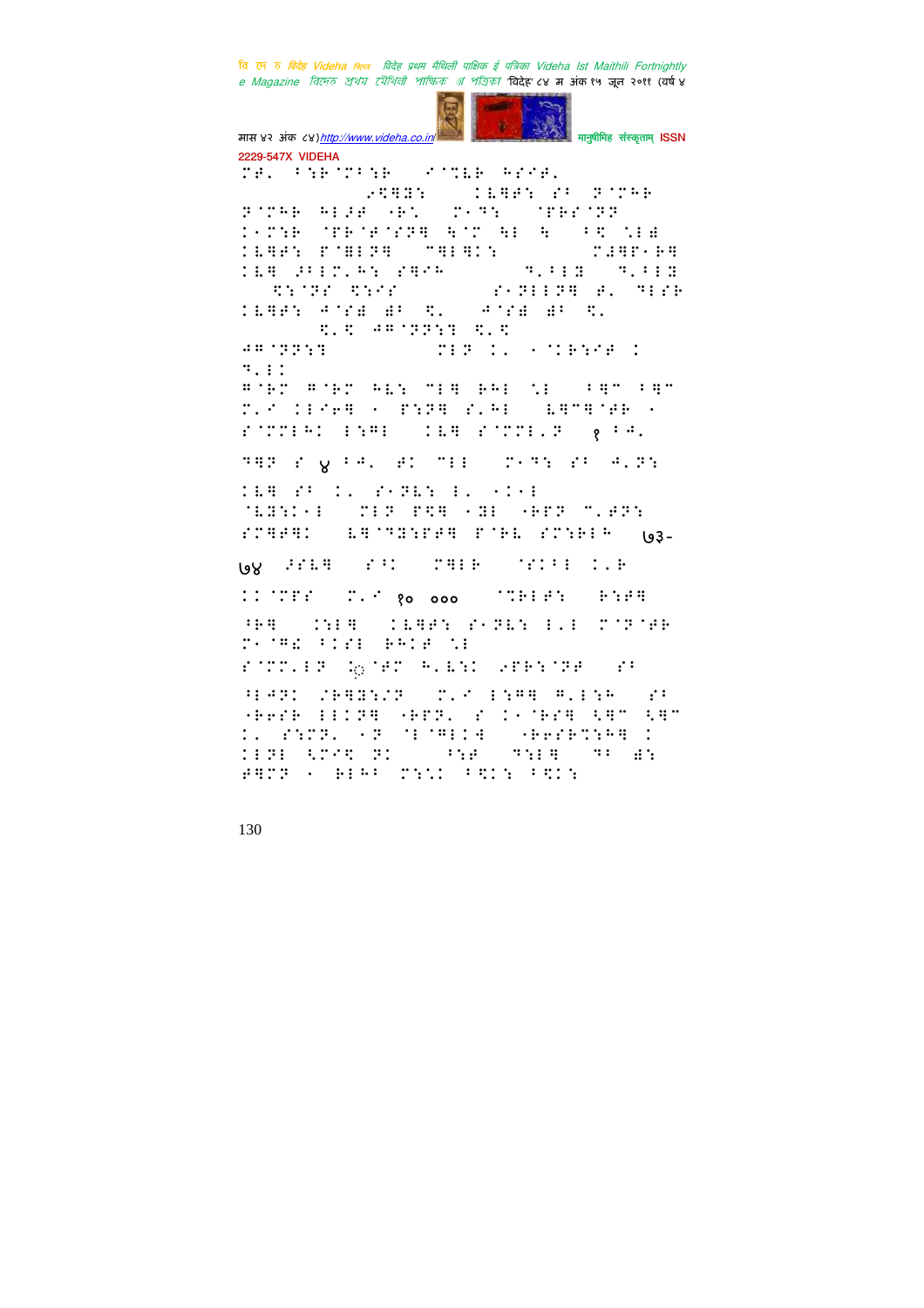## मानुषीमिह संस्कृताम ISSN मास ४२ अंक ८४)http://www.videha.co.in 2229-547X VIDEHA

 $1 + 4444$   $5 - 444$   $74474$ THIS AT SEPT. PARAGE PLATIN

PERMITENTARY RELEASED PROJECT PROPER  $\mathbf{E}$  and  $\mathbf{E}$  are associated by  $\mathbf{E}$  $\begin{array}{cccccccccccccc} \mathbf{0} & \mathbf{0} & \mathbf{1} & \mathbf{1} & \mathbf{1} & \mathbf{1} & \mathbf{1} & \mathbf{1} & \mathbf{1} & \mathbf{1} & \mathbf{1} & \mathbf{1} & \mathbf{1} & \mathbf{1} & \mathbf{1} & \mathbf{1} & \mathbf{1} & \mathbf{1} & \mathbf{1} & \mathbf{1} & \mathbf{1} & \mathbf{1} & \mathbf{1} & \mathbf{1} & \mathbf{1} & \mathbf{1} & \mathbf{1} & \mathbf{1} & \mathbf{1} & \mathbf{1} &$ SETELBAR (1981) STERRIBAR (1991) ESPECI AND ANN PINN ALL FALNA (1982) MARY THAP, FAIL 1  $-5791$   $-17979$   $-5795$   $-191$ BI TIE NEBEL EID ET ZIEN F EXIMALS CONFERENCES OF BRACILERS 19 (1861), 26 (2) (1962), 1963, 1961, 1962<br>6 (8) 169 (2) (1962), 1963, 1976, 1986 **SAT PROPERTY CONSTRUCTS**  $3.431$ **Select ATES (1698) IRIB INE**  $\mathcal{L}^{(1,1)}$  . TRIP (FREST (FR) THR 7 7.178 TEACH TEEN LATATE GE PEACHEN PE 

TOPE RIBE FRED FRIGHT TURNERLY HR 80 SRPH E.E. B. ME PAPE TER

**THE LEW RECEPTED REPAIR** 25935 1 37887638 E. #58 (2003) 988 7891 751E tila (ferda) informati and shake bus CONFIDENTIAL CONTINUES. **IPRODUCT APRILED FOR SPECIES**  $\left\{ \frac{1}{2} \right\}$  ,  $\left\{ \frac{1}{2} \right\}$  ,  $\left\{ \frac{1}{2} \right\}$  ,  $\left\{ \frac{1}{2} \right\}$  ,  $\left\{ \frac{1}{2} \right\}$  ,  $\left\{ \frac{1}{2} \right\}$  ,  $\left\{ \frac{1}{2} \right\}$  ,  $\left\{ \frac{1}{2} \right\}$  ,  $\left\{ \frac{1}{2} \right\}$  ,  $\left\{ \frac{1}{2} \right\}$  ,  $\left\{ \frac{1}{2} \right\}$  , TATE AB YAR BUYYE RAYY BEEA (FRIN DATA ENRICAL COSTENCIOUS BLP BICATERE PATH NE - CERPAC PORP **TERN PERFORM CONTROL** ndi adlam be fami (1d. (ees) sedas TEACH FREDE NA VAART COPEDITATE DEDE  $\ddot{u}$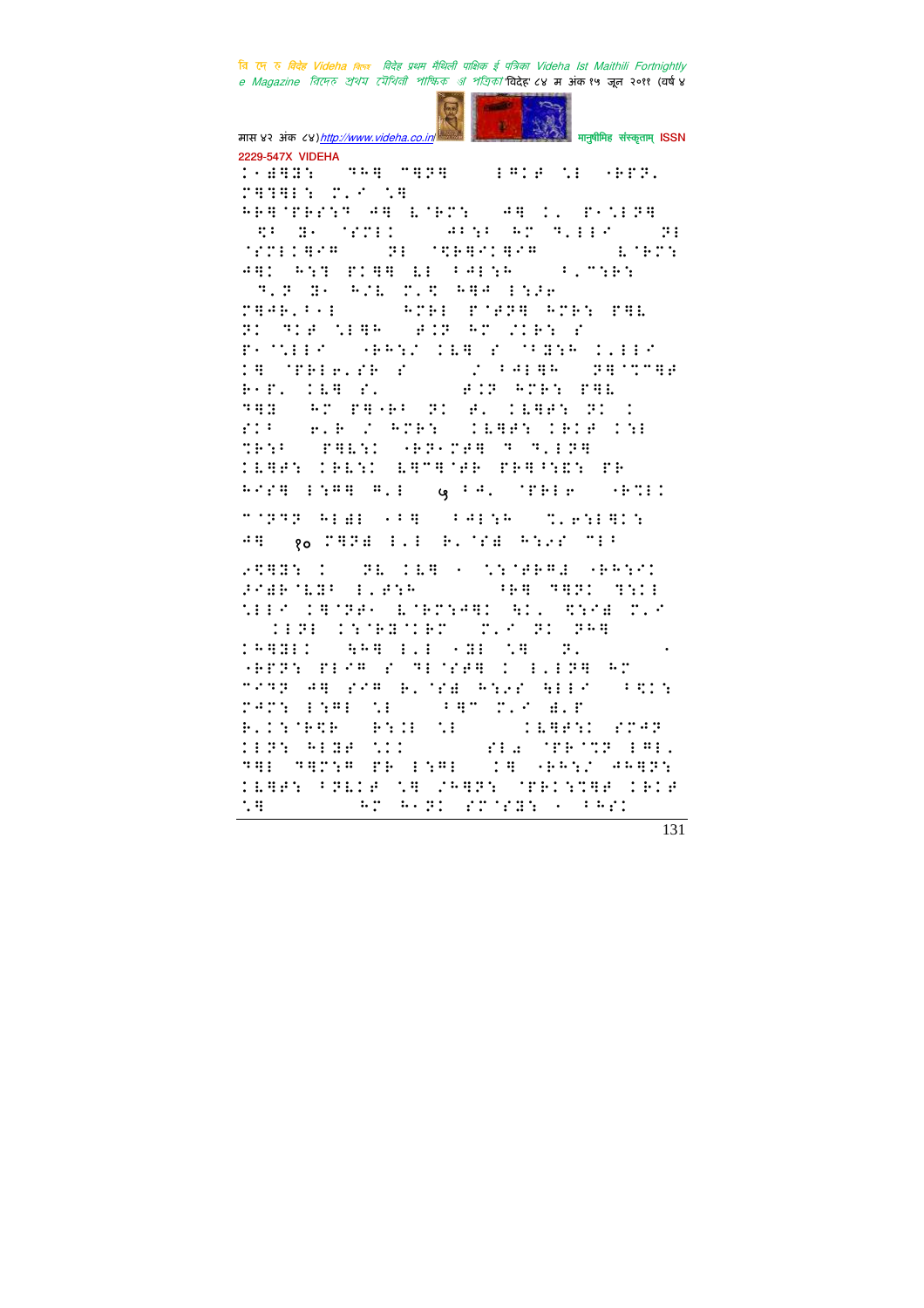## मास ४२ अंक ८४) http://www.videha.co.in 2229-547X VIDEHA

मानुषीमिह संस्कृताम ISSN

1584 F.A. # #1117  $\mathcal{H}_\text{c}$  , and  $\mathcal{H}_\text{c}$  $\ldots$  and  $\mu$  is a set of  $\mu$ TERRI ENNIS (1918) ELFR ELF PERP MICHAEL ZREPERT (1898) PERSONER ATTENTIVA ABECER (1919) (951) (951) ANDRE CIRN INFA PROPIOSENTE NE PACER TEECH FRAN C NOFOALLE ERLE  $\begin{minipage}{0.9\linewidth} \begin{tabular}{l} \hline \multicolumn{3}{c}{\textbf{0.9\linewidth}} \end{tabular} \end{minipage} \begin{minipage}{0.9\linewidth} \begin{tabular}{l} \hline \multicolumn{3}{c}{\textbf{0.9\linewidth}} \end{tabular} \end{minipage} \begin{minipage}{0.9\linewidth} \begin{tabular}{l} \hline \multicolumn{3}{c}{\textbf{0.9\linewidth}} \end{tabular} \end{minipage} \begin{minipage}{0.9\linewidth} \begin{tabular}{l} \hline \multicolumn{3}{c}{\textbf{0.9\linewidth}} \end{tabular} \end{$ 1. 推广 TELI TEMPER PLAIR NII AIR TEMPER TERCIL IERRAL PORTLOPAR PLACE NIC s mare en mai su Sangri i Christiani :. :.: ram par an :. grim gar PHI FPECH HPL CRAPS CEAPS CL PAR FBR (PRI) (B) PRI) (EL ILR) (FETIF  $\begin{minipage}{.4\linewidth} \begin{tabular}{l} \hline \begin{tabular}{l} \hline \begin{tabular}{l} \hline \begin{tabular}{l} \hline \begin{tabular}{l} \hline \begin{tabular}{l} \hline \begin{tabular}{l} \hline \begin{tabular}{l} \hline \begin{tabular}{l} \hline \begin{tabular}{l} \hline \begin{tabular}{l} \hline \begin{tabular}{l} \hline \end{tabular} \end{tabular} \end{tabular} \end{tabular} \end{tabular} \end{tabular} \end{tabular} \end{minipage} \end{minipage} \end{minipage} \end{minipage} \end{minipage$  $\cdot \vdash$  . **ALCOHOL: PECHANICAPES ILES ATSIL** HERMAN IS FIRST PRINTING (FOR  $\mathbf{L}$   $\mathbf{r}$ angele Riese (1999) ar aren go de dese AL SERNAI SEPROPNE POTTNOTLA IL 28 FURNISHER SEVIL ENFINITE IN SEPT 1171 277837 (FED38 71 1818 31)

 $\left\{ \begin{array}{ccc} 1 & 0 & 0 \\ 0 & 0 & 1 \end{array} \right\}$  ,  $\left\{ \begin{array}{ccc} 1 & 0 & 0 \\ 0 & 0 & 1 \end{array} \right\}$ PABENDEN / PER IL PAPE TUA PURPU E

MPECHANGER COMPARISON

MARIN PIRES ELE REAL F PRINTE NILK IR BIPRERINTER DVD (BAN) ( PERLONE ( ) PODDANI ( POBRELA E PROVINCE GRAND TO CORRECT CONTRES TERRITORY MEASURE REPAIRED ONE MICH SEPTEMBER 2008 2008 EFFECTER **MELINIA PERSONAL**  $\langle\cdot\rangle$  , in Fig. ADAPTERS MEND STREET BURG TARE A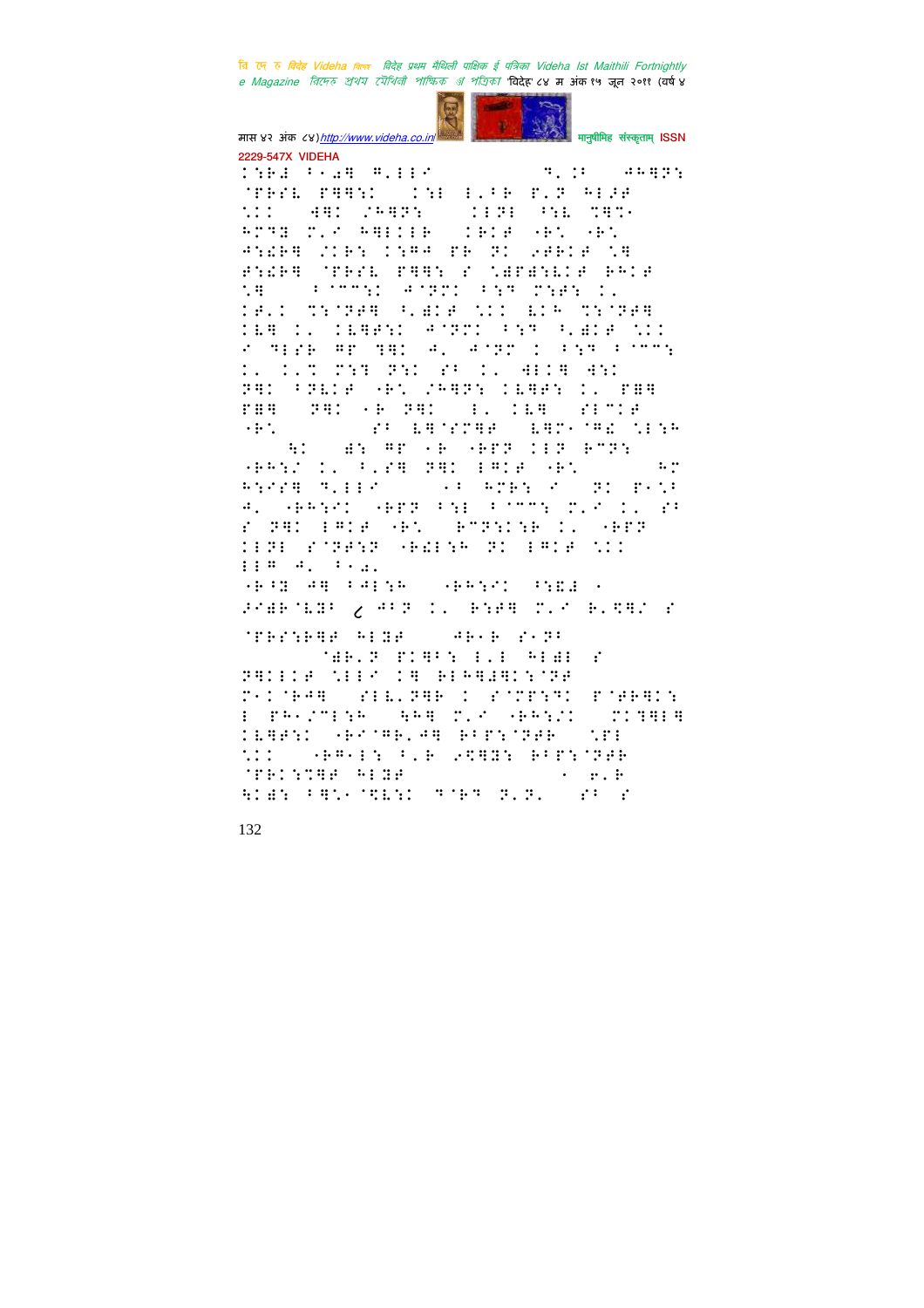मानुषीमिह संस्कृताम् ISSN मास ४२ अंक ८४) http://www.videha.co.in 2229-547X VIDEHA THEIR STREETS THE SUSPICES TRAPA MER  $\mathbb{E} \left[ \begin{array}{cccccccccc} \mathbb{E} \left( \mathcal{L} \mathcal{H} \right) & \mathbb{E} \left( \mathcal{L} \mathcal{H} \right) & \mathbb{E} \left( \mathcal{L} \right) & \mathbb{E} \left( \mathcal{H} \mathcal{H} \right) & \mathbb{E} \left( \mathcal{H} \right) & \mathbb{E} \left( \mathcal{H} \right) \mathbb{E} \left( \mathcal{L} \right) \\ \mathbb{E} \left( \mathcal{L} \mathcal{H} \right) & \mathbb{E} \left( \mathcal{H} \right) & \mathbb{E} \left$ TIRT (FRANK RTBA PRODUCT) BOBBI **APAPT MUST BUSINESS AND A MONEY CONSERVATION**  $\mathbb{P}^1_{\mathcal{A}}(\mathcal{A}) = \frac{1}{2} \mathbb{P}^1_{\mathcal{A}} \mathbb{P}^1_{\mathcal{A}} = \frac{1}{2} \mathbb{P}^1_{\mathcal{A}} \mathbb{P}^1_{\mathcal{A}} = \frac{1}{2} \mathbb{P}^1_{\mathcal{A}} \mathbb{P}^1_{\mathcal{A}} = \frac{1}{2} \mathbb{P}^1_{\mathcal{A}} \mathbb{P}^1_{\mathcal{A}} = \frac{1}{2} \mathbb{P}^1_{\mathcal{A}} \mathbb{P}^1_{\mathcal{A}} = \frac{1}{2} \$  $\sim 1.15 \times 10^{11}$ ABVE SUPER THE BILBY (PRYZ 25 PIPE) **PIRE PI PRESS (PRE**  $\cdots$ **FRFR PRINT STATES (PRINT CONTROL)**  $\pm$  473.6  $\pm$  $\lambda$  (RTB) TERS MERITI (RPB) PARS PRIP PRICE TOWER TRIT AND ALL SUB-STATE TR TRES NEAR COLLEGE COMPANY TERCH. PLOBO ARE ADNOVADOR BADA (ARN) PTP TER PARTL 255 PPE NE PUBLIC PRINT AND THE POST PUBLIC OF FRAME PART FOREST CONTRACTOR ON IPIR NA "PARTA PIP PITETER" PIEN 381  $\begin{minipage}{0.9\linewidth} \begin{tabular}{l} \hline \multicolumn{3}{c}{\textbf{\textbf{1}}}\\ \hline \multicolumn{3}{c}{\textbf{\textbf{2}}}\\ \hline \multicolumn{3}{c}{\textbf{\textbf{2}}}\\ \hline \multicolumn{3}{c}{\textbf{\textbf{2}}}\\ \hline \multicolumn{3}{c}{\textbf{\textbf{3}}}\\ \hline \multicolumn{3}{c}{\textbf{\textbf{4}}}\\ \hline \multicolumn{3}{c}{\textbf{\textbf{5}}} \end{tabular} \end{minipage} \begin{minipage}{0.9\linewidth} \begin{tabular}{l} \hline \multicolumn{3}{c}{$  $-0.0001$ THE IN APPORTMENT WORKER TENDS PRESS 2008 NB = 9228 11 PER 912  $\begin{array}{cccccccccc} \mathbf{0} & \mathbf{0} & \mathbf{0} & \mathbf{1} & \mathbf{1} & \mathbf{1} & \mathbf{1} & \mathbf{1} & \mathbf{1} & \mathbf{1} & \mathbf{1} & \mathbf{1} & \mathbf{1} & \mathbf{1} & \mathbf{1} & \mathbf{1} & \mathbf{1} & \mathbf{1} & \mathbf{1} & \mathbf{1} & \mathbf{1} & \mathbf{1} & \mathbf{1} & \mathbf{1} & \mathbf{1} & \mathbf{1} & \mathbf{1} & \mathbf{1} & \mathbf{1} & \mathbf{1} & \$ **NORTHERN HER TARIES** TE PANSA

rohime de recepe

##2007#60451+810#100095#FFFFFF20210 88198 T. F. E. TRANS A SAN LINEAR OF

**THILLEY, PRI 17884**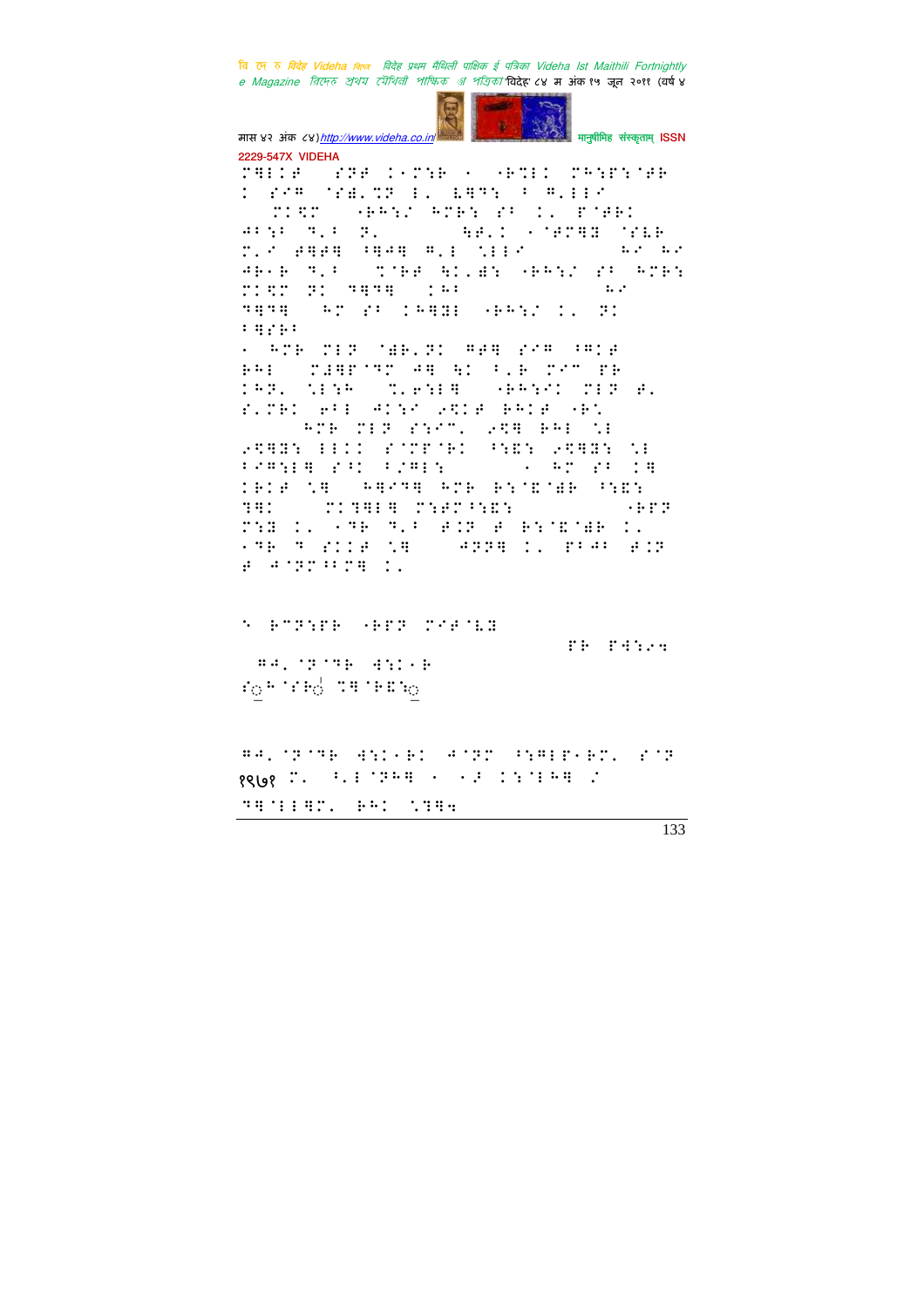मानुषीमिह संस्कृताम् ISSN मास ४२ अंक ८४) http://www.videha.co.in 2229-547X VIDEHA

ATEN (FETR PHEN) SETER CEPTE EACH  $-1.5.94$ 

**BUSH CONFIRM** 

PE PARTIEL CHEFA SECAEEUA Fgla ##1 13359

FRIGHT IS GRIDED OVER THE SOLUTION  $7.993.774$ 

ROBRICIB CONSPICION IPORTUNE PERCEPTION EEC 23 AV25 EMENA FIR 2BLNB 2191 THERE EST FROM THE SOMEROUSER

KYPAYI PAT YAPI APA ALPREE IBA ENREA (P. FEDR. ALBIOTIC. CRIMINALISM 19.1 BEILIN DALL FERR FLAR YN 1188 PI PAN PRIN HUIUPNE PP RNIZ RNIZ andi Grash Ialis sol Gomma<br>Ship Colora ma Salah Islam PARTICLE PROVINCE ALL SUBDICATION TRE 1988 FL FLEE (188 FL FLEE

 $\mathbb{P}_\infty = \mathbb{E}[\mathbb{P} \oplus \mathbb{E} \mathbb{E}[\mathbb{P} \oplus \mathbb{P}, \mathbb{E} \mathbb{E}[\mathbb{P} \oplus \mathbb{P}, \mathbb{P} \mathbb{E} \oplus \mathbb{P}, \mathbb{P} \mathbb{E} \oplus \mathbb{E} \mathbb{E}]$  $\sim 3.4\,\mathrm{Mpc}^{-1.4}$ 154 1988 M.B. ME FRONT FOR BY MIT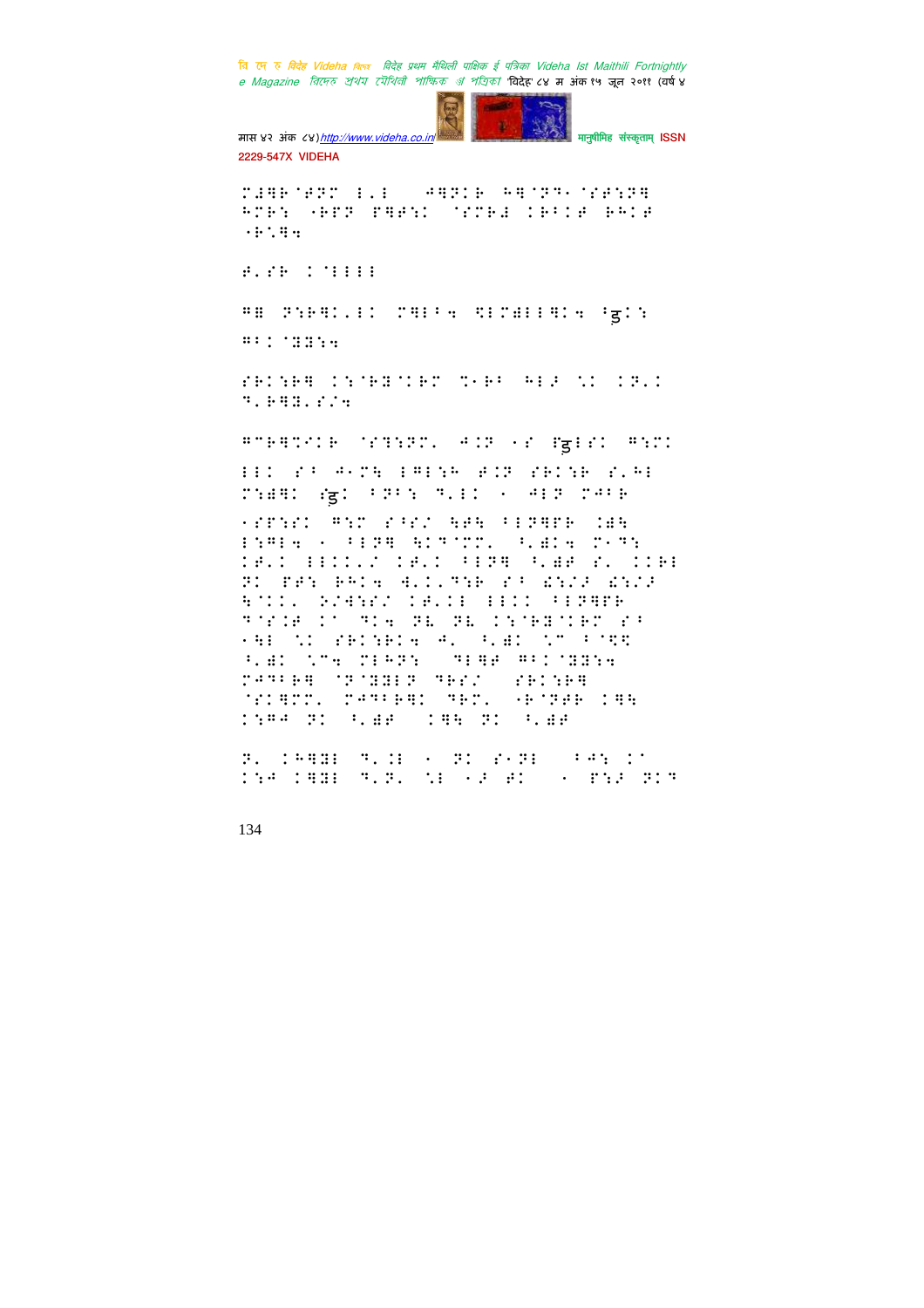**The County of County** 

|  |                  | मास ४२ अंक ८४) http://www.videha.co.in |  | मानुषीमिह संस्कृताम् <b>ISSN</b>                                                                                                                                                                                                                                                                                                                                                                                                                                                                                                                                                                                   |  |
|--|------------------|----------------------------------------|--|--------------------------------------------------------------------------------------------------------------------------------------------------------------------------------------------------------------------------------------------------------------------------------------------------------------------------------------------------------------------------------------------------------------------------------------------------------------------------------------------------------------------------------------------------------------------------------------------------------------------|--|
|  | 2229-547X VIDEHA |                                        |  |                                                                                                                                                                                                                                                                                                                                                                                                                                                                                                                                                                                                                    |  |
|  |                  |                                        |  | <b>Star Sever Free Crip Cert Person, ed</b>                                                                                                                                                                                                                                                                                                                                                                                                                                                                                                                                                                        |  |
|  |                  |                                        |  | $\left\langle \left( \theta_{\text{A}} \right) \right\rangle = \left\langle \left( \theta_{\text{A}} \right) \right\rangle = \left\langle \left( \theta_{\text{A}} \right) \right\rangle = \left\langle \left( \theta_{\text{A}} \right) \right\rangle = \left\langle \left( \theta_{\text{A}} \right) \right\rangle = \left\langle \left( \theta_{\text{A}} \right) \right\rangle = \left\langle \left( \theta_{\text{A}} \right) \right\rangle = \left\langle \left( \theta_{\text{A}} \right) \right\rangle = \left\langle \left( \theta_{\text{A}} \right) \right\rangle = \left\langle \left( \theta_{\text{$ |  |
|  |                  |                                        |  | Gerard Schar (1941) 11 Service British Pres                                                                                                                                                                                                                                                                                                                                                                                                                                                                                                                                                                        |  |
|  |                  |                                        |  | SERVICE, SPRECRIPTION (PREPROPRED)                                                                                                                                                                                                                                                                                                                                                                                                                                                                                                                                                                                 |  |

FAR FIRST FLAID (FENR) (FLYR) FLF FRI BADALOG AZ AL SEGRI STORIAL PORTUG  $\sigma_{\rm 2}$  and  $\sigma_{\rm 3}$ 

SHEAR THEF HISTORY CONTROLLAT. iang ang nooladan kalendar na  $\psi$  is a set of  $\psi$  $\mathcal{F}_\mathrm{c}$  define

 $\alpha \lesssim \alpha$  :

 $\mathcal{H}_{\mathcal{A}} = \left\{ \begin{array}{ll} 1 & \text{if} \ \mathcal{H}_{\mathcal{A}} \leq \mathcal{H} \ \text{if} \ \mathcal{H}_{\mathcal{A}} \leq \mathcal{H}_{\mathcal{A}} \ \text{if} \ \mathcal{H}_{\mathcal{A}} \leq \mathcal{H}_{\mathcal{A}} \ \text{if} \ \mathcal{H}_{\mathcal{A}} \leq \mathcal{H}_{\mathcal{A}} \ \text{if} \ \mathcal{H}_{\mathcal{A}} \leq \mathcal{H}_{\mathcal{A}} \ \text{if} \ \mathcal{H}_{\mathcal{A}} \leq \mathcal{H}_{\math$ #FICHBI #F 185 FAFF4

RTE (FEDRINA) RTAN IR FLA ARE (FLA EN CLAINT TANK (18 AT GETH)

THE SPECIFIES PEACHS END AT **ANTIFICATION FEE ATA** 

PRESIDENTE A CONTRACTORS ELECTRIC EVPLAND CONFARTE CLICKAR INFOARCH FACEAR COMMERCED FRONT COOPERS

FOR THE R. P. LEWIS CO., LANSING MICH. **STEAD PARK TYPE PETER WAR**  $41117748$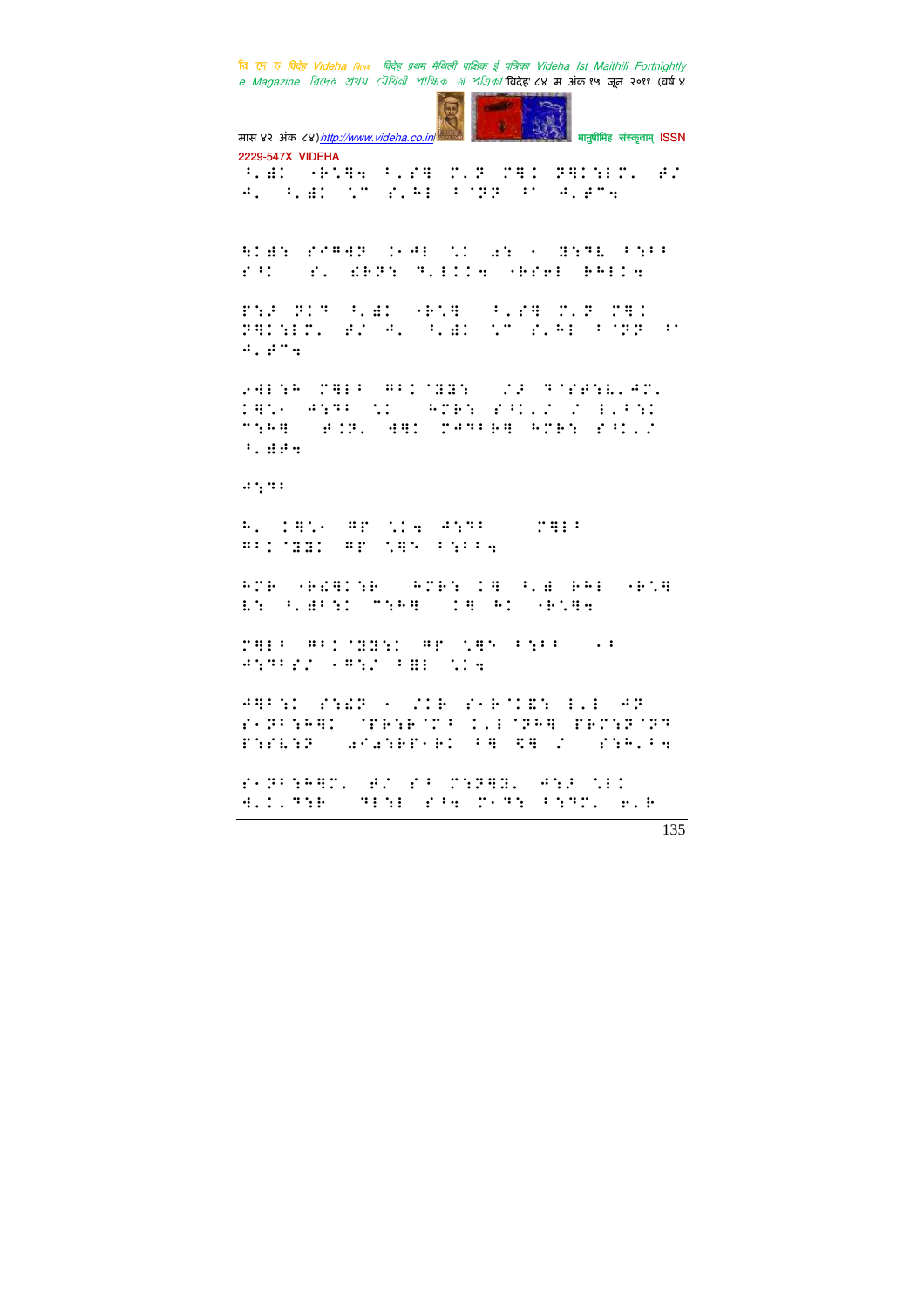मानुषीमिह संस्कृताम् ISSN मास ४२ अंक ८४) http://www.videha.co.in 2229-547X VIDEHA EAR REPORTED FRONT TREE TARE OF F ilinny' apelayee p: hyeewald<br>skekipt, crock bool nyeewald agaey ITALE (FOR CANOTIC TARRACIO EXECUTA TARRE SENE TORS ISSUED SENE ONE PD 759884 88.1 1598 952188 51 3 7898 7551, 21 1999  $\mathbb{P} \times \mathbb{P} \times \mathbb{P} \times \mathbb{P} \times \mathbb{P} \times \mathbb{P} \times \mathbb{P} \times \mathbb{P} \times \mathbb{P} \times \mathbb{P} \times \mathbb{P} \times \mathbb{P} \times \mathbb{P} \times \mathbb{P} \times \mathbb{P} \times \mathbb{P} \times \mathbb{P} \times \mathbb{P} \times \mathbb{P} \times \mathbb{P} \times \mathbb{P} \times \mathbb{P} \times \mathbb{P} \times \mathbb{P} \times \mathbb{P} \times \mathbb{P} \times \mathbb{P} \times \mathbb{$ Fifthing. PROPERTY HALLMARK CHARL PROPERTY Fg3 CDE-C 275 SP PECSPIPE PAPEAR **AB (18 188 7.1854 ) PERSI BE 1.**  $2.45544$  $\mathcal{L}(\mathbb{H}(\mathbb{H}^{\times})\oplus\mathbb{H}^{\times})=\mathcal{L}(\mathbb{H}^{\times})\oplus\mathcal{L}(\mathbb{H}^{\times})\oplus\mathcal{L}(\mathbb{H}^{\times})=\mathcal{L}(\mathbb{H}^{\times})$ ANARO COMERO FOTON CERRINA NE KUTERIN PROTEENS EVENT, FRESCO  $\{1,2,1,1\}$  , when  $\{3,4,5\}$  , and  $\mathbf{q}$ "SHE" : "IIII PH PAPHILISZ IRTPPH (991) PRES 7878485 PAILS PAPEARD PPER FRONT CLE FACEAPI TTA TH PAPELLEI F-PAP Frenchen Benedicten eine Seber Highl E.E. FEND IN B.E. PRINT ROBERTHE PLANT PROFESSION OR SACRED MARTING AT BOARD COMPENSABLE 136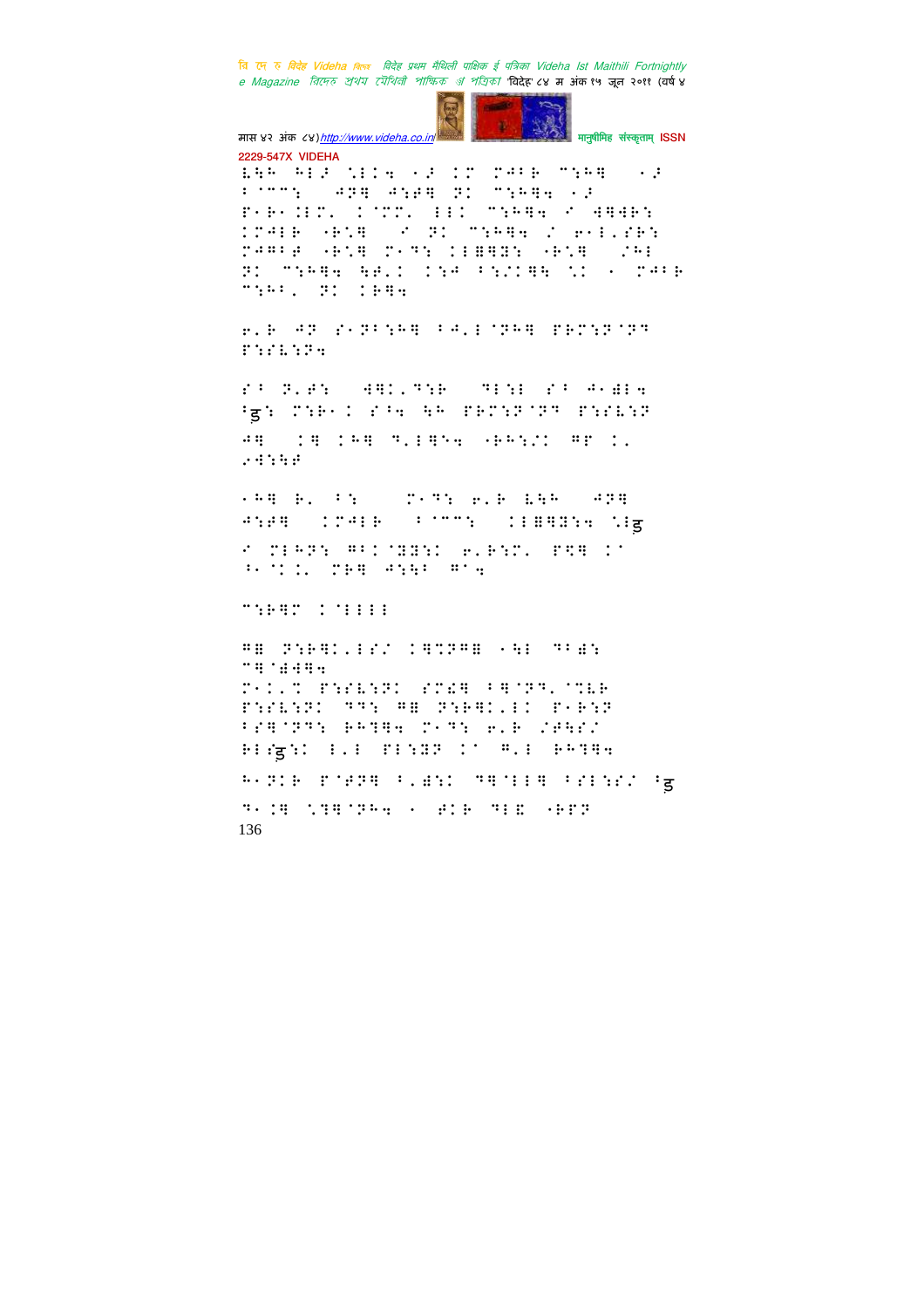मानुषीमिह संस्कृताम् ISSN मास ४२ अंक ८४) http://www.videha.co.in 2229-547X VIDEHA FTERLIC FURE 71 STRIPPH FRIDA, INEPART (PEDECEMBRIC P) MARI FAT FRIE TRIAR THILTHRILI FRIE these the subsequences these be STRAGA AR RABOLII B.B BAY III TRIBET, PRISING ATTEM COMPARED FLAN ER PROTHOLAGETRA CAR TRENEON MEYE MAYBAA YIYEBAYEYBU BYAKI FIYERA (FTP) F. BA (FHPHP) (PAP, (FH)P. NTRIPA PER IPHELITER PARK PLAN ryla mias menggel em ayeelliku THTPHE GRPETPER GRTHG १ FR91 797849

TH PATREW PECHAN ISTE ANNOUNCEMENT IST A. B. Sana (Personal Space Personal) tea (Participante Pia, Gertilla Pre NHH FER BIN NEWS THOUGHAME PIC HOPP

1.95 TABBI FRAN ASSA (ANSB) 1722 IT FORESARY RIGHT TABBET, ALE FLEGED TARI ELE POPP IPENI PTR PRINEER RAVI TEACH TEACH (RANK (RANK ERICA 1.用一 INTERNATIONAL PIPP INFORMATION FI (+FIRE (+FFIII) IRFIEL (FRIETE) + TERRY FROM TRUE FOR THE CONTROL CALLE TACHTHO EROP (PROBR PROPER (PRTP) STEER CEPE ARSANING PLOALER  $T3777$  $\left\{ \begin{array}{ccc} \mathbf{1} & \mathbf{1} & \mathbf{1} & \mathbf{1} & \mathbf{1} & \mathbf{1} & \mathbf{1} & \mathbf{1} & \mathbf{1} & \mathbf{1} & \mathbf{1} & \mathbf{1} & \mathbf{1} & \mathbf{1} & \mathbf{1} & \mathbf{1} & \mathbf{1} & \mathbf{1} & \mathbf{1} & \mathbf{1} & \mathbf{1} & \mathbf{1} & \mathbf{1} & \mathbf{1} & \mathbf{1} & \mathbf{1} & \mathbf{1} & \mathbf{1} & \mathbf{1} & \mathbf{1}$ HENBA PIREZ HERIZ HETR. ZTR ZTRTE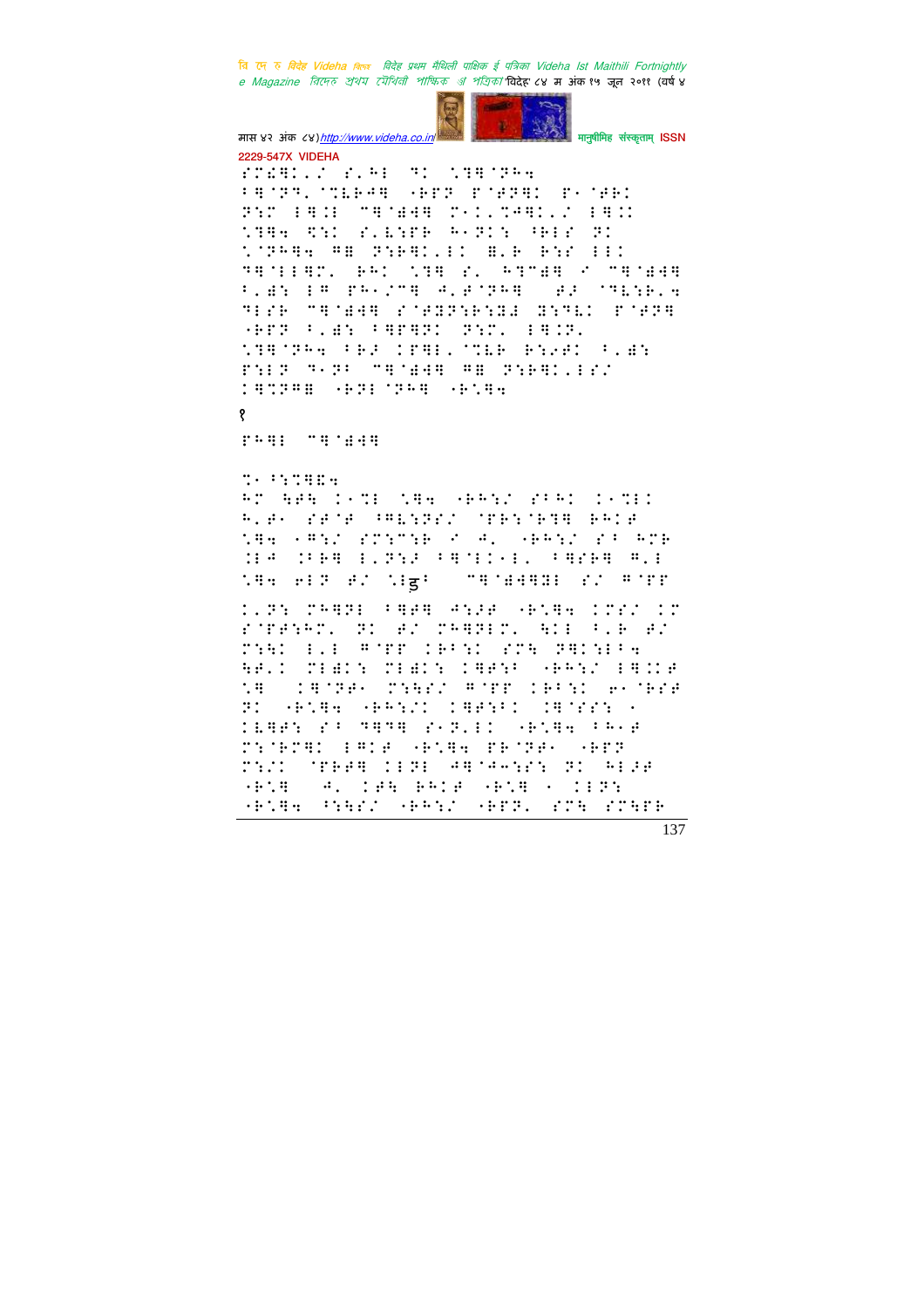# मास ४२ अंक ८४) http://www.videha.co.in

मानुषीमिह संस्कृताम ISSN

2229-547X VIDEHA anggo 194, al-ar 195, 1911, 1912, 994, 9<br>anggol (f. aren di 994, 9148, 1n94, 994 TEPH CHOROTEN PIC (PARE ) THOR PENP F.B. C. FAR (P. GRIE (1987)PRA (1984) 200 PAR PARRY, MEBUDA CROPER ART. REARCHICAL ARD CONSENSION CONTRACTO PER TREPAINT PROBE INFORMATIONS HERAL MENSE PL PLF ARMIN FREED HEROED FOR CEPAC PORT TER REP BADE (FENNA FOTO) PRES PLAI PP 19531 TER REPEARING GRIEGE FOUND FALLS AR PART ANDER PAPEL AR INFA EVENTHING HOMELIC RUDGE ARD temporal al primar agos sepre serp TAZEZ PE CELA BRIA NOBICAR (2. RTB) FTI ERIE ERIE (ENR) AL ATE FLEN FF 1.5.0 GENE AL 15888 TATEL PATE TEPAT TER RI PERE NITH 29 IPID HENB H. HENNING IER MEHD INE  $\left\{ \begin{array}{ccc} \frac{1}{2} \left( \begin{array}{ccc} 1 & 0 & 0 \\ 0 & 0 & 0 \\ 0 & 0 & 0 \\ 0 & 0 & 0 \\ 0 & 0 & 0 \\ 0 & 0 & 0 \\ 0 & 0 & 0 \\ 0 & 0 & 0 \\ 0 & 0 & 0 \\ 0 & 0 & 0 \\ 0 & 0 & 0 \\ 0 & 0 & 0 \\ 0 & 0 & 0 \\ 0 & 0 & 0 \\ 0 & 0 & 0 \\ 0 & 0 & 0 \\ 0 & 0 & 0 \\ 0 & 0 & 0 \\ 0 & 0 & 0 \\ 0 & 0 & 0 \\ 0 & 0 & 0 \\ 0 &$ TANY ERRY TERRITORY TERRITORIA  $1.94$ PARINA ARNAMIN'S RIP ART PARK 154 TER PRIE RIAGA FORD TURPER RIPE REAR COVER RIGH PORTER COGAR RAILS

开的 中的男性 法未获得的人 新开的人或用人进行的人 #FRANK P. PT TEMBET, FRIN T.EP.24 HEAT PROTEED FOR SUPPORT TEAM

 $\mathcal{L}$ 

**MEZE MATAGE**  $4.44$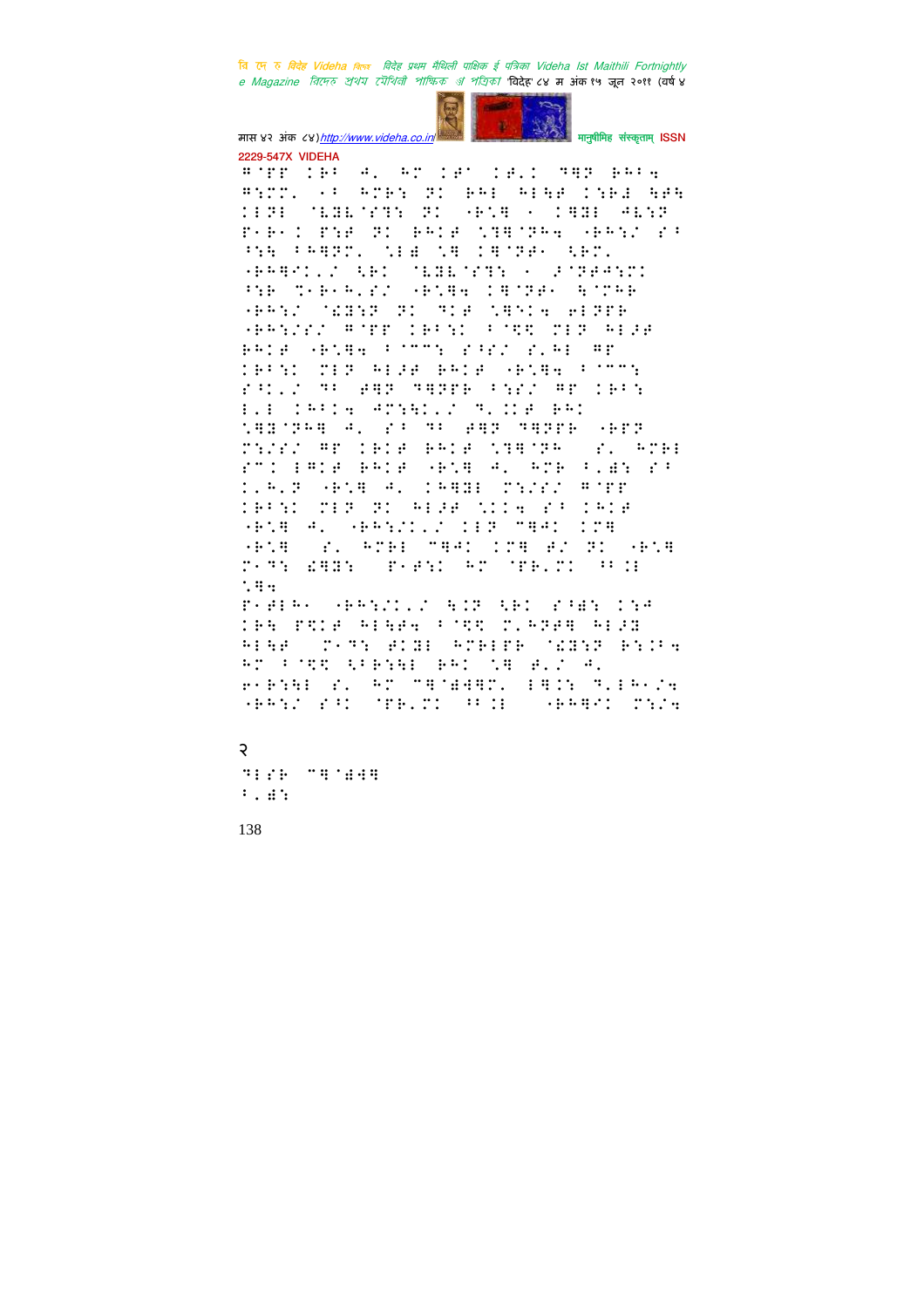मास ४२ अंक ८४) http://www.videha.co.in मानुषीमिह संस्कृताम ISSN 2229-547X VIDEHA TABLE SERVES BALLARIES TOST FREED TRIANS FRANK PRINTING OF TEREL TELEVISIONS IN LAS CENER CRETICS. FARB 281 ANB (WHERE HT) (19941) TER PERSONAL MELLICIATION CONSTRUC Per Control (1995) Francisco Pro  $T = 1.921774 + n$  $\mathbb{P}^1(\mathbb{P}^1 \mathbb{P}^1 \times \mathbb{P}^1 \times \mathbb{P}^1 \times \mathbb{P}^1) = \mathbb{P}^1(\mathbb{P}^1 \mathbb{P}^1 \times \mathbb{P}^1 \times \mathbb{P}^1 \times \mathbb{P}^1 \times \mathbb{P}^1 \times \mathbb{P}^1 \times \mathbb{P}^1 \times \mathbb{P}^1 \times \mathbb{P}^1 \times \mathbb{P}^1 \times \mathbb{P}^1 \times \mathbb{P}^1 \times \mathbb{P}^1 \times \mathbb{P}^1 \times \mathbb{P}^1$ FRI 1988 - WARRY BM - 288 (P. 808) FAND NHH POPS THE PERSON ROOFED FR 1995 #5197 TARPE FLANDLY DELIGATIONS ON FREED BIB FAIL ATHOUND, ALL 2023 TER. TER. ARIA (2) AT 2385 FORD  $\ddot{\phantom{0}}$ :  $\ddot{\phantom{0}}$ :  $\dddot{\phantom{0}}$ :  $\dddot{\phantom{0}}$ THINGHED, AP PACE PAR PE NIS **ATE PIARNI ANEFRO CRI IRNES (EIN** PART FOUND PROFILED BELL ON MEBILI PALE FORE TRA CHTPAPFEL. MELROTERI NEIGOTEROIBARO RIEL BZ SP TAK PATITI PPH PIECH BIB SPBH IN PUBLICAN MIRIGER PAT TRIPAR BPIR emany ar era bra e configuración 9.152 191 N19 9. 1171 9195 900 900 BI TURIN TI TAN ELE TIN ZIP BI  $\mathcal{L}(t) = \mathbb{E}[\mathcal{H}(t) = \mathbb{E}[\mathcal{L}(t)] = \mathbb{E}[\mathcal{H}(t), \mathcal{L}(t)] = \mathbb{E}[\mathcal{H}(t)] = \mathbb{E}[\mathcal{H}(t) = \mathcal{H}(t)]$ REARN ZIE MED. PO ACIE BA FLBAD AL ALBAR LABB AND BIN FELN FNDA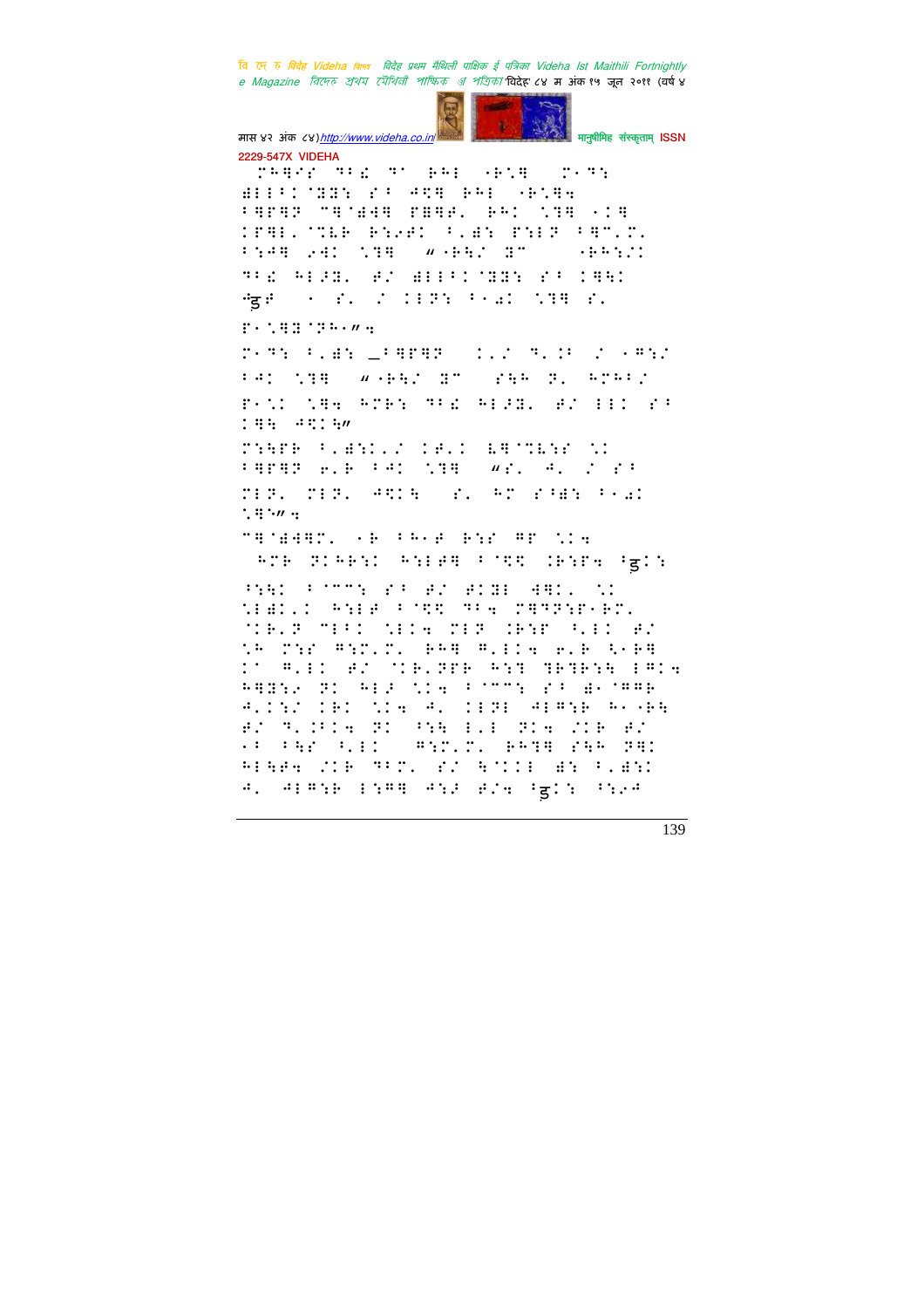मानुषीमिह संस्कृताम् ISSN मास ४२ अंक ८४) http://www.videha.co.in 2229-547X VIDEHA TREE, CARLLING, CR. 21, MARIO 6, 83 lianis (2001) ili (1968) elementu TTENHE BYBE TOP BAC YOURS FROM HE PARA API PARP. BE MEBIED FOUND RE TECH ZABI SIG CHARACTE STABBA AT MO MEEDRO PARK PATEL SLAETED EVENING AT THE CHINA PAPER OF ATEN GEN FRONT-PELOPENE PLONEBINI POIBORI  $1.95\%$  $\mathcal{A} \neq \mathcal{A}$  ,  $\mathcal{A} \neq \mathcal{A}$  $\label{eq:2} \begin{split} \mathcal{L}^{(2)}\mathcal{L}^{(3)}\mathcal{L}^{(4)}\mathcal{L}^{(4)}\mathcal{L}^{(4)}\mathcal{L}^{(4)}\mathcal{L}^{(5)}\mathcal{L}^{(6)}\mathcal{L}^{(6)}\mathcal{L}^{(6)}\mathcal{L}^{(6)}\mathcal{L}^{(6)}\mathcal{L}^{(6)}\mathcal{L}^{(6)}\mathcal{L}^{(6)}\mathcal{L}^{(6)}\mathcal{L}^{(6)}\mathcal{L}^{(6)}\mathcal{L}^{(6)}\mathcal{L}^{(6)}\mathcal{L}^{($ KAI TARI TIBTA IBIA (2008) PRI BI 1915 7-51 SEE 1915 9, SHEE S. 1384 4344 HERRIC TEL

2375 2913 931 1335 91 1911 91 1599 FRT. MI #598 F.

 $\sim$  #  $\gamma$  ,  $\gamma$ 

 $\left\{ \frac{1}{2} \right\}$  ,  $\left\{ \frac{1}{2} \right\}$  ,  $\left\{ \frac{1}{2} \right\}$  ,  $\left\{ \frac{1}{2} \right\}$  ,  $\left\{ \frac{1}{2} \right\}$  ,  $\left\{ \frac{1}{2} \right\}$  ,  $\left\{ \frac{1}{2} \right\}$  ,  $\left\{ \frac{1}{2} \right\}$  ,  $\left\{ \frac{1}{2} \right\}$  ,  $\left\{ \frac{1}{2} \right\}$  ,  $\left\{ \frac{1}{2} \right\}$  ,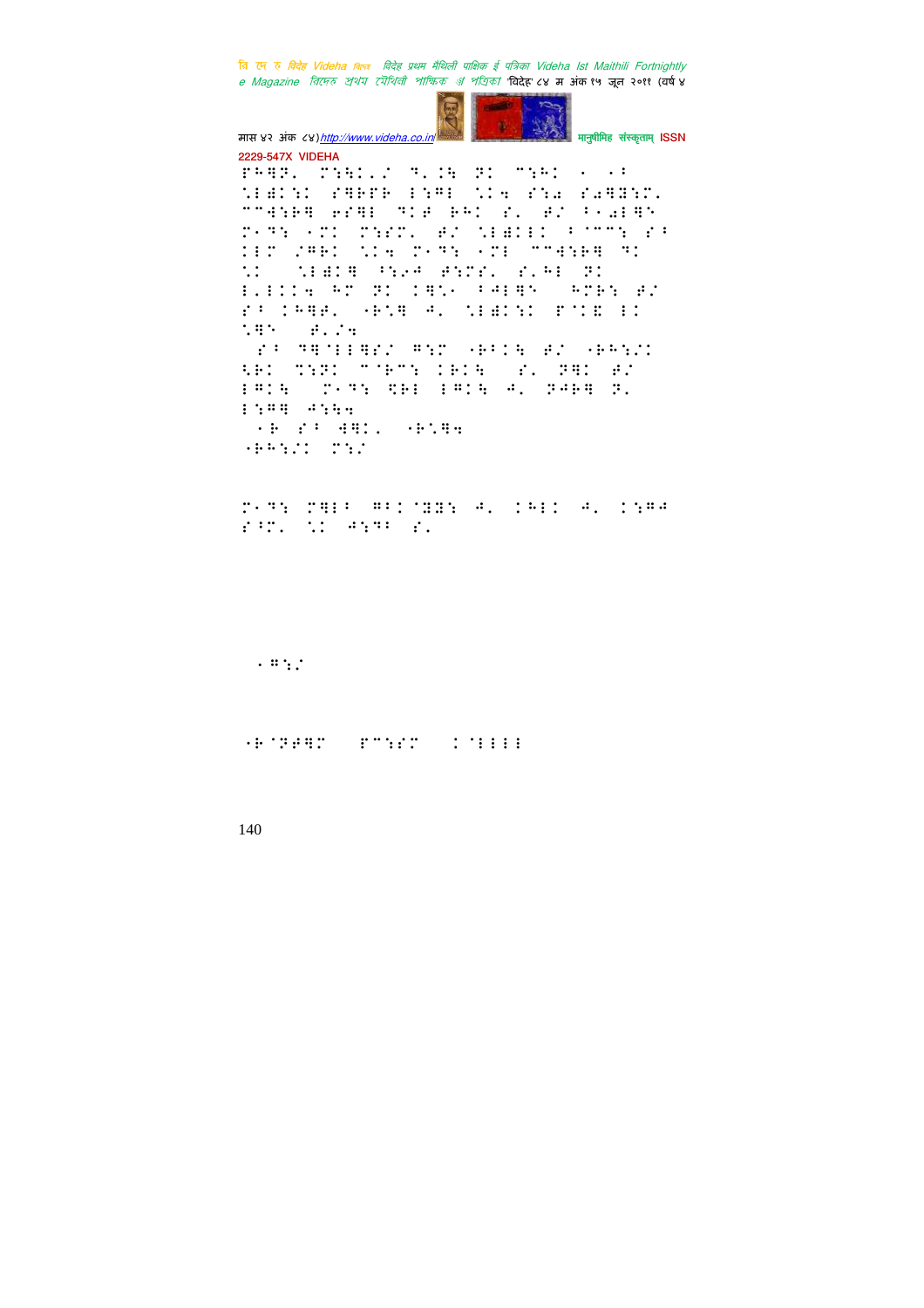

PORAD, PIRIA (2009) 2009 PER CHIA IN TERR FERR PLAINTEN IP.AIR

####1 2531 (BPP52, F.B. BRI 1986 PANEL 11 PEINEE FNAIL FANDAL PRIES TAGED ARD TARRING ACGGC\_SCGGC TEEE

PRIP (PLAN) PRIBA INIBAL PRIP ESPORAL BILE APPROVINGE CAPR NORW RICH.B. PRINN INIBRO APPROVINGE TEIN A ABTENTEIN PLAE TEACH NTHE T-75 APTEN PRE-S-FB-28 PL -FSB aren eskak bien beldi afar ergo.

APPNE DER SCHLEEH (FRAUDE PAUL TALE ELPH FYSH EPHI ( PEHFI PHENE, NIE ELA (PLALA) (BNASA) EL ENFERENCELE<br>PER NETA (ELEA) D'ANN ARABIRN ELE YARIYATE KEARA ARREY YINGE YURE KIRE #8#81 ##2381 \$P\$1 19# ####1 2398 # FALLERS ELECTREMENT AZ PERISE ELE P. PORTHE P. TO THE POPULATION OF FARR () FRAMERED ALB ELFR 19881 PD FR.E. (PRESS) #PRESS (PARE & COSTA SOCIARE POSTEPHENO 2000 PP PRODUCTS ALLOWED AT THE 2 F.EN P. IT BRE (HARB TNBE, BNF TENE PARTICULAR PRODUCTS ARTICLE PARED RUBBELL CERE HAT RECERTIFIE 1.1 FINES PRI (PSIH)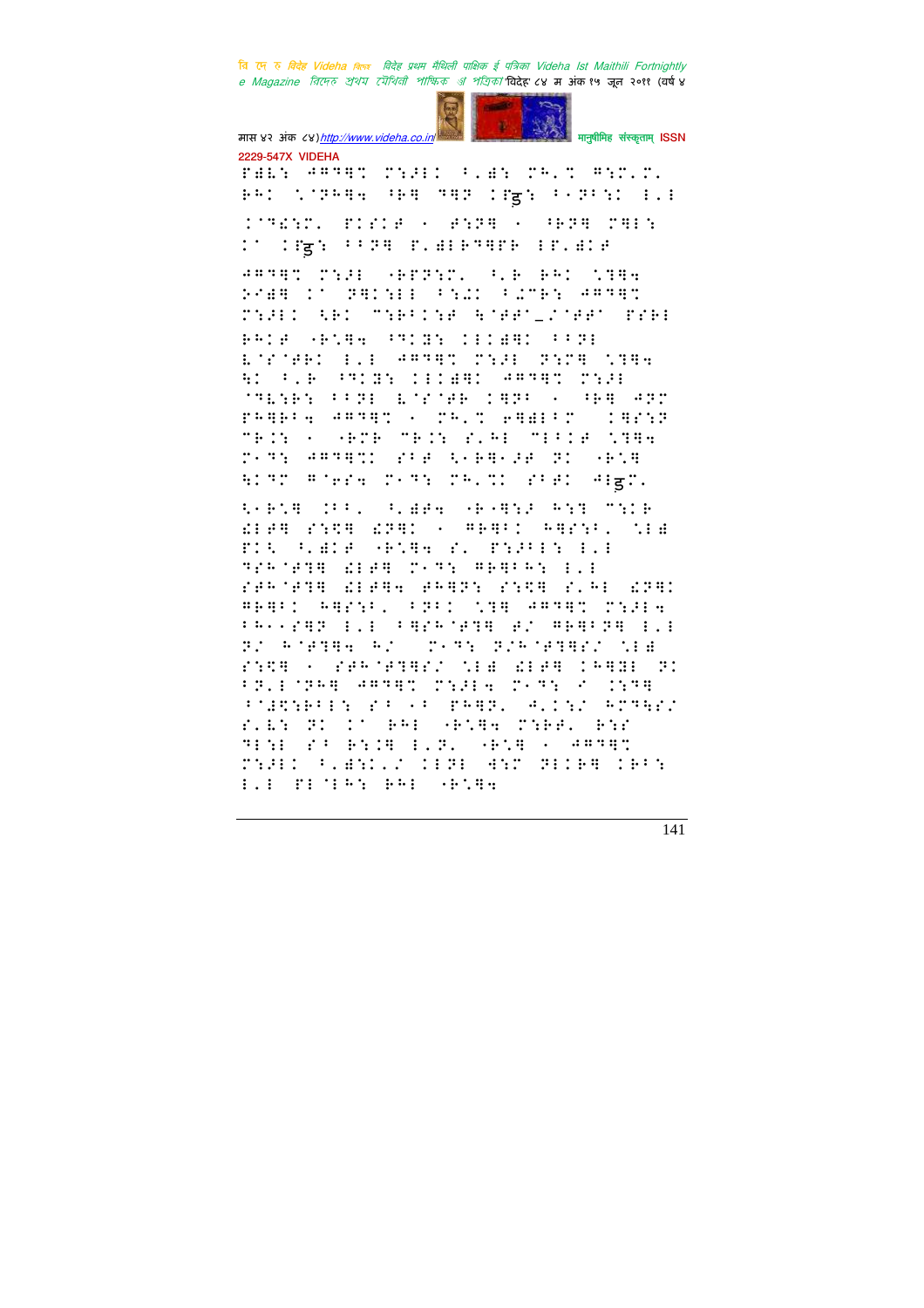मानुषीमिह संस्कृताम् ISSN मास ४२ अंक ८४) http://www.videha.co.in 2229-547X VIDEHA

PER FIR 8 218 7354 PERP. 391 PP EXPRESS A SPEED-PERP IPI PASS NE FPB #11 (F10) RESEARCH FOR STREET  $44.44$ 

THREE RUN IN STREET TO STATE REPORT OF IN PACE CONTECTING TERMS CONFIDER #FIL PUPPULL PHILMANIC FLANK FIL FUERULAI PRIADI DEBUUA IRI NIA 852 B. 824 FST: 582. 8511 SILW BIZ 1935 Fraings - From St 161 1987854 513 8. 524

ra akuan remedi diangeng, rok oleh 1988.<br>1909 - Diangen oli sulleen 1909 (oli 1909) **CENTH PI PRIP RETHS** 

**PUTHER T.R. TERRITH** 

Felix Tiels Fachere A. Case rue est

MED HA HALLMAR RECOMMEND CROFR TEEN IT FEINER FITR TO ERE NICH ARC IRBIT RUN TIETE KONFENCIVABRI D. PHP PA DAIRI FIREDE ANIL 2001 m. Spencher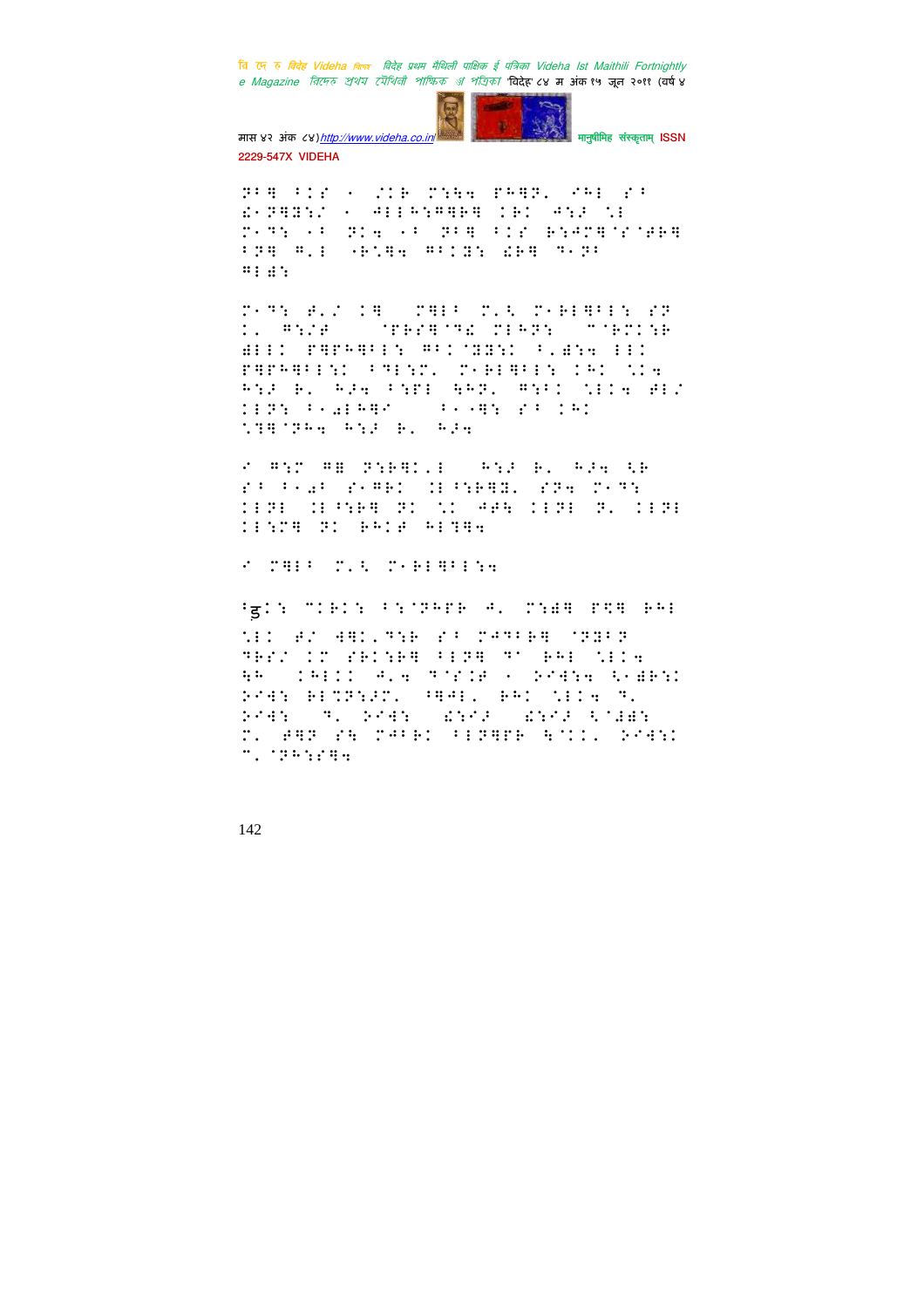मानुषीमिह संस्कृताम् ISSN मास ४२ अंक ८४) http://www.videha.co.in 2229-547X VIDEHA YBINBA YYIATTI TANGBAI NBTI YEYREE 195 THE TAN THE BEEN VAN TUELD  $\mathcal{P} \subset \mathcal{P}$  in PORT RUSSEN PRINER PAINT ROBERTS **TAPPEN** TERMIN PROFILED THREE CHOONERS PAPPE CONTROL TO A CITED REPORT OF THE #NP 24.17958 #2 18 1881 FEWE INTER PRESS INC. FALLING ALL CHILDREN SERVICENT T-PE 23 BET. 4, PEP SEP BAL E. FRONDIDA PAPEAR AN AN CO (PARLAILO **ET (FRILL FR PARTIES** 1988 21 3146 348 31 396 387 387 FARIO BI BIJARAHI NAMUTUNG RESTRACTORY AND COLLEGE TERMIEN RECEPCIER GOBBY ENCICLOSE  $\mathbf{H}_{\text{L}}$  $\begin{minipage}{.4\linewidth} \begin{tabular}{lcccccc} \multicolumn{3}{c}{\textbf{0}} & \multicolumn{3}{c}{\textbf{0}} & \multicolumn{3}{c}{\textbf{0}} & \multicolumn{3}{c}{\textbf{0}} & \multicolumn{3}{c}{\textbf{0}} & \multicolumn{3}{c}{\textbf{0}} & \multicolumn{3}{c}{\textbf{0}} & \multicolumn{3}{c}{\textbf{0}} & \multicolumn{3}{c}{\textbf{0}} & \multicolumn{3}{c}{\textbf{0}} & \multicolumn{3}{c}{\textbf{0}} & \multicolumn{3}{c}{\textbf{0}} & \multicolumn{3$  $\frac{1}{2} \left( \frac{1}{2} \right) \left( \frac{1}{2} \right) \left( \frac{1}{2} \right) \left( \frac{1}{2} \right) \left( \frac{1}{2} \right) \left( \frac{1}{2} \right) \left( \frac{1}{2} \right) \left( \frac{1}{2} \right) \left( \frac{1}{2} \right) \left( \frac{1}{2} \right) \left( \frac{1}{2} \right) \left( \frac{1}{2} \right) \left( \frac{1}{2} \right) \left( \frac{1}{2} \right) \left( \frac{1}{2} \right) \left( \frac{1}{2} \right) \left( \frac$ EPPN (Prints) **SAFAR TERP WAITERS** FIRIC TO HEER FIRING FARY 29591 2995

PARTIES PARTICULES CONTROLLED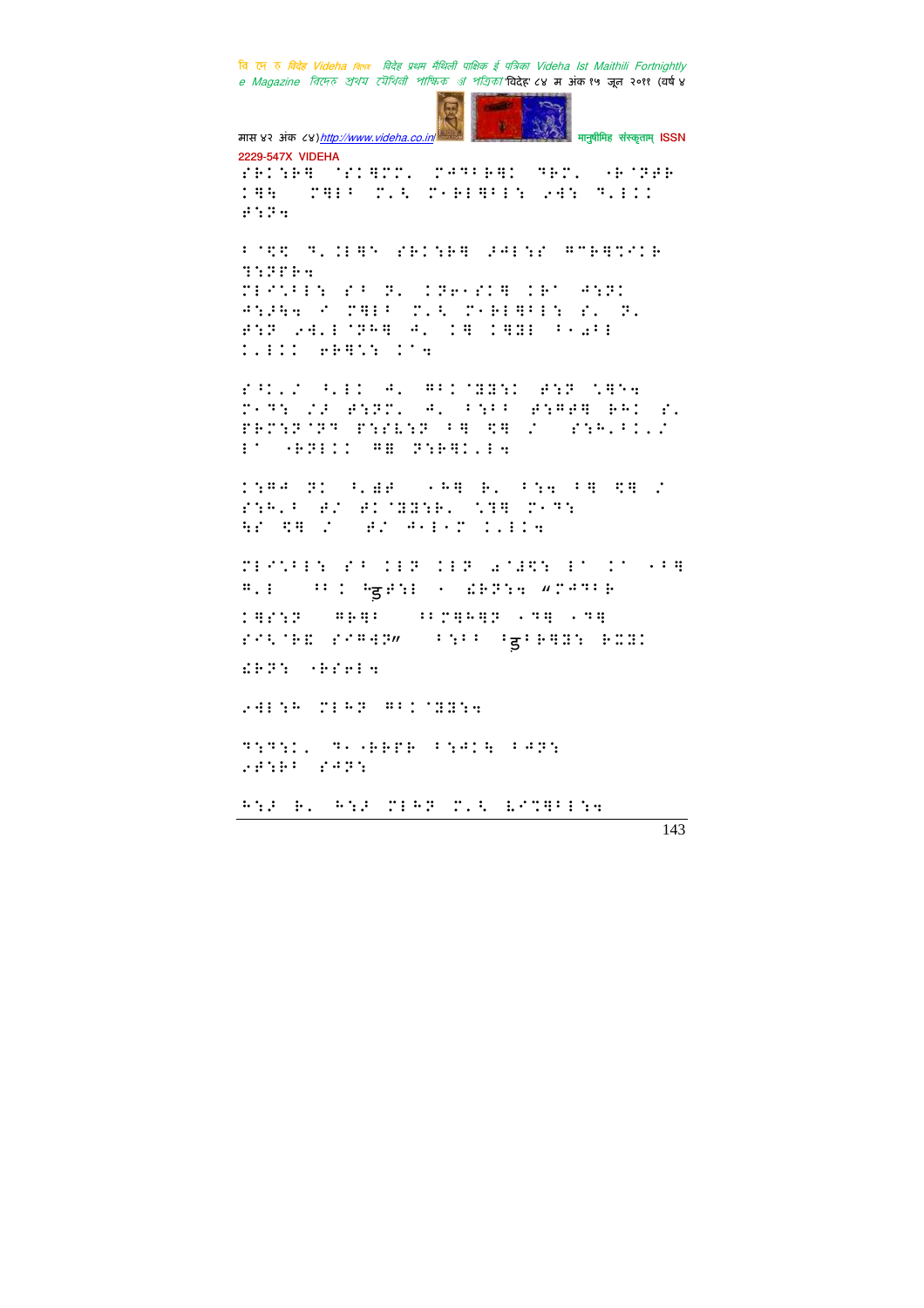```
त्रि एप रु विदेह Videha बिलर विदेह प्रथम मैथिली पाक्षिक ई पत्रिका Videha Ist Maithili Fortnightly
e Magazine রিদেহ প্রথম মৌথিনী পাক্ষিক প্র পত্রিকা 'विदेह' ८४ म अंक १५ जून २०११ (वर्ष ४
                                      \overline{\mathbf{G}}मानुषीमिह संस्कृताम् ISSN
मास ४२ अंक ८४) http://www.videha.co.in
2229-547X VIDEHA
TIES IN STE THEIRS.
PER PIRI THE INFENSIVE PEEDS P.
\begin{array}{cccccccccccccc} \texttt{r} + \texttt{r} + \texttt{r} & \texttt{r} & \texttt{r} & \texttt{r} & \texttt{r} & \texttt{r} & \texttt{r} & \texttt{r} & \texttt{r} & \texttt{r} & \texttt{r} & \texttt{r} & \texttt{r} & \texttt{r} & \texttt{r} & \texttt{r} & \texttt{r} & \texttt{r} & \texttt{r} & \texttt{r} & \texttt{r} & \texttt{r} & \texttt{r} & \texttt{r} & \texttt{r} & \texttt{r} & \texttt{r} & \texttt{r} &\overline{AB} (222) \overline{B} (Fig. ) \overline{B} (Fig. ) (Fig. ) \overline{B} (Fig. ) (Fig. ) (Fig. )
7 + 1 + 47 + 11 + 193 953
 DESERT CONTROL
FIRE AND NI FAR SHE BELL AD AND
4.5 \pm 1.4PAN I. PHPHPHHA PIPI
STERIL CEREBRY
19911 THEFT 91 952 953
RIE PRE FRI PVP, PIBLZ RE RAB
开发性。
PATE OF SPEED FOOT FEATURE
                                                                   \sim 100 \pm 100 \pmPARPYL PHP POSTAGE (PAPHEMPHP) ALL
#TILLS TOPS (1.14) TOTS #OFFRINGEN
1952 991 2
AB PLOTERATIONER TE
TITE PARAGE FAPAR AL
FIRE FEBRUARD'S RIE FON SANCHAN
F.A.DHO. TEER PROPERTY.
TATAL HEART
3538 3-1555
FARB BAR R.
\left( 1 \right) \left( 0 \right) = \left( 0 \right) \left( 0 \right) = \left( 0 \right) \left( 1 \right) \left( 0 \right) \left( 0 \right) = \left( 0 \right) \left( 0 \right) = \left( 0 \right) \left( 0 \right)PAPE THE SIMPLER R.
FIRM SANDOW.
```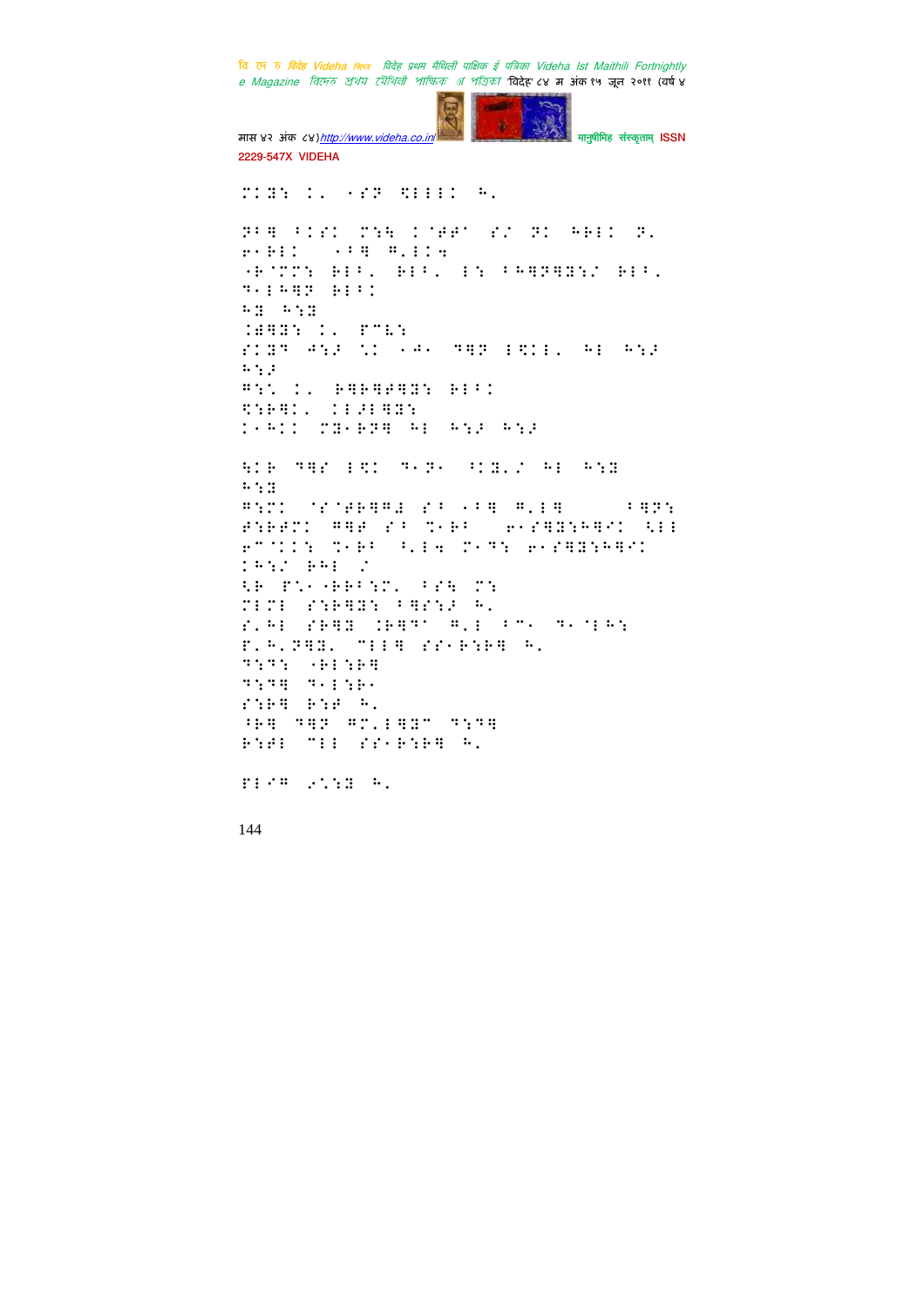त्रि एप रु विदेह Videha बिलर विदेह प्रथम मैथिली पाक्षिक ई पत्रिका Videha Ist Maithili Fortnightly e Magazine রিদেহ প্রথম মৌথিনী পাক্ষিক *প্র পত্রিকা* **বিदेह ८४ म अंक १५ जून २०११ (वर्ष ४** 

मानुषीमिह संस्कृताम् ISSN मास ४२ अंक ८४) http://www.videha.co.ir 2229-547X VIDEHA

TR POPPELSEL CRUP STREET

30 19 3049 911 918 7913 931109 72 CARTEL RATE REPORT REPORT REED.  $\frac{1}{2} \left( \begin{array}{ccc} -1 & 0 & 0 & 0 \\ 0 & 0 & 0 & 0 \\ 0 & 0 & 0 & 0 \\ 0 & 0 & 0 & 0 \\ 0 & 0 & 0 & 0 \\ 0 & 0 & 0 & 0 \\ 0 & 0 & 0 & 0 \\ 0 & 0 & 0 & 0 \\ 0 & 0 & 0 & 0 \\ 0 & 0 & 0 & 0 \\ 0 & 0 & 0 & 0 & 0 \\ 0 & 0 & 0 & 0 & 0 \\ 0 & 0 & 0 & 0 & 0 \\ 0 & 0 & 0 & 0 & 0 \\ 0 & 0 & 0 & 0 & 0 \\ 0 & 0 & 0$ 

FARB R.E. 1952 - FARBIL BRE (FN18

SATES PRINT TO POPPER A BUSINESS THAT **BID. HALLMARE POPE FRIELD REBE** 

1121 | POZNOSNOST | PANO | BIDAT | RNP | P.B THE CERTAIN CHERO POPPE PERIOD Pako (Charksas) Age Syak 1984

FRANCIS THIS R. AT PERSONAL SURE  $\mathcal{R} \times \mathcal{P} = \mathbb{E} \left[ \mathcal{L} \times \mathcal{P} \times \mathcal{P} \right] \mathcal{L}$ PAPP CLIP PERPERTYPINE RE RI 113 BIL 91 MAD 112 MULLER CONCO BUZE 112 COMMO HID TALAR AL RUSHE WEEK RESTER **F. CR (FIF) ALBI (FI)** 1911 alak tip var derne er 91 FER WEER R. STEP **THANKER WEBSIT AN BUYER FERIOHER** TAINE AP  $1.5\pm 9.35\pm 1.4\pm 1.4\pm 0.4\pm 0.9\pm 0.4\pm 0.6\pm$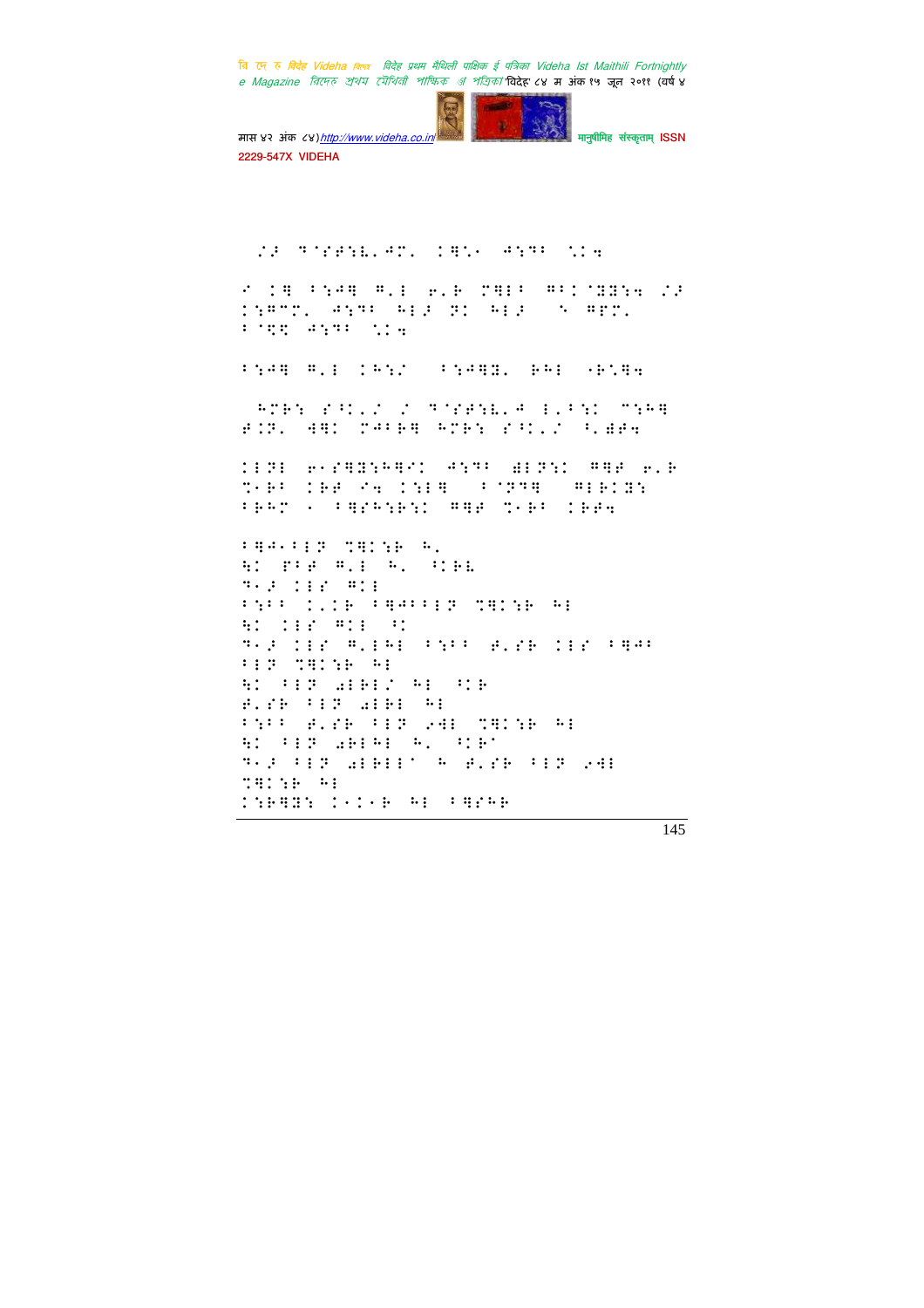ति एप रु विदेह Videha बिलर विदेह प्रथम मैथिली पाक्षिक ई पत्रिका Videha Ist Maithili Fortnightly e Magazine রিদেহ প্রথম মৌথিনী পাক্ষিক *প্র পত্রিকা* 'विदेह' ८४ म अंक १५ जून २०११ (वर्ष ४

मानुषीमिह संस्कृताम ISSN मास ४२ अंक ८४) http://www.videha.co.in 2229-547X VIDEHA  $\mathbb{R}^n$  : PAPP HEMILIC BUCK FIR 91 FER HERE FREE  $\mathcal{R} \times \left( \mathcal{S} \right) \times \left( \mathcal{S} \right) \times \left( \mathcal{S} \right) \times \left( \mathcal{S} \right) \times \left( \mathcal{S} \right) \times \left( \mathcal{S} \right) \times \left( \mathcal{S} \right) \times \left( \mathcal{S} \right) \times \left( \mathcal{S} \right) \times \left( \mathcal{S} \right) \times \left( \mathcal{S} \right) \times \left( \mathcal{S} \right) \times \left( \mathcal{S} \right) \times \left( \mathcal{S} \right) \times \left( \mathcal{S} \right) \times \left$ **B.PE FIR 241 THINE RE APRIL ALL THE ALL SIDE** FREAM P. THEIT  $\cdots$ FARE FRANCHMAN TABLE THE FIR TRAZ P.E. FER I. THERE TAP  $100(11)(11)(100000) = 0.00000$ PHPHP: P. TYPET  $\mathcal{L}(\mathcal{L}(\mathcal{L})) = \mathcal{L}(\mathcal{L}(\mathcal{L}))$ PANA PANA CARET COPE AL ADAL GOLEZ (ADAL 2104) AN AARTELE<br>ANAS ALESAE

A. A. HIPBIT HER HITE HITE THIRD AP 110 SPACING SUPPORT OF TESTIBULA PORTA PEL 2451 (1945) PE  $\overline{AB}$  (Fig. 1991)  $\overline{B}$  (Fig. 1991)  $\overline{B}$  (Fig. 1991)  $\overline{B}$  (Fig. 1991)  $\overline{C}$  $\begin{split} \mathcal{L}(\mathbf{1},\mathbf{0},\mathbf{1},\mathbf{1})\rightarrow\mathcal{L}(\mathbf{1},\mathbf{1})\rightarrow\mathcal{L}(\mathbf{1},\mathbf{1})\rightarrow\mathcal{L}(\mathbf{1},\mathbf{1})\rightarrow\mathcal{L}(\mathbf{1},\mathbf{1})\rightarrow\mathcal{L}(\mathbf{1},\mathbf{1})\rightarrow\mathcal{L}(\mathbf{1},\mathbf{1})\rightarrow\mathcal{L}(\mathbf{1},\mathbf{1})\rightarrow\mathcal{L}(\mathbf{1},\mathbf{1})\rightarrow\mathcal{L}(\mathbf{1},\mathbf{1})\rightarrow\mathcal$ PRESIDENTAR ALADA PERSONAS FINH P.P. THE SALE A. FITHEN P.PTIPE PIPEL PNP FEPEL PR HEARTH TIME STAR W. **TRIM TEMP INFORMATION CRIP NAPASTER** THIS PLE ESTA PHAR R. FREED POOPE BEAUTORNE PERIODEN TRENTRY ARCHIVES AND RU **THIS TER PHERE REPRESENTS BELVES** 1958 7.1 1915 F452 F. FREED BY NEED BEAUTOFAE CHEED NEED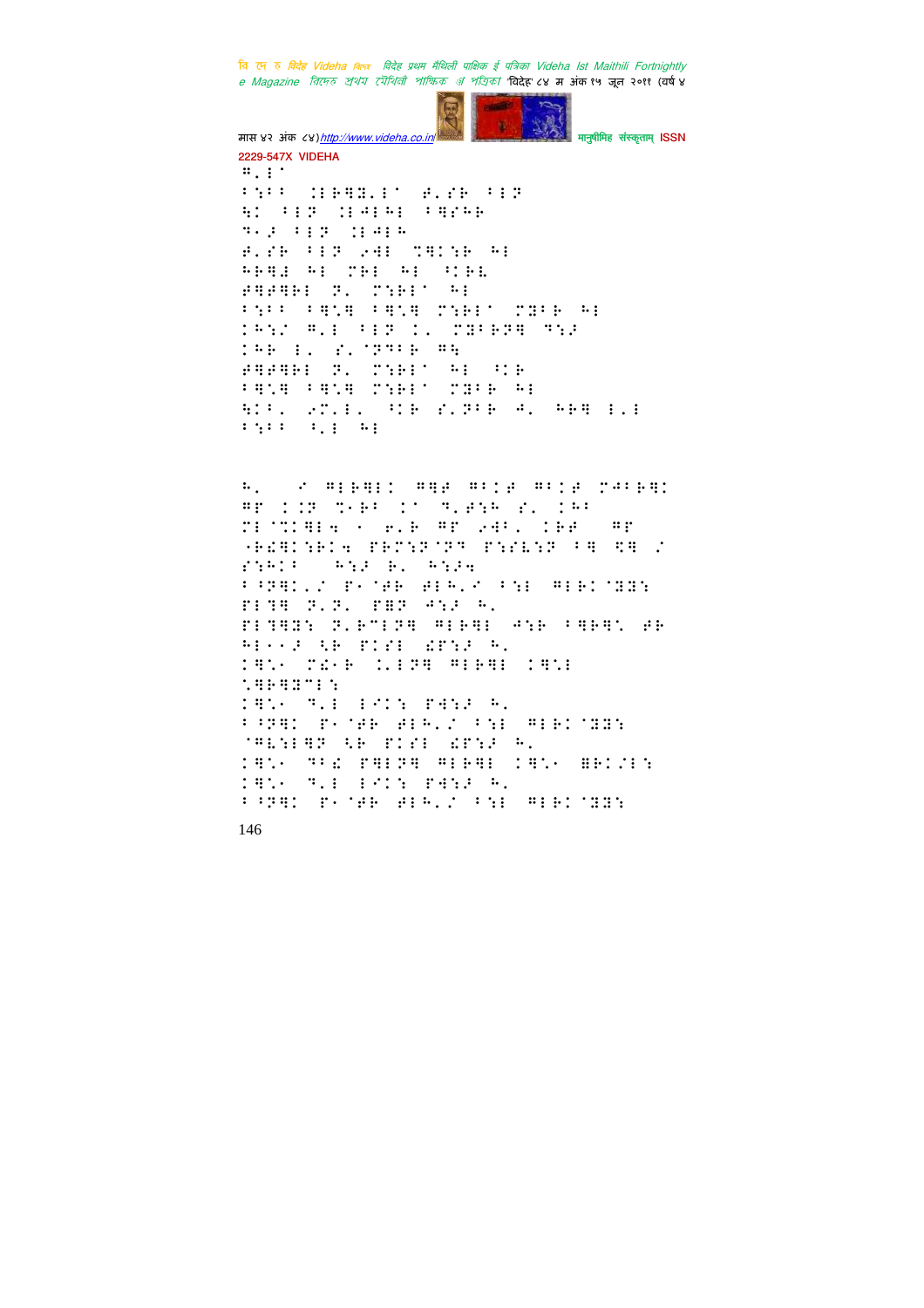ति एप रु विदेह Videha बिलर विदेह प्रथम मैथिली पाक्षिक ई पत्रिका Videha Ist Maithili Fortnightly e Magazine রিদেহ প্রথম মৌথিনী পাক্ষিক *প্র পত্রিকা* 'विदेह' ८४ म अंक १५ जून २०११ (वर्ष ४

मानुषीमिह संस्कृताम् ISSN मास ४२ अंक ८४) http://www.videha.co.in 2229-547X VIDEHA Part AB STORE SEND AL THIS PARTICLERS REPORT TO LARGE THAT A THIS PLEASURE PHREAD. FOREST PROPERTY CONTROL PERSON SITER AR PIEL APAR AL PRI PRI PARTE PIERI (FPP) 7-85217 1935 FARE 3.1 5g152 F. FOREST PROPERTY AND CONTROL PRESIDENT TERRIFORMAR PIPE APRA R. 291 PH 74178 24652 5. RIS ISI NI MERHE MERIPATAN PLANSK **SERVATE FALL PERSONAL AL** PPPR LRIPRAPER PORT PAPP PLEND **##1F FIFTH. #F F.F #. ATE HERBIGES ATES IN ALB PART HERB** EN PLAFNI TIPE (18 PI) (BISB)  $\mathbb{P}(\mathbb{R}^d,\mathbb{R}^d,\mathbb{R}^d,\mathbb{R}^d,\mathbb{R}^d,\mathbb{R}^d,\mathbb{R}^d,\mathbb{R}^d,\mathbb{R}^d,\mathbb{R}^d,\mathbb{R}^d,\mathbb{R}^d,\mathbb{R}^d,\mathbb{R}^d,\mathbb{R}^d,\mathbb{R}^d,\mathbb{R}^d,\mathbb{R}^d,\mathbb{R}^d,\mathbb{R}^d,\mathbb{R}^d,\mathbb{R}^d,\mathbb{R}^d,\mathbb{R}^d,\mathbb{R}^d,\mathbb{R}^d,\mathbb{R}$ FALL WAS REPEAT TO COTTON FRE  $\mathbb{P}(\mathbb{P}(\mathbb{P}(\mathbb{P}(\mathbb{P}(\mathbb{P}(\mathbb{P}(\mathbb{P}(\mathbb{P}(\mathbb{P}(\mathbb{P}(\mathbb{P}(\mathbb{P}(\mathbb{P}(\mathbb{P}(\mathbb{P}(\mathbb{P}(\mathbb{P}(\mathbb{P}(\mathbb{P}(\mathbb{P}(\mathbb{P}(\mathbb{P}(\mathbb{P}(\mathbb{P}(\mathbb{P}(\mathbb{P}(\mathbb{P}(\mathbb{P}(\mathbb{P}(\mathbb{P}(\mathbb{P}(\mathbb{P}(\mathbb{P}(\mathbb{P}(\mathbb{P}(\mathbb{$ T.A. THRESHAN F. LEW (1958) R.P.  $1.444$ 2009年1002年4月10日11月12日17月17日 17月11日 17日1日 

PREPR (1715) RSPRIEUL SET. PPR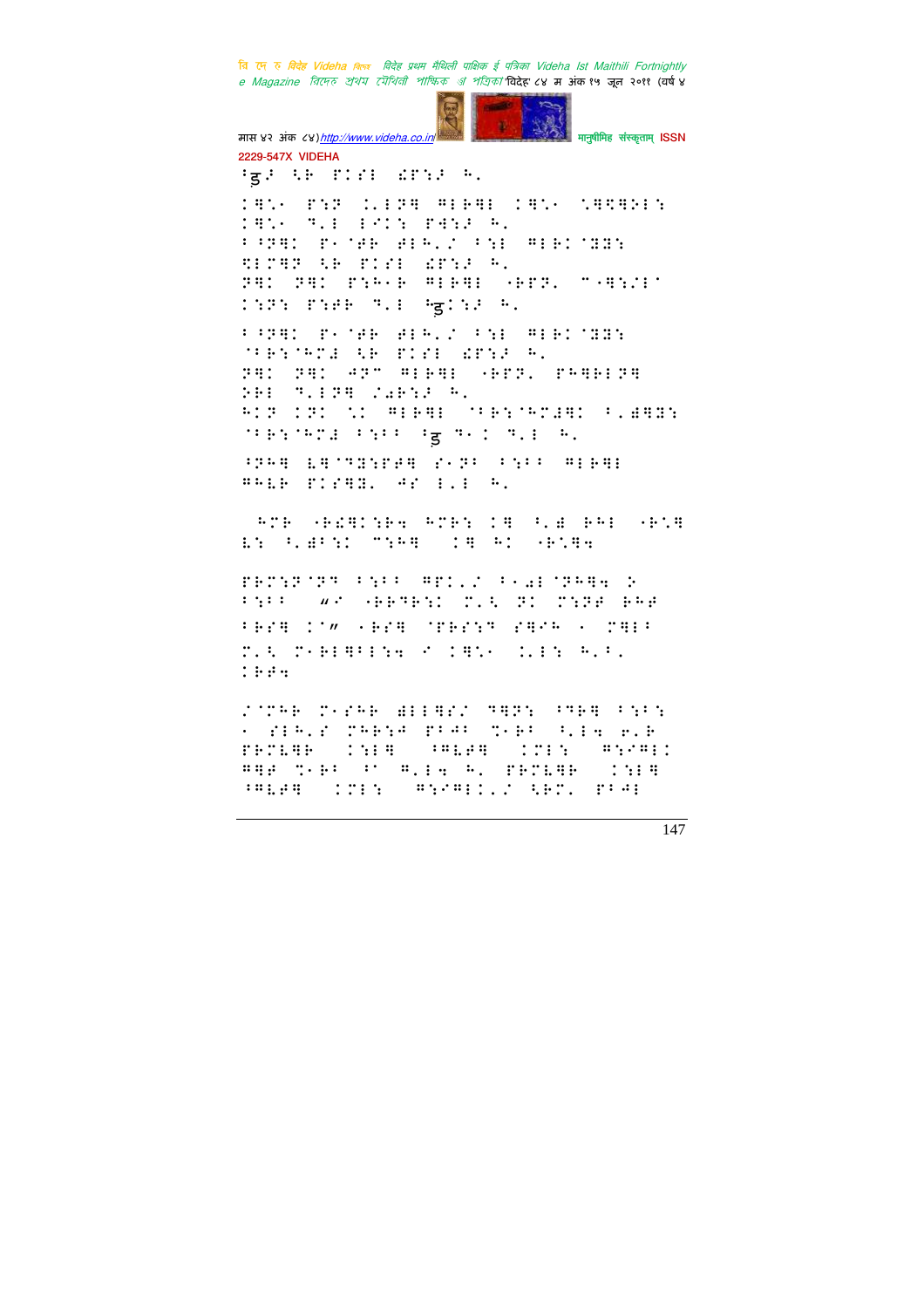e Magazine রিদেহ প্রথম মৌথিনী পাক্ষিক *প্র পত্রিকা* 'विदेह' ८४ म अंक १५ जून २०११ (वर्ष ४ मास ४२ अंक ८४) http://www.videha.co.in मानुषीमिह संस्कृताम् ISSN 2229-547X VIDEHA F. A. FIRET. PEZE AND MIR  $\frac{1}{2} \left( \frac{1}{2} \right) \left( \frac{1}{2} \right) \left( \frac{1}{2} \right) \left( \frac{1}{2} \right) \left( \frac{1}{2} \right) \left( \frac{1}{2} \right) \left( \frac{1}{2} \right) \left( \frac{1}{2} \right) \left( \frac{1}{2} \right) \left( \frac{1}{2} \right) \left( \frac{1}{2} \right) \left( \frac{1}{2} \right) \left( \frac{1}{2} \right) \left( \frac{1}{2} \right) \left( \frac{1}{2} \right) \left( \frac{1}{2} \right) \left( \frac$ #NY#ET.E# I. (PRY#PNT, (PRPP)E I.  $91.931$ eB eti ildi 4588 SC 2005 51 051 0121 2005 31 0550 1  $\mu$  :  $\mu$  =  $\mu$  :  $\mu$  :  $\mu$  : spar group (applied and only on STEEDTH I.E. I INTER W. PHI PHI PHILE PORTS 7.28 7.28 COS SAR PART PAR 7.11 COPP  $\sim$  . 1952 F.E. 1938 F.E. **#17 1. (#.1831)** TABLE PERSONS AT ESTATES. AF P. ALPE THE FAILERS **MECHANICS B. PE TE PIPE STR 953 P.** the resolution of the service FI TAPES PORT I. 999 925 2-815  $\mathbb{M}(\mathbb{H}) \cong \mathbb{N}(\mathbb{H}) \cong \mathbb{N}.$ PERSONAL DURINGS PARTS PARSONES ARE  $\{v_1\} \subseteq \mathbb{Z}_+$ 

त्रि एप रु विदेह Videha बिलर विदेह प्रथम मैथिली पाक्षिक ई पत्रिका Videha Ist Maithili Fortnightly

 $\frac{1}{45} \frac{1}{25} \frac{1}{25} \frac{1}{25} \frac{1}{25} \frac{1}{25} \frac{1}{25} \frac{1}{25} \frac{1}{25} \frac{1}{25} \frac{1}{25} \frac{1}{25} \frac{1}{25} \frac{1}{25} \frac{1}{25} \frac{1}{25} \frac{1}{25} \frac{1}{25} \frac{1}{25} \frac{1}{25} \frac{1}{25} \frac{1}{25} \frac{1}{25} \frac{1}{25} \frac{1}{25} \frac{1}{25} \frac{1}{25} \frac{1$ TER. TER BISTERN AS REST  $\frac{1}{2}$  :  $\frac{1}{2}$  :  $\frac{1}{2}$  :  $\frac{1}{2}$  :  $\frac{1}{2}$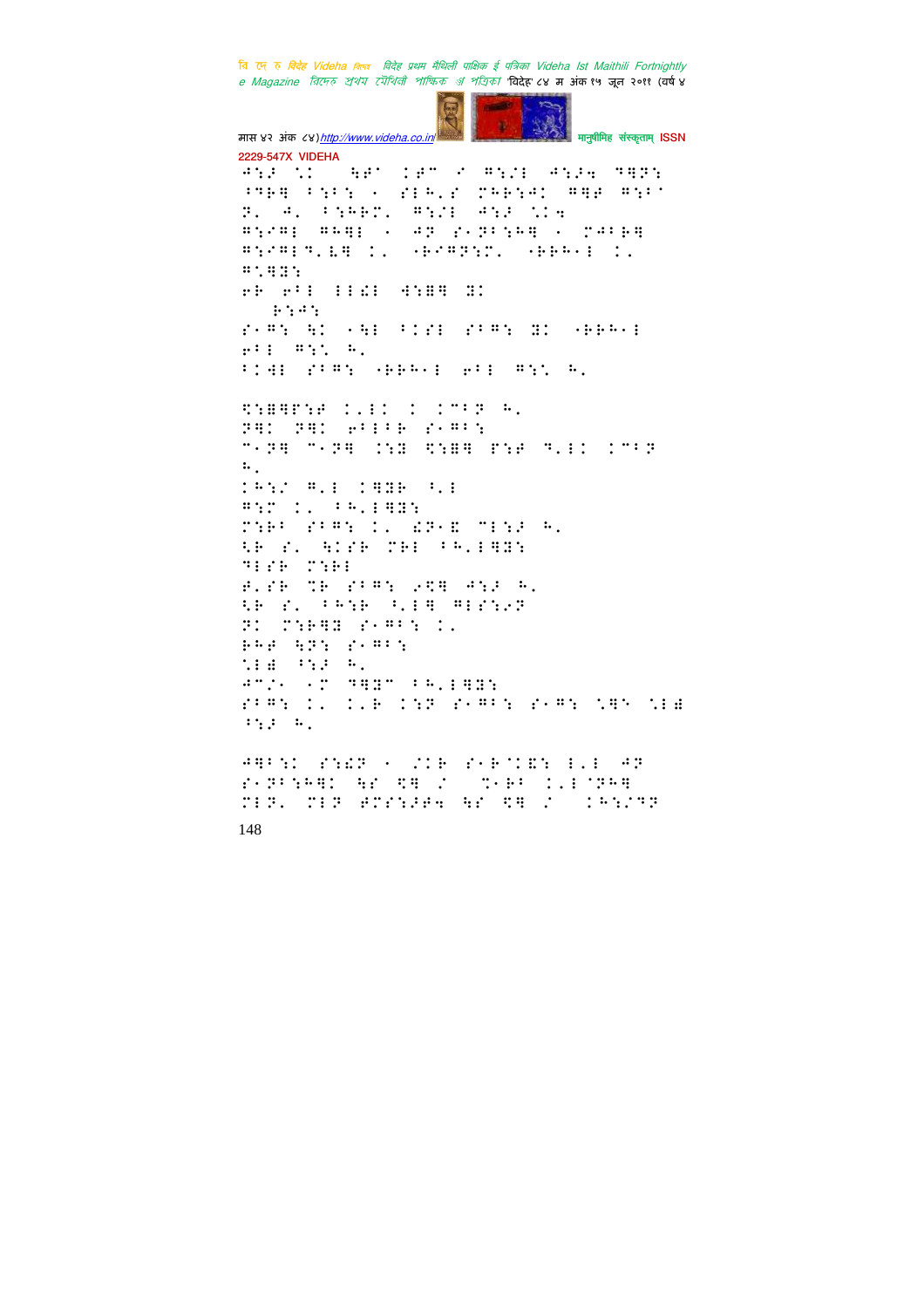त्रि एप रु विदेह Videha बिलर विदेह प्रथम मैथिली पाक्षिक ई पत्रिका Videha Ist Maithili Fortnightly e Magazine রিদেহ প্রথম মৌথিনী পাক্ষিক *প্র পত্রিকা* **বিदेह ८४ म अंक १५ जून २०११ (वर्ष ४** 

मानुषीमिह संस्कृताम् ISSN मास ४२ अंक ८४) http://www.videha.co.in 2229-547X VIDEHA → まい用い用品 rinding" and all add an age of accepts IREE ILEIBORA 41 (PRANZ OVINEBRONE BUZ AND ALCAEDE IN THE NEW AND 9195 9125 g15 71 595 AP POPINERS SPENESDE RIEG THEFT PRINT THIS THROFT CONFIDENCE  $\mathcal{F}^{\mathcal{G}}_{\mathcal{G}}\left(\mathcal{F}^{\mathcal{G}}_{\mathcal{G}}\right)=\mathcal{F}^{\mathcal{G}}_{\mathcal{G}}\left(\mathcal{F}^{\mathcal{G}}_{\mathcal{G}}\right)=\mathcal{F}^{\mathcal{G}}_{\mathcal{G}}\left(\mathcal{F}^{\mathcal{G}}_{\mathcal{G}}\right)=\mathcal{F}^{\mathcal{G}}_{\mathcal{G}}\left(\mathcal{F}^{\mathcal{G}}_{\mathcal{G}}\right)=\mathcal{F}^{\mathcal{G}}_{\mathcal{G}}\left(\mathcal{F}^{\mathcal{G}}_{\mathcal{$ REFORM FEDDLY FOOTBELLERIN Room f T. PROTECT (FEBUAR (P.H.) TVAN THEF #FICHBY #, #P P-PFYF# T-FF IFF, P. PRINT AND RANGELINE RICHARD RA TRENEN CHEF (1991)R. PRIMA A AL 23 HATI PALENT, PAL PREPL BI LE **MACCON PROVIDED CAND CELO CARP** #FICERS F.E. R.W. & FROSPORT PSPLAR P. RECORDED REPAIR (PIP PORCORD) T. PROTECT HEARINED, POINT HEARY **NORTHERN HER CAPTER** TP FAGES  $3.7773$ 

3.8. PORRISHED CHOSE AND START REA **EARLY DEMAND**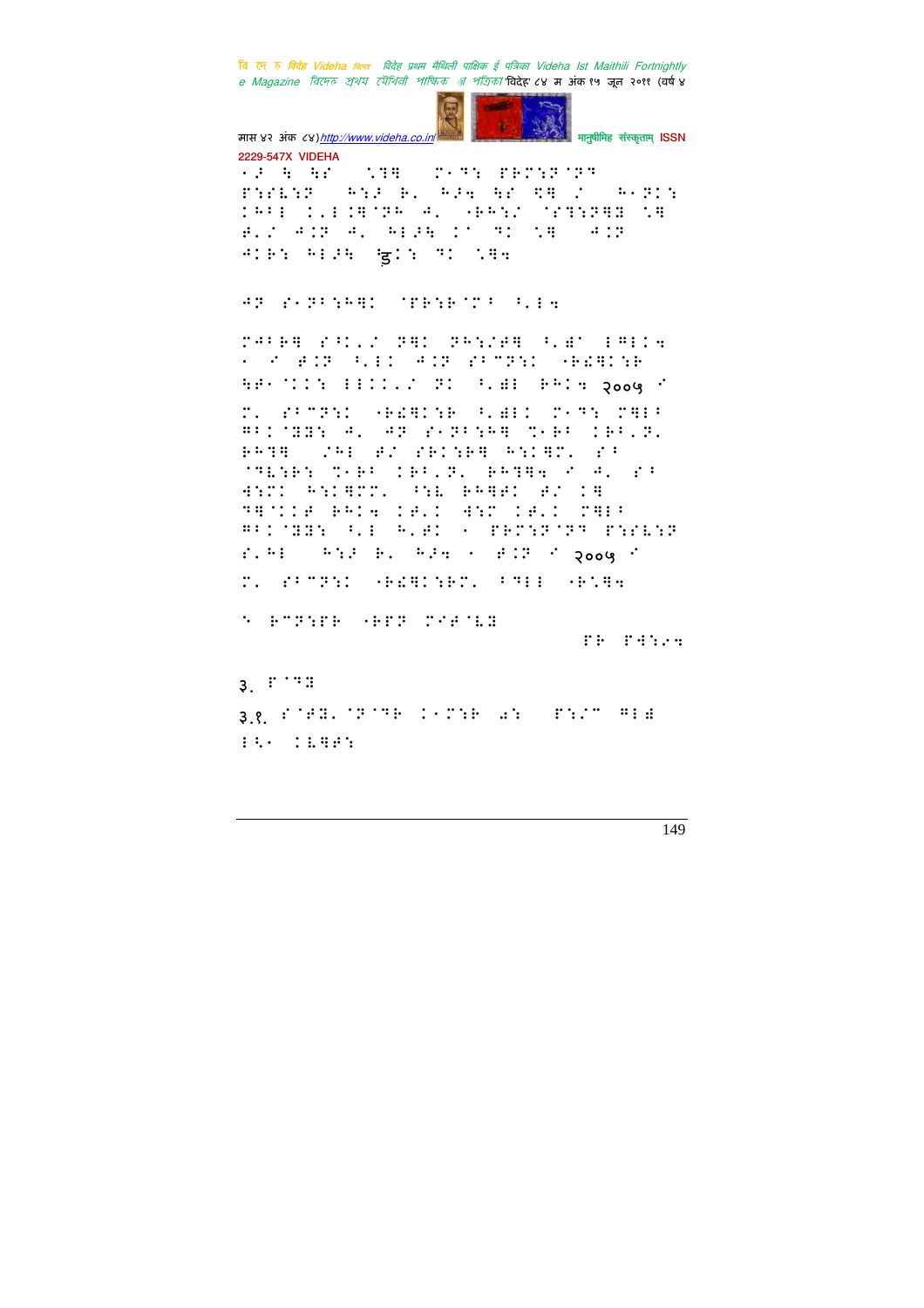```
ৱি দে হ विदेह Videha बिल्ब  विदेह प्रथम मैथिली पाक्षिक ई पत्रिका Videha Ist Maithili Fortnightly
e Magazine  विद्युत्त सेथेंग  ट्रॉशिनी  शक्तिक  अ शंक्रिकां 'विदेह' ८४ म अंक १५ जून २०११ (वर्ष ४
मास ४२ अंक ८४)http://www.videha.co.in/ मानुसी मानुषीमिह संस्कृताम् ISSN
2229-547X VIDEHA 
३.२. ⢷⣑⢹⣇ ⢷⣑⢹ ⣜⣋ '⣔⣑⢷⢹⣑⢷'.!
)⣑⢷⣛ ⢻⣞ ⢻⣛⢾
३.३. 
⣛⣉⢽ 
⣑⢷⣛⢻⢷.!⢳⢽⢾⣑
३.४. ⢷⣑⣇⣛⣑ ⣑⢳$.!⣑)⣞⣑ ⣞⢽
⣑
३.७. १६९१ - २०१६ - २०१
३.६. २२०० (१९७३) च्या दशकात व्यासार
  ⣑⣟⣛
 ⢽⢹⢷⢸*!
  ⢾⣝⢽⢹⢷ 
$⣑⢷ ⣔⣑
FG27 HEAG IS (16886
⣑⣛⢽
 ⣈⢷) ⢾ ⣁
⢳ 

⣛⢽$ ⣑⢽⣛ ⢳$⢾ 
⣑⢺ ⢽
 ⣁
 	⢸⣇-!
T^{\mu} ^{10} ^{10} ^{10} ^{10} ^{10} ^{10} ^{10} ^{10} ^{10} ^{10} ^{10} ^{10} ^{10} ^{10} ^{10} ^{10} ^{10} ^{10} ^{10} ^{10} ^{10} ^{10} ^{10} ^{10} ^{10} ^{10} ^{10} ^{10} ^{10} ^{10} ^{10\ddot{\phantom{0}} ,
\rightarrow PTP (1) \downarrow ( \rightarrow 1) The PTP ( \rightarrow 1) The PTP ( \rightarrow 1)
⣒!!
⢷
⣑ ⣃0!
⣑⢷⣛ 
⣑⢷⣛ ⣃
GREAL CORE 20 PROTE 1000 PER 1982 C
FUNDARY ESSENCE IP.
\{M_{\alpha}, M_{\alpha}, M_{\beta}\} , and \{M_{\alpha}, M_{\beta}\}x, \pis \rightarrow \pi \rightarrow \pi \pi \rightarrow \pi \pi \rightarrow \pi \pi \gamma \rightarrow \pi
```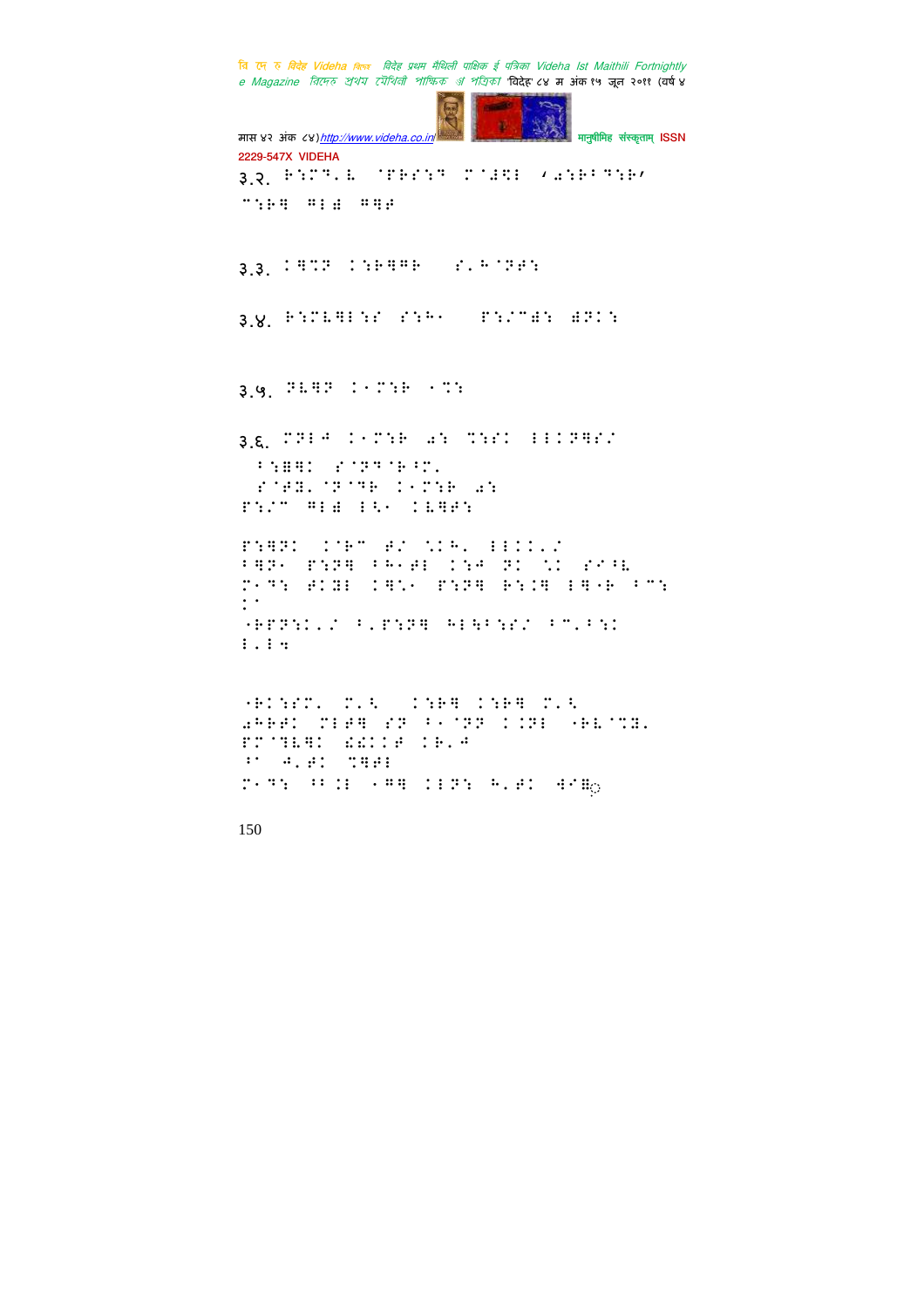त्रि एप रु विदेह Videha बिलर विदेह प्रथम मैथिली पाक्षिक ई पत्रिका Videha Ist Maithili Fortnightly e Magazine রিদেহ প্রথম মৌথিনী পাক্ষিক *প্র পত্রিকা* **বিदेह ८४ म अंक १५ जून २०११ (वर्ष ४** मास ४२ अंक ८४) http://www.videha.co.in मानुषीमिह संस्कृताम् ISSN 2229-547X VIDEHA FETH PRESS  $\mathbb{R}^n \times \mathbb{R}^n$ FRINT, IEFN FLERD FLARES RIAN MANGE PRINEI INDEN 2 9812385 2191 191 11 7.3511 783 9.185 989 8 881 51 TEMP FIRE FORM  $1 - i7 - 13 + i44$  $9.19.194$  $\mathbb{R}$ :  $\mathbb{R}^2 \times \mathbb{R}^2$  $10917$  $31.131 - 1999$  $\mathbb{R}$ : FORD PLOTETE  $9.19.19499977$ 1531598. 9.195 PARTICLES SERVICES PLAN THIS PARTICLE F. GETE **PURPI IERE BRITHE ELER** alaia ini mno impani isa. Na al da mundamed chem musul del #52 HIS PARTIERS **PATES PARK IFFER:**  $\pm 0.57$  (Fig. ) **FINE FACE, P.F. CEAPS** HP52 FL P-FF1 FUBE FEST. P.F. CERPY  $\begin{array}{cccccc} \mathbf{v} & \mathbf{p} & \mathbf{u} & \mathbf{v} & \mathbf{y} & \mathbf{y} & \mathbf{y} & \mathbf{y} & \mathbf{y} & \mathbf{y} & \mathbf{y} & \mathbf{y} & \mathbf{y} & \mathbf{y} & \mathbf{y} & \mathbf{y} & \mathbf{y} & \mathbf{y} & \mathbf{y} & \mathbf{y} & \mathbf{y} & \mathbf{y} & \mathbf{y} & \mathbf{y} & \mathbf{y} & \mathbf{y} & \mathbf{y} & \mathbf{y} & \mathbf{y} & \mathbf{y} & \math$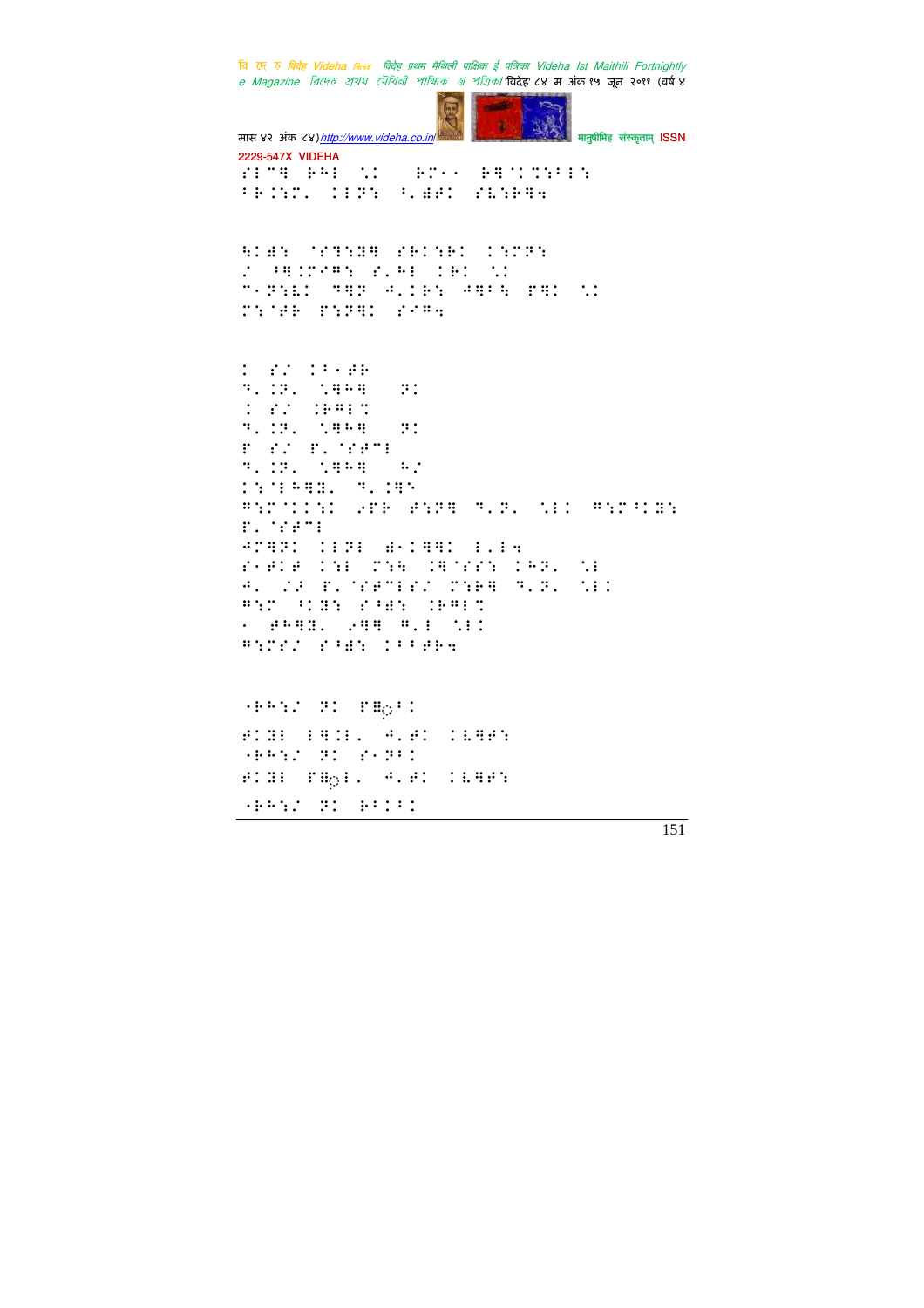त्रि एप रु विदेह Videha बिलर विदेह प्रथम मैथिली पाक्षिक ई पत्रिका Videha Ist Maithili Fortnightly e Magazine রিদেহ প্রথম মৌথিনী পাক্ষিক *প্র পত্রিকা* 'विदेह' ८४ म अंक १५ जून २०११ (वर्ष ४ मास ४२ अंक ८४) http://www.videha.co.in मानुषीमिह संस्कृताम् ISSN 2229-547X VIDEHA #1081 7199. \$591 11995 9.12 299 999971 1.1 FRIE TROP ( THE PACERE (ENR IERR)  $\{1,0,1000\}$  ,  $\{1,0000\}$  ,  $\{1,1$  $\mathcal{A}+\mathcal{B}(\mathcal{B})\oplus\mathcal{B}(\mathcal{B}(\mathcal{B}))\oplus\mathcal{C}(\mathcal{B}(\mathcal{B}(\mathcal{B})))\oplus\mathcal{C}(\mathcal{B}(\mathcal{B}(\mathcal{B})))$ **APSPRIERING NORTHWEEK HER TARTED** TP FANCY **SPACE CONFIDENT CONSIDERED AND ALSO AND ALL ACCOUNTS Time wide war** FFFF #881 NI +FIFF FUELD P.T. FEED BT FOR PART OF PARR ON PAR PART INFORMATION AND TER PLOTE AT IPEBEL ENTRY **THE FIRING ITS IN** HEIN IS INTER BTW BIW  $\cdot$ : FAT AL PEAPE PERFECTIBENT PARE FRESH THAT STA THE BREAK SPI NI report engagement and avail  $\dddot{\mathbf{r}}$ FARB F. H. (477) 531-51 19 Media and enable and contra-19767 131 71 11 9993 PART OR FUTAPH BTH BOB  $\mathbf{r} = \mathbf{r}$ FIRE PERS PIES (PRO PARTNERS WORKER CATE e. Politik (\* 1998) P. AR P. PERSITSER RTH RISE  $\dddot{\mathbf{r}}$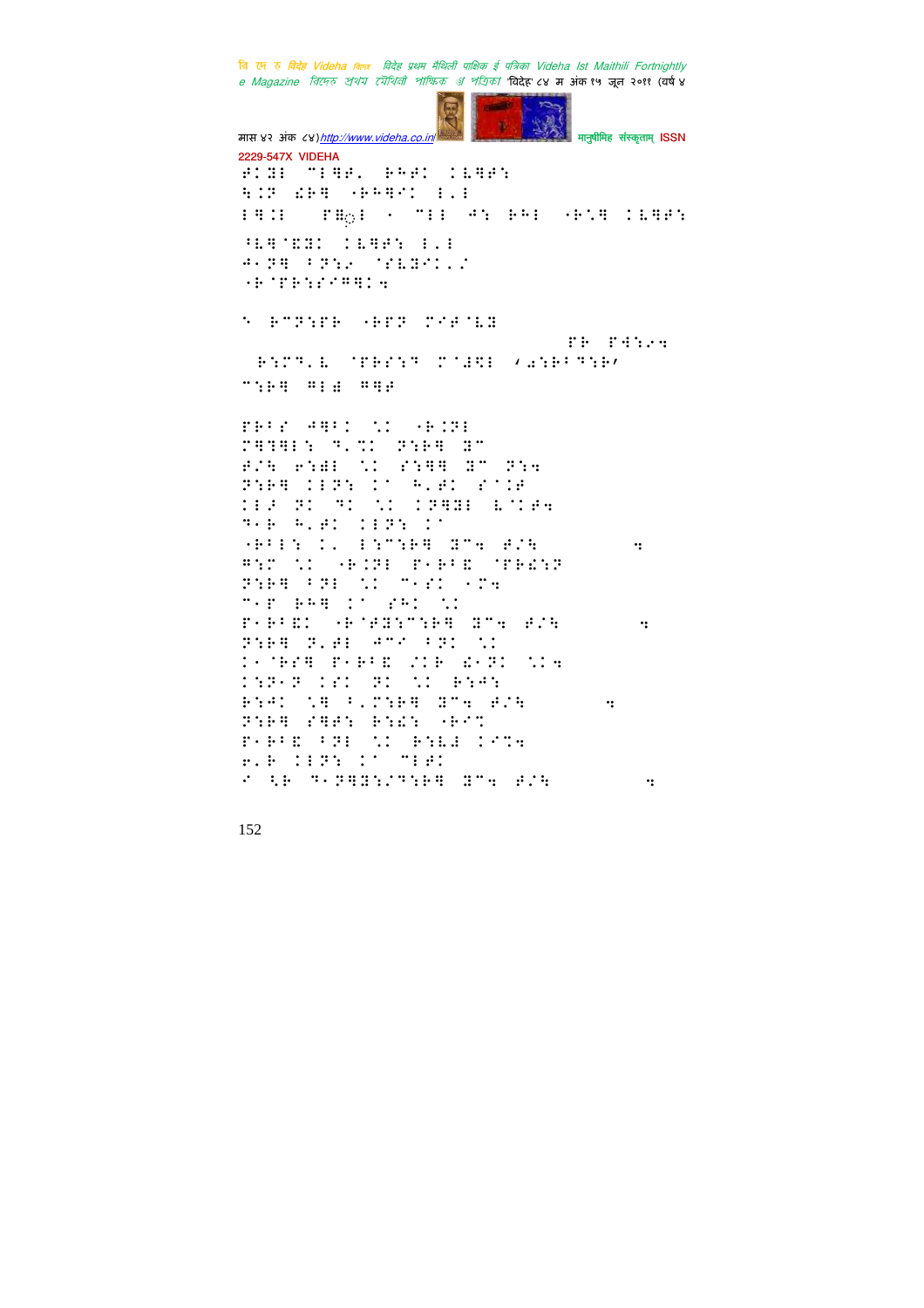ति एप रु विदेह Videha बिलर विदेह प्रथम मैथिली पाक्षिक ई पत्रिका Videha Ist Maithili Fortnightly e Magazine রিদেহ প্রথম মৌথিনী পাক্ষিক *প্র পত্রিকা* 'विदेह' ८४ म अंक १५ जून २०११ (वर्ष ४

मानुषीमिह संस्कृताम् ISSN मास ४२ अंक ८४) http://www.videha.co.in 2229-547X VIDEHA

 $\mathcal{F}_{\mathcal{F}}\left(\mathbb{P}\left(\mathbb{H}\left|\mathbb{P}\right|\right)\right)\oplus\mathcal{F}_{\mathcal{F}}\left(\mathbb{P}\left(\mathbb{P}\left(\mathbb{P}\left(\mathbb{P}\right)\right)\right)\right)\oplus\mathcal{F}_{\mathcal{F}}\left(\mathbb{P}\left(\mathbb{P}\left(\mathbb{P}\left(\mathbb{P}\left(\mathbb{P}\left(\mathbb{P}\right)\right)\right)\right)\right)\right)$ TARGE FREE POSSESSED TEEL FRIEDED BRAS MIR **TELLED CONTRACTOR** RIBROLI P.P. MI TROPHER  $\mathcal{R} \oplus \mathcal{R} \oplus \mathcal{R} \oplus \mathcal{R} \oplus \mathcal{R} \oplus \mathcal{R} \oplus \mathcal{R} \oplus \mathcal{R} \oplus \mathcal{R} \oplus \mathcal{R} \oplus \mathcal{R} \oplus \mathcal{R} \oplus \mathcal{R} \oplus \mathcal{R} \oplus \mathcal{R} \oplus \mathcal{R} \oplus \mathcal{R} \oplus \mathcal{R} \oplus \mathcal{R} \oplus \mathcal{R} \oplus \mathcal{R} \oplus \mathcal{R} \oplus \mathcal{R} \oplus \mathcal{R} \oplus \mathcal{$  $\mathcal{L}_{\mathcal{D}}$ POTERS, ISBN 78018-780353

EP PHELIC DESCRIPTIONS

HIPPHELI F.FT. TARE FROR. P. FRORE MINE CHAND  $\mathbf{r}$ 

TIPP, P. SPACE P. LENCOTIFF. BRIEGR PHEFR IIR IBN ERBEIN  $\begin{minipage}{.4\linewidth} \begin{tabular}{l} \multicolumn{2}{c}{\textbf{+1}} & \multicolumn{2}{c}{\textbf{+1}} & \multicolumn{2}{c}{\textbf{+1}} & \multicolumn{2}{c}{\textbf{+1}} & \multicolumn{2}{c}{\textbf{+1}} & \multicolumn{2}{c}{\textbf{+1}} & \multicolumn{2}{c}{\textbf{+1}} & \multicolumn{2}{c}{\textbf{+1}} & \multicolumn{2}{c}{\textbf{+1}} & \multicolumn{2}{c}{\textbf{+1}} & \multicolumn{2}{c}{\textbf{+1}} & \multicolumn{2}{c}{\textbf{$ #2#17, PT-2 514 7#45F  $\cdot$ :

T. E. RIFN FORT PHI TELLS #NOT ELT POPNE BTW ra ancer, and acen eager FT FT BRAKE TINE BTAA MERR TRIT ANDRE PNORT WHEN PASSAR SARES POSTERANZI PARNY skaner skånslin Himmlic FIT A LUCKIN AND INTERFER IREPORED, ATA VERISI (1995-9)  $\dddot{\phantom{0}}$ : #67#38 PLaB1914 tida th's grudges des grand  $\ddot{\phantom{0}}$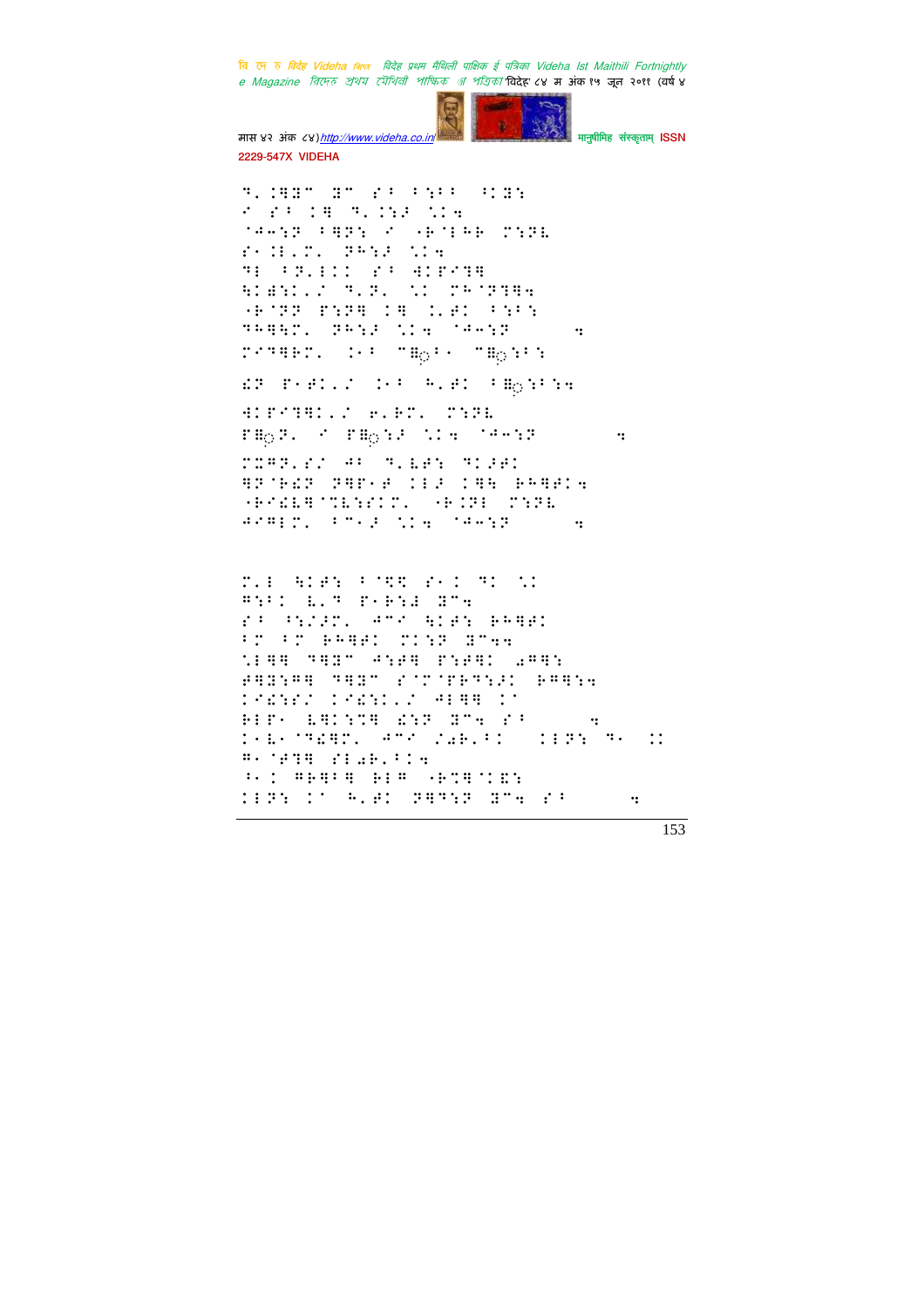त्रि एप रु विदेह Videha बिलर विदेह प्रथम मैथिली पाक्षिक ई पत्रिका Videha Ist Maithili Fortnightly e Magazine রিদেহ প্রথম মৌথিনী পাক্ষিক *প্র পত্রিকা* 'विदेह' ८४ म अंक १५ जून २०११ (वर्ष ४

मानुषीमिह संस्कृताम् ISSN मास ४२ अंक ८४) http://www.videha.co.in 2229-547X VIDEHA  $\mathbb{R}^{n+1} \mathbb{E}^{n+1} \mathbb{E}^{n+1} \mathbb{E}^{n+1} \mathbb{E}^{n+1} \mathbb{E}^{n+1} \mathbb{E}^{n+1} \mathbb{E}^{n+1} \mathbb{E}^{n+1} \mathbb{E}^{n+1} \mathbb{E}^{n+1} \mathbb{E}^{n+1}$ 9195 9137 9195 39575 SUS ANY PRIES, PERPI FT#1 P1 1198 TAP BT4 PF ( ) 4  $\begin{minipage}{.4\linewidth} \begin{tabular}{l} \hline \textbf{0} & \textbf{0} & \textbf{0} \\ \textbf{0} & \textbf{0} & \textbf{0} \\ \textbf{0} & \textbf{0} & \textbf{0} \\ \end{tabular} \end{minipage} \begin{minipage}{.4\linewidth} \begin{tabular}{l} \hline \textbf{0} & \textbf{0} \\ \textbf{0} & \textbf{0} \\ \end{tabular} \end{minipage} \begin{minipage}{.4\linewidth} \begin{tabular}{l} \hline \textbf{0} & \textbf{0} \\ \textbf{0} & \textbf{0} \\ \end{tabular}$ **FRIDAY STATE STA** PE SPE (FEPLED PHOT) EPIC TEMPER IN THE BUSI AD AMB AL VE DAMB NAMAD<br>Verma bilay di Vermi dambiy AT SI SABA BAY ABABA FRED POIR CHER BOARDER  $\ddot{\phantom{1}}$ **ARE BE START CATE BACTERING** IPPI FI (P) (P) IIPP (PT) HIPH PLICE ANAHR PLINTH 755, 1991 9, 918 376 751  $\mathcal{L}(\mathbf{r})$ FRONTHEIL BIFT REPLACE  $\begin{array}{lll} 2.5389 & 0.0011109 & 0.31111 & 0.001131 \\ \end{array}$  $\mathcal{A}_{\mathcal{A}} = \left( \begin{array}{ccc} 0 & 0 & 0 \\ 0 & 0 & 0 \end{array} \right) \times \left( \begin{array}{ccc} 0 & 0 & 0 \\ 0 & 0 & 0 \end{array} \right) \times \left( \begin{array}{ccc} 0 & 0 & 0 \\ 0 & 0 & 0 \end{array} \right)$ ardin at Till die dag an 's 's N BURGER (FER CHECKE TP TANKS  $1972.199999$  $41.41245$ POBLICAL ROBACIO PORTUGUEARA 1988 F. P. 248 199 (PR)  $\mathcal{L}(\mathbb{R})$  ,  $\mathcal{L}(\mathbb{R})$  ,  $\mathcal{L}(\mathbb{R})$  ,  $\mathcal{L}(\mathbb{R})$  ,  $\mathcal{L}(\mathbb{R})$  ,  $\mathcal{L}(\mathbb{R})$  ,  $\mathcal{L}(\mathbb{R})$ HEAT THE TERM IN ERPORTED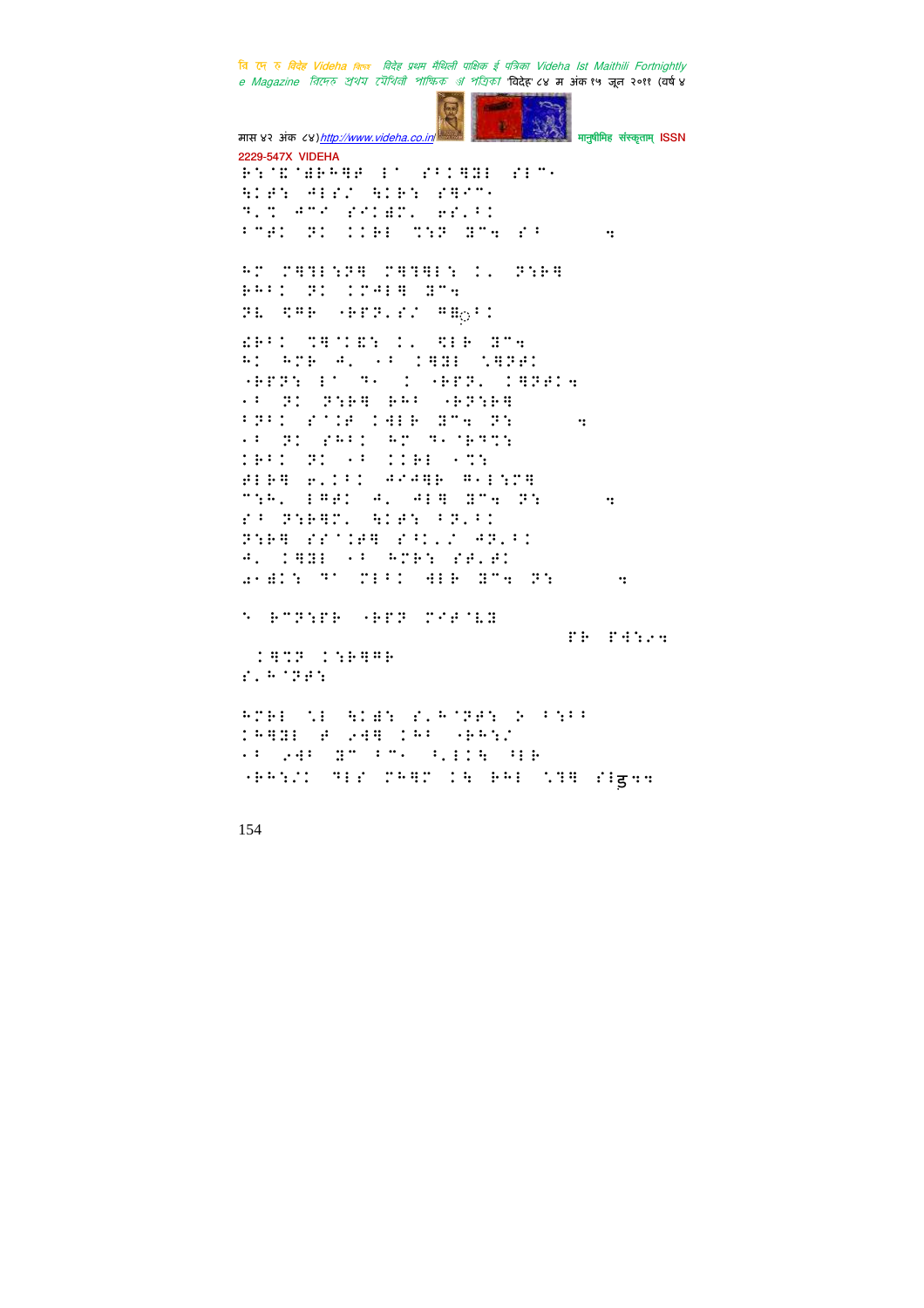त्रि एप रु विदेह Videha बिलर विदेह प्रथम मैथिली पाक्षिक ई पत्रिका Videha Ist Maithili Fortnightly e Magazine রিদেহ প্রথম মৌথিনী পাক্ষিক *প্র পত্রিকা* **বিदेह ८४ म अंक १५ जून २०११ (वर्ष ४** 

मास ४२ अंक ८४) http://www.videha.co.in मानुषीमिह संस्कृताम् ISSN 2229-547X VIDEHA RATION REPORTS ARRESTS TO DEPUTE P. IRAHAZ (ARANZ Y. CANBRIDAR) 9.1 PAIL TALL FUNDAMENT PTP T-95 1998: HPS (1999) 11 219 700 1000  $\mathcal{F}_\text{c}$  is a  $\alpha$ ATE PLATTEN ALBA PETL PAR RIP IRBBB (PRAGIL ROMB) D. ROR (MOR. R) DRB  $\mathcal{F}$ . IPROFINE THERE IS WELFAL PUPY &  $\mathbb{E}[\mathcal{F}_2(\mathbb{R}^d)]$ ENERGY ISSUED IN MOTHER IS ALREADY FEARL PACK AN THE TIEN FI FARI FORMS PRESENTED MADE AND POBLIC PLOT COLORED THE SERVED REPORT HEARY CAR CLIEN B. P. P. METHS AE28  $5.1144$ 55.7 LBF17 98788 F2 781 ATEN APTIEL INNI PAN TNEN MULES  $\overline{AB}$  (Fig. )  $\overline{B}$  (Fig. )  $\overline{B}$  (Fig. )  $\overline{B}$  (Fig. )  $\overline{B}$  (Fig. )  $\overline{B}$ 199218 5286 9265 1861 5188  $27.444744$ TARI KITE PAPI PADA PPPP PER. 1998 MEE PLPAT REPEARANCEST TARA ILALA PROTEGARA LA ERA GARAN ATE THITSEHI WEIGH PATH TRANS STREET REAGENCY (1983)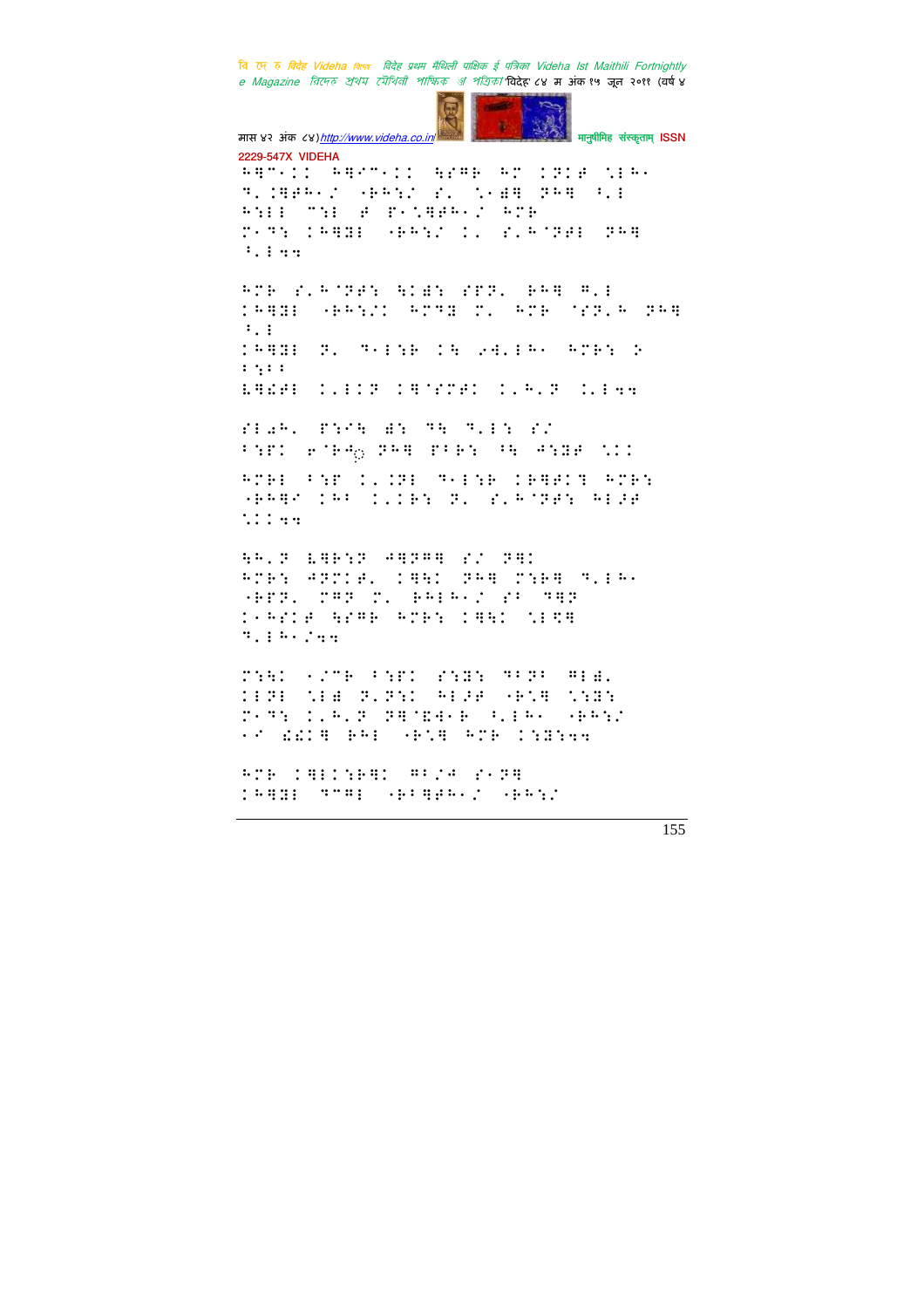त्रि एप रु विदेह Videha बिलर विदेह प्रथम मैथिली पाक्षिक ई पत्रिका Videha Ist Maithili Fortnightly e Magazine রিদেহ প্রথম মৌথিনী পাক্ষিক *প্র পত্রিকা* 'विदेह' ८४ म अंक १५ जून २०११ (वर्ष ४

मास ४२ अंक ८४) http://www.videha.co.in मानुषीमिह संस्कृताम् ISSN 2229-547X VIDEHA IPPS T. PR PTPS THISP IPPPPS. PARA IPHOD SPIR PIPING ALD IPACHE FURNIT IS ATE PARA PURSON 9185 FFF, 958 9.1  $\mathbb{P}^{1}\times\mathbb{P}^{1}\times\cdots\times\mathbb{P}^{n}\times\mathbb{P}^{n}\times\mathbb{P}^{n}\times\mathbb{P}^{n}\times\mathbb{P}^{n}\times\mathbb{P}^{n}\times\mathbb{P}^{n}\times\mathbb{P}^{n}\times\mathbb{P}^{n}\times\mathbb{P}^{n}\times\mathbb{P}^{n}\times\mathbb{P}^{n}\times\mathbb{P}^{n}\times\mathbb{P}^{n}\times\mathbb{P}^{n}\times\mathbb{P}^{n}\times\mathbb{P}^{n}\times\mathbb{P}^{n}\times\mathbb{P}^{n}\times\mathbb{P$ 1998: HPS21 T-91 TIMP PPM (1199  $\begin{array}{ccc} 1 \oplus 0 & 1 \oplus 1 & 0 \oplus 1 & 0 \oplus 0 & 1 \oplus 0 \end{array}$ PT IFF (FFF)E LIP. PPH ATE PEAK PI THER IN FAMIL SERGY SEPRI PREST, PRRAG POPA PO PRI ISBN (PRATIES) PRAK 1.5.2.3.1.12 5138 NIL 215 94984 HERNI HELLEL FO NE HEPNE asplicitor of which special pages  $(1, 5, 7, 144447, 144744, 14, 14, 14)$  $\mathcal{L}(3)=\mathcal{D}(3\oplus 3)=\mathcal{L}(3\oplus 2)\oplus \mathcal{L}(3)\oplus \mathcal{L}(3)=\mathcal{L}(3)\oplus \mathcal{L}(3)\oplus \mathcal{L}(3)$ anel namian club (mecha membak cera PROGRESS (PENN ISBN 8-11) PLATFROM **NORTHWEIGHT CONTROL** TP FANCY **BAT LATAT PARK** Film Wid drin 394 239 Fig. 1.91 (1.918) ring cape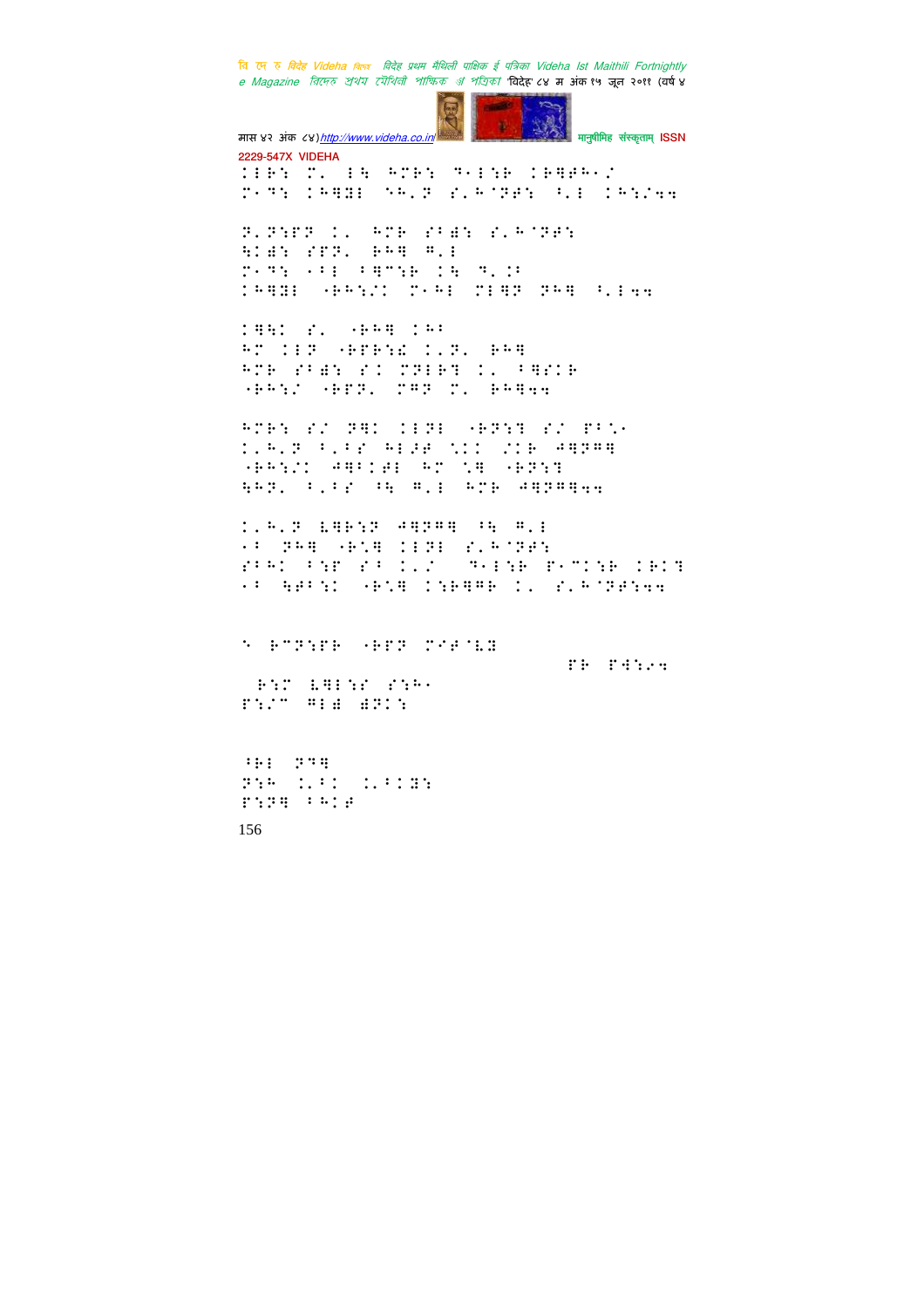ৱি দে হ *विदेह Videha बिल्ब विदेह प्रथम मैथिली पाक्षिक ई पत्रिका Videha Ist Maithili Fortnightly* e Magazine विरमह 'क्षेत्र' रूपैशिवी शोष्क्रिक श्रं शक्तिरं **विदेह' ८४ म अंक १५ जून २०११ (वर्ष ४** मास ४२ अंक ८४)http://www.videha.co.in/ मानुसी मानुषीमिह संस्कृताम् ISSN 2229-547X VIDEHA ⣑⣟◌़⣛ ⣑⢽⣛ ⢸⢷ ⢽⣑ ⢷⣑⣜ )⢾⣒ ⢷ ⢽⣑) ⢾ TIETH PAR PAR ⣑⢹ ⢽⢽ MPR.CO MPSTO PROP ⢽ ⢳⢷⣏⣛⢾ ⢷ ⣒*!!* ⣑⢷⣛ ⣑⢹ ⢷⣈⣑ ⢷ ⢾*!!* ⢽⢽ ⢻⣛⢷ ⢾ ⣛⢺⣛ ) ⢾*!!* ⢷⣑⢾⣛ ⢹⣛⢽ ⣔⢷ ⢾⣒  $+T$   $+T$   $+T$   $+T$   $+T$ ⣇⣑⢹ ⣁ ⢷⣇⣑ ⣛⣑ ⢷⣛⣑ ⣑)⢽ ⣛⢽\$⢷⣛⣝⣑ ⢸ )⣑ ⣒*!!* ⣑ ⢻\$⣑  $f \in \mathbb{R}$ , in the set ⢷ ⢻ ⣎*!!*  $F$   $\leftarrow$   $F$   $\leftarrow$   $F$   $\leftarrow$   $F$   $\leftarrow$   $F$ ⢸) ⢷⣑ )⣑ ⣒*!!*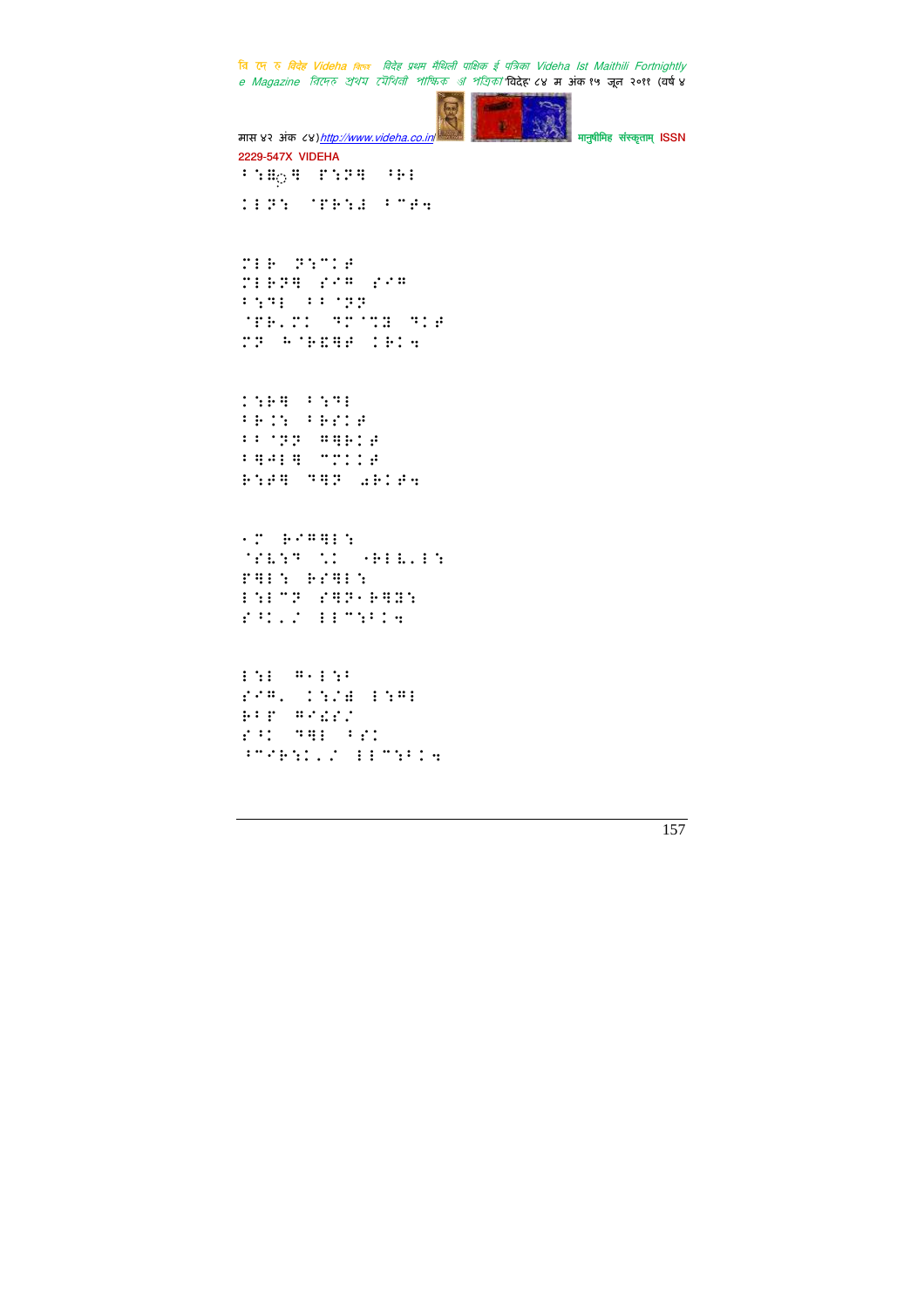| मास ४२ अंक ८४)http://www.videha.co.in |               |  |  |  |  |  |  |  |  |             |  |                             | e Magazine রিদেত প্রথম মৌথিনী পাক্ষিক ঐ পত্রিকা ' <mark>বিदेह' ८४ म अंक १५ जून २०११ (वर्ष ४</mark> |  |  |  | मानुषीमिह संस्कृताम् <b>ISSN</b> |  |
|---------------------------------------|---------------|--|--|--|--|--|--|--|--|-------------|--|-----------------------------|----------------------------------------------------------------------------------------------------|--|--|--|----------------------------------|--|
| 2229-547X VIDEHA                      |               |  |  |  |  |  |  |  |  |             |  |                             |                                                                                                    |  |  |  |                                  |  |
| n Bosner (Bes off Ma                  |               |  |  |  |  |  |  |  |  |             |  |                             |                                                                                                    |  |  |  |                                  |  |
|                                       |               |  |  |  |  |  |  |  |  |             |  |                             |                                                                                                    |  |  |  | TP FANCY                         |  |
|                                       | FLUE CONTE CT |  |  |  |  |  |  |  |  |             |  |                             |                                                                                                    |  |  |  |                                  |  |
|                                       |               |  |  |  |  |  |  |  |  |             |  |                             |                                                                                                    |  |  |  |                                  |  |
|                                       |               |  |  |  |  |  |  |  |  |             |  |                             |                                                                                                    |  |  |  |                                  |  |
| 5: 792 FALL (PER POPR                 |               |  |  |  |  |  |  |  |  |             |  |                             |                                                                                                    |  |  |  |                                  |  |
|                                       |               |  |  |  |  |  |  |  |  |             |  |                             |                                                                                                    |  |  |  |                                  |  |
|                                       |               |  |  |  |  |  |  |  |  |             |  |                             |                                                                                                    |  |  |  |                                  |  |
| 51 792 FAF, 1913 MED                  |               |  |  |  |  |  |  |  |  |             |  |                             |                                                                                                    |  |  |  |                                  |  |
| 3.3. .e. <i>a</i> ige (33.            |               |  |  |  |  |  |  |  |  |             |  |                             |                                                                                                    |  |  |  |                                  |  |
| 19.                                   |               |  |  |  |  |  |  |  |  |             |  |                             |                                                                                                    |  |  |  |                                  |  |
| 2: ATA: 3.11 13738                    |               |  |  |  |  |  |  |  |  |             |  |                             |                                                                                                    |  |  |  |                                  |  |
| # NERBOOK (#FO) (BERODERTSE           |               |  |  |  |  |  |  |  |  |             |  |                             |                                                                                                    |  |  |  |                                  |  |
| : :                                   |               |  |  |  |  |  |  |  |  |             |  |                             |                                                                                                    |  |  |  |                                  |  |
|                                       |               |  |  |  |  |  |  |  |  |             |  |                             |                                                                                                    |  |  |  |                                  |  |
|                                       |               |  |  |  |  |  |  |  |  |             |  |                             |                                                                                                    |  |  |  |                                  |  |
| POPULAR NAME MARTER                   |               |  |  |  |  |  |  |  |  |             |  |                             |                                                                                                    |  |  |  |                                  |  |
| (PAg P. III Alan Aanne                |               |  |  |  |  |  |  |  |  |             |  |                             |                                                                                                    |  |  |  |                                  |  |
|                                       |               |  |  |  |  |  |  |  |  |             |  | <b>TIE HIPE LALIP TEAMS</b> |                                                                                                    |  |  |  |                                  |  |
| PRHP. PFF5 #P 2.246.                  |               |  |  |  |  |  |  |  |  |             |  |                             |                                                                                                    |  |  |  |                                  |  |
| #12 9935, 1121 9659                   |               |  |  |  |  |  |  |  |  |             |  |                             |                                                                                                    |  |  |  |                                  |  |
| #p (), () (#) (#) (}#                 |               |  |  |  |  |  |  |  |  |             |  |                             |                                                                                                    |  |  |  |                                  |  |
| : :                                   |               |  |  |  |  |  |  |  |  |             |  |                             |                                                                                                    |  |  |  |                                  |  |
|                                       |               |  |  |  |  |  |  |  |  |             |  |                             |                                                                                                    |  |  |  |                                  |  |
| F-F- 19 15: (8) 2011                  |               |  |  |  |  |  |  |  |  |             |  |                             |                                                                                                    |  |  |  |                                  |  |
| #8258. F. #.: 51 F. #51               |               |  |  |  |  |  |  |  |  |             |  |                             |                                                                                                    |  |  |  |                                  |  |
| HP. HP. 412                           |               |  |  |  |  |  |  |  |  | $\ldots, n$ |  |                             |                                                                                                    |  |  |  |                                  |  |
| PROTOGRI NEAR RAD                     |               |  |  |  |  |  |  |  |  |             |  |                             |                                                                                                    |  |  |  |                                  |  |
| 581 (1989–9265 f.                     |               |  |  |  |  |  |  |  |  |             |  |                             |                                                                                                    |  |  |  |                                  |  |
| 19 1699 (682.1 FGB)                   |               |  |  |  |  |  |  |  |  |             |  |                             |                                                                                                    |  |  |  |                                  |  |
|                                       |               |  |  |  |  |  |  |  |  |             |  |                             | 19 (Francisco Fall) Negogiana                                                                      |  |  |  |                                  |  |
|                                       |               |  |  |  |  |  |  |  |  |             |  |                             |                                                                                                    |  |  |  |                                  |  |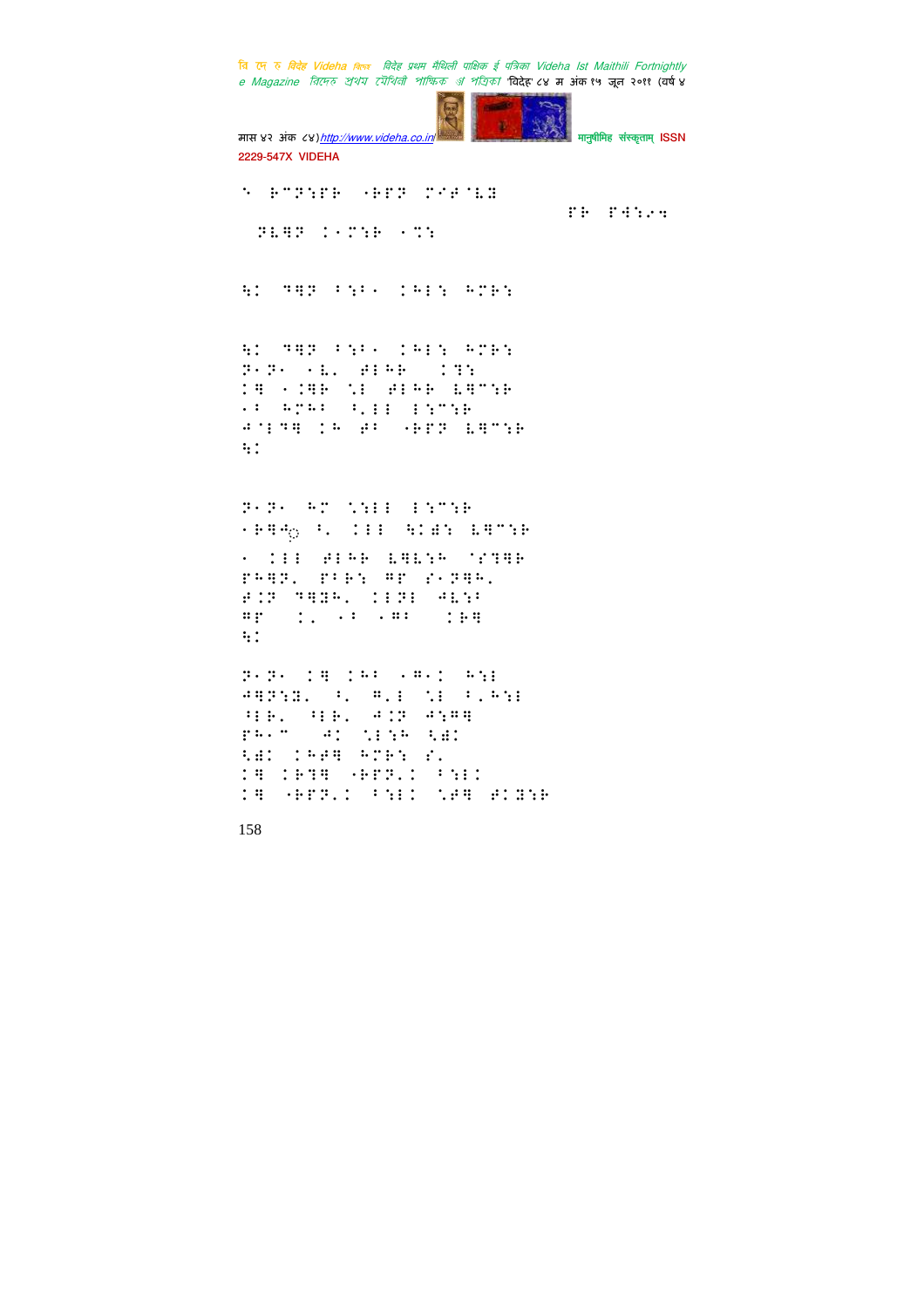त्रि एप रु विदेह Videha बिलर विदेह प्रथम मैथिली पाक्षिक ई पत्रिका Videha Ist Maithili Fortnightly e Magazine রিদেহ প্রথম মৌথিনী পাক্ষিক *প্র পত্রিকা* **বিदेह ८४ म अंक १५ जून २०११ (वर्ष ४** 

मास ४२ अंक ८४) http://www.videha.co.in मानुषीमिह संस्कृताम् ISSN 2229-547X VIDEHA IB NORTH THING I EBOAR **B. P.E. RI ZIB 78852**  $\ddot{ }$ :  $\#\{1\}\cup\{2\}$  ,  $\|\mathbb{L}\cup\{1\}\cup\{2\}\|$  ,  $\|\mathbb{L}\cup\{2\}\cup\{2\}\|$ 1940 9-215 310 97 F. HITE AL (PROF. 1989) THE  $\mathcal{A}(\mathbb{H}^n,\mathbb{P}^n,\mathbb{P}^n,\mathbb{P}^n,\mathbb{P}^n,\mathbb{P}^n,\mathbb{P}^n,\mathbb{P}^n,\mathbb{P}^n,\mathbb{P}^n,\mathbb{P}^n,\mathbb{P}^n,\mathbb{P}^n,\mathbb{P}^n$ HETPLO FORMER CO. IN BY TEST  $\mathcal{P}_\sigma = \mathcal{P}_\sigma + \mathcal{P}_\sigma \mathcal{P}_\sigma + \mathcal{P}_\sigma \mathcal{P}_\sigma + \mathcal{P}_\sigma \mathcal{P}_\sigma + \mathcal{P}_\sigma \mathcal{P}_\sigma$  $\overline{AB}$  ,  $\overline{B}$  ,  $\overline{B}$  ,  $\overline{B}$  ,  $\overline{B}$  ,  $\overline{B}$  ,  $\overline{B}$  ,  $\overline{B}$  ,  $\overline{B}$  ,  $\overline{B}$  ,  $\overline{B}$  ,  $\overline{B}$  ,  $\overline{B}$  ,  $\overline{B}$  ,  $\overline{B}$  ,  $\overline{B}$  ,  $\overline{B}$  ,  $\overline{B}$  ,  $\overline{B}$  ,  $\overline{B}$  , **PIPE IRL: P. 7198** From Handers T. (1981) 1975 B. IBP. IEBE TRYER FSP (1) #F P P P  $\mathbb{P}(\mathbb{H}^m) \to \mathbb{H}(\mathbb{H}^m) \to \mathbb{H}(\mathbb{H}^m) \subset \mathbb{H}(\mathbb{H}^m)$ a, Seap Al Sea, p. 2000 Lange<br>2. 19 Mine Lalie (1980) School  $\ddots$ FARRISTS WILL BE END IPP PRAIS POTTER F. MERS CLE MEETER  $\ddot{ }$  :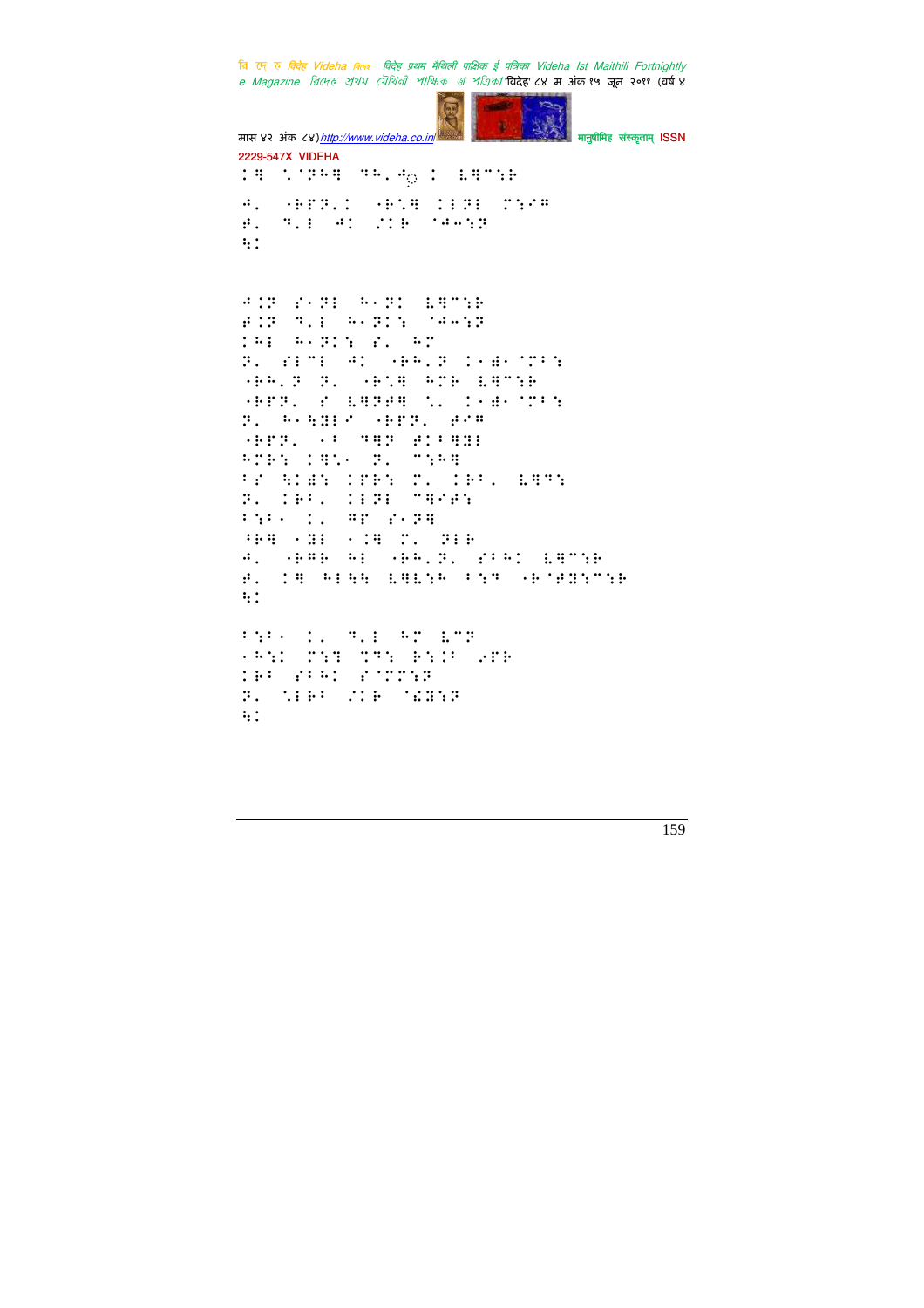ति एप रु विदेह Videha बिलर विदेह प्रथम मैथिली पाक्षिक ई पत्रिका Videha Ist Maithili Fortnightly e Magazine রিদেহ প্রথম মৌথিনী পাক্ষিক *প্র পত্রিকা* 'विदेह' ८४ म अंक ९५ जून २०११ (वर्ष ४ मानुषीमिह संस्कृताम् ISSN मास ४२ अंक ८४) http://www.videha.co.in 2229-547X VIDEHA **NORTHWEEK PRESSURES** TP FANCY TF1 # 1 + TAB 45 **Contract Construction** MERCHA WHEAT TOIERSE TAZLE, RE **PATTLA** THIS END A LASSANDEL CONTROL SHARE  $\begin{minipage}{0.9\linewidth} \begin{tabular}{l} \hline \textbf{1} & \textbf{1} & \textbf{1} & \textbf{1} & \textbf{1} & \textbf{1} & \textbf{1} & \textbf{1} & \textbf{1} & \textbf{1} & \textbf{1} & \textbf{1} & \textbf{1} & \textbf{1} & \textbf{1} & \textbf{1} & \textbf{1} & \textbf{1} & \textbf{1} & \textbf{1} & \textbf{1} & \textbf{1} & \textbf{1} & \textbf{1} & \textbf{1} & \textbf{1} & \textbf{1} & \textbf{1} &$ FORESINE, ILBREN (FL.I. OFEINIRE) **MINISTER PROPERTY AREAS**  $\sim$   $\sigma$   $^{1}$   $\sim$   $\pm$ **ANALL AMERICAN COMMENT BLD** CHEST VEHICLE, NICE SHE SHEET BOARDER **TO REMOVE SHOPPING CONSTRUCTS** PEAR PROPERTY RECORDS **VERMISHMEEN IR PRIP/ PE TEGS** THE HITPEN CONHEI POPPORT.  $H^4$   $H^4$   $H^4$   $H^4$   $H^4$   $H^4$ FABR (FRAIDER) IED MRI 4 Engele Live **ATENERS PRESS TE SANFA RIPLE** BEEN EVENTED FOR STREET LIP PRESS P.P. ATE STETCHATHE PAPART HERNA KAL TAKABARAN ALK HERRE **FIF NE 4** 187286 8528 PEC EMEN TROTTED BEBEL BN THROIR.  $\ddots$  $ig: "++"$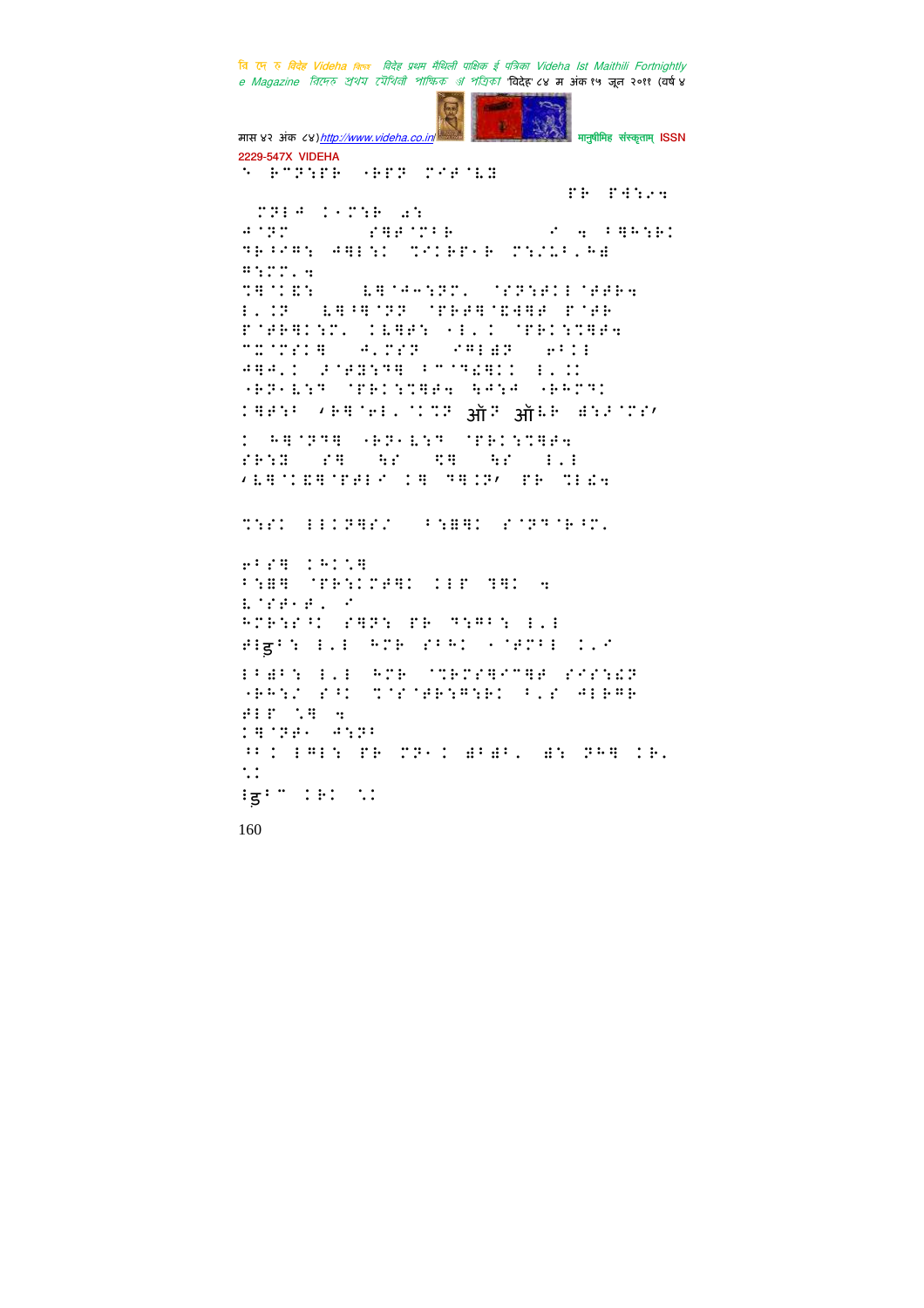e Magazine রিদেহ প্রথম মৌথিনী পাক্ষিক *প্র পত্রিকা* **বিदेह ८४ म अंक १५ जून २०११ (वर्ष ४** मानुषीमिह संस्कृताम ISSN मास ४२ अंक ८४) http://www.videha.co.in 2229-547X VIDEHA  $\sim$   $\sim$  $\pm 1.01$  ,  $\pm 1.001$  ,  $\pm 1.001$  ,  $\pm 1.001$  ,  $\pm 1.001$  $\mathbb{R}^2$ 19. hr. SACRETSEME FIGHT IPICAL S BOILE ILE R. LETTER REDICTOR ARE drift  $\mathcal{L}^{\mathcal{A}}(\mathcal{A},\mathcal{B},\mathcal{A},\mathcal{B})=\mathcal{L}^{\mathcal{A}}\mathcal{L}^{\mathcal{A}}\mathcal{L}^{\mathcal{A}}\mathcal{L}^{\mathcal{B}}\mathcal{L}^{\mathcal{B}}\mathcal{L}^{\mathcal{B}}\mathcal{L}^{\mathcal{B}}\mathcal{B}^{\mathcal{A}}^{\mathcal{A}}\mathcal{L}^{\mathcal{B}}\mathcal{L}^{\mathcal{B}}\mathcal{B}^{\mathcal{B}}^{\mathcal{B}}\mathcal{A}^{\mathcal{B}}^{\mathcal{B}}\mathcal{B}$ TED AT 1171 FY51 (1171 FY79) TERE AND EN IE DERE ALDE **RESOURCES PAPER INF** 19.1 792 4PB FACE CHEEL PUSSES PAPPENDENT CONTRACEDED AN ESTAD RADA TERRITOR ESSENTIALS ST TESHE HAVEN IST FLEID. TAPE IN CONTACT PART PORT ROOMS NO ENCAMERATED ESPECIAL ARLI APRN EGAGEBALLE AGE IL GENER ZIEG EE<br>ZAFROL GROGGE ERI VI G **BIR IN. NB INE MB** RARN CIEVE CITEN LIB PAPPE PR  $44.7154 - 247$ #NO#CNE#C ENF #NP#C NER# 7#OP#N  $\begin{minipage}{0.9\linewidth} \begin{tabular}{l} \multicolumn{2}{c}{\textbf{\textit{r}}}\\ \multicolumn{2}{c}{\textbf{\textit{r}}}\\ \multicolumn{2}{c}{\textbf{\textit{r}}}\\ \multicolumn{2}{c}{\textbf{\textit{r}}}\\ \multicolumn{2}{c}{\textbf{\textit{r}}}\\ \multicolumn{2}{c}{\textbf{\textit{r}}}\\ \multicolumn{2}{c}{\textbf{\textit{r}}}\\ \multicolumn{2}{c}{\textbf{\textit{r}}}\\ \multicolumn{2}{c}{\textbf{\textit{r}}}\\ \multicolumn{2}{c}{\textbf{\textit{r}}}\\ \multicolumn{2}{c}{$ TAYL INSPECTABLE PETAPS SET-787285 EED RECTAINS THE IAI NICH 999991912

त्रि एप रु विदेह Videha बिलर विदेह प्रथम मैथिली पाक्षिक ई पत्रिका Videha Ist Maithili Fortnightly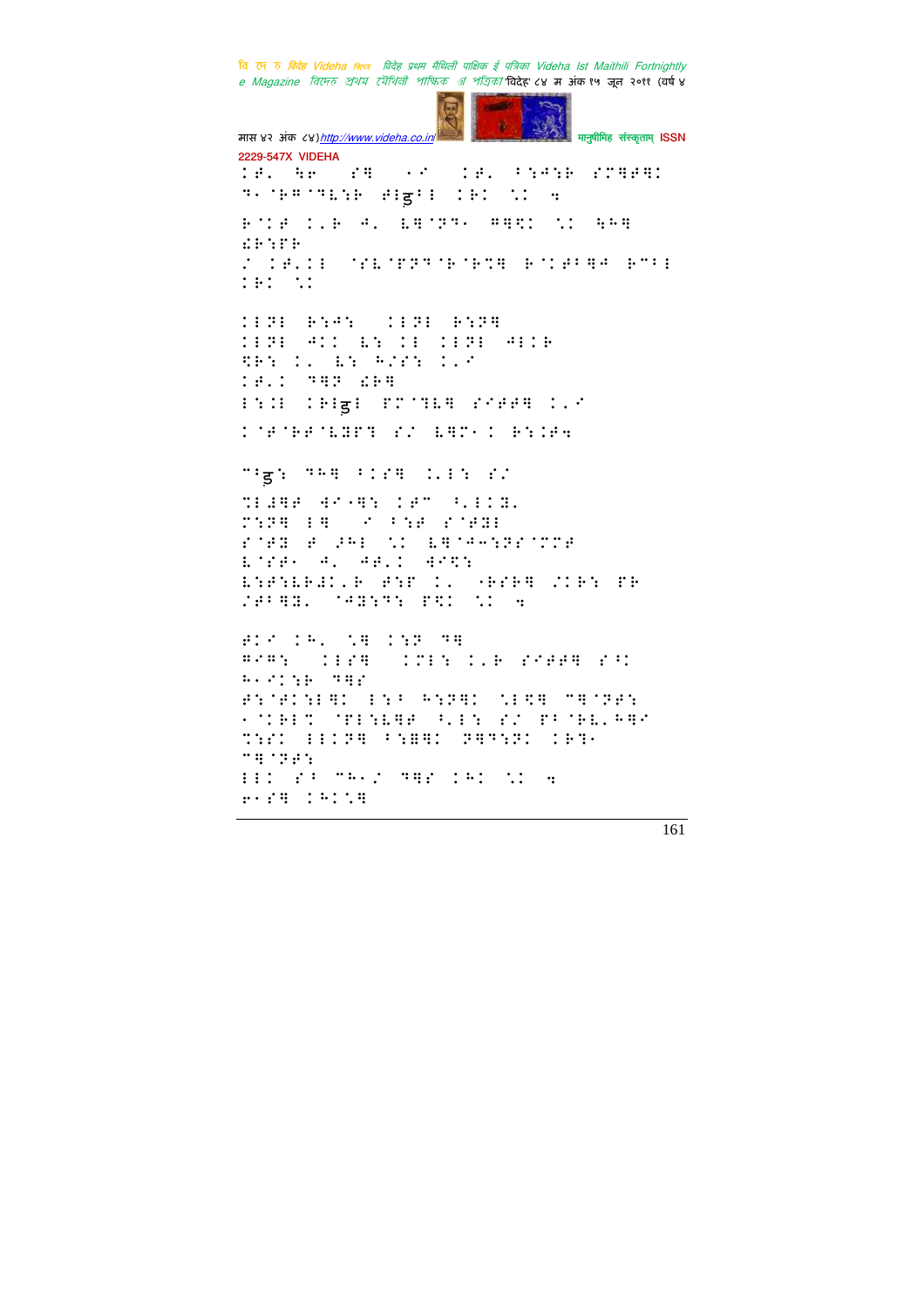मानुषीमिह संस्कृताम् ISSN मास ४२ अंक ८४) http://www.videha.co.in 2229-547X VIDEHA FABR MERICARD DIE BRIG **NORTHERN HER PARTLE** TP FATES ENTIFICATOR PROVINCINGO E DE CONTRA g TABEER PARRE TTERR QUITELES as PERFECT PRODUCTS TO THE RESIDENCE OF THE REAL 1975B 4519B 793199 P.P.998 77289  $-177$   $+177$   $-30$   $-777$   $+1$   $-800$  $\rightarrow$  192 METAP (F. MERINE) CONFIDER  $-79.1145$ MELTE LALINEMENT PARAL MELLIS BRINGE VISITAL AND REVENUE OVER ED CREAM IN ACTIVE ACTIVITIES INFLUE  $\mathcal{F}^{(1)}(\mathcal{P}^{(2)}(\mathcal{P}^{(2)}(\mathcal{P}^{(1)}(\mathcal{P}^{(2)}(\mathcal{P}^{(1)}(\mathcal{P}^{(2)}(\mathcal{P}^{(2)}(\mathcal{P}^{(2)}(\mathcal{P}^{(2)}(\mathcal{P}^{(2)}(\mathcal{P}^{(2)}(\mathcal{P}^{(2)}(\mathcal{P}^{(2)}(\mathcal{P}^{(2)}(\mathcal{P}^{(2)}(\mathcal{P}^{(2)}(\mathcal{P}^{(2)}(\mathcal{P}^{(2)}(\mathcal{P}^{(2)}(\mathcal{P}^{(2)}(\mathcal{P}^{(2)}$ PRODUCED A SPONSOR FALSE METER (FORT) Albertaal Marg ALAVIAN TRENO CRANAE TERRA ()<br>BROIL CONFARACCITER THREE AN GOVERNMENT CAPACITY CONTROL STATE AND THEAP TEERS 1931991.2  $\mathcal{L}$ 

त्रि एप रु विदेह Videha बिलर विदेह प्रथम मैथिली पाक्षिक ई पत्रिका Videha Ist Maithili Fortnightly e Magazine রিদেহ প্রথম মৌথিনী পাক্ষিক *প্র পত্রিকা* 'विदेह' ८४ म अंक १५ जून २०११ (वर्ष ४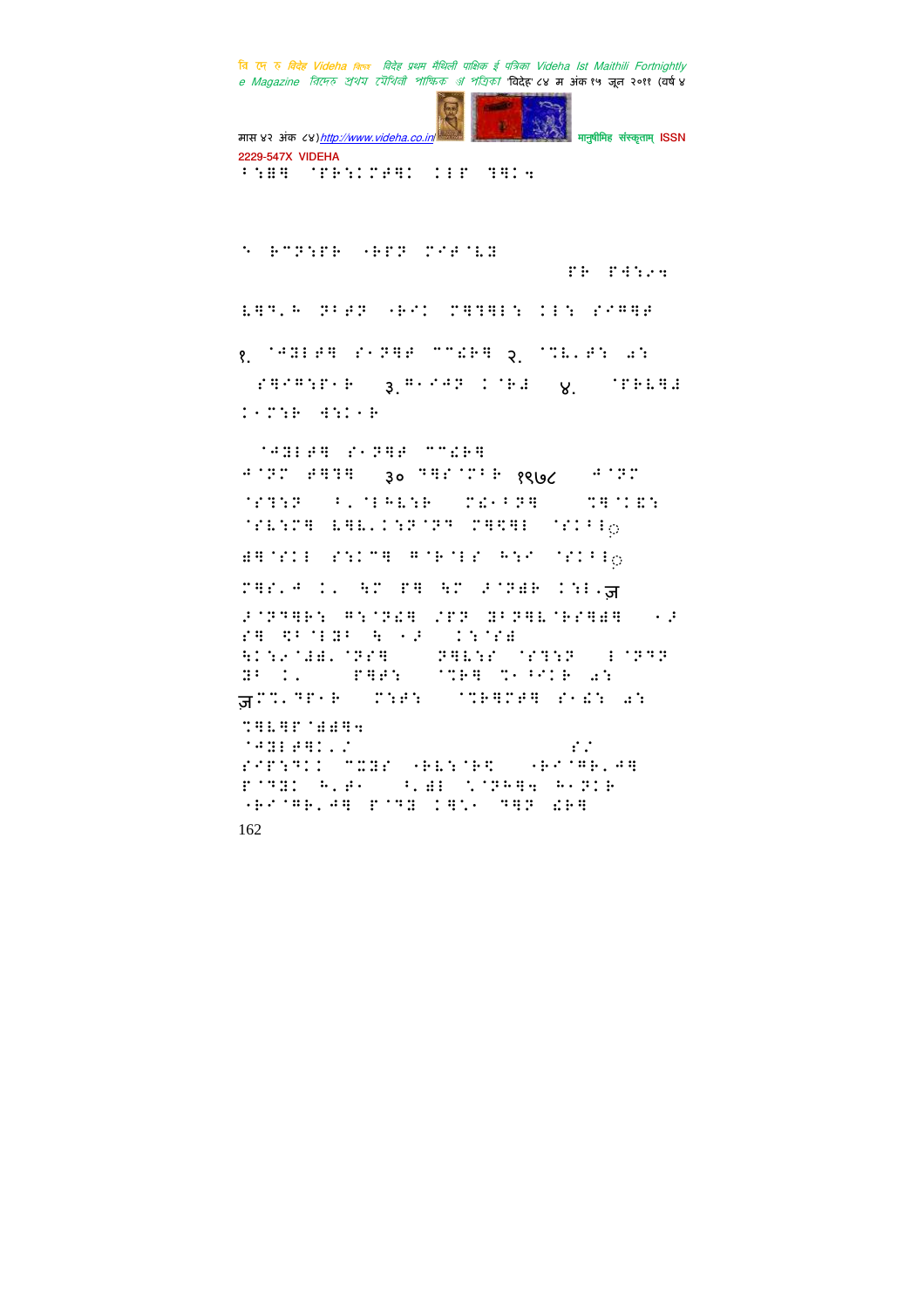ৱি দে হ *विदेह Videha बिल्ब विदेह प्रथम मैथिली पाक्षिक ई पत्रिका Videha Ist Maithili Fortnightly* e Magazine विरमह 'क्षेत्र' रूपैशिवी शोष्क्रिक श्रं शक्तिरं **विदेह' ८४ म अंक १५ जून २०११ (वर्ष ४** 

मास ४२ अंक ८४)http://www.videha.co.in/ महाराष्ट्रीय मानुसीमह संस्कृताम् ISSN 2229-547X VIDEHA

*xxx/qpfusztpvq/dpn!*  $I$ .  $B$   $T$ .  $T$ .  $T$ ⣏⣚ ⢷ ⢳ ⢷⢳ ⢷⣁⣛⣒ ⢺⣝⢾⣛ ⣛⣙⣛⣑ )⣛⢾⢷ ⣑ ⢳ ⣑⢷ ⢻⢾ ⣁⣙⣛ \$ ⢳⣛⢽ ⢷ ⣛⣙⣛⣑ )⣛⢾⢷ ⣑ ⢷⢹⢷⣉⢽⣛ GIBAR \$∂BB \$P\$P\$P\$P\$ ⣛ ⢻ ⢷◌ॊ⣋⣇*-!* ⣋⢽ ⢷⢹⢷⣉⣛⢾

 $\overline{C}$  ��  $\overline{C}$   $\overline{C}$   $\overline{C}$   $\overline{C}$   $\overline{C}$   $\overline{C}$   $\overline{C}$   $\overline{C}$   $\overline{C}$   $\overline{C}$   $\overline{C}$   $\overline{C}$   $\overline{C}$   $\overline{C}$   $\overline{C}$   $\overline{C}$   $\overline{C}$   $\overline{C}$   $\overline{C}$   $\overline{C}$   $\overline{C}$   $\overline{C}$   $\overline{C}$   $\over$  $\lambda$  (or the theoretical control of the top theoretical control of the top that  $\mu$ 

३. ⣉⣇⢾⣑ ⣔⣑*!)*⣛ ⢻⣑\$⢷*\*!!*

४.⢻\$ ⢺⢽ ⢷⣜*!!*⢷⣑⣞⣛ ⣎\$⢽⣛*-!*  $\mathcal{L}$  (The set of  $\mathcal{L}$  ,  $\mathcal{L}$  ,  $\mathcal{L}$  ,  $\mathcal{L}$  ,  $\mathcal{L}$  ,  $\mathcal{L}$  ,  $\mathcal{L}$  ,  $\mathcal{L}$  ,  $\mathcal{L}$  ,  $\mathcal{L}$  ,  $\mathcal{L}$  ,  $\mathcal{L}$  ,  $\mathcal{L}$  ,  $\mathcal{L}$  ,  $\mathcal{L}$  ,  $\mathcal{L}$  ,  $\mathcal{L}$  ,  $\mathcal{L}$  ,  $\math$ *xxx/nbeivcbojbsut/dp/vl!*⢷ ₿) ZIE (1151288 J.J.H. 2011) NBH

५.

*!!*⢷⣇⣛⣜ \$⣑⢷ ⣚⣑ \$⢷*!!* ⢺⢽ ⢾⣛⣙⣛*!.42!*⢹⣛⢷*!2:88<!*⢺⢽ ⣙⣑⢽*!.* ⢽⢳)⣛*!-!* ⢷⣛*!-!*⣎\$⢽⣛*!<!* ⣉⣛ ⣏⣑*.!*⢷⣝ ⢽⣑⢷⣑⣝⣜ ⢳⣑ *!.!* ⢽⢷⢾⣛⢽⢻⢷*!-!*⣛*!/!*⣓*!/!*⣛*!.!* ⢷⣛⢷ ⣑⢺*!.!*⢹⢷⢸ ⢻⣑*!-!* ⣋⣛⣑ ⢼⢽ ⢶ ⣉⢽ ⣋⣛⢺⣑ ⢽*!)*⢽⣉⢽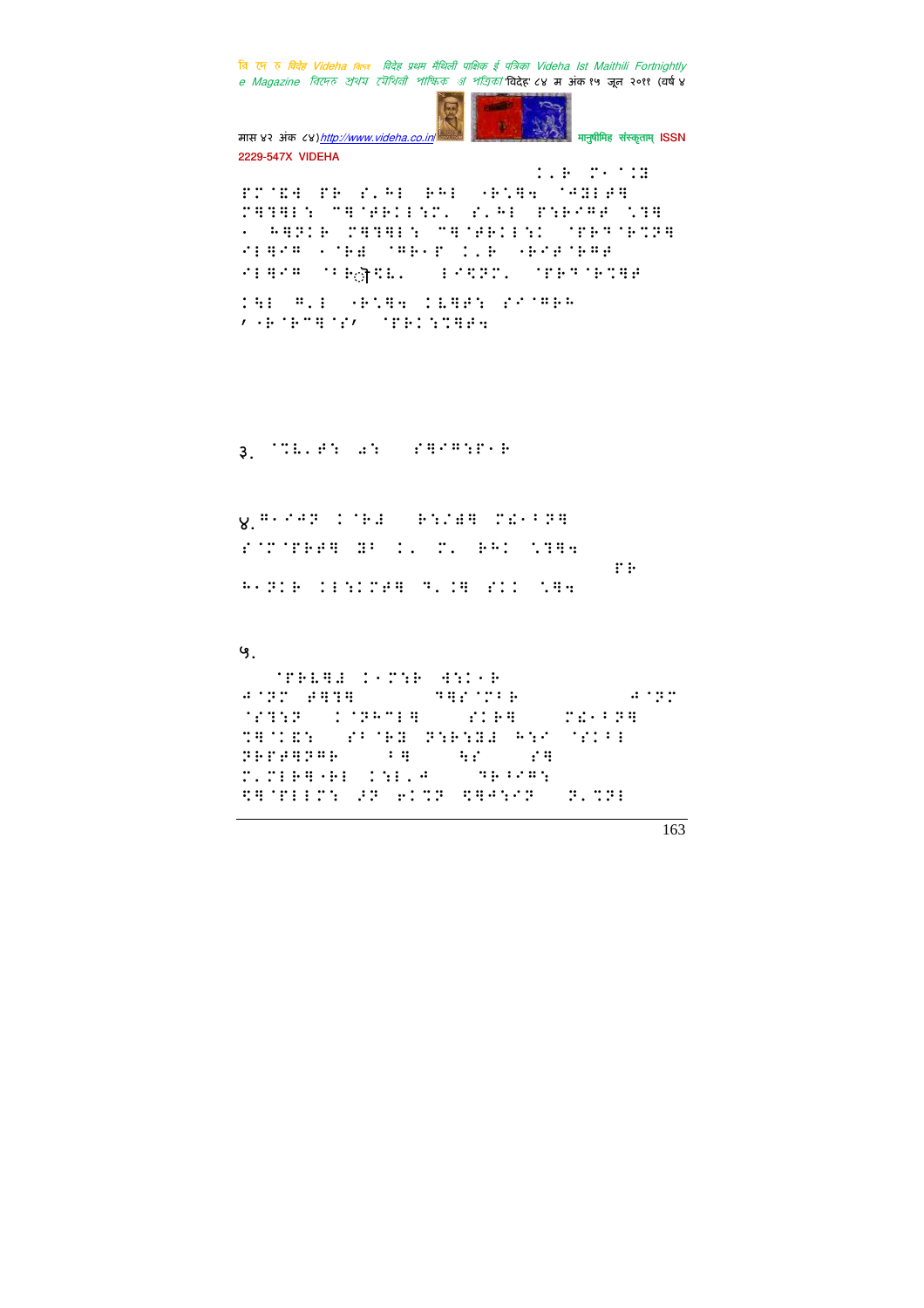ৱি দে হ *विदेह Videha बिल्ब विदेह प्रथम मैथिली पाक्षिक ई पत्रिका Videha Ist Maithili Fortnightly* e Magazine विद्युत्त सेथेंग ट्रॉशिनी शक्तिक अ शंक्रिकां **'विदेह' ८४ म अंक १५ जून २०११ (वर्ष ४** 

मास ४२ अंक ८४)http://www.videha.co.in/ मानुसी मानुषीमिह संस्कृताम् ISSN 2229-547X VIDEHA GR MORE MORE I ऑPOLE CONTROL CONTR ⢹⣛⣛*!\*!-!*)⣛⢾⢷ ⣑*!!*\$⢷ ⢶ ⣉⢽ ⢷⣇⣑⢽\$⣑⢽ ⣇⣛⣉⣏ ⣝⢻⣝⢾⣑*-!*⢽⣛⣇⣑ ⣙⣑⢽*.!*⢹⣛⣛*!-!*⢼ ⣋⣛⣝⣑*<!*⣛⢾⣑*.!* ⣉⢷⣛ ⢾⣝ ⢽⣑⢷⣑⣝⣜ ⣚⣑ \$⢷*!-!* ⢷⣛*!.!* ⢽⢳)⣛*!!<!*⣑⢾⣑*.!*⣉⢷⣛⢾⣛ ⣑⢾⣛ ⣚⣑ \$⢷*!-!* ⢷⣛*!.!* ⢽⢳)⣛ ⣒ ω readrad. O sepa central reaccampad ⣓⣙⣞*!!)!Bftuifuf!Cz!Qsbwjo!* ⢽⣑ ⣉\$⢷\$\$⢾*!-!*⢷⣇ ⢷⣋ ⣞ S. E. FESTIVAE A ZE COSESAR DO ESTO. ⣑⢷⣝⢷⢾⣒

 $\rightarrow$  +77110  $\rightarrow$  +7710  $\rightarrow$  +7710  $\rightarrow$ *hhbkfoesbAwjefib/dpn!*⢷ ⣚⣑⢴⣒*!!*

⣇⣛⢹⢳ ⢽⢾⢽ ⢷ ⢻⢹⣝ ⢹⣝ ⢸⣑⢷⢾⣛ १. ⢳⢽⢹⣑*!)*⢹⣛⢷⣃ ⣙⣑*\*;*⣈ *;!*⢴⢹⣝ ⢷ ⣑⣉*!)* ⢳⣛⢽⢹⣛ ⣙⣛⣛ ⢷⢽\$⣇⣑⢹ ⣇⣛⢽⣛⢾ ⢴⢾*\*!* ⢳⢽⢹⣑*!)* ⣙⣛⣛ ⢹⣇⢽⣑⢻⢷⣛*\*!* ⢳⢽⢹⣑*!)* ⣙⣛⣛ ⣛⣙⣛⣑ ⣏⢷*\*!* ⢳⢽⢹⣑*!)* ⣙⣛⣛ ⢷*\*!*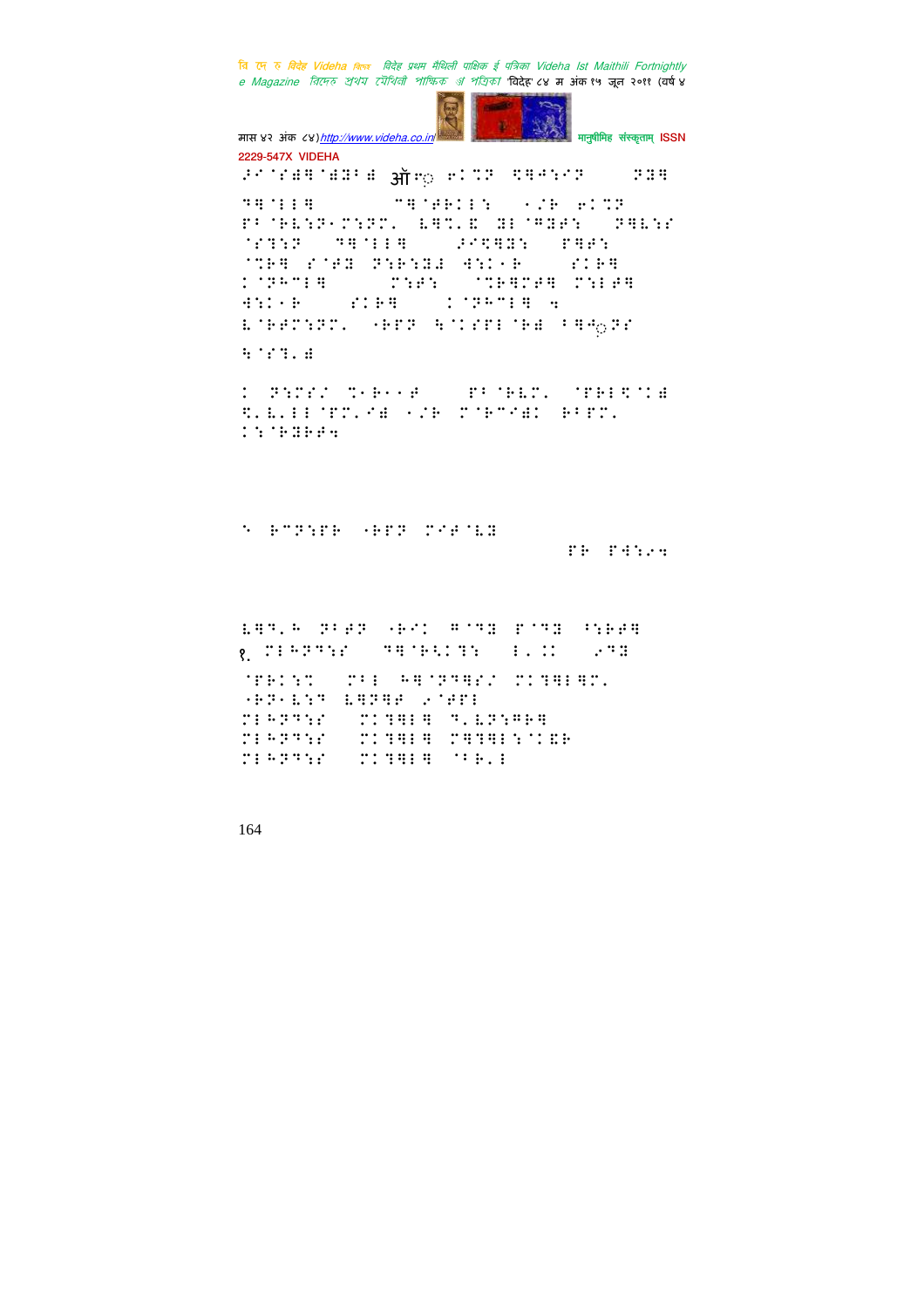```
मानुषीमिह संस्कृताम् ISSN
मास ४२ अंक ८४) http://www.videha.co.in
2229-547X VIDEHA
Q = \frac{1}{2} \left( \frac{1}{2} \frac{1}{2} \frac{1}{2} \frac{1}{2} \frac{1}{2} \frac{1}{2} \frac{1}{2} \frac{1}{2} \frac{1}{2} \frac{1}{2} \frac{1}{2} \frac{1}{2} \frac{1}{2} \frac{1}{2} \frac{1}{2} \frac{1}{2} \frac{1}{2} \frac{1}{2} \frac{1}{2} \frac{1}{2} \frac{1}{2} \frac{1}{2} \frac{1}{2} \frac{1}{2} \frac{1}{2} \frac{1}{2} \frac{1}{2} \frac{1}{2} \frac{1}{2} \frac{1}{VESPENCE CONTRENS AN INVENCE CONTRES
-17.7137NATRRETERS
FALAPAK ITE.
  FOUND BEERE ONESES OFTERED ONES
gorena, chi dia macrossoria na
  FROM HIS RESIDENCE.
KOREOTRAT (ARTS SYSTEMATICS)
\mathcal{P}(\mathbf{q},\mathbf{q}) = \left\{ \mathbf{q} \in \mathcal{P} \mid \mathcal{P}(\mathbf{q},\mathbf{q}) \in \mathcal{P}(\mathbf{q},\mathbf{q}) \right\} \in \mathcal{P}(\mathbf{q},\mathbf{q},\mathbf{q})TESTARI EPAL EST METAL TETSEL
FRITERS:
IPTEL MOTHER MEMBER MERSE.
1.577577771TED APACTECY TEPH FRIE STRU
                                                      \therefore \thereforeDIGGOV ZENOLAR (181 DIGOV NEMPOS
SPRAG SRAW HIGH GARAGE SPEAR CIG
SIPTE LEFT: THIS
QUESTERN CAR THE RUSHAL CAR
SHEPPEL CONTRACT SPECIAL SHEP CAN.
475797774PRESIDEL TIMEL IPEE MINER.
a ne nada nedeles ne este ninaes el g
                                               -9911FRED THE HART, SHEIRTH
DINGBANADI (APNIANO) ERIBUA (1911-1980)<br>SEIRE (APDI DINGBA) NORRA NORRA AI
FORESTABLES (FERRICA PETERBE
```
ति एप रु विदेह Videha बिलर विदेह प्रथम मैथिली पाक्षिक ई पत्रिका Videha Ist Maithili Fortnightly e Magazine রিদেহ প্রথম মৌথিনী পাক্ষিক *প্র পত্রিকা* 'विदेह' ८४ म अंक १५ जून २०११ (वर्ष ४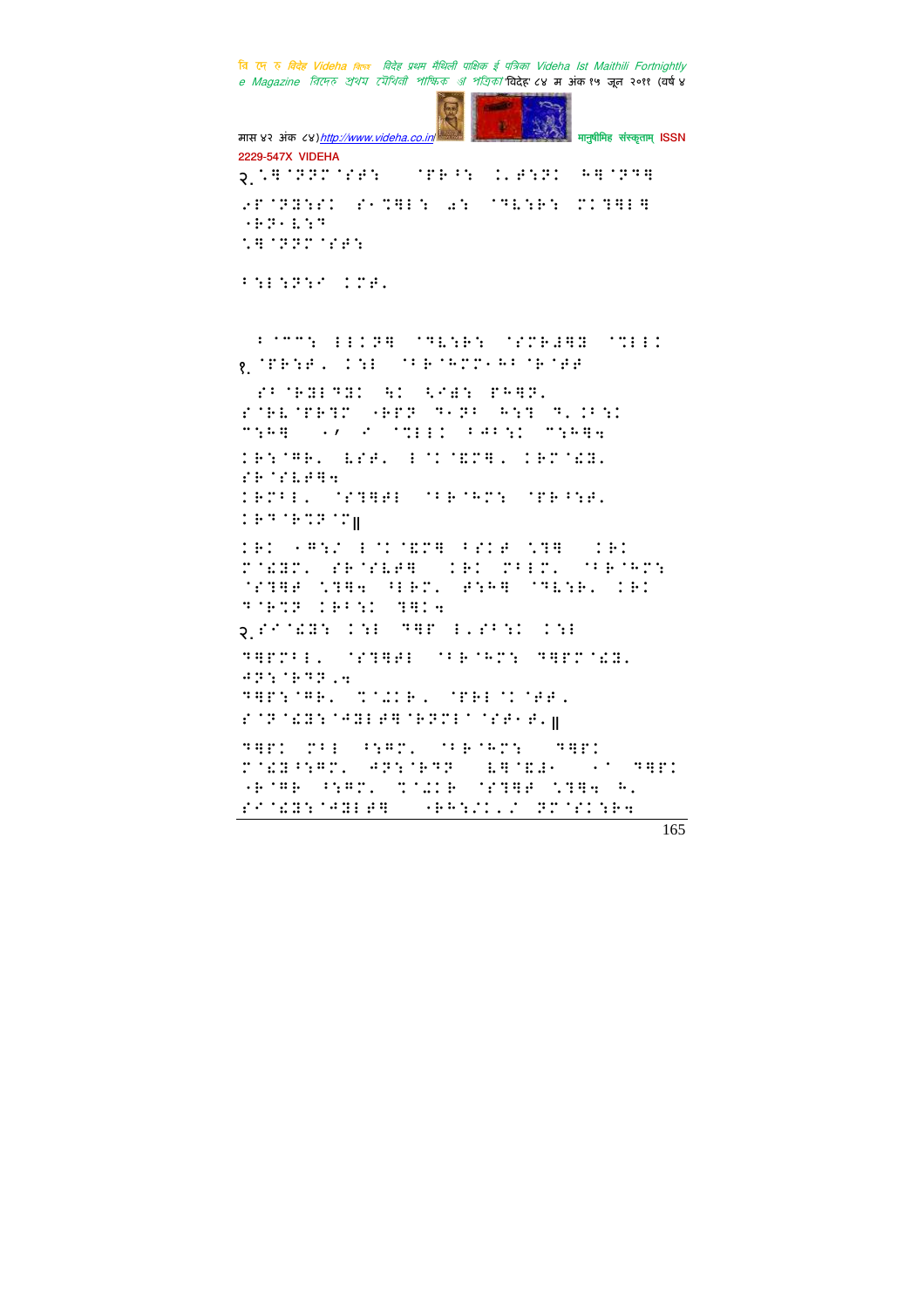```
मानुषीमिह संस्कृताम् ISSN
मास ४२ अंक ८४) http://www.videha.co.
2229-547X VIDEHA
3 3 3 4 4 3 3 1 1 1 1BATA (MICHAEA BARTINGAA BIDGALDA
ETIPPETT4
THR. H. STEP, SPPROFILE
THE CONTRACTOR OF CONFIDENT
\mathcal{A}_{\mathcal{A}} = \mathcal{L}(\mathcal{A}) = \mathcal{I}(\mathcal{A}(\mathcal{B})) = \mathcal{L}(\mathcal{A}(\mathcal{B}(\mathcal{A}(\mathcal{B}(\mathcal{B}(\mathcal{B}(\mathcal{B}(\mathcal{B}(\mathcal{B}(\mathcal{B}(\mathcal{B}(\mathcal{B}(\mathcal{B}(\mathcal{B}(\mathcal{B}(\mathcal{B}(\mathcal{B}(\mathcal{B}(\mathcal{B}(\mathcal{B}(\mathcal{B}(\mathcal{B}(\mathcal{B}(\mathcal{B}(\mathcal{B}(\mathcal{B}(\mathcal{B}(\mathcal{B}(\19746726578 PRPPT178 PRG 97 PRT
SETER IFIF ANN (A)PIE MOVING TE
FIER PL PEPE NIPPER
g PROPED FDB
# NEWS CONTENTS AND THE #EFTER# CONTENTS
STECK PRIDER CHELER ALL TROPIN
ROBBERY CORPUT
                  227.75\mathbf{h}_{\mathbf{u}} = \mathbf{u} \mathbf{v} \mathbf{u} \mathbf{v}^{-1}_{\mathbf{u}}\frac{1}{2} #1951688 \frac{1}{2} + \frac{1}{2} + \frac{1}{2} + \frac{1}{2} + \frac{1}{2} + \frac{1}{2} + \frac{1}{2}PORTHA CAROTER POSSESSED AND AND BRE
HIT. HETE PAIRPRINGS PRIES
GOVINEER SECRETA CRECKE PROVINE, CONTE
\mathcal{P}(\mathcal{V}, \mathcal{E}, \mathcal{H}, \mathcal{E}, \mathcal{V}, \mathcal{H})LIPES FIR SAFES FAT SAFET BIRE
4.124441FT: TRED STREET, STORRTHERD
STIEREN, SABE (PANE VOLVEVIALE POPERR
PERRY LARGE NEWS
g (PROFILED OUTPUTER STREET PAPA
TAMENT PROPERTY
FORTIA DE COORS OPPROFIS
```
ति एप रु विदेह Videha बिलर विदेह प्रथम मैथिली पाक्षिक ई पत्रिका Videha Ist Maithili Fortnightly e Magazine রিদেহ প্রথম মৌথিনী পাক্ষিক *প্র পত্রিকা* 'विदेह' ८४ म अंक ९५ जून २०११ (वर्ष ४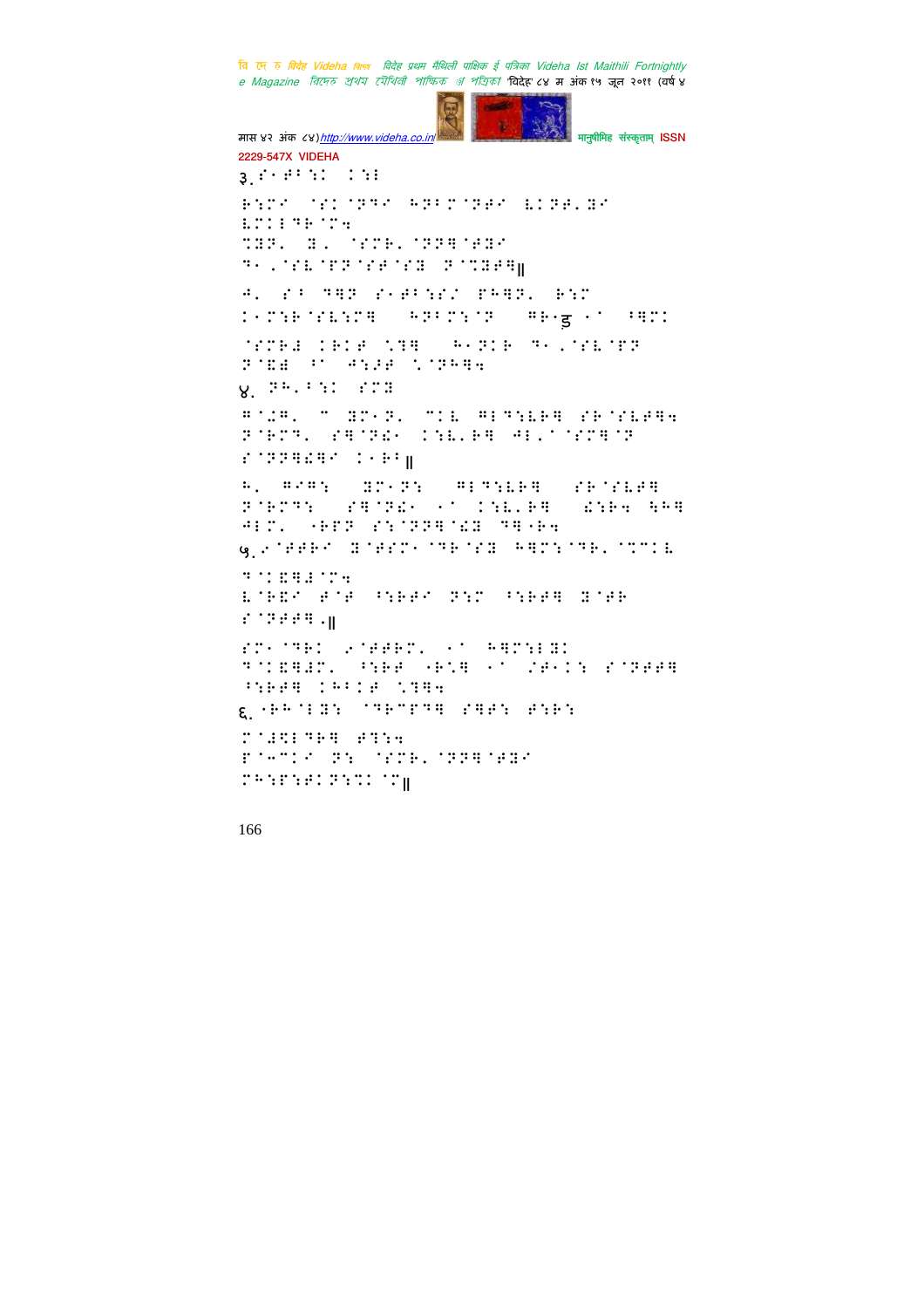```
e Magazine রিদেহ প্রথম মৌথিনী পাক্ষিক প্র পত্রিকা 'विदेह' ८४ म अंक १५ जून २०११ (वर्ष ४
                                                    मानुषीमिह संस्कृताम् ISSN
मास ४२ अंक ८४) http://www.videha.co.in
2229-547X VIDEHA
\mathcal{A}_{\mathcal{A}}=\{1,2,3,4,4,2,5,6,6,8,1,2,3,6\}19999991.1441anan ya masu samu ayu mnas mnama
SPORENT SPORE IRIALIZER (PROPIECE)
FAR FORE PO PASSE NORPH.
\mathfrak{g}_1 of the parameter of elements and the parameter
ESPRESS.
TUP . PROVENTUO POPELE.
THE THREE REAL
HEATH THIRDS
                       \begin{minipage}{.4\linewidth} \begin{tabular}{l} \multicolumn{2}{c}{ \multicolumn{2}{c}{ \multicolumn{2}{c}{ \multicolumn{2}{c}{ \multicolumn{2}{c}{ \multicolumn{2}{c}{ \multicolumn{2}{c}{ \multicolumn{2}{c}{ \multicolumn{2}{c}{ \multicolumn{2}{c}{ \multicolumn{2}{c}{ \multicolumn{2}{c}{ \multicolumn{2}{c}{ \multicolumn{2}{c}{ \multicolumn{2}{c}{ \multicolumn{2}{c}{ \multicolumn{2}{c}{ \multicolumn{2}{c}{ \multicolumn{2}{c}{ \multicolumn{2}{c}{ \multicolumn{2}{c}{ \multicolumn{2}{c}{ \multLUIULI
FAR BA THE SHAHER INFIR NING
ZENEL PERSONALISMEN PLEN TRIP
172979
STREAM SPECIAL TREASURES POSTSES.
F#8.5
FROM EL PACER (PEANCHE)
TERPETE TRACK RESPONSED.
AN TROLESS OF LIGHT BOOKS ARE CONFIDENTIAL
Q = 3.5117.07 = 0.01357.777 = 7.0117.1313PROPERTY
HERRITEL PATTLE EMPEL EMPLEYER
44.14.1444477 ||
00 TRINADE TANGE TANKER BAYNELT
-4 -12222 -22 -7 -744 -22s in the separate teached in the entrepren<del>g</del> beside
ERCH MOREN PLEETIN
 TELENSY TELOPETIC TRACK (ESSA) (TELECH
```
त्रि एप रु विदेह Videha बिलर विदेह प्रथम मैथिली पाक्षिक ई पत्रिका Videha Ist Maithili Fortnightly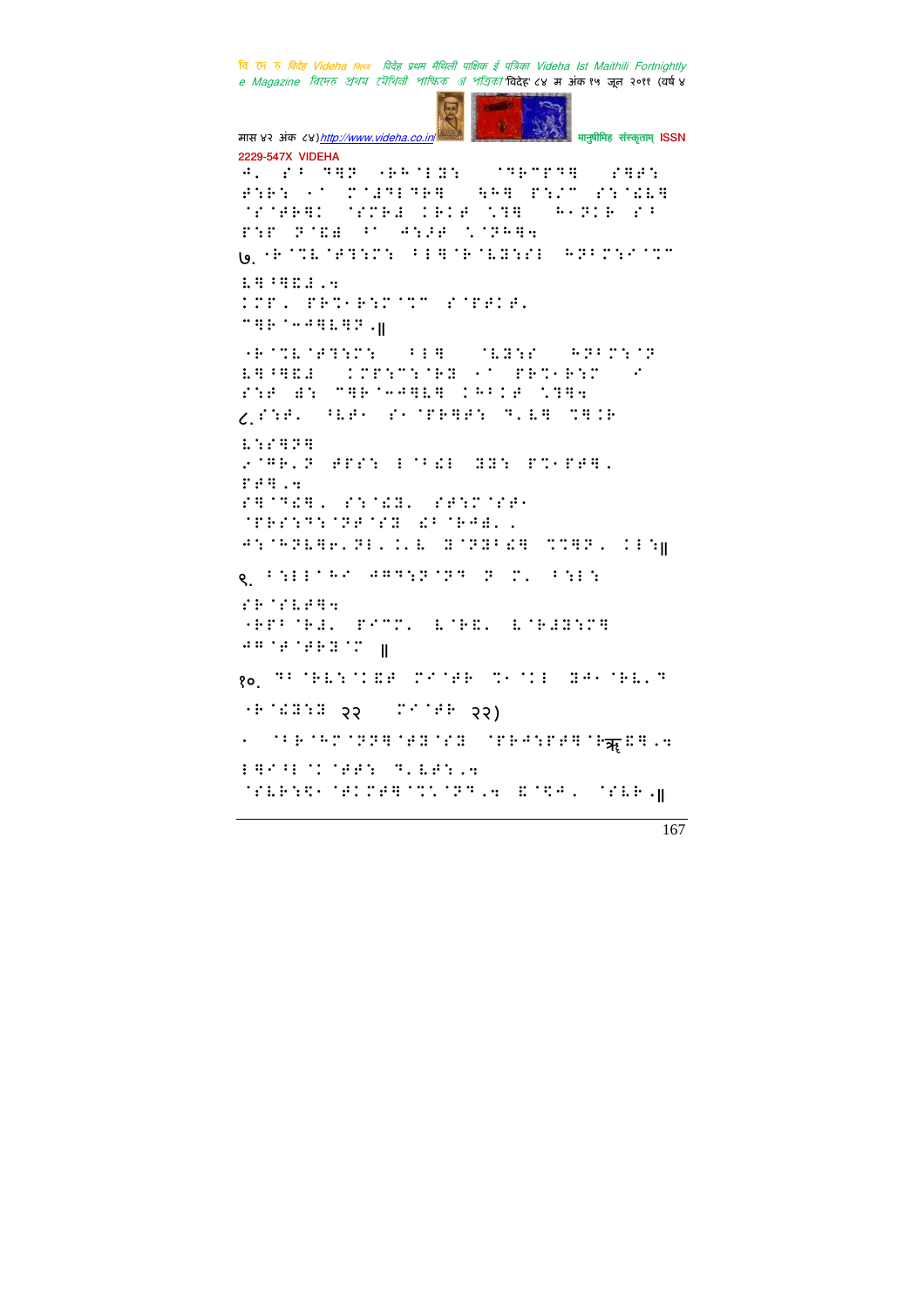ति एप रु विदेह Videha बिलर विदेह प्रथम मैथिली पाक्षिक ई पत्रिका Videha Ist Maithili Fortnightly e Magazine রিদেহ প্রথম মৌথিনী পাক্ষিক *প্র পত্রিকা* 'विदेह' ८४ म अंक ९५ जून २०११ (वर्ष ४

मानुषीमिह संस्कृताम ISSN मास ४२ अंक ८४) http://www.videha.co.in 2229-547X VIDEHA in de dezona de la estezo di in Political temporal introduction to the tactuate. endre taal, in eldt as tsargt eensampare ndealogail and alarge all centres. stone that and to instance that it as a second theory was a marked the state of the state. ros.mo membra ambrazina amora showers and horizon as rochechard achaeto erganear Polindam, romannenk meridager nid  $\mathbb{R}^n$  :  $\mathbb{R}^n$  :  $\mathbb{R}^n$  :  $\mathbb{R}^n$  is  $\mathbb{R}^n$ POPOREN (BRN) (PROPER) (POPR) (PROPEN) FOREST TRIERNING TORRESON FROM BERNING CORP. ON THE NEXT PROCESS. 35 78784536 78788 35 3775 783838 788  $\mathbb{R}_+ = \{ \mathbb{R}_+^n \mathbb{R}_+^n : \mathbb{R}_+^n : \mathbb{R}_+^n : \mathbb{R}_+^n : \mathbb{R}_+^n : \mathbb{R}_+^n : \mathbb{R}_+^n : \mathbb{R}_+^n : \mathbb{R}_+^n : \mathbb{R}_+^n : \mathbb{R}_+^n : \mathbb{R}_+^n : \mathbb{R}_+^n : \mathbb{R}_+^n : \mathbb{R}_+^n : \mathbb{R}_+^n : \mathbb{R}_+^n : \mathbb{R}_+^n : \mathbb{R}_+^n : \mathbb{R}_+^n : \$ ECONOMIC LEATHER OF THE CARD TRACHER  $\mathcal{L}_{\mathcal{F}}$  ( Terms ) and ( The second ) and (  $\mathcal{L}_{\mathcal{F}}$  ) and (  $\mathcal{L}_{\mathcal{F}}$  ) and (  $\mathcal{L}_{\mathcal{F}}$  ) and (  $\mathcal{L}_{\mathcal{F}}$  ) and (  $\mathcal{L}_{\mathcal{F}}$  ) and (  $\mathcal{L}_{\mathcal{F}}$  ) and (  $\mathcal{L}_{\mathcal{F}}$  ) and (  $\mathcal{L}_{\mathcal$ HER ME FALM (FEM PAR LEAR CEAT) POLED RETEATA REgis CHEEFE BREVO 3783 (115 5154 (2006) 2891 P. PUMPEL CERNIC, SANCHUR RENN AV SERED FAND, CAPPAGE PERSONAL PROPERTY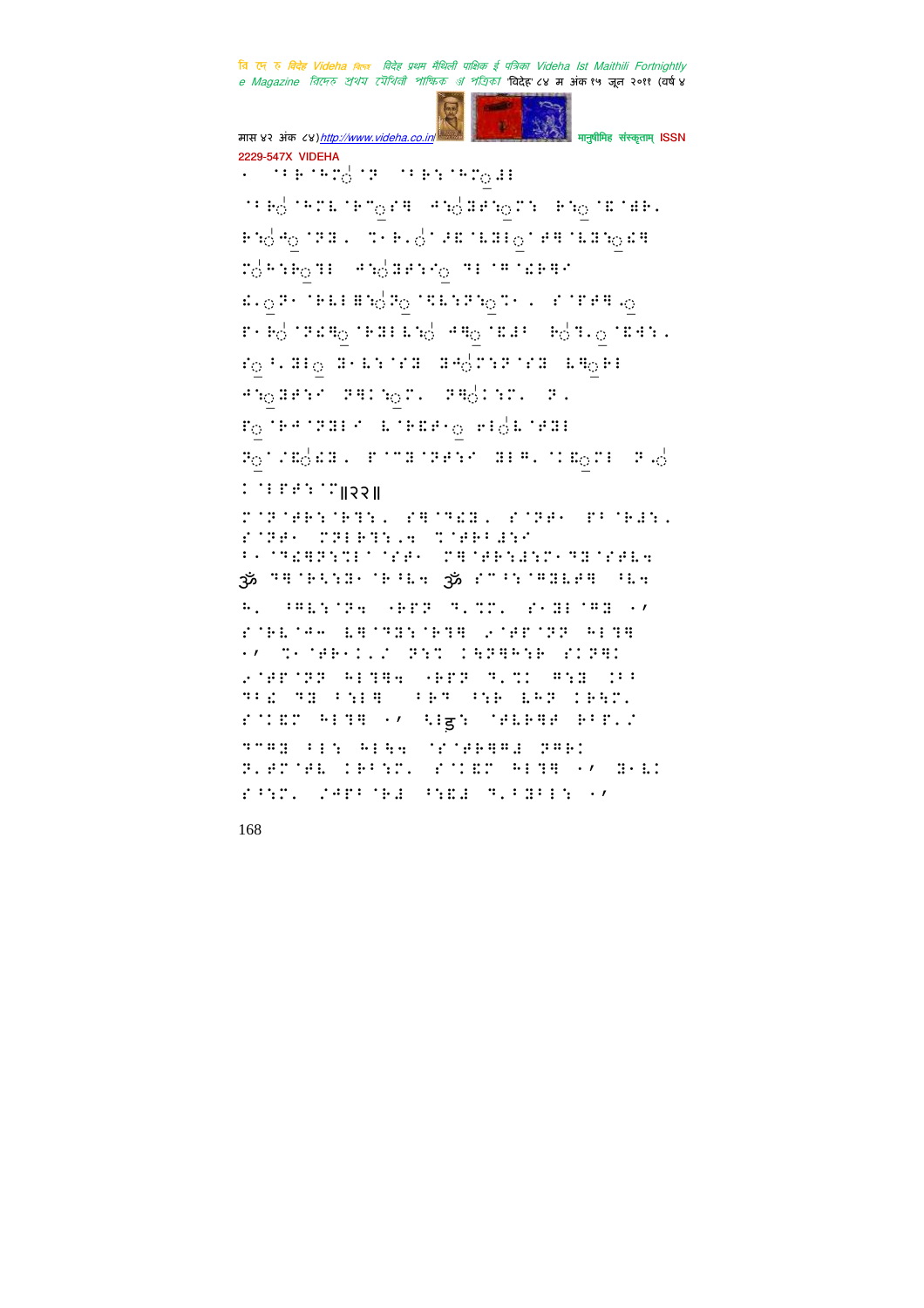e Magazine রিদেহ প্রথম মৌথিনী পাক্ষিক *প্র পত্রিকা* 'विदेह' ८४ म अंक १५ जून २०११ (वर्ष ४ मास ४२ अंक ८४) http://www.videha.co.in मानुषीमिह संस्कृताम् ISSN 2229-547X VIDEHA P. BOTHE CR. FAC. CRITED CREARS CHER  $\mathcal{R}_\infty(\mathcal{X},\mathcal{Y}) = \mathcal{R}_\infty(\mathcal{X},\mathcal{Y}) = \mathcal{R}_\infty(\mathcal{X},\mathcal{Y}) = \mathcal{R}_\infty(\mathcal{X},\mathcal{Y}) = \mathcal{R}_\infty(\mathcal{X},\mathcal{Y}) = \mathcal{R}_\infty(\mathcal{X},\mathcal{Y})$ SEART FRAU POBLEY PROPORTIONS BRANCAES CORP. 23 BRANCS APROVED I MORA PERA COMPAI PROMOTO PACIPER  $\mathcal{L}(t) = \mathcal{L}(\mathbb{R}^d) \mathcal{L}(\mathbb{R}^d; \mathbb{R}^d) = \mathcal{L}(\mathbb{R}^d; \mathbb{R}^d) = \mathcal{H}(\mathbb{R}^d)$ TRACEBOLA CER ESPERIO RITUALIDENTI TORE BOR ESPER ARE COSPECI OAE PLE  $\pm 1.5$  ,  $\pm 0.1$ ARROL ENTIRK TERRETAR GONE (HANRA  $+1171.3$ **SEP SERVE THE STATE STATE AND PROPERTY** FRAME TRANSPORT Photoniel T.T. HE6 POLIFICER CREIBE LATTEN CELARD  $3 + 11 + 799$ i istoriano i statitati eta PG50 78. PP5  $\mathbb{T} \leftarrow \mathbb{H} \times_{\mathbb{Q}}^{\mathbb{C}} \leftarrow \mathbb{H} \oplus \mathbb{H} \oplus \mathbb{H} \oplus \mathbb{H} \oplus \mathbb{H}$ PETERBOL FAR TELENCO PRESE TRATEDORA TIRRILI ROBA MA PIO Portholl FIL FT HIS LEE TECHOLOGIC LATTA TEL PEOPL IPS  $3.599$ 

ति एप रु विदेह Videha बिलर विदेह प्रथम मैथिली पाक्षिक ई पत्रिका Videha Ist Maithili Fortnightly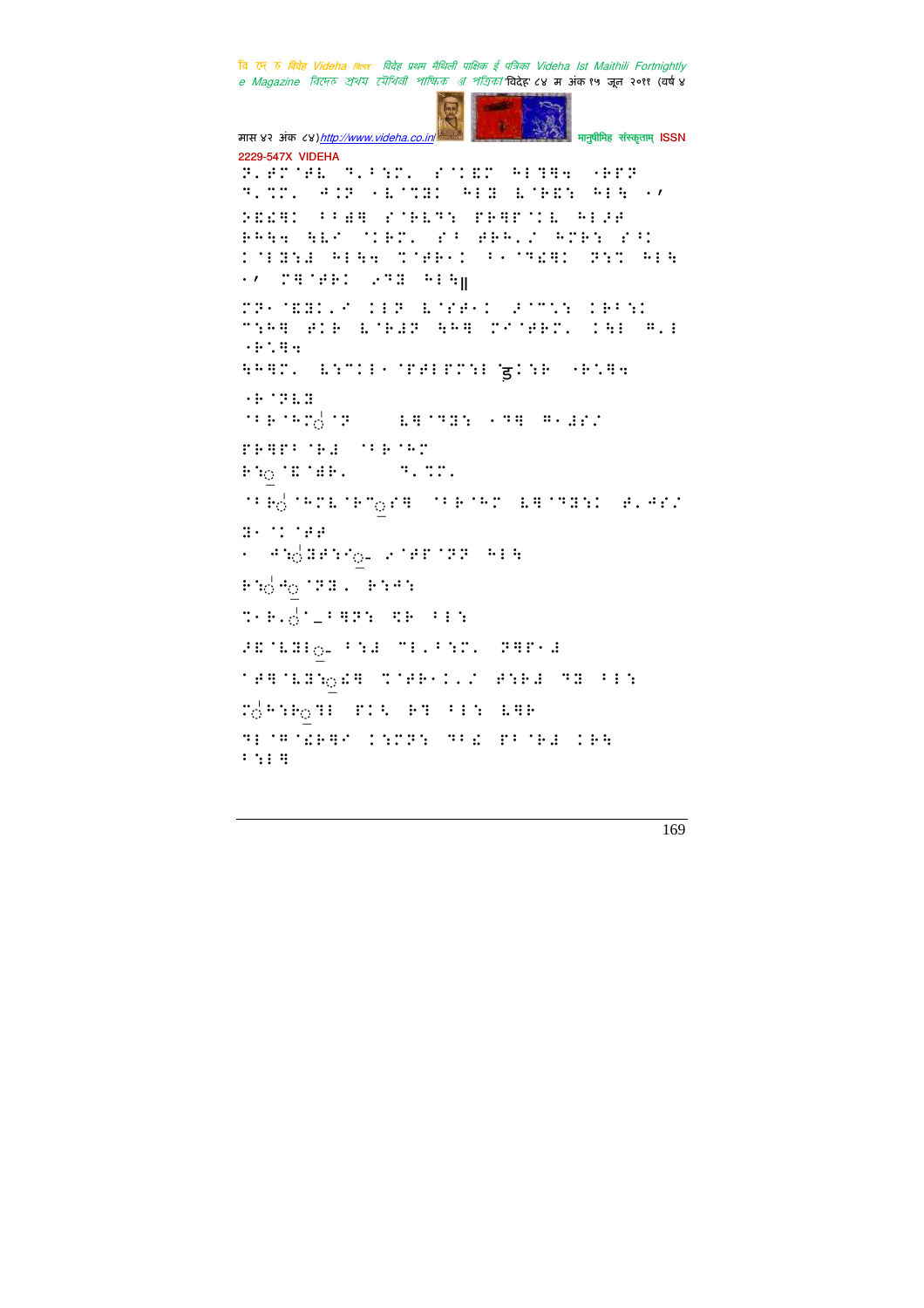ति एप रु विदेह Videha बिलर विदेह प्रथम मैथिली पाक्षिक ई पत्रिका Videha Ist Maithili Fortnightly e Magazine রিদেহ প্রথম মৌথিনী পাক্ষিক *প্র পত্রিকা* 'विदेह' ८४ म अंक ९५ जून २०११ (वर्ष ४

```
मानुषीमिह संस्कृताम् ISSN
मास ४२ अंक ८४) http://www.videha.co.in
2229-547X VIDEHA
E.OP TELERÓPO SERREOL L'ELOPTIFI
EN ENDROTEERINGS TEEN TIES FER
\mathbb{P}\left(\mathbb{Q}(\mathbb{T}^2)\right) \times \mathbb{P}\left(\mathbb{P}^2\right) \times \mathbb{P}\left(\mathbb{P}\right) \oplus \mathbb{P}\left(\mathbb{P}^2\right)comes lostigh
\Gamma \vdash \mathbb{H}^{\mathbb{Q}}_G \uparrow \mathbb{P} \oplus \mathbb{H}_G \uparrow \mathbb{P} \oplus \mathbb{H} \oplus \mathbb{H}_G^{\mathbb{Q}} \sqcup \Gamma \vdash \mathbb{H}_G^{\mathbb{Q}} \uparrow \mathbb{P} \oplus \mathbb{H}_G.MEDEFABILI KABE ISBN FALU MBDELAGL
 Sandwich State
HAOTER TIMESILI HARA FIS
\mathbb{H}^1_0(\mathbb{T},\underline{\varphi}) (EAN). (FT) The control
following city.
\mathbb{B} \times \mathbb{B} \times \mathbb{C} \times \mathbb{B} \times \mathbb{B} \times \mathbb{B} \times \mathbb{B} \times \mathbb{B} \times \mathbb{B} \times \mathbb{B}degramma east easted.
ENGEL TIEFSILI TENSPER IENSIN
PACTOST. PAGINT. PATTERN TIPE
the man.
\mathbb{P} . And \mathbb{P} and
10 TH THE COLL
LIFEFOLLIFEY 915
eightem cher en (15
PEGER. SEER.
FUNDIBER (FALE
BERLOODSTE HETER ETEROPERED RUBL
THE P.E. HERD BOIEN
170
```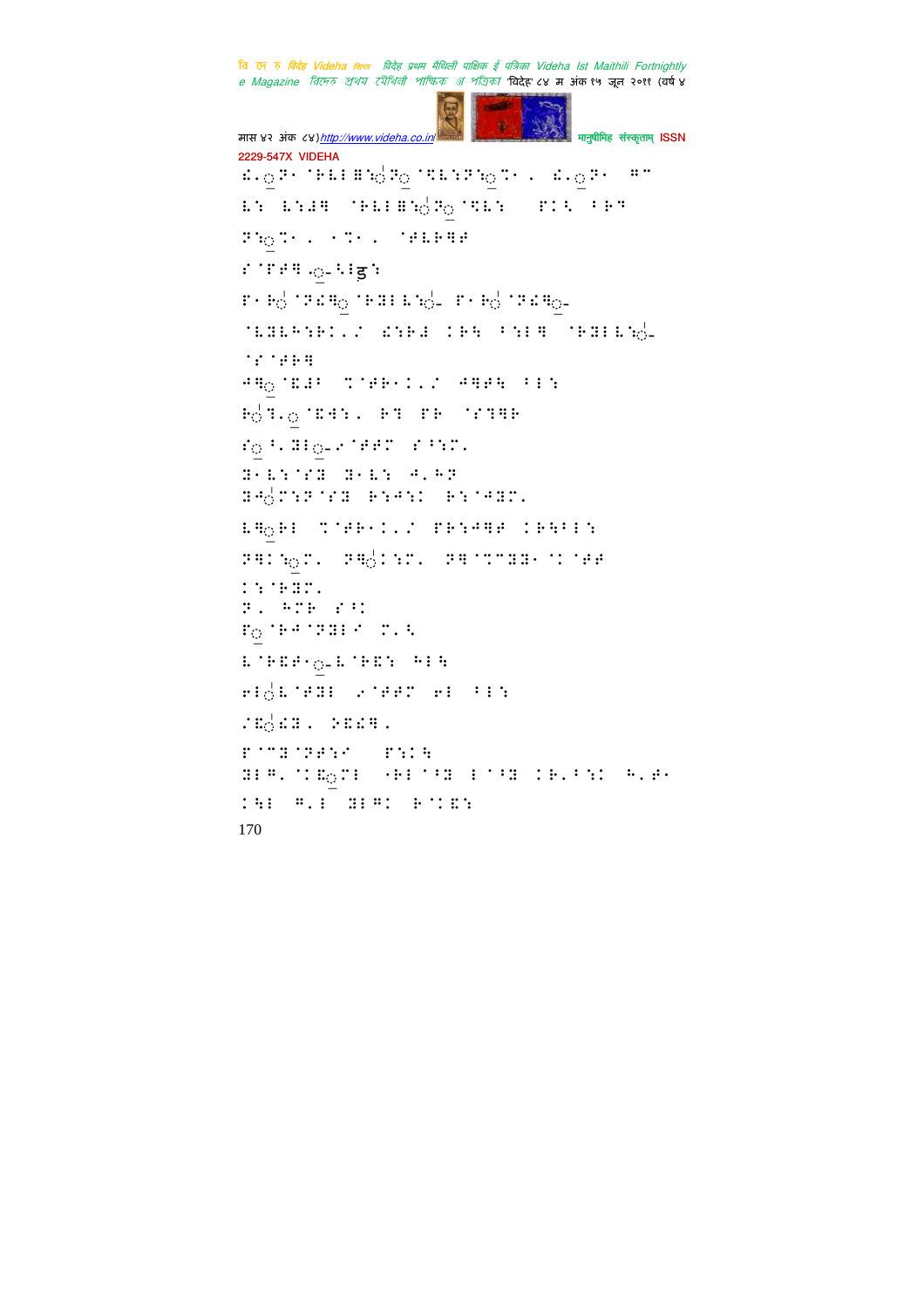ৱি দে হ *विदेह Videha बिल्ब विदेह प्रथम मैथिली पाक्षिक ई पत्रिका Videha Ist Maithili Fortnightly* e Magazine विरमह 'क्षेत्र' रूपैशिवी शोष्क्रिक श्रं शक्तिरं **विदेह' ८४ म अंक १५ जून २०११ (वर्ष ४** 

मास ४२ अंक ८४)http://www.videha.co.in/ मानुसे संस्कृतम् ISSN 2229-547X VIDEHA B States and an en ⢾⣑ ⢷⣙ ⢳⣓ ⢻⢷⣛⢶⣛⣙ ⢷⢽\$⣇⣑⢹*.!*⢳ ⢷⢳⣜*-!*⢳⢷ ⢷⣑⢺⣝ ⢷⣑⢳⣜ ⢽⣛ ⣎⣑⢷⣛ ⣇⣛⢹⣝⣑ ⣑*-!*⢷⣑⢺⢽⣝ ⣇⣛⢷ ⢾⣛⢷ ⢹⣑⢺*-!* ⢹⣎ ⢹⣓ ⣑⣛ ⢻⣑⣝*-!*⢹)⢻⣝ ⣑ ⢺⢽⢾\$*-!* ⢴⢹⣝⣛ ⢽⣑⢷⣛ ⢳⣙⣛⣒ ⣑⢷⢺⢽⣝  $+$ £ 1191*4*5  $\frac{1}{3}$   $\frac{1}{3}$   $\frac{1}{3}$   $\frac{1}{3}$   $\frac{1}{3}$   $\frac{1}{3}$   $\frac{1}{3}$   $\frac{1}{3}$   $\frac{1}{3}$ 

⢹⣝ ⣑ ⢻⣑⣁ ⣑ ⣓*-!*⢳ ⢸ ⢾⢾⣛ ⢷⢷⢺⣛⢾ ⢷ ⣏⣛⢾ ⢷⣛⣒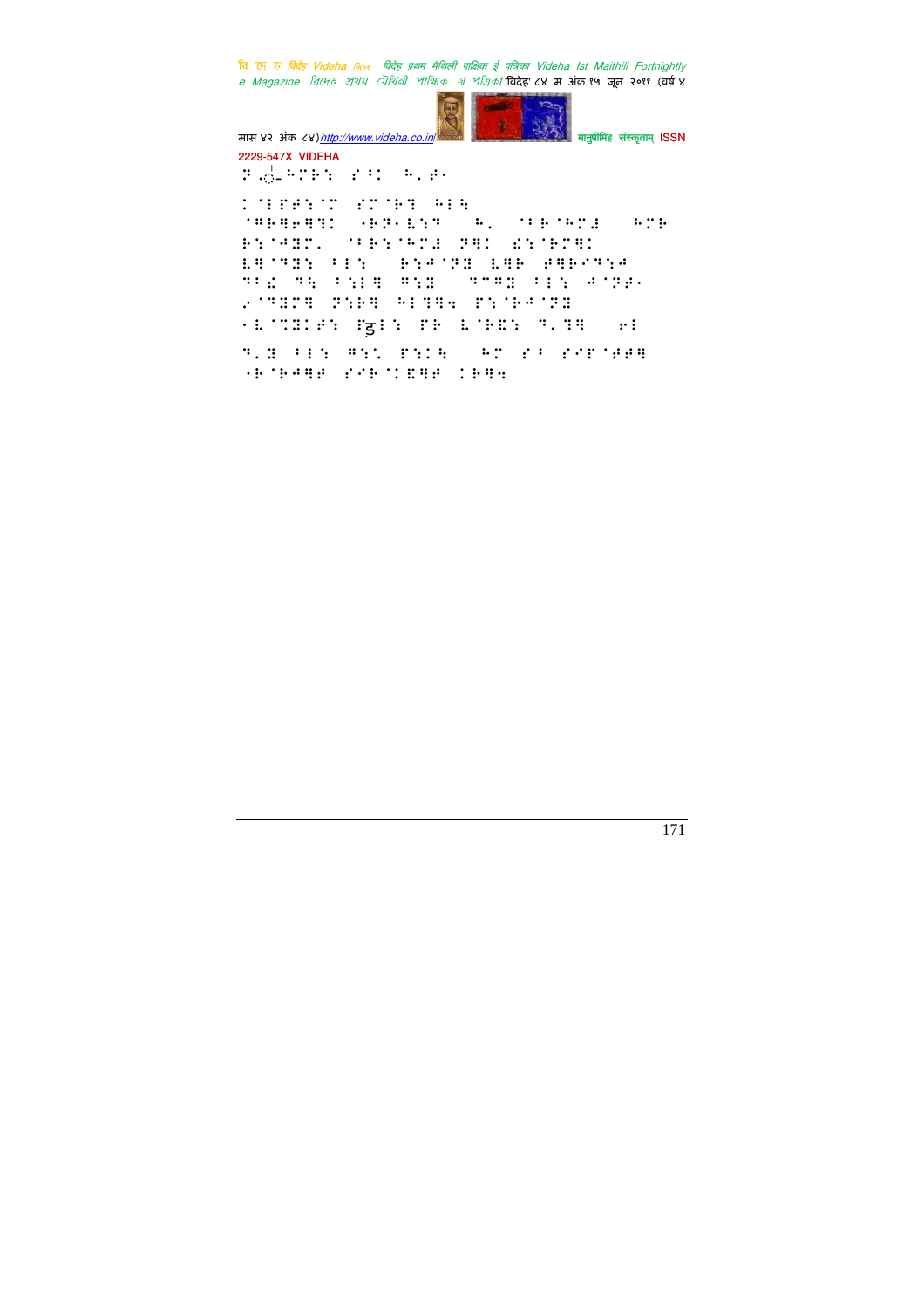ৱি দে হ *विदेह Videha बिल्ब विदेह प्रथम मैथिली पाक्षिक ई पत्रिका Videha Ist Maithili Fortnightly* e Magazine विद्युत्त सेथेंग ट्रॉशिनी शक्तिक अ शंक्रिकां **'विदेह' ८४ म अंक १५ जून २०११ (वर्ष ४** 

मास ४२ अंक ८४)http://www.videha.co.in/ मानुष्या मानुषीमिह संस्कृताम् ISSN 2229-547X VIDEHA *Joqvu;!)* ⣏⣚ ⢹⣇⢽⣑⢻⢷⣛*-!*  $\mathcal{L}$  HITELY CHANNEL PROVINCING ⣞⣑⢼ ⢷⣒*!Joqvu!jo!Efwbobhbsj-!*

*Spnbo/\*!!Pvuqvu;!)*⢷⣛⣜⣑ ⢹⣇⢽⣑⢻⢷⣛*-!*⣛⣙⣛⣑ ⣏⢷ \$ ⢶⢽⣞⣛ ⢷⢽*0!*⢷⢽⣒*!Sftvmu!jo!*

⢼ ⢻⣛⣉ ⣙⣛⣛ ⣏*!0!* ⣙⣛⣛ ⢼ ⢻⣛⣉ ⣏*!!*⢷⢺ ⣞ \$⢻ ⣛⣑⣅*-!*⢷⢽ \$⣔⣑⣇ \$ ⣝⢻⢹⣑⢽ ⢹⣇⣑⢷⣑*!hhbkfoesbAwjefib/dpn!*⢷ ⣚⣑⣅⣒  $\begin{array}{l} \mathbf{L} \oplus \mathbf{T}, \ \mathbf{F} \oplus \mathbf{T} \end{array} \quad , \ \begin{array}{l} \mathbf{T}, \ \mathbf{T} \oplus \mathbf{T} \oplus \mathbf{T} \end{array} \quad , \ \begin{array}{l} \mathbf{L} \oplus \mathbf{T}, \ \mathbf{T} \oplus \mathbf{T} \end{array} \quad , \ \begin{array}{l} \mathbf{T}, \ \mathbf{T} \oplus \mathbf{T} \oplus \mathbf{T} \end{array} \quad , \ \begin{array}{l} \mathbf{T}, \ \mathbf{T} \oplus \mathbf{T} \oplus \mathbf{T} \end{array} \quad , \ \begin$ ⢷ ⢻⢷⢺⣛ ⣙⣛⣛ ⣏*!)*⢼ ⣞⢷⢽⣞⢷  $\mathbb{R}^{n+1}$   $\mathbb{H}^{n+1}$   $\mathbb{R}^{n+1}$   $\mathbb{R}^{n+1}$   $\mathbb{R}^{n+1}$   $\mathbb{R}^{n+1}$   $\mathbb{R}^{n+1}$   $\mathbb{R}^{n+1}$   $\mathbb{R}^{n+1}$   $\mathbb{R}^{n+1}$   $\mathbb{R}^{n+1}$   $\mathbb{R}^{n+1}$   $\mathbb{R}^{n+1}$   $\mathbb{R}^{n+1}$   $\mathbb{R}^{n+1}$   $\mathbb{R}^{n+1}$ ⣓ ⣝ ⣓*/!*⢷⣇⢷ \$⣎⣑⢷⣛⢾*!.Cbtfe!*

१<mark>.</mark> छन्दा ४ - ३. इ.स. - १९ सम्मा प्राप्त सम ₿1 (FRP) | FEIDE (1969) | FD92F (1971  $\mathcal{L}$  and  $\mathcal{L}$   $\mathcal{L}$   $\mathcal{L}$   $\mathcal{L}$  and  $\mathcal{L}$   $\mathcal{L}$   $\mathcal{L}$   $\mathcal{L}$   $\mathcal{L}$   $\mathcal{L}$   $\mathcal{L}$   $\mathcal{L}$   $\mathcal{L}$   $\mathcal{L}$   $\mathcal{L}$   $\mathcal{L}$   $\mathcal{L}$   $\mathcal{L}$   $\mathcal{L}$   $\mathcal{L}$   $\mathcal{L}$   $\mathcal{L}$   $\mathcal{L}$ ⣑⣚⣝ ⢷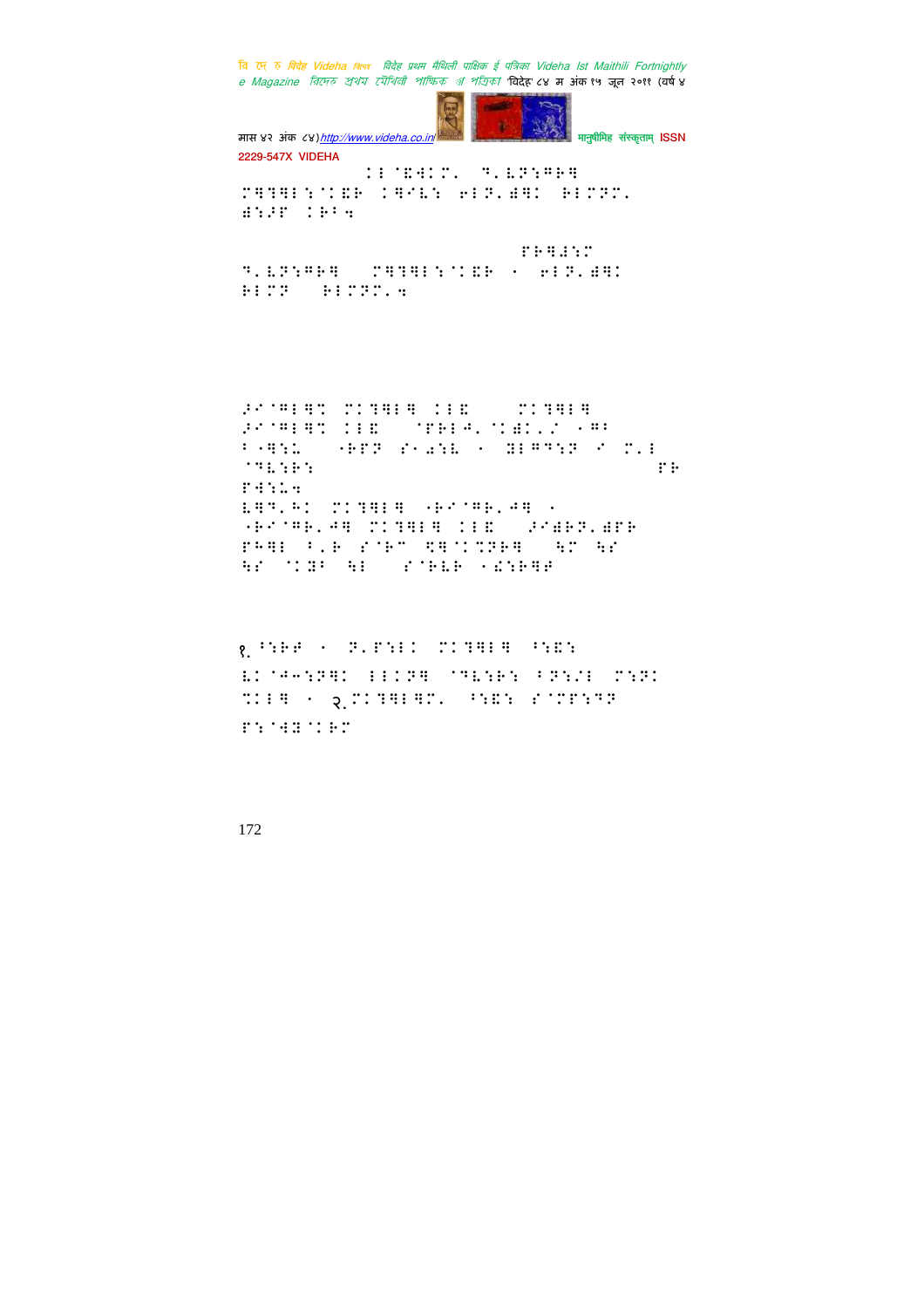त्रि एप रु विदेह Videha बिलर विदेह प्रथम मैथिली पाक्षिक ई पत्रिका Videha Ist Maithili Fortnightly e Magazine রিদেহ প্রথম মৌথিনী পাক্ষিক *প্র পত্রিকা* **বিदेह ८४ म अंक १५ जून २०११ (वर्ष ४** मास ४२ अंक ८४) http://www.videha.co.in मानुषीमिह संस्कृताम् ISSN 2229-547X VIDEHA 0.7.851 + 9590 CONNER 9505 ED 7995291 (FED29) 79E5B5 (F252F) 252D  $7:14$ 00 F.FAIL TIBBE SANY EL 7885FR BECAR TALEN FAND TEACH STUDEN F 1.12 7.18 **FRENCHMORES CHANNERSH SATE** ENFUNCIO PROPUR PRESO ESCUR ES **FRIDAYER** CONNECT STUDEN FIRESTS ESPANDA MERRA MESTRA PELA COMPOSICIÓN DE SALA TO RESIDENT RENTH CONTINUES IN FRENCH **ABSANDE TOROL ABOSSED, ANABLE EMBRI** HENDER BROWNER CHE ENBR  $\mathbb{P}^{(1,2,3,1,2,1,1)} \times \mathbb{P}^{(1,1,1,1,1,1)} \times \mathbb{P}^{(1,1,2,1,1,1,1,1,1,1,1)} \times \mathbb{P}^{(1,1,1,1,1,1,1,1,1,1,1,1,1,1,1,1,1,1,1)}$ HETIO (1) ETERO ERRAD CAREL (HETRED,  $12.74477454$ r<sup>9</sup>en <sup>7</sup> n americaera: caego (esper.  $14.441 + 44.44$ TOAR OF ECHPICAPENING INFERSIONAL PROPER.  $\mathcal{L}(\mathbf{J}) = \mathcal{L}(\mathbf{H}(\mathbf{I})) = \mathcal{L}(\mathbf{H}(\mathbf{I})) = \mathcal{L}(\mathbf{H}(\mathbf{I}))$ RIPER (RESERVED) BRANCO CARDO (RESPECT  $\begin{picture}(15,10) \put(0,0){\line(1,0){10}} \put(10,0){\line(1,0){10}} \put(10,0){\line(1,0){10}} \put(10,0){\line(1,0){10}} \put(10,0){\line(1,0){10}} \put(10,0){\line(1,0){10}} \put(10,0){\line(1,0){10}} \put(10,0){\line(1,0){10}} \put(10,0){\line(1,0){10}} \put(10,0){\line(1,0){10}} \put(10,0){\line(1,0){10}} \put(10,0){\line(1$ DOCA CONCEPT BRANCO DARAY SECRET.  $\begin{picture}(15,10) \put(0,0){\vector(1,0){10}} \put(10,0){\vector(1,0){10}} \put(10,0){\vector(1,0){10}} \put(10,0){\vector(1,0){10}} \put(10,0){\vector(1,0){10}} \put(10,0){\vector(1,0){10}} \put(10,0){\vector(1,0){10}} \put(10,0){\vector(1,0){10}} \put(10,0){\vector(1,0){10}} \put(10,0){\vector(1,0){10}} \put(10,0){\vector(1,0){10}} \put(10,0){\vector(1$ SECRETIFIES FOR CONTRIBUTION OF SALIE ANDER PENNED ETATING MEED FRENCH ABERIANT WHEEB ABSANCESED SPECIE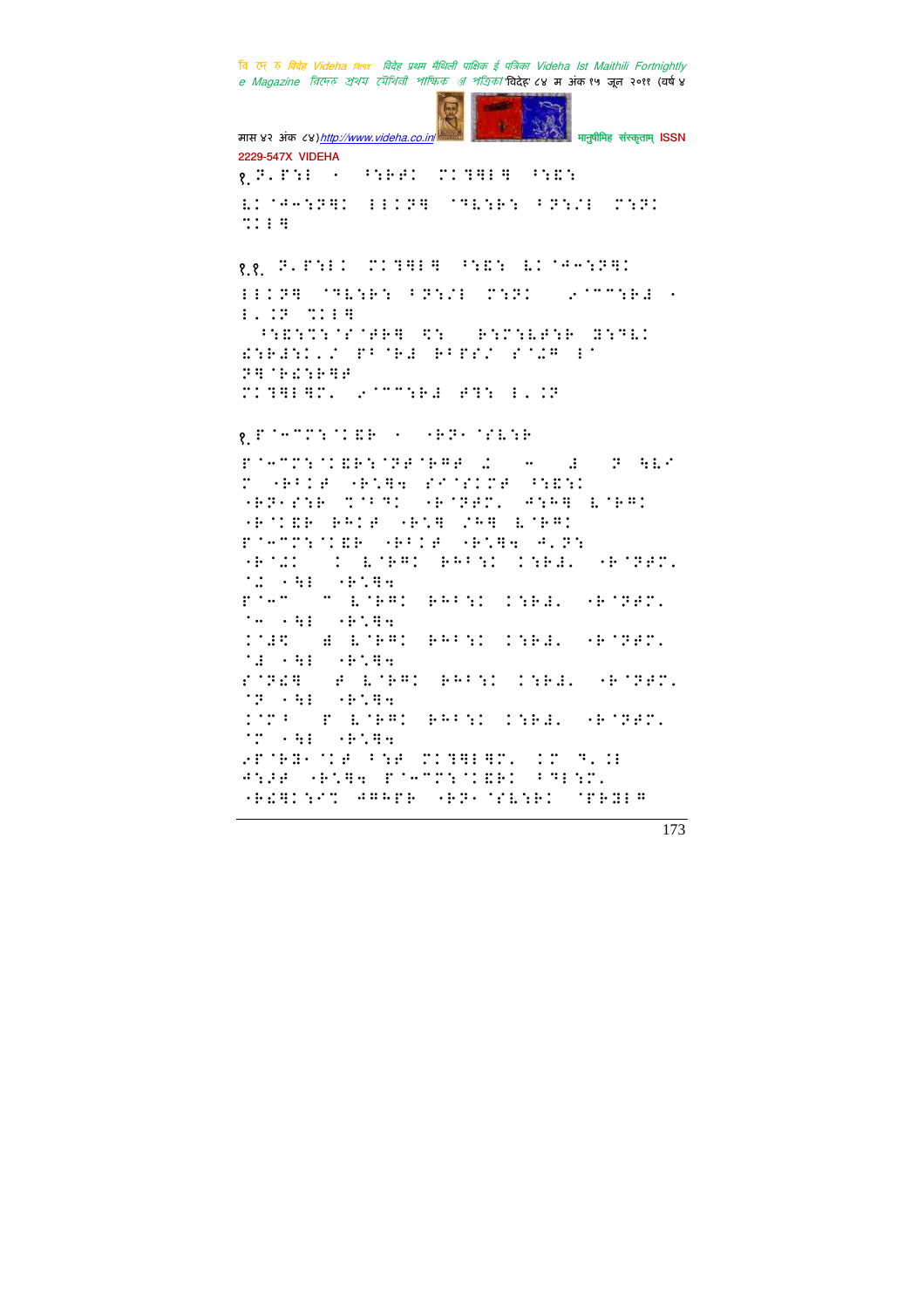ति एप रु विदेह Videha बिलर विदेह प्रथम मैथिली पाक्षिक ई पत्रिका Videha Ist Maithili Fortnightly e Magazine রিদেহ প্রথম মৌথিনী পাক্ষিক *প্র পত্রিকা* 'विदेह' ८४ म अंक ९५ जून २०११ (वर्ष ४

## मास ४२ अंक ८४) http://www.videha.co.in 2229-547X VIDEHA

मानुषीमिह संस्कृताम ISSN

**T. H. PAPIN P. PA.**  $\left( \cdot ; \cdot \right)$  $\mathbb{R}^n$  $\pm$  and  $\pm$  $f \in \mathcal{L}$ .<br>1984 — 1986, 1984, 1984, FABAD (1988)<br>1984 1986, AND (1986, 1986, 1996, 1996) TEMPER A GENERAL PROPER SPEARCHER FRIDAGE FOR FEDERAL PEOPPY PROFE FISTING MEET FEHR (5998) 5129 (1951) TATE (APARA CAPIDE BIS CODEDA DATA **ARIZARD ZRIE BAE (2012-2013) EL II APR** FARILY PAR TARIE STREET FILER  $\overline{AB}$  (Fig. ) ( ) (Fig. ) (Fig. ) (Fig. ) (Fig. ) (Fig. ) (Fig. ) TREP EACH ALCOHOL: AND A CARAC PERP PARENT IRA PARRENTE APEATR MILA INNE AZ APAT. PTO 3 STARD FTA RESPONSIBLE PATE CARD CODE ROBBEL IN EN TROUBET, SPERINGEN MEETER FROGHAM OPPORTUNG GRANT FLENDO HETER: HERITER PERECYCLAR (RUIS) PARE HENBY HERSTELDED TEEDERT, STUDDED MEDI PATTANDA PLAN BELA MUDI ANDE HENBAL REPORT IS AN ISSUED TO THOSE SAFE E MATOS MOBELO (MOBELE) CORPORTER (MENER)<br>BRITOLO MOMENTO REPORTER DO RIMO ABSA MENSEL (MERGER (1883), 1984 (1938 19139 798 7011 91216

QUE PORT CONTINUES WITH PARTIES  $H_1, H_2, \ldots, H_n, H_n, \ldots, H_n, \ldots, H_n, \ldots, H_n, \ldots, H_n, \ldots, H_n, \ldots, H_n, \ldots, H_n, \ldots, H_n, \ldots, H_n, \ldots, H_n, \ldots, H_n, \ldots, H_n, \ldots, H_n, \ldots, H_n, \ldots, H_n, \ldots, H_n, \ldots, H_n, \ldots, H_n, \ldots, H_n, \ldots, H_n, \ldots, H_n, \ldots, H_n, \ldots, H_n, \ldots, H_n, \ldots, H_n, \ldots, H_n, \ldots, H_n, \ldots, H_n, \ldots, H_n$ STUDENT PESSON DESPESSES EN EN 1954 **AP AND INFR B FAIR ANTN: TNABA**  $4.35$  $\mathbf{H}^{\text{max}}$  $\pm 1.14$   $\pm .14$   $\pm .14$   $\pm .14$   $\pm .14$   $\pm .14$   $\pm .14$   $\pm .14$   $\pm .14$   $\pm .14$ **B. B4 | B5174 | B54 | 2944** 174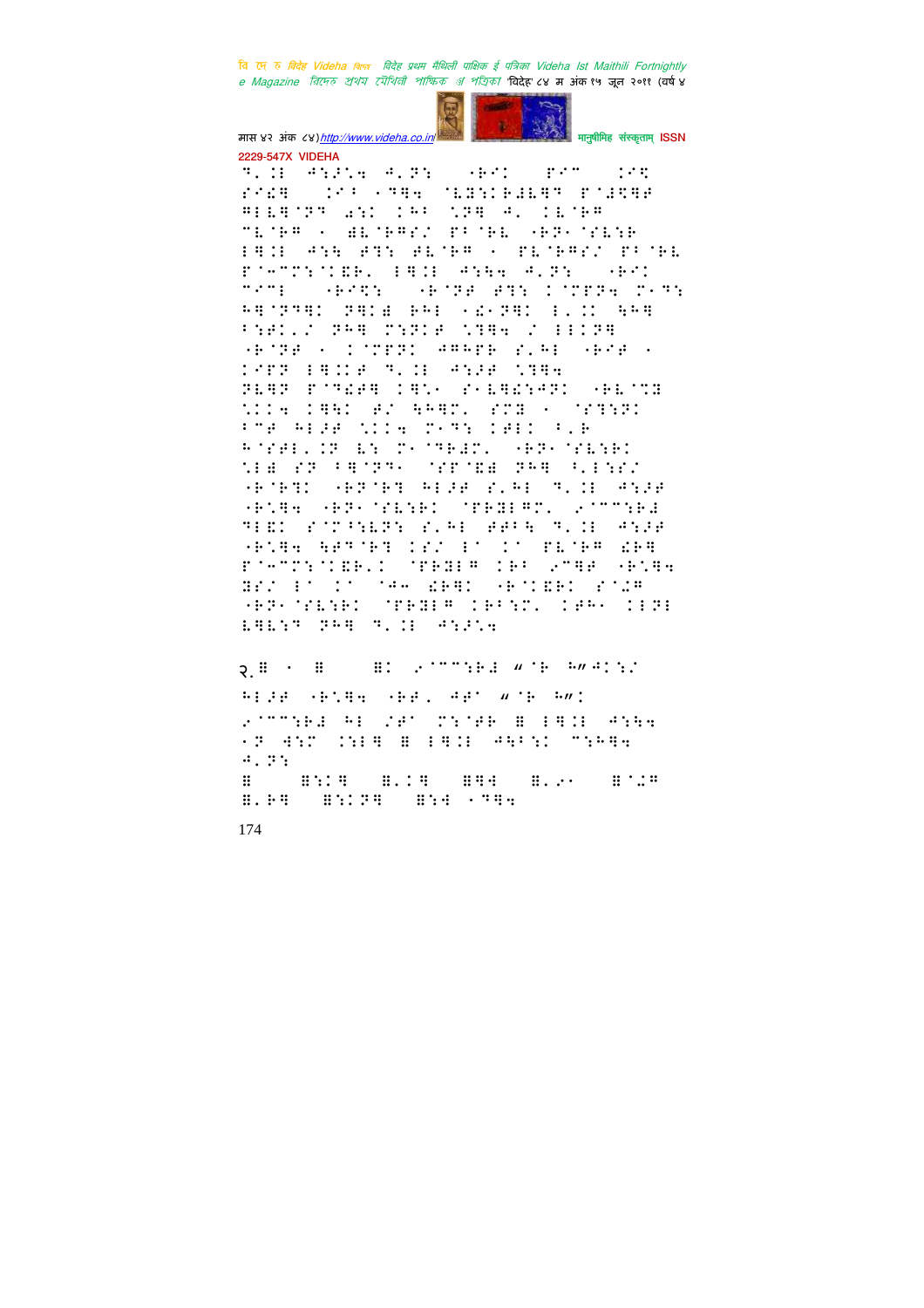ति एप रु विदेह Videha विलरु विदेह प्रथम मैथिली पाक्षिक ई पत्रिका Videha Ist Maithili Fortnightly e Magazine विरफ्त क्षेत्र्य त्योत्रिनी शक्तिक डा शनिकां विदेह ८४ म अंक १५ जून २०११ (वर्ष ४ **A** 

| मास ४२ अंक <i>८४)http://www.videha.co.in</i> / |  |  |  |  |  |  |                            |  |  |  |  |  |  |  |  |                                      |  |                                                                                                                                                                                                                                                                                                                                                                                                                                                             |  | मानुषीमिह संस्कृताम् ISSN          |
|------------------------------------------------|--|--|--|--|--|--|----------------------------|--|--|--|--|--|--|--|--|--------------------------------------|--|-------------------------------------------------------------------------------------------------------------------------------------------------------------------------------------------------------------------------------------------------------------------------------------------------------------------------------------------------------------------------------------------------------------------------------------------------------------|--|------------------------------------|
| 2229-547X VIDEHA                               |  |  |  |  |  |  |                            |  |  |  |  |  |  |  |  |                                      |  |                                                                                                                                                                                                                                                                                                                                                                                                                                                             |  |                                    |
|                                                |  |  |  |  |  |  |                            |  |  |  |  |  |  |  |  |                                      |  |                                                                                                                                                                                                                                                                                                                                                                                                                                                             |  |                                    |
|                                                |  |  |  |  |  |  |                            |  |  |  |  |  |  |  |  |                                      |  |                                                                                                                                                                                                                                                                                                                                                                                                                                                             |  |                                    |
|                                                |  |  |  |  |  |  |                            |  |  |  |  |  |  |  |  |                                      |  | PACE PARTIES AND TACH PRIME PHEN                                                                                                                                                                                                                                                                                                                                                                                                                            |  |                                    |
| 4.344                                          |  |  |  |  |  |  |                            |  |  |  |  |  |  |  |  |                                      |  |                                                                                                                                                                                                                                                                                                                                                                                                                                                             |  |                                    |
|                                                |  |  |  |  |  |  |                            |  |  |  |  |  |  |  |  | GEORGE CORPORATION CONTROL CERTAIN A |  |                                                                                                                                                                                                                                                                                                                                                                                                                                                             |  |                                    |
|                                                |  |  |  |  |  |  |                            |  |  |  |  |  |  |  |  | SAPIDE PERF (PRIM A. ANGIPARA)       |  |                                                                                                                                                                                                                                                                                                                                                                                                                                                             |  |                                    |
|                                                |  |  |  |  |  |  |                            |  |  |  |  |  |  |  |  |                                      |  | SIRIS SHERICA BAYANG BARA (FRIBER)                                                                                                                                                                                                                                                                                                                                                                                                                          |  |                                    |
|                                                |  |  |  |  |  |  |                            |  |  |  |  |  |  |  |  | B. HPIE HENBY PAR PRODUCT (B)        |  |                                                                                                                                                                                                                                                                                                                                                                                                                                                             |  |                                    |
|                                                |  |  |  |  |  |  |                            |  |  |  |  |  |  |  |  | ESPACE CELAIS INACCURRENT GENERI     |  |                                                                                                                                                                                                                                                                                                                                                                                                                                                             |  |                                    |
|                                                |  |  |  |  |  |  |                            |  |  |  |  |  |  |  |  |                                      |  | $3.4.$ $\rightarrow$ $\rightarrow$ $\rightarrow$ $\cdots$ $\cdots$ $\cdots$ $\cdots$ $\cdots$ $\cdots$ $\cdots$ $\cdots$ $\cdots$ $\cdots$                                                                                                                                                                                                                                                                                                                  |  |                                    |
|                                                |  |  |  |  |  |  |                            |  |  |  |  |  |  |  |  |                                      |  | INE ANDE SPAR (TRANS ZIPN A PART)                                                                                                                                                                                                                                                                                                                                                                                                                           |  |                                    |
|                                                |  |  |  |  |  |  |                            |  |  |  |  |  |  |  |  |                                      |  |                                                                                                                                                                                                                                                                                                                                                                                                                                                             |  | 394 1431 45551 75946 4.35 (2070594 |
|                                                |  |  |  |  |  |  |                            |  |  |  |  |  |  |  |  |                                      |  |                                                                                                                                                                                                                                                                                                                                                                                                                                                             |  |                                    |
|                                                |  |  |  |  |  |  |                            |  |  |  |  |  |  |  |  |                                      |  |                                                                                                                                                                                                                                                                                                                                                                                                                                                             |  |                                    |
|                                                |  |  |  |  |  |  |                            |  |  |  |  |  |  |  |  |                                      |  | FUNDA (FRY) FORUS (FUNDA ARU 23)                                                                                                                                                                                                                                                                                                                                                                                                                            |  |                                    |
|                                                |  |  |  |  |  |  |                            |  |  |  |  |  |  |  |  |                                      |  | $\mathcal{L}(\mathcal{L}(\mathcal{L}(\mathcal{L}(\mathcal{L}(\mathcal{L}(\mathcal{L}(\mathcal{L}(\mathcal{L}(\mathcal{L}(\mathcal{L}(\mathcal{L}(\mathcal{L}(\mathcal{L}(\mathcal{L}(\mathcal{L}(\mathcal{L}(\mathcal{L}(\mathcal{L}(\mathcal{L}(\mathcal{L}(\mathcal{L}(\mathcal{L}(\mathcal{L}(\mathcal{L}(\mathcal{L}(\mathcal{L}(\mathcal{L}(\mathcal{L}(\mathcal{L}(\mathcal{L}(\mathcal{L}(\mathcal{L}(\mathcal{L}(\mathcal{L}(\mathcal{L}(\mathcal{$ |  |                                    |
|                                                |  |  |  |  |  |  |                            |  |  |  |  |  |  |  |  |                                      |  | PER PULBER (LA TELER (LA TORRITAR)                                                                                                                                                                                                                                                                                                                                                                                                                          |  |                                    |
|                                                |  |  |  |  |  |  |                            |  |  |  |  |  |  |  |  |                                      |  | FULLED TEACH PERSONNEL POTTER                                                                                                                                                                                                                                                                                                                                                                                                                               |  |                                    |
|                                                |  |  |  |  |  |  |                            |  |  |  |  |  |  |  |  |                                      |  | E.E. Z TERBER (RE ANJE (PNRH) A.PN                                                                                                                                                                                                                                                                                                                                                                                                                          |  |                                    |
|                                                |  |  |  |  |  |  |                            |  |  |  |  |  |  |  |  |                                      |  |                                                                                                                                                                                                                                                                                                                                                                                                                                                             |  |                                    |
|                                                |  |  |  |  |  |  | $71.94 \pm 7.44 \pm 7.944$ |  |  |  |  |  |  |  |  |                                      |  |                                                                                                                                                                                                                                                                                                                                                                                                                                                             |  |                                    |

gia (1981) can can be was command  $\mathbf{w}^{(2)} \mathbf{w}^{(2)} \mathbf{1}^{(1)} \mathbf{1}^{(2)} \mathbf{1}^{(3)} \mathbf{1}^{(4)} \mathbf{1}^{(5)} \mathbf{1}^{(6)} \mathbf{1}^{(6)} \mathbf{1}^{(6)} \mathbf{1}^{(6)} \mathbf{1}^{(6)} \mathbf{1}^{(6)} \mathbf{1}^{(6)} \mathbf{1}^{(6)} \mathbf{1}^{(6)} \mathbf{1}^{(6)} \mathbf{1}^{(6)} \mathbf{1}^{(6)} \mathbf{1}^{(6)} \mathbf{1}^{(6)} \mathbf{1}^{(6)}$  $\begin{array}{lcl} 2.14(5) & 0 & 29(6) & 4(6) \\ 2.14(5) & 0 & 29(6) & 4(6) \\ 1 & 0 & 0 & 0 \\ \end{array} \qquad \begin{array}{lcl} 0.14(5) & 0 & 0 & 0 \\ 0.14(5) & 0 & 0 & 0 \\ 0.14(5) & 0 & 0 & 0 \\ 0.14(5) & 0 & 0 & 0 \\ \end{array} \qquad \begin{array}{lcl} 0.14(5) & 0 & 0 & 0 \\ 0.14(5) & 0 & 0 & 0 \\ 0.14(5) &$  $\mathcal{A}(\mathbb{P}(\mathbf{H})) = \mathcal{A}(\mathbf{H}) = \mathcal{A}(\mathbf{H}) = \mathcal{A}(\mathbf{H}) = \mathcal{A}(\mathbf{H}) = \mathcal{A}(\mathbf{H}) + \mathcal{A}(\mathbf{H}) = \mathcal{A}(\mathbf{H}) = \mathcal{A}(\mathbf{H}) = \mathcal{A}(\mathbf{H}) = \mathcal{A}(\mathbf{H}) = \mathcal{A}(\mathbf{H}) = \mathcal{A}(\mathbf{H}) = \mathcal{A}(\mathbf{H}) = \mathcal{A}(\mathbf{H}) = \mathcal{A}(\mathbf{H}) = \mathcal{A}$ ratio (terri algebra area)<br>ake ande alem ank ar largat  $\gamma_1\circ\gamma_2$ 

 $\frac{175}{ }$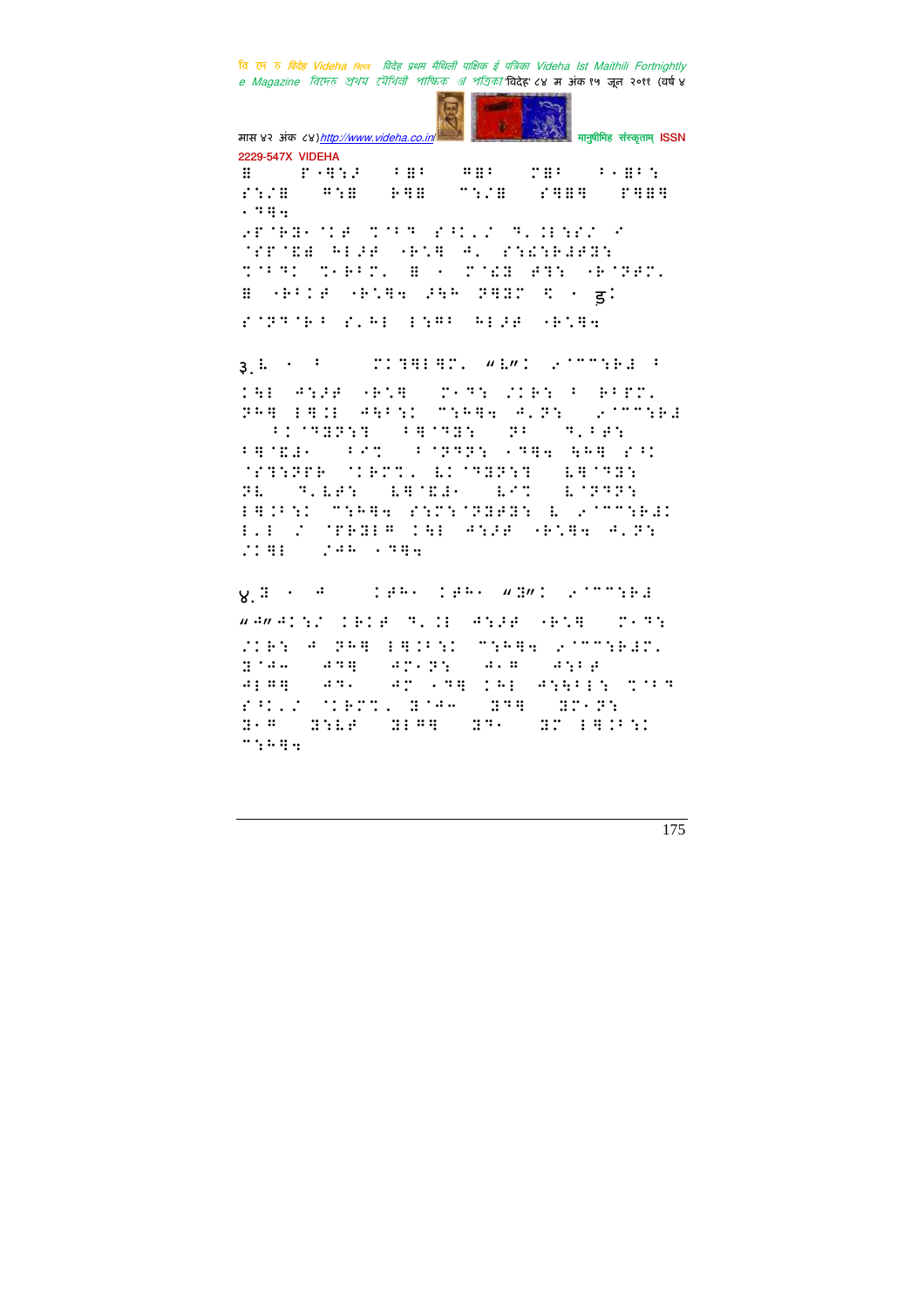त्रि एप रु विदेह Videha बिलर विदेह प्रथम मैथिली पाक्षिक ई पत्रिका Videha Ist Maithili Fortnightly e Magazine রিদেহ প্রথম মৌথিনী পাক্ষিক *প্র পত্রিকা* 'विदेह' ८४ म अंक १५ जून २०११ (वर्ष ४

मास ४२ अंक ८४) http://www.videha.co.in मानुषीमिह संस्कृताम् ISSN 2229-547X VIDEHA **TITHET LIPPET, 5 - 3**  $Q_2 = \frac{1}{2}$  :  $\frac{1}{2}$ 3.21 FRIE 4528 (FLR) **MERICAN LIBERS (191**  $\begin{array}{cccccc} & a \, \gamma \, \eta & \gamma & \eta & \eta & \eta & \eta \end{array}$  $134 - 934 + 994$  $1.44 - 1.74$ **PERP EMPRESS INC.**  $-450$   $-4100$   $-750$  $-0.58 - 0.994$  $3.5 \times 10^{-7}$ FATAIREEN THROUGHED, A TAIRE HEILE HENRY HUDSONER (1975) 1918 ang laga ang tito kali naang dig  $\mathbb{R}\mathbb{R}\mathbb{N} \quad \quad \mathbb{R}\mathbb{N}\oplus \mathbb{N} \quad \quad \mathbb{R}\oplus \mathbb{R} \quad \rightarrow \quad \mathbb{R}\oplus \mathbb{N} \quad \quad \mathbb{R}\oplus \mathbb{R}\oplus \mathbb{N} \quad \mathbb{R}\oplus \mathbb{R}$ TEACH TEACH STREET CORRESPOND TEAC rege can senado cosar vécrico wawili masika kumunika 1918 (4924)  $\pm 1.4\,\mathrm{m}$  $\mathbf{H} = \mathbf{H} + \mathbf{W} \mathbf{H} \mathbf{w} \mathbf{I} + \mathbf{H} \mathbf{H} \mathbf{H} \mathbf{H} \mathbf{H} \mathbf{I} + \mathbf{H} \mathbf{H} \mathbf{H} \mathbf{H} \mathbf{H} \mathbf{H} \mathbf{H} \mathbf{H} \mathbf{H} \mathbf{H} \mathbf{H} \mathbf{H} \mathbf{H} \mathbf{H} \mathbf{H} \mathbf{H} \mathbf{H} \mathbf{H} \mathbf{H} \mathbf{H} \mathbf{H} \mathbf{H} \mathbf{H} \mathbf{H}$ **TERNTHEL PITTEMHEL (PRINTED IP)** SPERING PAPE ARE PRIMATED MIRD TERMIN CAL H.L. GRING CHAI GE MANHI ELIBRO IEBE VARAN (1964-1991) PAR PRO (FOUR ) CONTROL CORRESPORT STUDENT WITH THE SPECTIES AND PLACE 1956 1956 1911 4556 2151 WHAT TERMINIST FORM PONTHE TERMINE TELE (FURN

2008. UNIVERSITY OF STATE CONTROLLERS **TERNITES BUILD ER TEERING IBSE FNAME** FESTIVAL TO THE PAINT RESERVED 19521 9528 5114 9125 912194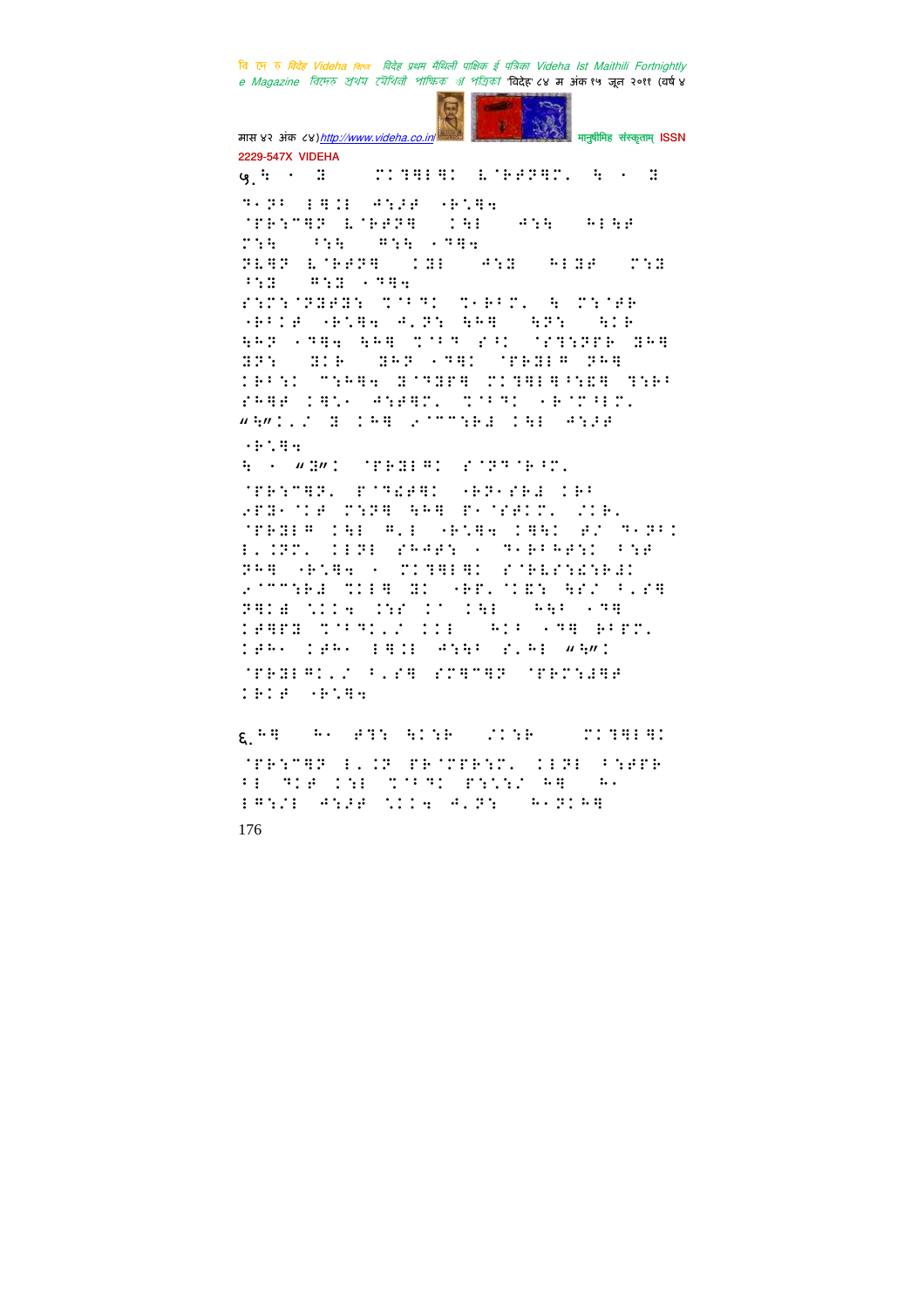ति एप रु विदेह Videha बिलर विदेह प्रथम मैथिली पाक्षिक ई पत्रिका Videha Ist Maithili Fortnightly e Magazine রিদেহ প্রথম মৌথিনী পাক্ষিক *প্র পত্রিকা* 'विदेह' ८४ म अंक १५ जून २०११ (वर्ष ४

मास ४२ अंक ८४) http://www.videha.co.in मानुषीमिह संस्कृताम ISSN 2229-547X VIDEHA SPERA COLEAN SAMPLINE COLORADO ver verfores valence consider SPINERE RINE RES ROLL SPINERE SINE: TERMIN CROB SUMMONS AND PROBATING AVEL PREPERT PORTHER TEORIA  $4.34 - 4.344$  $\mathfrak{g}, \mathbb{R}$  and  $\mathbb{R}$  . The set of  $\mathbb{R}$  is the set of  $\mathbb{R}$  is the set of  $\mathbb{R}$ HEARDNAME, ED SAMMARE DO RESERVARIES HURS ETRETRIER GEBORTEN BERTH SHETH ENELLE MODELS ENDING ETIME STREET FOREST PRES  $Z$  (GERRIFFER ) - RRITRERINE (HEIGHET) THERE HERE HIT IN STAR SEAR ROLLANDE POSTAGER (FORM) CRRD. 22 PRODUCTED STORED POINTS IN ANDE leige ziellenzülle 2001 omborgen.<br>Aminem V (1992) fonzi Hnyie Algh PROFILER POST PERSON BELOW AND THE CONTRACTOR AND STREET PERSONAL  $\pm$ PP (Fd) FFP ( ) PH/ (F, F45) (17) F. F  $\mathcal{L}(\Phi) = \mathbb{F}_{\overline{\mathbf{G}}}(\Phi^{\text{int}}(\mathbb{C})) \cdot \mathbb{R}$ PB1 PLEAR (IT ELE) 241 PgPT14 drederica Geography Gerry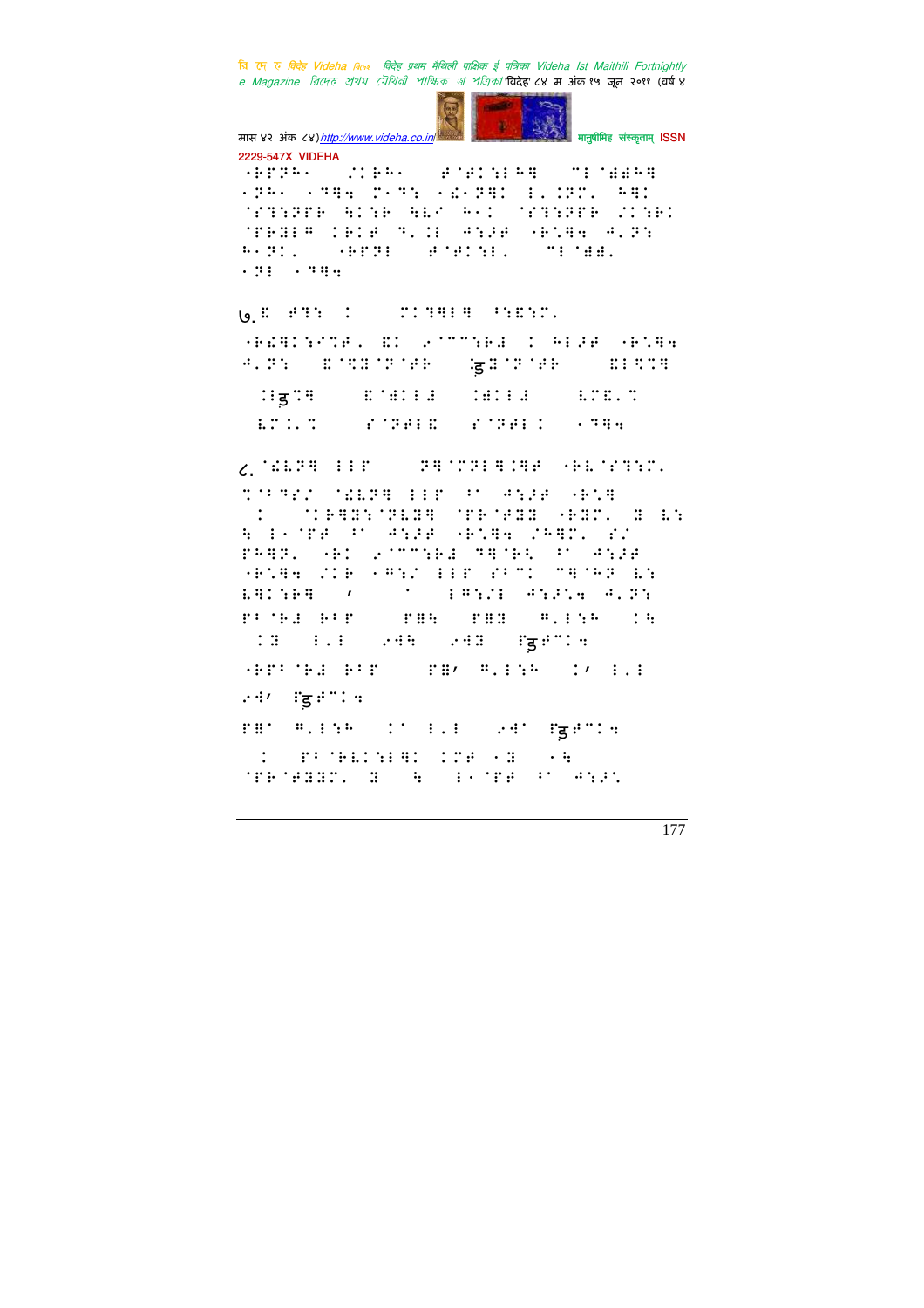ति एप रु विदेह Videha बिलर विदेह प्रथम मैथिली पाक्षिक ई पत्रिका Videha Ist Maithili Fortnightly e Magazine রিদেহ প্রথম মৌথিনী পাক্ষিক *প্র পত্রিকা* 'विदेह' ८४ म अंक ९५ जून २०११ (वर्ष ४

मास ४२ अंक ८४) http://www.videha.co.in मानुषीमिह संस्कृताम् ISSN 2229-547X VIDEHA PARA TER VANT LADARA PRA TRAZE  $45256 - 4135$ PUTED BIR (1998) B (P.E. PHYS  $\mathcal{H}^{\mathcal{G}}=\mathcal{H}^{\mathcal{G}}_{\mathcal{G}}\mathcal{H}^{\mathcal{G}}=\mathcal{H}^{\mathcal{G}}\mathcal{H}^{\mathcal{G}}\mathcal{H}^{\mathcal{G}}=\mathcal{H}^{\mathcal{G}}\mathcal{H}^{\mathcal{G}}\mathcal{H}^{\mathcal{G}}\mathcal{H}^{\mathcal{G}}\mathcal{H}^{\mathcal{G}}$ HEROBA BREVIOUS RULL CENSORIE **FR1 (FRESR)** THE STATEFORD TERMINE AT SAMPLER MERINER SPORAN CONSERVED PRESS. EXTERNATO ANDES (ENREGADOR) richa etro direba darapa dra Alian.<br>Sertia etro direbatira dia Alia  $\mathcal{A} = \{ \mathbf{E}^{\top} \mathbf{H} \mathbf{H} \mathbf{H}^{\top} \mathbf{H} \mathbf{H}^{\top} \mathbf{H} \mathbf{H}^{\top} \mathbf{H} \mathbf{H} \mathbf{H} \} = \{ \mathbf{E}^{\top} \mathbf{H} \mathbf{H} \mathbf{H} \mathbf{H} \mathbf{H} \mathbf{H} \mathbf{H} \}$ EXPERIENCE #528 (ABS84 #195) PROFILER PROPERTY SENTIFY REPORTS #F1# (PNSH) SPPP TEE PRINT  $\mathbf{H} \mathbf{H} = \mathbf{H} \mathbf{H} + \mathbf{H} \mathbf{H} \mathbf{H} + \mathbf{H} \mathbf{H} \mathbf{H}$ , Siegnard, German ar (ar (ar  $\frac{1}{2}$  . FTS REDUCTION TRACK CREATED FENER  $\sigma$  ,  $\sigma$  ). arringa gear (Sedan: Sisea): Sisea)<br>Shi (Si: Siseage: Seda:4)<br>Searring gear (Sisean) Sisea) Sisea  $\mathcal{L}(\mathcal{D})$  $\mathcal{M}^{\text{L}}_{\text{L}} = \left\{ \begin{array}{ll} \text{H}^{\text{L}}_{\text{L}} \oplus \text{H}^{\text{L}}_{\text{L}} \oplus \text{H}^{\text{L}}_{\text{L}} \end{array} \right. \quad \text{and} \quad \mathcal{M}^{\text{L}}_{\text{L}} \oplus \text{H}^{\text{L}}_{\text{L}}$ (m. Siegorigo refuge sie)  $\cdots$ 835 FISHI HIT 31 STATE SLEEP PROFILERE CONSPRESSIONES îngêvî Albey dema<br>Serveg evro (1988) (elda (1987)  $H_1$  (  $H_2$  )  $H_3$  (  $H_4$  )  $H_5$  (  $H_6$  )  $H_7$  (  $H_8$  )  $H_8$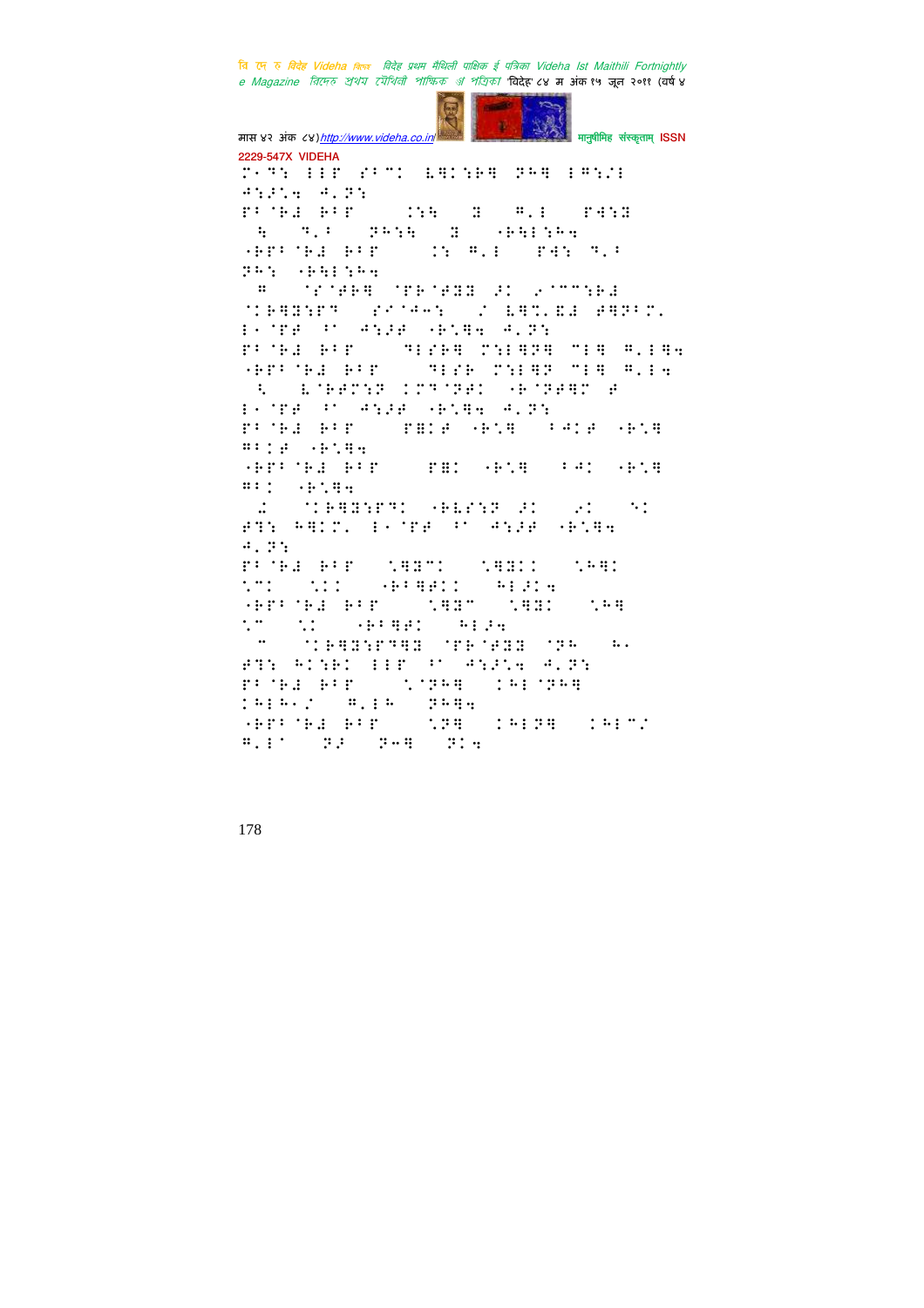ति एप रु विदेह Videha बिलर विदेह प्रथम मैथिली पाक्षिक ई पत्रिका Videha Ist Maithili Fortnightly e Magazine রিদেহ প্রথম মৌথিনী পাক্ষিক *প্র পত্রিকা* 'विदेह' ८४ म अंक १५ जून २०११ (वर्ष ४

मानुषीमिह संस्कृताम ISSN मास ४२ अंक ८४) http://www.videha.co.in 2229-547X VIDEHA

Q TELPH TETAPATPERS (1999) 1999

SPEED SEEPH SEEPS WHAPP AGE IS THIRE and miscussical second that in the name of Providence nazionale analise capital RENNA CINNENERA PO PLE TOPET COMB EN SPORT, SO ORPORE PORT POSTAGE BZ ZIE MELFR METAPAMPERE PO RI  $\{ \frac{1}{2} \left( \frac{1}{2} \right) \left( \frac{1}{2} \right) \left( \frac{1}{2} \right) \left( \frac{1}{2} \right) \left( \frac{1}{2} \right) \left( \frac{1}{2} \right) \left( \frac{1}{2} \right) \left( \frac{1}{2} \right) \left( \frac{1}{2} \right) \left( \frac{1}{2} \right) \left( \frac{1}{2} \right) \left( \frac{1}{2} \right) \left( \frac{1}{2} \right) \left( \frac{1}{2} \right) \left( \frac{1}{2} \right) \left( \frac{1}{2} \right) \left($  $\begin{array}{cccccccccccccc} \mathbf{T} \mathbf{P} \mathbf{H} & \mathbf{I} & \mathbf{T} \mathbf{P} \mathbf{P} & \mathbf{I} & \mathbf{I} \mathbf{P} \mathbf{P} \mathbf{H} & \mathbf{I} & \mathbf{I} \mathbf{P} \mathbf{P} \mathbf{P} & \mathbf{I} & \mathbf{I} \mathbf{P} \mathbf{H} \mathbf{H} & \mathbf{I} & \mathbf{I} \mathbf{P} \mathbf{P} \mathbf{P} & \mathbf{I} & \mathbf{I} \mathbf{P} \mathbf{H} \mathbf{P} & \mathbf{I} &$ **CONSERVATIONS CONSERVATION**  $3.5831$ The Co  $\begin{array}{cccccccccc} T^{\alpha}T^{\beta}T^{\beta}T^{\beta} & \cdots & T^{\alpha-1}T^{\alpha}T^{\beta} & T^{\beta-1}T^{\beta} & \cdots & T^{\alpha-1}T^{\alpha}T^{\beta} & T^{\alpha-1}T^{\beta} & T^{\alpha-1}T^{\alpha} & T^{\alpha-1}T^{\alpha} & T^{\alpha-1}T^{\alpha}T^{\beta} & T^{\alpha-1}T^{\alpha}T^{\beta} & T^{\alpha-1}T^{\alpha}T^{\alpha} & T^{\alpha-1}T^{\alpha}T^{\alpha} & T^{\alpha-1}T^{\alpha}T^{\alpha} & T^{\alpha$ ran, komandana masjida aras ang ALBA CENTRELLE BANTE A GAGANALLE PARTNER PROJECT AT PICP (PESOS

 $\gamma_0$   $\overset{.}{=}$   $\gamma$   $\overset{.}{=}$   $\overset{.}{\sim}$   $\gamma$   $\overset{.}{=}$   $\overset{.}{\sim}$   $\overset{.}{\sim}$   $\overset{.}{\sim}$   $\overset{.}{\sim}$   $\overset{.}{\sim}$   $\overset{.}{\sim}$   $\overset{.}{\sim}$   $\overset{.}{\sim}$   $\overset{.}{\sim}$   $\overset{.}{\sim}$   $\overset{.}{\sim}$   $\overset{.}{\sim}$   $\overset{.}{\sim}$   $\overset{.$ 

FACA CREATA (PECCA) CONTRACTOREAL CREAT RESERVANCES CARD AL COMMON ARMBED. FORTICLE PERSIC PRESSIONARIS. PITHERS (FEED FORES ) TO REPORT FINANCI PARA MERENTE MERIDE NU MULLO TIMBER (SEN POTEORE DROBT) (ED)PIE MENIPE PATTY TREE ATPERENT ILE HE MEDIAL MODELS CONTRIBUTE COMPANY OF HAR APSTRACT PORCH (APSAGE STRATEGIE) FINED, CHRIST I, CPI (TEENTED ) (PLAD) HARRY TIERE YEAR ON YOUR TREE WORKS POLEN IN ENERGY ENGINEERING HENBA TETAP A FEDDEL FORD FORDAR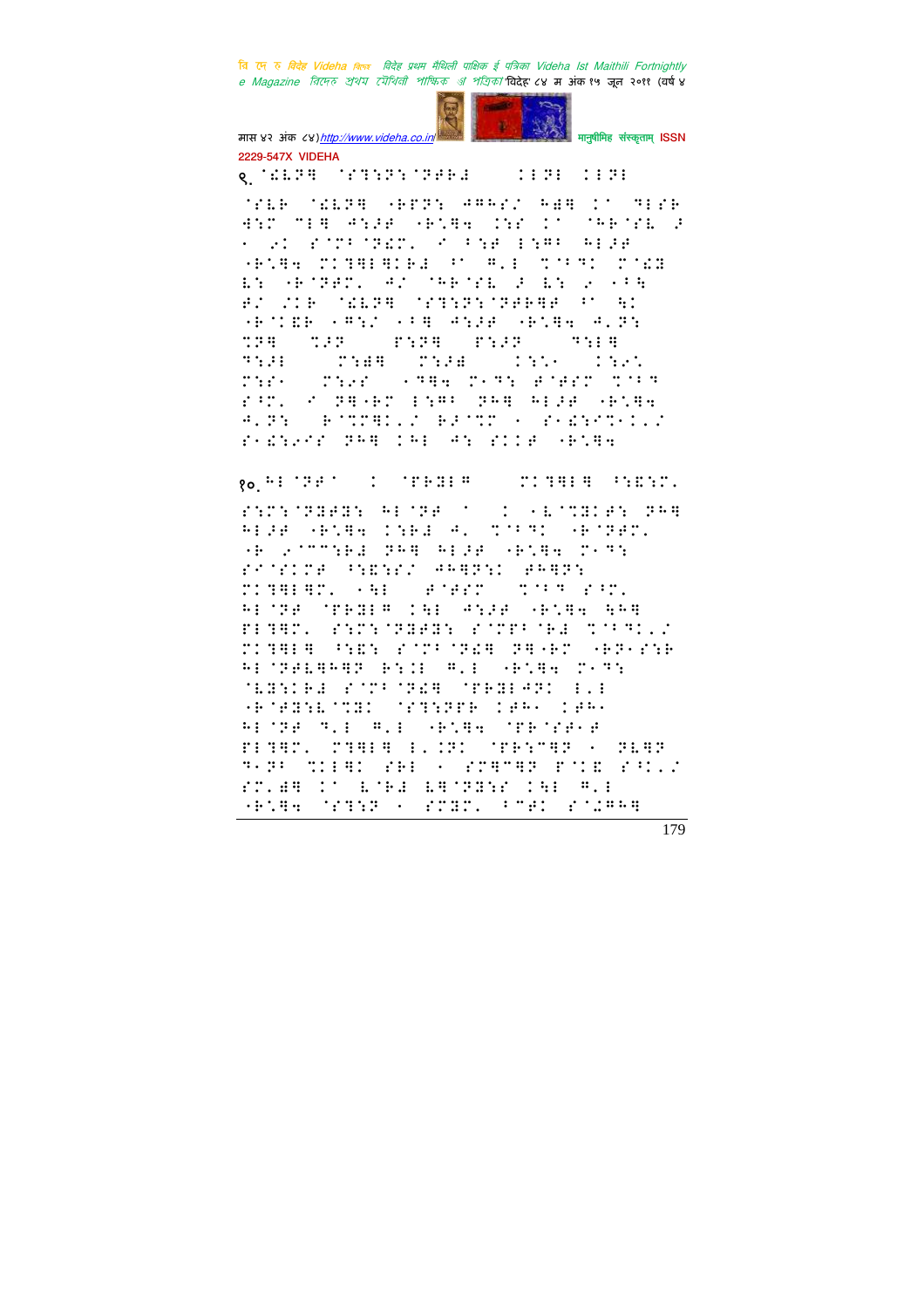त्रि एप रु विदेह Videha बिलर विदेह प्रथम मैथिली पाक्षिक ई पत्रिका Videha Ist Maithili Fortnightly e Magazine রিদেহ প্রথম মৌথিনী পাক্ষিক *প্র পত্রিকা* 'विदेह' ८४ म अंक १५ जून २०११ (वर्ष ४

मानुषीमिह संस्कृताम् ISSN मास ४२ अंक ८४) http://www.videha.co.in 2229-547X VIDEHA

A NEW BILLEY WELFINDED AN INFORMATION CORP. PRESERVATES ARPSPRIS EMPLE ERMINE THENNE H.E. (BNHH) ENBRYST FTHT. TITHER TYPE PYRE FORECRELLY AR PARAD CAMERON COMMENCINARYS ELPY FRA BAIL FRANCH, MONET, E. 197. PRAPY PTS BIPFFPDFF TEST T.E T.E HENNA FOR CONNELL PARAL CHE ENCLOSA ra condeme demonstrato esercimen E. I. T'ARE YT.F (PARR TERPETRE PERSON NORFEL ON CONSIGNATION SERIES THE NORTH COMPANY CONDUCTORSON, AND HENNIS CROSS- S. HINTSHIP MARR H. PAEAL EATLEFY NAVADL FRA HARR **FARATA MOVERN TA CONSTANTION RATES** ENBINIST PROBLEMENT POINT BY **PRIECERS** 

8.R. WINNER HEIGHTH ( FACH (TRAFF) **PETECHBE TITEER EVIP TIER** 

 $\sqrt{2}$  , the strain strain strain strain strain strain strain strain strain strain strain strain strain strain strain strain strain strain strain strain strain strain strain strain strain strain strain strain strain stra

THERE ARE WHEN AND LIBRARED. **TERMINE PRON SIL PATTITEE, PARK** ECRITEFED, ENCLOSED STARED OF

 $(10.4, 10.3)$ 

5.12  $457$ **ADE SERVE BOST** 180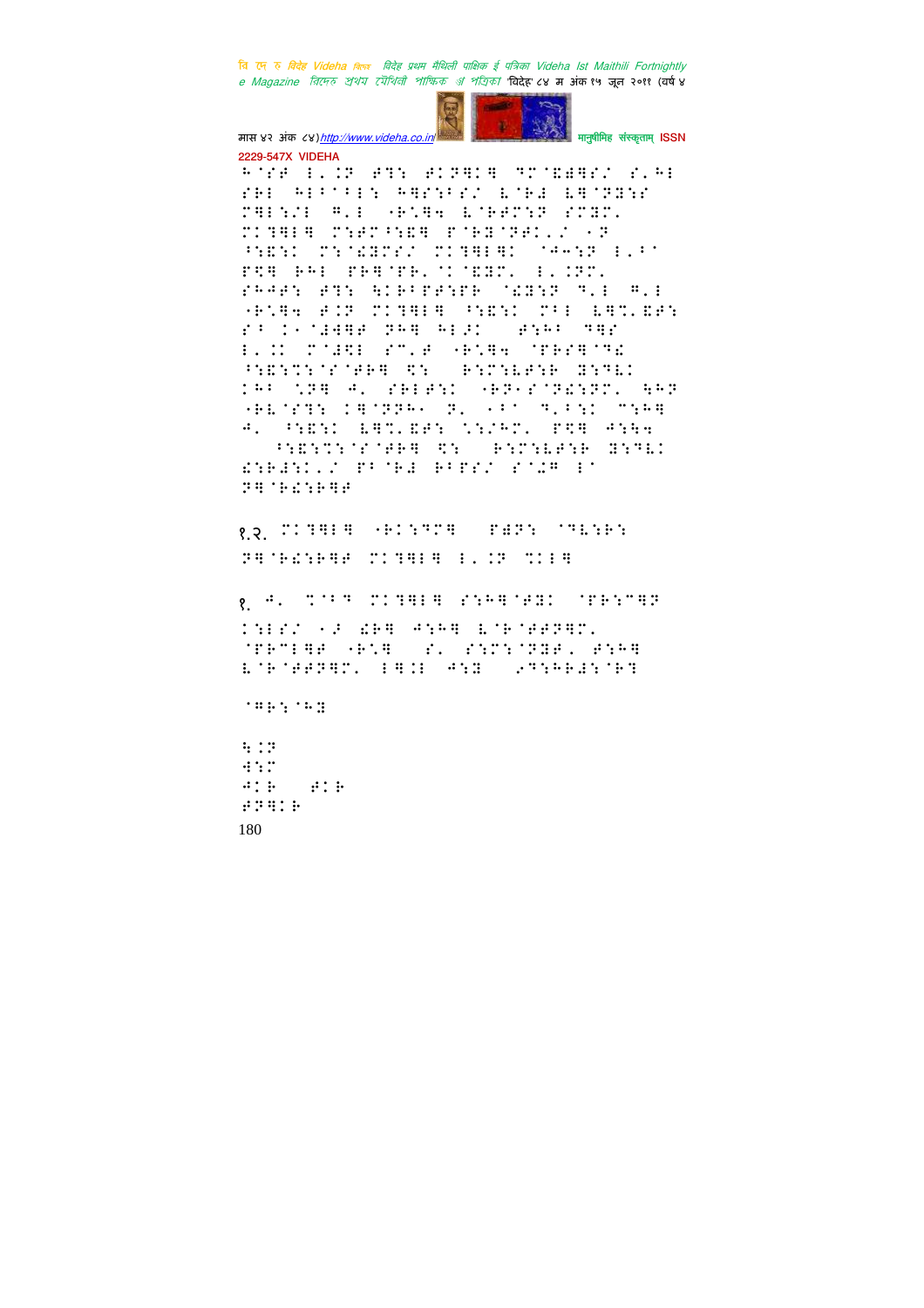त्रि एप रु विदेह Videha बिलर विदेह प्रथम मैथिली पाक्षिक ई पत्रिका Videha Ist Maithili Fortnightly e Magazine রিদেহ প্রথম মৌথিনী পাক্ষিক *প্র পত্রিকা* **বিदेह ८४ म अंक १५ जून २०११ (वर्ष ४** मानुषीमिह संस्कृताम् ISSN मास ४२ अंक ८४) http://www.videha.co.ir 2229-547X VIDEHA  $\pm 10.3$  $+1.79153743$  $+4.13 -$ 4825  $-4474 - 475$  $\theta$  . If  $\theta$  is a set of  $\mathbb{R}^n$  , if  $\mathbb{R}^n$ PARINA (ALIVERAL PERIJ CAPENTAR  $\mathcal{H}_{\mathcal{A}}^{\mathcal{A}} = \mathcal{H}_{\mathcal{B}}^{\mathcal{A}} + \mathcal{H}_{\mathcal{B}}^{\mathcal{A}} = \mathcal{H}_{\mathcal{B}}^{\mathcal{A}} + \mathcal{H}_{\mathcal{B}}^{\mathcal{A}}$ RUSHINSERINE PRESSENCERS EDITORIAL (FERMI AND  $\mathbb{R}^2$  :  $\mathbb{R}^2$  ,  $\mathbb{R}^2$ 30 P.E. EN 39 P.E. P.E. PN PRESSENT 950 FRI (FSR) 954 FRI (FSR) 197 #1155 125 193 9.155 15 195 9.155  $3.$  TEPNTER CLIEBERI (VIER) TELPEL TETHER, ARA FROM PHR ELLE PENR HEN 19129 LT 19172994 Q 379 #33 339 ##3 FRIE #53 ##6

TERMINE CONSTRUCTION (PRODUCTION) STUDENT STEEL PER TEEL TO DIE MILL STREET MODELL STREETER

@ PINHERD PROPERING TOOL AND BEEL **TERM THE RENEW RIGHT PIRE SPARE**  $254 - 114 - 215 - 314$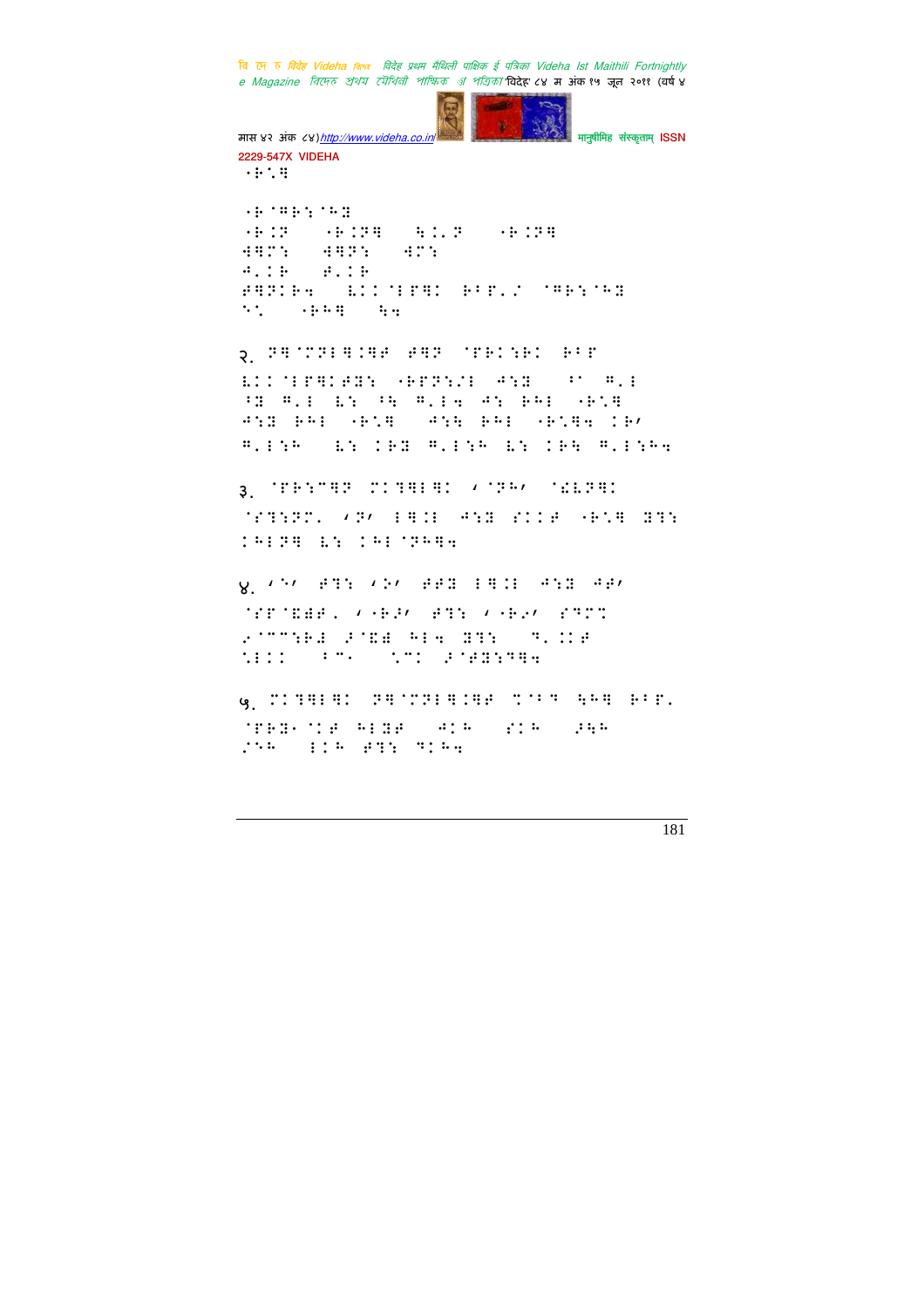त्रि एप रु विदेह Videha बिलर विदेह प्रथम मैथिली पाक्षिक ई पत्रिका Videha Ist Maithili Fortnightly e Magazine রিদেহ প্রথম মৌথিনী পাক্ষিক *প্র পত্রিকা* 'विदेह' ८४ म अंक १५ जून २०११ (वर्ष ४

मास ४२ अंक ८४) http://www.videha.co.in मानुषीमिह संस्कृताम् **ISSN** 2229-547X VIDEHA

 $\mathbf{g} = 1.5$  the table of the problem of the first section (  $\mathbf{g}$  ) and (

EXPERIENT PACKPREEL SECRETARY TRIS 335 - TRANSA PONTRO (PARTICIPADA PORTRO TP-TEE TATHET.  $\cdot$ 

 $\mathfrak{g}$  (where the construction of  $\mathfrak{g}$ ) and  $\mathfrak{g}$ 

**TEENTRE CONRERO STREET FRED. BO** HARRY FAIL WAN (1978) (2009) **TERMINEL ALL TEEN REPLUS VALUES VAL FRIE #534 335 CONTRACT SET 1999**  $3.14333344$ 

Z. STOREBOL PROTEEN FAR ALOVES

TELPH TELEVISING SYSPECTERS EVIL TETER ELIMENT PREVIOUS  $\left\langle \frac{1}{2},\frac{1}{2},\frac{1}{2},\frac{1}{2},\frac{1}{2},\frac{1}{2},\frac{1}{2},\frac{1}{2},\frac{1}{2},\frac{1}{2},\frac{1}{2},\frac{1}{2},\frac{1}{2},\frac{1}{2},\frac{1}{2},\frac{1}{2},\frac{1}{2},\frac{1}{2},\frac{1}{2},\frac{1}{2},\frac{1}{2},\frac{1}{2},\frac{1}{2},\frac{1}{2},\frac{1}{2},\frac{1}{2},\frac{1}{2},\frac{1}{2},\frac{1}{2},\frac{1}{2},\frac{1}{2$ EARL HEIRY FABILE

@ POST-SOPED CREATER CREAT CRIDE BUNGARE AND FULL AND EN GARAGEMENT 

80. INFORMATION NEEDS THOUGHT HOTEL - トンコンプ  $\mathbb{H}\left(Y\left(Y\right)\right)=\mathbb{H}\left(Y\left(Y\right),\mathcal{H}\right)\neq\mathbb{P}\left(Y\right),\forall\mathcal{H}\left(Y\right)\in\mathbb{H}\left(Y\right),\forall\mathcal{H}\left(Y\right)\in\mathbb{H}\left(Y\right).$ FOREST CHEROGENERIA NIZ I ELIGEBE BEFONDLEY BACH (#A) PILE (FENER 182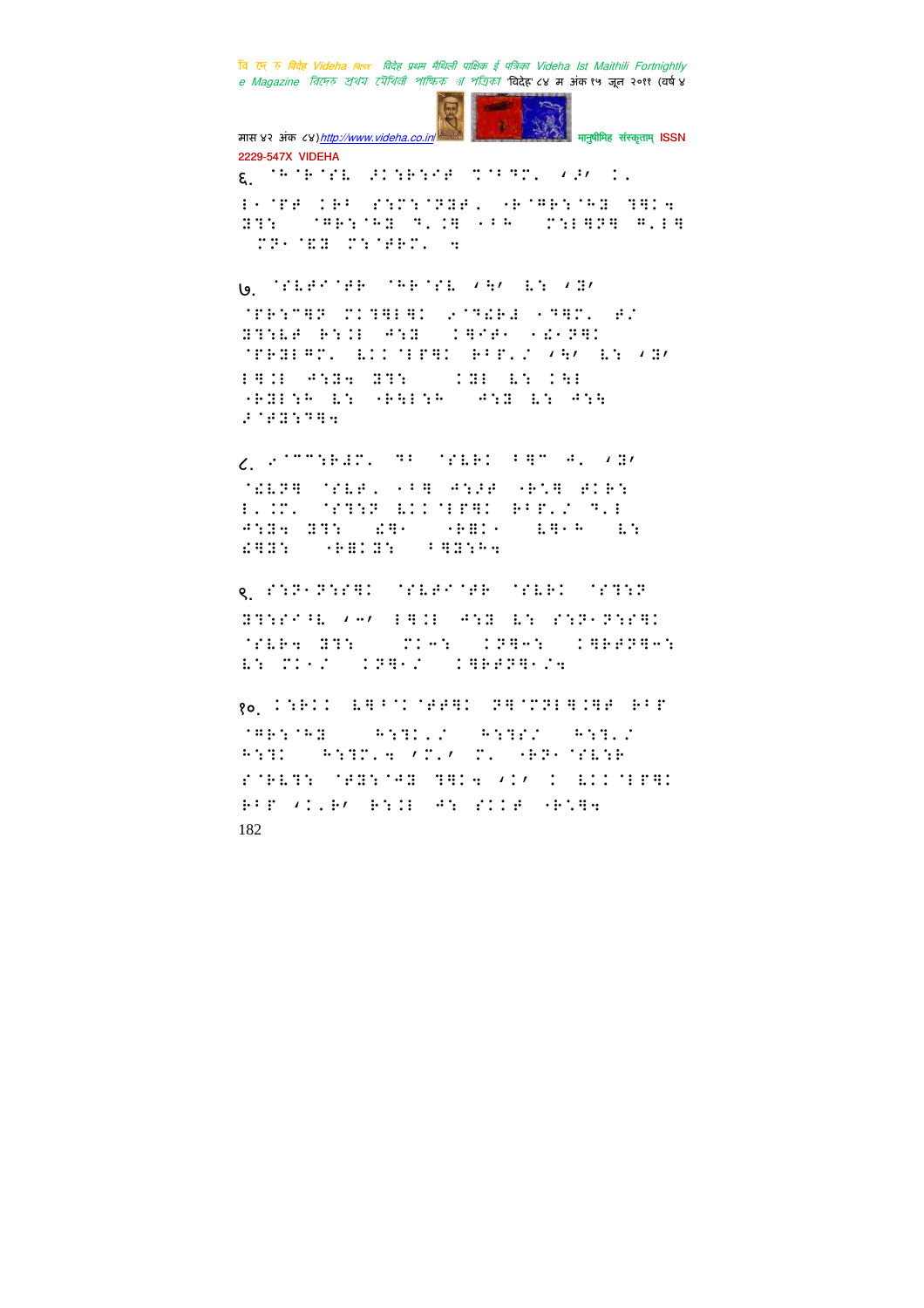त्रि एप रु विदेह Videha बिलर विदेह प्रथम मैथिली पाक्षिक ई पत्रिका Videha Ist Maithili Fortnightly e Magazine রিদেহ প্রথম মৌথিনী পাক্ষিক *প্র পত্রিকা* 'विदेह' ८४ म अंक १५ जून २०११ (वर्ष ४

मानुषीमिह संस्कृताम् ISSN मास ४२ अंक ८४) http://www.videha.co.ir 2229-547X VIDEHA

RESPONSE TO A REPORT OF A RESPONSE TO A RESPONSE TO A RESPONSE TO A RESPONSE TO A REPORT OF A RESPONSE TO A RESPONSE TO A REPORT OF A REPORT OF A REPORT OF A REPORT OF A REPORT OF A REPORT OF A REPORT OF A REPORT OF A REPO  $\sqrt{1.47}$  (  $\sqrt{1.47}$  ) and an except for the set of  $\frac{1}{2}$  (  $\frac{1}{2}$  ) and  $\frac{1}{2}$ AN VIIA (ANNH STN) (T. 19) IS AN  $7.19.144$ 

82. TELES SELES FREE SEREET, TEL 

 $83.$  THE TREE A RAIL COHE TREE A DV (1) FIRES  $(1978, 1577)$  $\begin{array}{cccccccccc} \cdot\,\mathbf{1}\cdot\,\mathbf{2}\cdot\,\mathbf{1}\cdot\,\mathbf{1}\cdot\,\mathbf{1}\cdot\,\mathbf{1}\cdot\,\mathbf{1}\cdot\,\mathbf{1}\cdot\,\mathbf{1}\cdot\,\mathbf{1}\cdot\,\mathbf{1}\cdot\,\mathbf{1}\cdot\,\mathbf{1}\cdot\,\mathbf{1}\cdot\,\mathbf{1}\cdot\,\mathbf{1}\cdot\,\mathbf{1}\cdot\,\mathbf{1}\cdot\,\mathbf{1}\cdot\,\mathbf{1}\cdot\,\mathbf{1}\cdot\,\mathbf{1}\cdot\,\mathbf{1}\cdot\,\mathbf{1}\cdot\,\mathbf{1}\cdot\,\mathbf{1}\cdot\$  $\mathcal{L}^2 \times \mathbb{L}^2 \times \mathbb{H}^2 \times \mathbb{H}^2 \times \mathbb{H}^2 \times \mathbb{H}^2 \times \mathbb{H}^2 \times \mathbb{H}^2 \times \mathbb{H}^2 \times \mathbb{H}^2 \times \mathbb{H}^2 \times \mathbb{H}^2 \times \mathbb{H}^2 \times \mathbb{H}^2 \times \mathbb{H}^2 \times \mathbb{H}^2 \times \mathbb{H}^2 \times \mathbb{H}^2 \times \mathbb{H}^2 \times \mathbb{H}^2 \times \mathbb{H}^2 \times \mathbb{H}^2 \times$  $\frac{1}{2}$   $\frac{1}{2}$   $\frac{1}{2}$   $\frac{1}{2}$   $\frac{1}{2}$  $\mathbf{v}$   $\mathbf{v}$   $\mathbf{v}$ **VERTICA PER THEFT TELESCOPE CONTROL**  $+0.194 - 333 + 1$  $\begin{array}{cccccc} \mathbf{1} & \mathbf{1} & \mathbf{1} & \mathbf{1} & \mathbf{1} & \mathbf{1} & \mathbf{1} & \mathbf{1} & \mathbf{1} & \mathbf{1} & \mathbf{1} & \mathbf{1} & \mathbf{1} & \mathbf{1} & \mathbf{1} & \mathbf{1} & \mathbf{1} & \mathbf{1} & \mathbf{1} & \mathbf{1} & \mathbf{1} & \mathbf{1} & \mathbf{1} & \mathbf{1} & \mathbf{1} & \mathbf{1} & \mathbf{1} & \mathbf{1} & \mathbf{1} & \mathbf{1} & \math$ HETHTEN EN CHESTER CONTENT EN OSSEE

eg Rice manner rachers, immun And THANK LEATENED SAR SECTIONARY TENDER **THE #5HH HT: COMMEDIATION** 

89. ET RIE INEL TROPP TOPPL FEN LA FROM PARTY RESOURCE PRODUCERS TO ENFITTENT ALEX ERNI FRIE AND CONN AP TELA

RELATED A FROM A CONTRACTOR CONTRACTOR TESTIF ISE PANSA PROF. TV TREE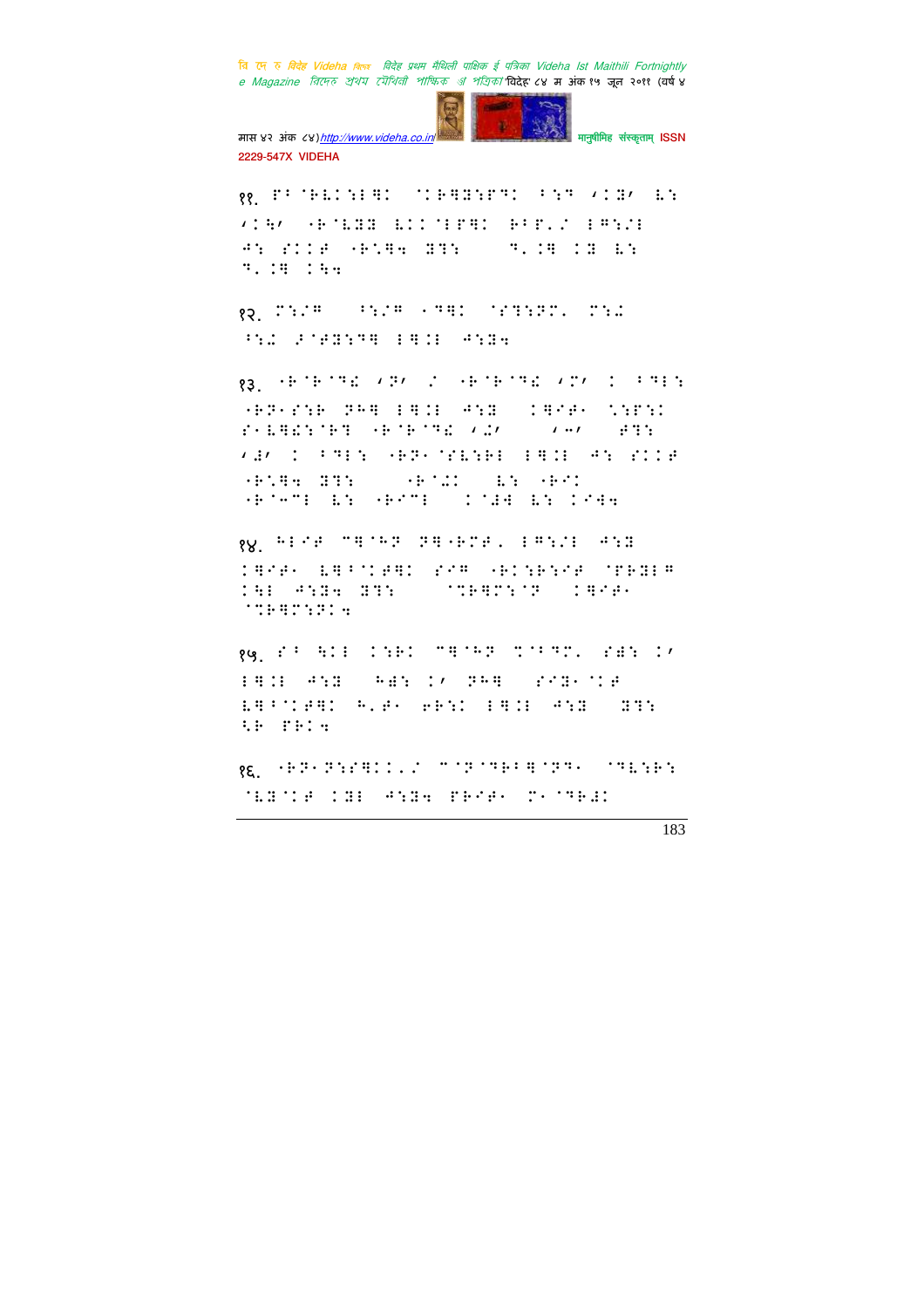ৱি দে হ *विदेह Videha बिल्ब विदेह प्रथम मैथिली पाक्षिक ई पत्रिका Videha Ist Maithili Fortnightly* e Magazine विद्युत्त सेथेंग ट्रॉशिनी शक्तिक अ शंक्षित्वां "**विदेहः ८४ म अंक १५ जून २०११ (वर्ष ४** 

मास ४२ अंक ८४)http://www.videha.co.in/ मानुबी मानुषीमिह संस्कृताम् ISSN 2229-547X VIDEHA \$⣇⣛⣎⣑⢷⣙ ⢳⣛ ⣑⢽ ⢺⣞⣛ ⣑⢾⢷⣑⢷  $\rightarrow$  \$\$. The second second second second second second second second second second second second second second second second second second second second second second second second second second second second second secon ⢹⣑ ⣝ ⢺⣑ ⢾ ⢷⣁⣛⣒ ⣝⣙⣑*.!*⢳⣛ ⢷ ⢹⣑ ⢳⣛ ⣒*!!* १७. ⢷⣜ ⣇⣛⢷⣑ ⣑⣛*!)!*⣒*!\*!*)⣛⢾ ⣝ ⢺⣑⣝⣒ १८. ⢾ ⢹ ⣞⣑ ' ⣛⣈ ⢺⣑⣝*-!*⣇⣑ ⢳⣑⢼⢶⢽ ⢺⣋⣛ '*!-!!*⢳⣞⣑ ' ⢽⢳⣛⣒ १९. ⣛⢷ ⢾⣙⣑ ⢹⣛⢷ ⣉⢹ ⣛ ⣑⢷⣛*!)*/*\*!* ⢽⢳⣛ ⢻⣑ ⢺⣑⣝⣒

२०. तस्य अप्रसन्दे समाप्त स्थान ज्यान

२१.२ वरी - जन्म असेरी - असेरी - असेरी - असेरी - असेरी - असेरी - असेरी - असेरी - असेरी - असेरी - असेरी - असेरी<br>जन्म ⢽⣑ ⢺⣑⣝⣒ ⢺⣑*(!* ⢽⢳⣛ ⢽ ⢷⣁⣛  $\pm$ 39  $\pm$  0.000  $\pm$  0.000  $\pm$  0.000  $\pm$  0.000  $\pm$  0.000  $\pm$  0.000  $\pm$ ⢷⣝*0!*\$⣝*0!*⢷⣓*0!*\$⣓*0!*\$*0!*⢷ ⣛⣈ ⢺⣑⣝⣒ \$ ⣛ ऎ ⣇⣑ ऒ ⣇⣝ ⢾ ⣓ ⢺⣑⣝⣒

⢳*/0.!*⢻⣇⣛⢽⢹ ⣔⣑ ११/८/७६ ⣉⢷⣛ ⣑⢽⢾ ⣚⣑ \$⢷ ११/८/७६ \$⢷⢽⢹⢷ ⣔⣑*!#*\$⢽*#!* ११/०८/७६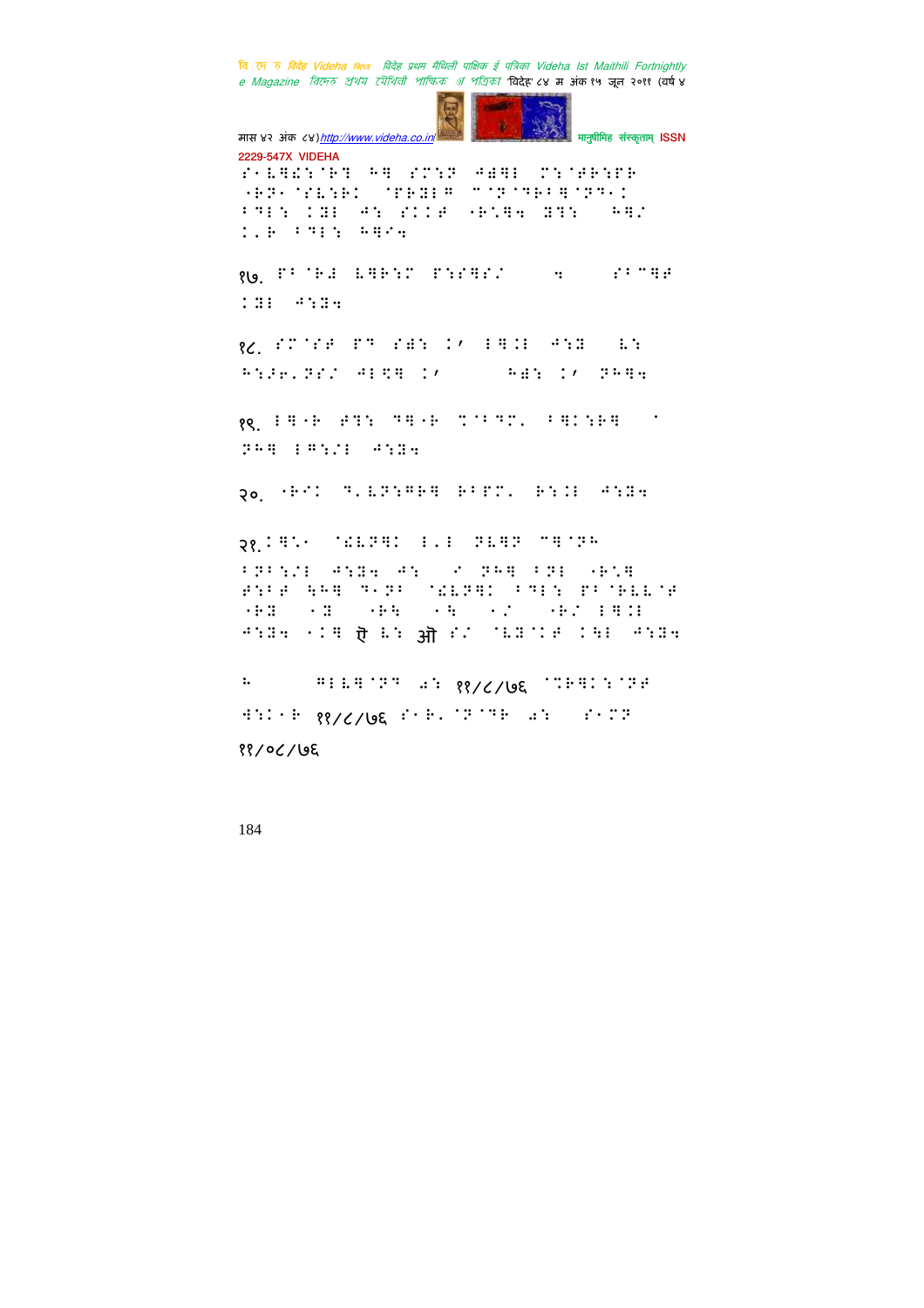त्रि एप रु विदेह Videha बिल्ह विदेह प्रथम मैथिली पाक्षिक ई पत्रिका Videha Ist Maithili Fortnightly e Magazine রিদেহ প্রথম মৌথিনী পাক্ষিক ঐ পত্রিকা **ত্রিহ**েধ্যে **স अंक १५ जून २०११ (वर्ष ४** 

| मास ४२ अंक ८४) http://www.videha.co.in<br>। मानुषीमिह संस्कृताम् ISSN                                                                                                                                                                                                                                                                                                                                                                                                           |
|---------------------------------------------------------------------------------------------------------------------------------------------------------------------------------------------------------------------------------------------------------------------------------------------------------------------------------------------------------------------------------------------------------------------------------------------------------------------------------|
| 2229-547X VIDEHA                                                                                                                                                                                                                                                                                                                                                                                                                                                                |
| Q. WINHERT, SPEN FOURDAR                                                                                                                                                                                                                                                                                                                                                                                                                                                        |
| <b>PACHECOPT</b>                                                                                                                                                                                                                                                                                                                                                                                                                                                                |
| R.B. A. WINDER OF PEARLE                                                                                                                                                                                                                                                                                                                                                                                                                                                        |
| 计并存存储程序                                                                                                                                                                                                                                                                                                                                                                                                                                                                         |
| ange a c'hornamegoù agoed. Age pee                                                                                                                                                                                                                                                                                                                                                                                                                                              |
| $\mathbb{R}^{n}$ : $\mathbb{R}^{n}$<br>$\mathbb{R}^n$ , $\mathbb{R}^n$ , $\mathbb{R}^n$ , $\mathbb{R}^n$ , $\mathbb{R}^n$<br>9.95.9596                                                                                                                                                                                                                                                                                                                                          |
| 27771622. HAR 2576212. Zdd. (                                                                                                                                                                                                                                                                                                                                                                                                                                                   |
| rada ez komunea gib (esg.)<br>and and the second property of the second to the second the second to the second the second terms. In the second the second terms in the second terms in the second terms in the second terms in the second terms in the secon                                                                                                                                                                                                                    |
| Page gelich and nic cologen and kr                                                                                                                                                                                                                                                                                                                                                                                                                                              |
| ET. THOBEGOV - TOBE PT. TGJEPJ                                                                                                                                                                                                                                                                                                                                                                                                                                                  |
| raga dagar shi kumada baga ci                                                                                                                                                                                                                                                                                                                                                                                                                                                   |
| 9. DA (DINBAD, CB) 1.2 GIPAD (201228                                                                                                                                                                                                                                                                                                                                                                                                                                            |
| algus ispanel voqteme infosant sevm                                                                                                                                                                                                                                                                                                                                                                                                                                             |
| 4.25 ESPES (PEDA 3 (FR.18) SPORPE                                                                                                                                                                                                                                                                                                                                                                                                                                               |
| 8. 91.52 - 2.177698 - 81.28 - 9619 - 81.18 g                                                                                                                                                                                                                                                                                                                                                                                                                                    |
| alno don program a govornaga a                                                                                                                                                                                                                                                                                                                                                                                                                                                  |
| <mark>ing</mark> visite of the mean of the second of the product of the mean of the mean of the mean of the mean of the mean                                                                                                                                                                                                                                                                                                                                                    |
|                                                                                                                                                                                                                                                                                                                                                                                                                                                                                 |
| E (1962) mingeal (f. 1911) (6 mingeal (f. 1918)<br>1966 mingeal (f. 1918) (f. 1918) (f. 1919)                                                                                                                                                                                                                                                                                                                                                                                   |
| $\mathcal{I}$ RADA (1987) $\mathcal{I}$ (2008) $\mathcal{I}$ (3008) $\mathcal{I}$ (3008) $\mathcal{I}$ (2008) $\mathcal{I}$                                                                                                                                                                                                                                                                                                                                                     |
| regr. (1941) Angel (619-1196)                                                                                                                                                                                                                                                                                                                                                                                                                                                   |
| P. E25PPHT. → CONTHES VIERD. OPPORT 2                                                                                                                                                                                                                                                                                                                                                                                                                                           |
| $\left\{ \frac{1}{2}, \frac{1}{2}, \frac{1}{2}, \frac{1}{2}, \frac{1}{2}, \frac{1}{2}, \frac{1}{2}, \frac{1}{2}, \frac{1}{2}, \frac{1}{2}, \frac{1}{2}, \frac{1}{2}, \frac{1}{2}, \frac{1}{2}, \frac{1}{2}, \frac{1}{2}, \frac{1}{2}, \frac{1}{2}, \frac{1}{2}, \frac{1}{2}, \frac{1}{2}, \frac{1}{2}, \frac{1}{2}, \frac{1}{2}, \frac{1}{2}, \frac{1}{2}, \frac{1}{2}, \frac{1}{2}, \frac{1}{2}, \frac{1}{2}, \frac{1}{2$<br>$\rightarrow$ 1.4 $\rightarrow$ 1.4 $\rightarrow$ |
| agraf maege faeg al egjorgog. Ale                                                                                                                                                                                                                                                                                                                                                                                                                                               |
| niber ned Succession ander Sever (1931                                                                                                                                                                                                                                                                                                                                                                                                                                          |
| al provincia de calendario de la cont                                                                                                                                                                                                                                                                                                                                                                                                                                           |
| ange (eng ) p. to to be problem. Odd.                                                                                                                                                                                                                                                                                                                                                                                                                                           |
| INFORMADO ES VIEN VONTNEO MEDER NEO                                                                                                                                                                                                                                                                                                                                                                                                                                             |
| 839: 11 PH 19                                                                                                                                                                                                                                                                                                                                                                                                                                                                   |

PENE CHECK NO. NO. SETTINEA

 $\frac{185}{ }$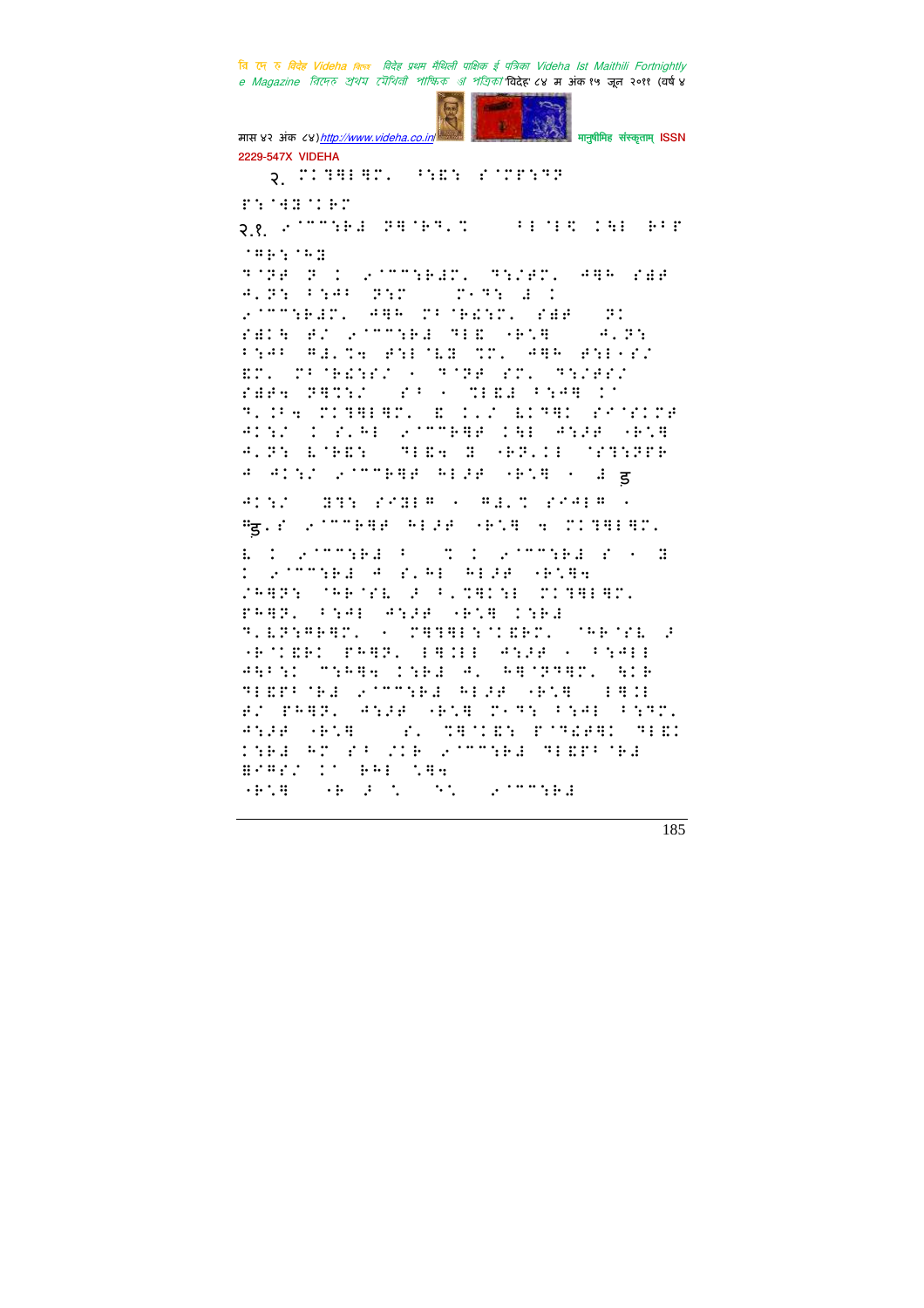$\mathbb{I}^{\mathbb{N}}$ STEPHEN HENBAULD (1992) STATES r p rther Genomen Prastic Serie referenc **SOLD RESOLVED AT SECTION PREPARE** IN BROADLAND PARK AND IN A CHANGE AND

ENGRED, COMPOSITION OF CONSTRUCT  $1.38\%$ B.B. TAR (FEND) TACK (R) IS BADE TE DVAN ALA VITTNES ALVA (ANA) (TAGA TREPS TO BOOK ROBERTS AND CONSTRUCTION resta le conseguierde l'especiale de la compo-BOI PARKING SEVERTED SALEY TERRED CONTROL BOIL PARKING CHAR MARCO ALBA CHEMARCH (MARCO ALECA) BOA WITTERS STRESS WERE EATLED FOR THE

PROTECTIVE AND SUMMONS COMPARE રેલા પેક્ટરેના પ્રાપ્ય વિશે પર પ્રાપ્ય થયેલ કરવા પ્રાપ્ય PROFILE TATERY PLACE (HAND)  $7 - 75 - 57$ . その他には、今日の日本に、その192 PAGE MURNINGE GEFT. PER GETT. TERBATOR A VITTEMA DAE ANGEL ANGEV RUPS ROLL BROOKFEL STUDEN LEFT 8. P. HET (1891) 1. P. HET (1992) 100 489-7884 2-75 7.185 F.E. 7.1831 STORYBE IN SERVER SERVICE CONTRI HETHI STUDENT TEENTIFER FOR HETHER FALE AND FIRE PHERIC EECONOMIA PARTIER CREAT

मानुषीमिह संस्कृताम ISSN मास ४२ अंक ८४) http://www.videha.co.in 2229-547X VIDEHA  $\sim$  2007514  $\begin{array}{cccccccccccccc} \lambda\, \overline{z}\, \overline{w} & \gamma & \lambda & \overline{z} & \overline{w} & \overline{w} & \gamma & \gamma & \gamma & \gamma & \overline{w} & \overline{w} \\ \end{array}$ 

ति एप रु विदेह Videha बिलर विदेह प्रथम मैथिली पाक्षिक ई पत्रिका Videha Ist Maithili Fortnightly e Magazine রিদেহ প্রথম মৌথিনী পাক্ষিক *প্র পত্রিকা* '<mark>বিदेह' ८४ म अंक १५ जून २०११ (वर्ष ४</mark>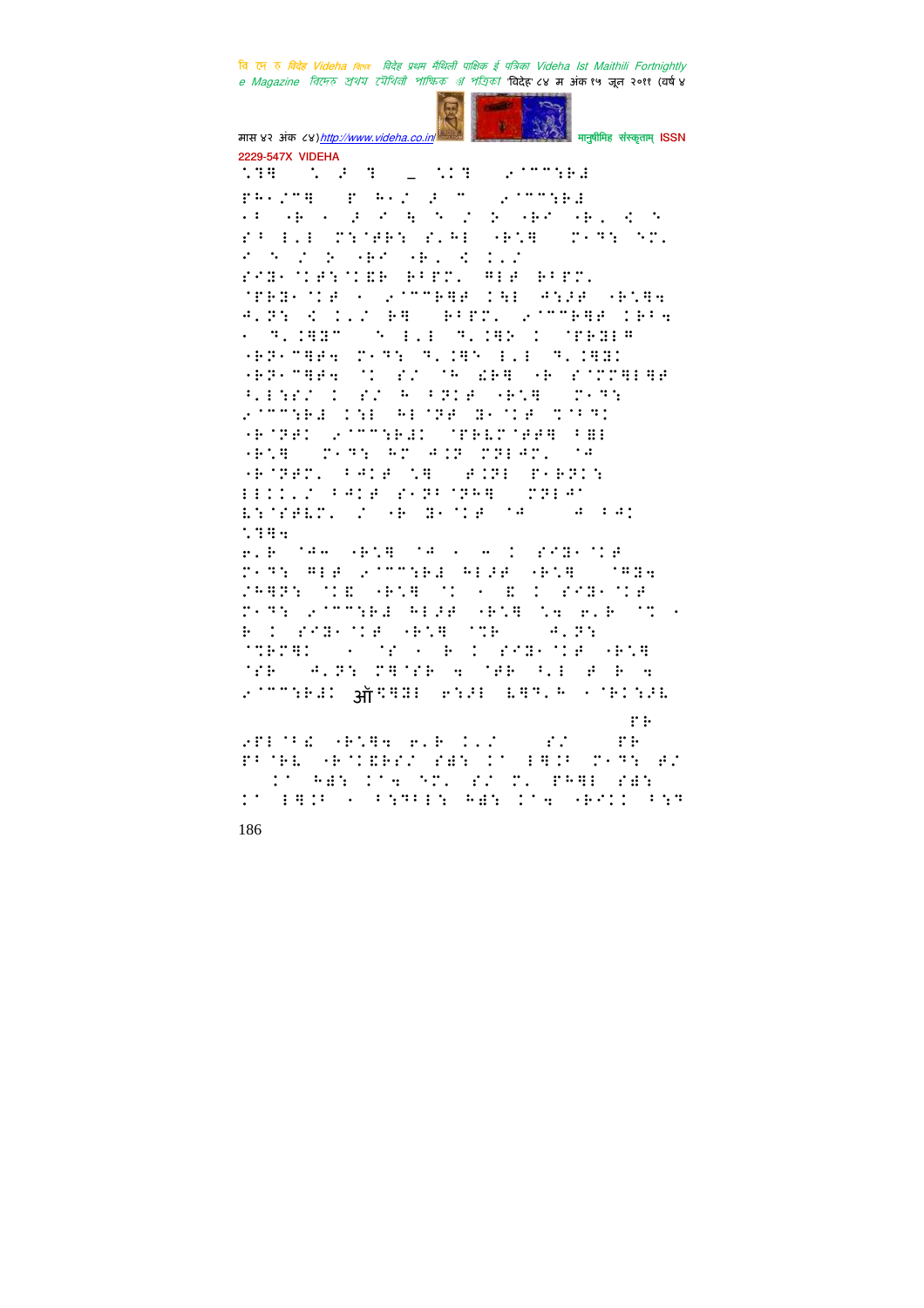त्रि एप रु विदेह Videha बिलर विदेह प्रथम मैथिली पाक्षिक ई पत्रिका Videha Ist Maithili Fortnightly e Magazine রিদেহ প্রথম মৌথিনী পাক্ষিক *প্র পত্রিকা* **বিदेह ८४ म अंक १५ जून २०११ (वर्ष ४** 

मास ४२ अंक ८४) http://www.videha.co.in मानुषीमिह संस्कृताम् ISSN 2229-547X VIDEHA BY FROUGHY IN THREE HENDER HYPING 1915 Fan 112 F.F. teas complications and gift consec FRIDA CATAGORIA RIA APPENDICATA TANK ABENEND, ENER TEBERING CESA  $\mu$  i.  $\ell_1$ PRI TVAS PIIR CONTENER PII ROM T-75 IIB IIB PRESS PRIST, SPIER PROPERTY PLAN (1982-2010) INTERNATIONAL PATRIBUR IRENI (PRIMINE BRI) ZIBNA PANENTH PAN ENHEL AL BADBAD DNAMPN K TREGALE CATE TRIVAT PETETRAP. 154 1919 9555 MED COLE TO SUPER NORBHD FLEW MER Controlled the Eleventric  $f(21197)$ **SAMPARE PROPERTY**  $1.2 \pm 1.2$  $1.49\pm0.1$ **T.B. I STEELW WITHIN BILLER** FORET, IN SIL ARE  $1 - 4.35$  Fill LEGTI K PARL SACTOGER EGG IL ent (11 sue)<br>svi sti svinneel  $\begin{array}{cccccccccccccc} \mathbf{1} & \mathbf{1} & \mathbf{2} & \mathbf{3} & \mathbf{4} & \mathbf{5} & \mathbf{5} & \mathbf{6} & \mathbf{7} & \mathbf{2} & \mathbf{5} & \mathbf{6} & \mathbf{7} & \mathbf{7} & \mathbf{8} & \mathbf{8} & \mathbf{8} & \mathbf{9} & \mathbf{1} & \mathbf{1} & \mathbf{1} & \mathbf{1} & \mathbf{1} & \mathbf{1} & \mathbf{1} & \mathbf{1} & \mathbf{1} & \mathbf{1} & \mathbf{1} & \mathbf{1} &$ HPP TELTED, IPA GEAL TEERER RIPE  $\left\{ \frac{1}{2} \left( \frac{1}{2} \left( \frac{1}{2} \right) \left( \frac{1}{2} \left( \frac{1}{2} \right) \right) \left( \frac{1}{2} \left( \frac{1}{2} \right) \left( \frac{1}{2} \right) \left( \frac{1}{2} \right) \left( \frac{1}{2} \right) \left( \frac{1}{2} \right) \left( \frac{1}{2} \right) \left( \frac{1}{2} \right) \left( \frac{1}{2} \right) \left( \frac{1}{2} \right) \left( \frac{1}{2} \right) \left( \frac{1}{2} \right) \left( \frac{1$ MORINEER MARKING CRIST ACTED (2004) STUDENT PERMIT PENNY (PLOTE BEDEV STORES END POST  $\rightarrow$  1470  $\rightarrow$  7 A MONEWA BAD IN CARD IL GLAB G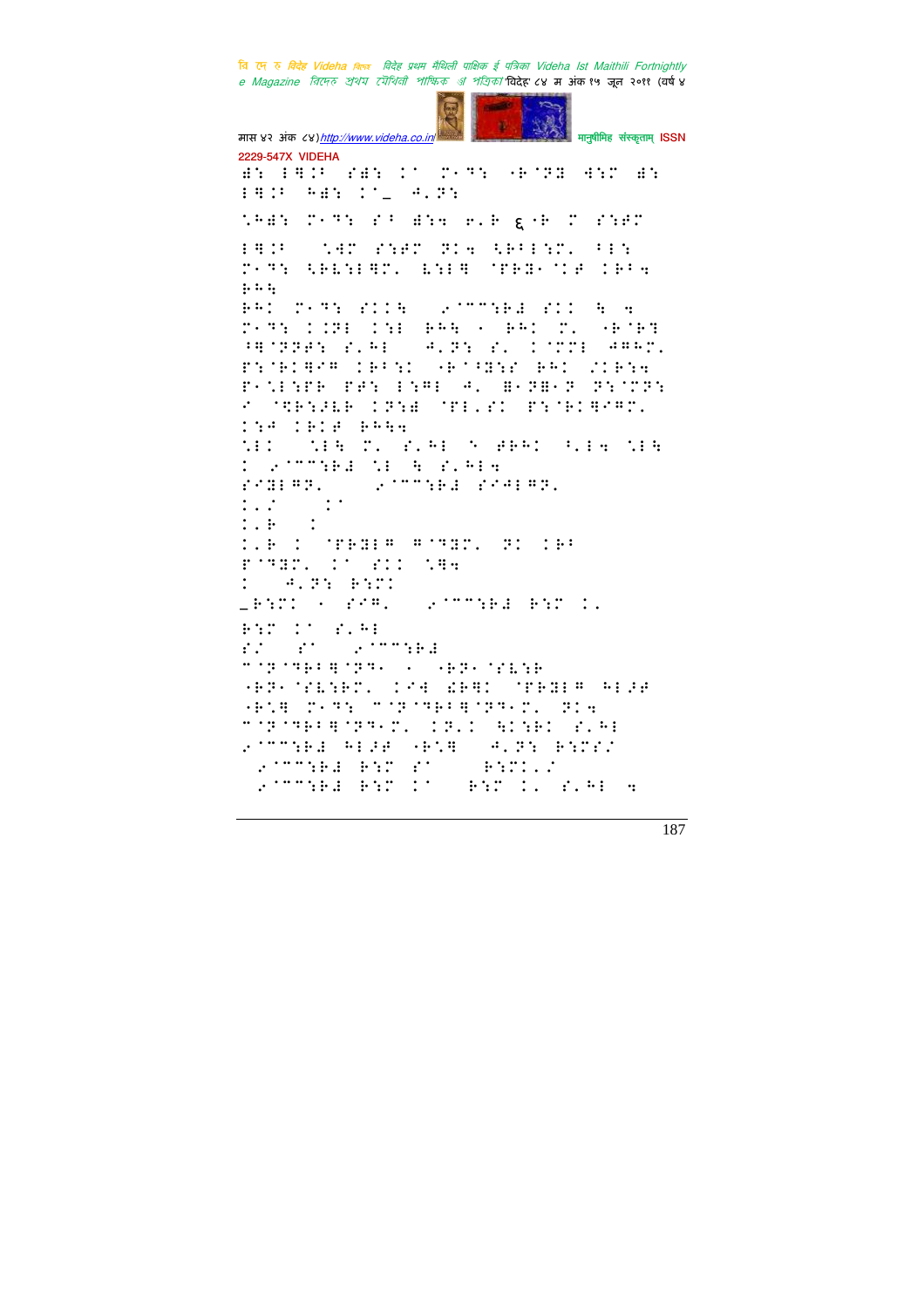ति एप रु विदेह Videha बिलर विदेह प्रथम मैथिली पाक्षिक ई पत्रिका Videha Ist Maithili Fortnightly e Magazine রিদেহ প্রথম মৌথিনী পাক্ষিক *প্র পত্রিকা* 'विदेह' ८४ म अंक ९५ जून २०११ (वर्ष ४

**County** 

मानुषीमिह संस्कृताम ISSN मास ४२ अंक ८४) http://www.videha.co.in 2229-547X VIDEHA 1.2 4.35 FATILY F.E. 597391 11 ant in 1942 in Gandle 1 4.75 F171 F.E. PRITFEL IS  $\mathbb{R}^2 \times \mathbb{R}^2$ THE PHOTOGRAPHED IN ALBA AN IN SUB-ABIDENT IB (1988)  $\mathbb{C}(\mathbb{H})$  $-45$  (18)  $-45$  (17)  $\begin{array}{cccccccccccccc} \mathcal{E}(\mathcal{E}) & \mathcal{F}_1(\mathcal{E}) & \mathcal{F}_2(\mathcal{E}) & \mathcal{F}_1(\mathcal{E}) & \mathcal{F}_2(\mathcal{E}) & \mathcal{F}_1(\mathcal{E}) & \mathcal{F}_2(\mathcal{E}) & \mathcal{F}_2(\mathcal{E}) & \mathcal{F}_1(\mathcal{E}) & \mathcal{F}_2(\mathcal{E}) & \mathcal{F}_2(\mathcal{E}) & \mathcal{F}_2(\mathcal{E}) & \mathcal{F}_2(\mathcal{E}) & \mathcal{F}_2(\mathcal{E}) & \mathcal{F}_2(\mathcal{E}) & \$ **SEAT P. PET** f. Phril  $\mathbb{R}^{\mathbb{Z}_2}$  $\mathbb{R}^{2n}$  .  $\mathbb{R}^2$  $\mathbf{1.3}$   $\mathbf{.4}$   $\mathbf{.5}$   $\mathbf{.5}$   $\mathbf{.7}$   $\mathbf{.7}$   $\mathbf{.7}$   $\mathbf{.7}$  $\ddot{\mathbf{u}}$  : .<br>Tabi Turn pin: Tredin (bianches I. MERE GENERIC SPEEDS IN STICK  $1.4711.44$  wished  $1.4711.4$  $41.34 + 11.4441$ AIR TERMIN (PEACHER) 2-8 2-8 21 22 222 223 234 S PRI STRIBE FOR DR  $\mathbb{R}^n$ TATAL I FRENZI TAL ALDN CHTALEFTED TRIBINED IN STAR AND CHINE PARTICULAR TO THE PROPERTY CONTINUES. PAGE MORNINGER (MERGER STREET POTERR A MONEWALK CONFIDENTIAL CONTINUES ON THE PART STORES FRAMES POOPS FOUNDATION STEELINGED CONTENTIONS A BANK MERKET CONTROLLER BY FILE FILE (FRIDE PRESIDER FEVIL TEVI E.E. FEVE E.E FINING FINN OF SPIERINGS FILE FILE  $7.11179$  $73 - 799$  $79911$  $\begin{array}{cccccccccc} \mathcal{I} \oplus \oplus & \oplus & \mathcal{I} \oplus & \mathcal{I} \oplus & \mathcal{I} \oplus & \oplus \mathcal{I} \end{array}$  $\frac{1}{2} \frac{1}{2} \frac{1}{2} \frac{1}{2} \frac{1}{2} \frac{1}{2} \frac{1}{2} \frac{1}{2} \frac{1}{2} \frac{1}{2} \frac{1}{2} \frac{1}{2} \frac{1}{2} \frac{1}{2} \frac{1}{2} \frac{1}{2} \frac{1}{2} \frac{1}{2} \frac{1}{2} \frac{1}{2} \frac{1}{2} \frac{1}{2} \frac{1}{2} \frac{1}{2} \frac{1}{2} \frac{1}{2} \frac{1}{2} \frac{1}{2} \frac{1}{2} \frac{1}{2} \frac{1}{2} \frac{$ 188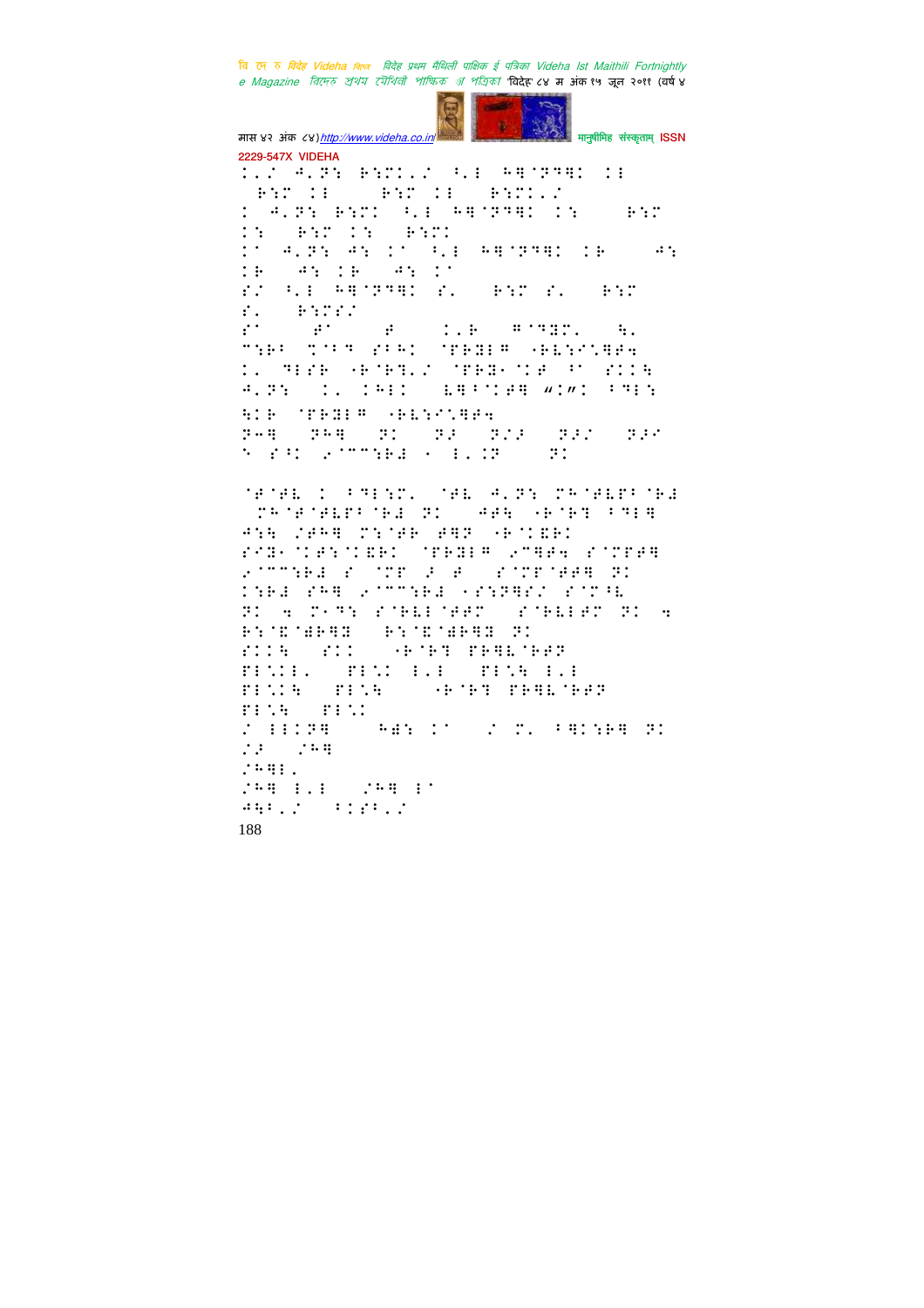e Magazine রিদেহ প্রথম মৌথিনী পাক্ষিক *প্র পত্রিকা* **বিदेह ८४ म अंक १५ जून २०११ (वर्ष ४** मानुषीमिह संस्कृताम् ISSN मास ४२ अंक ८४) http://www.videha.co.in 2229-547X VIDEHA **EVALUE**  $\frac{1}{2}$  :  $\frac{1}{2}$  :  $\frac{1}{2}$  :  $\frac{1}{2}$  :  $\frac{1}{2}$ TRETZEN PROFESI CONTERNI OPROFR  $44.947944$ **ADS2000 ALISE**  $\# \mathcal{I}(\mathcal{S}) = \# \mathcal{I}(\mathcal{S})$  $\mathcal{H}^1_{\mathcal{A}}(\mathcal{H}^1_{\mathcal{A}}(\mathcal{A}))=\mathcal{H}^1_{\mathcal{A}}(\mathcal{H}^1_{\mathcal{A}})$  $(3 + 4)$   $(3 + 4)$   $(3 + 2 + 3)$   $(3 + 2 + 1)$   $(3 + 1)$ ETTER STAR  $\frac{1}{5}$  / .<br>1978년 - 대한민국 대학교 대학교 대학교 대학교회 기대학교<br>1978년 - 대학교 대학교회 대학교 대학교회 대학교회 대학교회  $\begin{array}{cccccc} 0.5441 & 0.542 & 0.744 \\ 0.0000 & 0.0000 & 0.0000 \\ \end{array}$ **FREEZ** PRAFECIO Apage Spage ar ar<br>arno and<br>arno ao  $\mathcal{L}^{(1)}$  and  $\mathcal{L}^{(2)}$  $\mathbf{u}(\mathbf{r}) = \mathbf{u}(\mathbf{r}, \mathbf{r})$ alga (Terga)<br>akgres ergane akgreszt erganez  $\begin{aligned} \mathbf{H}^{\mathbf{H}}_{\mathbf{A}}\mathbf{F}^{\mathbf{H}}_{\mathbf{A}}\mathbf{F}^{\mathbf{H}}_{\mathbf{A}}\mathbf{F}^{\mathbf{H}}_{\mathbf{A}}\mathbf{F}^{\mathbf{H}}_{\mathbf{A}}\mathbf{F}^{\mathbf{H}}_{\mathbf{A}}\mathbf{F}^{\mathbf{H}}_{\mathbf{A}}\mathbf{F}^{\mathbf{H}}_{\mathbf{A}}\mathbf{F}^{\mathbf{H}}_{\mathbf{A}}\mathbf{F}^{\mathbf{H}}_{\mathbf{A}}\mathbf{F}^{\mathbf{H}}_{\$  $+14$   $+ 14$ FILL TELL WORLD TEERS KENTED FROM:  $\frac{1}{2} \frac{1}{2} \frac{1}{2} \frac{1}{2} \frac{1}{2} \frac{1}{2} \frac{1}{2} \frac{1}{2} \frac{1}{2} \frac{1}{2} \frac{1}{2} \frac{1}{2} \frac{1}{2} \frac{1}{2} \frac{1}{2} \frac{1}{2} \frac{1}{2} \frac{1}{2} \frac{1}{2} \frac{1}{2} \frac{1}{2} \frac{1}{2} \frac{1}{2} \frac{1}{2} \frac{1}{2} \frac{1}{2} \frac{1}{2} \frac{1}{2} \frac{1}{2} \frac{1}{2} \frac{1}{2} \frac{$  $\mathbb{P}^{1, \mathbb{P}}(\mathbb{P}^{1, \mathbb{P}}) = \mathbb{P}^{1, \mathbb{P}}(\mathbb{P}^{1, \mathbb{P}}) = \mathbb{P}^{1, \mathbb{P}}(\mathbb{P}^{1, \mathbb{P}}) = \mathbb{P}^{1, \mathbb{P}}(\mathbb{P}^{1, \mathbb{P}}) = \mathbb{P}^{1, \mathbb{P}}(\mathbb{P}^{1, \mathbb{P}}) = \mathbb{P}^{1, \mathbb{P}}(\mathbb{P}^{1, \mathbb{P}}) = \mathbb{P}^{1, \mathbb{P}}(\mathbb{P}^{1, \mathbb{$ P.F. 一开始 计任 iku (1982) - Kollingad<br>Itu (1992) - Yuni Ime (1999-992) Yanki (19<br>Yuni Ime (1993) - Shekaru (1993-998)  $\sim4.5\%$ 

त्रि एप रु विदेह Videha बिलर विदेह प्रथम मैथिली पाक्षिक ई पत्रिका Videha Ist Maithili Fortnightly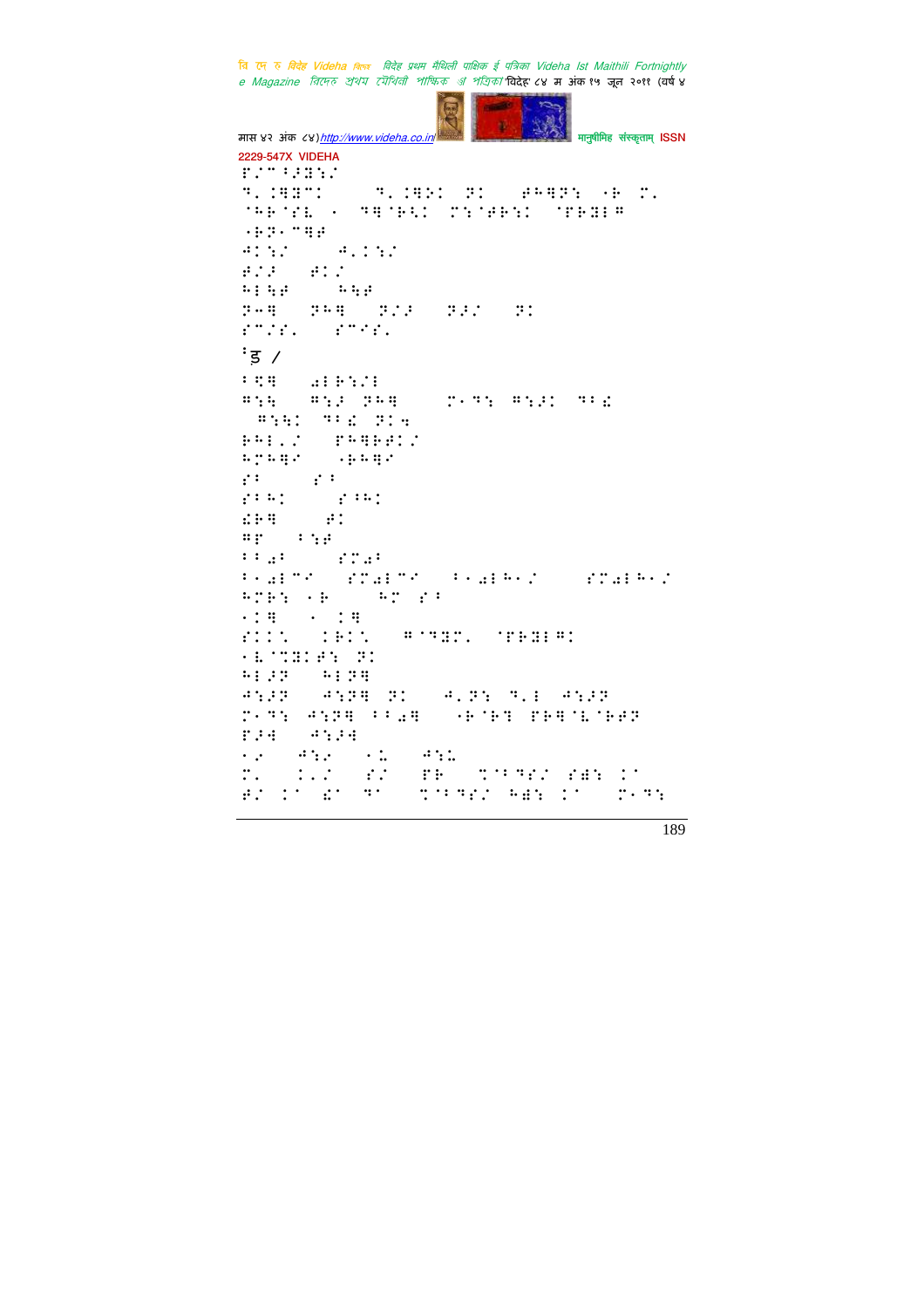त्रि एप रु विदेह Videha बिलर विदेह प्रथम मैथिली पाक्षिक ई पत्रिका Videha Ist Maithili Fortnightly e Magazine রিদেহ প্রথম মৌথিনী পাক্ষিক *প্র পত্রিকা* 'विदेह' ८४ म अंक १५ जून २०११ (वर्ष ४

मानुषीमिह संस्कृताम ISSN मास ४२ अंक ८४) http://www.videha.co.in 2229-547X VIDEHA THEY AN ALON ARANYER OVER BRINGE PRUS LUSTRAU BALLI PEALA (4.94 NT.  $\mathcal{E}(\mathcal{E}) = \mathcal{E}(\mathcal{E})$ 51850 **SPEED - TASE 18 EEE** FRIGHT TEERS TO STATE SECRET. FATTLE FRANCISCO REPLACED A CARACTER **FI 9.75 78.9**  $\ddot{\phantom{0}}$  $1.34437$  $\langle \cdot \rangle$  ,  $\langle \cdot \rangle$  ,  $\langle \cdot \rangle$  ; ; HET SCHEEFEN STEBER FRONER FRONT. 1993 (APP) MARCO (INCRES AD MAIS AIRAIA **1986-9951 PERSONS / 295-9815ERD** PAIRINE BAR TO HELMER INE SANCH  $\left\{ \frac{1}{2}, \frac{1}{2}, \frac{1}{2}, \ldots, \frac{1}{2}, \frac{1}{2}, \frac{1}{2}, \frac{1}{2}, \frac{1}{2}, \frac{1}{2}, \ldots, \frac{1}{2}, \frac{1}{2}, \frac{1}{2}, \frac{1}{2}, \ldots, \frac{1}{2}, \frac{1}{2}, \frac{1}{2}, \ldots, \frac{1}{2}, \frac{1}{2}, \ldots, \frac{1}{2}, \frac{1}{2}, \ldots, \frac{1}{2}, \frac{1}{2}, \ldots, \frac{1}{2}, \frac{1}{2}, \ldots, \frac{1}{2}, \frac{1}{2}, \ld$ ADECEED ENCE (FNS) ERRORISE (FNS) SACTOREARY FEED BANK, SPAN SCORE  $\cdot$ PPI (P. 1891) PR (P. PI) (PPI) PRESPRISE PRIVAGE COVERTS AFRAS SPACE SUSTAINANTES TO PULL PER RIB OTERER PERE SEVE  $\sigma$  ,  $\sigma$  ). **BER P. H. BIB**  $\overline{ }$ STORES ELEVER CLAB RESERVENCESS. **HETERY MARGER CHECKS BOOKS POR CHECK** ERP HISTORY HANDLEY AT RIP OFFICE FALSENT FRES RUPSE BIBALA EFECT  $f$ , H  $f$  , HP  $f$  , HH  $f$  and  $4447.$  $999.771$  $\mathcal{L}$  $\sigma_2(\rho_1,\rho_2)$  $-45497.$  $\langle \cdot \rangle_{\mathbb{R}}^{\mathbb{R}} \left( \mathbb{P} \right) \rangle = \langle \cdot \rangle_{\mathbb{R}}^{\mathbb{R}} \left( \mathbb{P} \right)$  $4.19 1.1\%$  $\mathbf{H}^{\star}$ 

 $\therefore$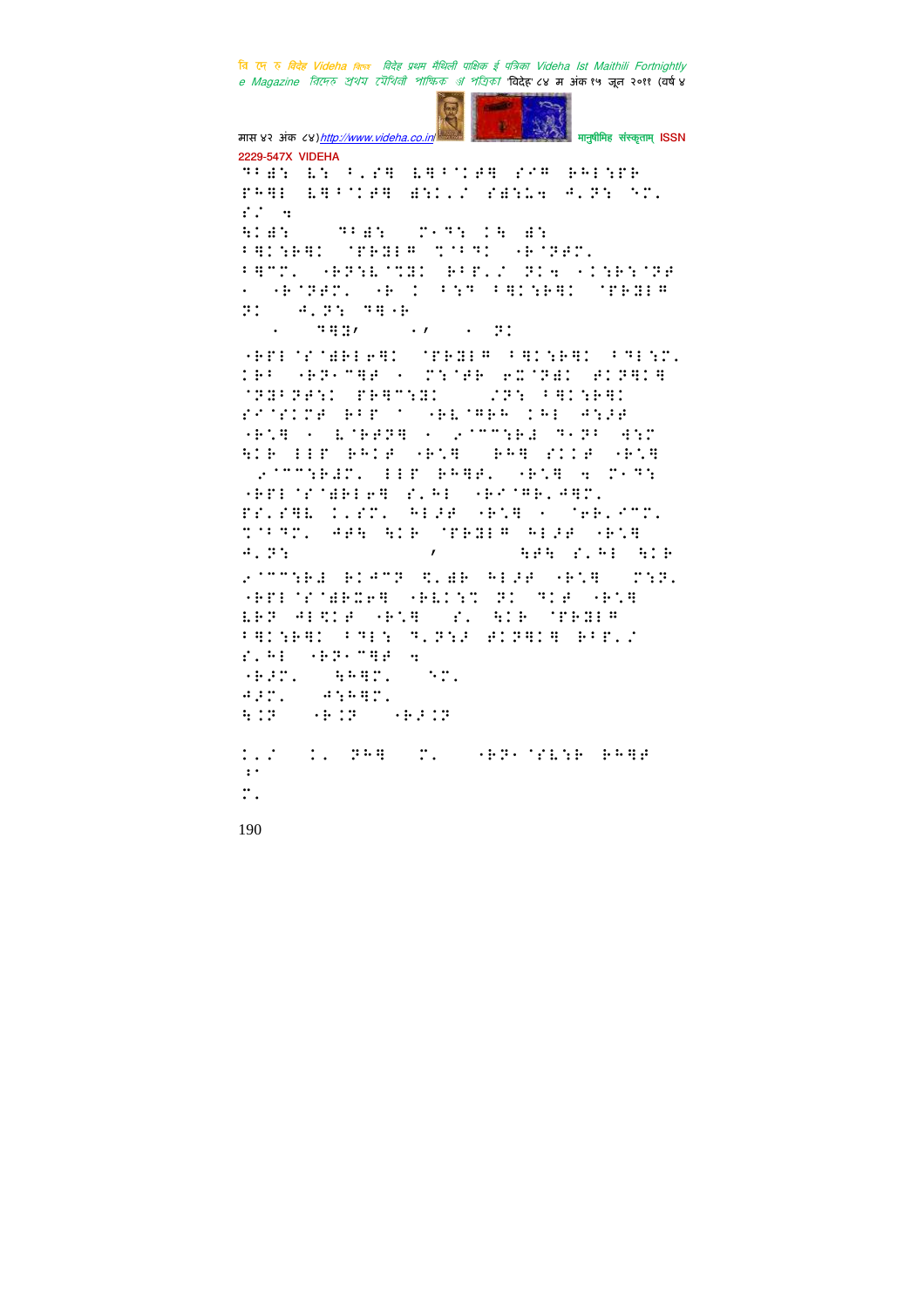```
ৱি দে হ विदेह Videha बिल्ब  विदेह प्रथम मैथिली पाक्षिक ई पत्रिका Videha Ist Maithili Fortnightly
e Magazine  विरमह 'क्षेत्र' रूपैशिवी  शोष्क्रिक श्रं शक्तिरं विदेह' ८४ म अंक १५ जून २०११ (वर्ष ४
मास ४२ अंक ८४)http://www.videha.co.in/ मानुष्यी मानुषीमिह संस्कृताम् ISSN
2229-547X VIDEHA 
⢹/!!
⢾!)⢾/-!⢾ ⢽
      !)!/  ⢽
⢻⣑⣁ ⢾⢷
\overline{m} \overline{m} \overline{m} \overline{m}⣑⣔ ⣈⢽
⢺!)⢺!hp-!
                     ⢷
 ⢺!ep*!
  ⢾
 ⢾⢼ ⢺⢽⣑.!⢾
 ⢹$$⢷0!⢾⢼0!⢾⢼
⢺
 ⢺⢼ ⢺⢽⣑.!⢺

⣑⢷⣜0!⢺⢼0!⢺⢼
 ⢷⢼ ⢺⢽⣑.! 
⣑⢷⣜0!0!⢷⢼0!
\mathbb{R}^3 \mathbb{R}^3 \mathbb{R}^4 \mathbb{R}^4 \mathbb{R}^4 \mathbb{R}^4 \mathbb{R}^4 \mathbb{R}^4 \mathbb{R}^4 \mathbb{R}^4 \mathbb{R}^4 \mathbb{R}^4 \mathbb{R}^4 \mathbb{R}^4 \mathbb{R}^4 \mathbb{R}^4 \mathbb{R}^4 \mathbb{R}^4 \mathbb{R}^4 \mathbb{R}^4 \
⢾
 ⢹⣛⢽ 
⢳
⢾ ⢷⢳
⢾ ⢷⢼

 ⢼ ⢺⢽⣑ 
                     0!⢼0!
 ⢹$$⢷
⢳0!)	
⢻)	0!)	0!⢳0!⢻⢳$0!
⢳$0!
⢺⢼0!⢺⣑⢳⣛0!⢺
⢺⢳⣛⣚⣑0!⢺⣑⢳⣛⣚⣑0!⢺⢼⣚⣑0!⢺
⣚⣑!!
⣓⢳⣛0!⢷⢳⣛0!!
⢷⢼!)⣇⣑
               ⣝
 ⢷	⢾ ⢻⢷⣑⢳⣝*!0!!!
⢷⢼⣁0!⢷⣁⣛0!⣁!!
⢾⢼0!⢾⢳⣛0!⢾
0!⢾⣑⢳⣛!!
⢳⣛0!⢼!!
⣛⣈⣛0!⣛⣈!!
⢺⣛⣇⣛0!⢺⣛⣇⣛0!⢺⣛!!!
⢸⢳⣛	0!⢸⢳⣛	!!!
⢾
	0!⢾⢼0!⢾⣓!!
⢺⣑⣓0!⢺⣓!!
⢼0!
⣁⢼0!⣁
       !!
⢽⢳⣛0!⢽
              0!⢽⢼!!
⢻⢼0!⢻
```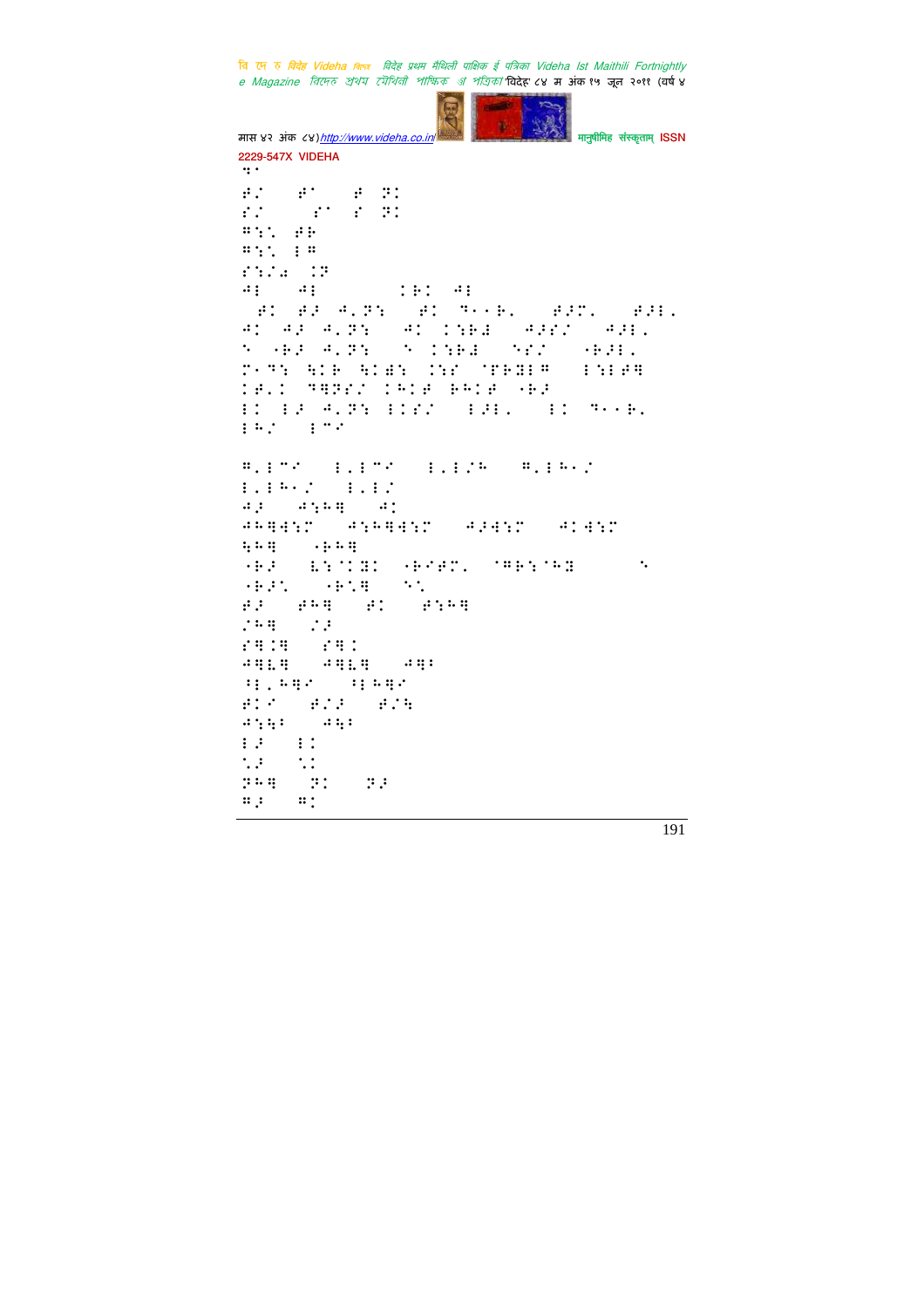```
ৱি দে হ विदेह Videha बिल्ब  विदेह प्रथम मैथिली पाक्षिक ई पत्रिका Videha Ist Maithili Fortnightly
e Magazine  विद्युत्त सेथेंग  ट्रॉशिनी  शक्तिक  अ शंक्षित्वां "विदेहः ८४ म अंक १५ जून २०११ (वर्ष ४
                                   6
मास ४२ अंक ८४)http://www.videha.co.in/ मानुसी मानुषीमिह संस्कृताम् ISSN
2229-547X VIDEHA 
⣁⢽⣛0!⣁⢽⢳⣛!!///!!
\mathcal{L} \mathcal{L} \mathcal{L} \mathcal{L} \mathcal{L} \mathcal{L} \mathcal{L} \mathcal{L} \mathcal{L} \mathcal{L} \mathcal{L} \mathcal{L} \mathcal{L} \mathcal{L} \mathcal{L} \mathcal{L} \mathcal{L} \mathcal{L} \mathcal{L} \mathcal{L} \mathcal{L} \mathcal{L} \mathcal{L} \mathcal{L} \mathcal{LGRED NI BID BID GRI BID BID DAMBARA
⢷⢻⢷ ⢳⢹⣓ $ ⣇⣛⢸
⢾⣛ ⢺$⣞⢽ ⢳⢹
⢺⢽⣑ ⢳⢹-!⢳⢹ ⢼⢾⣝⣑⢹⣛⣒!!!!
⢺⢼0!⢺⣑⢳⣛0!!
\ddot{a}:
⢺⢳⣛⣚⣑0!⢺⣑⢳⣛⣚⣑0!⢺⢼⣚⣑0!⢺
⣚⣑
⣓⢳⣛0!⢷⢳⣛0!⢷⢼0!
⢷⢼⣁0!⢷⣁⣛0!⣁
⢾⢼0!⢾⢳⣛0!⢾
0!⢾⣑⢳⣛
⢳⣛0!⢼
⣛⣈⣛0!⣛⣈
⢺⣛⣇⣛0!⢺⣛⣇⣛0!!
⢺⣛!!!
⢸0!⢸⢳⣛	0!!
⢸⢳⣛	!!!
⢾
	0!⢾⢼0!⢾⣓
⢺⣑⣓0!⢺⣓
⢼0!
⣁⢼0!⣁
         \ddotsc⢽⢳⣛0!⢽

0!⢽⢼
⢻⢼0!!
\mathbf{u} :
⣁⢽⣛0!⣁⢽⢳⣛
)$
 ⢷⣁⣛0!⢻ ⢻⣁⣛
२.२. २००० लाख बाट <sub>द</sub>ाविषय अधिकारित हो। अस्ति पार्टी के साथ प्राप्त हो स्थान के साथ प्राप्त हो। अस्ति पार्टी के स
\mathcal{P} and \mathcal{P} are \mathcal{P} and \mathcal{P} . Then \mathcal{P} are \mathcal{P} and \mathcal{P} are \mathcal{P}\pm 1 \pm 0.5 (for \pm 0.5 ) \pm 0.5 (for \pm 0.5 ) \pm 0.5 (for \pm 0.5 ) \pm 0.5 (for \pm 0.5 ) \pm 0.5⢺⣑
 )⣑⢳⣛;!
⣋ 
⣓ ⢷ ⢻⢷⣑⢳⣝;!!!
```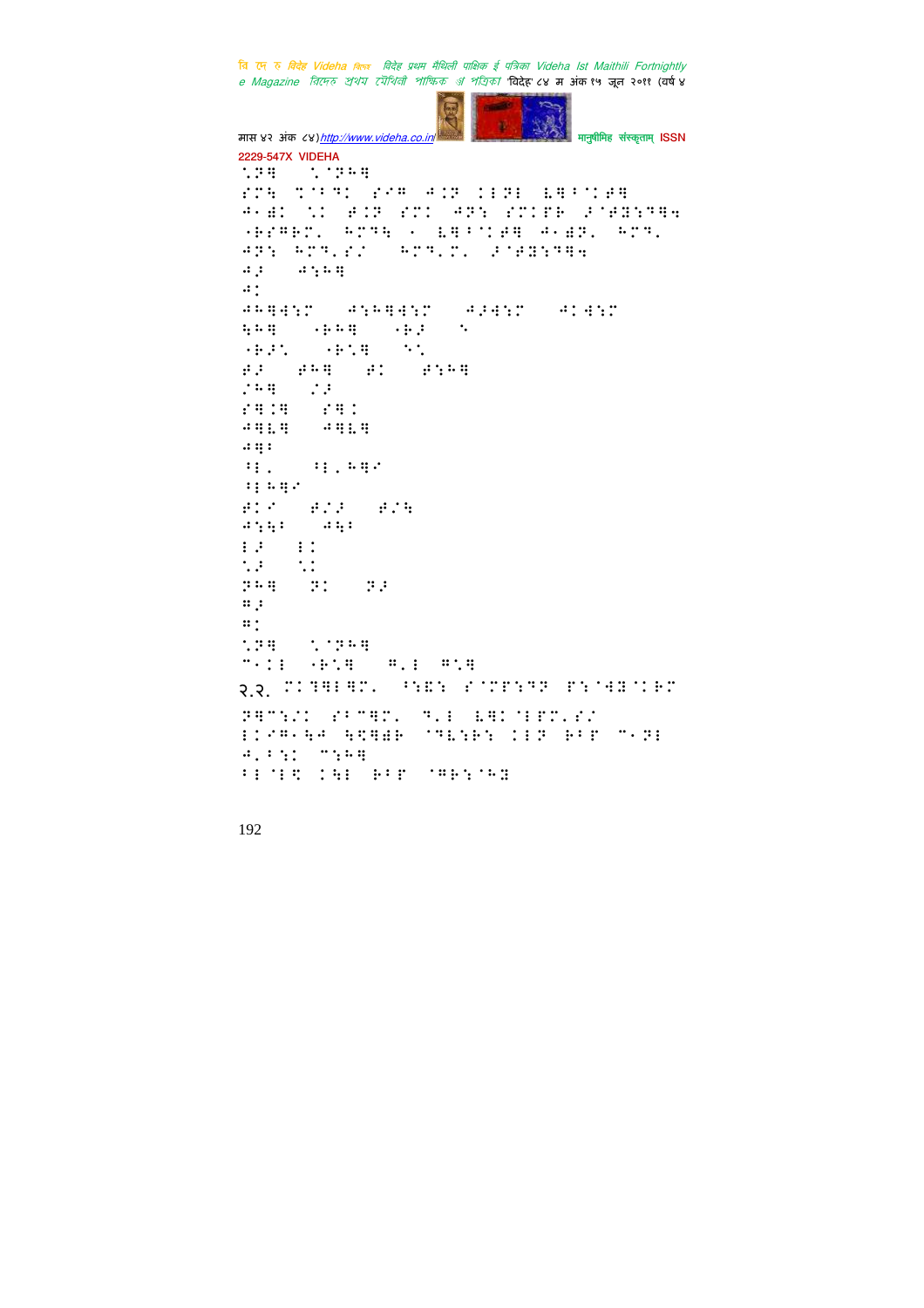ৱি দে হ *विदेह Videha बिल्ब विदेह प्रथम मैथिली पाक्षिक ई पत्रिका Videha Ist Maithili Fortnightly* e Magazine विरमह 'क्षेत्र' रूपैशिवी शोष्क्रिक श्रं शक्तिरं **विदेह' ८४ म अंक १५ जून २०११ (वर्ष ४** 

```
मास ४२ अंक ८४)http://www.videha.co.in/ मानुसे संस्कृतम् ISSN
2229-547X VIDEHA 
१.⢳⣝⣑0!⢳⣝⣑0!⢳⣝⣑0!
\frac{1}{2} , \frac{1}{2} , \frac{1}{2} , \frac{1}{2} , \frac{1}{2} , \frac{1}{2} , \frac{1}{2} , \frac{1}{2} , \frac{1}{2} , \frac{1}{2} , \frac{1}{2} , \frac{1}{2} , \frac{1}{2} , \frac{1}{2} , \frac{1}{2} , \frac{1}{2} , \frac{1}{2} , \frac{1}{2} , \frac{1}{⢳⣓⣑
2. \cdot \cdot \cdot \cdot$!!
३. २१ वे २१ - २९ वे २१ - २६ वे २१ - २०
⢽ ' / ⣝ ⣓!!
४. ⢸' ⢻ ⢸/ ⢻ ⢸⣝ ⢻ ⢸⣓
⢻!!
७. (१९८०) में अधिकारी होती.<br>जन्म
⢻⢳ 
⢷⣓ ⢻⣑⢳ 
⢷⣝ ⢻⣑⢳!!
६.
⣛⢷ ⢹⣛⢷ ⣛⣝' ⢹⣛⣝' ⣛⢷' ⢹⣛⣝'0!!
: . :19: .19: .19: .19: .0<mark>.</mark><br>ا
                                  ⢷⣝ ⣑

⢷
⣑ 
'⢷' ⣑!0!

⢷
⣇⣑⣛!!
८. ⣑ ⣇⣑!)$⢷⣏*-!⣇⣑⣛!)⢾⢷⣛*!
९
$⣌ $	⢻!!
१०. ⢷⣑⣝⣀ ⢷⣑⣝⢳!!
88. \cdots \cdots \cdots 88.२. <sup>ल</sup>ाम (म. १००१ म. १००१ म. १००१)
१३. ⢹⣈⣛⢽⢳ ⢹
⣛⢽⢳-!⢹⣈⣛⢽!!
```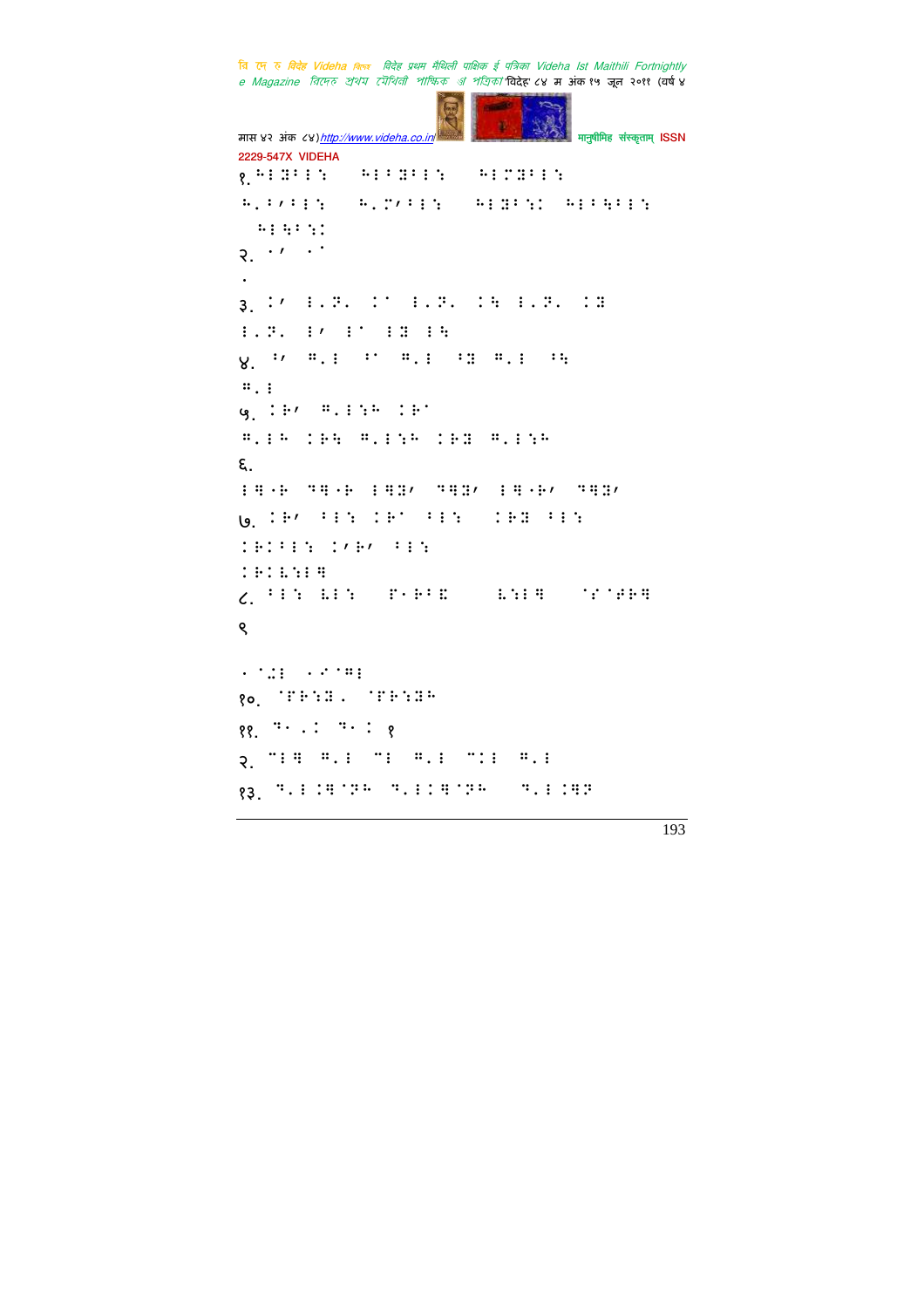```
ৱি দে হ विदेह Videha बिल्ब  विदेह प्रथम मैथिली पाक्षिक ई पत्रिका Videha Ist Maithili Fortnightly
e Magazine  विद्युत्त सेथेंग  ट्रॉशिनी  शक्तिक  अ शंक्षित्वां "विदेहः ८४ म अंक १५ जून २०११ (वर्ष ४
मास ४२ अंक ८४)http://www.videha.co.in/ मानुसी के मानुषीमिह संस्कृताम् ISSN
2229-547X VIDEHA 
१४.
⢹⣈⢽⢳⣛ ⢹⣈⢽⣛0!⢹⣈
⢽⢳!!
१५. ⣁⣙⣛⢽⢳0!⣁⢽⢳⣛ ⣁⣙⣛⢽0!⣁
⢽0!⣁⢽⣛!!
१६. <sup>म</sup>ाउन पान पानम पानम
१७. ⣓⣈⢽!!
⢷⣈⢽!!
१८. 
+ H<sub>O</sub> PH + HPP + HPP + HPP +१९. ' / ⢷⣇⢽⣑*!!!
२०
/!!)	⣝⢺
*!' /!!
२१. ⢶⣑⢻⣛ ⢶⣑⣌⢻⣛ ⢶⣑⢼	⢻ ⢶⣑⢼⣌!!
२२. 
⢺ ⢺' ⢺/ २३. ⢽⣑ ⢽$
$⢷ ⢽⣑ ⢽$
⢷!!
२४. 
⢽⢳⣛ 
⢽⣛ 
⣝⢽⢳⣛!!
२५. <sup>₽ 199</sup>2. <sup>₽ 19</sup> <sup>2</sup>
२६. \cdot \cdot \cdot:
⢷⢳ ⢺⣑⣝ ⢷⢳ ⢺⣑⣓ ⢷⢳!!
२७. ⢽⣛
⣝ ⢽⣛
⣓
⣑⢻0!⢻ ⢳⢷⣑⣝0!⢳⢷⣑⣓ ⣑⢻0!⢻
\overline{P} H: E<sub>Z</sub> ( \overline{P} + \overline{P} + \overline{P} + \overline{P} + \overline{P} + \overline{P} + \overline{P} + \overline{P} + \overline{P}२८. ⢾⣝0!⢺⢾⣝ ⢺⢾'0!⢾'0!⢺⢾⣓0!⢾⣓!!
```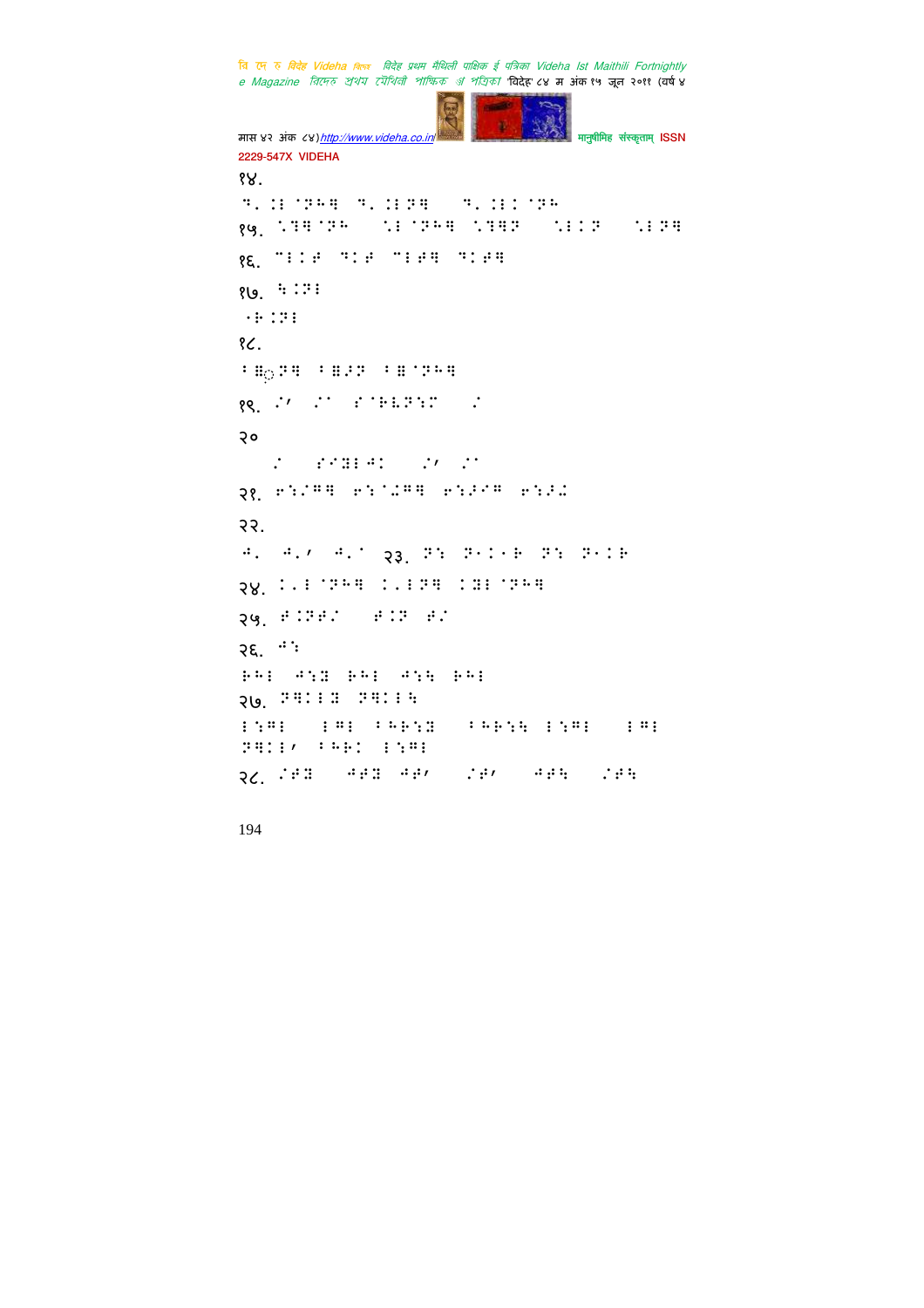ৱি দে হ *विदेह Videha बिल्ब विदेह प्रथम मैथिली पाक्षिक ई पत्रिका Videha Ist Maithili Fortnightly* e Magazine विरमह 'क्षेत्र' रूपैशिवी शोष्क्रिक श्रं शक्तिरं **विदेह' ८४ म अंक १५ जून २०११ (वर्ष ४** मास ४२ अंक ८४)http://www.videha.co.in/ मानुसी के मानुषीमिह संस्कृताम् ISSN 2229-547X VIDEHA २९. ⣛ ⢶⢷ ⢺ ⣛ ⢶⢷ ⢺*!!* 30. <sup>*a</sup></sup>, <sup>a</sup>, <i>i*  $\frac{1}{2}$ </sup> ३१. ⢹⣛*!0!*⣝⣑⢹⣛ ⢽ ⣑⢷*\*!* ⢼⢹ ⣝⣑⢼⢹ ⢹ ⣝⣑⢹*0!!* ⣝⣑⢹⣛*!)*⢽*\*!!* ३२. ⢼⢳*0!*⢳*!!* ३३. ⢳⣓*0!*⢳⣝ ⢳/*!!* ३४. ⢽) \$ ⣛ ⢹ ⢽) ⣛ ⣇⣑ ⢹*0!*⢽) ⣇⣑ ⢹*!!* ३५. ⣑\$ \$⢷ ⣑ \$⢷*!!* ३६. ⣁⢳*0!*⣑⢾ ⣁ ⣁⣀ ⣑⢾*!!* ३७. ⣛*!!* ⣛'*0!* ⣛/*!)*⢹⣛⢷⣃⣛ ⣑⢷⣑⢽⢾ / ⣇⢷⢺⣛⢾*\*!!* 36.  $41.71 - 41.71$ ३९. ⢷⣓⢾⣑⢳*0!* ⢷⢾⣑⢳ ⢷⣝⢾⣑⢳*!!* ४०. ⢹⣑⢽ ⢹⣛⣉⣛ ⢹⣑⢽ ⢹⣛⣉ ⢹⣑⢽ ⢹⣛*!!* ४१ */!*⢻⣑⢳ ⢻⣓⣑⢳ ⢻⣝⣑⢳*!!* ४२. ⣛⣁\$ \$⢷*0!* ⣛⣁\$ ⢵⢷*0!* ⣛⣁ \$⢷*!!* ४३. ⢺⣑⢼ ⣁*0!*⢺⣑⢼⢾ ⣁ ⢺⣑⢾⣛ ⣁ ⢺ ⢾ ⣁*!!*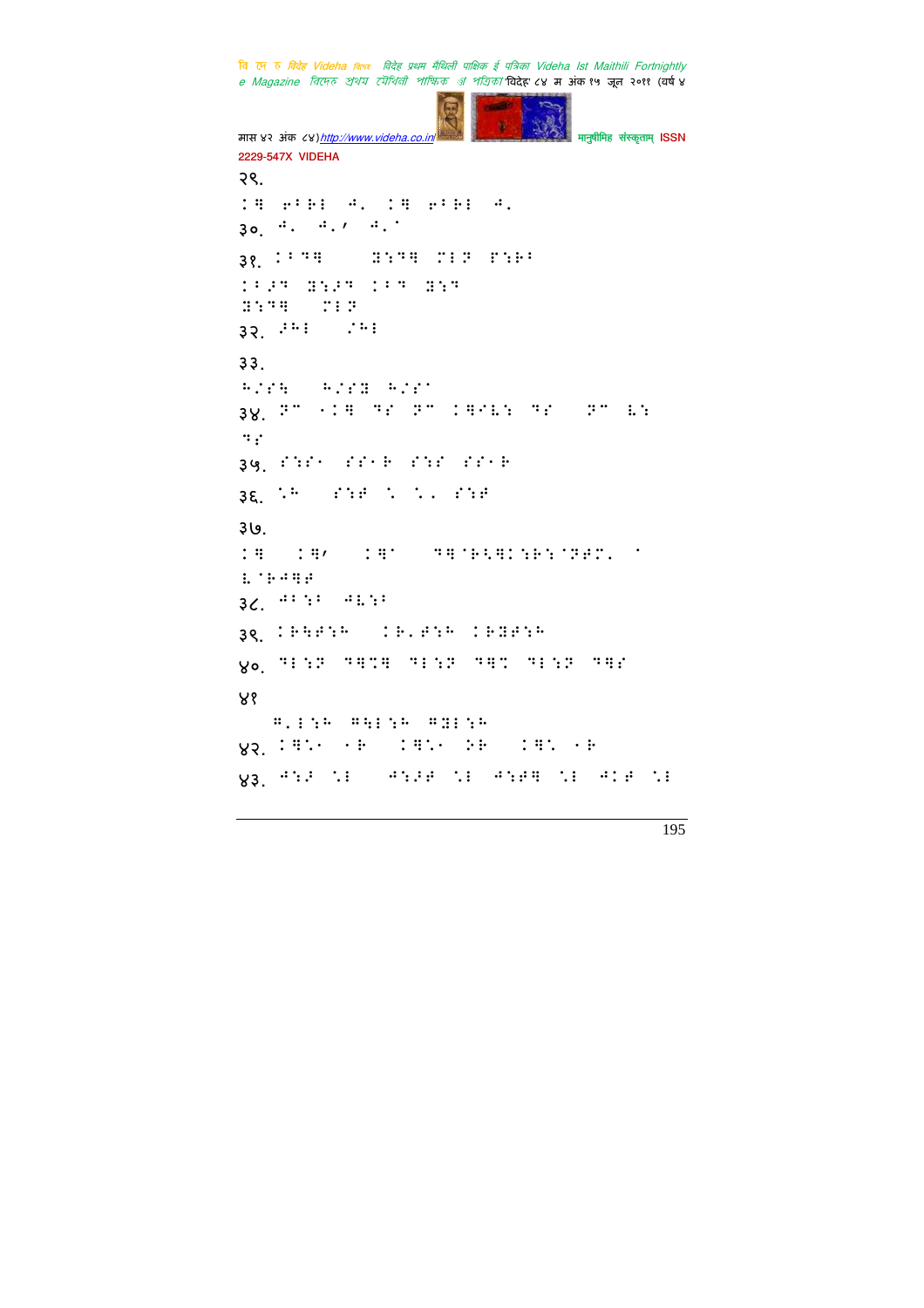```
ৱি দে হ विदेह Videha बिल्ब  विदेह प्रथम मैथिली पाक्षिक ई पत्रिका Videha Ist Maithili Fortnightly
e Magazine  विद्युत्त सेथेंग  ट्रॉशिनी  शक्तिक  अ शंक्षित्वां "विदेहः ८४ म अंक १५ जून २०११ (वर्ष ४
                       G
मास ४२ अंक ८४)http://www.videha.co.in/ मानुसी के मानुषीमिह संस्कृताम् ISSN
2229-547X VIDEHA 
४४. ⢳$)⣛0!⢸⣞ ⢺⣑⢼⢾ ⣁0!⢸⣞ ⢺⣑⢼
⣁⣓ ⢳$)0!⢸⣞⣛ ⢺⣑⢼⢾ ⣁!!
४५. 
⢺⣑⢽!)⣝$⣇⣑*0!⢺⣇⣑⢽ ⢶)⢺⣛*!!
४६. ⣝0!⣓ 
'0!
/0!⣓ 
⣓!0!/ 
/0!
\mathbf{H}^{\star}=\mathbf{I}४७. ' / 
⣝0!

⣓!!
४८. ⣓⣈⢽!0!⣓⣈⢽!0!⢷⣈⢽!0!⢷⣈⢽!!
४९. 
⢷⢳⣛	
 ⢷⢳⣛
!!
५०. ⢻⢳⣛	⢷ ⢻⢳⣛⢷!!
५१. 
₫NE TNE 1.2N2 €NE TNE 1.2N3 1.2NE |
५२. <sup>च</sup>ा ११. चा ११. ११
⢺
⣑!!
५३. ⢾⢳⣛⢽⣑ ⢾⢳⣛⢽⣑!!
५४. ⣓
⢷ ⢷
⢷!!
५५. ⢳⣛⢽⢴ ⢳⢽⢼!!
५६. ⢳⣛⢽ ⢳⣛⢽⣛!!
90. 1.547 1.547 1.547⢳⣛⢽ ⢳⢽⢴!!
५८. ⢽⢳⣛0!⢽
```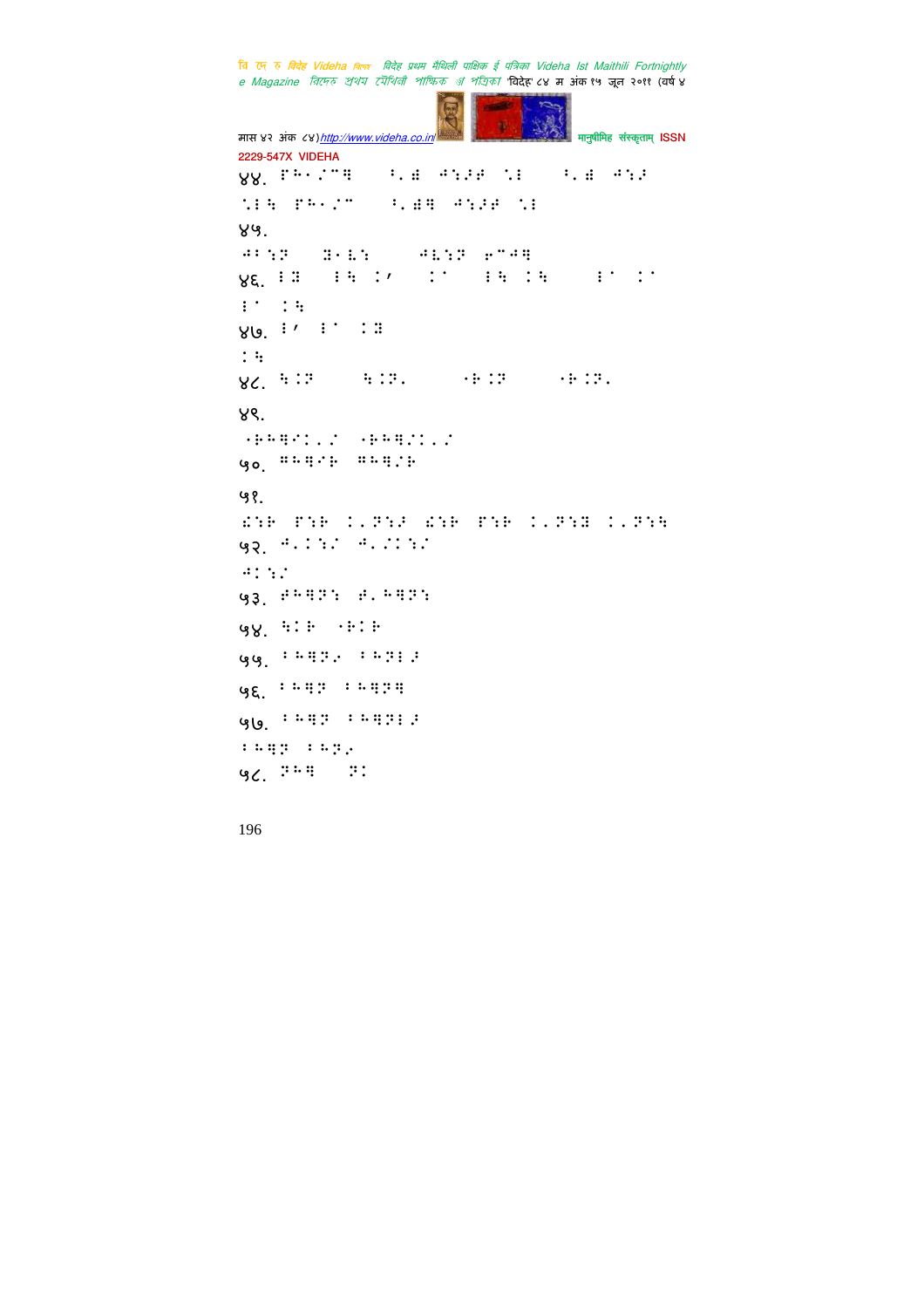ৱি দে হ *विदेह Videha बिल्ब विदेह प्रथम मैथिली पाक्षिक ई पत्रिका Videha Ist Maithili Fortnightly* e Magazine विरमह 'क्षेत्र' रूपैशिवी शोष्क्रिक श्रं शक्तिरं **विदेह' ८४ म अंक १५ जून २०११ (वर्ष ४** 

```
मास ४२ अंक ८४)http://www.videha.co.in/ महाराष्ट्रीय मानुसीमह संस्कृताम् ISSN
2229-547X VIDEHA 
५९. 
⢷⣑!0!
⢷⣑⣝0!
⢷⣑⣓!!
६०. ⢾0!⢾ / ⢾⣝ ⢾⣓!!
६१. ⢸
⣝⣑⢷⣛  ⣁⣞ ⢸⣑⣓ ⢸
0-!⢺⣚
⢸⣑⣝ ⢸⣑⢼-!!
६२. ⢻⣛⢽⢾⣛ ⢹ ⢸⣑⢼ ⢸⣑⣓ ⢸⣑⢼!!!
६३. 	 ⣙⣛ ⢹ ⢸⣑⢼
0!⢸⣑⢼0!⢸⣑⣓0!
⣒ ⣝⣑⣇⢾ ⢺⣑⣇⢾!!
६४. ⣑⣝ 
!0!⣑⣓ $⢹⣑ ⣑⢼
 ⢾⣑!!
६५. ⢹⢽⢳⣛0!⢹⢼⢽ ⢹⢽⣛0!⢹⣓⢽⢳⣛0!⢹⣝⢽⢳⣛
⢹⢽⢳⣛0!⢹
⢽⢳⣛!!
६६. ⢹'0!⢹/0!⢹⣓!!
६७. !)	⣝⢺
*!/!)⢷⣇⢽⣑*!!
६८. ⢾
⣑ 
⣓ ⢾
⣑⣝ ⢾
⣑⣓!!
६९. 
     ⢷!)po!gppu*!⣓⢷!!
⣓
0!

७०.
⢾⣑⢳$0!⢾⣑⢳!!
७१.
$⢾⢷⣛
७२. 
⢺⣑ 
⣝0!
⣓!0!
/!!
७३. ⢽⢽⣑⣝ ⢽⢽⣑⢼!!
७४. 
⣑!!
७५.
```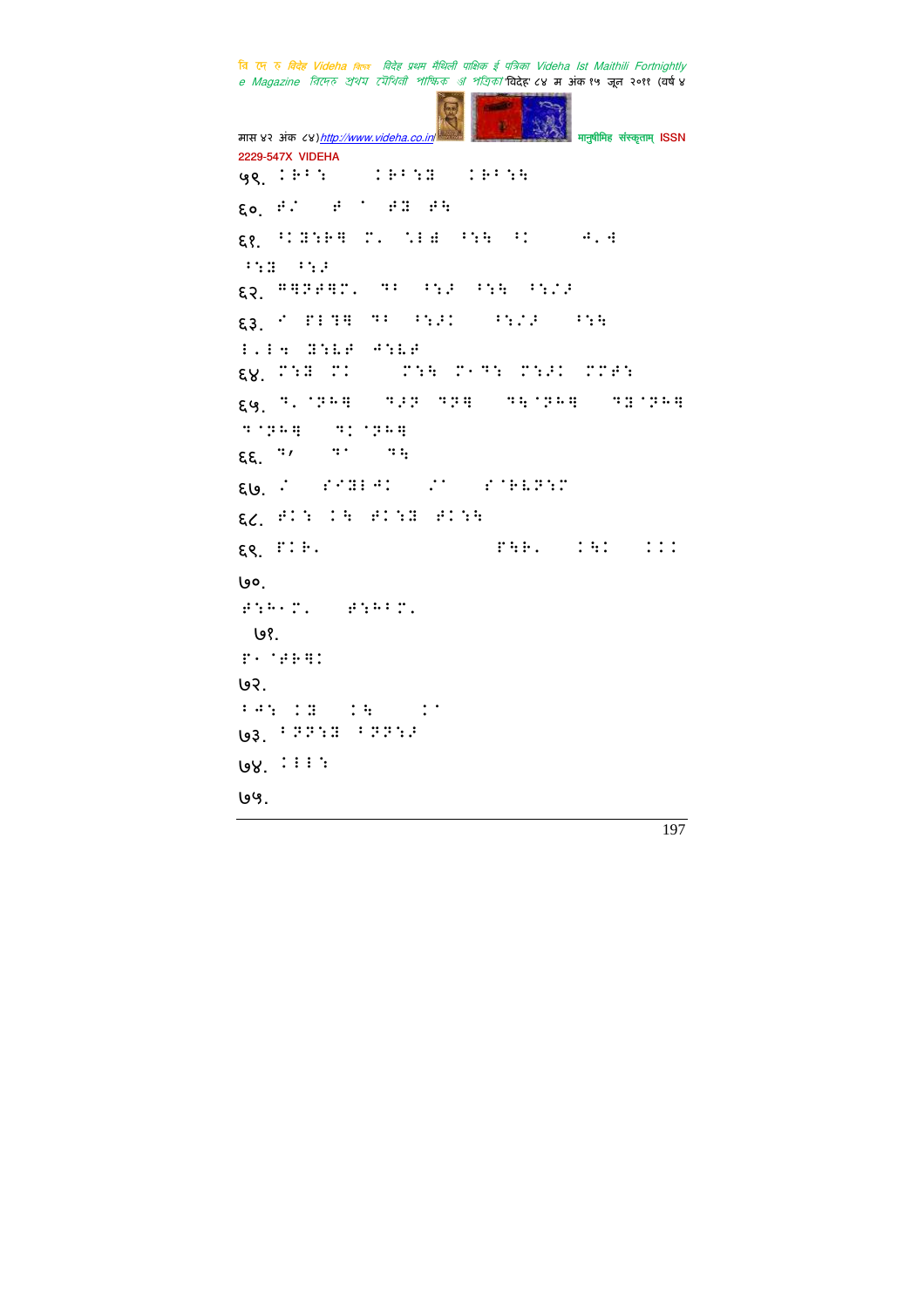```
ৱি দে হ विदेह Videha बिल्ब  विदेह प्रथम मैथिली पाक्षिक ई पत्रिका Videha Ist Maithili Fortnightly
e Magazine  विद्युत्त सेथेंग  ट्रॉशिनी  शक्तिक  अ शंक्षित्वां "विदेहः ८४ म अंक १५ जून २०११ (वर्ष ४
मास ४२ अंक ८४)http://www.videha.co.in/ मानुसी के मानुषीमिह संस्कृताम् ISSN
2229-547X VIDEHA 
⢹⣛⢽$
⣑ ⢹⣛⢽
⣑!!
७६.
⢾⢾⢳⣛!!
७७. ⢻⢷⢽⢳⣛0!⢻⢷)⢽⣛0!
    !!⢻⢷⢽⢳⣛0!⢻⢷⢽⣛!!
७८. ⣑$ ⣑!!
७९. 
)⢽⢳ )⣛⢽⢳ ⢷⣉$⢹⣎*!!
८०. ⢺ ⢺'!!
८१
/!0!
 ' 
'!!
८२. ⣓⣈$⢽
⣑ ⢷⣈⢽$
⣑!!
८३. ⢸$⣛⢳⣑⢷ ⢸⣛⢳⣑⢷!!
८४. f \in \mathbb{R}^nः
0!$⢻⢷
0!⢻⢷!!
८७. जर्ममोटे जिल्ला पार्टी देखें.
\gamma : \gamma८७. 
⢷⢼⣝  
⢷
⣝ ⢽ ⢹
!0
⢷⣛⣝)

⢷⢼⣝)!!
८८. $⣑⢷⣛!!
$⣑⢼!!
८९. ⣔⢻⣛⣑ ⣔⣑⣞⣛
⣔⢻⣛⣑ ⣔⣑⣞⣛!!
९०. <sup>846.</sup> (FAB) (FIB) (FIB)
```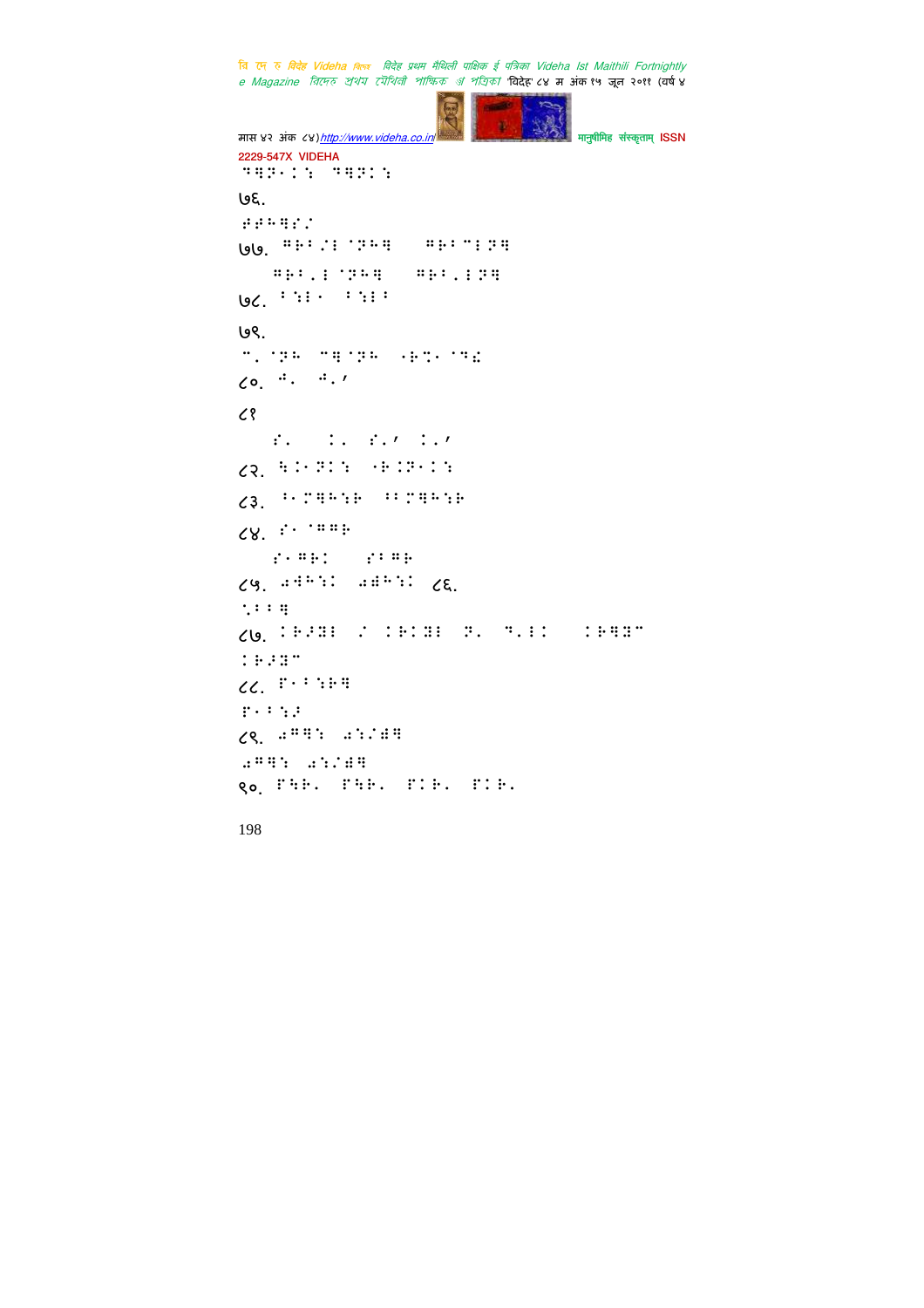ৱি দে হ *विदेह Videha बिल्ब विदेह प्रथम मैथिली पाक्षिक ई पत्रिका Videha Ist Maithili Fortnightly* e Magazine विरमह 'क्षेत्र' रूपैशिवी शोष्क्रिक श्रं शक्तिरं **विदेह' ८४ म अंक १५ जून २०११ (वर्ष ४** मास ४२ अंक ८४)http://www.videha.co.in/ मानुबी के सामुबीमिह संस्कृताम् ISSN 2229-547X VIDEHA  $98. : : : : : : : : :$  $QQ_1$  :  $\vdots$   $\vdots$   $\vdots$   $\vdots$ ९३. <sup>: :</sup> : ९४. ⢳⣓*.!*⢳ – ⢳⢷⣓*!!* ९५. <sup>:</sup> • .:! • • .:! ९६. ⣔*!)* ⣎⢽ ⢷⢷⣙*\*!!* ९७.  $\mathbb{R}^{1 \times 1}$   $\mathbb{R}^{1 \times 1}$ ⢳ ⣝⣓⢳*!0!*⢼⣓⢳*0!* ⢳*0!*⣓⢳*!!* ९८. ⢾⣑⢾⣛*!!* ९९. ⢷⣝⢽⣑⣝*.!*⢷⣝⢽⣑⢼*0!*⢷⣓⢽⣑⢼*0!*⣓⢽⣑⢼*!!* १००. ⢽⣛⢽⢽*.!*⢽⣛⢽⢹*!!* १०१. ⣛⢽\$ ⣛⢽*!!* १०२. ⢺⣑⣓ ⢺⣑⢼*!!* १०३. ⢺⣑⢼*!)jo!ejggfsfou!tfotf\*.mbtu!* १०४. ी.<sup>..</sup> ४३. लोकर च १०५. ⢽*!!* १०६. ⣈⣑⣓*!)qmbz\*!*–⣈⣑⢼*!!* १०७. ⣉⣛ ⣑⢼⢾*.!*⣉⣛ ⣑⣝⢾*!!*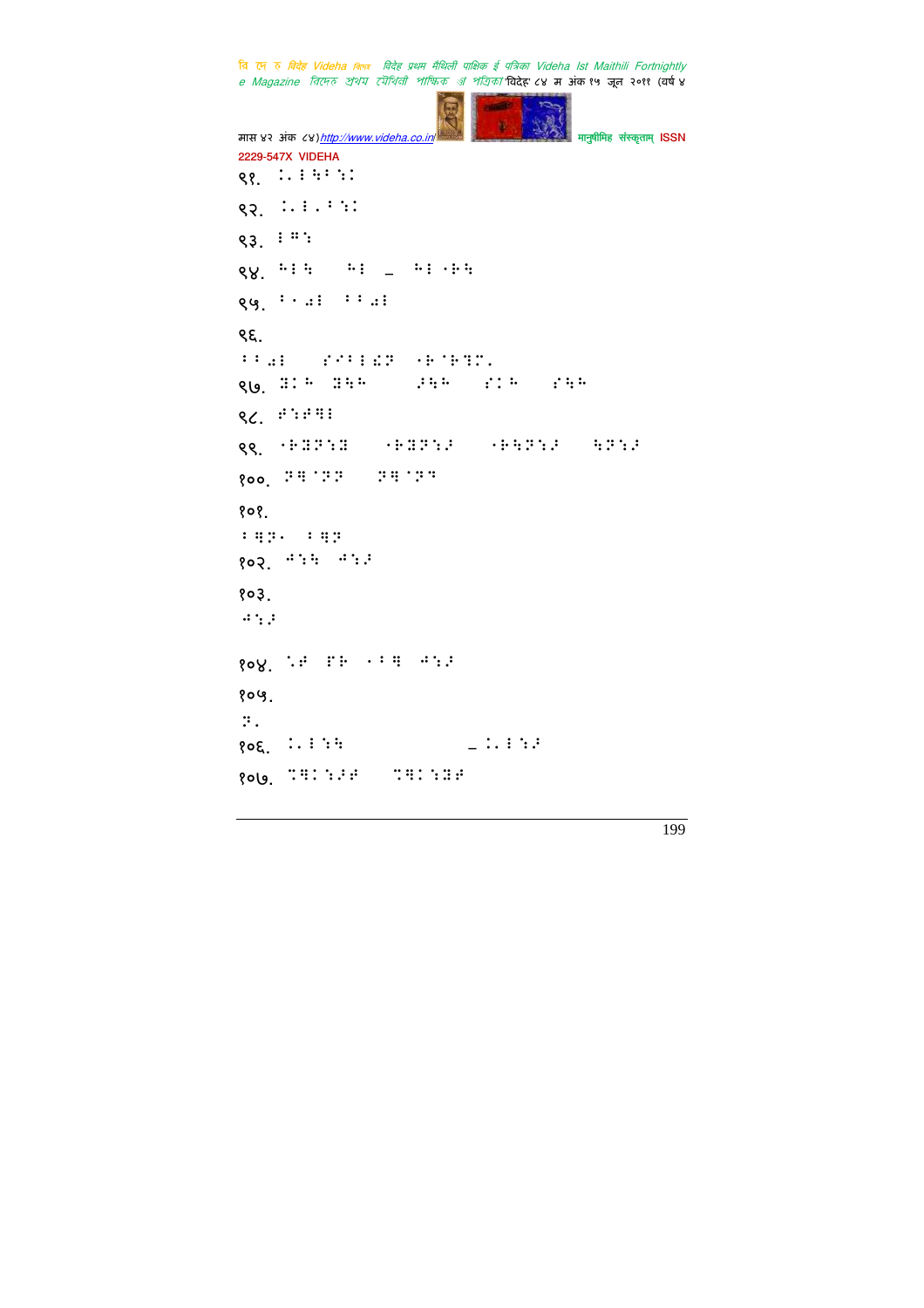```
ৱি দে হ विदेह Videha बिल्ब  विदेह प्रथम मैथिली पाक्षिक ई पत्रिका Videha Ist Maithili Fortnightly
e Magazine  विद्युत्त सेथेंग  ट्रॉशिनी  शक्तिक  अ शंक्षित्वां "विदेहः ८४ म अंक १५ जून २०११ (वर्ष ४
मास ४२ अंक ८४)http://www.videha.co.in/ मानुबी के सामुबीमिह संस्कृताम् ISSN
2229-547X VIDEHA 
200
१०८. 
⣟.!⣟◌़!!
१०९
     /!⣟◌़- ⣟!!
११०. <sup>1988</sup> - 1988. 1985.
१११. ⢷⣑
.!⢷⣑
⣉!!
११२. ⢳⣓0!⢳⣝ ⢳⢼!!
११३. ⢷⢴⢷⢹⣑.!
⢵⢷⢹⣑!!
११४. $⣔⢽⢳⣛!)ejggfsfou!
११७. <sup>:</sup> 1941 1959 - 1941 1952 - 1953 1954
११६. )⣛.!)0!)⣛ ⢻!!
११७. ⣈⣎⣑⢼.!⣈⣎⣑⣝!!
११८.
⢽ ⣑⣛⣈⣛⢽⢳0!⢽ ⣑⣛⣈⣛⢽0!⢽
⣑⢷⣈⣛⢽⢳!!
११९. \frac{1}{2} : \frac{1}{2} : \frac{1}{2} : \frac{1}{2} : \frac{1}{2} : \frac{1}{2} : \frac{1}{2} : \frac{1}{2} : \frac{1}{2}१२०.
⢻ '⢻!!!
१२१. ⢺⢷⢽⣑⢼!!
१२२. ⢺⢷)⢽⣑⢼ ⢺⢷⢽⣑⢼.!⢺⢷⣓⢽⣑⢼0!
```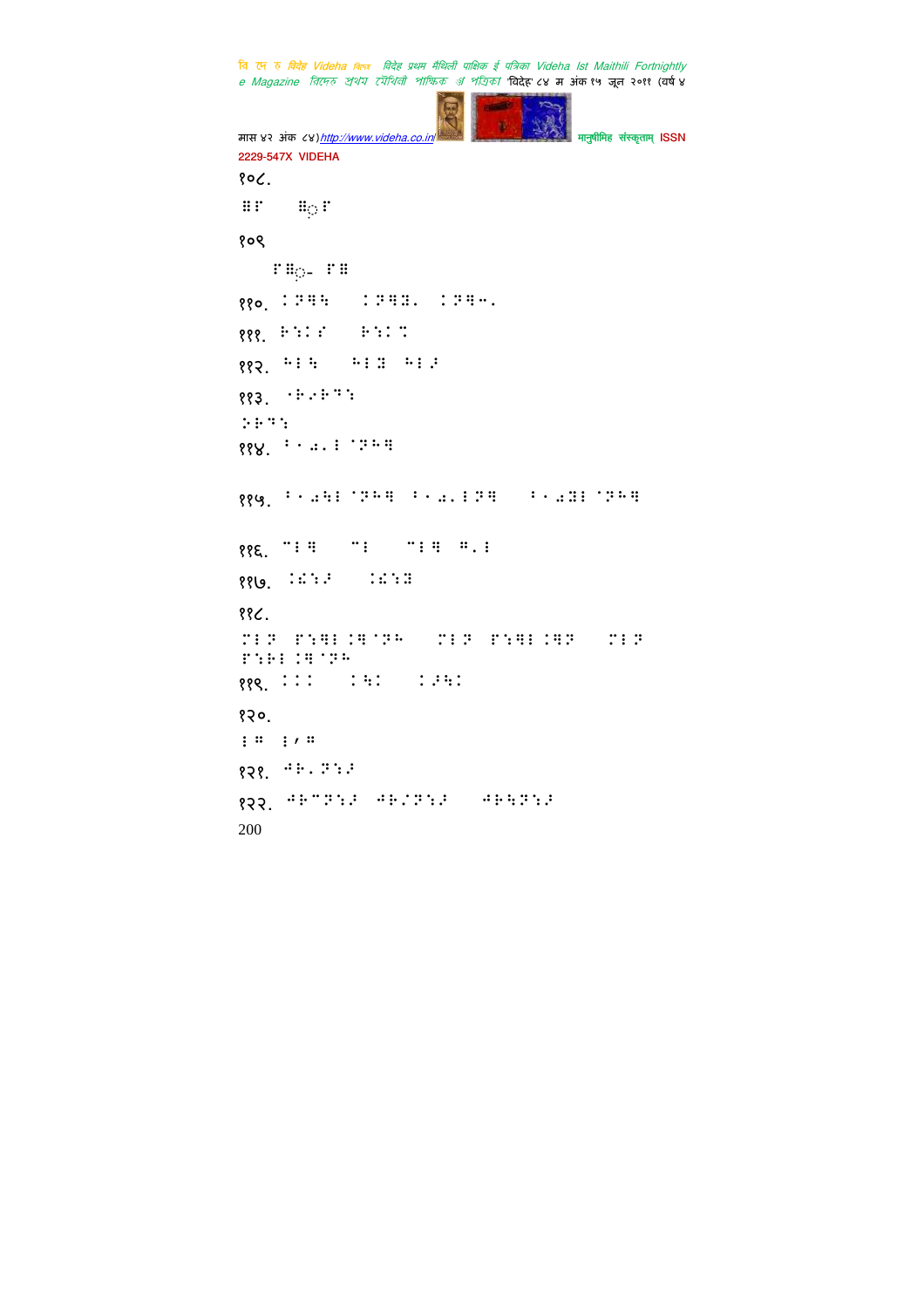```
ৱি দে হ विदेह Videha बिल्ब  विदेह प्रथम मैथिली पाक्षिक ई पत्रिका Videha Ist Maithili Fortnightly
e Magazine  विरमह 'क्षेत्र' रूपैशिवी  शोष्क्रिक श्रं शक्तिरं विदेह' ८४ म अंक १५ जून २०११ (वर्ष ४
मास ४२ अंक ८४)http://www.videha.co.in/ मानुसी मानुषीमिह संस्कृताम् ISSN
2229-547X VIDEHA 
⢺⢷⢽⣑⢼!!
१२३. ⢳⢼⢾!!
१२४.
⢻⢷⢽⢳⣛0!⢻⢷⢽⣛ ⢻⢷)⢽⢳⣛0!
⢻⢷)⢽⣛!!
१२५.
)⣛⣈
                           ⢾.!)up!uftu*)⣛⣈⢼⢾!!
१२६. 
⢷⢼⣝!)xjmmjoh!up!ep*!
                                            ⢷
⣝!!
१२७. ⢺
⢷⣑.!⢺
⢷⣑!!
१२८. ⢾
⢷⣑.!⢾
⢷⣑!!
१२९. 
⣛⢹⢷ ⣙⣑⢽0!⣛⢹⢷ ⣙⣑⢽!!
१३०<sub>.</sub> २०१ व्या सन्दर्भ अस्ति । १०१० व्या सन्दर्भ अस्ति ।

⢷)	!!
१३१.
⢳⣑⢷⣛
!)⢴))⣑⢷⣜ ⢳⣑⢼⢷
१३२. ⢺⢽ ⣇⢺⢽ $⢶)0!⢷⢶ 
⣑⢻⢾0!

⣑⢻)0!
⣑⢻⢺
१३३. $⣎ ⢸⣑⢻0!$⣎ ⢸⣑⢻!!
१३४. ⣛)⣑!0!⣛)⣑⣝ ⣛)⣑⣓!!
१३५. ⢽⢲0!⢽!!
१३६. ))⣑ ⢽⢲!!
  ⢽*!⣛)⣑ ⢺⣑⣝!!
```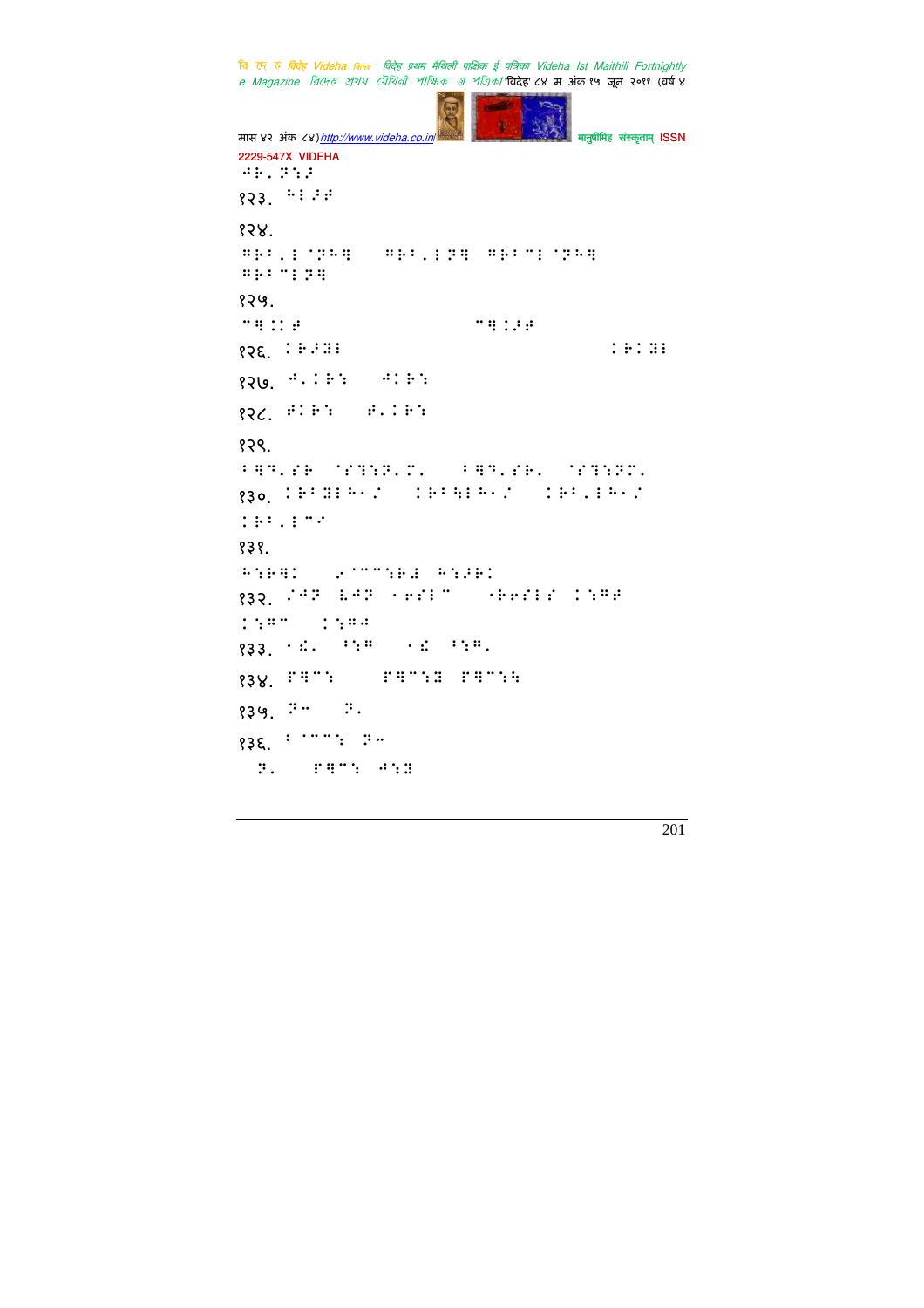```
ৱি দে হ विदेह Videha बिल्ब  विदेह प्रथम मैथिली पाक्षिक ई पत्रिका Videha Ist Maithili Fortnightly
e Magazine  विद्युत्त सेथेंग  ट्रॉशिनी  शक्तिक  अ शंक्षित्वां "विदेहः ८४ म अंक १५ जून २०११ (वर्ष ४
मास ४२ अंक ८४)http://www.videha.co.in/ मानुष्या मानुषीमिह संस्कृताम् ISSN
2229-547X VIDEHA 
202
१३७. ⢾⣈⢽ ⢽!)⢽⢲*!
                                    ⢳
⢾ ⢷⣁⣛⣒ 
⢳
3 + 21 = 75.11 \pm 12.01 , 2 + 75.12 \pm 12.01 , 2 + 12.01 \pm 12.01A s \cdot 0 \cdot b \cdot b \cdot c \cdot c \cdot c \cdot c \cdot c \cdot c \cdot c \cdot c \cdot c \cdot c \cdot c \cdot c \cdot c \cdot c \cdot c \cdot c \cdot c \cdot c \cdot c \cdot c \cdot१३८. 

⢾
 ⢻⣞0!
⢾⣑
 ⢻⣞!!
१३९. IPER BPER (1953) BPER (
१४०
  /!⢻ '⢻!!
१४१. ⣈⣑⢼!)gps!qmbzjoh*!!
१४२. 
⣁⣙⣛⢽⢳0!⣁⣙⣛⢽!!
१४३. 
⢳⢼⢾ ⢳⢼!!
१४४. 
⣝ 
⣛⣝!0!
!!
१४५.

⣉!)ibjs*!!
१४६.
1\, , \, ;
  !)dpvsu.dbtf*!!
१४७
    /!⢽⢽⣑⢼0!⢽⢽⣑⣝0!⢽⢽⣑⣓!!
१४८. ⢺⢷⢽⣑⢼!!
१४९. <sup>196</sup>8 हे अप्रैल करण
१५०. )⢷)⣑ )⢷)⣑!!
१५१. <sup>: :</sup> : : : : : :
```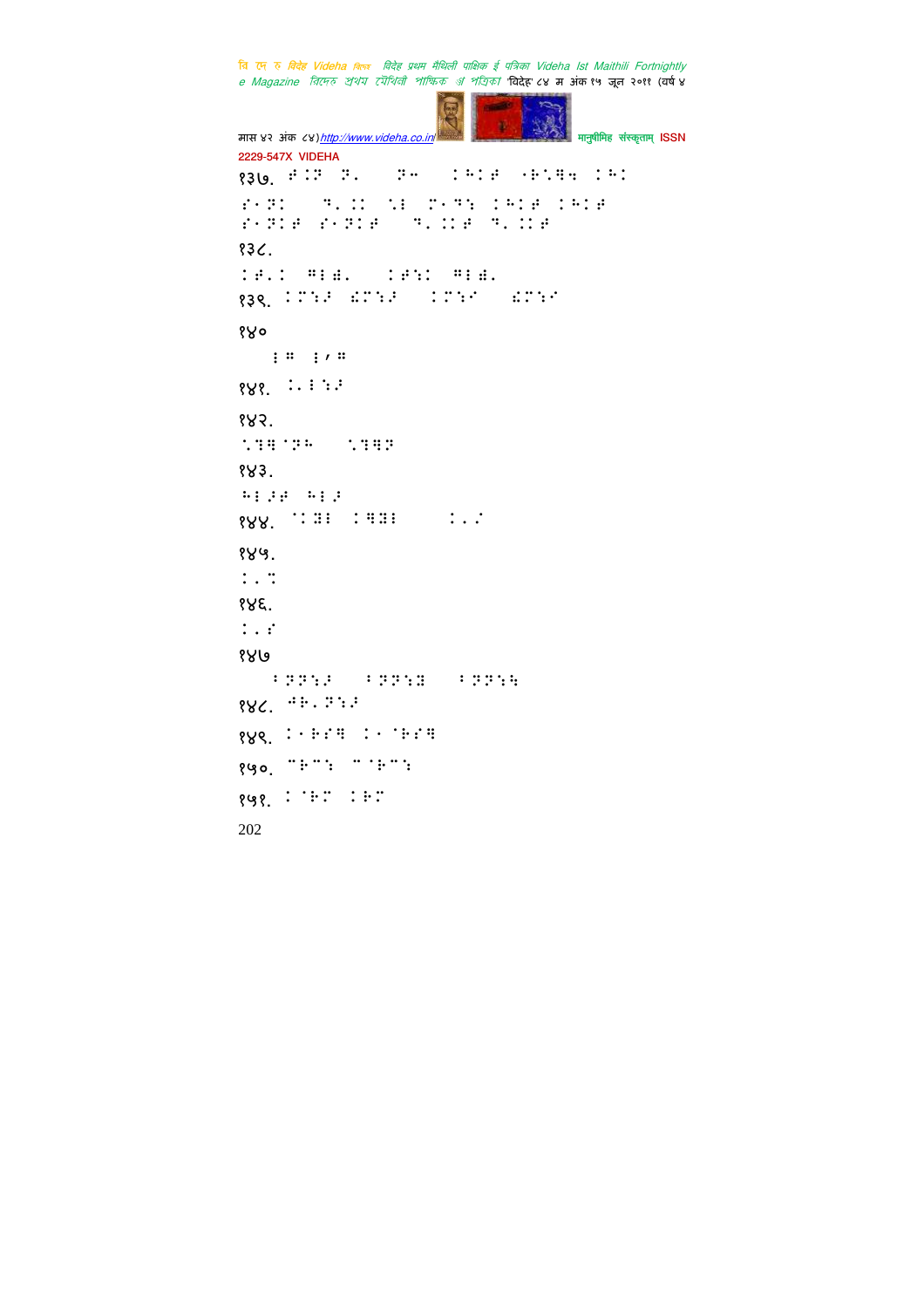```
e Magazine  विरमह 'क्षेत्र' रूपैशिवी  शोष्क्रिक श्रं शक्तिरं विदेह' ८४ म अंक १५ जून २०११ (वर्ष ४
मास ४२ अंक ८४)http://www.videha.co.in/ मानुसे क्रिकेट मानुषीमिह संस्कृताम् ISSN
2229-547X VIDEHA 
१७२. धन्तप्रसिद्धाः धन्तप्रसिद्धाः धन्यप्रसिद्धाः ।
⣋$⣑⣓!!
१५३. <sup>ः : :</sup> : :
⢷⣈$⢽
⣑!!
१७४. <sup>: </sup>† 1994 - 1901 : <del>1901</del>
⣉⢹*.!/!!
१५५. :  मः :
1\,1\,1\,1१५६. ⢻⢷⣛ ⢻⢷⣛!!
१५७
   /!⣇⢷⢹⣛ ⣇⢷⢹⣛!!
१५८. $⢽⣑ ⢻⣑⢳ $⢽⣑' $⢽⣑/!!
१५९. ⣓⢽⣑⢼ ⢻⢽⣑⢼!!
१६०.
⢾⢽⣑ ⢽ ⣃⢷⢽⢳⣛0!⢾⢽⣑ ⢽ ⣃⢷⢽⣛!!
१६१. ⢽⢲⣛!0!⢽
१६२. 
⣋⢷ ⣋'⢷!!
१६३. <sup>198</sup>1 - 197 - 1982 -
१६४. ⢴⢷⣛⢻⢷ ⢴⢷⢻⢷ ⢴⢷⢻⢷!!
१६५. ⢸⢷⣛⢻⢷!!
१६६. ⣎ ⣎⢷ ⣎⣓!!
१६७. ⢻ ⢻!!
```
ৱি দে হ *विदेह Videha बिल्ब विदेह प्रथम मैथिली पाक्षिक ई पत्रिका Videha Ist Maithili Fortnightly*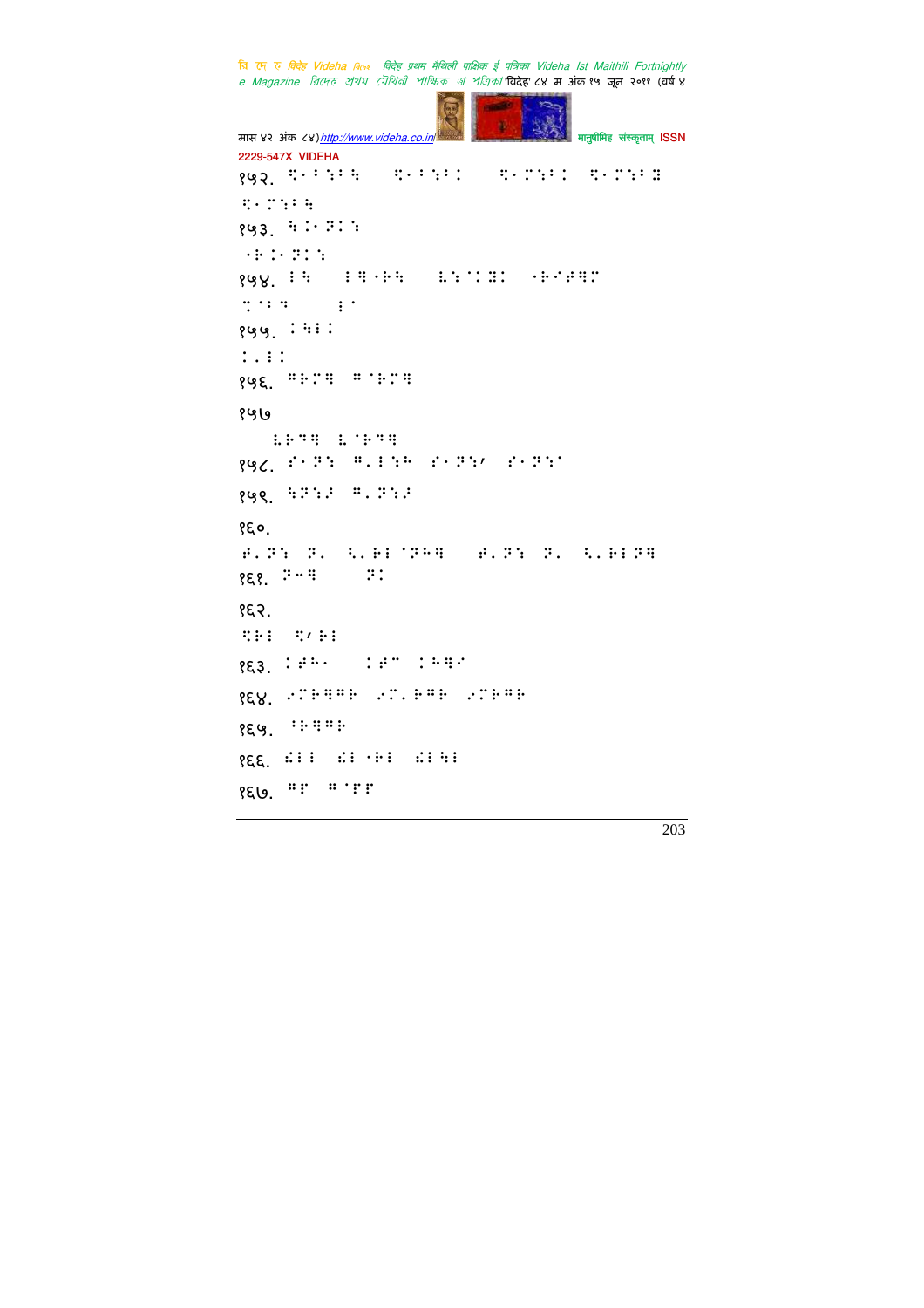ৱি দে হ *विदेह Videha बिल्ब विदेह प्रथम मैथिली पाक्षिक ई पत्रिका Videha Ist Maithili Fortnightly* e Magazine विद्युत्त सेथेंग ट्रॉशिनी शक्तिक अ शंक्षित्वां "**विदेहः ८४ म अंक १५ जून २०११ (वर्ष ४** मास ४२ अंक ८४)http://www.videha.co.in/ मानुबी के सामुबीमिह संस्कृताम् ISSN 2229-547X VIDEHA 204 १६८. '*!!* १६९. ⢹⢷⢺⢺⣑*0!*⢹⢷⢺⣑*!!* १७०. ⣚⣑*!!* १७१. ⣎⢷⣛ ⢾ १७२. ⣃⢷⣛ )⣞⣛*!!*  $803.$   $\vdots$   $\vdots$   $\vdots$ १७४. ⣋⣋*!!* १७५. ⢾*0!*⢾*!!* १७६. ⢾⢳⣛*)!*⢹⣝ ⢻⢷⣑⢳⣝*\*!!* १७७. ⢾⢳⣛*!0!*⢾⢳⣛*!!* १७८. ⢷⣑⢼⣓ ⢷⣑⢼⣝*!!* १७९. ⣓ ⣞⣑*!!* १८०. ⢷⣛⢾⣙⣛*!0* ⢷⢾⣙⣛*!!* १८१. ⢳\$)⣛*0!*⢳\$)*!!* १८२. ⢷⣑⣈⢽⢳⣛ ⢷⣈⢽⢳⣛*0!*⢷⣈⢽⣛*!!* १८३. ⢻⢽⢳⣛*0!*⢻⢽⣛ ⣑⢻⢽⢳⣛*!!* १८४.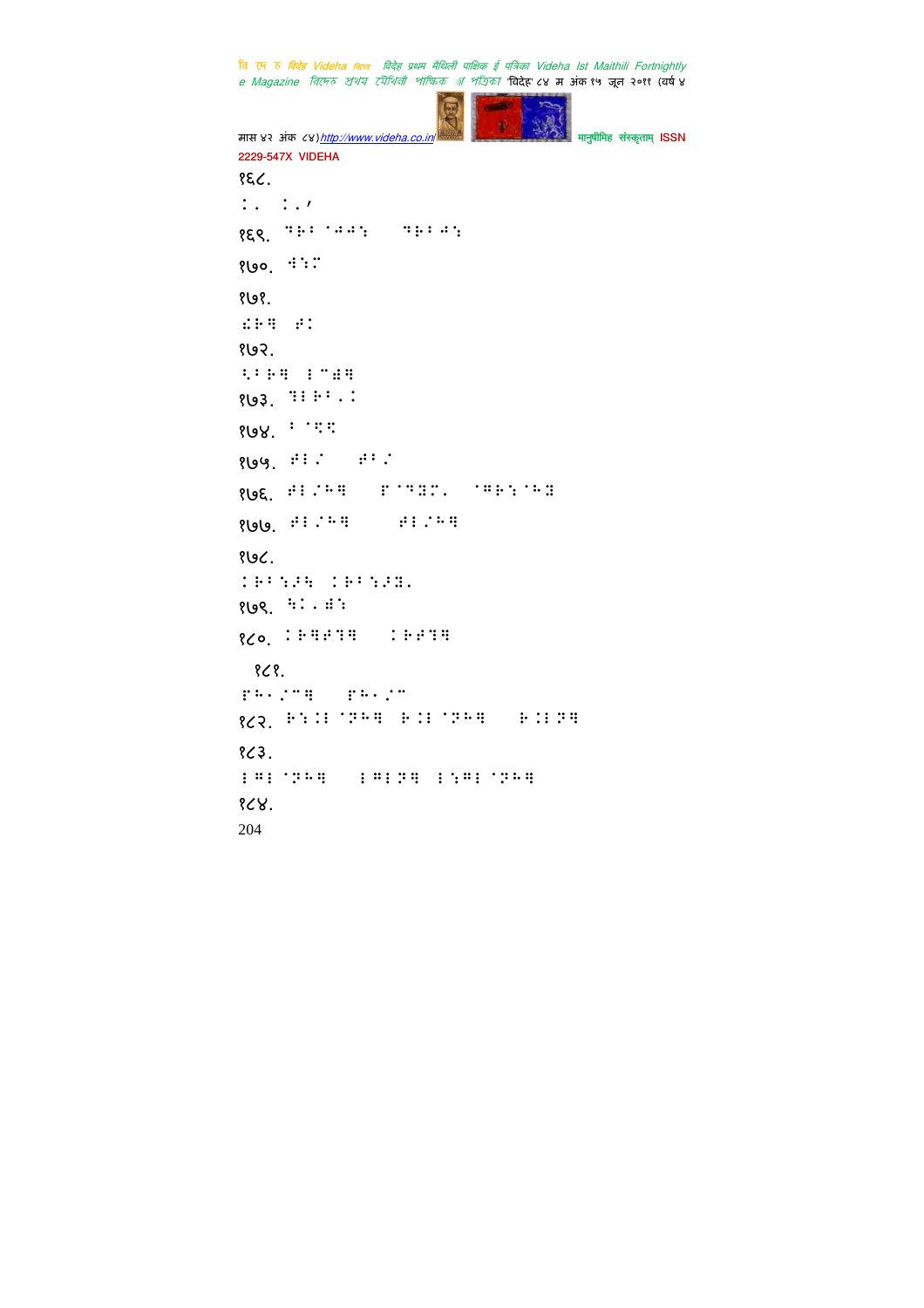ৱি দে হ *विदेह Videha बिल्ब विदेह प्रथम मैथिली पाक्षिक ई पत्रिका Videha Ist Maithili Fortnightly* e Magazine विरमह 'क्षेत्र' रूपैशिवी शोष्क्रिक श्रं शक्तिरं **विदेह' ८४ म अंक १५ जून २०११ (वर्ष ४** मास ४२ अंक ८४)http://www.videha.co.in/ मानुसे संस्कृतम् ISSN 2229-547X VIDEHA \$⢽⣛*!)*⢴))⣑⢷⣜ \$⢼⢽*\*!!* १८५. ⢷⣁⣛*!)*⢴))⣑⢷⣜ ⢷⢼⣁*\*!!* १८६. ⣓⣙⣛ ⢻⣙⣛*!!* १८७. ⣛⢾⢽*0!*⣛⢾)⢽*0!!* ⣛⢾⢽*!!* १८८. <sup>1992</sup>म 1959 - 19671999 - ⢷⣈⣛⢽⢳*0!* ⢷⣈⣛⢽*!!* १८९. ⢷⣓⢽⢳⣛*0!* ⢷⢽⣛*!!* १९०. \$ ⣛*0!* ⣛*!!* १९१. ⢳\$)⣛*0!!* ⢳\$)*!!* १९२. ⢾⢾⣛ ⢺⢷⣑⣝*0!*⢺⢷⣑⣓ ⢺⢷⣑*!)*\$⢻⣛ ⢻⣑*\*!!* १९३. '*!!* १९४. ⢳⣑ ⢳⣑*!)*⢳⣑ ⢳⣑ ⣇⣛⢸ ⢾⢾⣛ ⢳⣞⣑ ⣓*\*!!* १९५. ⢶ ⢶ *!!* १९६. ⢶⢼*)tqbdjpvt\*!*⢶ *!!* १९७. ⢳⣝⢾⢽⢳⣛*0!*⢳⣓⢾⢽⢳⣛*0!* ⢳⣓⢾⢽⣛ ⢳⢾⢽⣛*0!*⢳⢾⢽⢳⣛*!!* १९८. ⢳⣑⣙ ⣞⣛\$⣓*0!*⢳⣑⣙ ⣞⣛⣝⣑⣝ ⢳⣑⣙ ⣞⣛⣝⣑⣓*!!*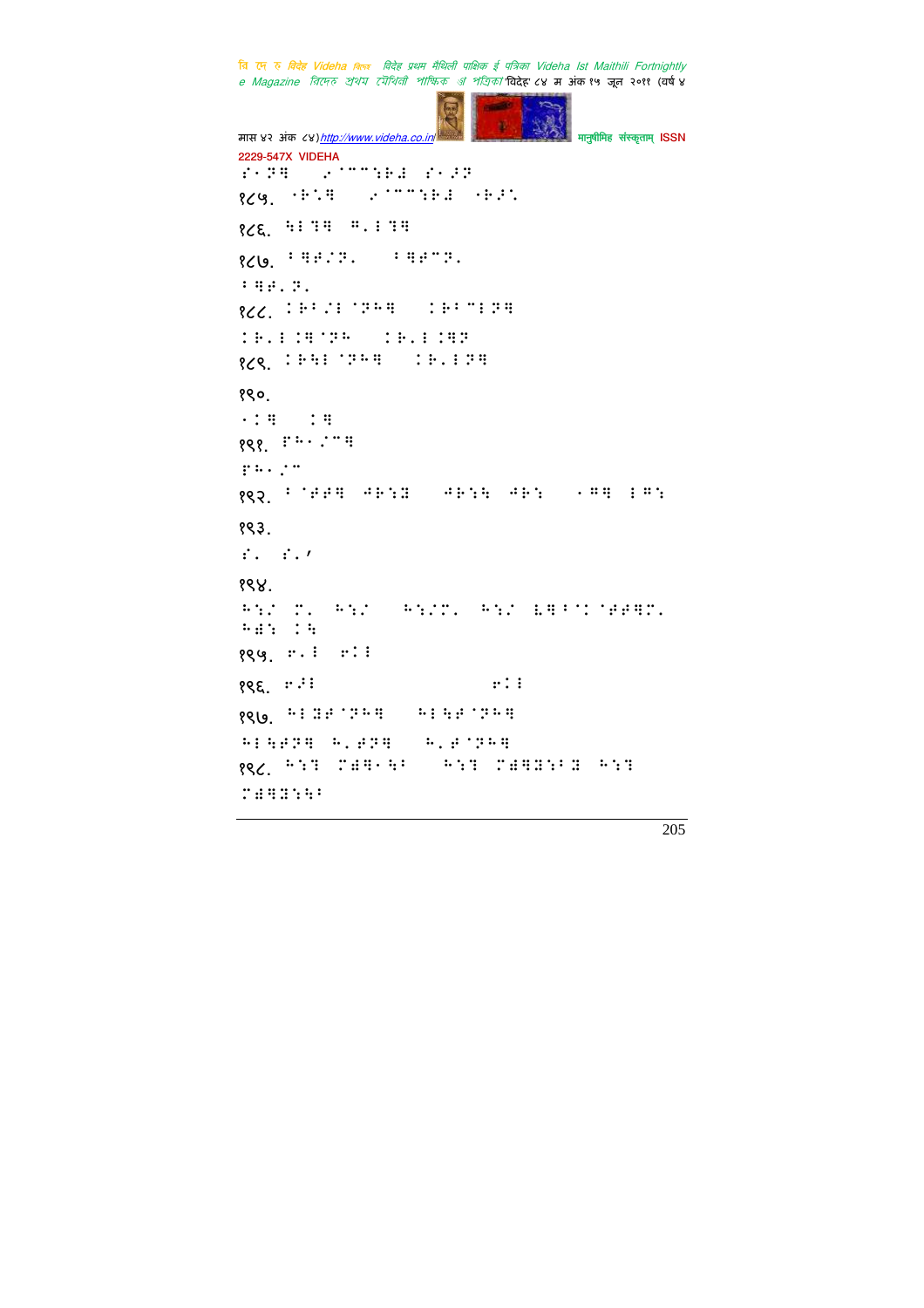e Magazine विद्युत्त सेथेंग ट्रॉशिनी शक्तिक अ शंक्षित्वां "**विदेहः ८४ म अंक १५ जून २०११ (वर्ष ४** मास ४२ अंक ८४)http://www.videha.co.in/ मानुष्या मानुषीमिह संस्कृताम् ISSN 2229-547X VIDEHA 206 १९९. ⢶ ⣑ ⢶ ⣑*!!* २००<sub>.</sub> <sup>प</sup>. 119 | प. 11 २०१. ⢹⣈⣑⣓*!!* २०२. ⢾⢾⢷⣛ ⢾⢾⢷*!!* २०३. ⣑⢳ ⣑⢳*!!* २०४.⢻ ⢽⢳*0!*⢻⢽⢳⣛*0!*⢻⢽⣛*!!* २०७. <sup>р.: २</sup>४ लाला होते. २०६.: - !!! - : मामन्द्रा : . ! "रागा : . ! न्द्रा २०७. <sup>: मुर्</sup>न हे हे मुर्ति हे ला ⣛⣁\$ ⢽ ⣛⣁\$*!!* २०८.⣃\$⢳\$*0!*⣃\$⢳\$*0!*⣃\$) *!!* २०९. ⣓⣑ *0!*⢷⣓⣑ २१०. ⢷⣀*0!*⢷⢳*!!* २११.⣝*0!!* ⣓*!)*⢷⢷⣙ ⢷⣛⣇⢷⢾⢾⢽*\*!*२१२. ⢽⣛ ⢽ २१३. <sup>; : :</sup> : : : : : : २१४.⣛⣑/*0!*⣛⣑*!!* २१५. /*0!* २१६.⢺⣑/*0!* ⢺⣑*!!*

ৱি দে হ *विदेह Videha बिल्ब विदेह प्रथम मैथिली पाक्षिक ई पत्रिका Videha Ist Maithili Fortnightly*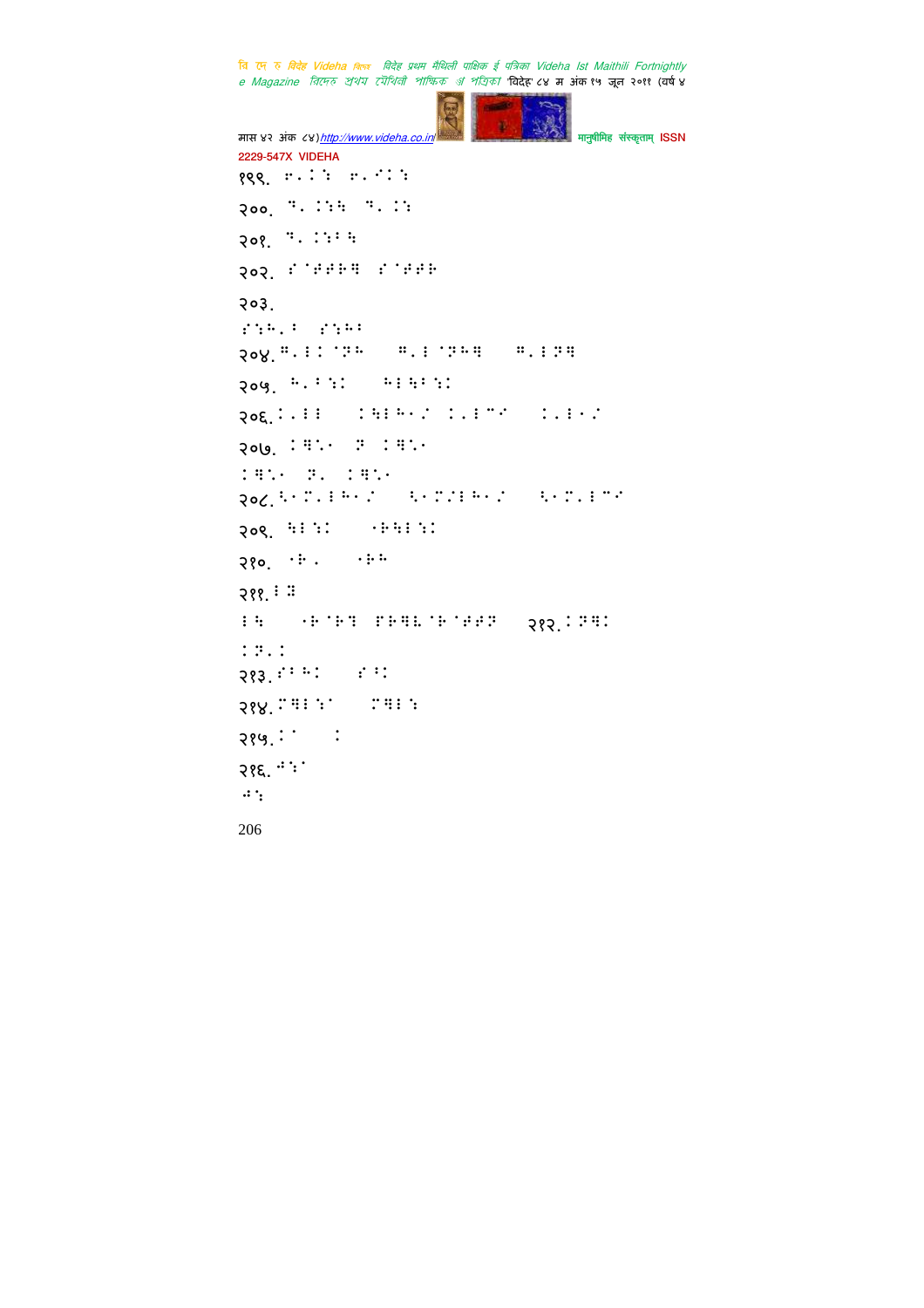```
ৱি দে হ विदेह Videha बिल्ब  विदेह प्रथम मैथिली पाक्षिक ई पत्रिका Videha Ist Maithili Fortnightly
e Magazine  विरमह 'क्षेत्र' रूपैशिवी  शोष्क्रिक श्रं शक्तिरं विदेह' ८४ म अंक १५ जून २०११ (वर्ष ४
मास ४२ अंक ८४)http://www.videha.co.in/ मानुष्या मानुषीमिह संस्कृताम् ISSN
2229-547X VIDEHA 
२१७.<sup>..</sup>.
२१८.⢸/!0⢸'!)' ⢶⣍⢽⣞

⣛
 ⢹⣝⢾
२१९.⢽⣛⢷0!⢽⣛⣝!!
२२०
 ⢳
⣞⢷⢷0!⢳
⣞⣝⢷!!
२२१.⢳⣛ ⢷
⣏⢷ ⣟0!⣑⢹
0!⣛)
 ⣟◌़ 
२२२.⢾⢳⣛	 ⢾⢳⣛0!⢾⢲⣛0!⢾
	!!
२२३.
⢳⣛	0!
⢳⣛	!!
२२४.⢾⢼0!!
⢾
	!0!⢾⢼!!
२२५.⢽⢼0!⢽⢼0!!⢽⢲⣛0!⢽⢳⣛ ⢽
२२६.⢳
0!⢳⣓!0!⣓⣛⢳0!
२२७.⣁⢲⣛0!⣁
0!⣁

!0⣁⢼!!
२२८.⢹⣏⣞⣛⣓0!⢹⣏⣞⣛⣝!!
२२९.$!)dpnf*0!$/)dpokvodujpo*!!
२३०. 
$!)dpokvodujpo*0!$/)dpnf*!!
२३१.
$⢽0!
⢽-!
⢽⣑ 
⢽⣑
२३२.≞.∃. 725 ∣≡.∃ 7259 ∣≡.∃ 29
२३३.⢳⣑
.!⢳⣓⣑

२३४.
).!
⣓) 
⣓⢳$ 
)	!!
२३५.
⣛⣁$ ⢽ 
⣛⣁.!
⣛⣁$ ⢽ 
⣛⣁$
```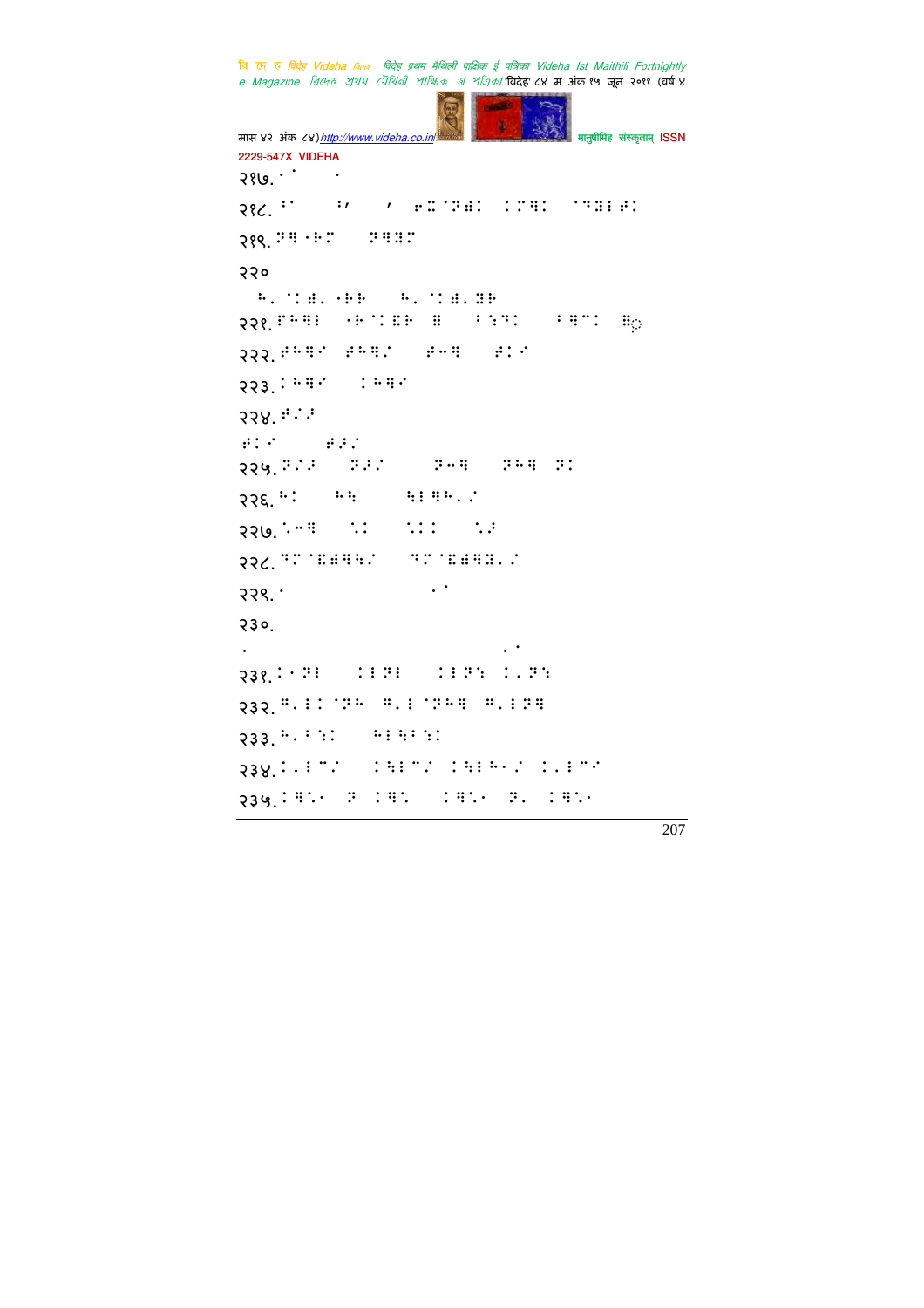```
ৱি দে হ विदेह Videha बिल्ब  विदेह प्रथम मैथिली पाक्षिक ई पत्रिका Videha Ist Maithili Fortnightly
e Magazine  विद्युत्त सेथेंग  ट्रॉशिनी  शक्तिक  अ शंक्षित्वां "विदेहः ८४ म अंक १५ जून २०११ (वर्ष ४
मास ४२ अंक ८४)http://www.videha.co.in/ मानुसे संस्कृतम् ISSN
2229-547X VIDEHA 
208
२३६.<sup>: . .</sup> . . . . . . . .
२३७.$/!)dpnf*.$!)dpokvodujpo.
       \mathcal{O}(\log^2(1/\delta)) . The following section
२३८. \overset{\text{\tiny def}}{...}\overset{\text{\tiny def}}{...}\overset{\text{\tiny def}}{...}\overset{\text{\tiny def}}{...}२३९.⣃$⢳$ ⣃$⣓⢳$.!⣃$⣑	
२४०.⣓⣑
.!⢷⣓⣑
२४१.⢳⢽⣛.!⢳⢼⢽0!⢳⢽⢳⣛0!
२४२. ऱ्. ऱ्या २००० ऱ्या या या
⣛))dpokvodujpo*-!/ 
⢳
tbje*0
२४३.
⣛ ⢳⣓0!
⣛ ⢷⣓⣛ ⢳⣓0!
⣛ ⢳
⣒

⣛ ⢳⢼
२४४.⢹⣏⣞⣛⣓0!⢹⣏⣞⣛⣝
२४५
  ⣉⣑⣛0!⣑!!
२४६. :!0!⢾⣓0!⢾⢲⣛0!⢾⢳⣛	
२४७. \cdot\cdot\cdot\cdot0!⢺⣝0!⢺0!!
२४८.⢸0!
२४९.<sup>: ::</sup> ः ः:
२७०.<sup>: म</sup>मः : ममः
२५१.
$⢽0!
⢽0!
⢽⢳$0!
२५२.⢶⣑⢷
⢾⣛ ⢸/ ⢻0!⢸⣓ ⢻0!⢸⣝ ⢻
```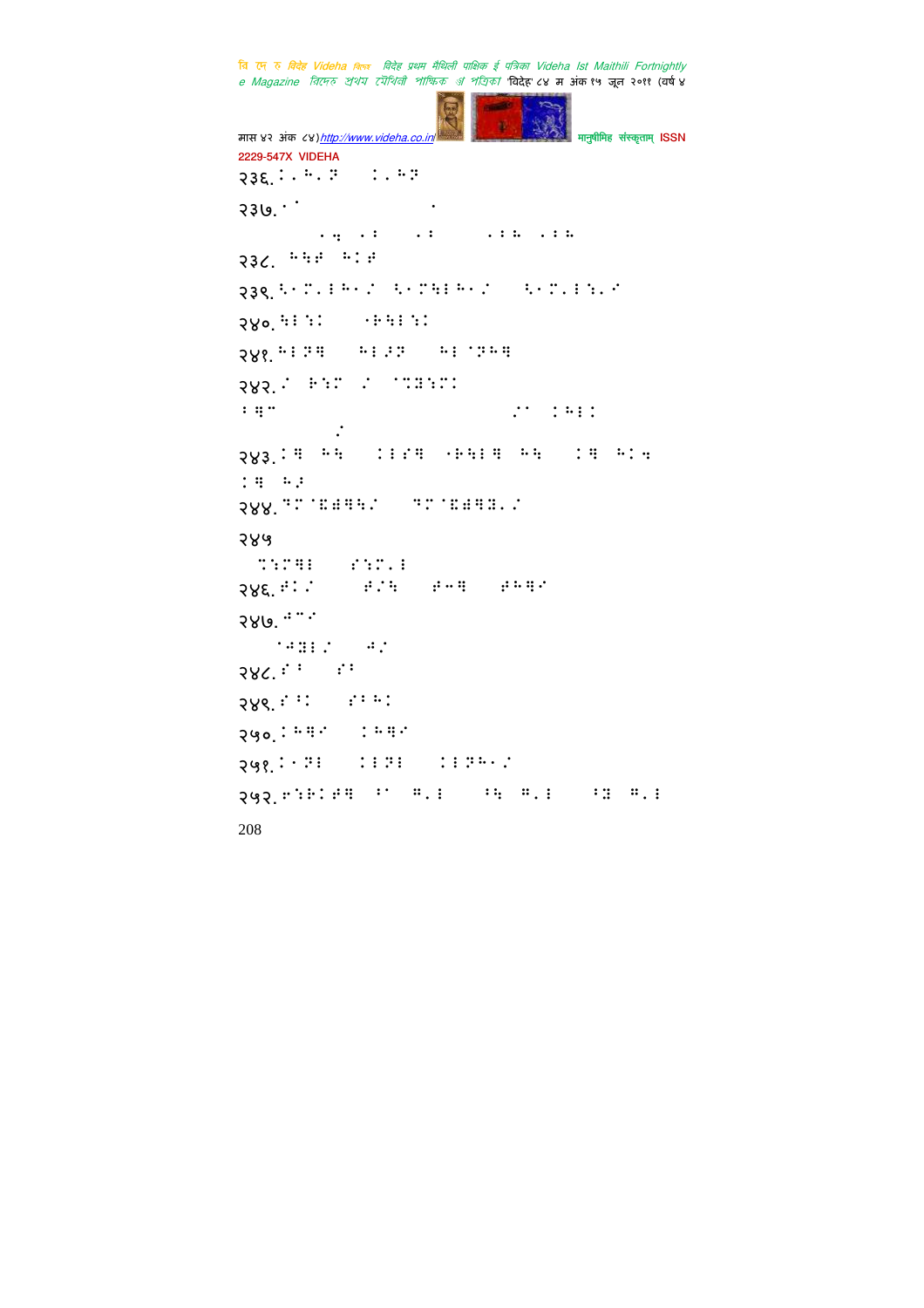e Magazine विरमह 'क्षेत्र' रूपैशिवी शोष्क्रिक श्रं शक्तिरं **विदेह' ८४ म अंक १५ जून २०११ (वर्ष ४** मास ४२ अंक ८४)http://www.videha.co.in/ मानुसे संस्कृतम् ISSN 2229-547X VIDEHA २५३. ⢽⣑*0!* ⢽⣑*0!* ⢽⢽⣑ ⢽⣑ २५४.⢷⣀*0!*⢷⢳ २५५.⢺⢽ *0!*⢺⢽⢲ २५६.⢻⢽⣛*0!!* ⢻⣑⢳*!)*⢷⢷⣙ ⢷⣛⣇⢷⢾⢽*\*!!* २५७. ⢽⢳⣛*0!* ⣓⢽⢳⣛*0!* ⢽⣛*0!!* २५८.⣝*0!*⣓*0!*⣓⢳*!)*⢷⢷⣙ ⢷⣛⣇⢷⢾⢽*\*!* २७९.<sup>: १</sup>९९ - ११.: ११९ ११९ २६०.⣚⢽⢳⣛ ⣚⢽⣛*0!*⣚⢼⢽*0!* ⣚⢽⢳⣛*0!*⣚)⢽⣛*0!* २६१.⢽⣛⢷*0!*⢽⣛⣝ २६२. <sup>р.</sup> - 11 <del>8. - 11 8. - 11 8. 11 9.</del> २६३.⢳⣛ ⢷ ⣏⢷ ⢷⢳⢽ ⣟*0!*⣛) ⢷⢳⢽ ⣟ २६४.९३ अस्ति १२३०. सम्राट अस्मा अधिकारी अधिकार<br>जन्म ⢽ *0!*⢷⣞⢷⢶⣛ ⢷⣝⢻ ⢶⣑⢽⣞ ⢾ ⢽⣛ ⣛ ⢽⣝⢽⢾⣑ ⢷⣛)⣑⣝ ⢷ ⢹⣑ ⢷⣇⢻⢷⢳*!)*⣛ ⣑⢷⣛*\*!* ⢷⣝⢻ ⢴)⣛⢾ २६५. ⢷*!)*⢹⣝ ⢻⢷⣑⢳⣝*\*!0!. 0!* /*0!*  $\ddot{\phantom{a}}$  . २६६.⣁ ⢽⢳⣛*.!*⣁⢽⢳⣛ २६७.⢻ ⣓*0!*⢻ ⣝ २६८.⢳⣓⢾*0!*⢳⣓⢾

ৱি দে হ *विदेह Videha बिल्ब विदेह प्रथम मैथिली पाक्षिक ई पत्रिका Videha Ist Maithili Fortnightly*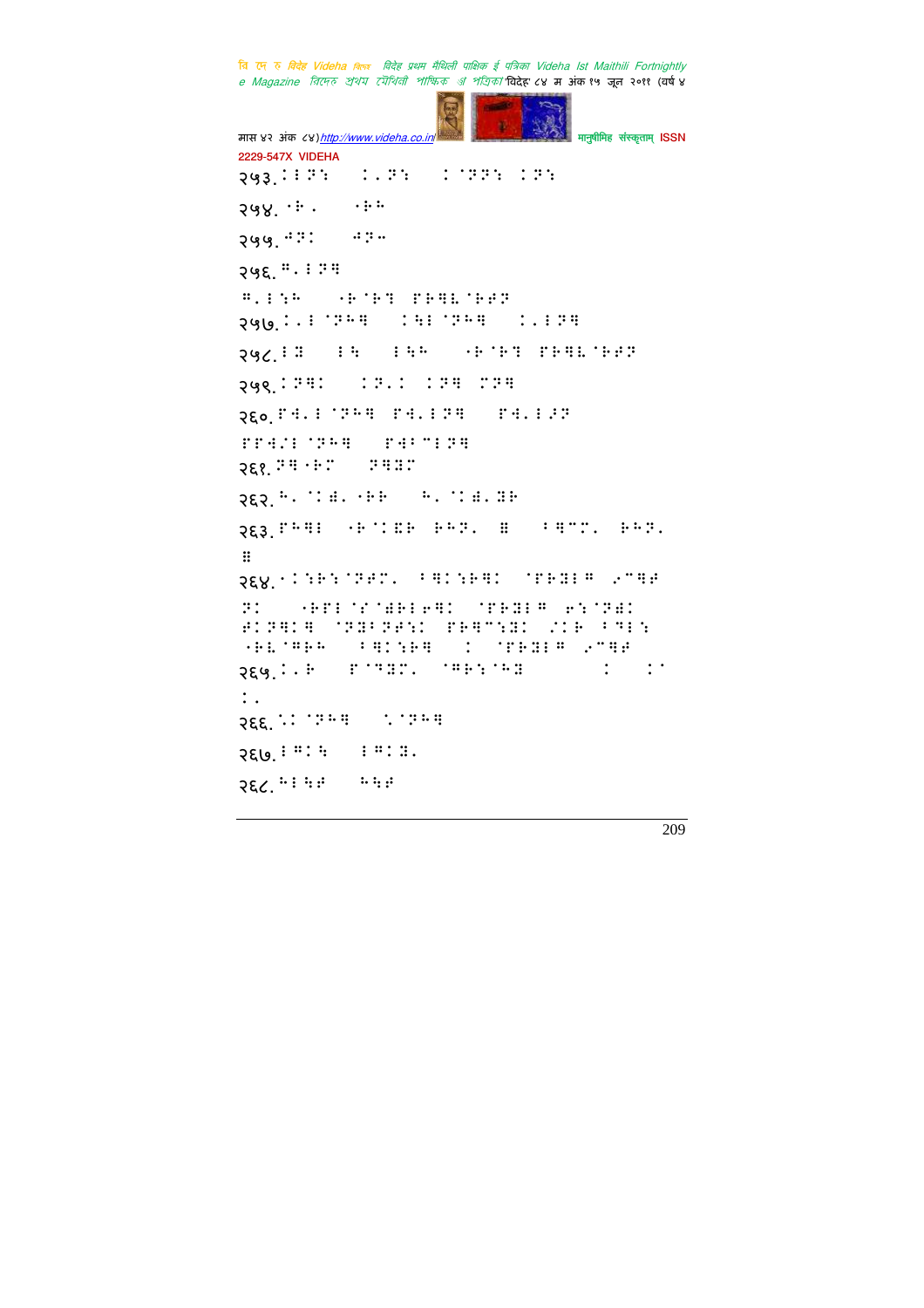ৱি দে হ *विदेह Videha बिल्ब विदेह प्रथम मैथिली पाक्षिक ई पत्रिका Videha Ist Maithili Fortnightly* e Magazine विद्युत्त सेथेंग ट्रॉशिनी शक्तिक अ शंक्षित्वां "**विदेहः ८४ म अंक १५ जून २०११ (वर्ष ४** मास ४२ अंक ८४)http://www.videha.co.in/ मानुसे संस्कृतम् ISSN 2229-547X VIDEHA २६९.⢺⣑⣓⢾*0!*⢺⣓⢾*0!* २७०.\$⣓⢾*0!*⢷⣓⢾*0!*\$⢾ २७१ ⣈⣑⣓⢾*0!*⣈⣓⢾*0!*⣈ ⢾*!!* २७२.<sup>व्य</sup>ास्त्रीयः व्यक्तान्तः व्यक्तान्तः २७३.⣉\$⢷\$*0!*⣉\$⢷\$⢳ २७४. º <del>: : : : : : : : : : : : : : : : :</del> २७५.⢷⣓⢾⣑⢳ ⢷⢾⣑⢳*0!*⣓⢾⣑⢳*0!*⢵⢾⣑⢳ २७६.⢺⣑⢳⣛*0!*⢺⣑⢼*0!*⢺⢼*0!*⢺ २७७.⢺⣑⢼⢾*0!*⢺ ⢾⣓*0!*⢺⢼⢾⣓ २७८.<sup>\*</sup> <sup>:</sup> २७९.::: : :: २८०.\$⣝*0!*⢷⣓*0!*\$⣓ २८१. ⢺⣑⣓*0!*⢺⢷⣓*0!*⢺⣓*!)*⣑⢾⣛ ⢺⣑⣓ ⢻⣛⢳⣒*\*!* २८२. <sup>२०१३</sup>ः । २०११ २८३. ⣚\$\$⣓*0!* ⣚\$⢷⣓ २८४. ⢾⣑⢳⣛*0!*⢾ *0!*⢾⢼ २८५. ⢻⣑⣝*0!*⢻⣑⣓*0!*⢻⣓ २८६. *0!* ⣓*0!* ⣝ २८७.⢷⣑ ⢷⣑*0!*⢷⣑⣓*!)*⢸⣑⢾ ⢷⣑ ⢻*\*!*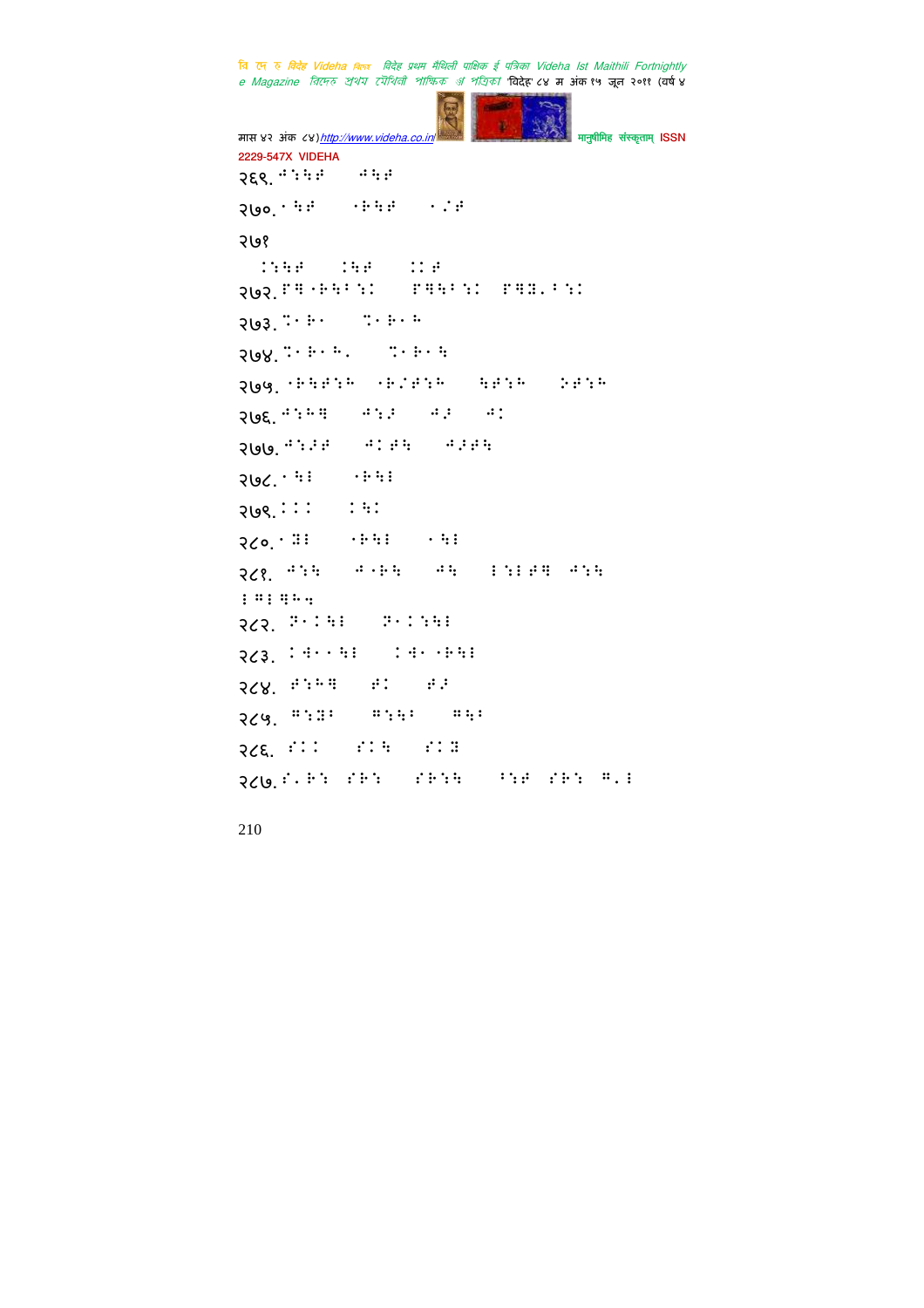ৱি দে হ *विदेह Videha बिल्ब विदेह प्रथम मैथिली पाक्षिक ई पत्रिका Videha Ist Maithili Fortnightly* e Magazine विरमह 'क्षेत्र' रूपैशिवी शोष्क्रिक श्रं शक्तिरं **विदेह' ८४ म अंक १५ जून २०११ (वर्ष ४** 

मास ४२ अंक ८४)http://www.videha.co.in/ मानुबारी मानुषीमिह संस्कृताम् ISSN 2229-547X VIDEHA २८८. ⢳ ⢾ ⢷⢳⣛ ⢹⣈ ⢾ ⢷⢳⣛*0!* ⢳ ⢾ ⣁) *0!*  $\downarrow$  <sup>6</sup>1  $\downarrow$   $\downarrow$   $\downarrow$   $\downarrow$   $\downarrow$   $\downarrow$   $\downarrow$   $\downarrow$   $\downarrow$   $\downarrow$   $\downarrow$   $\downarrow$   $\downarrow$   $\downarrow$   $\downarrow$   $\downarrow$   $\downarrow$   $\downarrow$   $\downarrow$   $\downarrow$   $\downarrow$   $\downarrow$   $\downarrow$   $\downarrow$   $\downarrow$   $\downarrow$   $\downarrow$   $\downarrow$   $\downarrow$   $\downarrow$   $\downarrow$   $\downarrow$   $\downarrow$   $\downarrow$   $\downarrow$  FUL FULE (FRIEL 1128) 112 ⢷⣛⣇⢷⢾⣛⢾*\*!.!*\$⢷ \$⣔ *0!*\$⣔ ⢾ \$⣔ *0!*\$⣔ ⣁⣛*-!*\$⢹⣑ \$⣔ ⢾ \$⣔ ⢾*\*0!* ⢾*0!* ⣒ ⢷ ⢾*0!* ⢷ ⣒ ⢹ ⢹ ⢾⣒ ⣁ *0!*⣁ ⣒ ) *0!*) ⣒ ⢷⣈⣑*0!* ⢷⣈⣑ ⣒ ⣛⢽\$*0!*⣛⢽⣒ ⢷⣑⢾⣛ *0!*⢷⣑⢾\$ \$⣔ \$ \$⣔ ⢾ ⢷ ⢷⢽ ⢷⢽ ⢺⢻⢳⢷  $\frac{1}{2}$  (Federal of  $\frac{1}{2}$  )  $\frac{1}{2}$  (Federal of  $\frac{1}{2}$  )  $\frac{1}{2}$  (Federal of  $\frac{1}{2}$ \$⣔⣛⣒ ⢳⢳ \$⣔ ⣁⣛⣒*!!* २८९. ⢹\$\$⢷*0!*⢹⣇⣑⢷ २९०.⢸⣞⣛*0!*⢸⣞*0!*⢸⣞ २९१. ⣈⢽*0!*⣈⣛⢽*0!!*⣈\$⢽⣑*!)*⢸⢷ ⣈⢽*0!*⢸⢷ ⣈⣛⢽*\*!!* २९२.⢾ *0!*⣎⢷⣛ २९३.⢻/*0!*⢻ ⢺⢽ ⢻/*\*!* २९४./*0!!)*\$⢹⣑ ⢹/*-!*/*\*!* २९५.⢾⢾⣇*-)*⢾⣛⢽ ⢷ ⣏⢷ ⢹⣑  $\mathbf{F} \cdot \mathbf{F} \mathbf{B} \cdot \mathbf{A} \cdot \mathbf{A} \cdot \mathbf{B} \cdot \mathbf{A} \cdot \mathbf{B} \cdot \mathbf{A} \cdot \mathbf{B} \cdot \mathbf{B} \cdot \mathbf{B} \cdot \mathbf{B} \cdot \mathbf{B} \cdot \mathbf{B} \cdot \mathbf{B} \cdot \mathbf{B} \cdot \mathbf{B} \cdot \mathbf{B} \cdot \mathbf{B} \cdot \mathbf{B} \cdot \mathbf{B} \cdot \mathbf{B} \cdot \mathbf{B} \cdot \mathbf{B} \cdot \mathbf{B} \cdot \mathbf{B} \cdot \mathbf{B} \$  $+$  791  $+$  791  $+$  791  $+$  791  $+$  791  $+$  791  $+$  791  $+$  791  $+$  791  $+$  791  $+$  791  $+$  791  $+$  791  $+$  791  $+$  791  $+$  791  $+$  791  $+$  791  $+$  791  $+$  791  $+$  791  $+$  791  $+$  791  $+$  791  $+$  791  $+$  791  $+$  791  $+$  79 ⢷⢾⣑*0!* ⢷⢾⢾⣑ \$⢹⣛ ⢾⢾ ⣝\$ ⢾  $\mathbf{1}$  \$  $\mathbf{3}$   $\mathbf{4}$   $\mathbf{5}$   $\mathbf{5}$   $\mathbf{6}$   $\mathbf{7}$   $\mathbf{8}$   $\mathbf{7}$   $\mathbf{7}$   $\mathbf{8}$   $\mathbf{8}$   $\mathbf{7}$   $\mathbf{8}$   $\mathbf{7}$   $\mathbf{8}$   $\mathbf{8}$   $\mathbf{7}$   $\mathbf{8}$   $\mathbf{8}$   $\mathbf{8}$   $\mathbf{8}$   $\mathbf{8}$   $\mathbf{8}$   $\mathbf$ ⣇ ⢾⣇⣝ २९६.⣛*0!*⣉⣛ २९७.⣑⣑ ⣇⣑⣑ ⣑*0!*⣇⣑*!)*⢷⢳ ⣑*\*!*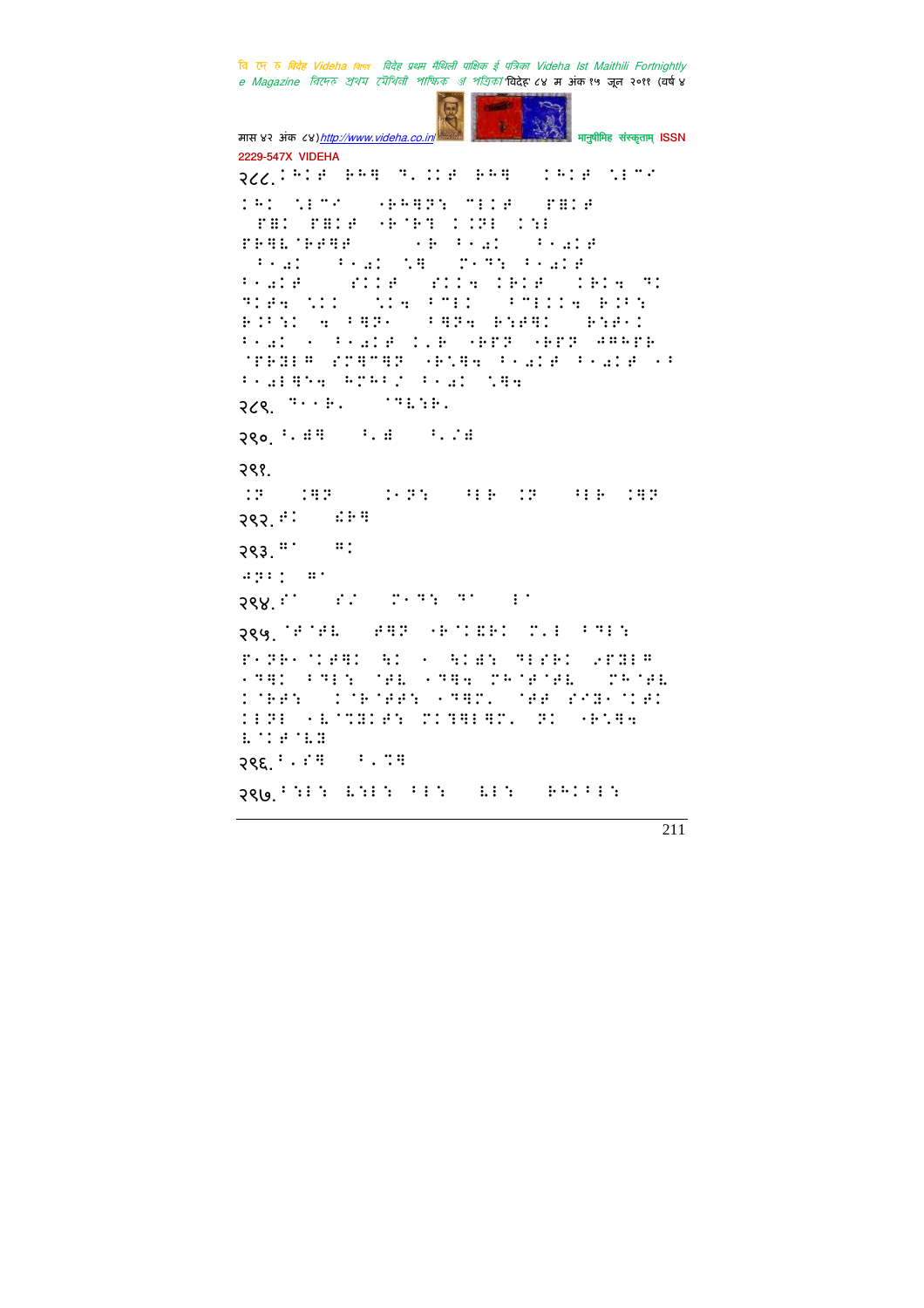```
ৱি দে হ विदेह Videha बिल्ब  विदेह प्रथम मैथिली पाक्षिक ई पत्रिका Videha Ist Maithili Fortnightly
e Magazine  विद्युत्त सेथेंग  ट्रॉशिनी  शक्तिक  अ शंक्षित्वां "विदेहः ८४ म अंक १५ जून २०११ (वर्ष ४
मास ४२ अंक ८४)http://www.videha.co.in/ मानुसी के मानुषीमिह संस्कृताम् ISSN
2229-547X VIDEHA 
212
२९८
  ⣇⣑⣛0!)⢹
⣇⣑⣛*!!
२९९.⣇⣑⢷⢾⢾⣑0!⣇⣑⢷⢾⣑
३००. ⢷⢽⢾⢷⢷⣑⣏⣞⢷⣛⣝0!
⢷⢽⢾⢷⢷⣑⣏⣞⢷⣛⣝
३०१. ⣓0!⣓
३०२<sub>.</sub>‡%% <del>|</del>
३०२.⣑⢻
0!⢻
⢸⣞
⢾0!⢸⣞
३०३.⣑⢻0!⢻
३०४.⢳⣑0!⢳⣇⣑
३०५.⢷⣑⣈
0!⢷⣈
३०६.$!)dpnf*0!$!)boe*!
३०७. ⣉)⣑⢾⣑0!⣉)⣑⢾⢾⣑
३०८. / २०३. (1886-198 - 1999) (१९९७)
Tĥ (#P) de la alguna de la alguna de la alguna de la alguna de la alguna de la a
३०९.
⢳
⢾0!
⢳
३१०.
⢷⢳⣓!)⣁*0!⢷⢳
!)⣁
३११.⢾⣑⢻⢾⣛0!⢾⣑
⢾⣛
३१२.⣈⢷⣑0!⣈⢷⣑
३१३.⢼⢽0!⢽⣛0!⢼⢽⣛
```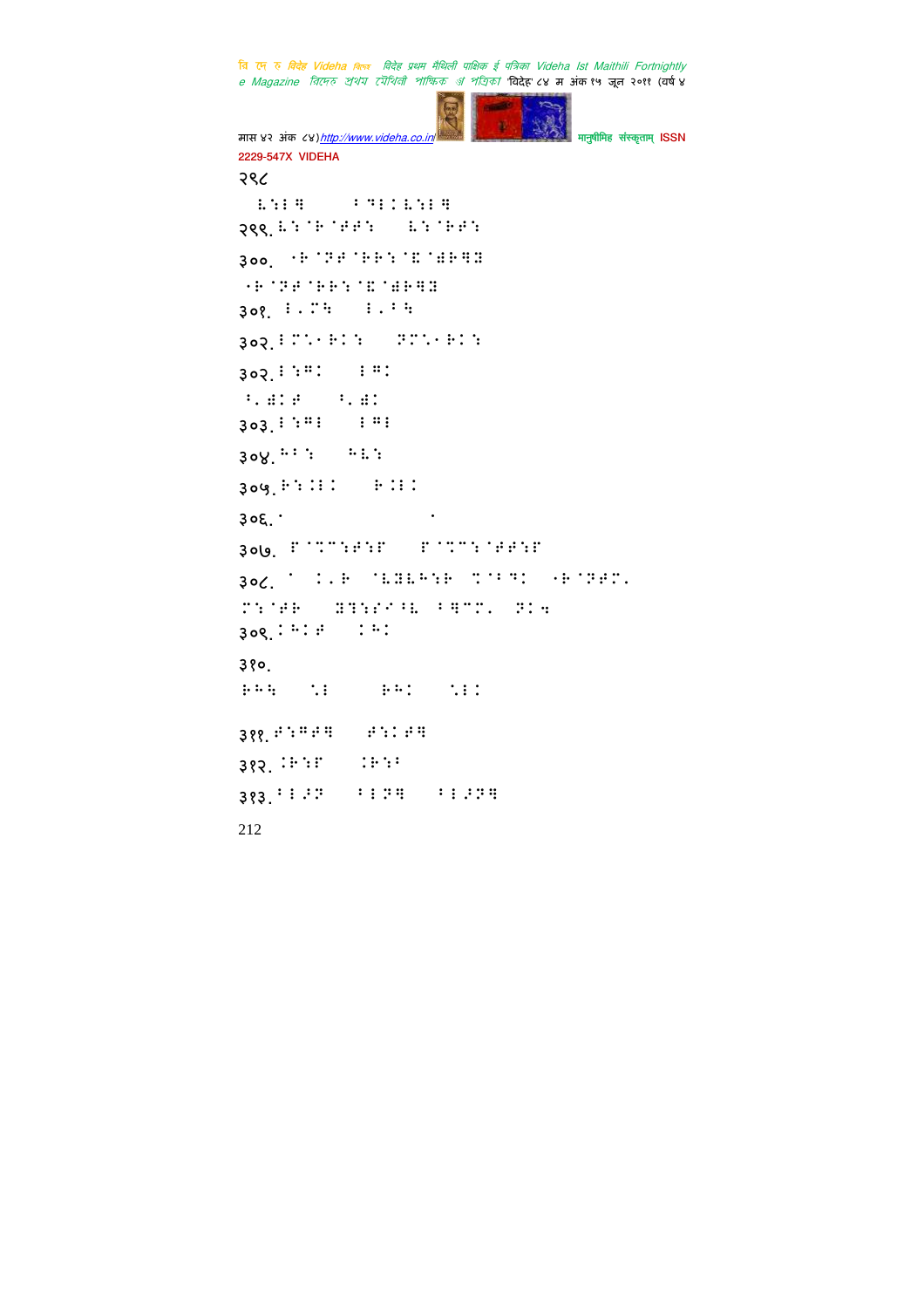ৱি দে হ *विदेह Videha बिल्ब विदेह प्रथम मैथिली पाक्षिक ई पत्रिका Videha Ist Maithili Fortnightly* e Magazine विरमह 'क्षेत्र' रूपैशिवी शोष्क्रिक श्रं शक्तिरं **विदेह' ८४ म अंक १५ जून २०११ (वर्ष ४** 

| मानुषीमिह संस्कृताम् ISSN<br>मास ४२ अंक ८४) http://www.videha.co.in/ |
|----------------------------------------------------------------------|
| 2229-547X VIDEHA                                                     |
| 388. 4949 - 4944                                                     |
| $389.7794 - 1397 - 13994$                                            |
| $385.$ $\pm 1.1$                                                     |
| sana isa                                                             |
| 380 FRIEDERED FRIEDERED                                              |

१४१८ ⣑*\*!!*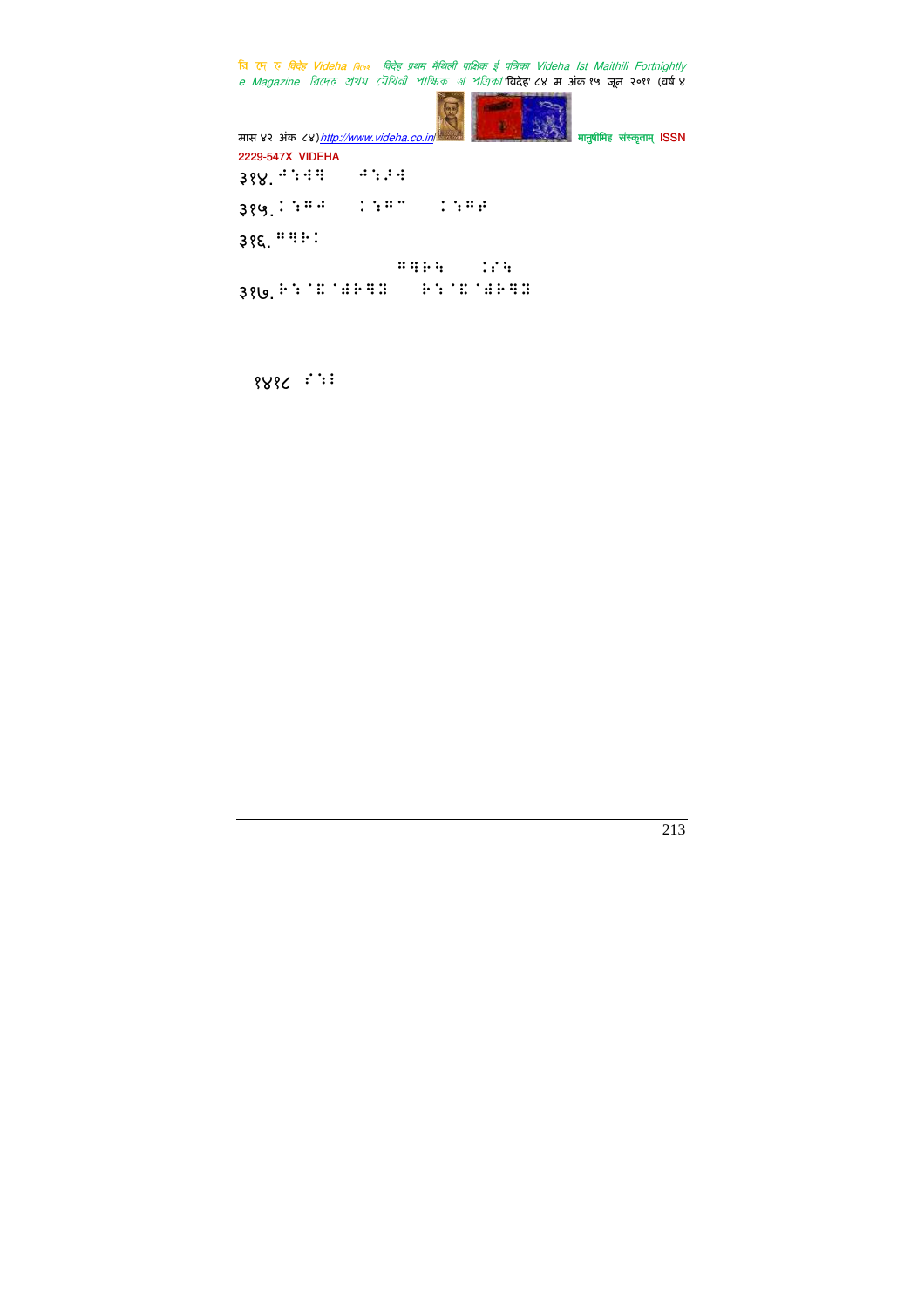ৱি দে হ *विदेह Videha बिल्ब विदेह प्रथम मैथिली पाक्षिक ई पत्रिका Videha Ist Maithili Fortnightly* e Magazine विद्युत्त सेथेंग ट्रॉशिनी शक्तिक अ शंक्षित्वां "**विदेहः ८४ म अंक १५ जून २०११ (वर्ष ४** 

मास ४२ अंक *८४)http://www.videha.co.in*/ मानुबादी मानुषीमिह संस्कृताम् ISSN 2229-547X VIDEHA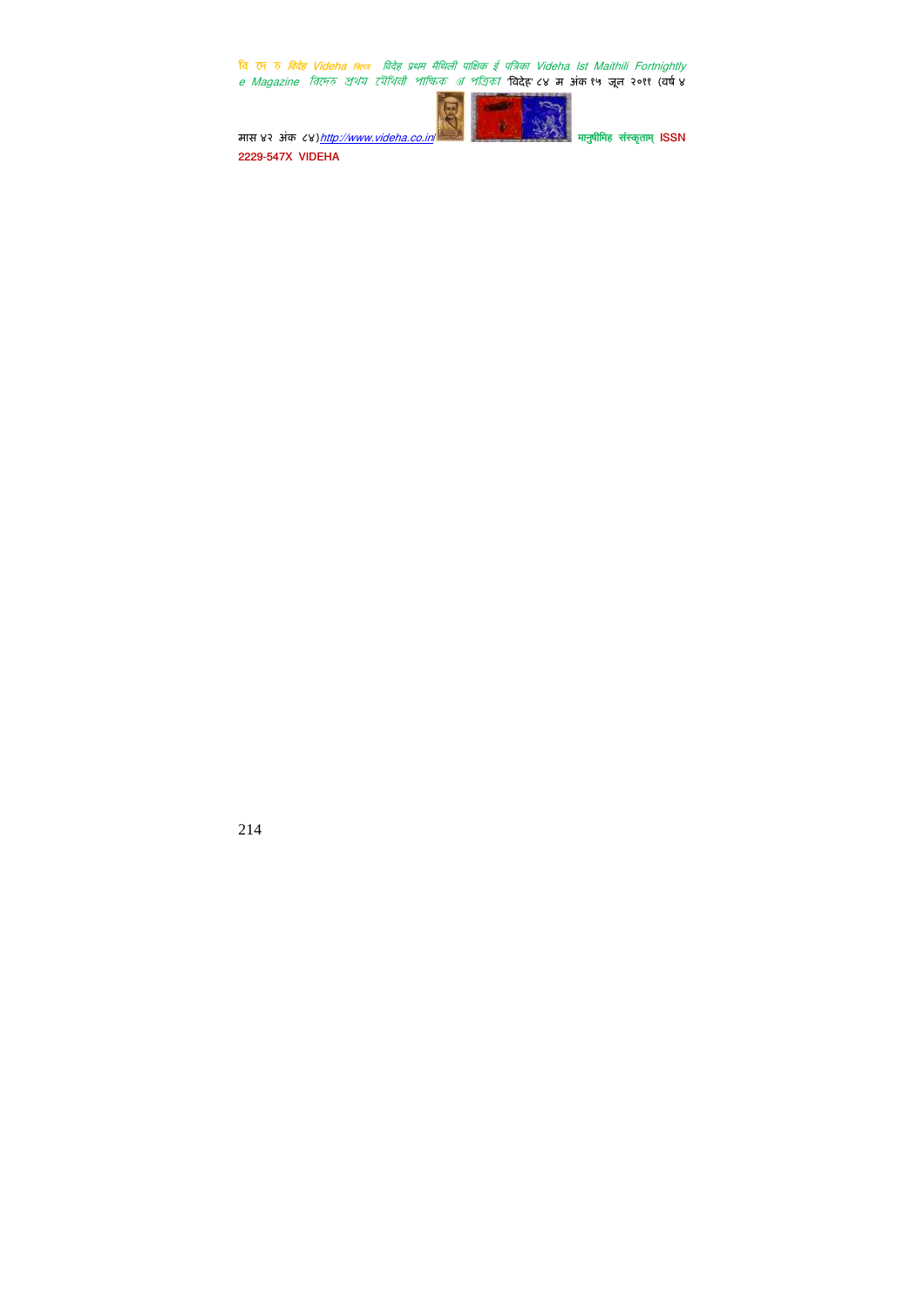ৱি দে হ *विदेह Videha बिल्ब विदेह प्रथम मैथिली पाक्षिक ई पत्रिका Videha Ist Maithili Fortnightly* e Magazine विरमह 'क्षेत्र' रूपैशिवी शोष्क्रिक श्रं शक्तिरं **विदेह' ८४ म अंक १५ जून २०११ (वर्ष ४** 

मास ४२ अंक *८४)http://www.videha.co.in*/ मानुबादी मानुषीमिह संस्कृताम् ISSN 2229-547X VIDEHA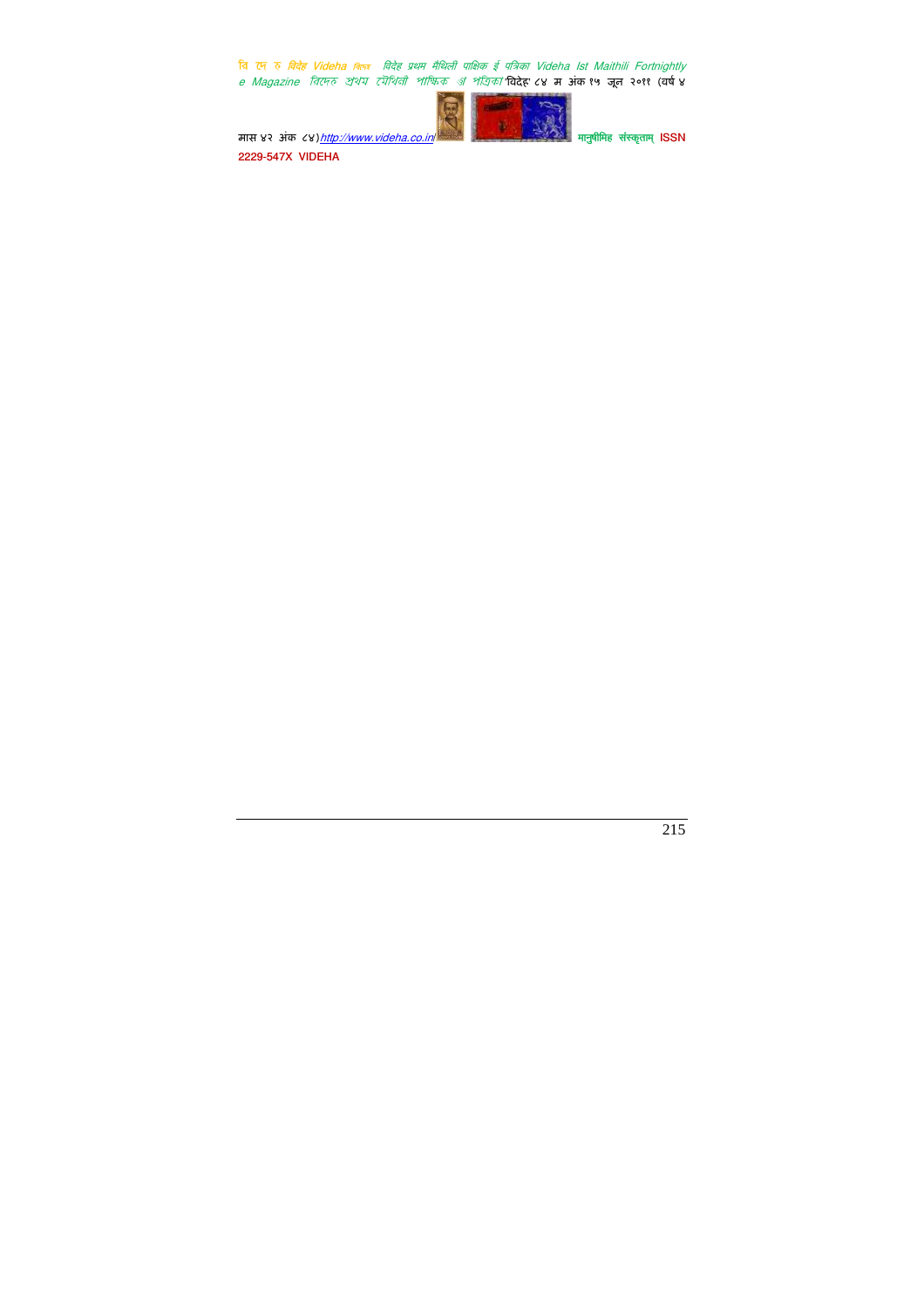ৱি দে হ *विदेह Videha बिल्ब विदेह प्रथम मैथिली पाक्षिक ई पत्रिका Videha Ist Maithili Fortnightly* e Magazine विद्युत्त सेथेंग ट्रॉशिनी शक्तिक अ शंक्षित्वां "**विदेहः ८४ म अंक १५ जून २०११ (वर्ष ४** 

鬳

मास ४२ अंक *८४)http://www.videha.co.in*/ मानुब्री का मानुषीमिह संस्कृताम् ISSN 2229-547X VIDEHA

१.⣇⣛⢹⢳ ⢾⢷⣛ ⣑ ⢸⣞⣑ \$⢷⣑⢽ ⢷ ⢷*-!*⢾⣛⢷⢳\$⢾⣑ \$ ⢹⣇⢽⣑⢻⢷⣛ ⢷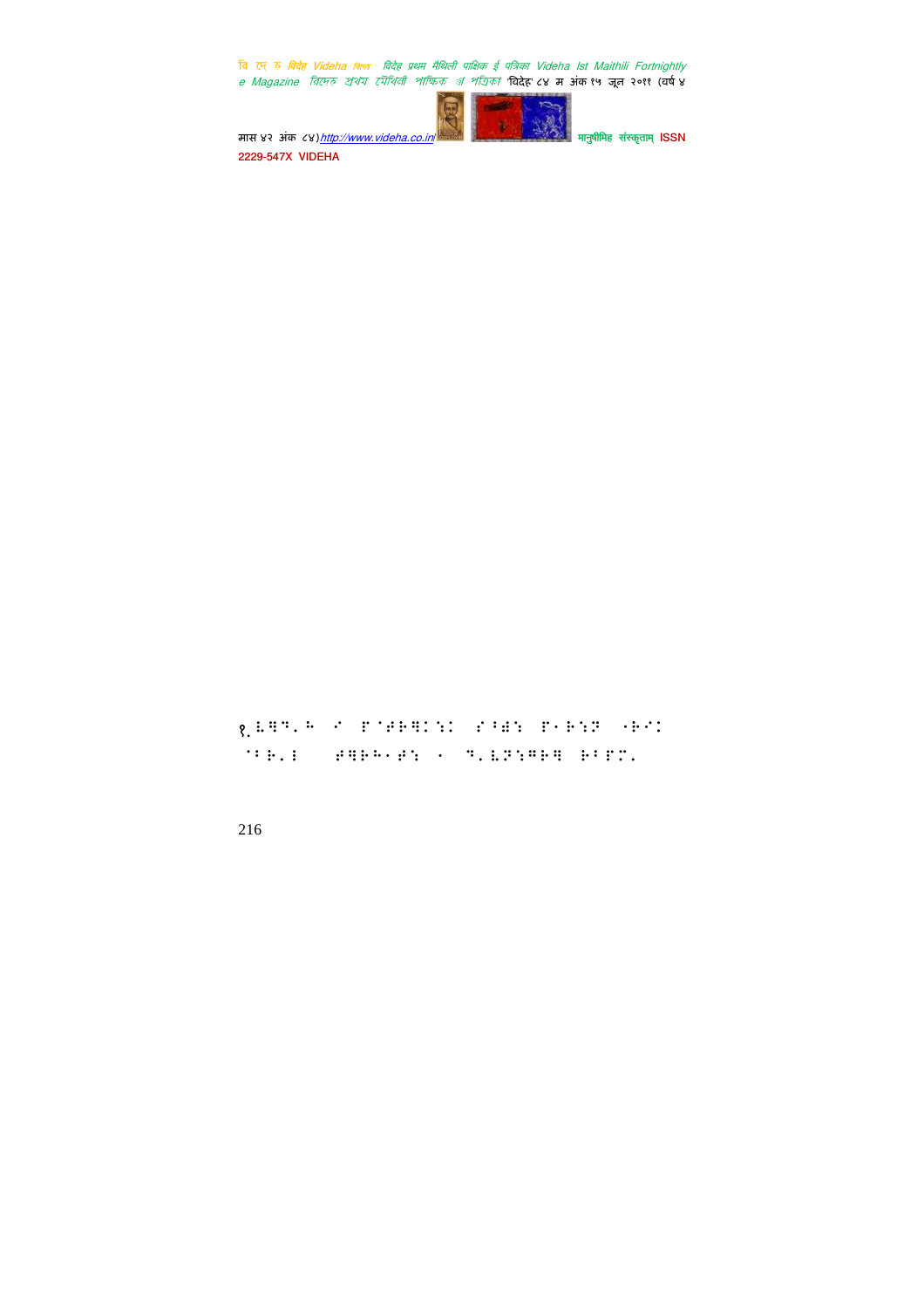ৱি দে হ *विदेह Videha बिल्ब विदेह प्रथम मैथिली पाक्षिक ई पत्रिका Videha Ist Maithili Fortnightly* e Magazine विरमह 'क्षेत्र' रूपैशिवी शोष्क्रिक श्रं शक्तिरं **विदेह' ८४ म अंक १५ जून २०११ (वर्ष ४** 

मास ४२ अंक ८४)http://www.videha.co.in/ मानुबी के सामुबीमिह संस्कृताम् ISSN 2229-547X VIDEHA

£97.5 ⁄ PJPRIGI PRRF go (P/I €§°, € √ \$∫\$€\$;\$; go? \$2 → \$\$2; →6<? २. ⣙⣛⣛ ⣙⣛ ⣋⣑⢴⢽⣋*!Nbjuijmj!* ३. २००१ मधी में अप्रैंड मधी करते हैं है। अपरिकार का अपरिकार करते हैं है। अपरिकार का अपरिकार का अपरिकार का अपरि<br>जनसङ्ख्या जाता है कि अपरिकार का अपरिकार का अपरिकार का अपरिकार का अपरिकार का अपरिकार का अपरिकार का अपरिकार का अ ४. ⣙⣛⣛ ⣇⣛⣋⣛⣝ ⢽*!Nbjuijmj!* ५.⣛⣙⣛⣑ )⣛⢾⢷ ⣑*0!*\$⣎\$⢽⣛ )⣛⢾⢷ ⣑ \$ )⣛⢾⢷*!Njuijmb!Qbjoujoh0!* ⣇⣛⢹⢳ ⣓⢳⣛ ⢸ ⢳⣝⢻⣛ ⣛ ⢷ ⢳ ⣓ ⢷ ⢺⣑⣅⣒*!!* ६.⣇⣛⢹⢳ ⣙⣛⣛ ⣇⣛⢺*!!;!!*

७.⣇⣛⢹⢳ ⣙⣛⣛ ⢺⣑⣇⢾⢾ ⣓⢻⢷⣛⢻⣞⢷*!;!!*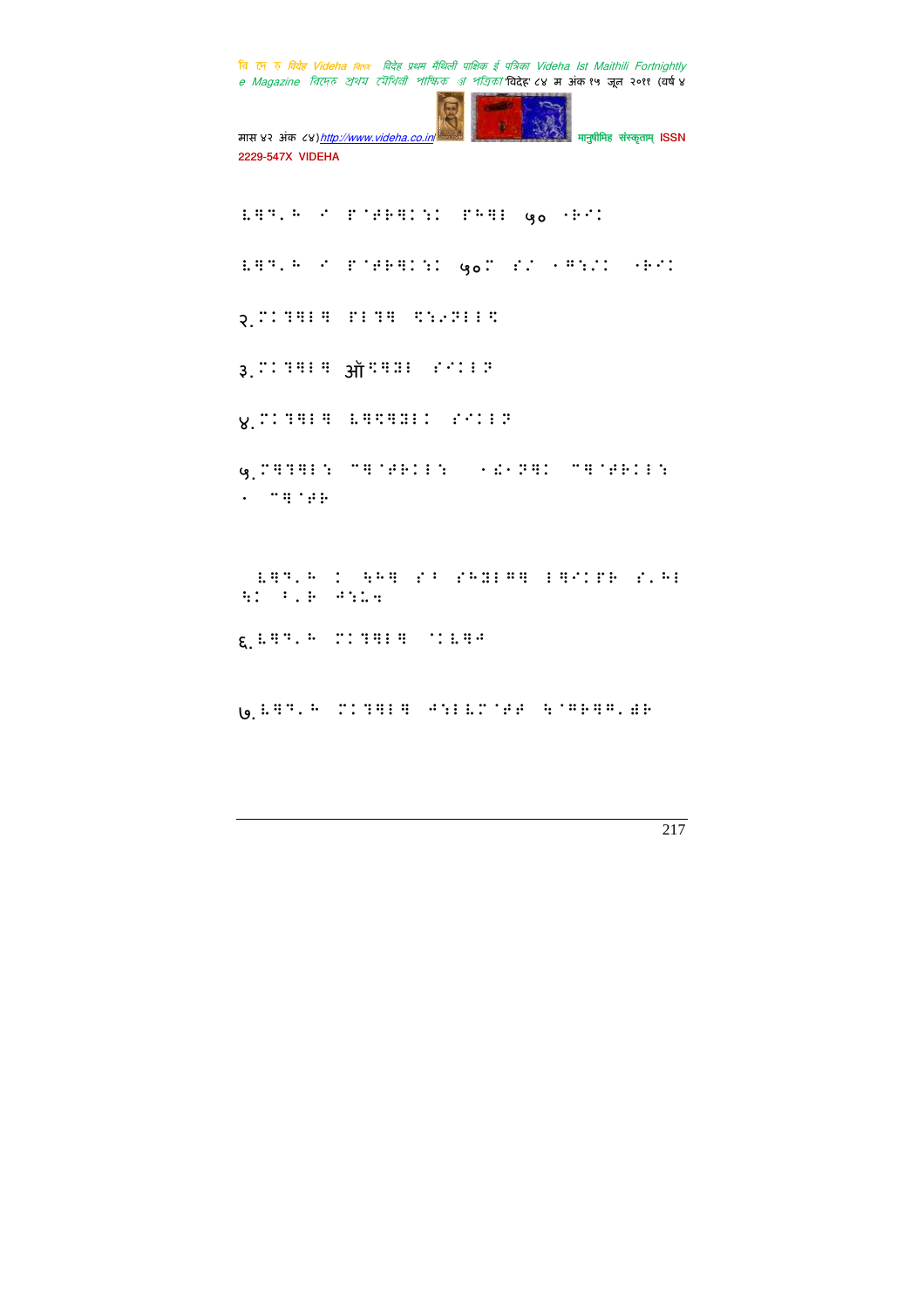ৱি দে হ *विदेह Videha बिल्ब विदेह प्रथम मैथिली पाक्षिक ई पत्रिका Videha Ist Maithili Fortnightly* e Magazine विद्युत्त सेथेंग ट्रॉशिनी शक्तिक अ शंक्रिकां **'विदेह' ८४ म अंक १५ जून २०११ (वर्ष ४** मास ४२ अंक ८४)http://www.videha.co.in/ मानुष्या मानुषीमिह संस्कृताम् ISSN 2229-547X VIDEHA ८.⣇⣛⢹⢳ ⣙⣛⣛ ⣑⢳⣛⢾⣝ ⢷ ⢻⢷⢺⣛ ⢷⢽⢹⣛⢾

९.⣇⣛⢹⢳ ⢷⣇ ⢷*!#*⢸⣑⢷⣛ ⢻⣑⣁*#!!*

१०.<del>६९९.६ ३८९.५१.</del>

११.⣇⣛⢹⢳ ⢶⣑⢼*!;!!*

१२. ⣇⣛⢹⢳*;!*⢹⢳*!;!*⢳⣛ ⢾⣛⢷⢳\$⢾⣑  $\frac{1}{2}$  **d**  $\frac{1}{2}$   $\frac{1}{2}$   $\frac{1}{2}$   $\frac{1}{2}$   $\frac{1}{2}$   $\frac{1}{2}$   $\frac{1}{2}$   $\frac{1}{2}$   $\frac{1}{2}$   $\frac{1}{2}$   $\frac{1}{2}$   $\frac{1}{2}$   $\frac{1}{2}$   $\frac{1}{2}$   $\frac{1}{2}$   $\frac{1}{2}$   $\frac{1}{2}$   $\frac{1}{2}$   $\frac{1}{2}$   $\frac{1}{2}$   $\frac{1}{2}$ 

१३. ⣇⣛⢹⢳ ⢷*;!* ⣙⣛⣛ ⢷*;!* ⢳⣛ ⢷ ⣇⣛⢹⢳ ⢹⣇⣑⢷⣑

१४.*WJEFIB!JTU!NBJUIJMJ!!*

218 १७. ६९९० था २००० था देवी वा देश देवी व  $\mathbb{R}$  (1969)  $\mathbb{R}$  (1969)  $\mathbb{R}$  (1969)  $\mathbb{R}$  (1960)  $\mathbb{R}$  (1960)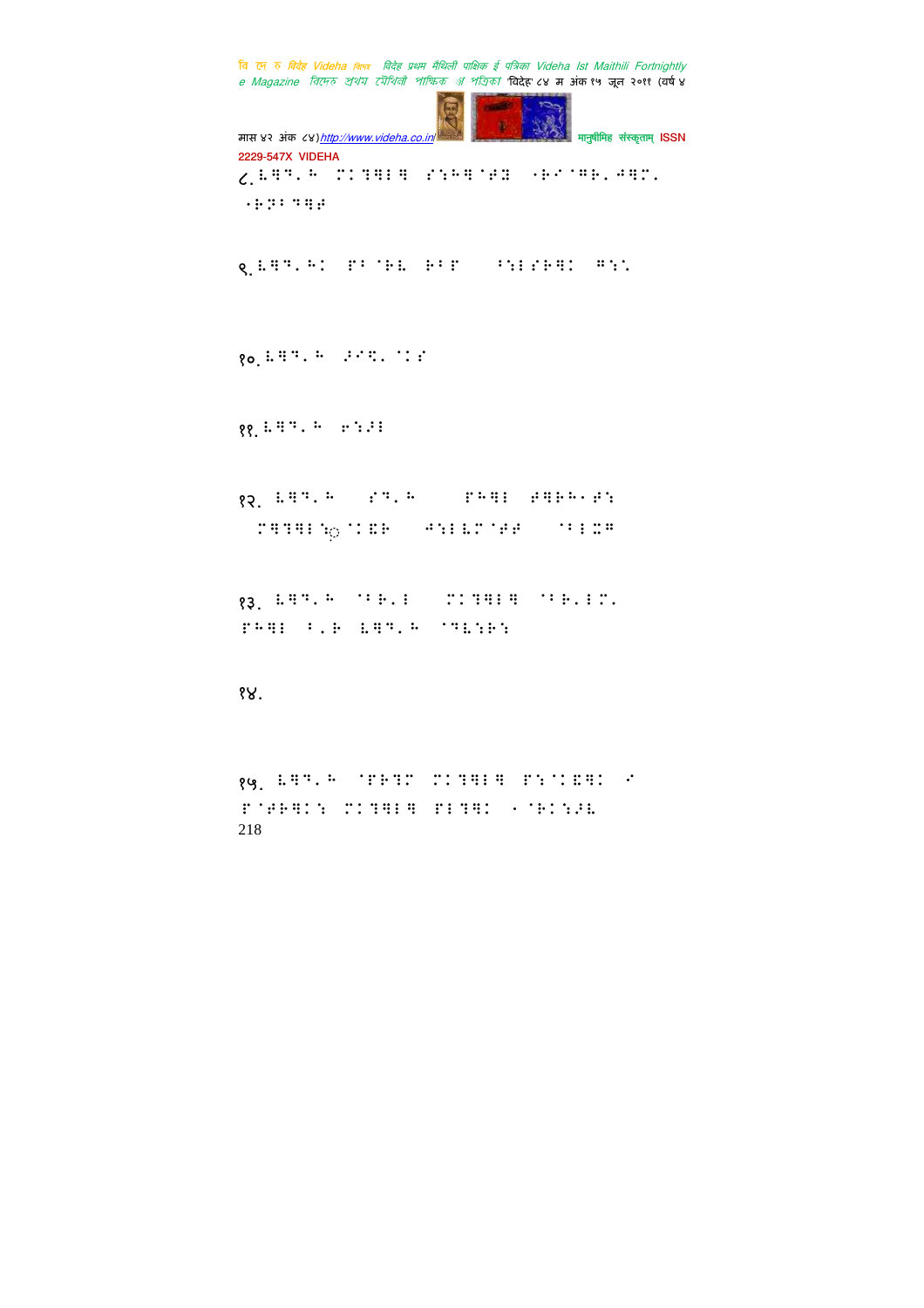ৱি দে হ *विदेह Videha बिल्ब विदेह प्रथम मैथिली पाक्षिक ई पत्रिका Videha Ist Maithili Fortnightly* e Magazine विरमह 'क्षेत्र' रूपैशिवी शोष्क्रिक श्रं शक्तिरं **विदेह' ८४ म अंक १५ जून २०११ (वर्ष ४** 

मास ४२ अंक ८४)http://www.videha.co.in/ मानुसी मानुषीमिह संस्कृताम् ISSN 2229-547X VIDEHA

१६. A97.5 (1863) 213969 (1913) 3 ੰਗ ਅਰਮਚਾਰ ਅਨੁਸਾਰ ਲਾਇ ਅਤੇ ਸ਼

१७. ⣇⣛⢹⢳ ⢷⣙ ⣙⣛⣛ ⣑ ⣏⣛ ⢾⢷⣛ ⣑ ⣇⣛⣋⣛⣝ \$⢷ ⣑⢼⣇

९८. ६९७. स. १९६७ | २००० घर छन्। २ ⢾⢷⣛ ⣑ ⣛⣙⣛⣑ )⣛⢾⢷ ⣑*-!*\$⣎\$⢽⣛ ⣑ \$ )⣛⢾⢷ ⣑

१९. <sup>21</sup> तमा (१००२ तमारी (१००१) तमा पर (१०१२ ⢷⣛⣝ ⢺⣑⣇⢾⢾*\*!*

२०<sub>.</sub> 1959 क्षेत्र अस्ति १९३

२१.*iuuq;00hspvqt/hpphmf/dpn0hs*

*WJEFIB!* ⢷ ⢹⣝⢾⣑ ⣛⢷*!!*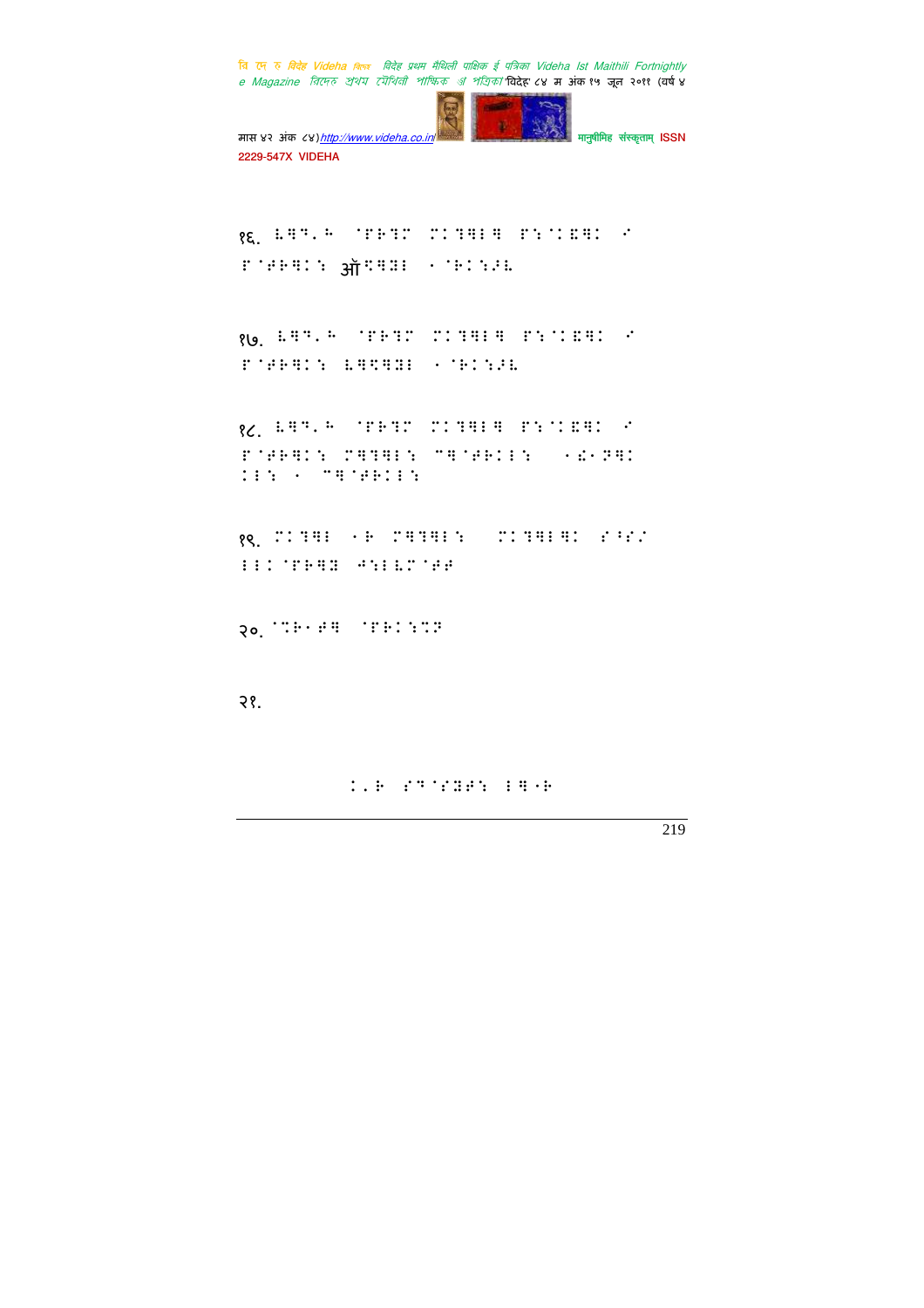ৱি দে হ *विदेह Videha बिल्ब विदेह प्रथम मैथिली पाक्षिक ई पत्रिका Videha Ist Maithili Fortnightly* e Magazine विद्युत्त सेथेंग ट्रॉशिनी शक्तिक अ शंक्रिकां **'विदेह' ८४ म अंक १५ जून २०११ (वर्ष ४** मास ४२ अंक ८४)http://www.videha.co.in/ मानुबी के सामुबीमिह संस्कृताम् ISSN 2229-547X VIDEHA *!;!!!!* ⣓⢳⣛ ⢳⢷ ⢺⣑⣅*!!* २२.*iuuq;00hspvqt/zbipp/dpn0hsp*

२३.⢻⢺⢽⢹⢷ ⣚⣑ \$⢷ ⢼⣋ *!!*

२४.⣇⣛⢹⢳ ⢷⣋⣛⣝ ⣙⣛⣛ ⣙⣑ ⣇⣛⢾⣑  $+$  791  $\pm$  8991  $\pm$  8131  $\pm$  724  $\pm$  81334

२७. ३.३५ वि.स

⢳⢾⢾⣇⢷⣜ )⢽⣑*;)*१) ⣇⣛⢹⢳*(!* ⢹⣇⣑⢷⣑ ⣎⣑⢷⣑⣇⣑⢳⣛ ⢷ ⢷ ⣑⣉⣛⢾ ⣓ ⢻ ⢻⢺⢽⢹⢷ ⣚⣑ \$⢷ *!!*⢽⣛⢽⣎ ⢷⢽⣎ ⣛ ⣏⣑*-!*⢴⢽⣝⣑ ⢳⢷⣑⣟⢽⣛*\*!-!*⢹⣝ ⢻⢷⢳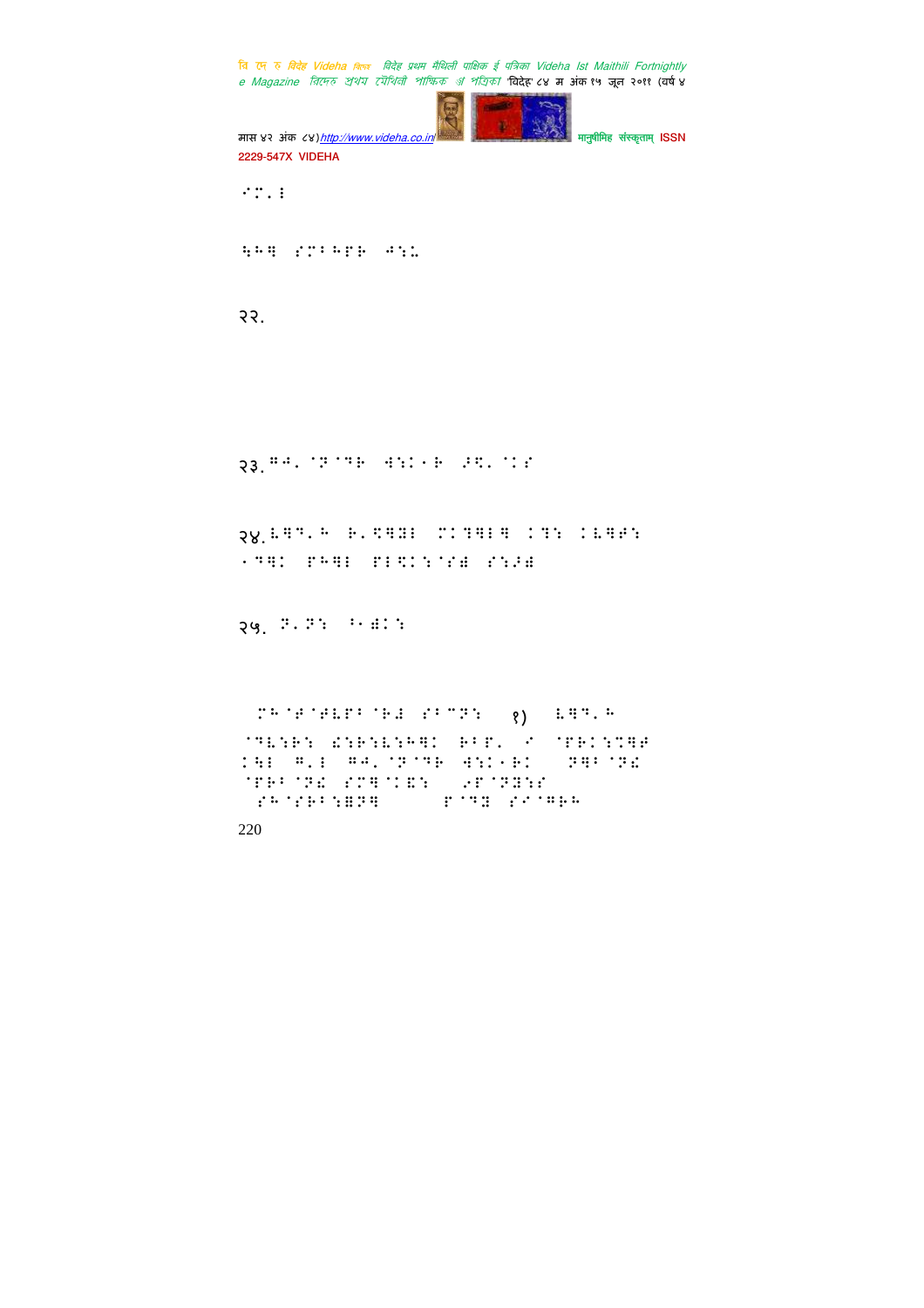ৱি দে হ *विदेह Videha बिल्ब विदेह प्रथम मैथिली पाक्षिक ई पत्रिका Videha Ist Maithili Fortnightly* e Magazine विरमह 'क्षेत्र' रूपैशिवी शोष्क्रिक श्रं शक्तिरं **विदेह' ८४ म अंक १५ जून २०११ (वर्ष ४** मास ४२ अंक ८४)http://www.videha.co.in/ मानुसी मानुषीमिह संस्कृताम् ISSN 2229-547X VIDEHA ⢳⢷⣑⢹⣛ ))ड़⢷*\*-!* ⣙⣑ ⢻ ⢻ ⢻\$)⣁*\*-!*⢽⣑⣞ ⢷⣏⣜*\*-!* ⢳⣑ ⣑⣇⣝*!)*⢾⣇⢲)⣑⢳⢲) \$ ⢷⢲⢺⣑⢾⣛  $\mathcal{T}(\mathbb{P}^{n}) = \{ \mathcal{T}(\mathbb{P}^{n}) \mid \mathcal{T}(\mathbb{P}^{n}) \in \mathbb{P}^{n} \mid \mathcal{T}(\mathbb{P}^{n}) \neq \emptyset \}$  $\mathcal{L}$  of  $\mathcal{L}$   $\mathcal{L}$   $\mathcal{L}$   $\mathcal{L}$   $\mathcal{L}$   $\mathcal{L}$   $\mathcal{L}$   $\mathcal{L}$   $\mathcal{L}$   $\mathcal{L}$   $\mathcal{L}$   $\mathcal{L}$   $\mathcal{L}$   $\mathcal{L}$   $\mathcal{L}$   $\mathcal{L}$   $\mathcal{L}$   $\mathcal{L}$   $\mathcal{L}$   $\mathcal{L}$   $\mathcal{L}$   $\mathcal{L}$   $\mathcal{L}$   $\math$  $\frac{1}{2}$  , and  $\frac{1}{2}$  , and  $\frac{1}{2}$  , and  $\frac{1}{2}$  , and  $\frac{1}{2}$  , and  $\frac{1}{2}$  , and  $\frac{1}{2}$  , and  $\frac{1}{2}$  , and  $\frac{1}{2}$  , and  $\frac{1}{2}$  , and  $\frac{1}{2}$  , and  $\frac{1}{2}$  , and  $\frac{1}{2}$  , and  $\frac{1}{2}$  , a ⣈⣜⣋ १ ७ *Dpncjofe!JTCO! Op/:89.92.:1883:.8.7!*⣇⣛⣇⢷⣜ ⣓⢳⣛  $\mathbb{R}$   $\mathbb{C}$   $\mathbb{C}$   $\mathbb{R}$   $\mathbb{C}$   $\mathbb{C}$   $\mathbb{C}$   $\mathbb{C}$   $\mathbb{C}$   $\mathbb{C}$   $\mathbb{C}$   $\mathbb{C}$   $\mathbb{C}$   $\mathbb{C}$   $\mathbb{C}$   $\mathbb{C}$   $\mathbb{C}$   $\mathbb{C}$   $\mathbb{C}$   $\mathbb{C}$   $\mathbb{C}$   $\mathbb{C}$   $\mathbb{C}$   $\mathbb{C}$   $\mathbb{C$ *qvcmjdbujpo/dpn0!*⢷ ⣒ ⢳⢾⢾⣇⢷⣜ )⢽⣑*!)*२):)⢽⣑*;!* LAN, HO SOME  $\mathbb{R}$  and  $\mathbb{R}$   $\mathbb{R}$  and  $\mathbb{R}$  and  $\mathbb{R}$  and  $\mathbb{R}$  and  $\mathbb{R}$  and  $\mathbb{R}$  and  $\mathbb{R}$  and  $\mathbb{R}$  and  $\mathbb{R}$  and  $\mathbb{R}$  and  $\mathbb{R}$  and  $\mathbb{R}$  and  $\mathbb{R}$  and  $\mathbb{R}$  and  $\mathbb$ ⢷ ⢻⢷⢺⣛ ⣙⣛⣛ ⣏*!)*⢼ ⣞⢷⢽⣞⢷ ⢳⣛ ⢷ ⢷) ⣋⣛ ⣉⢽⢷⣛*\*!*⣓ ⣓*/!* ⣓ ⣝ ⣓*/!*⢷⣇⢷ \$⣎⣑⢷⣛⢾*!.Cbtfe! Ejdujpobsz/!*⣇⣛⢹⢳ ⢸⣑⣏⣑⣑ ₽™PNEL OP STRAPPICH  $\mathbf{1} \cdot \mathbf{B} \cdot \mathbf{M}$   $\mathbf{B} \cdot \mathbf{M}$   $\mathbf{B} \cdot \mathbf{M}$   $\mathbf{B} \cdot \mathbf{M}$   $\mathbf{B} \cdot \mathbf{M}$   $\mathbf{B} \cdot \mathbf{M}$   $\mathbf{B} \cdot \mathbf{M}$   $\mathbf{B} \cdot \mathbf{M}$   $\mathbf{B} \cdot \mathbf{M}$   $\mathbf{B} \cdot \mathbf{M}$   $\mathbf{B} \cdot \mathbf{M}$   $\mathbf{B} \cdot \mathbf{M}$   $\mathbf{B} \cdot \$  $451 + 5$ ⢻⢺⢽⢹⢷ ⣚⣑ \$⢷ ⢽⣛⢽⣎ ⢷⢽⣎  $\frac{1}{2}$   $\frac{1}{2}$   $\frac{1}{2}$   $\frac{1}{2}$   $\frac{1}{2}$   $\frac{1}{2}$   $\frac{1}{2}$   $\frac{1}{2}$   $\frac{1}{2}$   $\frac{1}{2}$   $\frac{1}{2}$   $\frac{1}{2}$   $\frac{1}{2}$   $\frac{1}{2}$   $\frac{1}{2}$   $\frac{1}{2}$   $\frac{1}{2}$   $\frac{1}{2}$   $\frac{1}{2}$   $\frac{1}{2}$   $\frac{1}{2}$   $\frac{1}{2}$   $\$ ⢹⣝ ⢻⢷⢳*!)*⢳⢷⣑⢹⣛ ))ड़⢷*\*-!* ⣙⣑ ⢻*!)*⢻ ⢻\$)⣁*\*-!* ⢽⣑⣞ ⢷⣏⣜*\*-!*⢳⣑ ⣑⣇⣝ ⢾⣇⢲)⣑⢳⢲) \$ ⢷⢲⢺⣑⢾⣛ ⢽*\*!*\$  $\pm$  Si Deti i (1951) en la 1951, en la 2019 est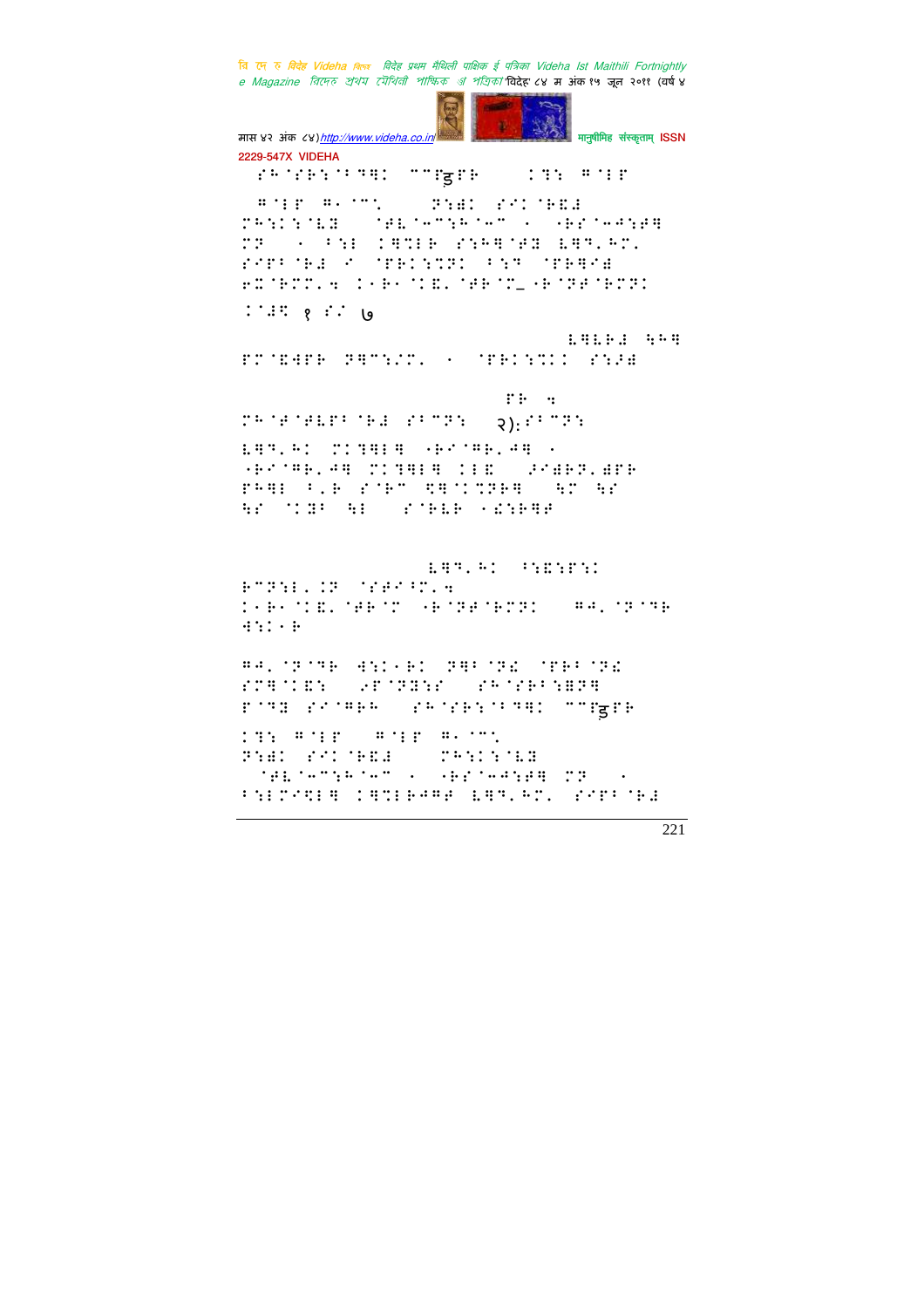ति एप रु विदेह Videha विलरु विदेह प्रथम मैथिली पाक्षिक ई पत्रिका Videha Ist Maithili Fortnightly e Magazine विर्णय येथेय स्पेशिनी शोष्किक श्रे शैविका 'विदेह' ८४ म अंक १५ जून २०११ (वर्ष ४

**County** 

G

मानुषीमिह संस्कृताम् **ISSN** मास ४२ अंक ८४) http://www.videha.co.in 2229-547X VIDEHA ROCHELATEL FAR CHEAR POCHING

IN BY TO BUILDENTING THAT RETIRES SO TO BINS \$1.20

وا

 $\mathcal{L}_{\mathcal{A}}$ 

ERRIFFIELD THIER HE SA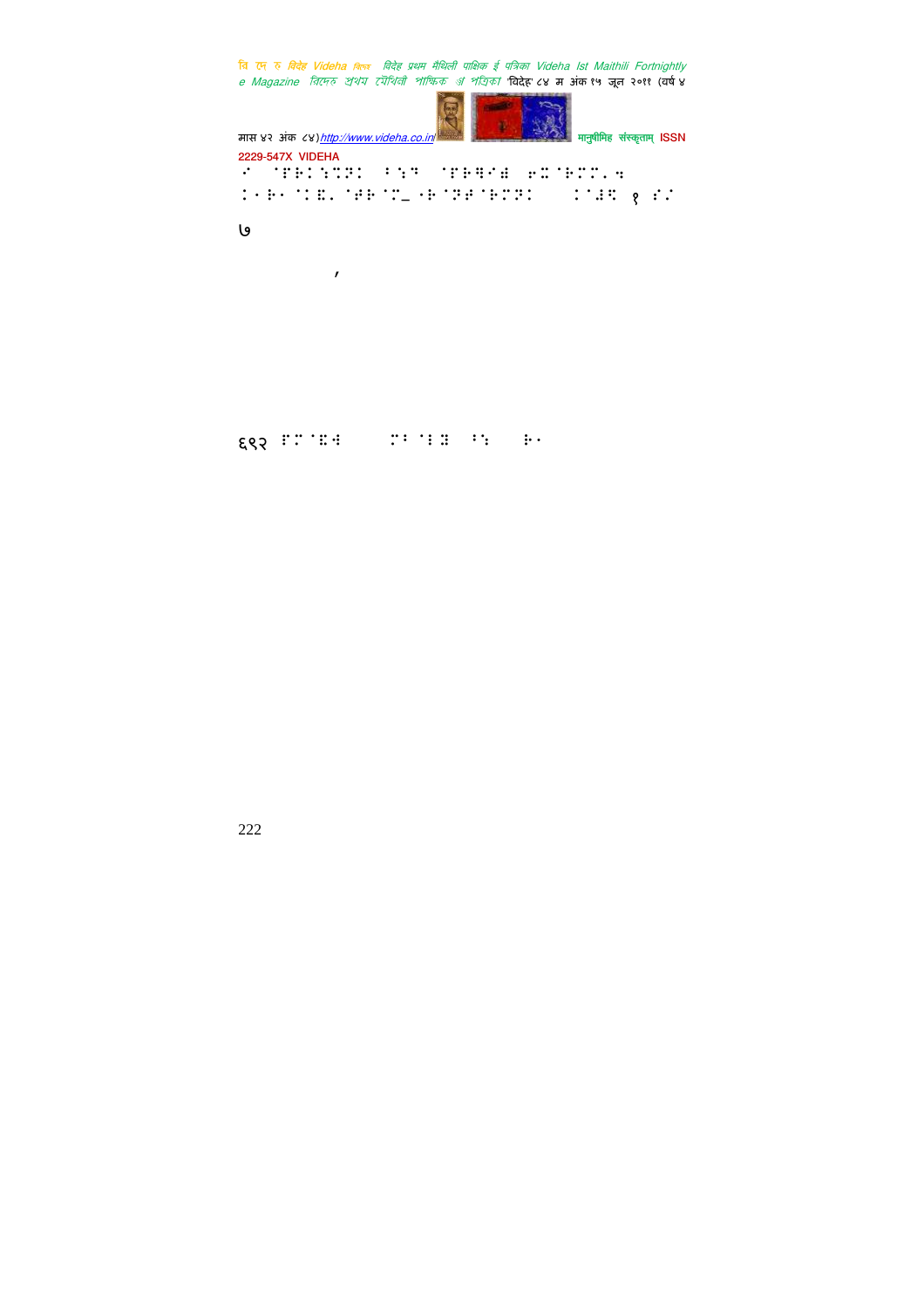ৱি দে হ *विदेह Videha बिल्ब विदेह प्रथम मैथिली पाक्षिक ई पत्रिका Videha Ist Maithili Fortnightly* e Magazine विरमह 'क्षेत्र' रूपैशिवी शोष्क्रिक श्रं शक्तिरं **विदेह' ८४ म अंक १५ जून २०११ (वर्ष ४** 

मास ४२ अंक ८४)http://www.videha.co.in/ मानुबोदी मानुषीमिह संस्कृताम् ISSN 2229-547X VIDEHA

⣇⣛⢹⢳*;!*⢹⢳*!;!*१: २: ३: ४ ⢾⣛⢷⢳\$⢾⣑*!;!* ⢹⣇⢽⣑⢻⢷⣛*!#*⣇⣛⢹⢳*#! -!*⢷⣛ ⣞ ⢷⣜ LAT. POST POPPER *)iuuq;00xxx/wjefib/dp/jo0\*!* )\$⢽ ⢷)⢽⣑ ⣛⣛⢾⣒ ⣇⣛⢹⢳ ⢹⢳ १: २: ३: ४

⣑⢹ *;!*⢻⢺⢽⢹⢷ ⣚⣑ \$⢷⣒

२. ⢹⣉*.!*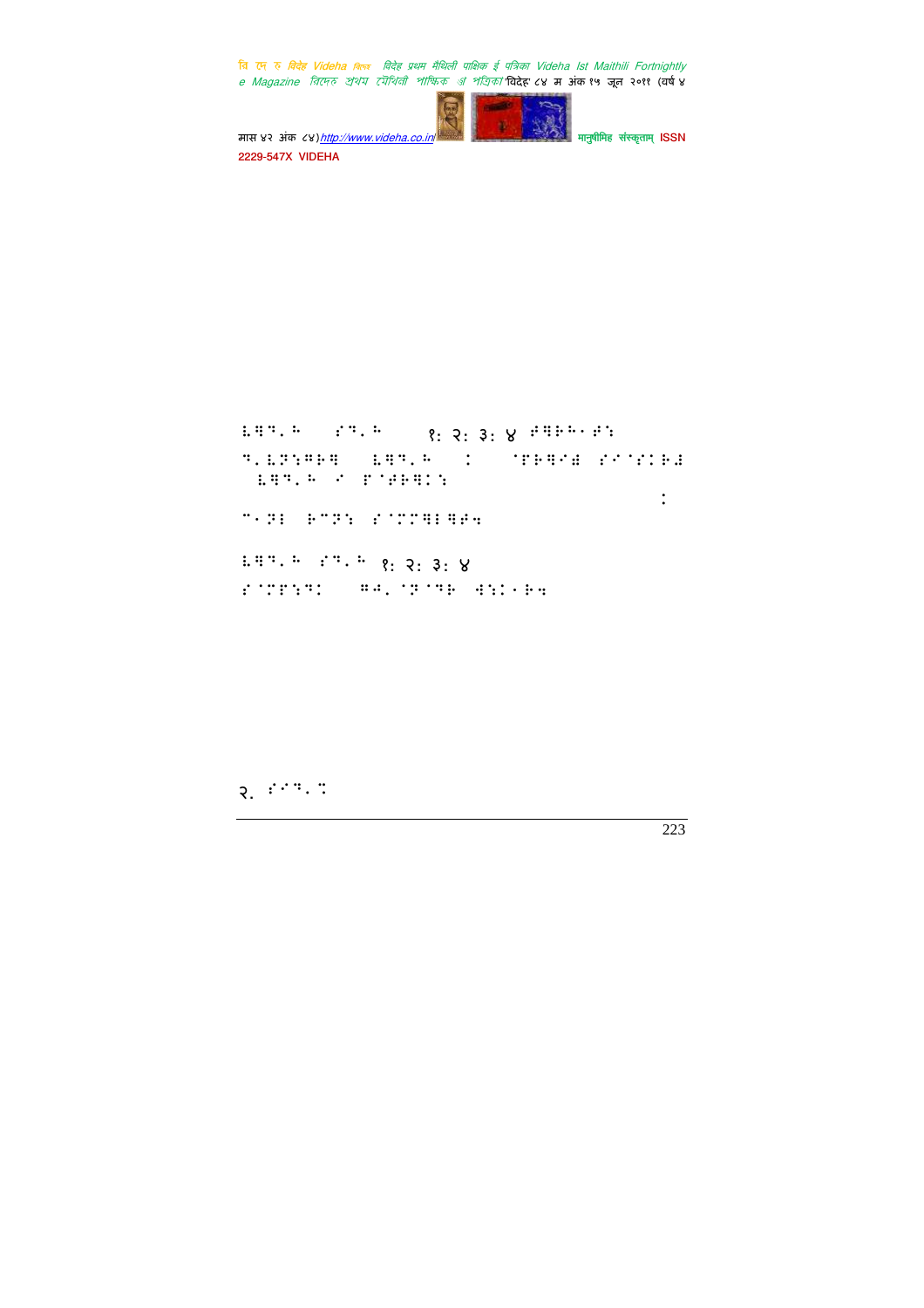मानुषीमिह संस्कृताम ISSN मास ४२ अंक ८४) http://www.videha.co.in 2229-547X VIDEHA

HALFEL PARTICURES SPRINGE TERRITA FTHOLEN SPORTER COPPOREDRE PORT POSTER COPENANT RECOMMEND

the work work with the  $-35.81$ SPOTHER CONTRACTORS COMPANY AT A 4827-4588 22 - 3 358 2358 19788 ARE SPORES INFORMATION  $\{ \pm \sqrt{\mu} \, \pi \, \pm \sqrt{\mu} \, \pi \, \pi \}$  , where  $\mu \, \pi \, \pi$  $\mathfrak{g}^{\mathbb{C}}_{\mathbb{C}}\left(\mathbb{C}\oplus\mathbb{C}\oplus\mathbb{C}\oplus\mathbb{C}\oplus\mathbb{C}\oplus\mathbb{C}\oplus\mathbb{C}\right)\oplus\mathbb{C}\oplus\mathbb{C}$  $-1.44$ ,  $+1.1$ 

PERSONAL PERSONAL PROVIDED AND CONTRACT TITHER PRESSURE (2003) 127 AL (2007) 555 755 FEB527, 57 512 655 775 755 TROPIER ZA PORTE SE PERRITIVO POBL BUZ INS FRIDAMEN SIN POR PROBE K PAGER (FRANCISCO PAGERENTE PRAG QUIDER BOSSIDE BLUE CONTREROL P

POPPHILM PACIERI PRELIUDING IN AL HARD CARDINGS: TEACHER IN ARE NA F. ETPORT A FATE APPLIERTIE CONNECT CONTEST (R. B. ACT ACTES) THRISTING TO BREAK THE

3 7399 6977359939 45 **ARTIS CONTROL** 

THEFT BOARD, SEEP CRACTED ARTEN COOPERED TO FULL CERCE TO CH HERB TEEDISPER A PARED RID HIER

1998 VELORE CONBECTS PAR PARE AN  $f: Y \times Y$ 224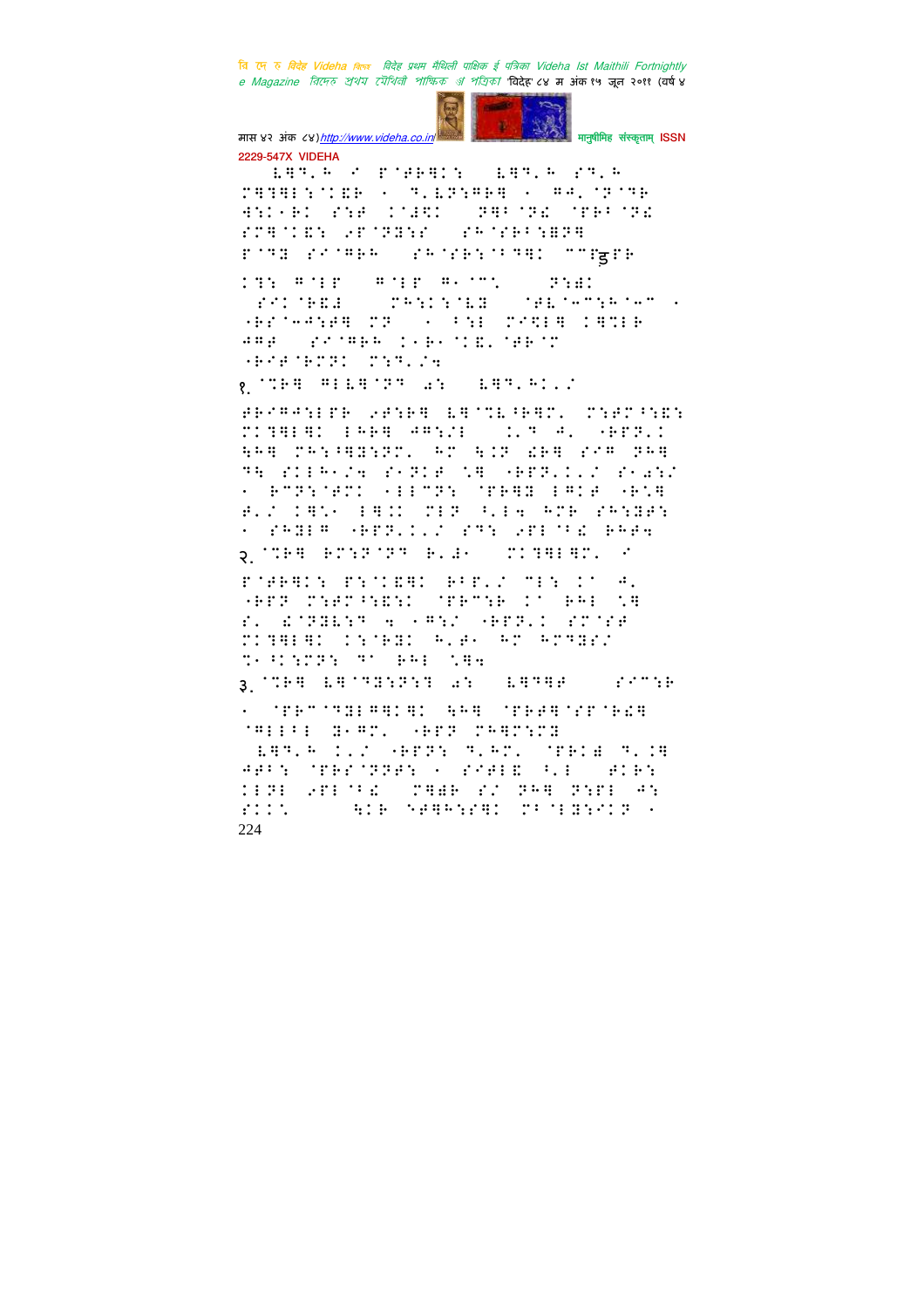मानुषीमिह संस्कृताम ISSN मास ४२ अंक ८४) http://www.videha.co.in 2229-547X VIDEHA FAR MOTHER CONFERENCE ARE COFA MORE

HERE ERR FILL PARRY, STONIKEARD BREEZ SPECE RIPH W. TEEL SATE PARABLE PECH

PTB1195 ( 9, 159) (PRS2 15 PRESS BIB TETY AN THE TITHER PARYN 2285127. 51524 (2727 56 651 (2518) 4 8528 15 8, 59, 1 868 71380  $\left\{ \begin{array}{ccc} \mathbf{L} \oplus \mathbf{P}_1 \oplus \mathbf{P}_2 & \cdots \oplus \mathbf{P}_n \oplus \mathbf{P}_n \end{array} \right\}, \ \mathbf{L} \oplus \mathbf{P}_n \oplus \mathbf{P}_n \oplus \mathbf{P}_n \oplus \mathbf{P}_n \oplus \mathbf{P}_n \oplus \mathbf{P}_n \oplus \mathbf{P}_n \oplus \mathbf{P}_n \oplus \mathbf{P}_n \oplus \mathbf{P}_n \oplus \mathbf{P}_n \oplus \mathbf{P}_n \oplus \mathbf{P}_n \oplus \mathbf{P}_n \oplus$ NTRA (COLRENAND COMPRESS) (PAD) BY RESO  $\mathbb{E} \times \mathbb{E} = \{ \mathbb{E} \times \mathbb{E} \times \mathbb{E} \times \mathbb{E} \times \mathbb{E} \times \mathbb{E} \}$ 

 $\mathbf{Q} = \mathbf{Q}^T \mathbf{Y} = \mathbf{Q} \mathbf{Q} \mathbf{Q} \mathbf{X} + \mathbf{Q} \mathbf{Q} \mathbf{X} + \mathbf{Q} \mathbf{Q} \mathbf{X} + \mathbf{Q} \mathbf{Q} \mathbf{X} + \mathbf{Q} \mathbf{Q} \mathbf{X} + \mathbf{Q} \mathbf{Q} \mathbf{X} + \mathbf{Q} \mathbf{X} + \mathbf{Q} \mathbf{X} + \mathbf{Q} \mathbf{X} + \mathbf{Q} \mathbf{X} + \mathbf{Q} \mathbf{X} + \mathbf{Q} \mathbf{X} +$ 

I TECTL (ENRS) ERECTERNIZE (ETCL) SPOSE TRO TIMBURI (TERRE PIONEMA TURPARI)<br>SETTA ESPO (PARESPOTUCAI) da ERINTE PRAI (PROGRAM PROFILER (PDF) LEATLES SEVEN SET. E TO SIGNED O FENDI PALE (PAPELE) (PERNI PERE ISBS MELTER MOVEME MEDEL (MERTE **PETERBY FROM FILE WILL STEERS** PROBABLY TIMERT, SAN PATTS COLARED **MERSEL & PRAIL ARD COMME SPERSED** FITH THIS PORTECHE PIR PACKERS FEAR MEETING IPS

g (TER PATACTER and  $\frac{1}{2}$   $\frac{1}{2}$   $\frac{1}{2}$   $\frac{1}{2}$   $\frac{1}{2}$   $\frac{1}{2}$   $\frac{1}{2}$   $\frac{1}{2}$   $\frac{1}{2}$   $\frac{1}{2}$   $\frac{1}{2}$   $\frac{1}{2}$   $\frac{1}{2}$   $\frac{1}{2}$   $\frac{1}{2}$   $\frac{1}{2}$   $\frac{1}{2}$   $\frac{1}{2}$   $\frac{1}{2}$   $\frac{1}{2}$   $\frac{1}{2}$   $\frac{1}{2}$ 

**TEL TERRITO LEED LIPPIC HIPP 19. THE TERRITE TREEFARE** FARBIAN (BIANNE) (PANEN, A TE (TEST)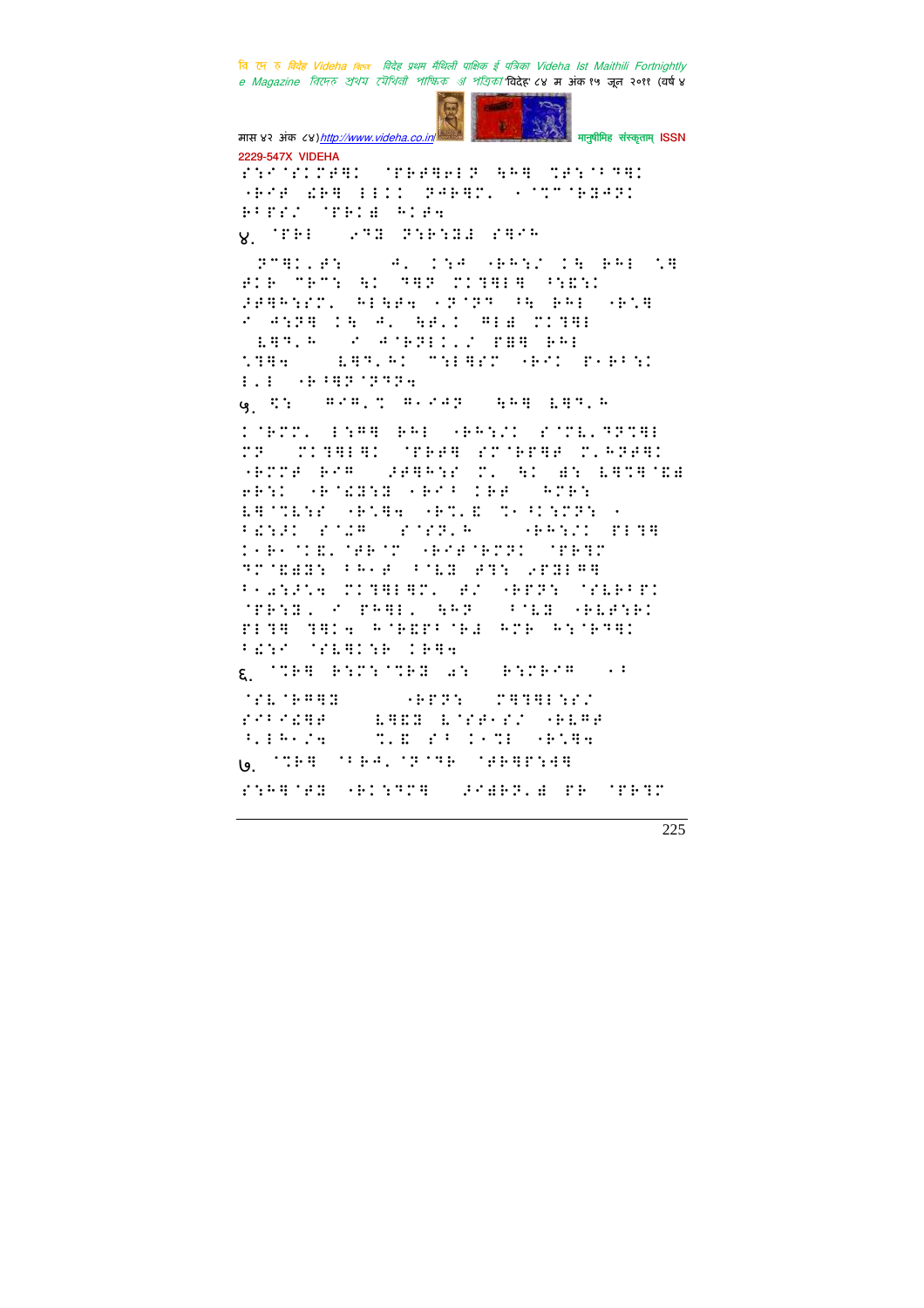मानुषीमिह संस्कृताम् ISSN मास ४२ अंक ८४) http://www.videha.co.in 2229-547X VIDEHA  $\langle \cdot \rangle$  . <br> <br> <br> <br> <br> <br> <br> <br> <br> <br> EVERENCE TO STATE CONFIDENTIAL 2. THE TEEP NEED THE PERSON  $\cdots$ **TERRY CONNER PATCHED PORPHIE**  $1.47.4$  $\pm$  : The states and the state TRIT TIGHT PART FIRE A THESTER P. ERKINE INSERIES IN BIRBOANAR **MERMONDARY PRAME MODELLY CORRECTOR ATE TAMELATTE: THE TEPLE REAL CONTRACTOR** SECTION  $Q \stackrel{...}{\sim} 1$ **A TEE (34) BAIL (45) R. (24) PE (23) 7723 MENTRER MILLIGET, TITHER** FORECAPHENICS OFFICE SHOPPING FAREBLY 177 (24521) (BS99 FORECAPHENT, APROVEMENT PE TERBERI PU TELNAR IBIR NA TETRA EARLE I FELENI TO CITENS 80. TER POTENTES AND CEPE FORE FORESING OFFINITE (PARTIC TITHER FORESING OFFINISH, C. CR.O PERES TERNA (P. B. GEROOM) TARA PORTE ZZ ETEDY, GG ETEDY (EP) HE PHIN RELI FIR THIS START, ATE TIP TRAIN THE **PAPEL TERSTER ALGES GREEN HALL HAL**  $\mathbb{Z}[\mathbb{R}^3]$  . If  $\mathbb{R}^3$  is a  $\mathbb{Z}[\mathbb{R}^3]$ 00 THE LEAD HALLEY CHILER **LEATLEST TESTS**  $\frac{1}{2}$   $\frac{1}{2}$   $\frac{1}{2}$   $\frac{1}{2}$   $\frac{1}{2}$   $\frac{1}{2}$   $\frac{1}{2}$   $\frac{1}{2}$   $\frac{1}{2}$   $\frac{1}{2}$   $\frac{1}{2}$   $\frac{1}{2}$   $\frac{1}{2}$   $\frac{1}{2}$   $\frac{1}{2}$   $\frac{1}{2}$   $\frac{1}{2}$   $\frac{1}{2}$   $\frac{1}{2}$   $\frac{1}{2}$   $\frac{1}{2}$   $\frac{1}{2}$  HERD RUDERLY CENTER TELEVISIONS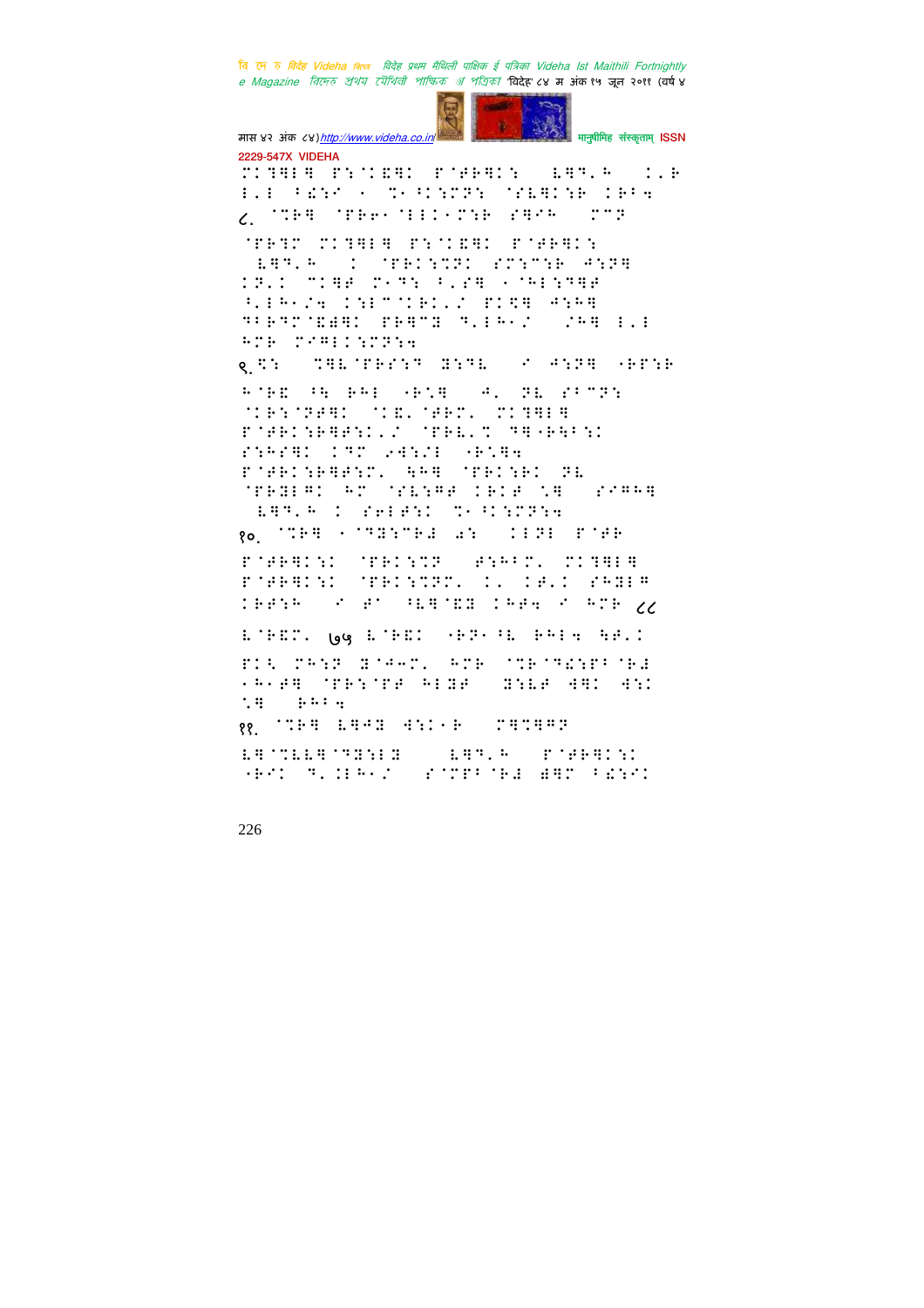मानुषीमिह संस्कृताम् ISSN मास ४२ अंक ८४) http://www.videha.co.in 2229-547X VIDEHA FAIRE (FINE) FORESING TARE (RESTER Alak Ara di Gregor Srbanova (1918-1952) 02. THE SAFETTE TEST SYSTEM OF PAPELS LARGE CONSIDERED ANDAL STEP SPEED  $\mathbb{P}_\mathcal{L}(\mathbb{P}_\mathcal{H}^{\mathcal{L}}) \neq \mathbb{P}_\mathcal{L}(\mathbb{P}_\mathcal{H}^{\mathcal{L}}) \neq \mathbb{P}_\mathcal{H}(\mathbb{P}_\mathcal{H}^{\mathcal{L}}) \neq \mathbb{P}_\mathcal{H}(\mathbb{P}_\mathcal{H}^{\mathcal{L}}) \neq \mathbb{P}_\mathcal{H}(\mathbb{P}_\mathcal{H}^{\mathcal{L}})$ rendrag Ar a Machinary Sirr Pearl FFREE F. CATTA (PORT) 83. THE CONFERENCE OFFICE. POPERIN (BRT.F) I.E PEERN (PREPRI) TATENH ATE PROPERTIES PARA 82 THE THE FEDERAL AND  $-1.47.4$ FOREFRIE TROOPSE FLOOR ERROR OF TH STEP FRONT PERIODENT ERRICH FILE SPARE FROM THE TERM STREET BRIE (BNA) THREATHNE PROBLEMED RUPADA BASTED, TABITES ABSTRATED BY DR. 19  $\overline{AB}$  (FRF)  $\overline{C}$  (FRF)  $\overline{C}$  (FRF)  $\overline{C}$  (FRF)  $\overline{C}$  (FRF)  $\overline{C}$  (FRF)  $\overline{C}$ 5825 585 89. THE PACEFIE CAPER OFFICE HPIEREND ERTLE STREEP, TURE PRESSURE TO THE HOURS ARE THE TERMINE THE TH ARADI PROTIECI ALES ELE RITERE FEACH CHINES ECHE PRISPIER HERRIELS PLENEED PROFIN ROOM (F. LUSTER CRUE 08. TER PARTIER ENERGY (1993) ROBORERINI CONSEDERZO Pg. 281 (1980-19 BRITISH (PAPEL SPREAM) SUBRICATED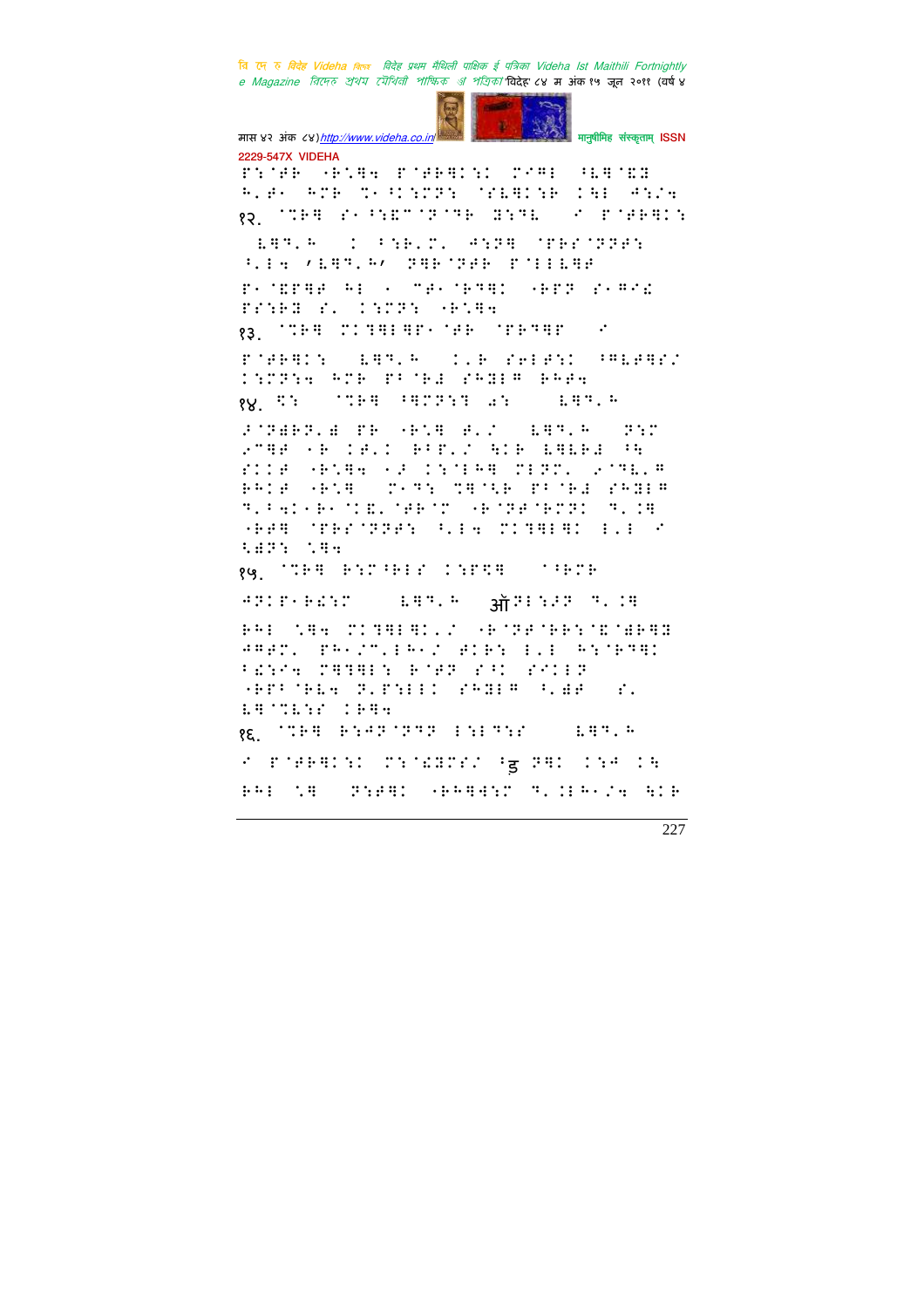## मानुषीमिह संस्कृताम ISSN मास ४२ अंक ८४) http://www.videha.co.in 2229-547X VIDEHA

ENTERN (FRI) FIR TEENE PRINT FO ATES PASOFA (EL SERSO) FAVE ALBIDIO AT PAPEL TRA FRIAR P.P. CREITARE TER 87 REFE (8508) 41 SHEMER (88018 A TESTELSHI (HI BAKIN ) (1988-1998) (AT ) (A SI 1998 PROFILER TO RIGGER CRUIT ERRITO DITHELLING Experience  $\sim$   $\sim$  1910 1000

MEDIANA (1989) NEL MERMO (1898/1808) (ELE FEARS SECTION CAR CAES SECTION THE TERINARIA (PRINTINA INTERNATIONAL  $\mathbb{R}^2$  , which HERNI PULS FOR THUNKERIES FOR (Pal<sup>in</sup>gia) az (Pesi Trumem mermede FINE PATE NAT INCLUDED EFECTS CRAPS PRISONABLES TO PRESIDE **CONTRACTOR** CONTRACT PORTAGE PETRY NET LET. ROOTENEN OF CIPEINTER THE POSSES PARTNERS (TELAPRIC

FF. FREE CRITER STEER ENE FREIBE NI  $\mathcal{F} = \{ \mathbf{E} \in \mathcal{F}(\mathbf{E} \otimes \mathcal{F}) \mid \mathcal{F} \in \mathcal{F}(\mathbf{E}) \mid \mathbf{E} \in \mathcal{F}(\mathbf{E} \otimes \mathbf{E}) \mid \mathbf{E} \in \mathcal{F}(\mathbf{E}) \}$ ES IS STEERE PETT, STEINURE IRE. MTB (6) BIB 2005AT BIB, MATH BARBER PTP 1171 7934161 799 (PN9) ##17#7#B #ND+B **APRAISE STREET**  $\{0.71,0.72,0.74,0.75\}$  ,  $\{2.99,0.79\}$ 

**RG. STERN TEACHER AND REALLY ARREST** 

CONTRACT. SPARTLARR PRHE PORPHON CARDENEARY BARD COBROT CRITICAL CHAR 228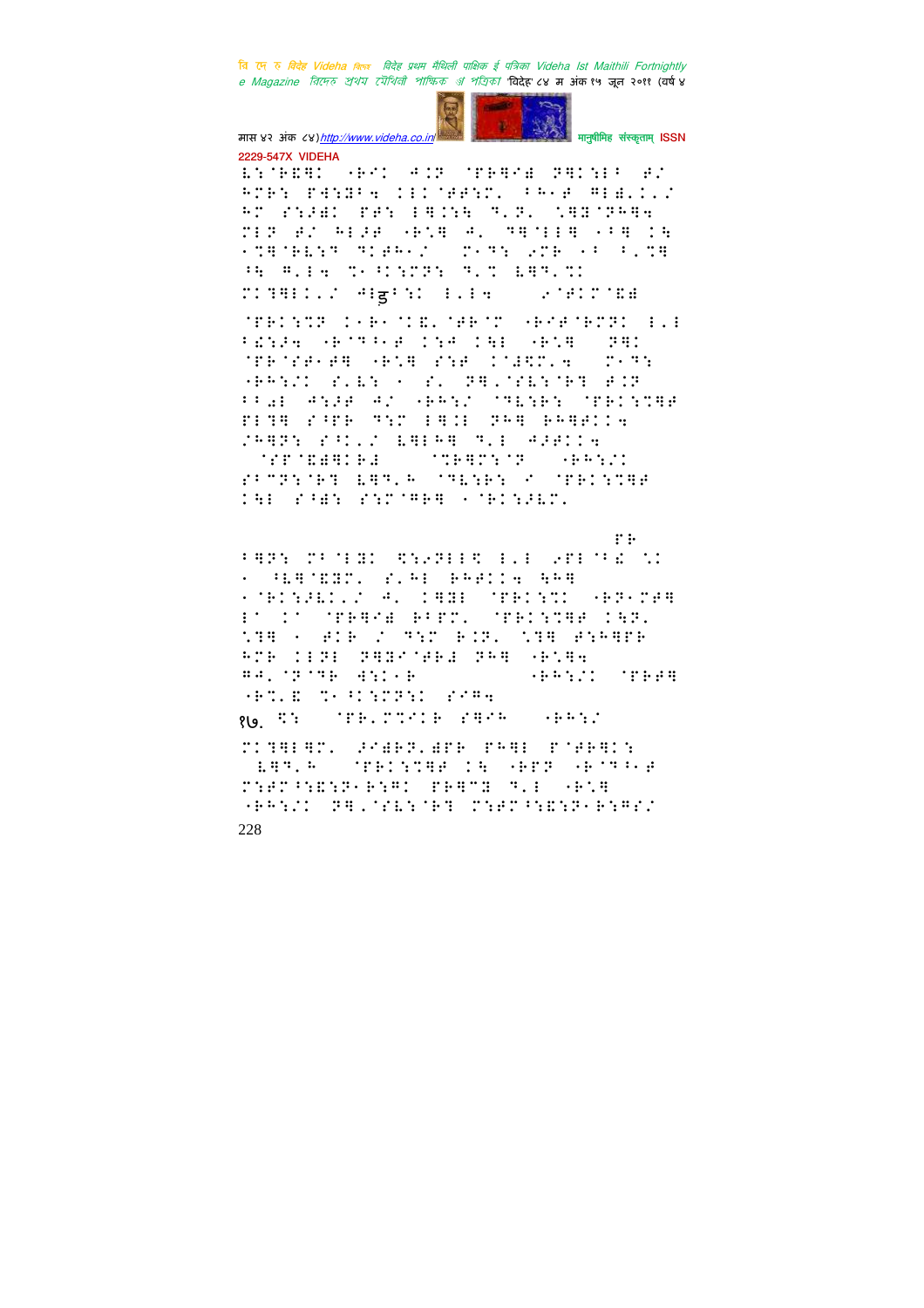मानुषीमिह संस्कृताम ISSN मास ४२ अंक ८४) http://www.videha.co.in 2229-547X VIDEHA TERLEBE NB (ALE PROBINE AL ACE FLEND TEEDERS ALL SENSITED CERA GREET.ETH A MARITARE POPPHIS MUSIC TP STEER NEEDS ON BUILD RZ TRENDEN CLEARNED E TECHNOLOGICAL FOREST PLOT TER POINTERED PLEA ER 18852 (18.1) (FERRE (11) ERE  $\mathcal{L}^{\mathcal{L}}(\mathcal{L}^{\mathcal{L}}(\mathcal{L}^{\mathcal{L}}(\mathcal{L}^{\mathcal{L}}(\mathcal{L}^{\mathcal{L}}(\mathcal{L}^{\mathcal{L}}(\mathcal{L}^{\mathcal{L}}(\mathcal{L}^{\mathcal{L}}(\mathcal{L}^{\mathcal{L}}(\mathcal{L}^{\mathcal{L}}(\mathcal{L}^{\mathcal{L}}(\mathcal{L}^{\mathcal{L}}(\mathcal{L}^{\mathcal{L}}(\mathcal{L}^{\mathcal{L}}(\mathcal{L}^{\mathcal{L}}(\mathcal{L}^{\mathcal{L}}(\mathcal{L}^{\mathcal{L$  $3.44 \times 10^{-10}$ alag agen (2012) egyesül estedili<br>Bab Bab It agent (2014) ereli HEITER FOR TEACHER TELLIBETT HERBORY LESSENGER CONTREST #1#FT. P1#F (F1#H F21+) RRUNDER PLAYIE WAS START ANDRE FOOTERS PALENT PRESS, CHANGES COMMUNISTICS, LAC. FORTH CHOIC CONFIDENTIAL PROTE FARINTEN PE FRE TITEER TRIPS PERBENI PNP PNPP. PIRBER T. 8231 LADAR (FLOTE DEFE) 20 THE BEFARITE WAS STEELD ERVENDEERD COVERTIELTHETT HERE TESTS: CONTOHING STORES AND THE IRON HERE F.B. HERE FOTOBER PRES RIBS 2009 FELL 2008 FOR THE ENDING TO SHARP TO THE THE  $\begin{minipage}{0.99\textwidth} \begin{tabular}{l} \hline \textbf{a} & \textbf{c} & \textbf{c} & \textbf{c} & \textbf{c} \\ \hline \textbf{b} & \textbf{c} & \textbf{c} & \textbf{c} & \textbf{c} & \textbf{c} \\ \hline \textbf{c} & \textbf{c} & \textbf{c} & \textbf{c} & \textbf{c} & \textbf{c} \\ \hline \end{tabular} \end{minipage} \begin{minipage}{0.99\textwidth} \begin{tabular}{l} \hline \textbf{c} & \textbf{c} & \textbf{c} & \textbf{c}$ NHA (APPLACIONALISABE PLOTELER  $\begin{array}{cccccccccc} \mathbb{P} & \mathbb{P} & \mathbb{P} & \mathbb{P} & \mathbb{P} & \mathbb{P} & \mathbb{P} & \mathbb{P} & \mathbb{P} & \mathbb{P} & \mathbb{P} & \mathbb{P} & \mathbb{P} & \mathbb{P} & \mathbb{P} & \mathbb{P} & \mathbb{P} & \mathbb{P} & \mathbb{P} & \mathbb{P} & \mathbb{P} & \mathbb{P} & \mathbb{P} & \mathbb{P} & \mathbb{P} & \mathbb{P} & \mathbb{P} & \mathbb{P} & \mathbb{P} & \mathbb{P} & \$ FARATL BR H. ERPRIZE E. II (EEIPRI) NABATRIER FRAME FORRI Z RMPALLAD FOURD **TERINTERI NAMBANGUL IBE AN SILINA**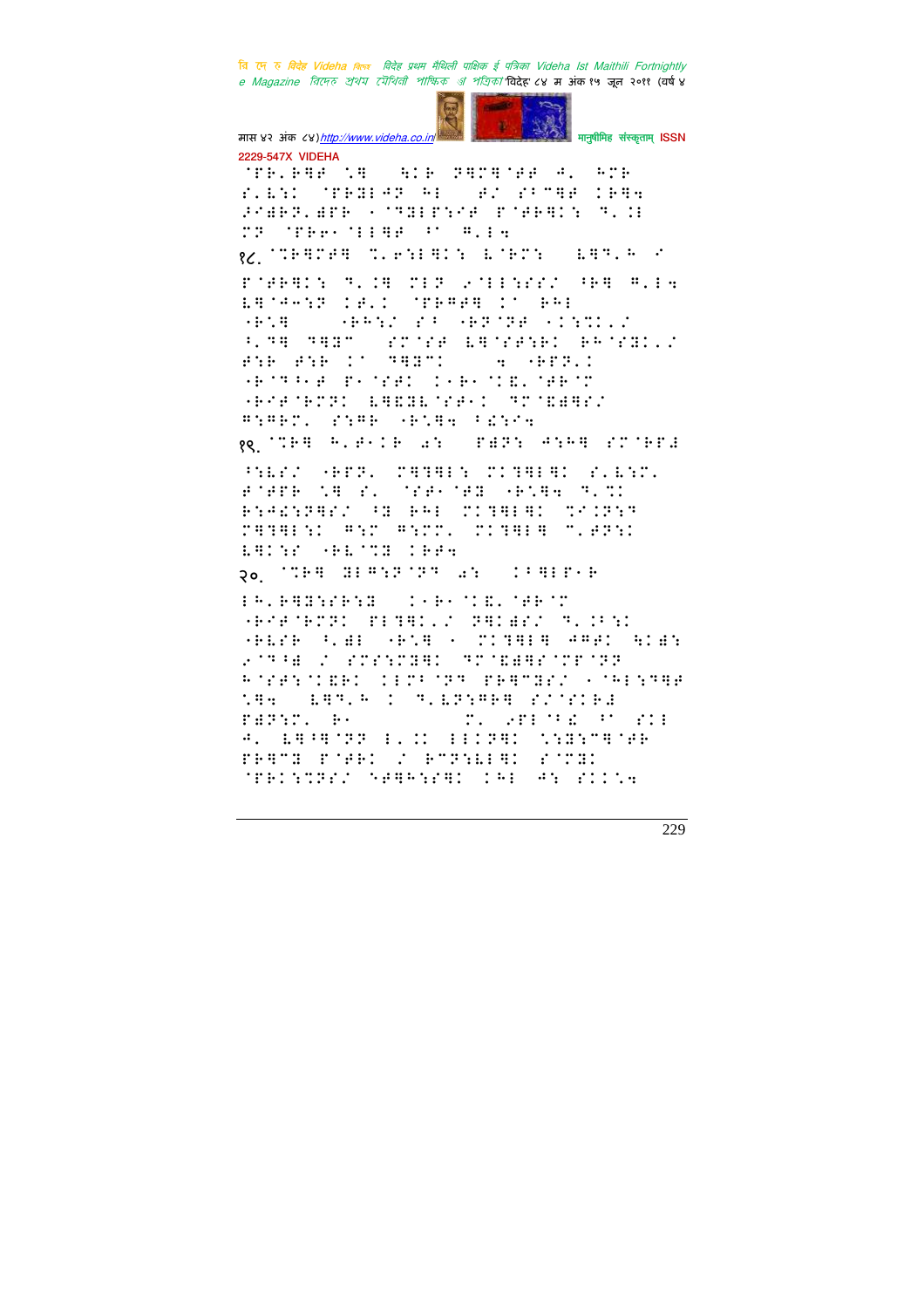मानुषीमिह संस्कृताम् ISSN मास ४२ अंक ८४) http://www.videha.co.in 2229-547X VIDEHA  $28.7794.7471941371979774779779$  $-111111141$ AN TIMES LES RT. PR. PR. PAT LIST THE PROPERTY OF A PRINTED BY A CORPO **P. IN A AR AREN' TERRITREY** PUBBLE VIEW STATES (FREE VIEW VIEW VIEW  $4.5\pm0.4$ 22 THE PELISTER LEEPLAINT TERRE SERI PHILOSOPHIA DIAPPRA TYPE THEFT INDUCTING THE THE CONTROL IN THE  $f \in H$ 03 TER PHOTOGRAPH AND SPEELD DARK MELINER MOVEMENT POST CRUITE CANADE H.P. BE HETEL STERES HESTH BIR LATHING SITES SETEL! **CENTERS TELL TEND** FRANCHI (FRIA) (RFF.I) RNF. FATTETIST, STEERINGER ETTER PE ARE TRINING SAFEKEEPED FASA QQ TTERTER RN PREN and HERNIC INDUCTION THE TECHNOLOGY PERSON FEED AND A THOS PAPA TOLE IN THIS RESIDENT ON THINGS THE FALLEY CAR CONTROL CONTROL TEACH SPORES (FAL IATER PARTNE KA START NEW TOMBERS STARES TRAK EACHED IN TER PETERATE PLACE  $-10.144$ 29. THE CASARIES CHICH

IRER MELINEST PERFORMANCE PER VE TRINE CONTREBARD OR CABELE CONFORCE HENRI BIB AT LABER IPID NAH 1989 MEL MARTIN (APPROVATED ELECTRONIC)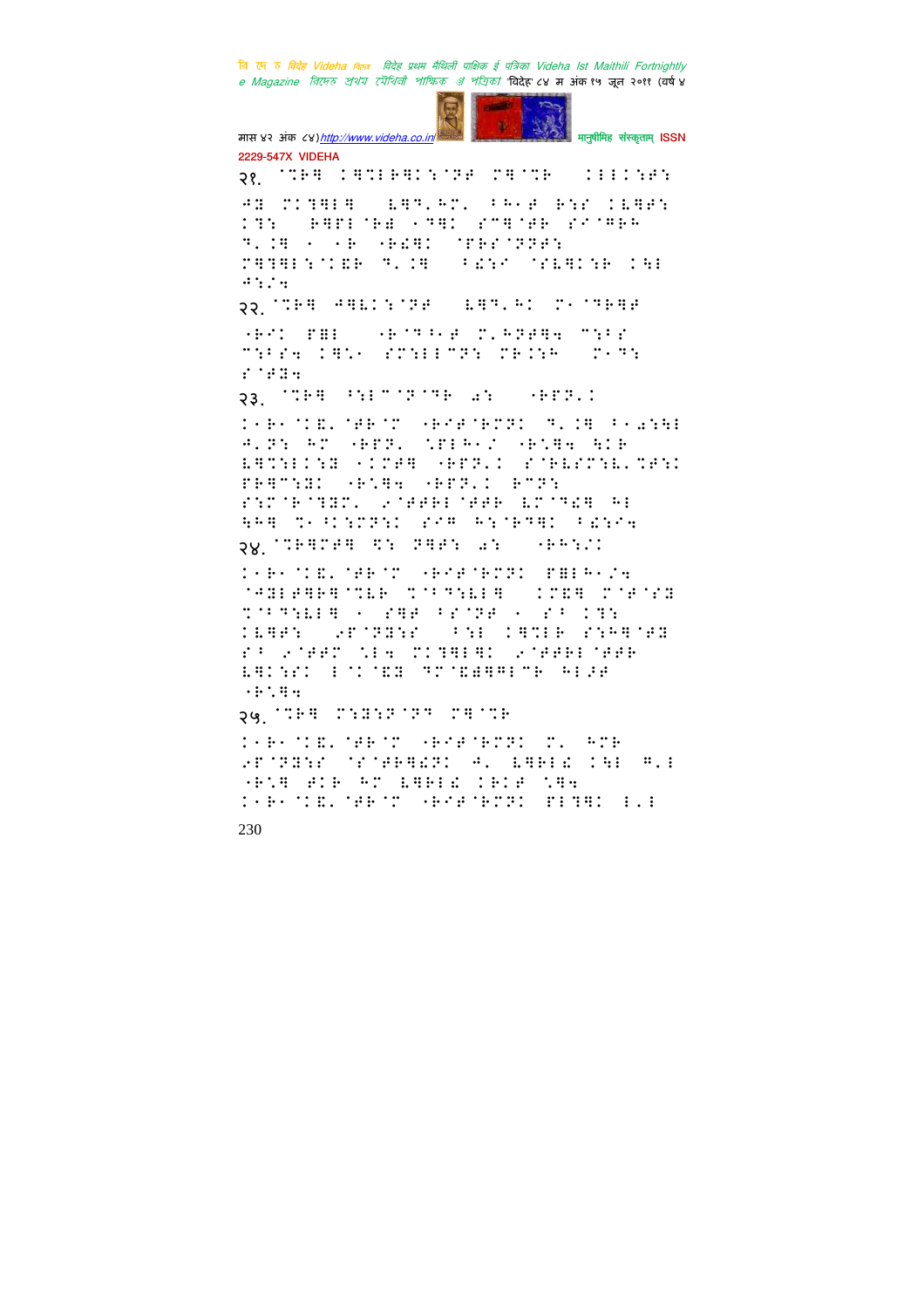मानुषीमिह संस्कृताम ISSN मास ४२ अंक ८४) http://www.videha.co.in 2229-547X VIDEHA THE RESERVE TO DEPEND OF CONSIDERATION imeral eter. Pem ald saak meljorime  $431 + 4$ QE TIPE TRITETHE RANBEL FOURNAL **TORRESHER COLLER MELTER ME SPECEDED** FBH TEP ROBERT PO R.E. SECRETES FBOT, TRIP PTD ENRF (TIPE RELI FBIRG 2021 CONFERRED 19119 RG THE LUBBERGE TTEER ENRIC CONTROL CAPACEMENT CONTRACT ATEN TERRETAR FRAG RETURN PORTE PARTIES  $1.97, 41.747$ PARTAG PART CAR CIE MILBORI **TERNAMI NEBAZA BITBE ARBIZI ERIE** ISBS MELTER MOVEMENT PER CONTRACT TER POSTEER POSSES INFORMED PRO STEER RR MERCHE FOR SE POURSEL CHARLS **PIERA (1989) DEL METRO (898 METRO TEERSE FINED PER 3 RIE PALLISER M. THE TER STEEL TRUE AND HERE** in vije normalni pr THE RIFLING TEEN TRUCK IN HE SAL ENTIRE STRAKE TRAK TERMANE TO MESTER 30. THR PH. TRIPE and **THILL**  $-1.431$ PERMENT NORTHWEST NEW MOTOR ENE

HETTING 154 17 BRE 588 30 THE PATERNE HALLEY CEELARY THINGS WERE LANGED TO THE TER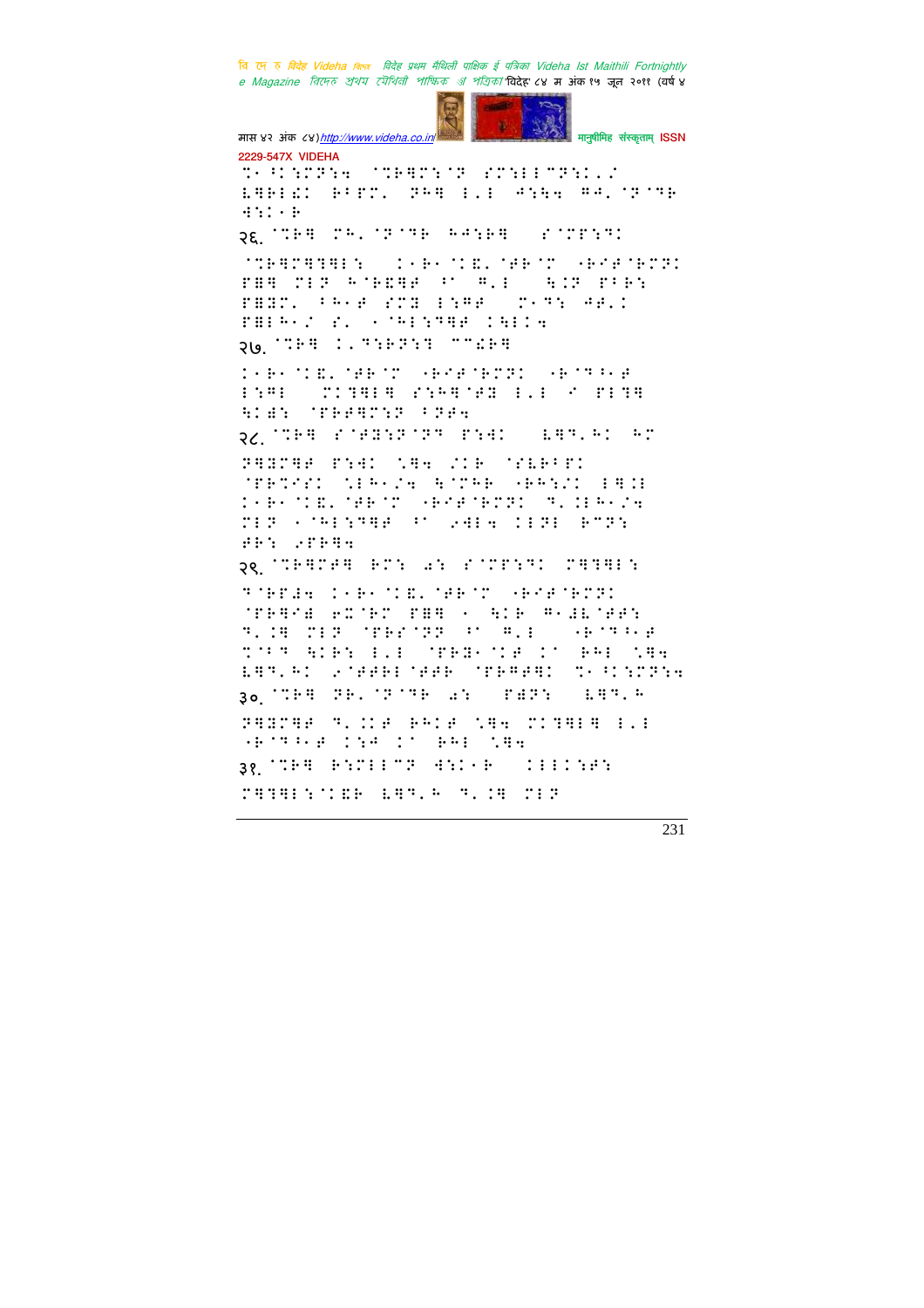मानुषीमिह संस्कृताम् ISSN मास ४२ अंक ८४) http://www.videha.co.in 2229-547X VIDEHA TERPIFERED HE SHE  $\cdot \cdot \cdot \cdot$ :  $1.41111$  $\mathbb{P}(\mathbb{H}(\mathbb{H}(\mathbb{T}(\mathbb{T}(\mathbb{H}(\mathbb{H}(\mathbb{H}(\mathbb{H}(\mathbb{H}(\mathbb{H}(\mathbb{H}(\mathbb{H}(\mathbb{H}(\mathbb{H}(\mathbb{H}(\mathbb{H}(\mathbb{H}(\mathbb{H}(\mathbb{H}(\mathbb{H}(\mathbb{H}(\mathbb{H}(\mathbb{H}(\mathbb{H}(\mathbb{H}(\mathbb{H}(\mathbb{H}(\mathbb{H}(\mathbb{H}(\mathbb{H}(\mathbb{H}(\mathbb{H}(\mathbb{H}(\mathbb{H}(\mathbb{H}(\mathbb{H}$ 32 THE PAPARTEN LEBERS LET. 5 . IN BY TEBL THE TO CHEFF TEDED CRUISE  $\mathcal{P}(\mathbb{P}(\mathbb{R}^n)) = \mathbb{P}(\mathbb{P}(\mathbb{R}^n)) = \mathbb{P}(\mathbb{P}(\mathbb{R}^n)) = \mathbb{P}(\mathbb{P}(\mathbb{R}^n)) = \mathbb{P}(\mathbb{P}(\mathbb{R}^n)) = \mathbb{P}(\mathbb{R}^n)$ TRIDATES ROBERTS 33 TERCHR TEELCHEN CRITE WIFELDW ISBS MELTER TO SPECIFICATE PERSON RT FTPS VITTIEMED ESPEN FESTA 3V TER LRIEFRIEEER TRITE

F. #FYBAB (1996) MEL MEBMO (1996) BODY FORECRED ENRICO FRANCISCO INFORMATION  $3.4334$ 

39 THE PROTECTO PRESS

ISBS MELOPENY SERPORTED PRISENE LUTTER TAU PAULU PAPERTE BULG 38. THE SECRET TEEL 

**SULTIME LESS FELOUS METAL EN** HANN ALAS (TARSPART) SPENG AD ALAS H. Marieren (1989) Medelin Membridi **TEACHING TARE ARREST ARTISTAR** LANTENE FRILA

30 \*\*\*\* 700+ 701,752 \*\*\*\*\* 1991.51

HELI TERTYEN INE HAN IT RENH ET nas vieros

32 TRATES TERRAIN LEAD SOLER

INDUCTION THE TOO REPAIRTED OF THE D FARAD (LATGERADA) AL CODE (PLODE) NOR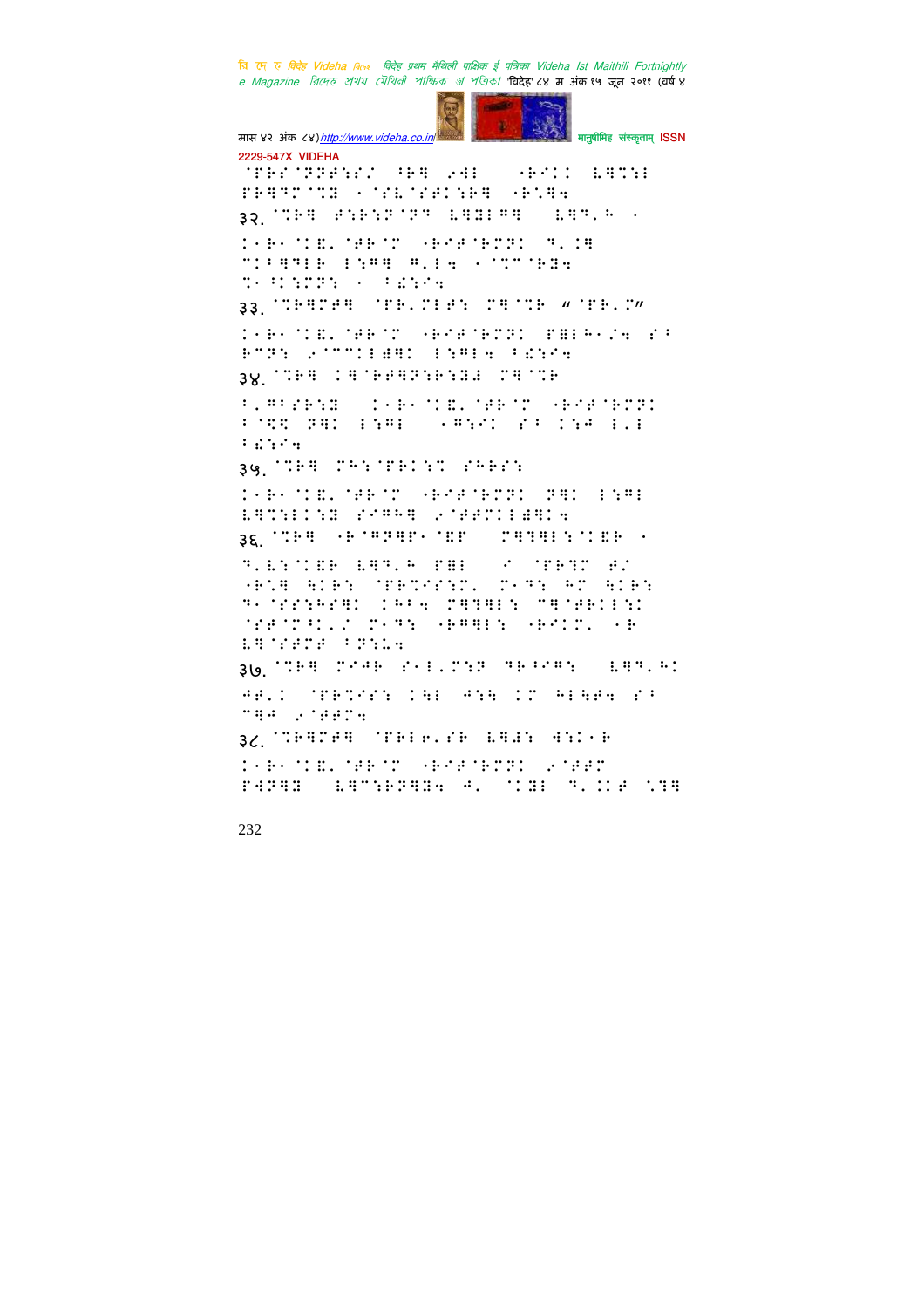मानुषीमिह संस्कृताम ISSN मास ४२ अंक ८४) http://www.videha.co.in 2229-547X VIDEHA FIRE TENTER IREN **SAMPLE PARTIE STREET** THAT STRAKE 30 TER LIFESPIER FROM 25 ISBS NEL MEETER SECRITEDED FELASIO FORE PRIOR FORESTS WouldER PARALAINE WAS SCIENTLY CONFERENCE PER CONTRESS SONS CONTRACTOR DORES TRE COPEENSARED (1980) DO BAE **ABANDER CARP TERL TRETT CARPETED BE**  $\begin{array}{ccccccccccccc} \cdot \texttt{p} & \cdot \texttt{p} & \cdot \texttt{p} & \cdot \texttt{p} & \cdot \texttt{p} & \cdot \texttt{p} & \cdot \texttt{p} & \cdot \texttt{p} \end{array}$ WERE BESTEDEN CONTROL TO 1989 MELTARTE SPARTREEL FROM PRI FACE TIPPERD PERSONAL FESCA VR. TOPH (HECEPAN) (1989) COEL TRETO ABPA (FASH) TITHER PARTIES TODES 93. TER PROVER CROTE (1871-51) LILUNGS - PUB TREES TOEPSLUE IEIE gg (DER 11956) 1599 (1196) DEL 18670  $\overline{AB}$  (PRIMATEL (F.F. )  $\overline{AB}$  (F.F. ) and PHEAM TRANSPORT ROADS CONNECTING THE REAL STAILANI PROBIN PALAKON SKREDU BO 1581 4.25 (121 /2012250 4851) TRAFFIC COMPACTS IN SPAR ON TACKERS SPETER PROTHURE PLEOR, ARREL BJ 87 1913 201998 9939 gg TIER EPSIE RAILE ( HERA PRI ISR IT PAILTRE FIBILITIERS, TRIPP ARE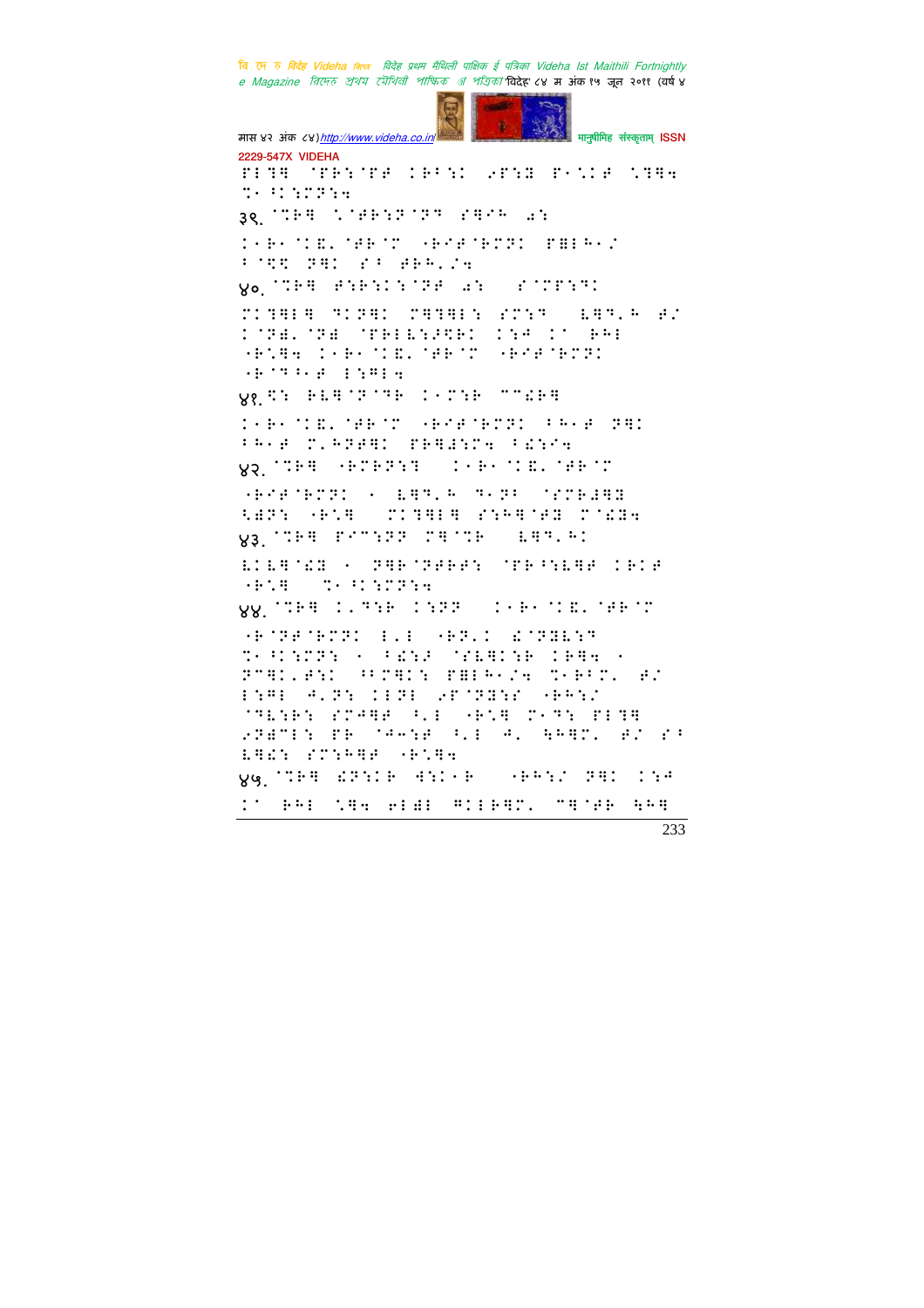मानुषीमिह संस्कृताम ISSN मास ४२ अंक ८४) http://www.videha.co.in 2229-547X VIDEHA

Ten miner.  $-4.19799991$  $\rightarrow$  FP  $\rightarrow$  TH  $\rightarrow$  FP  $\rightarrow$  T 2819

VELOTER PORE and PERMIT PROPERTY

PARADI REPACEMENT PLOTERS IN 258 BICH POINCE ALL K CHANN TANH CHANN 398 381 / 2 8185 27738 58 90 PITHER (FRANCISCO PRIMED) SLEATING PHERBE STORES REPROMIERED IN **STEAMER CERR** 

80.0000 COUNTY CHANGE SERVE LEEPLAD

a tarban () () tradnomrán ().<br>1911 nombro - Cabar Compagnon () a IRE AN VIIN AL VINNERS DIRER FORESING SPEENED, LES. PO SAD **TEL TELESCORED, CRAIN CANADA CONA** THE MILITED SERVICE PROPERTY PRODUCTORY POST PLEASED TAPS (PERSON 1989 MEL MARTINEZ (PRIE 1981A)  $85.5$ **SHARA TRITE SALES SERVICES** 

THE CORPORATIONS HAN IN PERMIT TIMBER PAPRINEER, SPPAR IMBARA IRE #1: 154 B-# B-#179#F BF# PF#9#B  $44444$ 

WOULDED FARLISTER CONFERD  $-1.55321$ 

CABA MELIMBAM (ABMPEMBORD) A ERROR STOR PHR (FEFT TEECTRIFE FOR E  $\left\{ \begin{array}{ccc} \frac{1}{2} \left( \frac{1}{2} \left( \frac{1}{2} \right) \right) \left( \frac{1}{2} \left( \frac{1}{2} \left( \frac{1}{2} \right) \right) \right) \left( \frac{1}{2} \left( \frac{1}{2} \right) \right) \left( \frac{1}{2} \left( \frac{1}{2} \right) \right) \left( \frac{1}{2} \left( \frac{1}{2} \right) \right) \left( \frac{1}{2} \left( \frac{1}{2} \right) \right) \left( \frac{1}{2} \left( \frac{1}{2} \right) \right) \left( \frac{1$ FREDRICK CONTROL go TRE CHINE PARABRA (PRESIDENTS

PETERLIC, ERRIA PARE CITRER C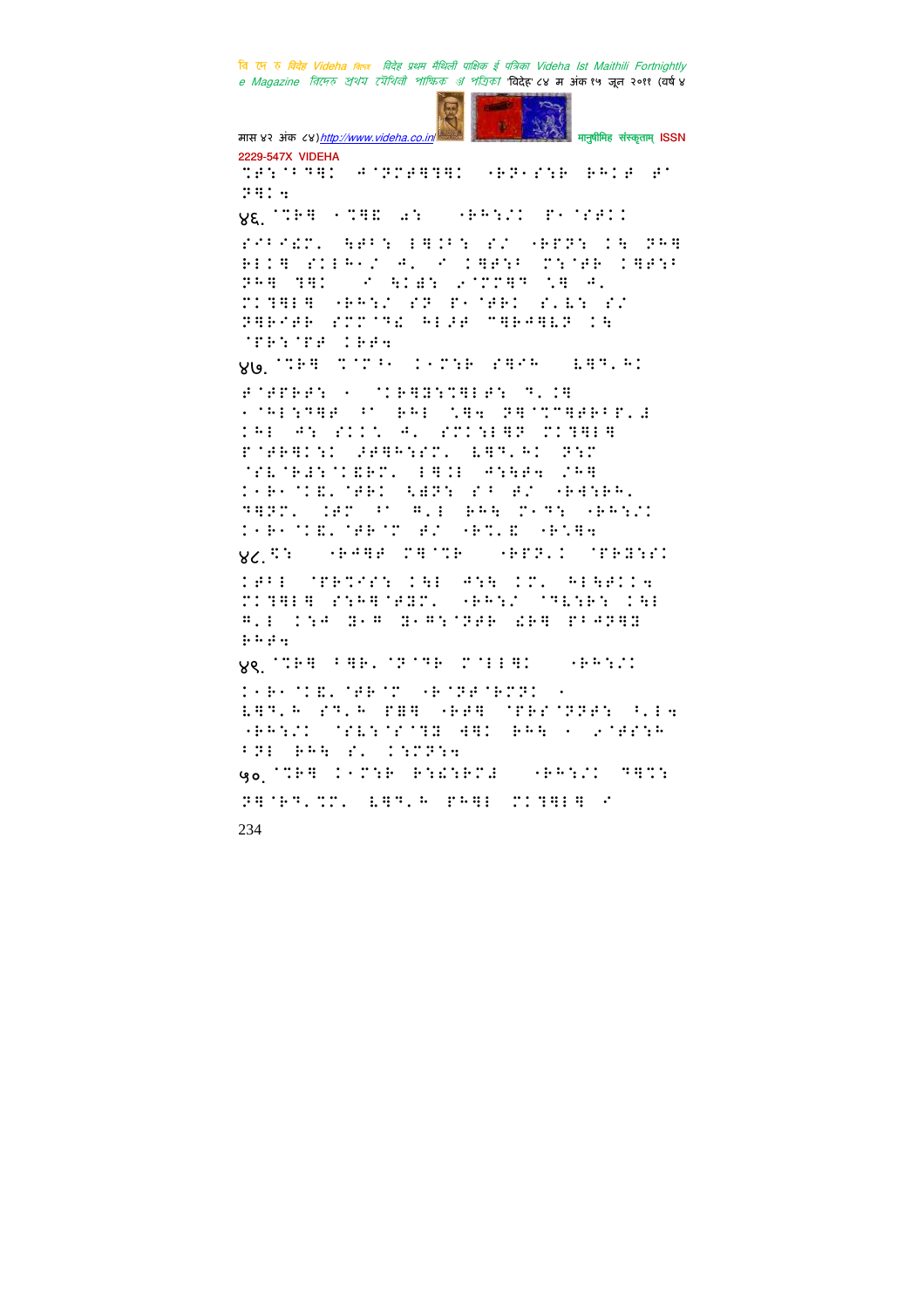मानुषीमिह संस्कृताम् ISSN मास ४२ अंक ८४) http://www.videha.co.in 2229-547X VIDEHA AMERICALIS (PER MERCIPER ALIA ATE THE STORES GO THE PERMITTE STATEMENT ERR. R. PR. R. PER. (PRR) 2375 IN BY MOBIL THE TOO HE TO PORT BOOK OF COURT A REPO  $\mathcal{R}_1 \oplus \mathcal{R}_2 \oplus \mathcal{R}_3 \oplus \mathcal{R}_4 \oplus \mathcal{R}_5 \oplus \mathcal{R}_6 \oplus \mathcal{R}_7 \oplus \mathcal{R}_7 \oplus \mathcal{R}_8 \oplus \mathcal{R}_7 \oplus \mathcal{R}_8 \oplus \mathcal{R}_8 \oplus \mathcal{R}_9 \oplus \mathcal{R}_9 \oplus \mathcal{R}_9 \oplus \mathcal{R}_9 \oplus \mathcal{R}_9 \oplus \mathcal{R}_9 \oplus \mathcal{R}_9 \oplus \mathcal{R}_9 \oplus \mathcal{R}_9 \oplus \mathcal{R}_9 \oplus$ EASTERS POST ALSO COMMANDED CAR CAPA  $\{0.71, 0.72, 0.75, 0.77, 0.95, 0.95, 0.95, 0.95, 0.95, 0.95, 0.95, 0.95, 0.95, 0.95, 0.95, 0.95, 0.95, 0.95, 0.95, 0.95, 0.95, 0.95, 0.95, 0.95, 0.95, 0.95, 0.95, 0.95, 0.95, 0.95, 0.95, 0.95, 0.95, 0.95, 0.95, 0.95, 0.$ 92. THE ESPIER FRIDA LESS, FRIDA P. IR (2018) ERICHTE P. IR (999) TERCTEFE S.IN 93 TER TERLITER TREATIVES TELLERIT HE TRETECTS ( RIF ) FOLDER ( R. 19) ( FER) **TERCIPERS R.E. HALL ENTIL INFORM** 2198182. (2)49889988.92.12. PR88 ARBEN (BROEDE) 158 1919 BRB  $T = 11.5113344$ leg TIER ERITEERITE an KA KA SPODILINAN ODKAKODI NAPOD  $\begin{array}{cccccccccc} \cdot\oplus & \cdot\oplus & \cdot\oplus & \cdot\oplus & \cdot\end{array} \quad \begin{array}{cccccccccc} \bot & \oplus & \cdot\end{array} \begin{array}{cccccccccc} \bot & \bullet & \cdot\end{array} \begin{array}{cccccccccc} \bot & \bullet & \cdot\end{array} \end{array}$  $\sim 125.44 \pm 0.004$ #POINTERS TO DECORPE TERRITARY (POPM HERNI HERI ZATRIKAR (19.1 FE12) AT PLEASE NEWS ALCOHOL: THE TABLE MINERAL BASIC PLANE (MANAGEMENT) PERSONALES ELFER IN BREATH (PERIO 27731774 GG TEE HEEETER HEL-E **INDUCTIONS OF A PROPERTY CONTROL** FARBINEZ, 1918 #11 989 #PRI FRU

 $\mathbf{TPF} \mathbf{H} \mathbf{F} = \mathbf{F} \mathbf{F} \mathbf{F} \mathbf{F}$ **Started Street**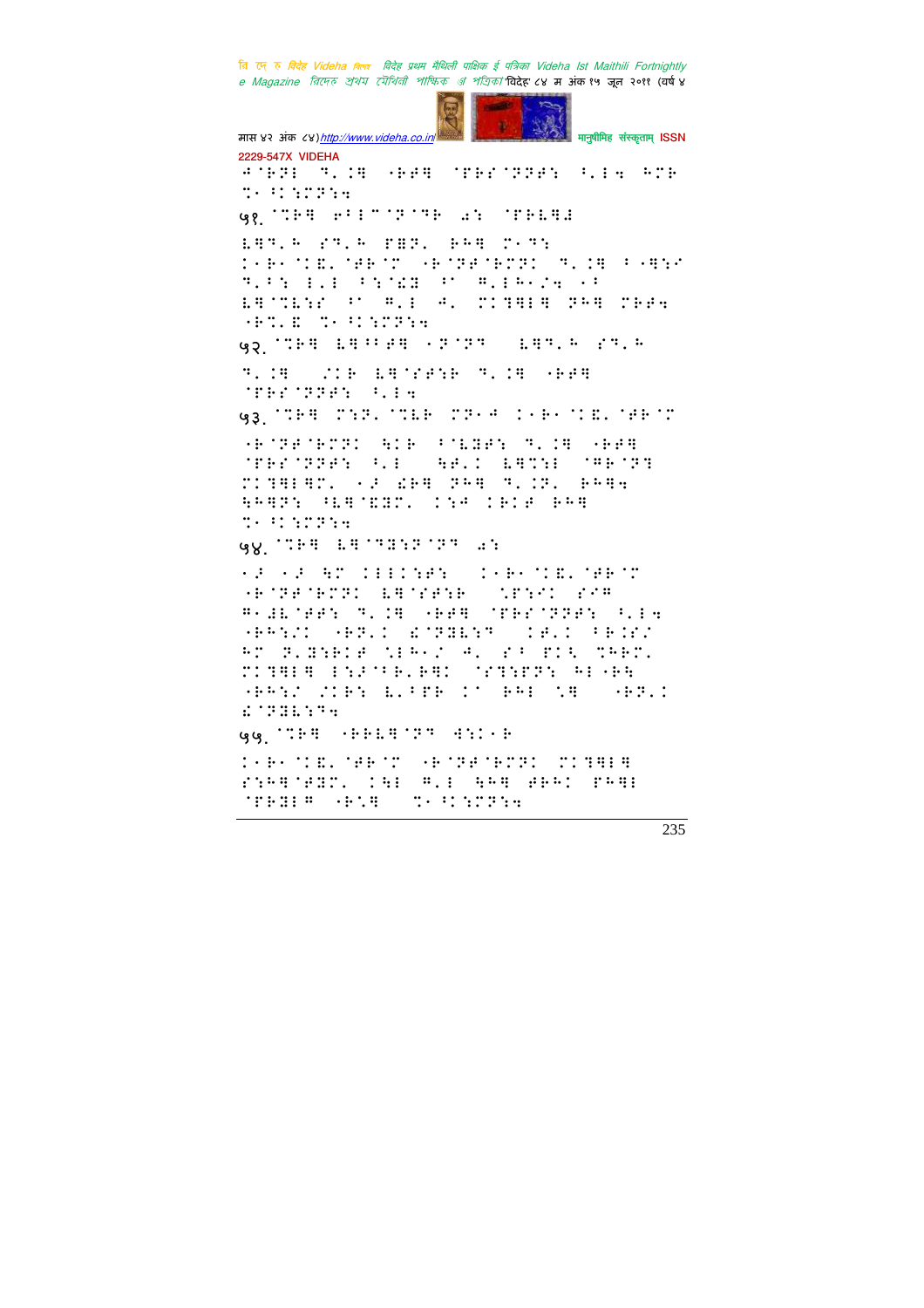मानुषीमिह संस्कृताम ISSN मास ४२ अंक ८४) http://www.videha.co.in 2229-547X VIDEHA GE THAT ISTER PER ISES THE TABETT  $\begin{minipage}{.4\linewidth} \begin{tabular}{l} \multicolumn{2}{c}{\textbf{0}} & \multicolumn{2}{c}{\textbf{0}} & \multicolumn{2}{c}{\textbf{0}} & \multicolumn{2}{c}{\textbf{0}} & \multicolumn{2}{c}{\textbf{0}} & \multicolumn{2}{c}{\textbf{1}} & \multicolumn{2}{c}{\textbf{2}} & \multicolumn{2}{c}{\textbf{3}} & \multicolumn{2}{c}{\textbf{4}} & \multicolumn{2}{c}{\textbf{5}} & \multicolumn{2}{c}{\textbf{6}} & \multicolumn{2}{c}{\textbf{7}} & \multicolumn{2}{c$ FBI (FRING) (FRIENCENTRIC INC. 90 7000 700000 000000 **IN BY MOBILITAR MT CHAMBE METER CORPORATION FENCY**  $Q \times T^*T = T^*T^*T^*T^*T^*T = T^*T^*T^*T = T^*T^*T^*T = T^*T^*T^*T = T^*T^*T^*T$ HER LANGING PASSAR PLENES ASSA EECPHI PTMHT, EHM, R PT, R PT P, B, E  $\pm 1.4\pm 0.01$ GO TEM SHELTFIRE TELLIBER (PERSI) FUNCH MURBAY FRANCHON SAIL RECH HENBURGE HERSEN STEEDSTELL HET, MODERN PAGER DAR IN PRIP NAM  $g_0$  (THE FULLICIE FLEED (EET. B) PHE TRAFFIC (CONTROL) TALEST CONTROL FARI EMPRO ALPA SPRAGED FRIDE  $\pm 0.44$ ER TIER CIERT PIETRISH (  $\rightarrow$  + + +  $\prime$  :  $\rightarrow$   $\prime$   $\prime$   $\prime$   $\prime$   $\pm$ 13768 7.00 (FR) FRD 2014 512 1916 FRITISHED, NH (2008) THOSE PARENT  $\mathcal{R}_1, \mathcal{R}_2, \mathcal{R}_3$ ER TOPH PHEFF PROTECTIVE ISBS MELOPENT SENFRONTED TO APOI T. PTF: (E.E. (PPP) / (TEN-ENT) (PPIP: NPB  $\ddot{\phantom{0}}$  .  $\ddot{\phantom{0}}$  .  $\ddot{\phantom{0}}$  . 83. TER EST TEDEVAN VINEE VOLTEERD. MOSELARED REPLACERRANIC SPRESS 236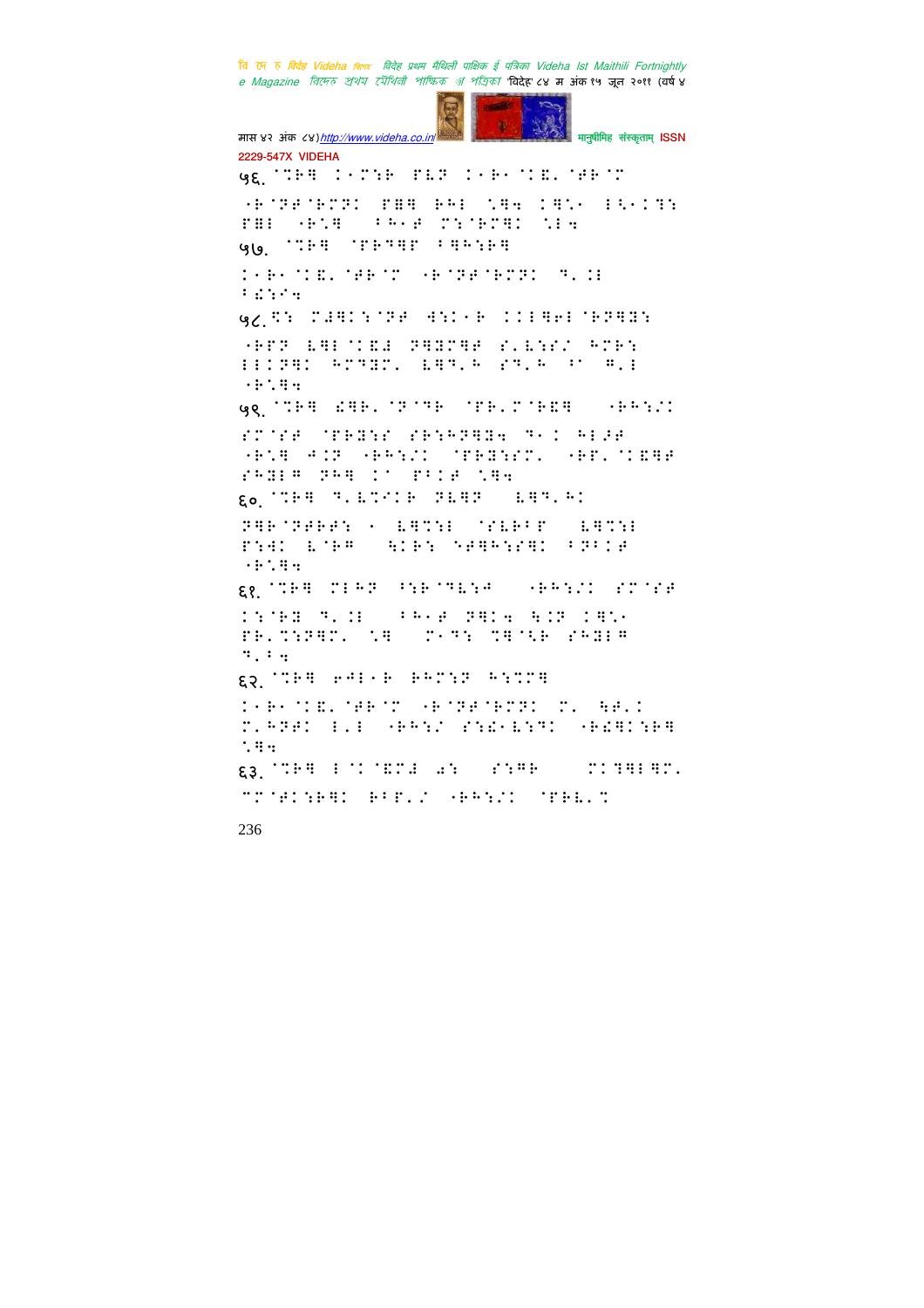## मानुषीमिह संस्कृताम ISSN मास ४२ अंक ८४) http://www.videha.co.in 2229-547X VIDEHA

 $-40.522117 - 4277$  $\sim$  H  $_\odot$  ,  $\sim$  M  $\rm H~H_{\odot}$  . TELOPIA COPEROPPORTH ERS TOPH HANNEL COPPORT CARD

THE PARTY SEPTIMENT PROPERTIES FRONDRICK FEB R.E. NHH RNT AND Anglia: Laurea: Al Sanctian Liead PROPERBEND, PENN (P. ONDER 1981) 555 FOREST LIB SECRET TIBER  $\pm$  . TRT,  $\pm$  HEREFY (FRH) (FNH) FUNDITURE TEST SPECIAL PROPERTY TO THE EDESCRIPT PROTECT PATTNONS CONSIGNATIONS OF A PARTY OF A CONTROL OF A CONTROL OF A CONTROL OF A CONTROL OF A CONTROL OF A CONTROL OF A CO gg TREE HERE: GA HERERICE CRIBES

LADAR PEARS (1999) THE MENT THE POINT POINT

EE TRAFFICATION OFFICIAL CONTROL

 $\left\{ \frac{1}{2} \left( \frac{1}{2} \left( \frac{1}{2} \right) + \frac{1}{2} \left( \frac{1}{2} \right) + \frac{1}{2} \left( \frac{1}{2} \right) + \frac{1}{2} \left( \frac{1}{2} \right) + \frac{1}{2} \left( \frac{1}{2} \right) + \frac{1}{2} \left( \frac{1}{2} \right) \right) \right\}$ TERNIFIEN AL SPER CHAR FARRICO MESSER, PAIN HERIT PRAINTER CHE ANNA PE (FRANCER CRESSE PRINTS) EST. POLICIERA E PRAVE ENTRENT (AL CHR. B rkitete rkitete rome (kalli samma ema 1984 PRES 1868283 PRESSE EQ. FOR THE RESIDENCE IN THE RESIDENCE OF THE

AN SERVIC POTENTS TO STEDRING  $\sqrt{1.471}$ ,  $h_{\ell}$  ,  $\ell$  ,  $\sqrt{1.4}$  ,  $h_{\ell}$  (1)  $E_{\ell}$  (1)  $H_{\ell}$  (1)  $\ell$  (1)  $H_{\ell}$  (1)  $H_{\ell}$  (1)  $H_{\ell}$ LAINTER POPPARTY ( LAINTER PIAR  $\pm$   $\mathbf{u}$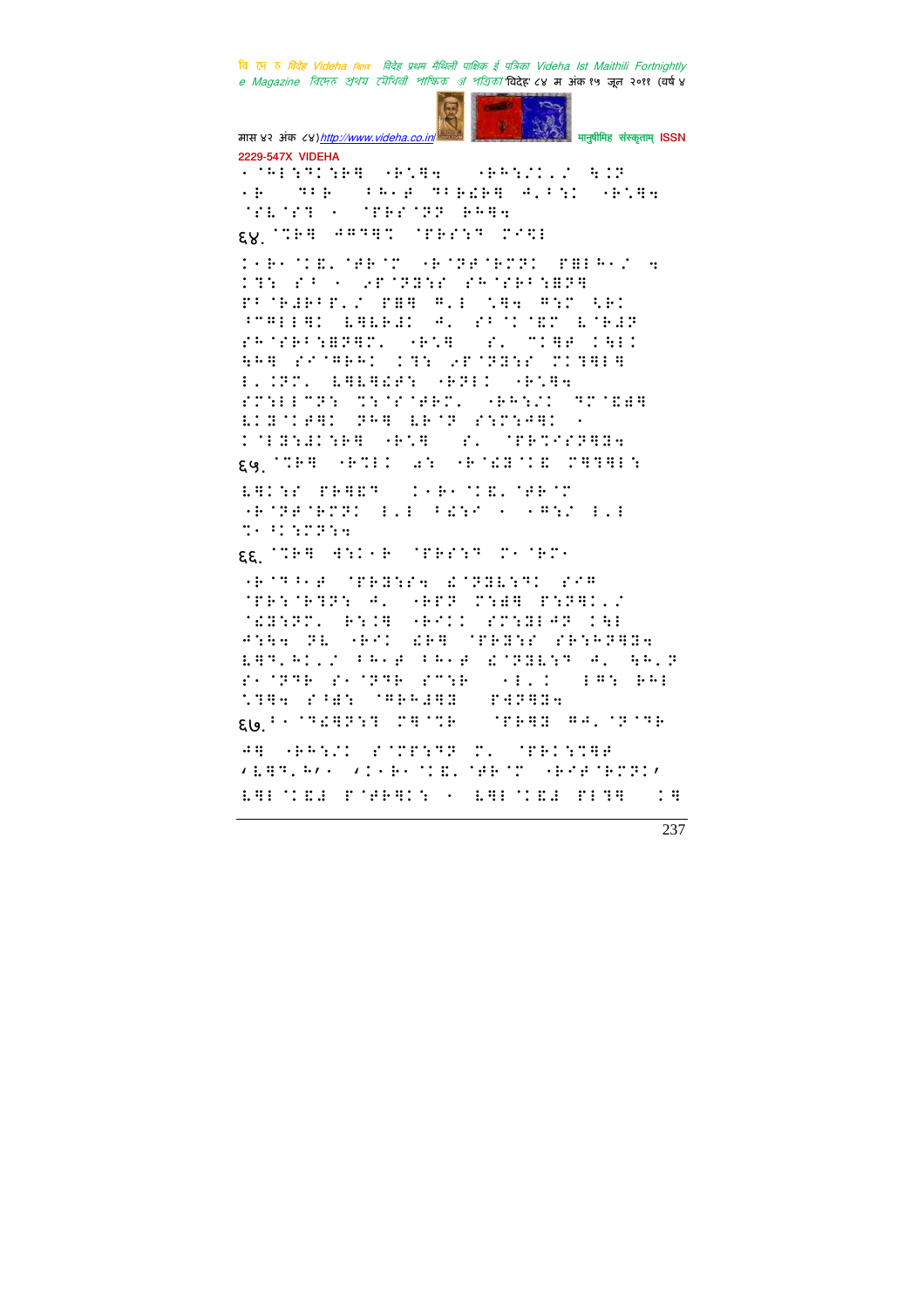मानुषीमिह संस्कृताम ISSN मास ४२ अंक ८४) http://www.videha.co.in 2229-547X VIDEHA  $\mathbb{P}^{(1)}\mathbb{P}^{(2)}\rightarrow\mathbb{P}^{(1)}\mathbb{P}^{(1)}\rightarrow\mathbb{P}^{(1)}\mathbb{P}^{(1)}\mathbb{P}^{(1)}\rightarrow\mathbb{P}^{(1)}\mathbb{P}^{(1)}\mathbb{P}^{(2)}\mathbb{P}^{(1)}\,,$  $z_1 \ldots z_l$ TERRITAR SENSITIONER IN SERIES  $0.138 - 24577777, 0.4$ 

**ECONOMIC PROVIDITIES ENE** 

##, 12.1964# () **SHEP.I POSSE TABA MELIMARMO ARMAMENDO PER COD BRANCH REAL PROPERTY SERVATAGE AN**  $\mathfrak{g} = \mathfrak{h}(\mathfrak{h}^{-1}\mathfrak{h}^{-1}\mathfrak{h}^{-1}\mathfrak{h}^{-1}) = \mathfrak{h}(\mathfrak{h}^{-1}\mathfrak{h}^{-1}\mathfrak{h}^{-1}\mathfrak{h}^{-1}) = \mathfrak{g}$ 

ER THE FED. THE CAPER  $11.94$ 

**ARE TRIPE AR A LEET PROTECTED**  $\left\{ \frac{1}{2} \left( \frac{1}{2} \left( \frac{1}{2} \right) \frac{1}{2} \right) \left( \frac{1}{2} \left( \frac{1}{2} \right) \frac{1}{2} \right) \right\} = \left\{ \frac{1}{2} \left( \frac{1}{2} \left( \frac{1}{2} \right) \right) \left( \frac{1}{2} \right) \left( \frac{1}{2} \right) \right\} = \left\{ \frac{1}{2} \left( \frac{1}{2} \right) \left( \frac{1}{2} \right) \right\}$ 

FEDERAL MARK CHEVITAL STEVENSHES CONTRACTORED FILO PHERICA CONTRAC RAE COMPANY POSSIBLE THROWLEDGES OF  $\overline{ABF}$  (Fig. 17, (75)  $\overline{AB}$  (FFF)  $\overline{ABF}$  (FFF) PROTECT TILL TORT 192. STER PLPS CONNECT CAL PROPER RAIL (PORT) THRIB RATING SYNCHOLOGYPHONE  $\sigma_{\rm 100}$ F. TANH (FLID B.ID) ANDINH JPB BREAT TREABLE ARREL FRONTIER INAB PRO P. IL PANG, PERSISI ARD ENEMPE EASYPPE FELIO PARE FOR SPEAK (FROM FOURNAL

68 TER PROPEL TEEL AND LERS FIRE A

FORFE (FRANCE TIRT) ATE ISBS MELTER MOVEMENT PORT CORPORATION 278874 7138831 111 131 45 851 ABRACI STORE CAOBE ABRAINED ABSER 238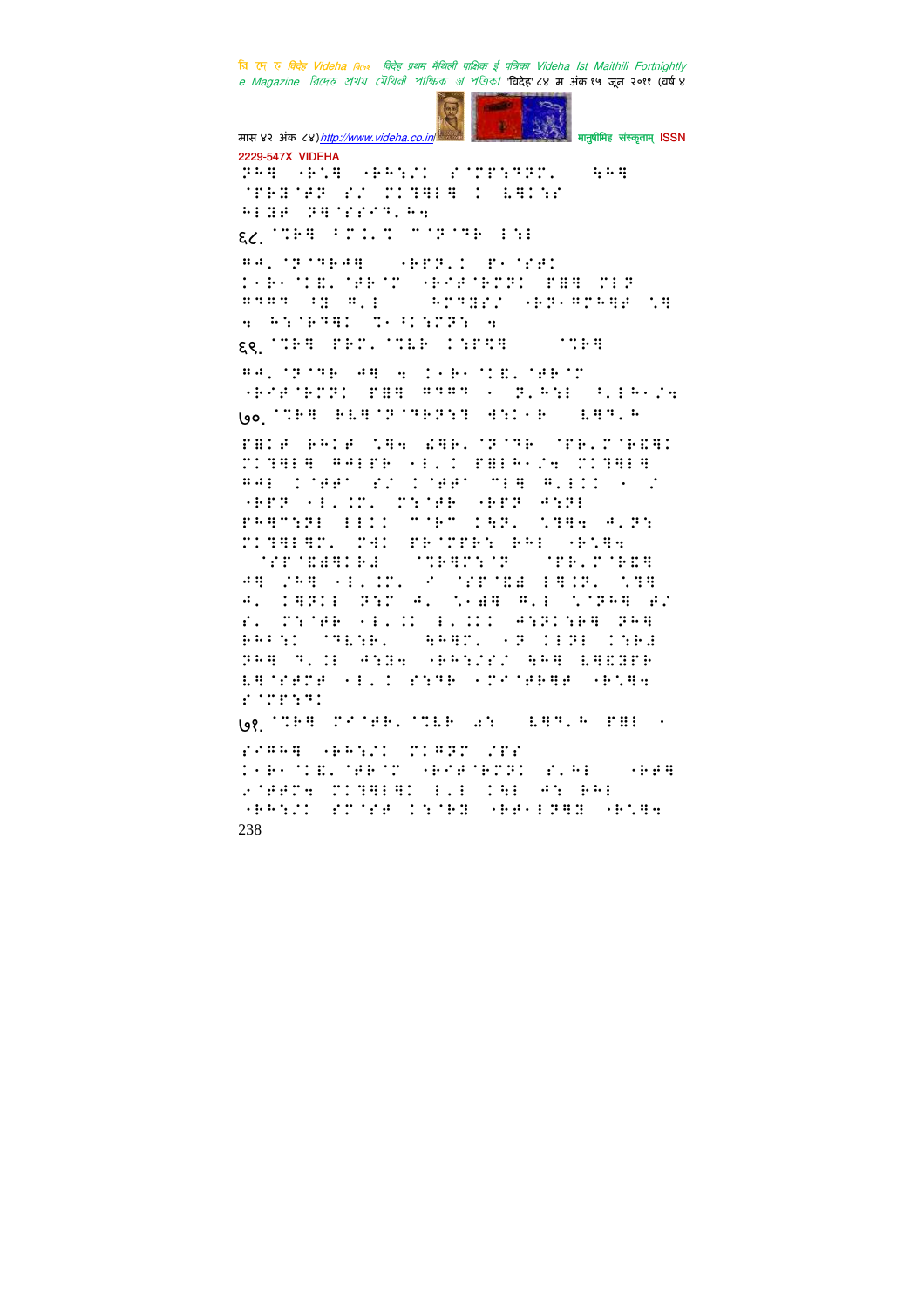| मानुषीमिह संस्कृताम् <b>ISSN</b><br>मास ४२ अंक ८४) http://www.videha.co.in                                                                                                                                                                                                                                                                                                                                            |
|-----------------------------------------------------------------------------------------------------------------------------------------------------------------------------------------------------------------------------------------------------------------------------------------------------------------------------------------------------------------------------------------------------------------------|
| 2229-547X VIDEHA                                                                                                                                                                                                                                                                                                                                                                                                      |
| @ąj (1989) Revolution (and of Paer Nome Tee No                                                                                                                                                                                                                                                                                                                                                                        |
| $\left\{ \frac{1}{2} \right\}$ $\left\{ \frac{1}{2} \right\}$ $\left\{ \frac{1}{2} \right\}$ $\left\{ \frac{1}{2} \right\}$ $\left\{ \frac{1}{2} \right\}$ $\left\{ \frac{1}{2} \right\}$ $\left\{ \frac{1}{2} \right\}$ $\left\{ \frac{1}{2} \right\}$                                                                                                                                                               |
| RODA NERODENO EN 1980 ERREGO (F.                                                                                                                                                                                                                                                                                                                                                                                      |
| KOMPER POMBAR (KREMOR (1991)<br>$\mathcal{F}_\sigma$ is an .                                                                                                                                                                                                                                                                                                                                                          |
| KAE (AV) EV II I (ARCERECAION) AK <mark>g</mark> e                                                                                                                                                                                                                                                                                                                                                                    |
| PRINT THRATT (PNAG                                                                                                                                                                                                                                                                                                                                                                                                    |
| $_{\mathsf{\mathsf{QQ}}}$ , when and international and $\mathbb{R}$ , and $\mathbb{R}$ , and $\mathbb{R}$                                                                                                                                                                                                                                                                                                             |
| $\mathcal{A}$ and $\mathcal{A}$ and $\mathcal{A}$ are also assumed as a sequence of $\mathcal{A}$                                                                                                                                                                                                                                                                                                                     |
| E GHADADAN (GHAAN) (Afgal (FITR) del                                                                                                                                                                                                                                                                                                                                                                                  |
| ESAL (1965) ARA (18.1867) (P.1957                                                                                                                                                                                                                                                                                                                                                                                     |
| 194 194 3. (1950) (PNH)                                                                                                                                                                                                                                                                                                                                                                                               |
| <b>UV</b> TELEVIE TEL TELTE                                                                                                                                                                                                                                                                                                                                                                                           |
| 1969 M.B. MAR MO (1678-1600) (2001-1664)                                                                                                                                                                                                                                                                                                                                                                              |
| 2199192. PH91. (PRS9) (SP.1) L9351                                                                                                                                                                                                                                                                                                                                                                                    |
| rkimeere der bas aan roof (eksem                                                                                                                                                                                                                                                                                                                                                                                      |
| $\{1,2,3,4\}$ , $\{1,3,4\}$ , $\{1,3,4\}$ , $\{2,3,4\}$                                                                                                                                                                                                                                                                                                                                                               |
| .gg TEELEL ZE COSEN CONSERVATIONS                                                                                                                                                                                                                                                                                                                                                                                     |
| 1989 M.B. MAR MO (PRYAMBOR) (2008) PENH                                                                                                                                                                                                                                                                                                                                                                               |
| kaa a. Aki kobar akeen, eengel                                                                                                                                                                                                                                                                                                                                                                                        |
| REARN (B. PRAF MARE) AINSIDE NE                                                                                                                                                                                                                                                                                                                                                                                       |
| 2009 AN IN BRITEL RIGHTER RI                                                                                                                                                                                                                                                                                                                                                                                          |
| PANEL MEER PAN SYSTEMPHE (PRIM                                                                                                                                                                                                                                                                                                                                                                                        |
| RRADA (KANS) B.R. (RRANSSES) (KONTROPRIA                                                                                                                                                                                                                                                                                                                                                                              |
| <b>UE</b> TREE STRUCTION OF SERVER                                                                                                                                                                                                                                                                                                                                                                                    |
| 进进。1931年获进度,1934年在12月进退。1932年1月11日开始了                                                                                                                                                                                                                                                                                                                                                                                 |
| $\mathcal{A}(\mathbb{R}^d,\mathbb{R}^d)$ , and there are the set of $\mathbb{R}^d$ , $\mathbb{R}^d$ are the set of $\mathbb{R}^d$ .                                                                                                                                                                                                                                                                                   |
| 192. New Trangery (BRNI.) 932                                                                                                                                                                                                                                                                                                                                                                                         |
| $\left\{ \begin{array}{ccc} +\frac{1}{2} & 1 & \frac{1}{2} & \frac{1}{2} & \frac{1}{2} & \frac{1}{2} & \frac{1}{2} & \frac{1}{2} & \frac{1}{2} & \frac{1}{2} & \frac{1}{2} & \frac{1}{2} & \frac{1}{2} & \frac{1}{2} & \frac{1}{2} & \frac{1}{2} & \frac{1}{2} & \frac{1}{2} & \frac{1}{2} & \frac{1}{2} & \frac{1}{2} & \frac{1}{2} & \frac{1}{2} & \frac{1}{2} & \frac{1}{2} & \frac{1}{2} & \frac{1}{$<br>$1.54\%$ |

 $\overline{239}$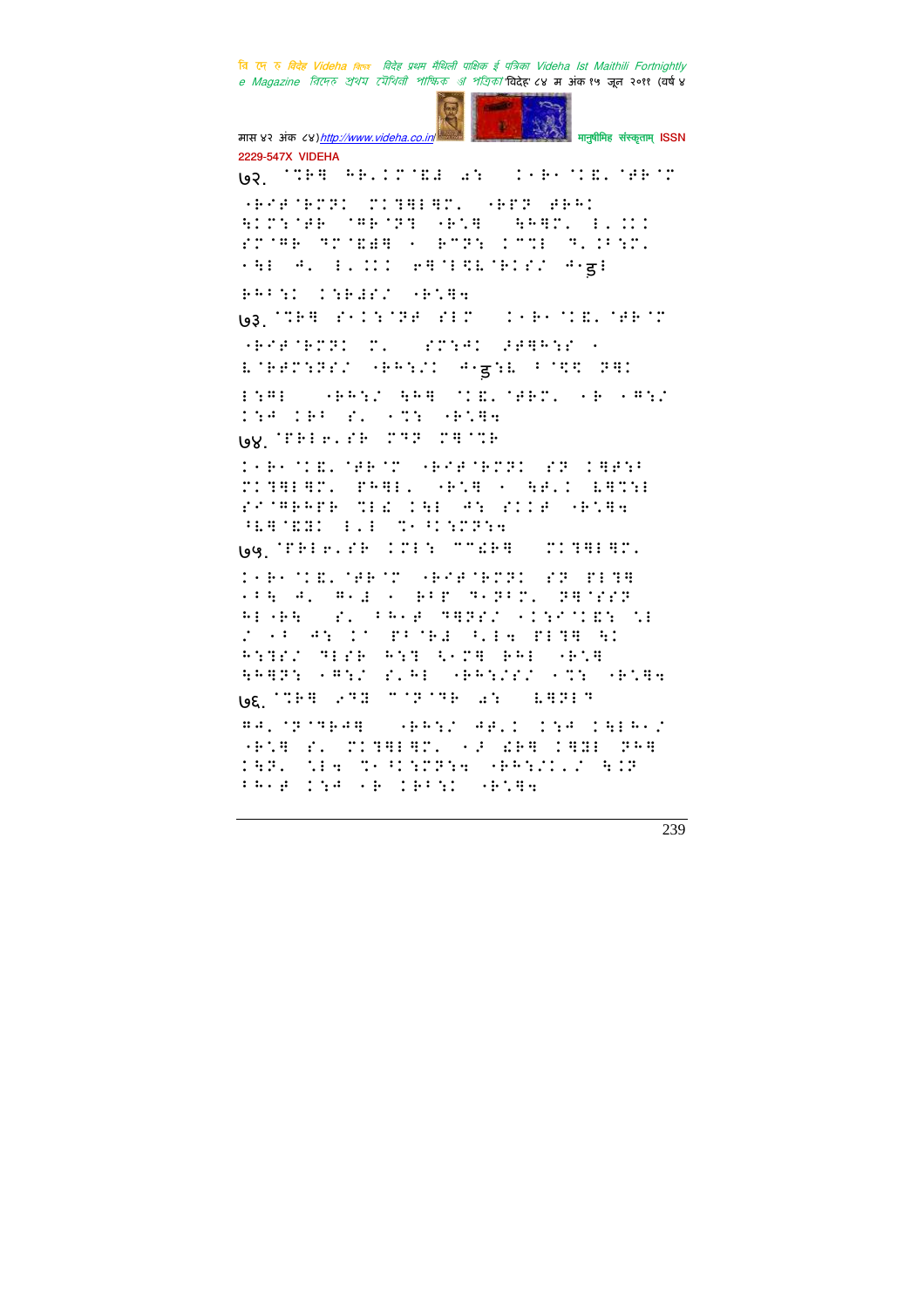मानुषीमिह संस्कृताम् ISSN मास ४२ अंक ८४) http://www.videha.co.in 2229-547X VIDEHA toto "TER INTER ISTNE ISTNE and and a strip of the second series 可与于人民中共"。 **SAPAZEZ PLZB RIBY MYTEBR** TEED FRACHERS (1991) HALL CITE ARE FRED. IN P.E. NE PAREEZ RANE POIN 192 TER PURINTER TER (1997) CONFIRMATION OF THE CARD RESIDENT OF THE **FRAME ROOMS FOR STRAINING** ISBS MILLIGENT SENFROEDED POTER ORD BREVIOLERS RUBBACH CHECHTSPORT ROSS FBI 15815 68. TER PRELIGITE LITTL SE  $1.9314$ K POPPEDAD ST (PRO K POPPESS FLADE PRIP (PRINT TITHER) A PAPPER NI 555 FSP #161 5128 SPN56 SP551  $1 - 11117774$ 1,97,8 **TITHER PARTNER (1978)** Rook-88 PLANDARD ARTIFICATION AND B. M. STAT THE GENE BEE PAPARINGERS LARGE COMPANY WINNER PROVINCE C FORESTA FORTHER  $\left( \begin{array}{ccccc} 0.06 & 0.01 & 0.01 & 0.01 & 0.01 & 0.01 & 0.01 & 0.01 & 0.01 & 0.01 & 0.01 & 0.01 & 0.01 & 0.01 & 0.01 & 0.01 & 0.01 & 0.01 & 0.01 & 0.01 & 0.01 & 0.01 & 0.01 & 0.01 & 0.01 & 0.01 & 0.01 & 0.01 & 0.01 & 0.01 & 0.01 & 0.01 & 0.01 & 0.01 & 0.01$ firms: SATUR PARES PRABIS POPPARI

rei 4 THE CONTROL AND OUTSITERED PARLIBURE CHINE WAS A PURPHELAR EASTREETER GRAU DER GOVERNE (OSABERA 240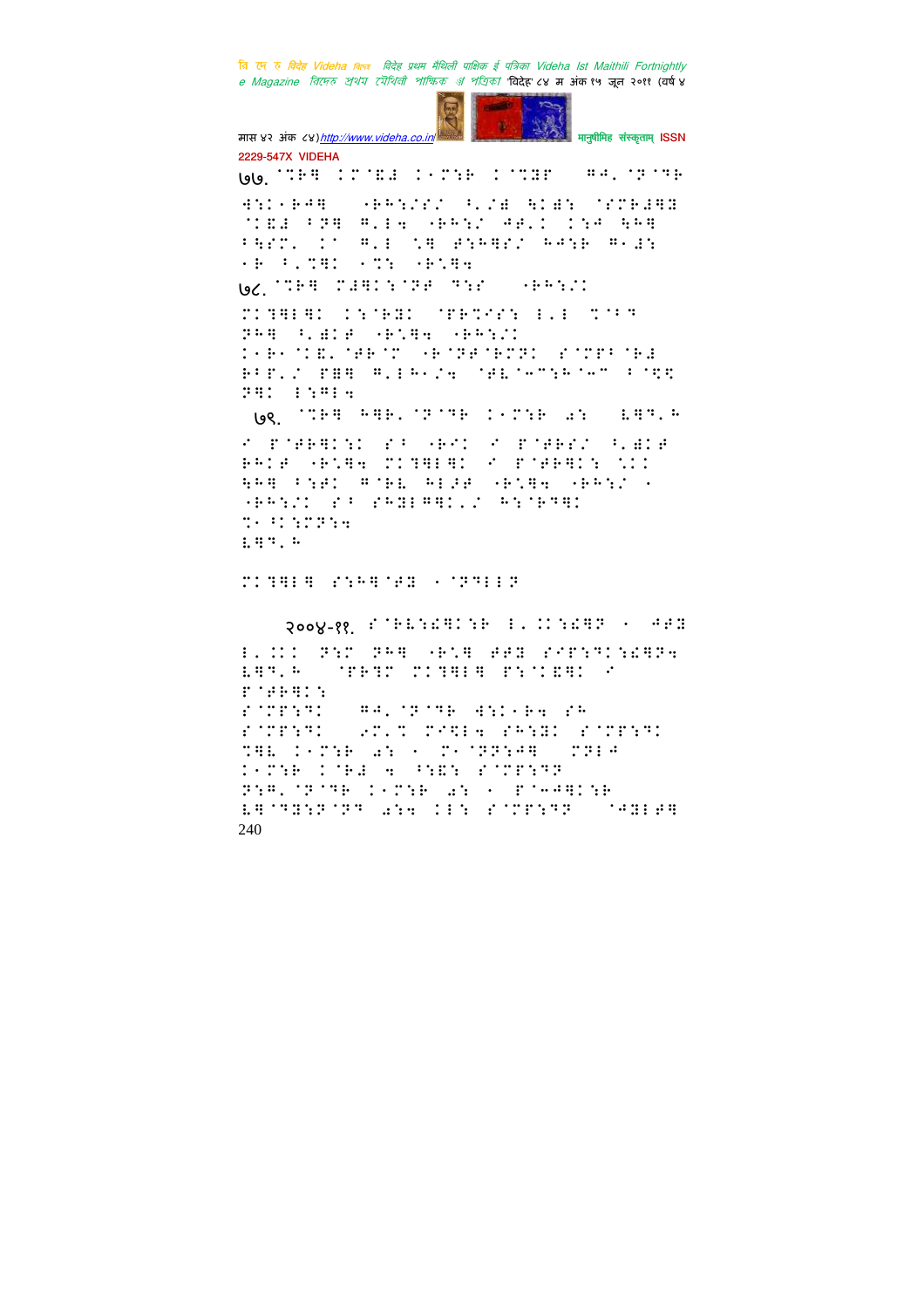## मानुषीमिह संस्कृताम ISSN मास ४२ अंक ८४) http://www.videha.co.in 2229-547X VIDEHA

PAPER TTERESS RITTLE R. IN PETPRNE Robramo Tirusa (pilota)  $\mathcal{L} = \{ \mathcal{L}^{\mathcal{L}}_{\mathcal{L}} \}_{\mathcal{L}} \mathcal{L} = \{ \mathcal{L}^{\mathcal{L}}_{\mathcal{L}} \}_{\mathcal{L}} \mathcal{L}$ ESPTA (CONTRACTORMENT COTABOLISTAR) BTPSINE (PEPP TTEM) ( PENPEINTER FTPS ( ALB TTERLAS) PAPENDE  $\therefore$   $\therefore$   $\therefore$   $\therefore$   $\therefore$ 

HELTT. MEL BRET.C

 $\sim$  edges and ranged and  $\mathbb{R}^{n}$  . In the  $n$ STRA POPSI PAR POPSISE (PPP) PACIERNES EPROXIA (PEER CRIIP INE P.E. FIEL TH.PAR (2) FTA IFIF 1988 emphi (Aeradi, anis employa, 20 emph  $779.91$  $\begin{array}{cccccccccc} \mathcal{A}(\mathbb{H}^1,\mathbb{H}^1) & \mathcal{A} & \mathbb{H}^1(\mathbb{H}^1,\mathbb{H}^1) & \mathbb{H}^1(\mathbb{H}^1,\mathbb{H}^1,\mathbb{H}^1) & \mathbb{H}^1(\mathbb{H}^1,\mathbb{H}^1) \end{array}$ ERRIA (FACIERI) / CONSERVATIVORIE AN ERICABLE TILL TEBNIFF RESPIT FAR BINGER SHORE  $\pm 1.0$   $\pm 0.000$ PRAEL ALE TEELATRI PERIC PRITRA RUE ANDRA VERTIA (COPED) MICHER PNOICH K PORPHIN SPAR FOR BRED, CLIPPER ganging a spanned anni chemery a CONTRACT PROPERTY FOR STRONGER ON ANDER PENNY ARRIVAL ESPERINIS **TERPER ENTER RAILE INESES PART** og + gg #8381.2 < TEB15388 191 +528

 $+1.144$ 

FORESHORE FOR CHEEF ERRIADI (TERIADRE PARA ANDRA). KINDSPEL PINESENDSE PTPSISE K PAIRBAN MEMBRAN (1971) SIMPADA (BMPA) **APPARATUS PARA MERINTE INFARA A MEDIGERED CARD ARRESTS ARRESTS**